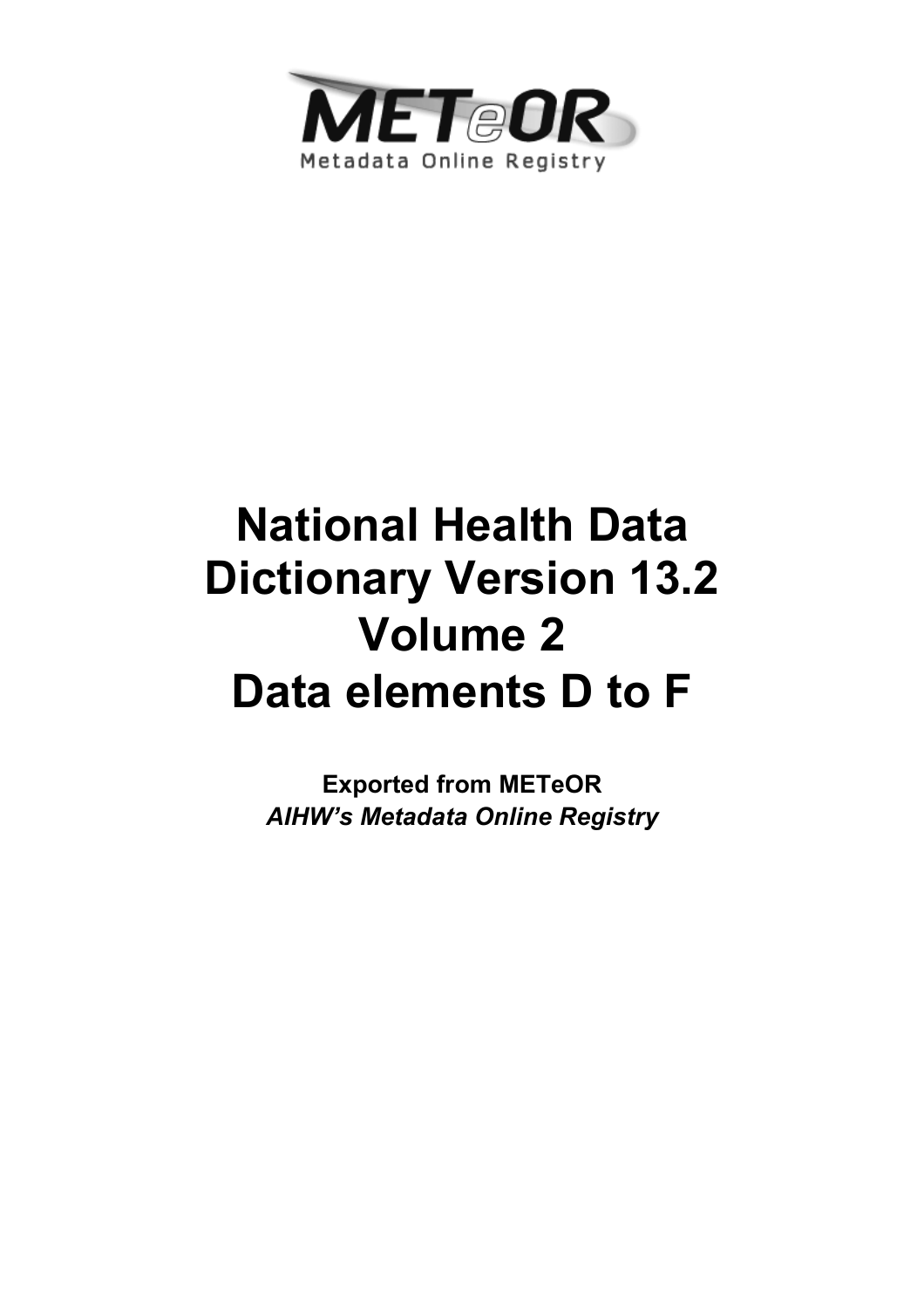#### © Australian Institute of Health and Welfare 2007

This work is copyright. Apart from any use as permitted under the *Copyright Act 1968*, no part may be reproduced without prior written permission from the Australian Institute of Health and Welfare. Requests and enquiries concerning reproduction and rights should be directed to the Head, Business Promotion and Media, Australian Institute of Health and Welfare, GPO Box 570, Canberra ACT 2601.

Any enquiries about or comments on this publication should be directed to:

National Data Development and Standards Unit Australian Institute of Health and Welfare GPO Box 570 Canberra ACT 2601 Email: datadevelopment@aihw.gov.au Phone: (02) 6244 1222 Fax: (02) 6244 1166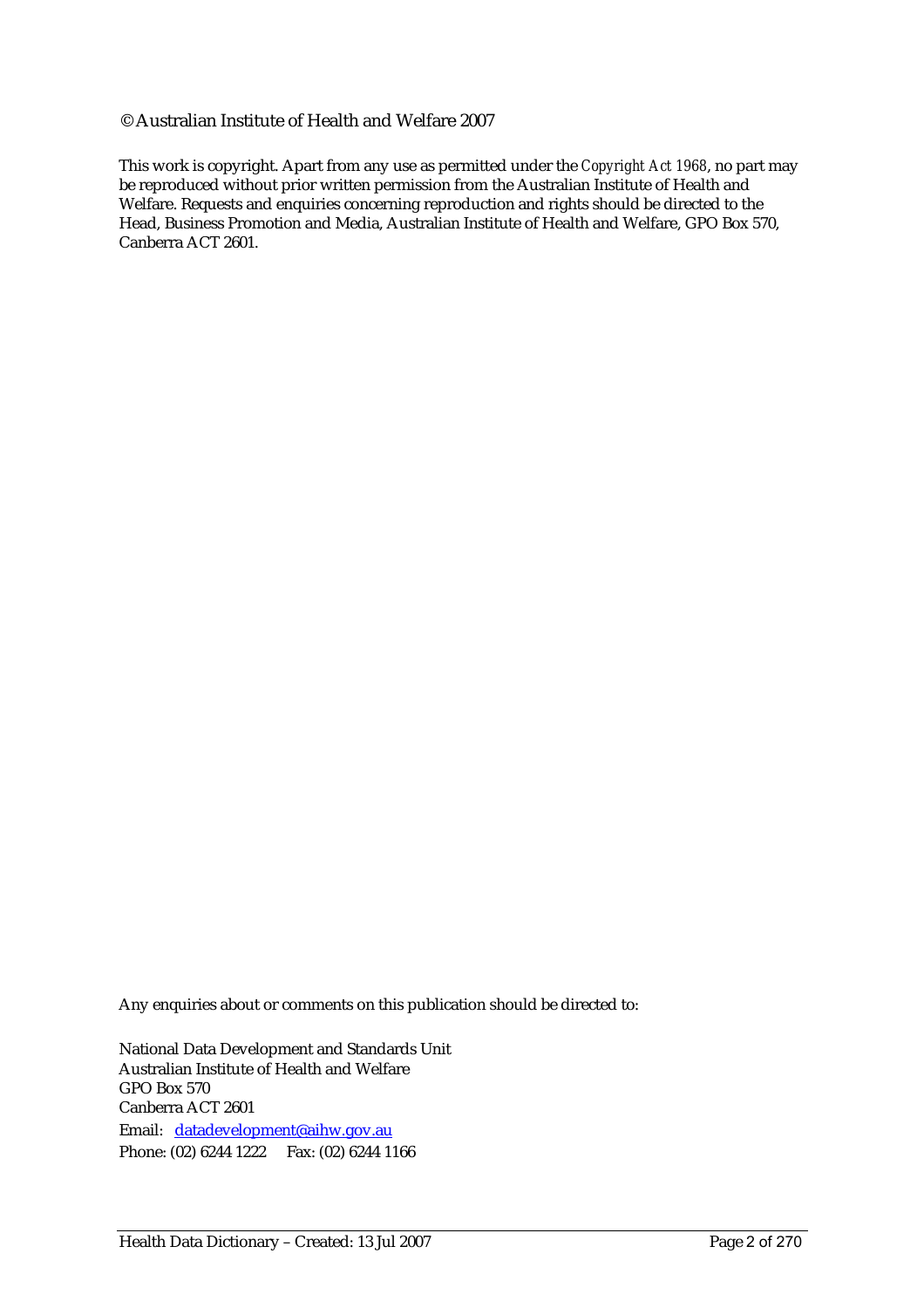## List of metadata items

| Dependency in activities of daily living—day-time technical nursing care requirement9    |  |
|------------------------------------------------------------------------------------------|--|
|                                                                                          |  |
|                                                                                          |  |
| Dependency in activities of daily living—evening technical nursing care requirement9     |  |
|                                                                                          |  |
| Dependency in activities of daily living-infrequent technical nursing care requirement 9 |  |
|                                                                                          |  |
| Dependency in activities of daily living—night-time technical nursing care requirement 9 |  |
|                                                                                          |  |
|                                                                                          |  |
|                                                                                          |  |
|                                                                                          |  |
|                                                                                          |  |
|                                                                                          |  |
|                                                                                          |  |
|                                                                                          |  |
|                                                                                          |  |
|                                                                                          |  |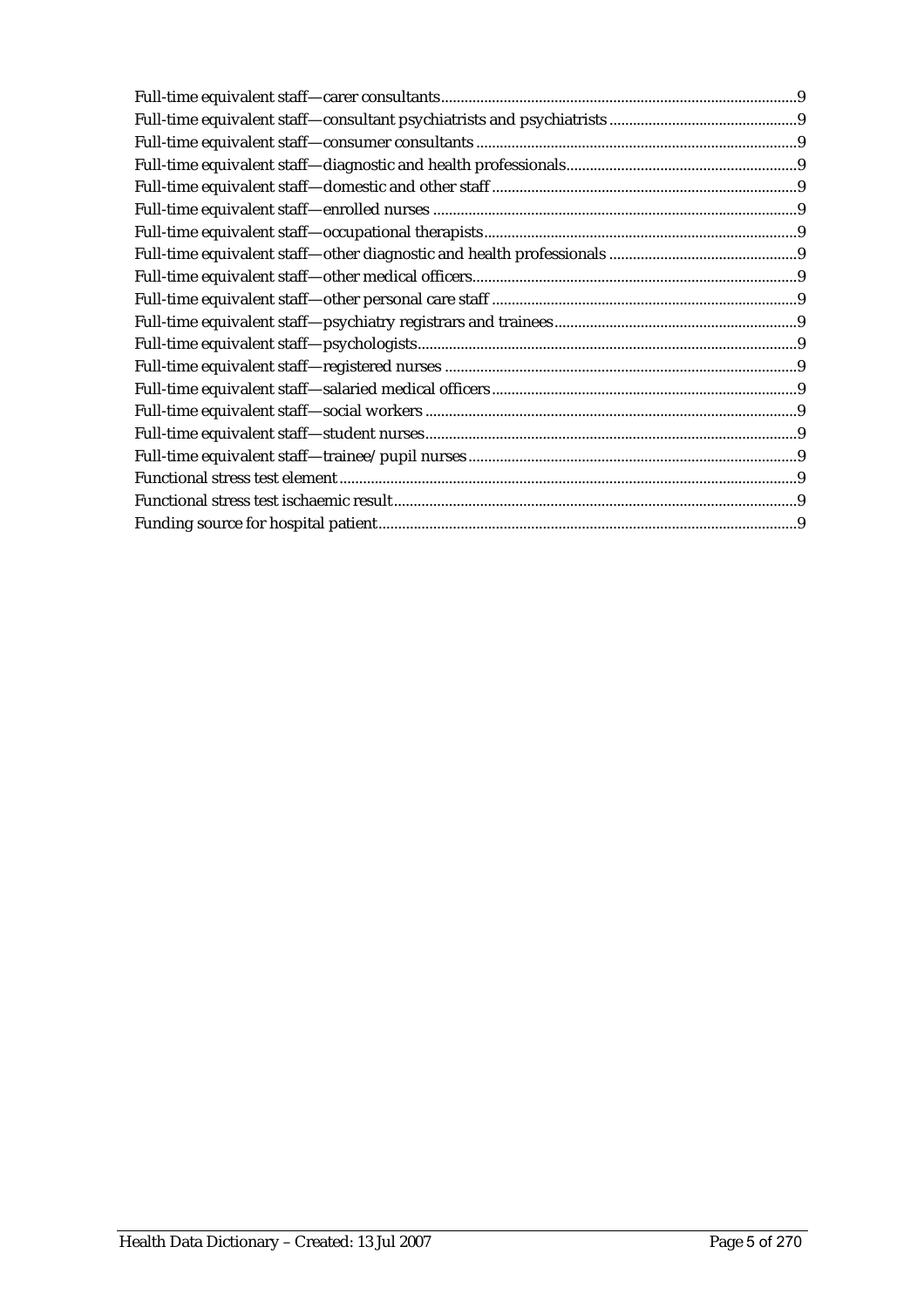## **Data Element Technical Names**

| Elective surgery waiting list episode—extended wait patient indicator, code N 9                      |  |
|------------------------------------------------------------------------------------------------------|--|
|                                                                                                      |  |
|                                                                                                      |  |
| Episode of admitted patient care (newborn)-date of change to qualification status, DDMMYYYY9         |  |
| Episode of admitted patient care (procedure)-procedure commencement date, DDMMYYYY 9                 |  |
|                                                                                                      |  |
| Episode of admitted patient care-diagnosis related group, code (AR-DRG v5.1) ANNA 9                  |  |
|                                                                                                      |  |
| Episode of care—funding eligibility indicator (Department of Veterans Affairs), code N9              |  |
|                                                                                                      |  |
|                                                                                                      |  |
|                                                                                                      |  |
|                                                                                                      |  |
|                                                                                                      |  |
| Episode of treatment for alcohol and other drugs—treatment cessation date, DDMMYYYY 9                |  |
| Episode of treatment for alcohol and other drugs-treatment commencement date, DDMMYYYY 9             |  |
| Establishment (mental health)-full-time equivalent staff (paid), total N[NNN{.N}]9                   |  |
|                                                                                                      |  |
| Establishment-full-time equivalent staff (paid) (administrative and clerical staff), average         |  |
|                                                                                                      |  |
| Establishment-full-time equivalent staff (paid) (carer consultants), average N[NNN{.N}]9             |  |
| Establishment-full-time equivalent staff (paid) (consultant psychiatrists and psychiatrists),        |  |
|                                                                                                      |  |
| Establishment-full-time equivalent staff (paid) (consumer consultants), average N[NNN{.N}] 9         |  |
| Establishment-full-time equivalent staff (paid) (diagnostic and health professionals), average       |  |
|                                                                                                      |  |
| Establishment-full-time equivalent staff (paid) (domestic and other staff), average N[NNN{.N}] 9     |  |
| Establishment—full-time equivalent staff (paid) (enrolled nurses), average N[NNN{.N}]9               |  |
| Establishment-full-time equivalent staff (paid) (occupational therapists), average N[NNN{.N}]9       |  |
| Establishment—full-time equivalent staff (paid) (other diagnostic and health professionals), average |  |
|                                                                                                      |  |
| Establishment—full-time equivalent staff (paid) (other medical officers), average N[NNN{.N}]9        |  |
| Establishment—full-time equivalent staff (paid) (other personal care staff), average N[NNN{.N}]9     |  |
| Establishment-full-time equivalent staff (paid) (psychiatry registrars and trainees), average        |  |
| Establishment-full-time equivalent staff (paid) (psychologists), average N[NNN{.N}]9                 |  |
| Establishment—full-time equivalent staff (paid) (registered nurses), average N[NNN{.N}]9             |  |
| Establishment—full-time equivalent staff (paid) (salaried medical officers), average N[NNN{.N}]  9   |  |
| Establishment-full-time equivalent staff (paid) (social workers), average N[NNN{.N}] 9               |  |
| Establishment—full-time equivalent staff (paid) (student nurses), average N[NNN{.N}] 9               |  |
| Establishment-full-time equivalent staff (paid) (trainee/pupil nurses), average N[NNN{.N}] 9         |  |
|                                                                                                      |  |
|                                                                                                      |  |
|                                                                                                      |  |
|                                                                                                      |  |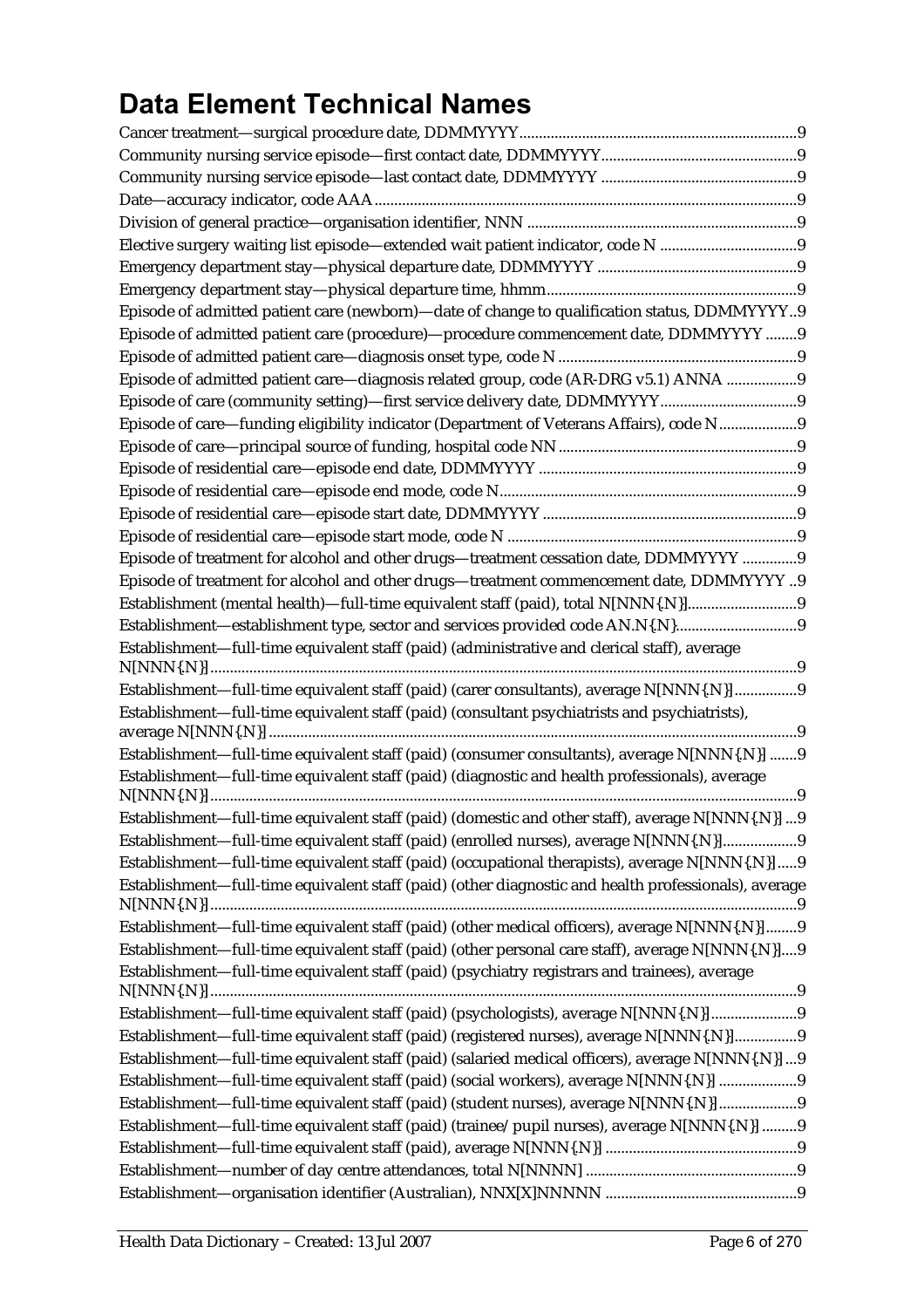| Non-admitted patient emergency department service episode—episode end date, DDMMYYYY9         |  |
|-----------------------------------------------------------------------------------------------|--|
| Non-admitted patient emergency department service episode—episode end time, hhmm9             |  |
| Non-admitted patient emergency department service episode—episode end status, code N9         |  |
| Non-admitted patient emergency department service episode-service commencement date,          |  |
|                                                                                               |  |
| Non-admitted patient emergency department service episode-service commencement time, hhmm     |  |
| Non-admitted patient emergency department service episode-transport mode (arrival), code N9   |  |
| Non-admitted patient emergency department service episode—triage date, DDMMYYYY9              |  |
| Non-admitted patient emergency department service episode-waiting time (to hospital           |  |
| Non-admitted patient emergency department service episode—waiting time (to service delivery), |  |
|                                                                                               |  |
|                                                                                               |  |
|                                                                                               |  |
|                                                                                               |  |
|                                                                                               |  |
|                                                                                               |  |
|                                                                                               |  |
|                                                                                               |  |
|                                                                                               |  |
|                                                                                               |  |
|                                                                                               |  |
| Person—creatine kinase myocardial band isoenzyme measured date, DDMMYYYY 9                    |  |
|                                                                                               |  |
|                                                                                               |  |
|                                                                                               |  |
|                                                                                               |  |
|                                                                                               |  |
|                                                                                               |  |
|                                                                                               |  |
|                                                                                               |  |
|                                                                                               |  |
|                                                                                               |  |
|                                                                                               |  |
|                                                                                               |  |
|                                                                                               |  |
|                                                                                               |  |
|                                                                                               |  |
| Person-dyslipidaemia treatment with anti-lipid medication indicator (current), code N9        |  |
|                                                                                               |  |
|                                                                                               |  |
|                                                                                               |  |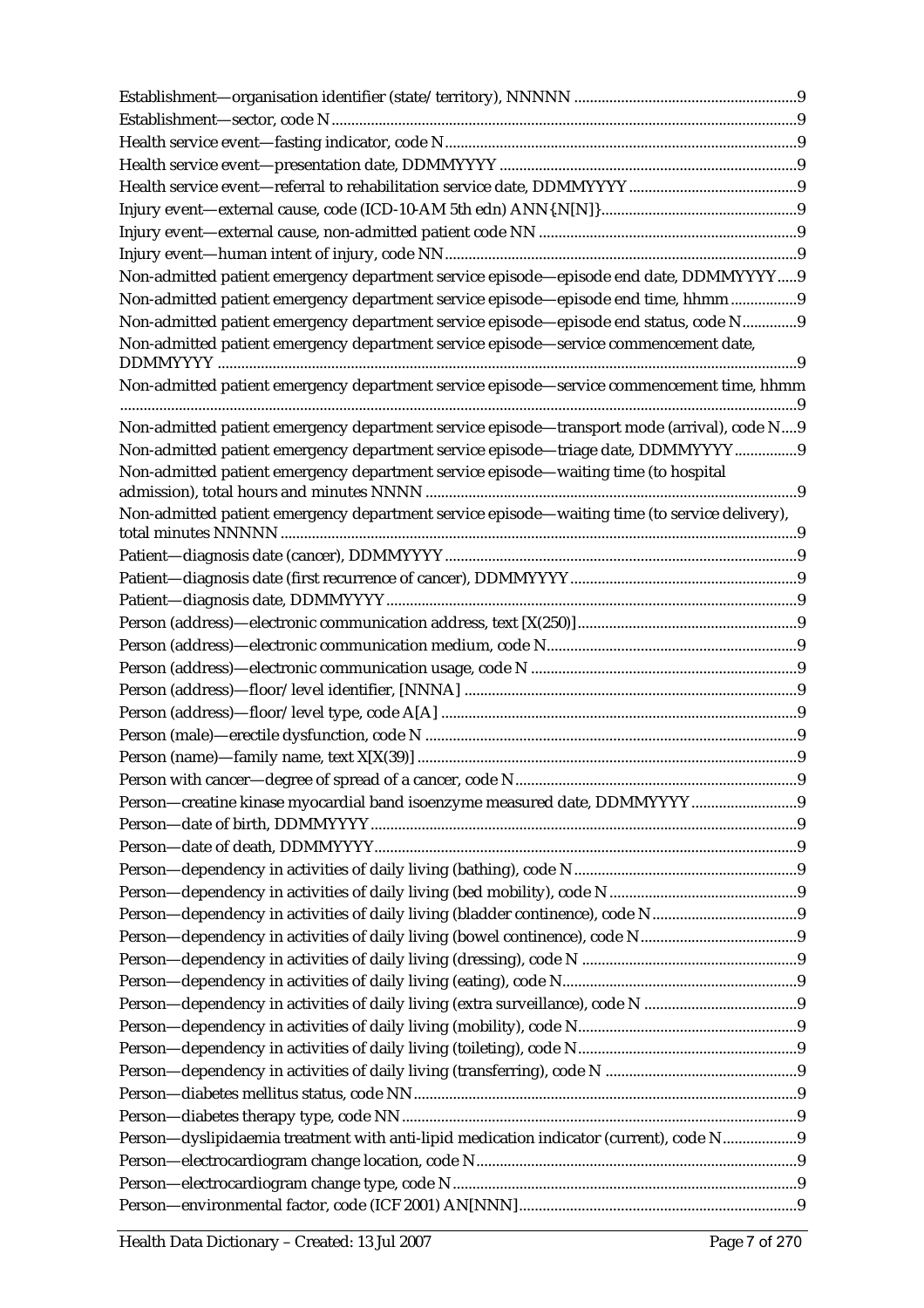| Person-government funding identifier, Department of Veterans' Affairs file number              |  |
|------------------------------------------------------------------------------------------------|--|
|                                                                                                |  |
|                                                                                                |  |
| Person-labour force status, acute hospital and private psychiatric hospital admission code N 9 |  |
|                                                                                                |  |
|                                                                                                |  |
|                                                                                                |  |
|                                                                                                |  |
|                                                                                                |  |
|                                                                                                |  |
|                                                                                                |  |
|                                                                                                |  |
|                                                                                                |  |
| Service provider organisation (address)—electronic communication address, text [X(250)]9       |  |
| Service provider organisation (address)-electronic communication medium, code N9               |  |
|                                                                                                |  |
|                                                                                                |  |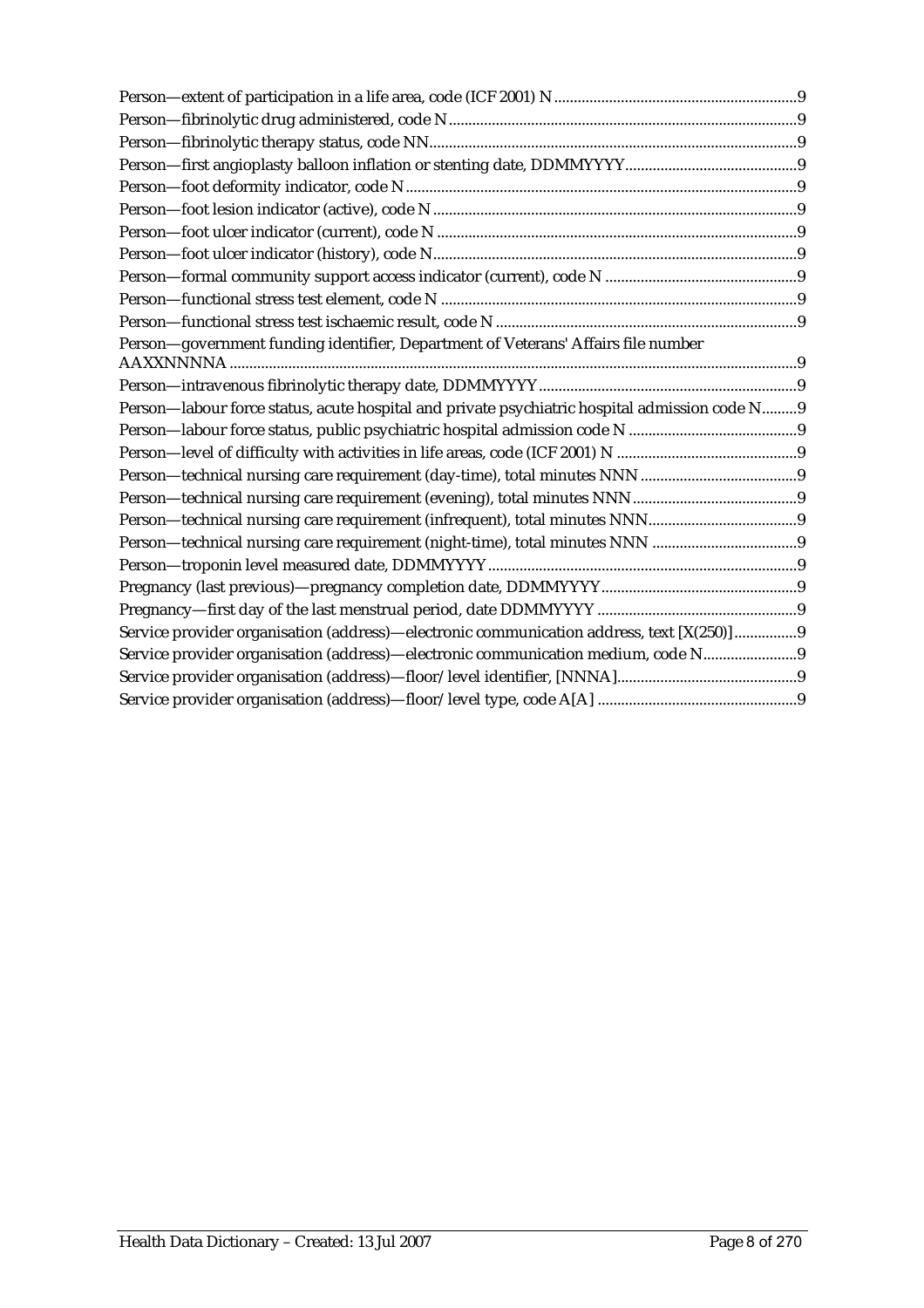## **Data Elements**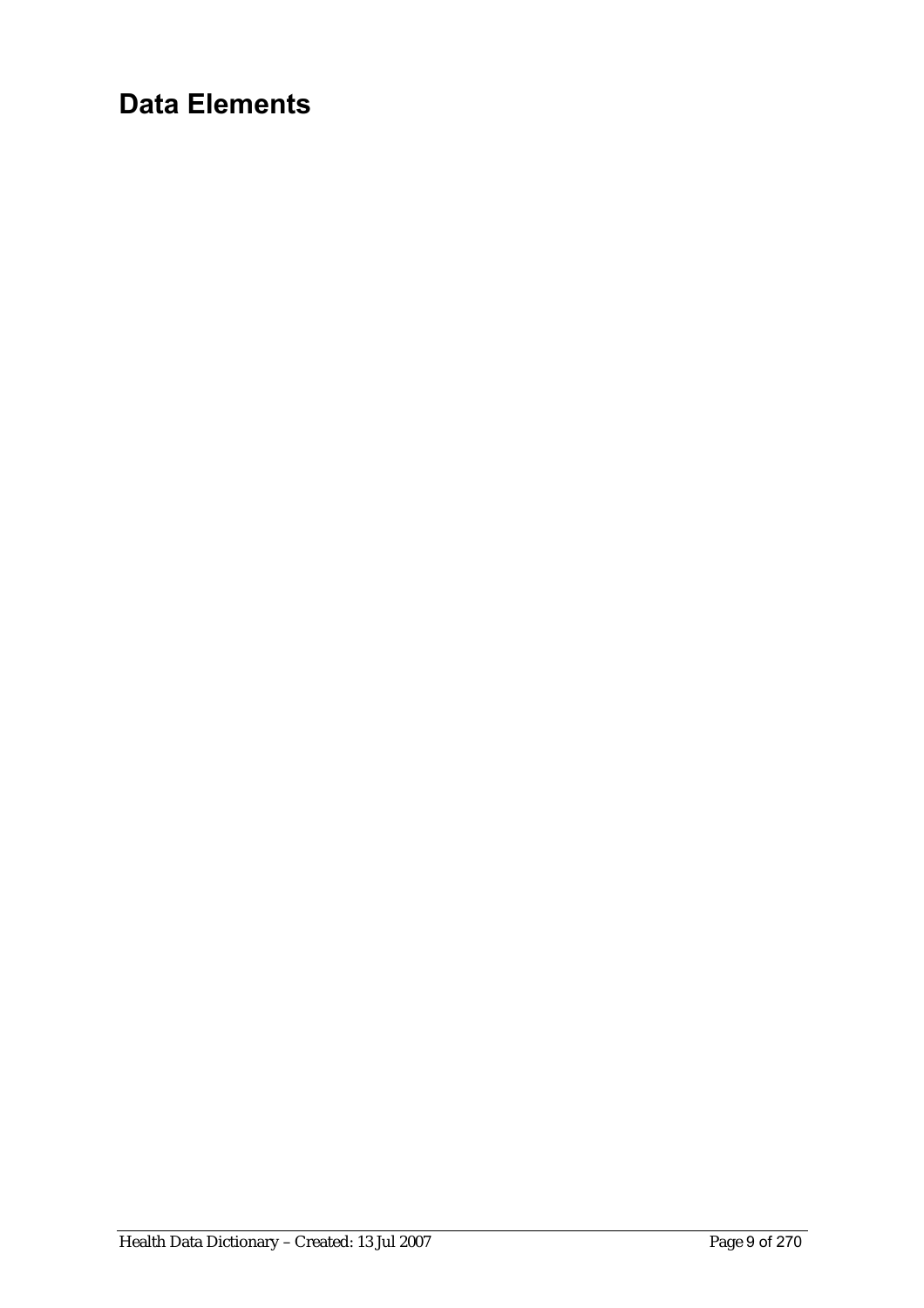## **Date accuracy indicator**

## **Identifying and definitional attributes**

| Metadata item type:         | Data Element                                                                                    |
|-----------------------------|-------------------------------------------------------------------------------------------------|
| Technical name:             | Date-accuracy indicator, code AAA                                                               |
| <b>METeOR</b> identifier:   | 294429                                                                                          |
| <b>Registration status:</b> | NHIG, Standard 04/05/2005<br>NCSIMG, Standard 30/09/2005                                        |
| Definition:                 | An indicator of the accuracy of the components of a reported<br>date, as represented by a code. |

## **Data element concept attributes**

| Data element concept: | Date-accuracy indicator                                                                                      |
|-----------------------|--------------------------------------------------------------------------------------------------------------|
| Definition:           | An indicator of the accuracy of the components of a reported<br>date.                                        |
| Context:              | This data element is designed to flag whether each component<br>in a date is accurate, estimated or unknown. |
| Object class:         | Date                                                                                                         |
| <b>Property:</b>      | Accuracy indicator                                                                                           |

## **Value domain attributes**

## **Representational attributes**

| Representation class:     | Code          |                                                           |
|---------------------------|---------------|-----------------------------------------------------------|
| Data type:                | <b>String</b> |                                                           |
| Format:                   | <b>AAA</b>    |                                                           |
| Maximum character length: | 3             |                                                           |
| Permissible values:       | Value         | Meaning                                                   |
|                           | AAA           | Day, month and year are accurate                          |
|                           | AAE           | Day and month are accurate, year is estimated             |
|                           | <b>AAU</b>    | Day and month are accurate, year is unknown               |
|                           | <b>AEE</b>    | Day is accurate, month and year are estimated             |
|                           | <b>AEU</b>    | Day is accurate, month is estimated, year is<br>unknown   |
|                           | <b>AUU</b>    | Day is accurate, month and year are unknown               |
|                           | <b>AUA</b>    | Day is accurate, month is unknown, year is<br>accurate    |
|                           | <b>AUE</b>    | Day is accurate, month is unknown, year is<br>estimated   |
|                           | <b>AEA</b>    | Day is accurate, month is estimated, year is<br>accurate  |
|                           | EAA           | Day is estimated, month and year are accurate             |
|                           | EAE           | Day is estimated, month is accurate, year is<br>estimated |
|                           | EAU           | Day is estimated, month is accurate, year is<br>unknown   |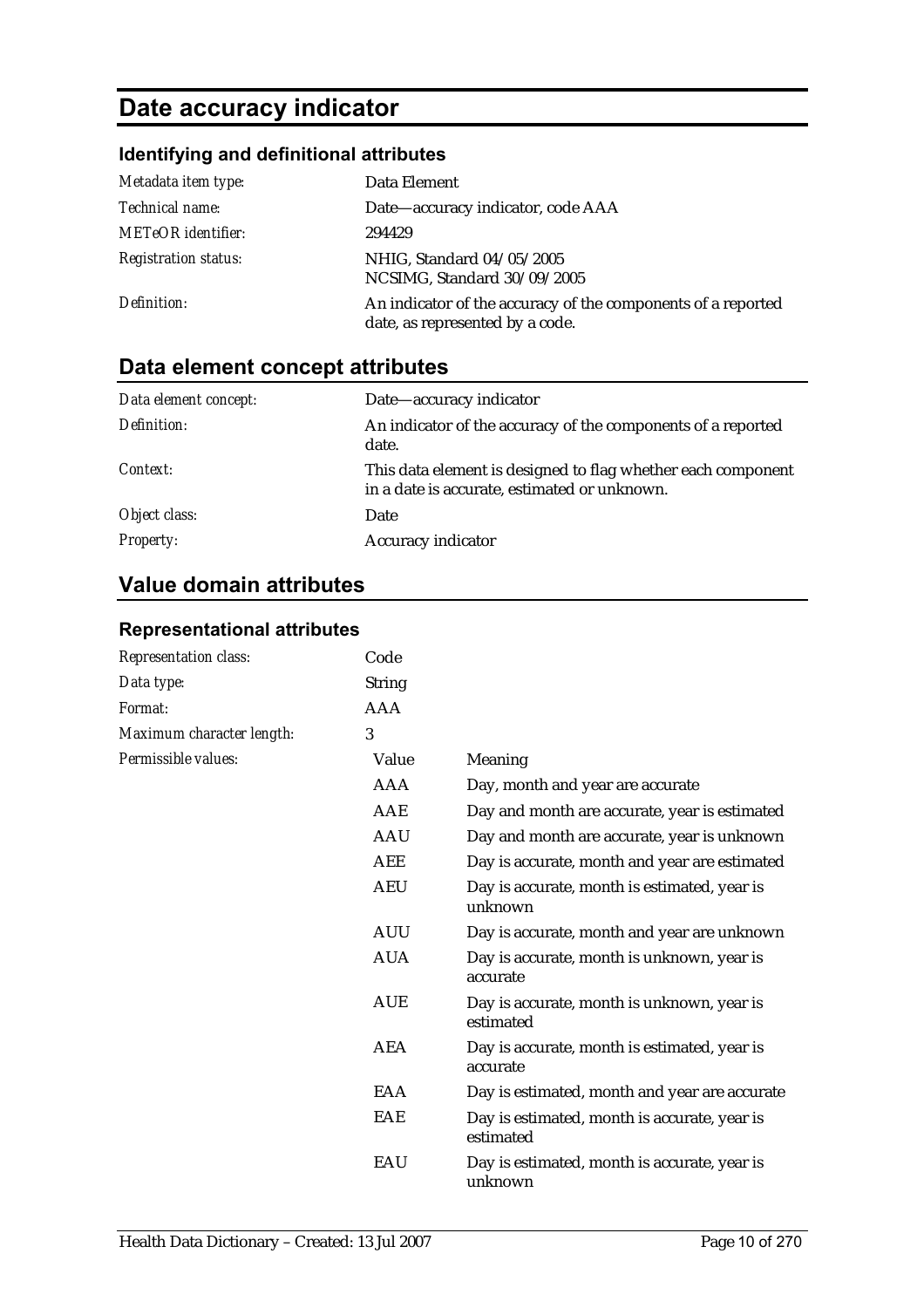| <b>EEA</b> | Day and month are estimated, year is accurate            |
|------------|----------------------------------------------------------|
| EEE        | Day, month and year are estimated                        |
| <b>EEU</b> | Day and month are estimated, year is unknown             |
| <b>EUA</b> | Day is estimated, month is unknown, year is<br>accurate  |
| <b>EUE</b> | Day is estimated, month is unknown, year is<br>estimated |
| <b>EUU</b> | Day is estimated, month and year are unknown             |
| <b>UAA</b> | Day is unknown, month and year are accurate              |
| <b>UAE</b> | Day is unknown, month is accurate, year is<br>estimated  |
| <b>UAU</b> | Day is unknown, month is accurate, year is<br>unknown    |
| <b>UEA</b> | Day is unknown, month is estimated, year is<br>accurate  |
| <b>UEE</b> | Day is unknown, month and year are estimated             |
| <b>UEU</b> | Day is unknown, month is estimated, year is<br>unknown   |
| <b>UUA</b> | Day and month are unknown, year is accurate              |
| <b>UUE</b> | Day and month are unknown, year is estimated             |
| UUU        | Day, month and year are unknown                          |
|            |                                                          |

#### **Collection and usage attributes**

*Guide for use:* Any combination of the values A, E, U representing the corresponding level of accuracy of each date component of the reported date.

> This data element consists of a combination of three codes, each of which denotes the accuracy of one date component:

A – the referred date component is accurate

E – the referred date component is not known but is estimated

U – the referred date component is not known and not estimated.

This data element contains positional fields (DMY) that reflects the order of the date components in the format (DDMMYYYY) of the reported date:

field 1 (D) – refers to the accuracy of the day component

field 2 (M) – refers to the accuracy of the month component

field 3 (Y) – refers to the accuracy of the year component.

| Data<br>domain | Date component (for a<br>format DDMMYYYY) |                        |   |
|----------------|-------------------------------------------|------------------------|---|
|                | (D)ay                                     | $(M)$ onth   $(Y)$ ear |   |
| Accurate       | А                                         | A                      | А |
| Estimated      | F.                                        | E                      | E |
| Unknown        |                                           |                        |   |

This data element is valid only for use with dates that are reported/exchanged in the format ( DDMMYYYY).

Example 1: A date has been sourced from a reliable source and is known as accurate then the Date accuracy indicator should be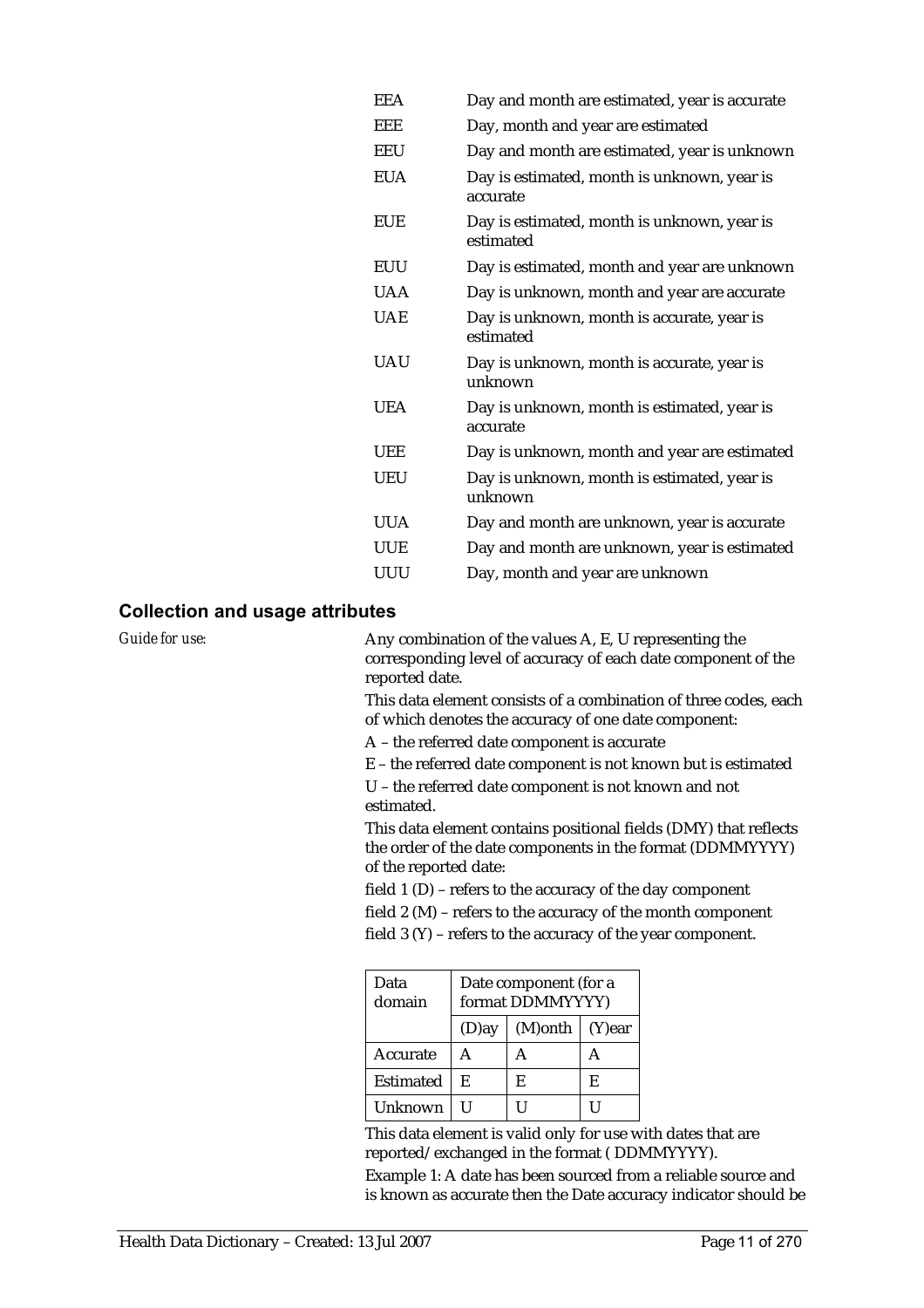informed as (AAA).

Example 2: If only the age of the person is known and there is no certainty of the accuracy of this, then the Date accuracy indicator should be informed as (UUE). That is the day and month are "unknown" and the year is "estimated".

Example 3: If a person was brought in unconscious to an emergency department of a hospital and the only information available was from a relative who was certain of the age and the birthday's 'month' then the Date accuracy indicator should be informed as (UAA). A year derived from an accurate month and accurate age is always an accurate year.

The Date accuracy indicator can be useful for operational purposes to indicate the level of accuracy that a date has been collected at any point in time. It can indicate whether the stored date needs to be followed up until it reaches the intended minimal required accuracy. For example, if a person was brought in unconscious to an emergency department of a hospital the level of accuracy of the date collected at that point may not be satisfactory. It is likely that the correct date of birth can be obtained at a later date. The Date accuracy indicator provides information on the accuracy of the entered dates that may require further action.

For future users of the data it may also be essential they know the accuracy of the date components of a reported date.

### **Data element attributes**

#### **Collection and usage attributes**

| <b>Collection methods:</b> | <b>Collection constraints:</b><br>If constraints for the collection of the date are imposed, such as<br>'a valid date must be input in an information system for<br>unknown date components', the Date accuracy indicator should<br>be used along with the date as a way of avoiding the<br>contamination of the valid dates with the same value on the<br>respective date components.<br>Example:                                                                                                                                      |  |
|----------------------------|-----------------------------------------------------------------------------------------------------------------------------------------------------------------------------------------------------------------------------------------------------------------------------------------------------------------------------------------------------------------------------------------------------------------------------------------------------------------------------------------------------------------------------------------|--|
|                            | Some jurisdictions use 0107YYYY and some use 0101YYYY<br>when only the year is known. When month and year are known<br>some use the 15th day as the date i.e. 15MMYYYY. Where this<br>occurs in a data collection that is used for reporting or analysis<br>purposes there will be dates in the collection with the attributes<br>0107YYYY etc that are accurate and some that are not accurate.<br>Without a corresponding flag to determine this accuracy the<br>analysis or report will be contaminated by those estimated<br>dates. |  |
| Comments:                  | Provision of a date is often a mandatory requirement in data<br>collections.                                                                                                                                                                                                                                                                                                                                                                                                                                                            |  |
|                            | Most computer systems require a valid date to be recorded in a<br>date field i.e. the month part must be an integer between 1 and<br>12, the day part must be an integer between 1 and 31 with rules<br>about the months with less than 31 days, and the year part<br>should include the century. Also in many systems, significant<br>dates (e.g. date of birth) are mandatory requirements.<br>However, in actual practice, the date or date components are<br>often not known (e.g. date of birth, date of injury) but, as stated    |  |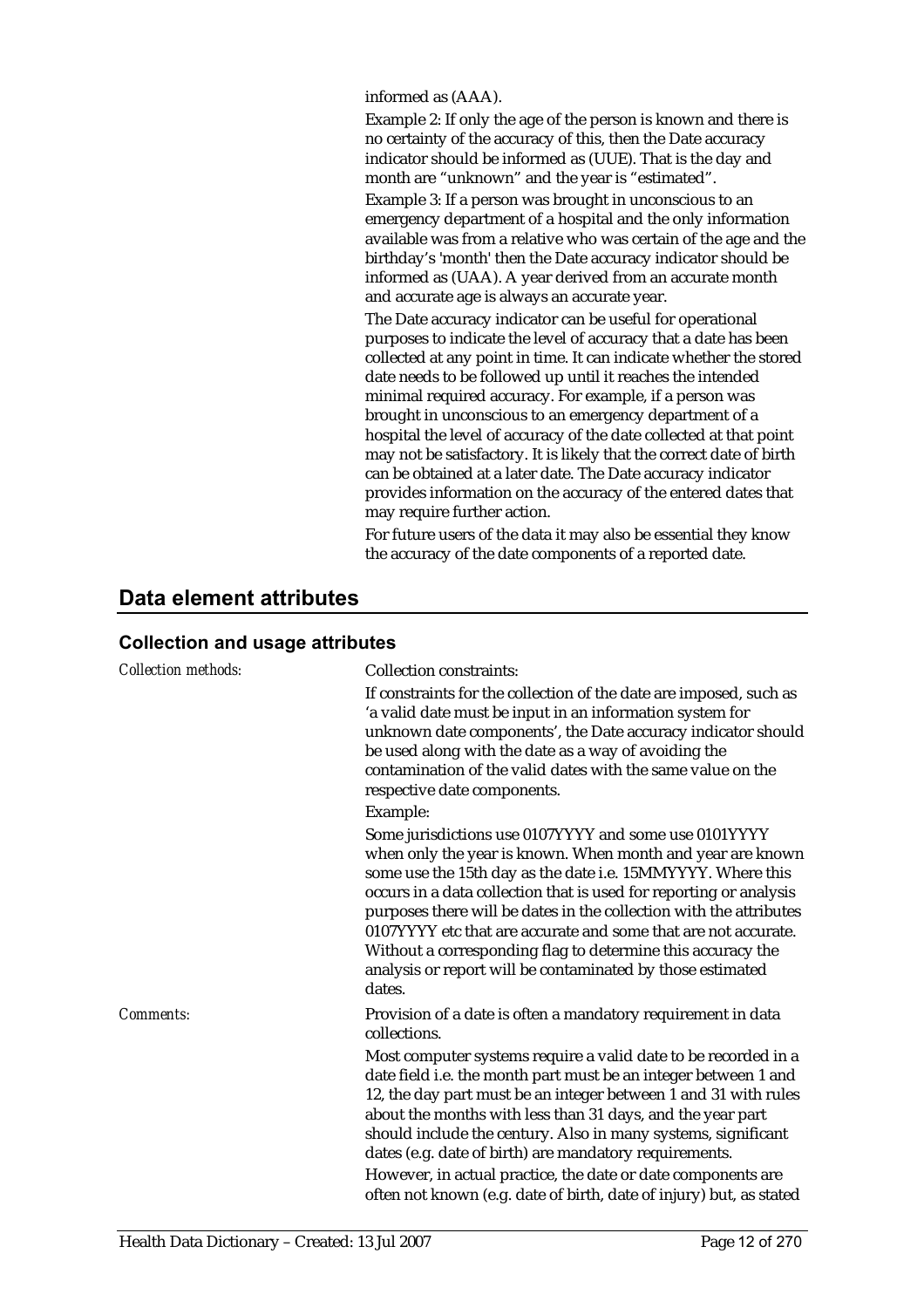above, computer systems require a valid date. This means that a date MUST be included and it MUST follow the rules for a valid date. It therefore follows that, while such a date will contain valid values according to the rules for a date, the date is in fact an 'unknown' or 'estimated' date. For future users of the data it is essential they know that a date is accurate, unknown or estimated and which components of the date are accurate, unknown or estimated.

| Submitting organisation:                             | Standards Australia                                                                                                                   |
|------------------------------------------------------|---------------------------------------------------------------------------------------------------------------------------------------|
| Reference documents:                                 | AS5017 Health Care Client Identification, 2002, Sydney:<br><b>Standards Australia</b>                                                 |
| <b>Relational attributes</b>                         |                                                                                                                                       |
| Related metadata references:                         | See also Service provider organisation-organisation end date,<br>DDMMYYYY NHIG, Standard 04/05/2005, NCSIMG, Standard<br>30/09/2005   |
|                                                      | See also Service provider organisation-organisation start date,<br>DDMMYYYY NHIG, Standard 04/05/2005, NCSIMG, Standard<br>30/09/2005 |
|                                                      | See also Person-date of birth, DDMMYYYY NHIG, Standard<br>04/05/2005, NCSIMG, Standard 25/08/2005, NHDAMG,<br>Standard 20/06/2005     |
|                                                      | See also Individual service provider-occupation start date,<br>DDMMYYYY NHIG, Standard 04/05/2005, NCSIMG, Standard<br>30/09/2005     |
|                                                      | See also Individual service provider-occupation end date,<br>DDMMYYYY NHIG, Standard 04/05/2005, NCSIMG, Standard<br>30/09/2005       |
| <b>Implementation in Data Set</b><br>Specifications: | Health care client identification DSS NHIG, Standard<br>04/05/2005                                                                    |
|                                                      | Health care provider identification DSS NHIG, Superseded<br>04/07/2007                                                                |
|                                                      | Health care provider identification DSS NHIG, Standard<br>04/07/2007                                                                  |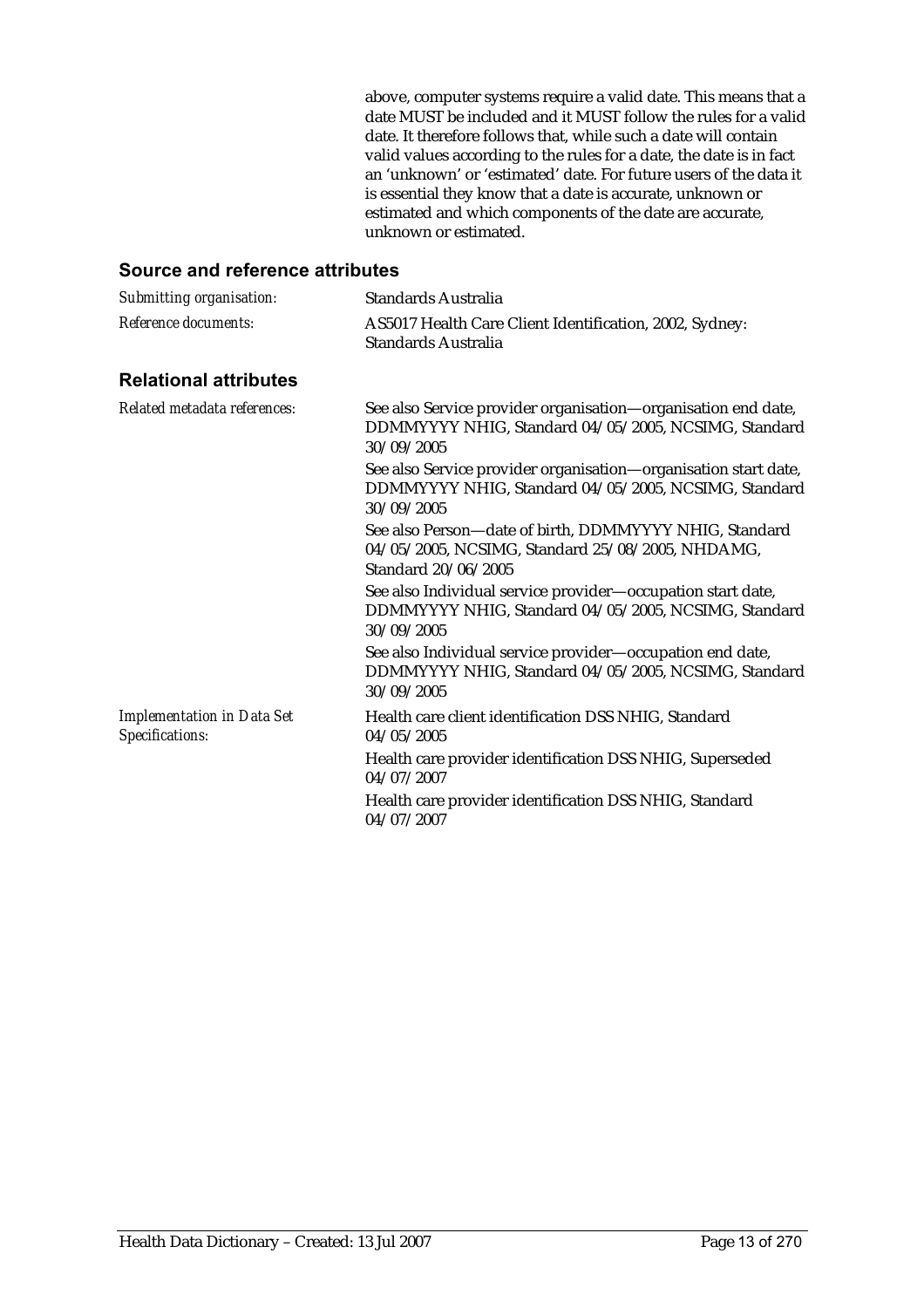## **Date creatine kinase MB isoenzyme measured**

### **Identifying and definitional attributes**

| Metadata item type:         | Data Element                                                                                     |
|-----------------------------|--------------------------------------------------------------------------------------------------|
| Technical name:             | Person-creatine kinase myocardial band isoenzyme measured<br>date, DDMMYYYY                      |
| <b>METeOR</b> identifier:   | 284973                                                                                           |
| <b>Registration status:</b> | NHIG, Standard 04/06/2004                                                                        |
| Definition:                 | The date on which the person's creatine kinase myocardial band<br>isoenzyme (CK-MB) is measured. |

## **Data element concept attributes**

| Data element concept: | Person-creatine kinase myocardial band isoenzyme measured<br>date                                |
|-----------------------|--------------------------------------------------------------------------------------------------|
| Definition:           | The date on which the person's creatine kinase myocardial band<br>isoenzyme (CK-MB) is measured. |
| Context:              | Health care and clinical settings.                                                               |
| Object class:         | Person                                                                                           |
| <b>Property:</b>      | Creatine kinase myocardial band isoenzyme measured date                                          |

## **Value domain attributes**

#### **Representational attributes**

| <b>Representation class:</b> | Date            |
|------------------------------|-----------------|
| Data type:                   | Date/Time       |
| Format:                      | <b>DDMMYYYY</b> |
| Maximum character length:    | 8               |

## **Data element attributes**

#### **Collection and usage attributes**

| Guide for use:                                       | This metadata item pertains to the measuring of creatine kinase<br>myocardial band (CK-MB) isoenzyme at any time point during<br>this current event. |
|------------------------------------------------------|------------------------------------------------------------------------------------------------------------------------------------------------------|
| <b>Source and reference attributes</b>               |                                                                                                                                                      |
| Submitting organisation:                             | Acute coronary syndrome data working group                                                                                                           |
| Steward:                                             | The National Heart Foundation of Australia and The Cardiac<br>Society of Australia and New Zealand                                                   |
| <b>Relational attributes</b>                         |                                                                                                                                                      |
| Related metadata references:                         | Supersedes Date creatine kinase MB isoenzyme (CK-MB)<br>measured, version 1, DE, NHDD, NHIMG, Superseded<br>01/03/2005                               |
| <b>Implementation in Data Set</b><br>Specifications: | Acute coronary syndrome (clinical) DSS NHIG, Standard<br>07/12/2005                                                                                  |
|                                                      | Acute coronary syndrome (clinical) DSS NHIG, Superseded<br>07/12/2005                                                                                |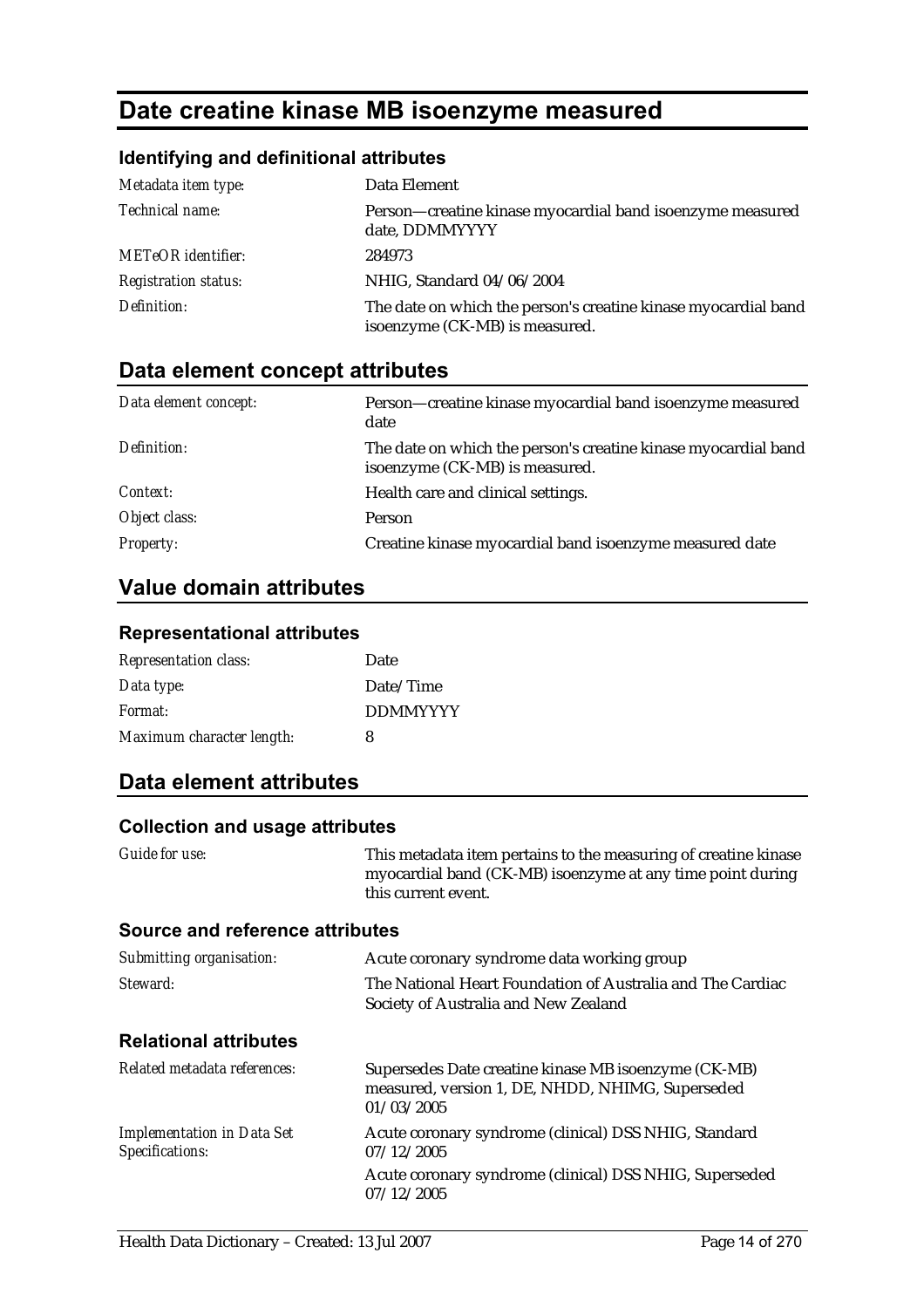## **Date of birth**

#### **Identifying and definitional attributes**

| Metadata item type:         | Data Element                                                                            |
|-----------------------------|-----------------------------------------------------------------------------------------|
| Technical name:             | Person-date of birth, DDMMYYYY                                                          |
| <b>METeOR</b> identifier:   | 287007                                                                                  |
| <b>Registration status:</b> | NHIG, Standard 04/05/2005<br>NCSIMG, Standard 25/08/2005<br>NHDAMG, Standard 20/06/2005 |
| Definition:                 | The date of birth of the person.                                                        |

## **Data element concept attributes**

| Data element concept: | Person-date of birth                                                                                                                                                                                                                                                                                                      |
|-----------------------|---------------------------------------------------------------------------------------------------------------------------------------------------------------------------------------------------------------------------------------------------------------------------------------------------------------------------|
| Definition:           | The date of birth of the person.                                                                                                                                                                                                                                                                                          |
| Context:              | Required for a range of clinical and administrative purposes.                                                                                                                                                                                                                                                             |
|                       | Date of birth enables derivation of age for use in demographic<br>analyses, assists in the unique identification of clients if other<br>identifying information is missing or in question, and may be<br>required for the derivation of other metadata items (e.g. the<br>diagnosis related group for admitted patients). |
| Object class:         | Person                                                                                                                                                                                                                                                                                                                    |
| <b>Property:</b>      | Date of birth                                                                                                                                                                                                                                                                                                             |

### **Value domain attributes**

#### **Representational attributes**

| <b>Representation class:</b> | Date            |
|------------------------------|-----------------|
| Data type:                   | Date/Time       |
| Format:                      | <b>DDMMYYYY</b> |
| Maximum character length:    | 8               |

## **Data element attributes**

#### **Collection and usage attributes**

*Guide for use:* If date of birth is not known or cannot be obtained, provision should be made to collect or estimate age. Collected or estimated age would usually be in years for adults, and to the nearest three months (or less) for children aged less than two years. Additionally, an estimated date flag or a date accuracy indicator should be reported in conjunction with all estimated dates of birth.

> For data collections concerned with children's services, it is suggested that the estimated date of birth of children aged under 2 years should be reported to the nearest 3 month period, i.e. 0101, 0104, 0107, 0110 of the estimated year of birth. For example, a child who is thought to be aged 18 months in October of one year would have his/her estimated date of birth reported as 0104 of the previous year. Again, an estimated date flag or date accuracy indicator should be reported in conjunction with all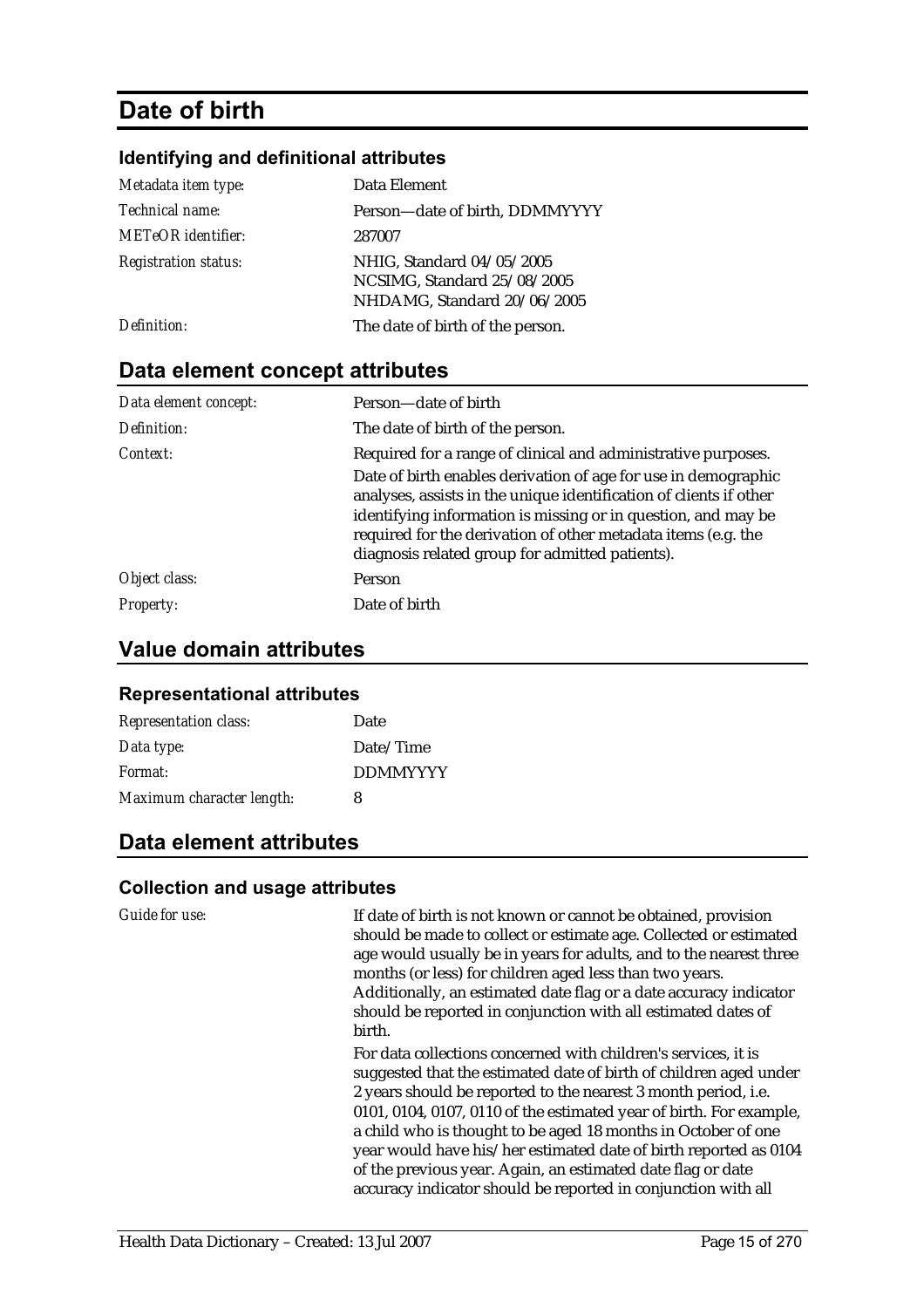|                            | estimated dates of birth.                                                                                                                                                                                                                                                                                                                                                                                                                                                                                                                                                                                                                                                                                                                                                                                                                                                                                                                                                     |
|----------------------------|-------------------------------------------------------------------------------------------------------------------------------------------------------------------------------------------------------------------------------------------------------------------------------------------------------------------------------------------------------------------------------------------------------------------------------------------------------------------------------------------------------------------------------------------------------------------------------------------------------------------------------------------------------------------------------------------------------------------------------------------------------------------------------------------------------------------------------------------------------------------------------------------------------------------------------------------------------------------------------|
| <b>Collection methods:</b> | Information on date of birth can be collected using the one<br>question:                                                                                                                                                                                                                                                                                                                                                                                                                                                                                                                                                                                                                                                                                                                                                                                                                                                                                                      |
|                            | What is your/(the person's) date of birth?                                                                                                                                                                                                                                                                                                                                                                                                                                                                                                                                                                                                                                                                                                                                                                                                                                                                                                                                    |
|                            | In self-reported data collections, it is recommended that the<br>following response format is used:                                                                                                                                                                                                                                                                                                                                                                                                                                                                                                                                                                                                                                                                                                                                                                                                                                                                           |
|                            | Date of birth: _ _ / _ _ / _ _ _ _                                                                                                                                                                                                                                                                                                                                                                                                                                                                                                                                                                                                                                                                                                                                                                                                                                                                                                                                            |
|                            | This enables easy conversion to the preferred representational<br>layout (DDMMYYYY).                                                                                                                                                                                                                                                                                                                                                                                                                                                                                                                                                                                                                                                                                                                                                                                                                                                                                          |
|                            | For record identification and/or the derivation of other metadata<br>items that require accurate date of birth information, estimated<br>dates of birth should be identified by a date accuracy indicator to<br>prevent inappropriate use of date of birth data. The linking of<br>client records from diverse sources, the sharing of patient data,<br>and data analysis for research and planning all rely heavily on<br>the accuracy and integrity of the collected data. In order to<br>maintain data integrity and the greatest possible accuracy an<br>indication of the accuracy of the date collected is critical. The<br>collection of an indicator of the accuracy of the date may be<br>essential in confirming or refuting the positive identification of a<br>person. For this reason it is strongly recommended that the data<br>element Date-accuracy indicator, code AAA also be recorded at<br>the time of record creation to flag the accuracy of the data. |
| <b>Comments:</b>           | Privacy issues need to be taken into account in asking persons<br>their date of birth.<br>Wherever possible and wherever appropriate, date of birth<br>should be used rather than age because the actual date of birth<br>allows a more precise calculation of age.<br>When date of birth is an estimated or default value, national<br>health and community services collections typically use 0101 or<br>0107 or 3006 as the estimate or default for DDMM.<br>It is suggested that different rules for reporting data may apply<br>when estimating the date of birth of children aged under 2 years<br>because of the rapid growth and development of children within<br>this age group which means that a child's development can vary                                                                                                                                                                                                                                     |
|                            | considerably over the course of a year. Thus, more specific<br>reporting of estimated age is suggested.                                                                                                                                                                                                                                                                                                                                                                                                                                                                                                                                                                                                                                                                                                                                                                                                                                                                       |

| Origin:                      | National Health Data Committee                                                   |
|------------------------------|----------------------------------------------------------------------------------|
|                              | <b>National Community Services Data Committee</b>                                |
| Reference documents:         | AS5017 Health Care Client Identification, 2002, Sydney:<br>Standards Australia   |
|                              | AS4846 Health Care Provider Identification, 2004, Sydney:<br>Standards Australia |
| <b>Relational attributes</b> |                                                                                  |

| Related metadata references: | See also Date-accuracy indicator, code AAA NHIG, Standard<br>04/05/2005, NCSIMG, Standard 30/09/2005<br>Supersedes Person-date of birth, DDMMYYYY NHIG,      |
|------------------------------|--------------------------------------------------------------------------------------------------------------------------------------------------------------|
|                              | Superseded 04/05/2005, NCSIMG, Superseded 25/08/2005                                                                                                         |
|                              | Is used in the formation of Episode of admitted patient care-<br>length of stay (including leave days) (postnatal), total N[NN]<br>NHIG, Standard 04/07/2007 |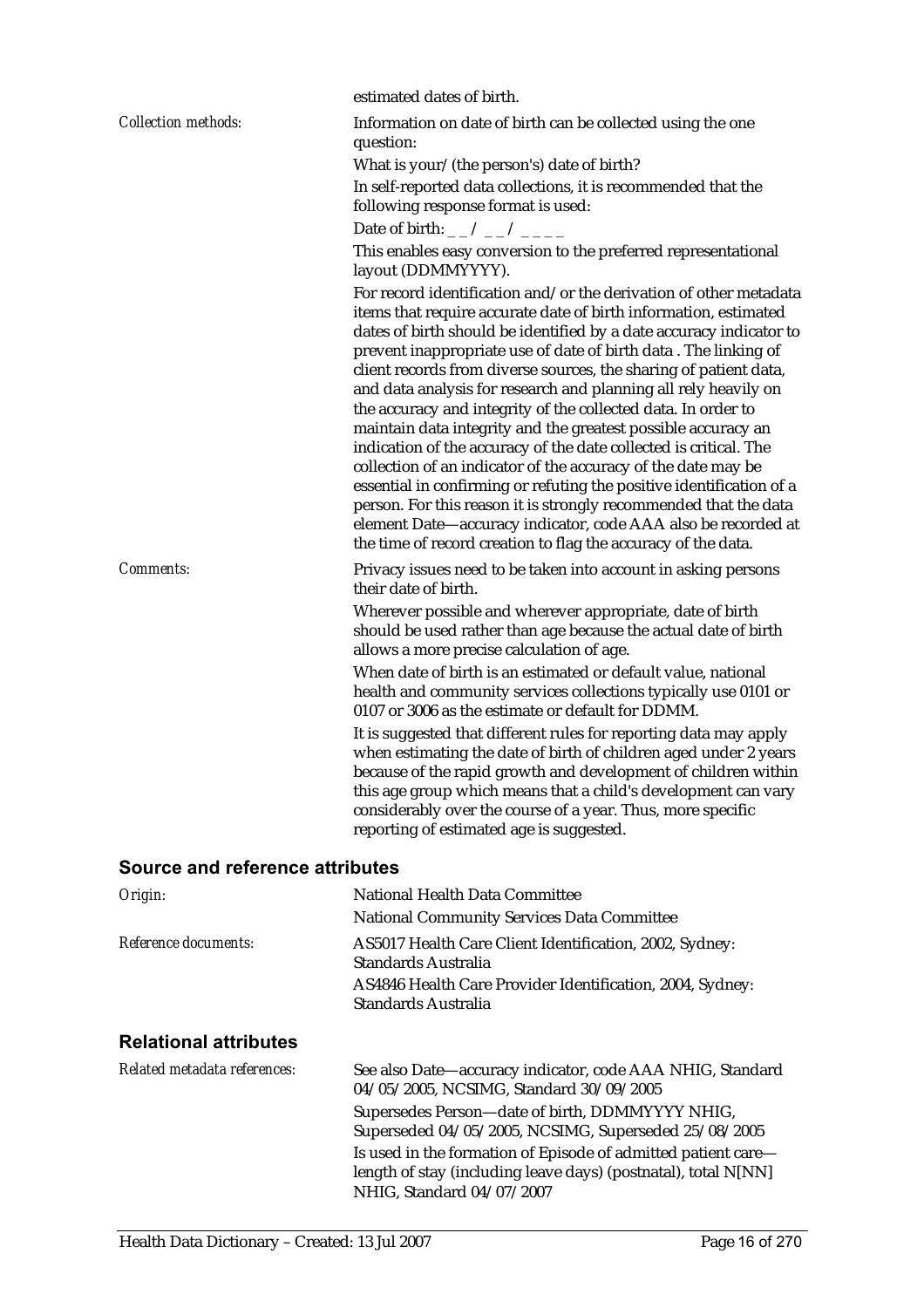Is used in the formation of Episode of admitted patient care length of stay (including leave days) (antenatal), total N[NN] NHIG, Standard 04/07/2007

Is used in the formation of Episode of admitted patient care major diagnostic category, code (AR-DRG v5.1) NN NHIG, Standard 01/03/2005

Is used in the formation of Episode of admitted patient care diagnosis related group, code (AR-DRG v5.1) ANNA NHIG, Standard 01/03/2005

Is used in the formation of Episode of admitted patient care (postnatal)—length of stay (including leave days), total N[NN] NHIG, Superseded 04/07/2007

Is used in the formation of Episode of admitted patient care (antenatal)—length of stay (including leave days), total N[NN] NHIG, Superseded 04/07/2007

Acute coronary syndrome (clinical) DSS NHIG, Standard 07/12/2005

Acute coronary syndrome (clinical) DSS NHIG, Superseded 07/12/2005

Admitted patient care NMDS NHIG, Superseded 07/12/2005

*Implementation start date:* 01/07/2005

*Implementation end date:* 30/06/2006

Admitted patient care NMDS 2006-2007 NHIG, Superseded 23/10/2006

*Implementation start date:* 01/07/2006

*Implementation end date:* 30/06/2007

Admitted patient care NMDS 2007-2008 NHIG, Standard 23/10/2006

*Implementation start date:* 01/07/2007

*Information specific to this data set:* This field must not be null.

National Minimum Data Sets:

For the provision of State and Territory hospital data to Commonwealth agencies this field must:

- be less than or equal to Admission date, Date patient presents or Service contact date
- be consistent with diagnoses and procedure codes, for records to be grouped.

Admitted patient mental health care NMDS NHIG, Superseded 07/12/2005

*Implementation start date:* 01/07/2005

*Implementation end date:* 30/06/2006

Admitted patient mental health care NMDS NHIG, Superseded 23/10/2006

*Implementation start date:* 01/07/2006

*Implementation end date:* 30/06/2007

Admitted patient mental health care NMDS 2007-2008 NHIG, Standard 23/10/2006

*Implementation start date:* 01/07/2007

*Information specific to this data set:* This field must not be null.

*Implementation in Data Set* 

*Specifications:*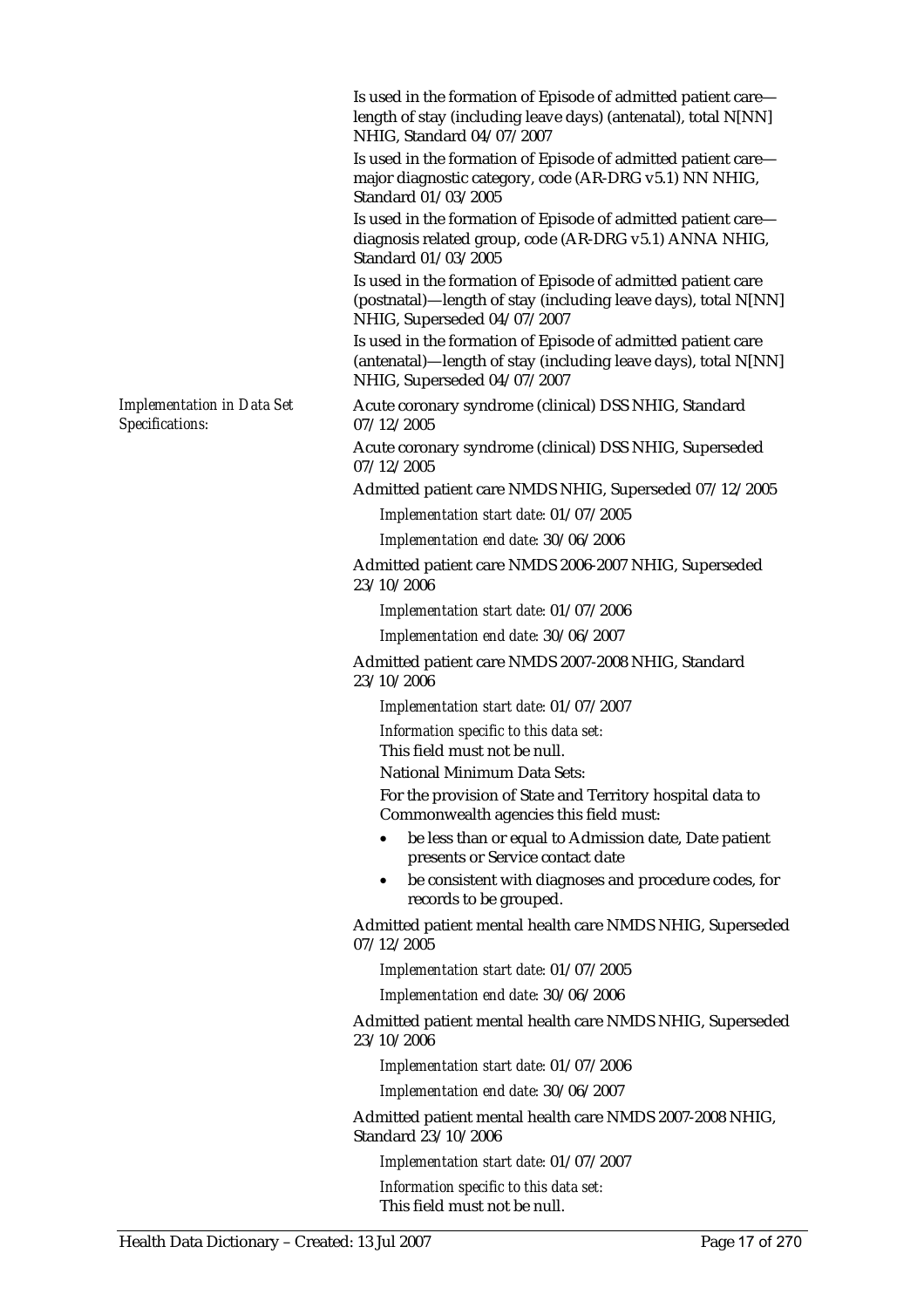National Minimum Data Sets:

For the provision of State and Territory hospital data to Commonwealth agencies this field must:

- be less than or equal to Admission date, Date patient presents or Service contact date
- be consistent with diagnoses and procedure codes, for records to be grouped.

Admitted patient palliative care NMDS NHIG, Superseded 07/12/2005

*Implementation start date:* 01/07/2005

*Implementation end date:* 30/06/2006

Admitted patient palliative care NMDS 2006-2007 NHIG, Superseded 23/10/2006

*Implementation start date:* 01/07/2006

*Implementation end date:* 30/06/2007

Admitted patient palliative care NMDS 2007-08 NHIG, Standard 23/10/2006

*Implementation start date:* 01/07/2007

*Information specific to this data set:*

This field must not be null.

National Minimum Data Sets:

For the provision of State and Territory hospital data to Commonwealth agencies this field must:

- be less than or equal to Admission date, Date patient presents or Service contact date
- be consistent with diagnoses and procedure codes, for records to be grouped.

Alcohol and other drug treatment services NMDS NHIG, Superseded 21/03/2006

*Implementation start date:* 01/07/2005

*Implementation end date:* 30/06/2006

Alcohol and other drug treatment services NMDS NHIG, Superseded 23/10/2006

*Implementation start date:* 01/07/2006

*Implementation end date:* 30/06/2007

Alcohol and other drug treatment services NMDS 2007-2008 NHIG, Standard 23/10/2006

*Implementation start date:* 01/07/2007

*Information specific to this data set:*

This field must not be null.

National Minimum Data Sets:

For the provision of State and Territory hospital data to Commonwealth agencies this field must:

- be less than or equal to Admission date, Date patient presents or Service contact date
- be consistent with diagnoses and procedure codes, for records to be grouped.

Cancer (clinical) DSS NHIG, Superseded 07/12/2005 Cancer (clinical) DSS NHIG, Standard 07/12/2005 Cardiovascular disease (clinical) DSS NHIG, Superseded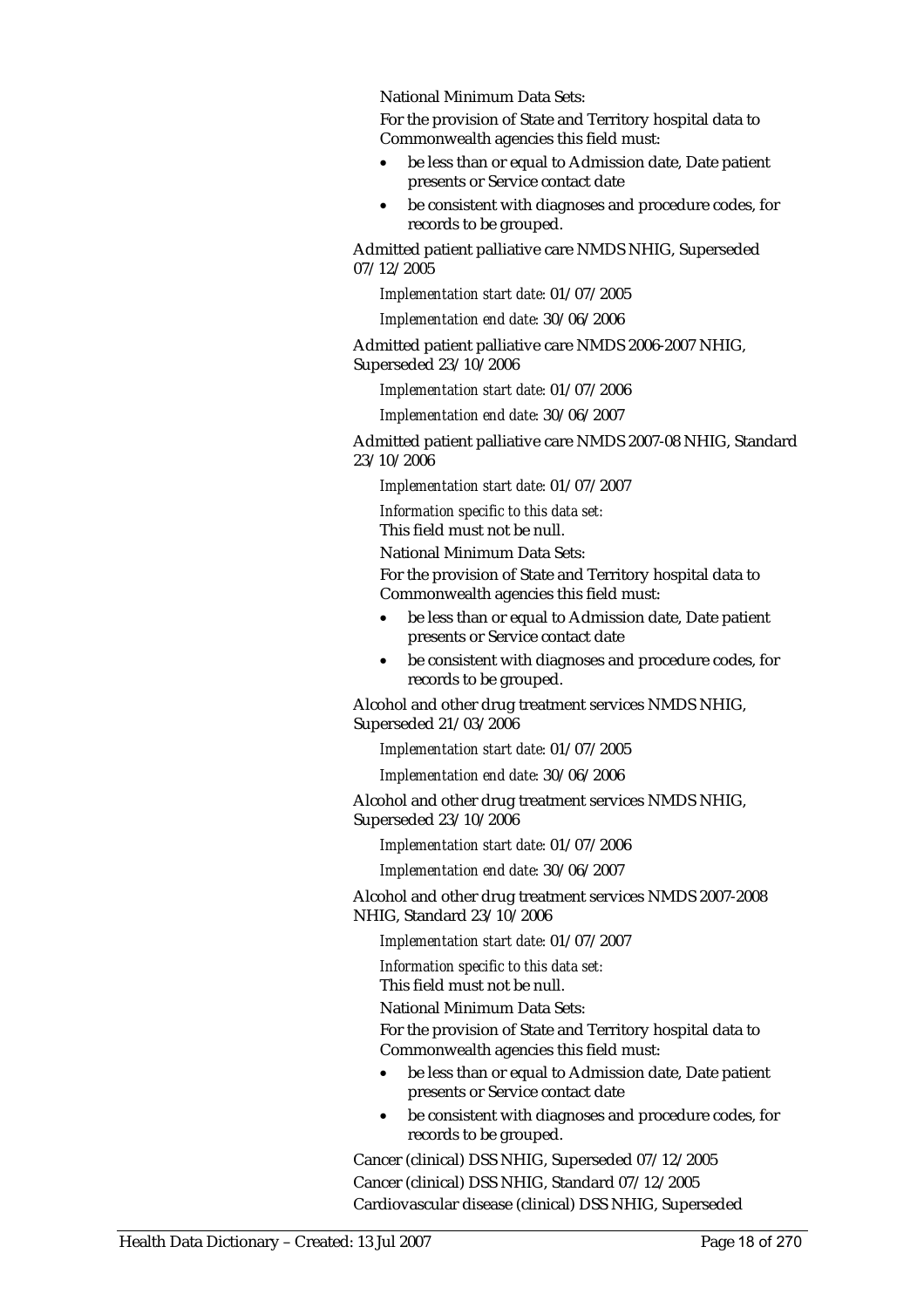15/02/2006

Cardiovascular disease (clinical) DSS NHIG, Superseded 04/07/2007

Cardiovascular disease (clinical) DSS NHIG, Standard 04/07/2007

Community mental health care 2004-2005 NHIG, Superseded 08/12/2004

*Implementation start date:* 01/07/2004

*Implementation end date:* 30/06/2005

Community mental health care NMDS 2005-2006 NHIG, Superseded 07/12/2005

*Implementation start date:* 01/07/2005

*Implementation end date:* 30/06/2006

Community mental health care NMDS 2006-2007 NHIG, Superseded 23/10/2006

*Implementation start date:* 01/07/2006

*Implementation end date:* 30/06/2007

Community mental health care NMDS 2007-2008 NHIG, Standard 23/10/2006

*Implementation start date:* 01/07/2007

*Information specific to this data set:*

This field must not be null.

National Minimum Data Sets:

For the provision of State and Territory hospital data to Commonwealth agencies this field must:

- be less than or equal to Admission date, Date patient presents or Service contact date
- be consistent with diagnoses and procedure codes, for records to be grouped.

Computer Assisted Telephone Interview demographic module DSS NHIG, Standard 04/05/2005

Diabetes (clinical) DSS NHIG, Superseded 21/09/2005

Diabetes (clinical) DSS NHIG, Standard 21/09/2005

Health care client identification DSS NHIG, Standard 04/05/2005 *Information specific to this data set:*

Date of birth must be less than of equal to the date of death.

Health care provider identification DSS NHIG, Superseded 04/07/2007

Health care provider identification DSS NHIG, Standard 04/07/2007

*Information specific to this data set:*

Date of birth must be less than or equal to the date of death.

Health labour force NMDS NHIG, Standard 01/03/2005

*Implementation start date:* 01/07/2005

Non-admitted patient emergency department care NMDS NHIG, Superseded 07/12/2005

Non-admitted patient emergency department care NMDS NHIG, Superseded 24/03/2006

*Implementation start date:* 01/07/2005

*Implementation end date:* 30/06/2006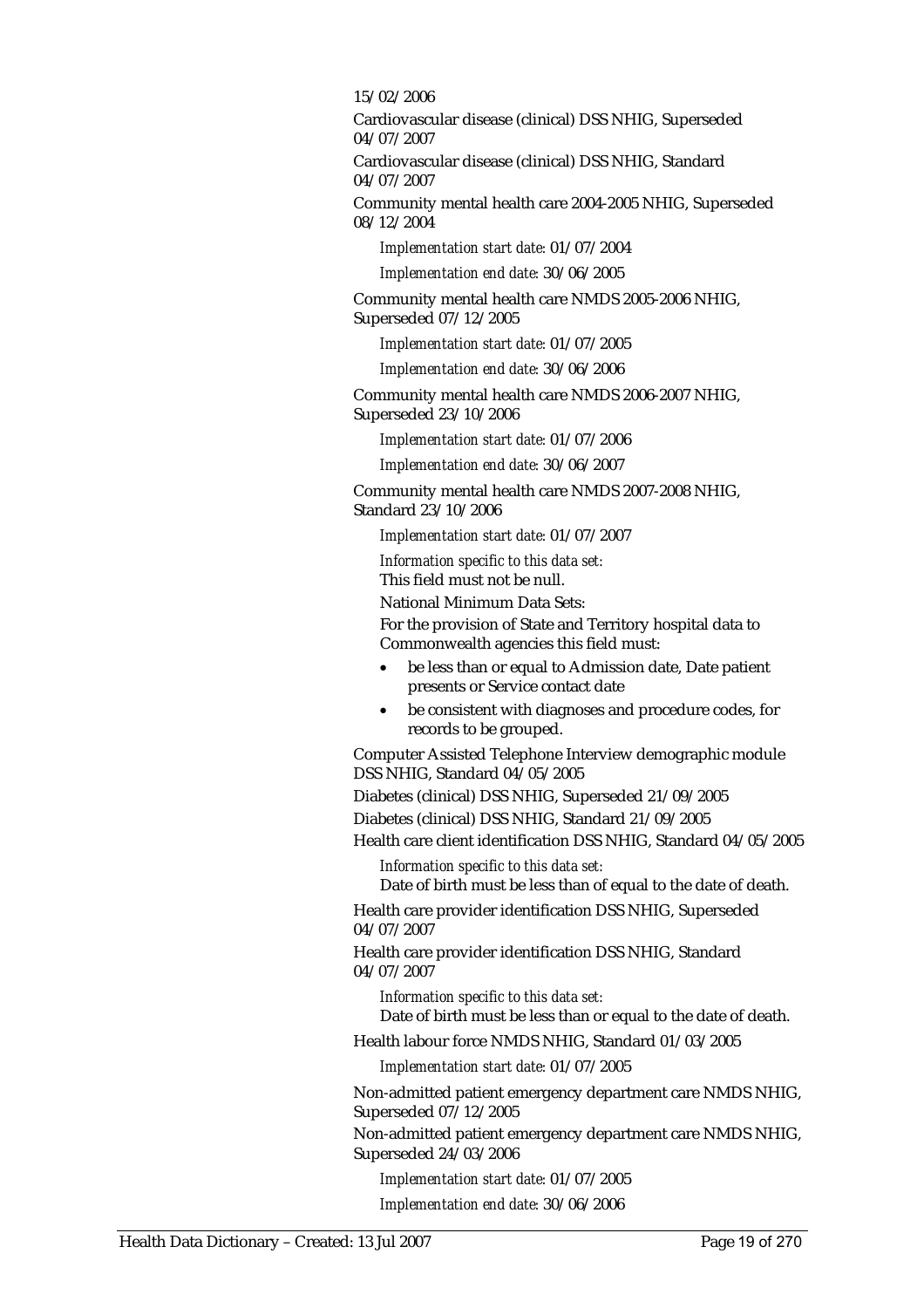Non-admitted patient emergency department care NMDS NHIG, Superseded 23/10/2006

*Implementation start date:* 01/07/2006

*Implementation end date:* 30/06/2007

Non-admitted patient emergency department care NMDS 2007- 2008 NHIG, Standard 23/10/2006

*Implementation start date:* 01/07/2007

*Information specific to this data set:*

This field must not be null.

National Minimum Data Sets:

For the provision of State and Territory hospital data to Commonwealth agencies this field must:

- be less than or equal to Admission date, Date patient presents or Service contact date
- be consistent with diagnoses and procedure codes, for records to be grouped.

Perinatal NMDS NHIG, Superseded 07/12/2005

*Implementation start date:* 01/07/2005

*Implementation end date:* 30/06/2006

Perinatal NMDS NHIG, Superseded 06/09/2006

*Implementation start date:* 01/07/2006

*Implementation end date:* 30/06/2007

Perinatal NMDS 2007-2008 NHIG, Standard 06/09/2006

*Implementation start date:* 01/07/2007

Residential mental health care NMDS 2005-2006 NHIG, Superseded 07/12/2005

*Implementation start date:* 01/07/2005

*Implementation end date:* 30/06/2006

Residential mental health care NMDS 2006-2007 NHIG, Superseded 23/10/2006

*Implementation start date:* 01/07/2006

*Implementation end date:* 30/06/2007

Residential mental health care NMDS 2007-2008 NHIG, Standard 23/10/2006

*Implementation start date:* 01/07/2007

*Information specific to this data set:*

This field must not be null.

National Minimum Data Sets:

For the provision of State and Territory hospital data to Commonwealth agencies this field must:

- be less than or equal to Admission date, Date patient presents or Service contact date
- be consistent with diagnoses and procedure codes, for records to be grouped.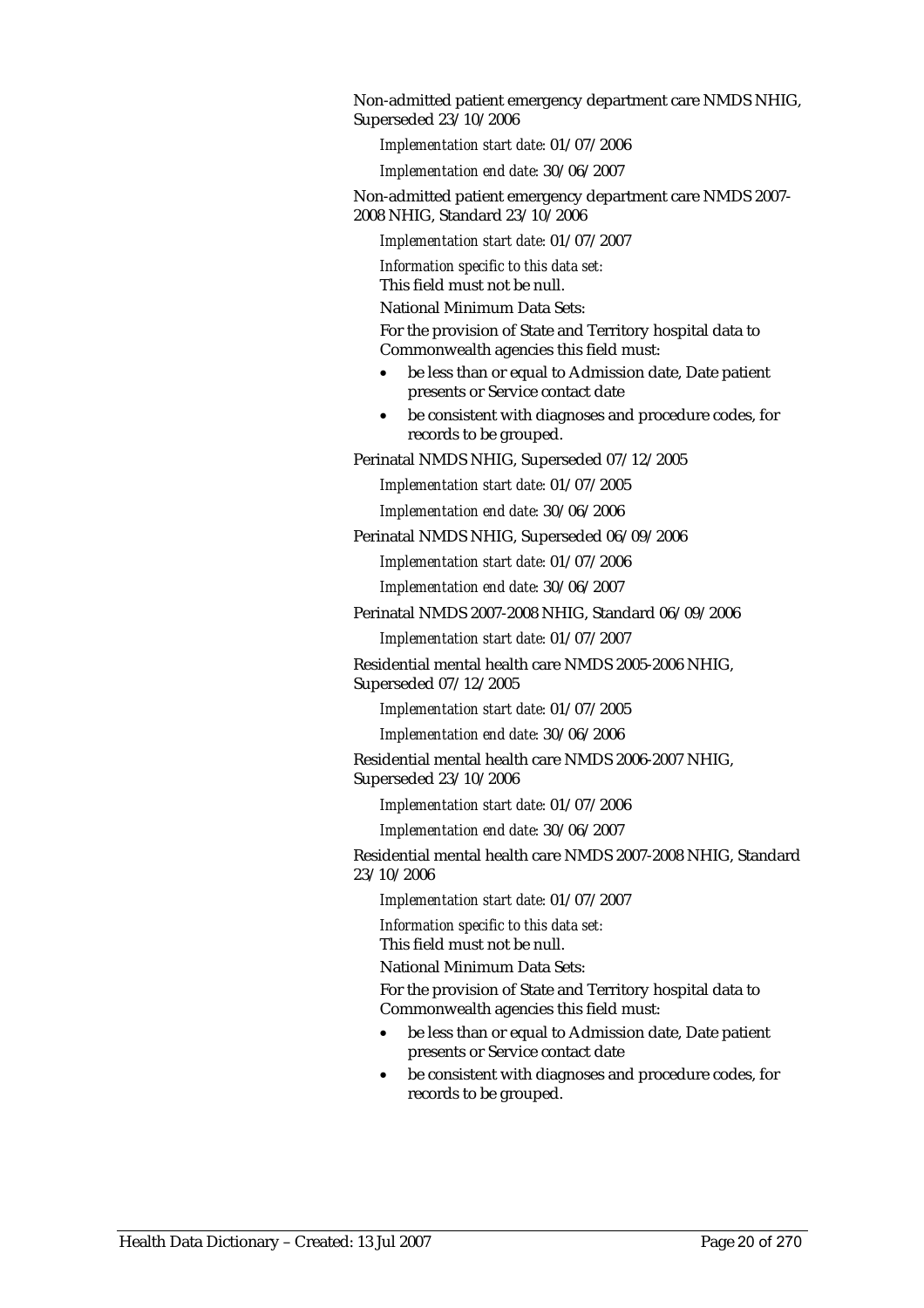## **Date of cessation of treatment episode for alcohol and other drugs**

#### **Identifying and definitional attributes**

| Metadata item type:         | Data Element                                                                           |
|-----------------------------|----------------------------------------------------------------------------------------|
| Technical name:             | Episode of treatment for alcohol and other drugs—treatment<br>cessation date, DDMMYYYY |
| <b>METeOR</b> identifier:   | 270067                                                                                 |
| <b>Registration status:</b> | NHIG, Standard 01/03/2005                                                              |
| Definition:                 | The date on which a treatment episode for alcohol and other<br>drugs ceases.           |

### **Data element concept attributes**

| Data element concept: | Episode of treatment for alcohol and other drugs—treatment<br>cessation date |
|-----------------------|------------------------------------------------------------------------------|
| Definition:           | The date on which a treatment episode for alcohol and other<br>drugs ceases. |
| Context:              | Alcohol and other drug treatment services                                    |
| Object class:         | Episode of treatment for alcohol and other drugs                             |
| <b>Property:</b>      | Treatment cessation date                                                     |

### **Value domain attributes**

#### **Representational attributes**

| <b>Representation class:</b> | Date            |
|------------------------------|-----------------|
| Data type:                   | Date/Time       |
| Format:                      | <b>DDMMYYYY</b> |
| Maximum character length:    | 8               |

## **Data element attributes**

#### **Collection and usage attributes**

| Guide for use: | Refers to the date of the last service contact in a treatment<br>episode between the client and staff of the treatment provider.<br>In situations where the client has had no contact with the<br>treatment provider for three months, nor is there a plan in place<br>for further contact, the date of last service contact should be<br>used. Refer to the glossary item Cessation of treatment episode<br>for alcohol and other drugs to determine when a treatment<br>episode ceases.<br>The date must be later than or the same as the treatment<br>commencement date for the episode of treatment for alcohol<br>and other drugs. |
|----------------|-----------------------------------------------------------------------------------------------------------------------------------------------------------------------------------------------------------------------------------------------------------------------------------------------------------------------------------------------------------------------------------------------------------------------------------------------------------------------------------------------------------------------------------------------------------------------------------------------------------------------------------------|
| Comments:      | Required to identify the cessation of a treatment episode by an<br>alcohol and other drug treatment service.                                                                                                                                                                                                                                                                                                                                                                                                                                                                                                                            |

| Submitting organisation: | Intergovernmental Committee on Drugs National Minimum |
|--------------------------|-------------------------------------------------------|
|--------------------------|-------------------------------------------------------|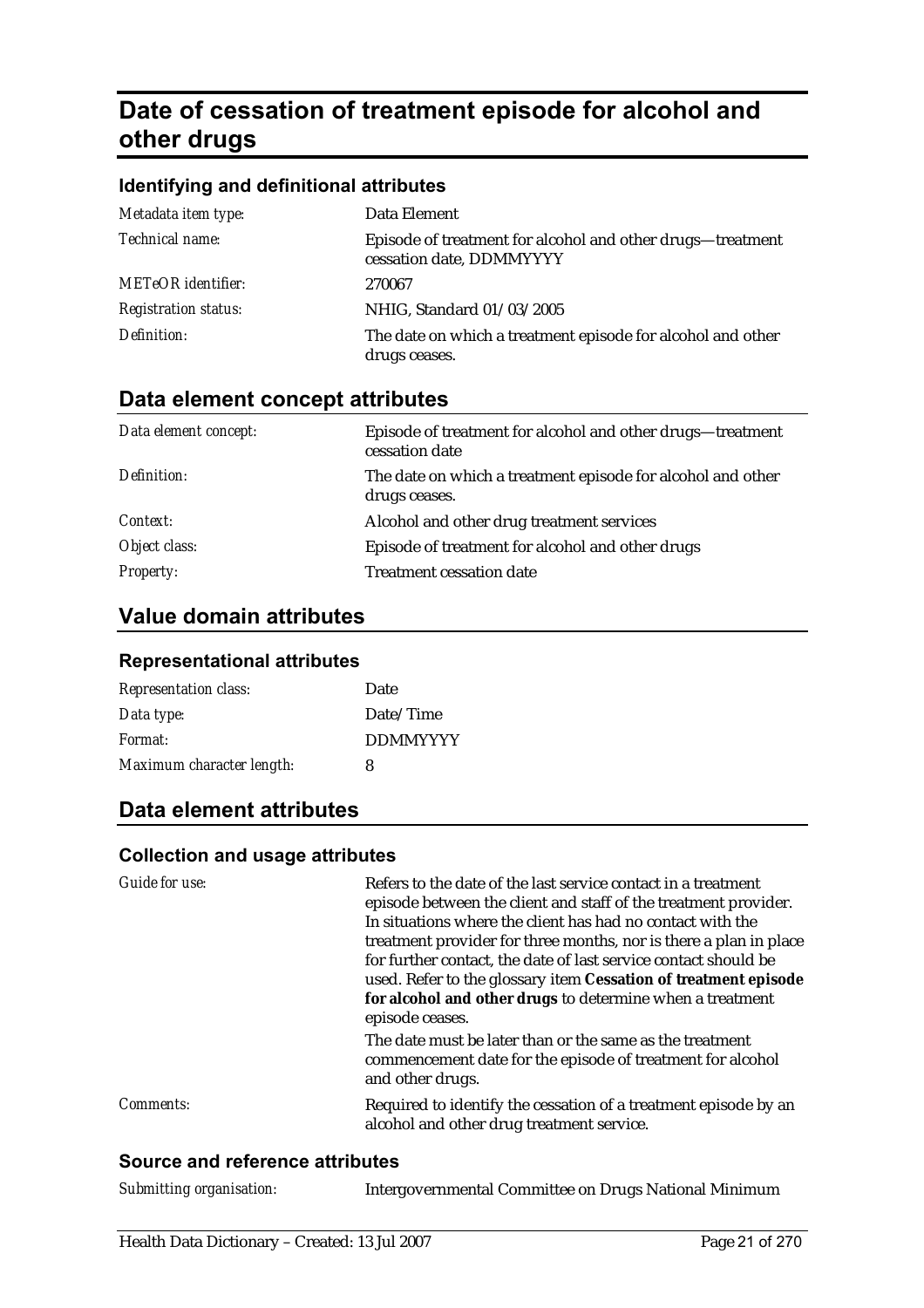#### Data Set Working Group

#### **Relational attributes**

*Implementation in Data Set Specifications:*

*Related metadata references:* Supersedes Date of cessation of treatment episode for alcohol and other drugs, version 2, DE, NHDD, NHIMG, Superseded 01/03/2005

> Alcohol and other drug treatment services NMDS NHIG, Superseded 21/03/2006

*Implementation start date:* 01/07/2005

*Implementation end date:* 30/06/2006

Alcohol and other drug treatment services NMDS NHIG, Superseded 23/10/2006

*Implementation start date:* 01/07/2006

*Implementation end date:* 30/06/2007

Alcohol and other drug treatment services NMDS 2007-2008 NHIG, Standard 23/10/2006

*Implementation start date:* 01/07/2007

*Information specific to this data set:* The date must be later than or the same as the treatment commencement date for the episode of treatment for alcohol and other drugs.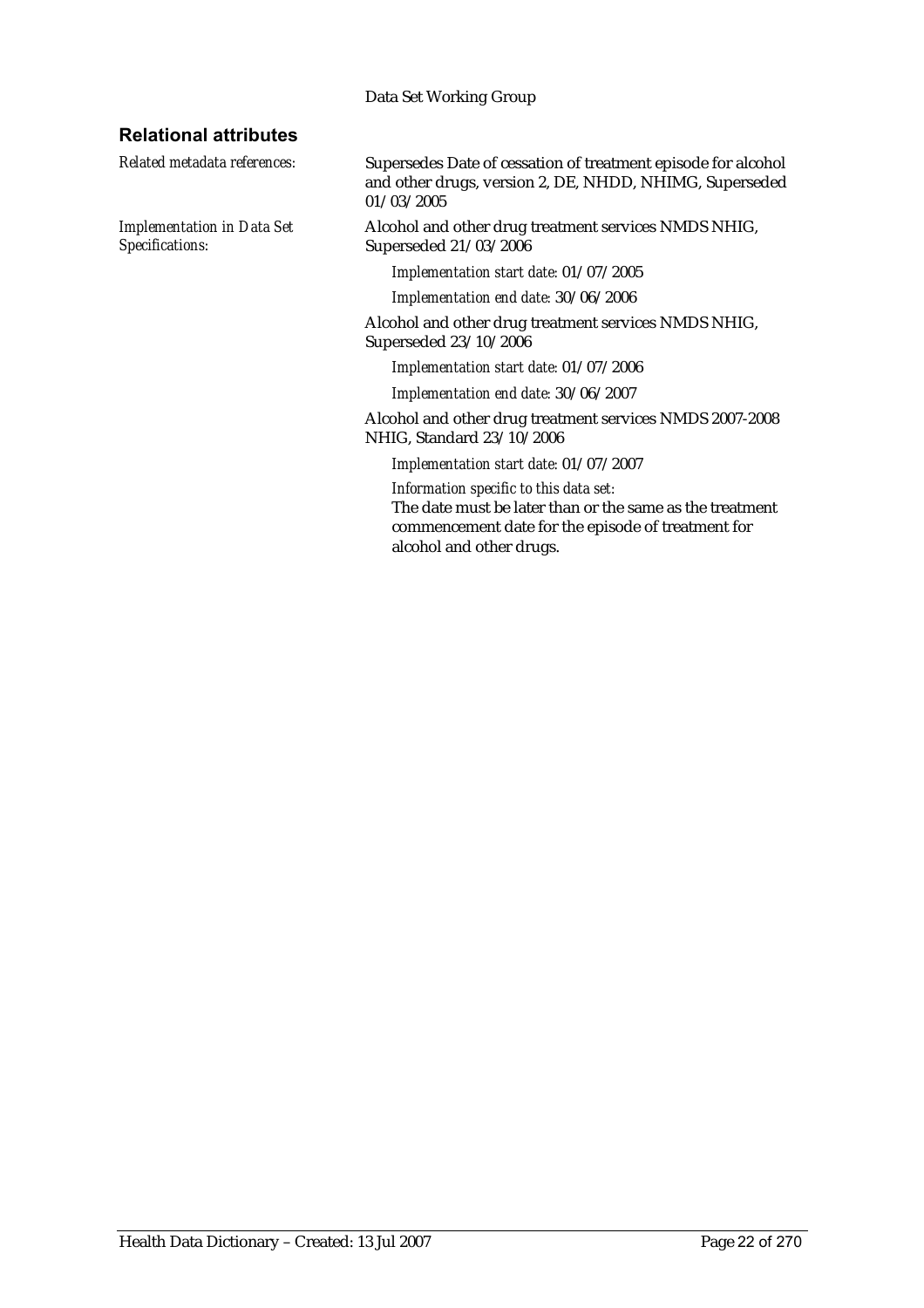## **Date of change to qualification status**

## **Identifying and definitional attributes**

| Metadata item type:         | Data Element                                                                                                                                               |
|-----------------------------|------------------------------------------------------------------------------------------------------------------------------------------------------------|
| Technical name:             | Episode of admitted patient care (newborn)—date of change to<br>qualification status, DDMMYYYY                                                             |
| <b>METeOR</b> identifier:   | 270034                                                                                                                                                     |
| <b>Registration status:</b> | NHIG, Standard 01/03/2005                                                                                                                                  |
| Definition:                 | The date, within a newborn episode of care, on which the<br>newborn's Qualification status changes from acute (qualified)<br>to unqualified or vice versa. |

## **Data element concept attributes**

| Data element concept: | Episode of admitted patient care (newborn)—date of change to<br>qualification status                                                                       |
|-----------------------|------------------------------------------------------------------------------------------------------------------------------------------------------------|
| Definition:           | The date, within a newborn episode of care, on which the<br>newborn's Qualification status changes from acute (qualified)<br>to unqualified or vice versa. |
| Object class:         | Episode of admitted patient care                                                                                                                           |
| <b>Property:</b>      | Date of change to qualification status                                                                                                                     |

## **Value domain attributes**

#### **Representational attributes**

| <b>Representation class:</b> | Date            |
|------------------------------|-----------------|
| Data type:                   | Date/Time       |
| Format:                      | <b>DDMMYYYY</b> |
| Maximum character length:    | 8               |

### **Data element attributes**

#### **Collection and usage attributes**

| Guide for use:               | Record the date or dates on which the newborn's Qualification<br>status changes from acute (qualified) to unqualified or vice<br>versa.        |
|------------------------------|------------------------------------------------------------------------------------------------------------------------------------------------|
|                              | If more than one change of qualification status occurs on a<br>single day, the day is counted against the final qualification<br>status.       |
|                              | Must be greater than or equal to admission date.                                                                                               |
| <b>Relational attributes</b> |                                                                                                                                                |
| Related metadata references: | Supersedes Date of change to qualification status, version 1, DE,<br>NHDD, NHIMG, Superseded 01/03/2005                                        |
|                              | Is used in the formation of Episode of admitted patient care<br>(newborn)—number of qualified days, total N[NNNN] NHIG,<br>Standard 01/03/2005 |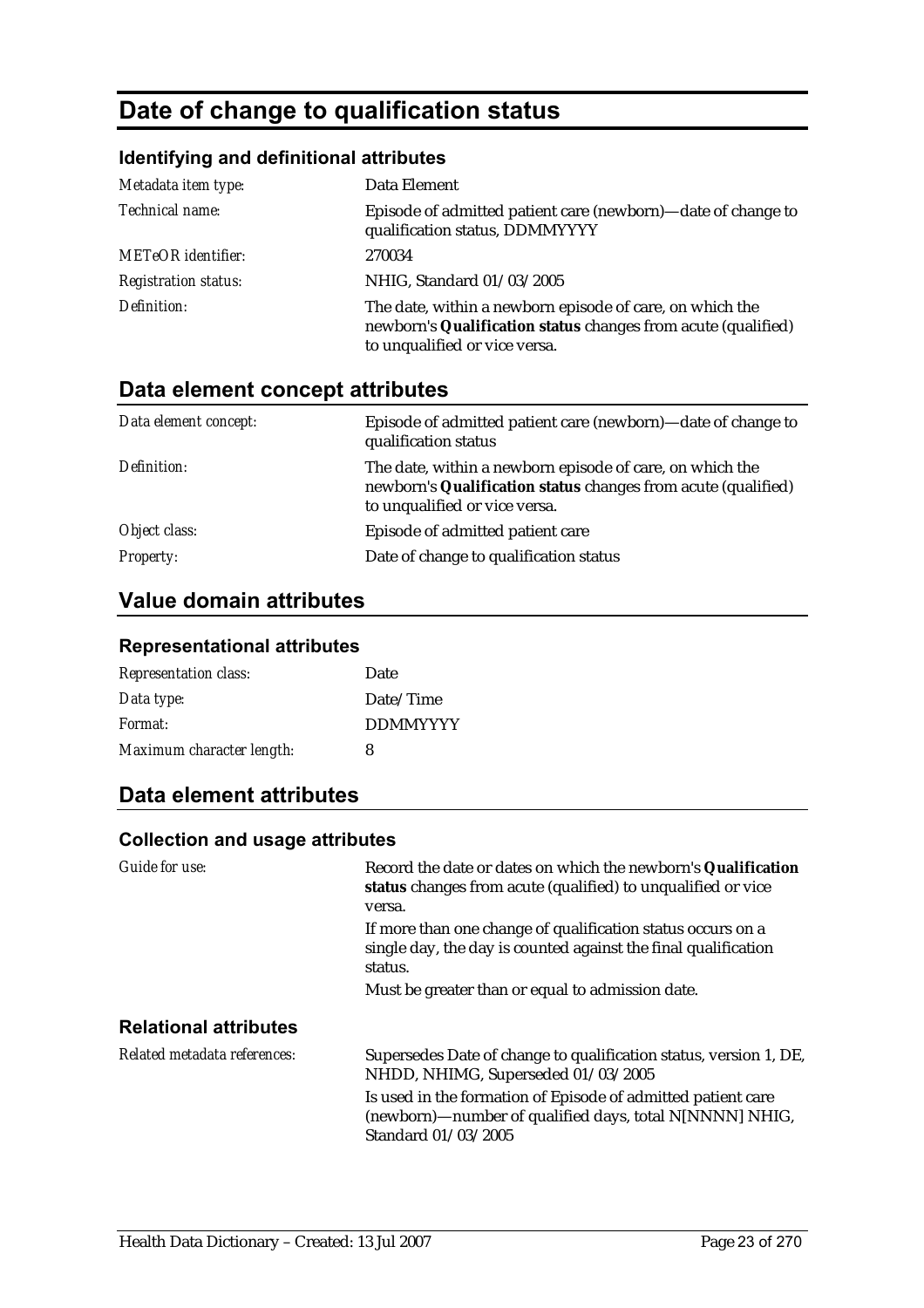## **Date of commencement of treatment episode for alcohol and other drugs**

| Identifying and definitional attributes |                                                                                                                      |  |
|-----------------------------------------|----------------------------------------------------------------------------------------------------------------------|--|
| Metadata item type:                     | Data Element                                                                                                         |  |
| Technical name:                         | Episode of treatment for alcohol and other drugs-treatment<br>commencement date, DDMMYYYY                            |  |
| <b>METeOR</b> identifier:               | 270069                                                                                                               |  |
| <i>Registration status:</i>             | NHIG, Standard 01/03/2005                                                                                            |  |
| Definition:                             | The date on which the first service contact within the treatment<br>episode when assessment and/or treatment occurs. |  |

## **Data element concept attributes**

| Data element concept: | Episode of treatment for alcohol and other drugs—treatment<br>commencement date |
|-----------------------|---------------------------------------------------------------------------------|
| Definition:           | The date on which a treatment episode for alcohol and other<br>drugs commences. |
| Context:              | Alcohol and other drug treatment services                                       |
| Object class:         | Episode of treatment for alcohol and other drugs                                |
| <b>Property:</b>      | Treatment commencement date                                                     |

## **Value domain attributes**

#### **Representational attributes**

| <b>Representation class:</b> | Date            |
|------------------------------|-----------------|
| Data type:                   | Date/Time       |
| Format:                      | <b>DDMMYYYY</b> |
| Maximum character length:    | 8               |

## **Data element attributes**

#### **Collection and usage attributes**

*Guide for use:* A client is identified as commencing a treatment episode if one or more of the following apply:

- they are a new client,
- they are a client recommencing treatment after they have had had no contact with the treatment provider for a period of three months or had any plan in place for further contact,
- their principal drug of concern for alcohol and other drugs has changed,
- their main treatment type for alcohol and other drugs has changed,
- their treatment delivery setting for alcohol and other drugs has changed.

*Comments:* Required to identify the commencement of a treatment episode by an alcohol and other drug treatment service.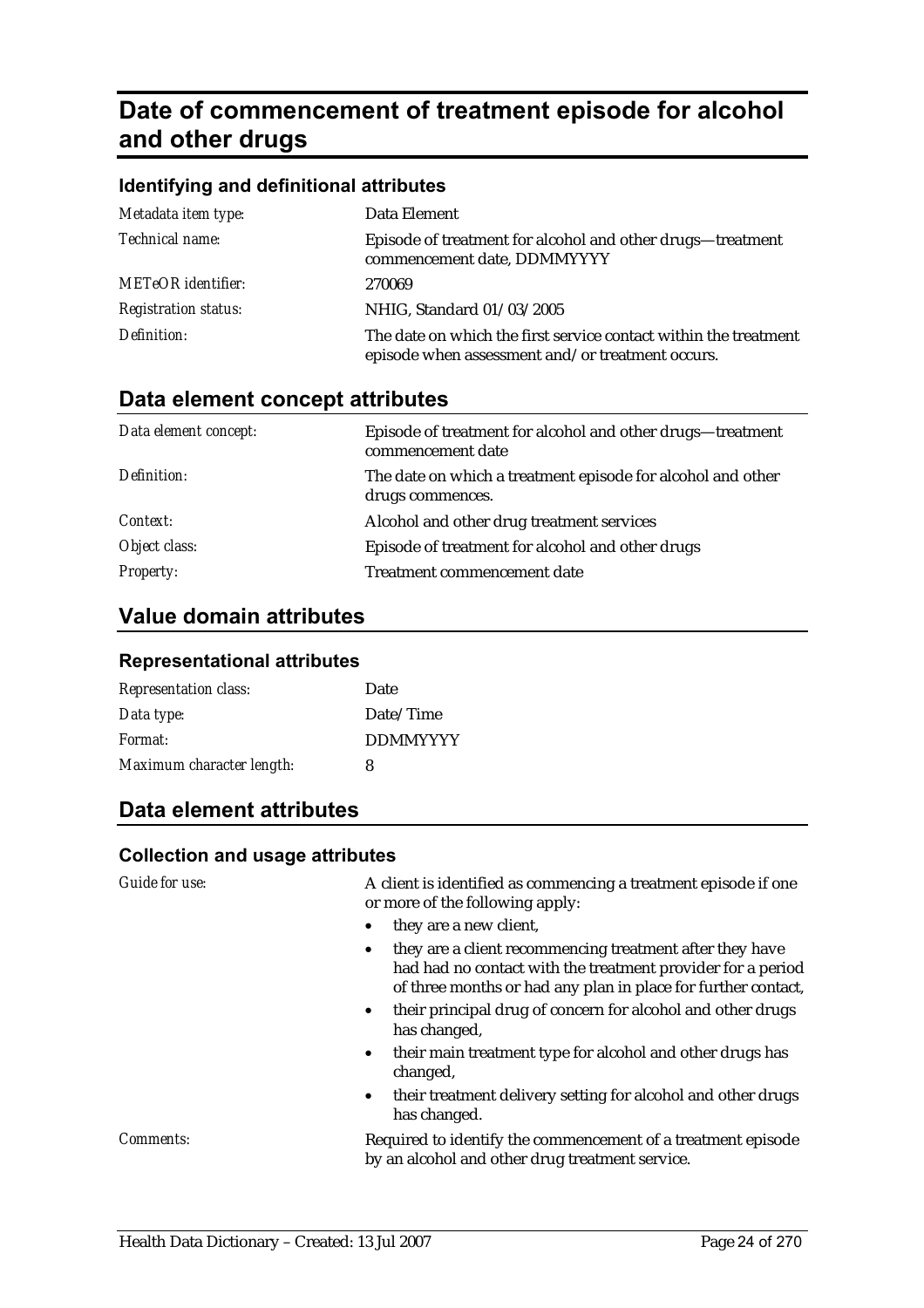| Submitting organisation:                             | Intergovernmental Committee on Drugs National Minimum<br>Data Set Working Group                                                                                                     |
|------------------------------------------------------|-------------------------------------------------------------------------------------------------------------------------------------------------------------------------------------|
| <b>Relational attributes</b>                         |                                                                                                                                                                                     |
| Related metadata references:                         | Supersedes Date of commencement of treatment episode for<br>alcohol and other drugs, version 2, DE, NHDD, NHIMG,<br>Superseded 01/03/2005                                           |
|                                                      | Supersedes Commencement of treatment episode for alcohol<br>and other drugs, version 2, DEC, NHDD, NHIMG, Superseded<br>01/03/2005                                                  |
| <b>Implementation in Data Set</b><br>Specifications: | Alcohol and other drug treatment services NMDS NHIG,<br>Superseded 21/03/2006                                                                                                       |
|                                                      | Implementation start date: 01/07/2005                                                                                                                                               |
|                                                      | Implementation end date: 30/06/2006                                                                                                                                                 |
|                                                      | Alcohol and other drug treatment services NMDS NHIG,<br>Superseded 23/10/2006                                                                                                       |
|                                                      | Implementation start date: 01/07/2006                                                                                                                                               |
|                                                      | Implementation end date: 30/06/2007                                                                                                                                                 |
|                                                      | Alcohol and other drug treatment services NMDS 2007-2008<br>NHIG, Standard 23/10/2006                                                                                               |
|                                                      | Implementation start date: 01/07/2007                                                                                                                                               |
|                                                      | Information specific to this data set:<br>The date must be earlier than or the same as the treatment<br>cessation date for the episode of treatment for alcohol and<br>other drugs. |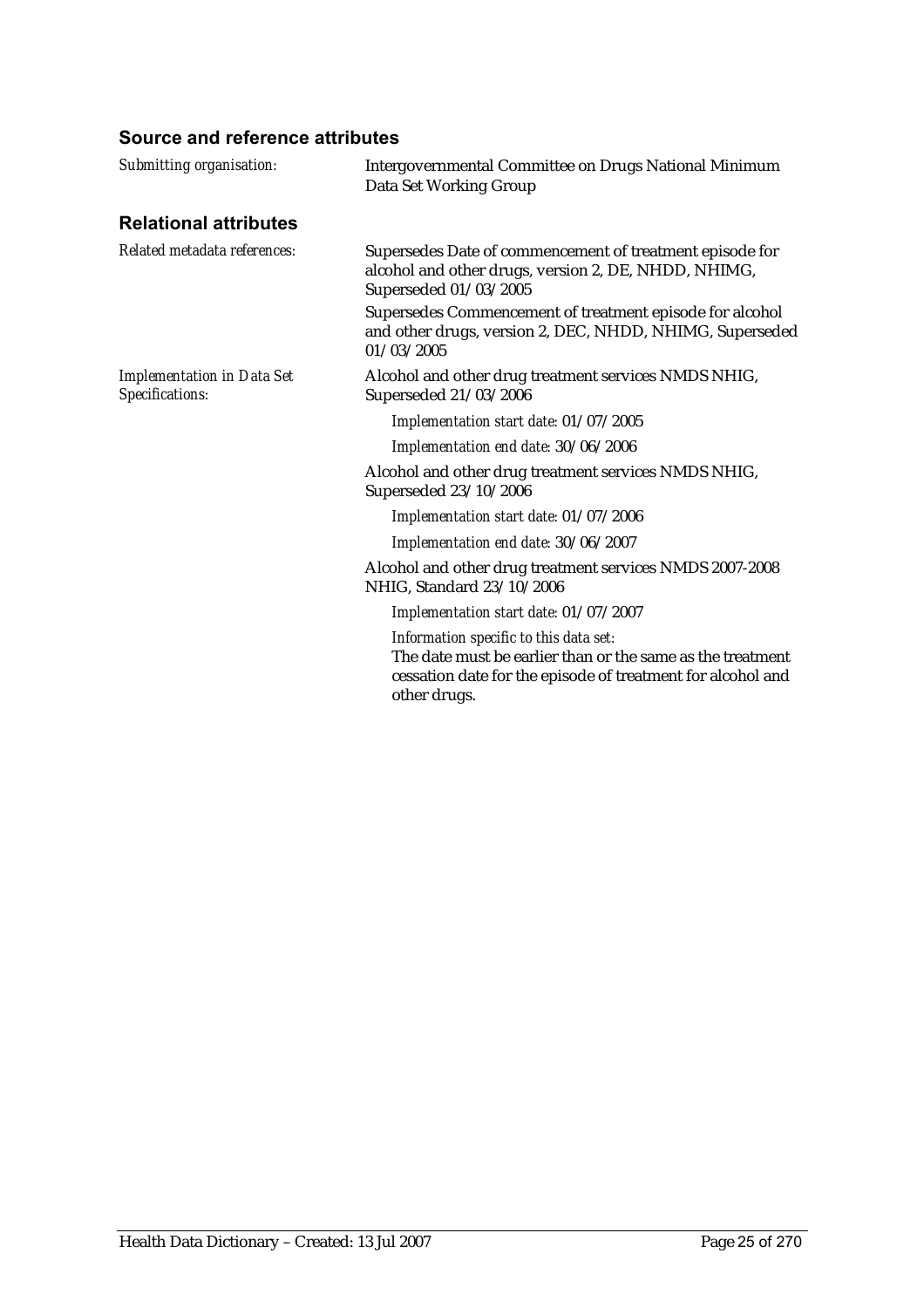## **Date of completion of last previous pregnancy**

### **Identifying and definitional attributes**

| Metadata item type:         | Data Element                                                                  |
|-----------------------------|-------------------------------------------------------------------------------|
| Technical name:             | Pregnancy (last previous)—pregnancy completion date,<br><b>DDMMYYYY</b>       |
| <b>METeOR</b> identifier:   | 270002                                                                        |
| <i>Registration status:</i> | NHIG, Standard 01/03/2005                                                     |
| Definition:                 | Date on which the pregnancy preceding the current pregnancy<br>was completed. |

## **Data element concept attributes**

| Data element concept: | Pregnancy (last previous)—pregnancy completion date                           |
|-----------------------|-------------------------------------------------------------------------------|
| Definition:           | Date on which the pregnancy preceding the current pregnancy<br>was completed. |
| Context:              | <b>Perinatal statistics</b>                                                   |
| Object class:         | Pregnancy                                                                     |
| <b>Property:</b>      | Pregnancy completion date                                                     |

## **Value domain attributes**

#### **Representational attributes**

| <b>Representation class:</b> | Date            |
|------------------------------|-----------------|
| Data type:                   | Date/Time       |
| Format:                      | <b>DDMMYYYY</b> |
| Maximum character length:    | 8               |

## **Data element attributes**

#### **Collection and usage attributes**

| Guide for use:   | Estimate day of month (DD), if first day is unknown.                                                                                                           |
|------------------|----------------------------------------------------------------------------------------------------------------------------------------------------------------|
| <i>Comments:</i> | This metadata item is recommended by the World Health<br>Organization. It is currently collected in some states and<br>territories.                            |
|                  | Interval between pregnancies may be an important risk factor<br>for the outcome of the current pregnancy, especially for preterm<br>birth and low birthweight. |
|                  |                                                                                                                                                                |

| Submitting organisation:     | <b>National Perinatal Data Development Committee</b>                                                           |
|------------------------------|----------------------------------------------------------------------------------------------------------------|
| <b>Relational attributes</b> |                                                                                                                |
| Related metadata references: | Supersedes Date of completion of last previous pregnancy,<br>version 1, DE, NHDD, NHIMG, Superseded 01/03/2005 |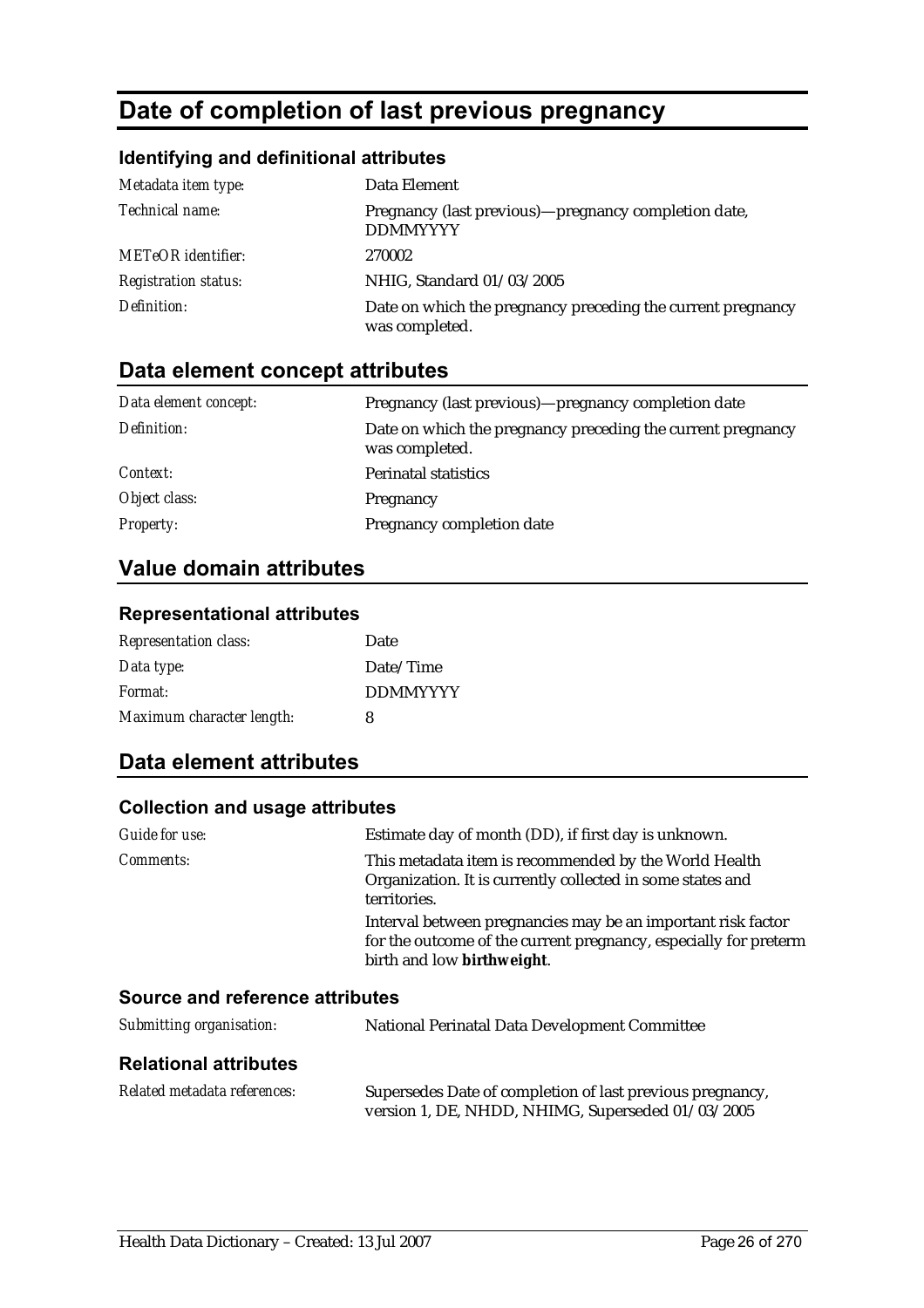## **Date of death**

## **Identifying and definitional attributes**

| Metadata item type:         | Data Element                                             |
|-----------------------------|----------------------------------------------------------|
| <i>Technical name:</i>      | Person-date of death, DDMMYYYY                           |
| <b>METeOR</b> identifier:   | 287305                                                   |
| <b>Registration status:</b> | NHIG, Standard 04/05/2005<br>NCSIMG, Standard 30/09/2005 |
| Definition:                 | The date of death of the person.                         |

## **Data element concept attributes**

| Data element concept: | Person-date of death                                                                                                               |
|-----------------------|------------------------------------------------------------------------------------------------------------------------------------|
| Definition:           | The date of death of the person.                                                                                                   |
| Context:              | Required for:                                                                                                                      |
|                       | statistical survival analysis for derivation of the length of<br>$\bullet$<br>time between diagnosis with primary cancer and death |
|                       | • where it is necessary to identify that a person has died (eg)<br>in a longitudinal health record or provider index).             |
| Object class:         | Person                                                                                                                             |
| <b>Property:</b>      | Date of death                                                                                                                      |

## **Value domain attributes**

#### **Representational attributes**

| <b>Representation class:</b> | Date            |
|------------------------------|-----------------|
| Data type:                   | Date/Time       |
| Format:                      | <b>DDMMYYYY</b> |
| Maximum character length:    | 8               |

## **Data element attributes**

#### **Collection and usage attributes**

| Guide for use:             | Recorded for persons who have died.<br>Where Date of birth is collected, Date of death must be equal to<br>or greater than Date of birth for the same person.                                                                                                                                                                                                                                                                                                                                                                                                                                                                                                                  |
|----------------------------|--------------------------------------------------------------------------------------------------------------------------------------------------------------------------------------------------------------------------------------------------------------------------------------------------------------------------------------------------------------------------------------------------------------------------------------------------------------------------------------------------------------------------------------------------------------------------------------------------------------------------------------------------------------------------------|
| <b>Collection methods:</b> | It is recommended that in cases where all components of the<br>date of death are not known or where an estimate is arrived at<br>from age, a valid date be used together with a flag to indicate<br>that it is an estimate.                                                                                                                                                                                                                                                                                                                                                                                                                                                    |
|                            | For record identification and/or the derivation of other<br>metadata items that require accurate date of death information,<br>estimated dates of death should be identified by a date accuracy<br>indicator to prevent inappropriate use of date of death data.<br>The linking of client records from diverse sources, the sharing<br>of patient data, and data analysis for research and planning all<br>rely heavily on the accuracy and integrity of the collected data.<br>In order to maintain data integrity and the greatest possible<br>accuracy an indication of the accuracy of the date collected is<br>critical. The collection of Date accuracy indicator may be |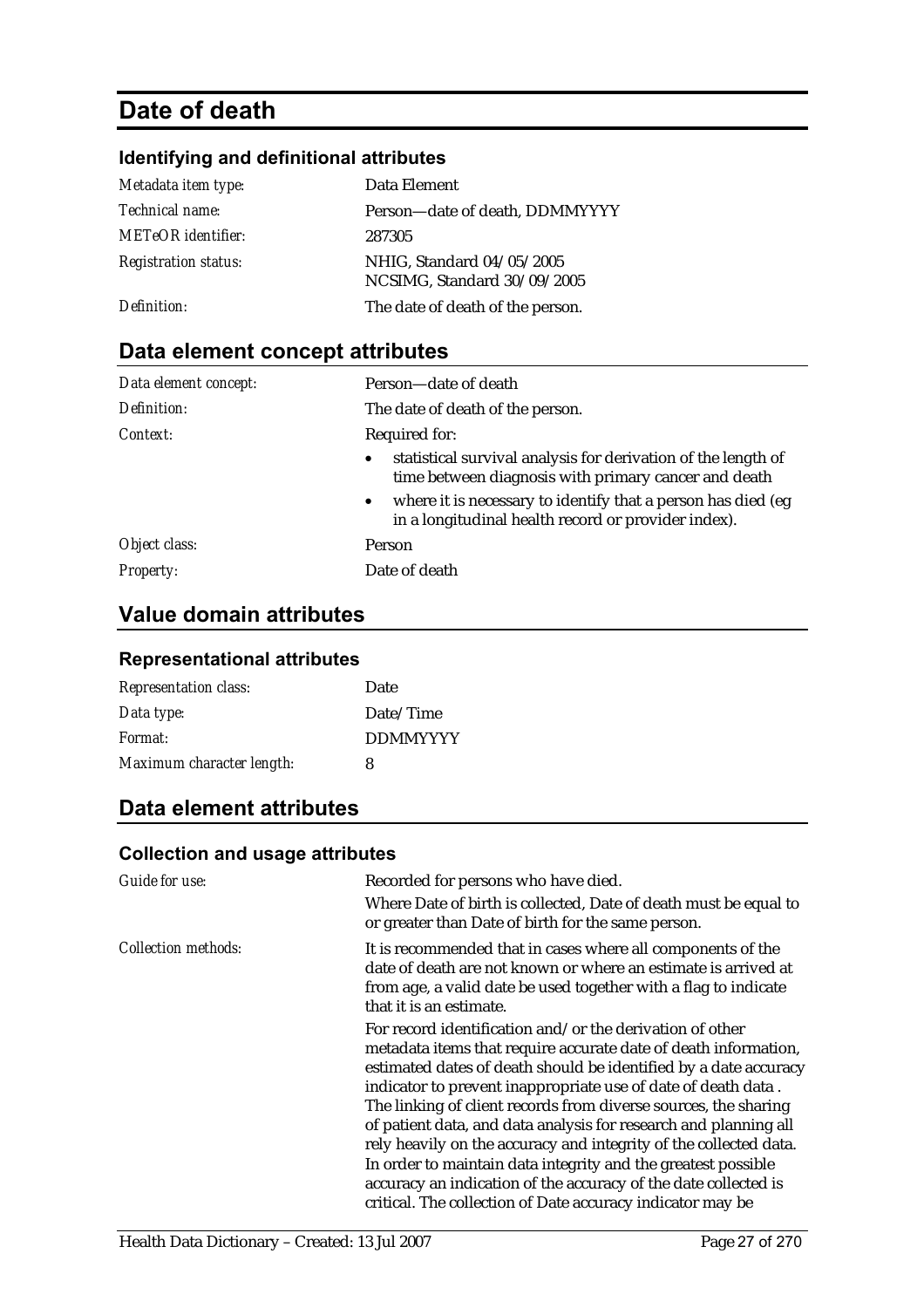essential in confirming or refuting the positive identification of a person. For this reason it is strongly recommended that the data element Date accuracy indicator also be recorded at the time of record creation to flag the accuracy of the data.

| Submitting organisation:                             | Australian Institute of Health and Welfare                                                                                    |
|------------------------------------------------------|-------------------------------------------------------------------------------------------------------------------------------|
| Origin:                                              | Health Data Standards Committee                                                                                               |
| <b>Relational attributes</b>                         |                                                                                                                               |
| Related metadata references:                         | Supersedes Date of death, version 1, DE, NHDD, NHIMG,<br>Superseded 01/03/2005                                                |
| <b>Implementation in Data Set</b><br>Specifications: | Cancer (clinical) DSS NHIG, Superseded 07/12/2005<br>Cancer (clinical) DSS NHIG, Standard 07/12/2005                          |
|                                                      | Information specific to this data set:<br>This field must be greater than or equal to Date of<br>diagnosis of primary cancer. |
|                                                      | Health care provider identification DSS NHIG, Superseded<br>04/07/2007                                                        |
|                                                      | Health care provider identification DSS NHIG, Standard<br>04/07/2007                                                          |
|                                                      |                                                                                                                               |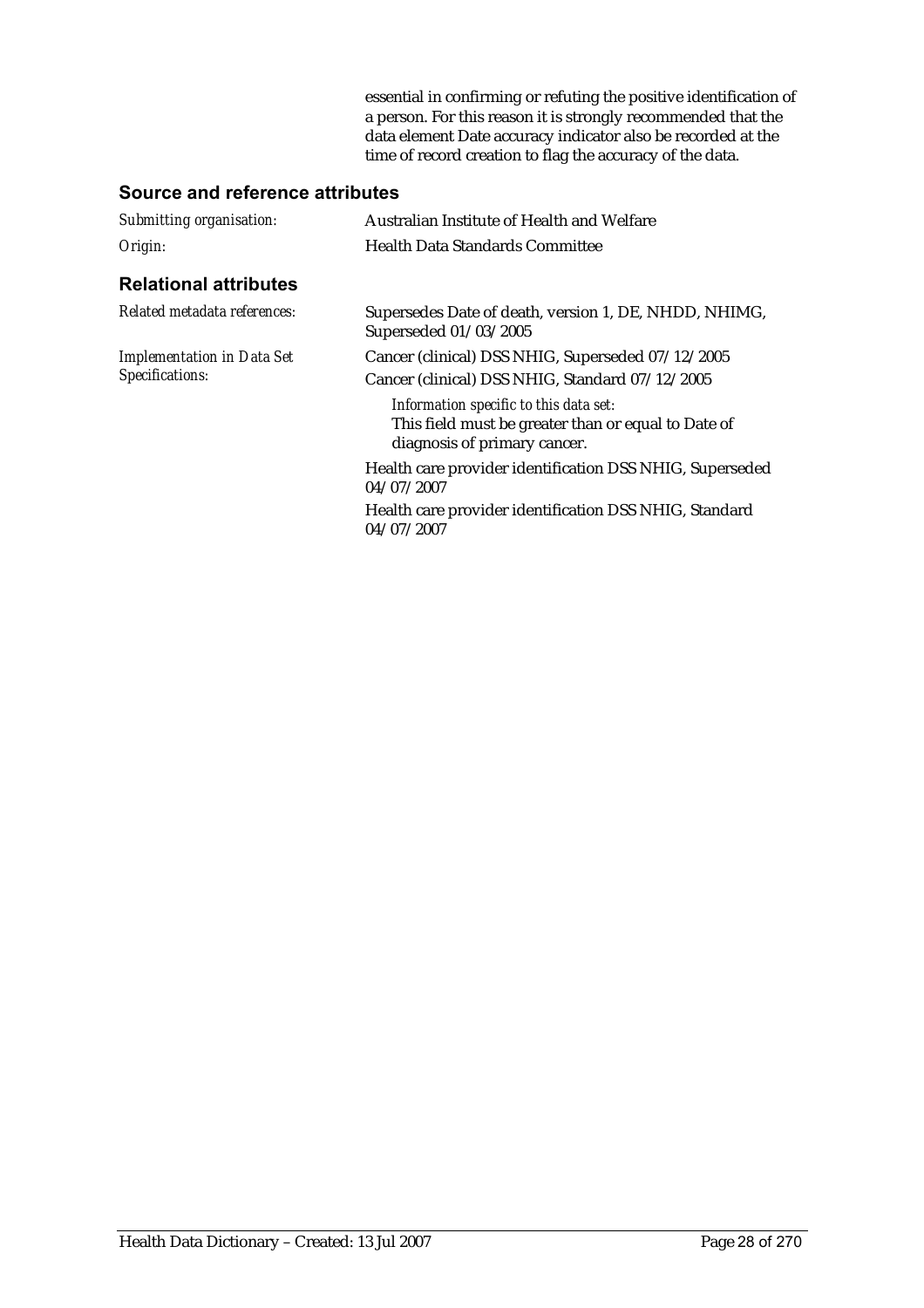## **Date of diagnosis**

## **Identifying and definitional attributes**

| Metadata item type:         | Data Element                                                                        |
|-----------------------------|-------------------------------------------------------------------------------------|
| <i>Technical name:</i>      | Patient-diagnosis date, DDMMYYYY                                                    |
| <b>METeOR</b> identifier:   | 270544                                                                              |
| <b>Registration status:</b> | NHIG, Standard 01/03/2005                                                           |
| Definition:                 | The date on which a patient is diagnosed with a particular<br>condition or disease. |

## **Data element concept attributes**

| Data element concept: | Patient—diagnosis date                                                              |
|-----------------------|-------------------------------------------------------------------------------------|
| Definition:           | The date on which a patient is diagnosed with a particular<br>condition or disease. |
| Object class:         | <b>Patient</b>                                                                      |
| <i>Property:</i>      | Diagnosis date                                                                      |

## **Value domain attributes**

#### **Representational attributes**

| <b>Representation class:</b> | Date            |
|------------------------------|-----------------|
| Data type:                   | Date/Time       |
| Format:                      | <b>DDMMYYYY</b> |
| Maximum character length:    | 8               |

### **Data element attributes**

#### **Collection and usage attributes**

| <i>Comments:</i> | Classification systems, which enable the allocation of a code to |
|------------------|------------------------------------------------------------------|
|                  | the diagnostic information, can be used in conjunction with this |
|                  | metadata item.                                                   |

| Submitting organisation:                             | Cardiovascular Data Working Group                                                  |
|------------------------------------------------------|------------------------------------------------------------------------------------|
| <b>Relational attributes</b>                         |                                                                                    |
| Related metadata references:                         | Supersedes Date of diagnosis, version 1, DE, NHDD, NHIMG,<br>Superseded 01/03/2005 |
| <b>Implementation in Data Set</b><br>Specifications: | Cardiovascular disease (clinical) DSS NHIG, Superseded<br>15/02/2006               |
|                                                      | Cardiovascular disease (clinical) DSS NHIG, Superseded<br>04/07/2007               |
|                                                      | Cardiovascular disease (clinical) DSS NHIG, Standard<br>04/07/2007                 |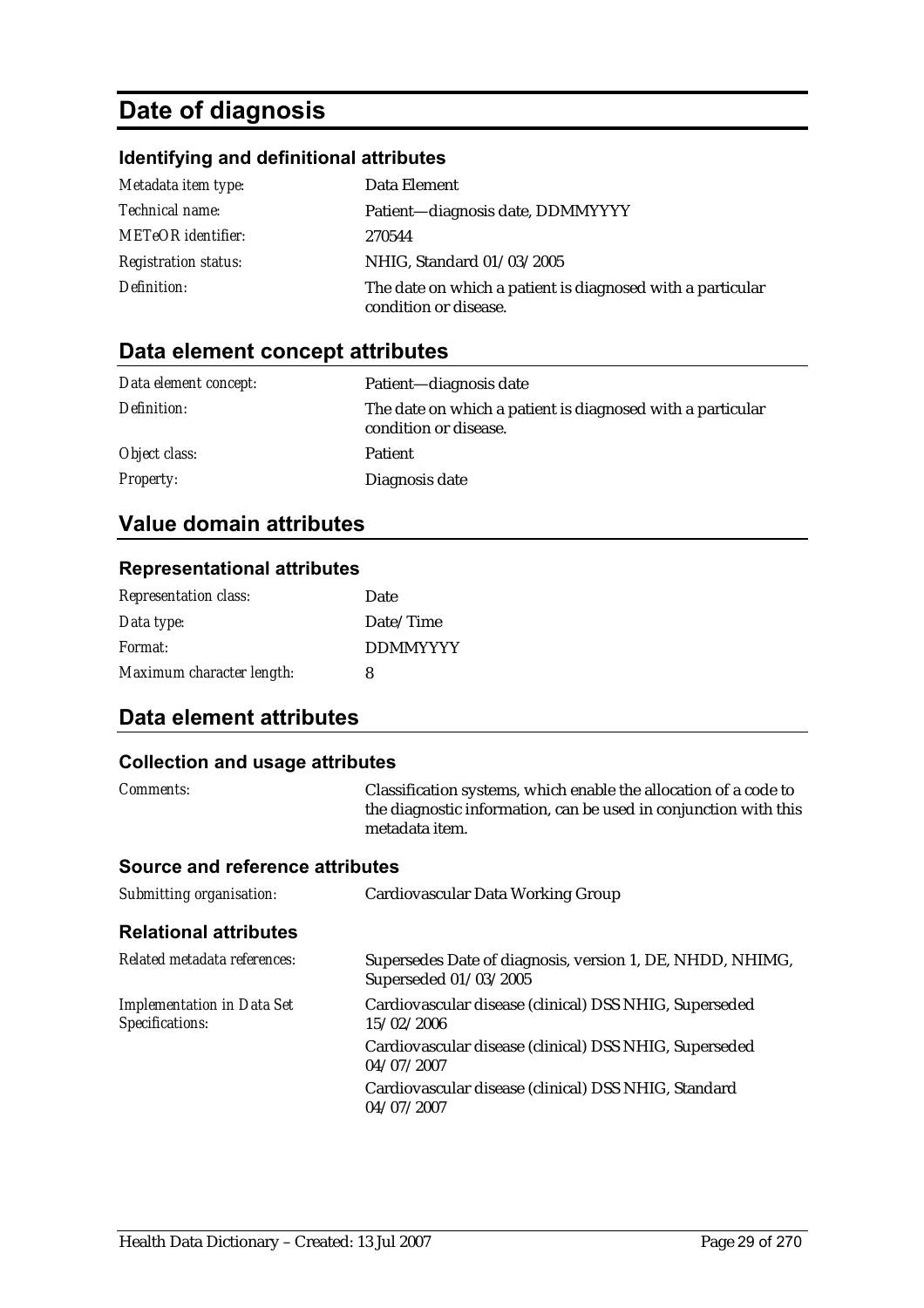## **Date of diagnosis of cancer**

## **Identifying and definitional attributes**

| Metadata item type:         | Data Element                                                                                          |
|-----------------------------|-------------------------------------------------------------------------------------------------------|
| Technical name:             | Patient-diagnosis date (cancer), DDMMYYYY                                                             |
| <b>METeOR</b> identifier:   | 270061                                                                                                |
| <b>Registration status:</b> | NHIG, Standard 01/03/2005                                                                             |
| Definition:                 | The date when the cancer was first diagnosed (whether at its<br>primary site or as a metastasis).     |
| Context:                    | Patient administration system, cancer notification system,<br>population cancer statistics, research. |

## **Data element concept attributes**

| Data element concept: | Patient-diagnosis date                                                              |
|-----------------------|-------------------------------------------------------------------------------------|
| Definition:           | The date on which a patient is diagnosed with a particular<br>condition or disease. |
| Object class:         | <b>Patient</b>                                                                      |
| <i>Property:</i>      | Diagnosis date                                                                      |

## **Value domain attributes**

#### **Representational attributes**

| <b>Representation class:</b> | Date            |
|------------------------------|-----------------|
| Data type:                   | Date/Time       |
| Format:                      | <b>DDMMYYYY</b> |
| Maximum character length:    | 8               |

## **Data element attributes**

#### **Collection and usage attributes**

| <b>Guide for use:</b>      | Date of diagnosis must be:<br>>= date of birth                                                                                                                                                                                                                                                                                           |
|----------------------------|------------------------------------------------------------------------------------------------------------------------------------------------------------------------------------------------------------------------------------------------------------------------------------------------------------------------------------------|
|                            | <= date of death                                                                                                                                                                                                                                                                                                                         |
|                            | Diagnosis of cancer after death:                                                                                                                                                                                                                                                                                                         |
|                            | If the patient is first diagnosed with the cancer in an autopsy<br>report the date of diagnosis is the date of death as stated on the<br>patient's death certificate.                                                                                                                                                                    |
|                            | Incidental diagnosis of cancer:                                                                                                                                                                                                                                                                                                          |
|                            | If a patient is admitted for another condition (for example a<br>broken leg or pregnancy), and a cancer is diagnosed<br>incidentally then the date of diagnosis is the date the cancer<br>was diagnostically determined, not the admission date.                                                                                         |
| <b>Collection methods:</b> | Reporting rules:                                                                                                                                                                                                                                                                                                                         |
|                            | The date of diagnosis is the date of the pathology report, if any,<br>that first confirmed the diagnosis of cancer. This date may be<br>found attached to a letter of referral or a patient's medical<br>record from another institution or hospital. If this date is<br>unavailable, or if no pathological test was done, then the date |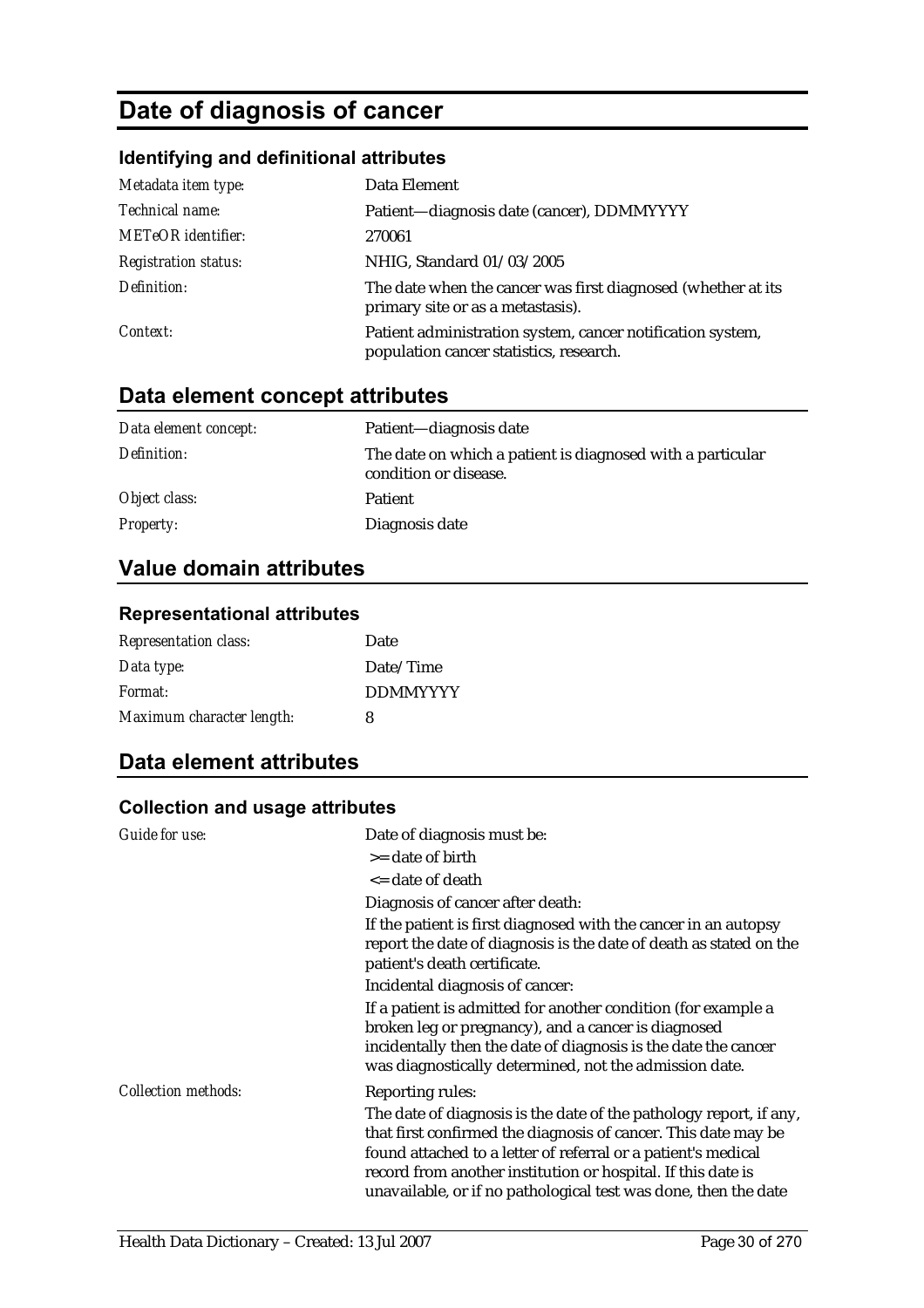may be determined from one of the sources listed in the following sequence:

Date of the consultation at, or admission to, the hospital, clinic or institution when the cancer was first diagnosed. Note: DO NOT use the admission date of the current admission if the patient had a prior diagnosis of this cancer.

Date of first diagnosis as stated by a recognised medical practitioner or dentist. Note: This date may be found attached to a letter of referral or a patient's medical record from an institution or hospital.

Date the patient states they were first diagnosed with cancer. Note: This may be the only date available in a few cases (for example, patient was first diagnosed in a foreign country). If components of the date are not known, an estimate should be provided where possible with an estimated date flag to indicate that it is estimated. If an estimated date is not possible, a standard date of 15 June 1900 should be used with a flag to indicate the date is not known.

| Origin:                                              | International agency for research on cancer                                                                       |
|------------------------------------------------------|-------------------------------------------------------------------------------------------------------------------|
|                                                      | World Health Organisation                                                                                         |
|                                                      | <b>International Association of Cancer Registries</b>                                                             |
| Reference documents:                                 | Modified from the definition presented by the New South<br>Wales Inpatient Statistics Collection Manual 2000/2001 |
| <b>Relational attributes</b>                         |                                                                                                                   |
| Related metadata references:                         | Supersedes Date of diagnosis of cancer, version 1, DE, NHDD,<br>NHIMG, Superseded 01/03/2005                      |
| <b>Implementation in Data Set</b><br>Specifications: | Cancer (clinical) DSS NHIG, Superseded 07/12/2005<br>Cancer (clinical) DSS NHIG, Standard 07/12/2005              |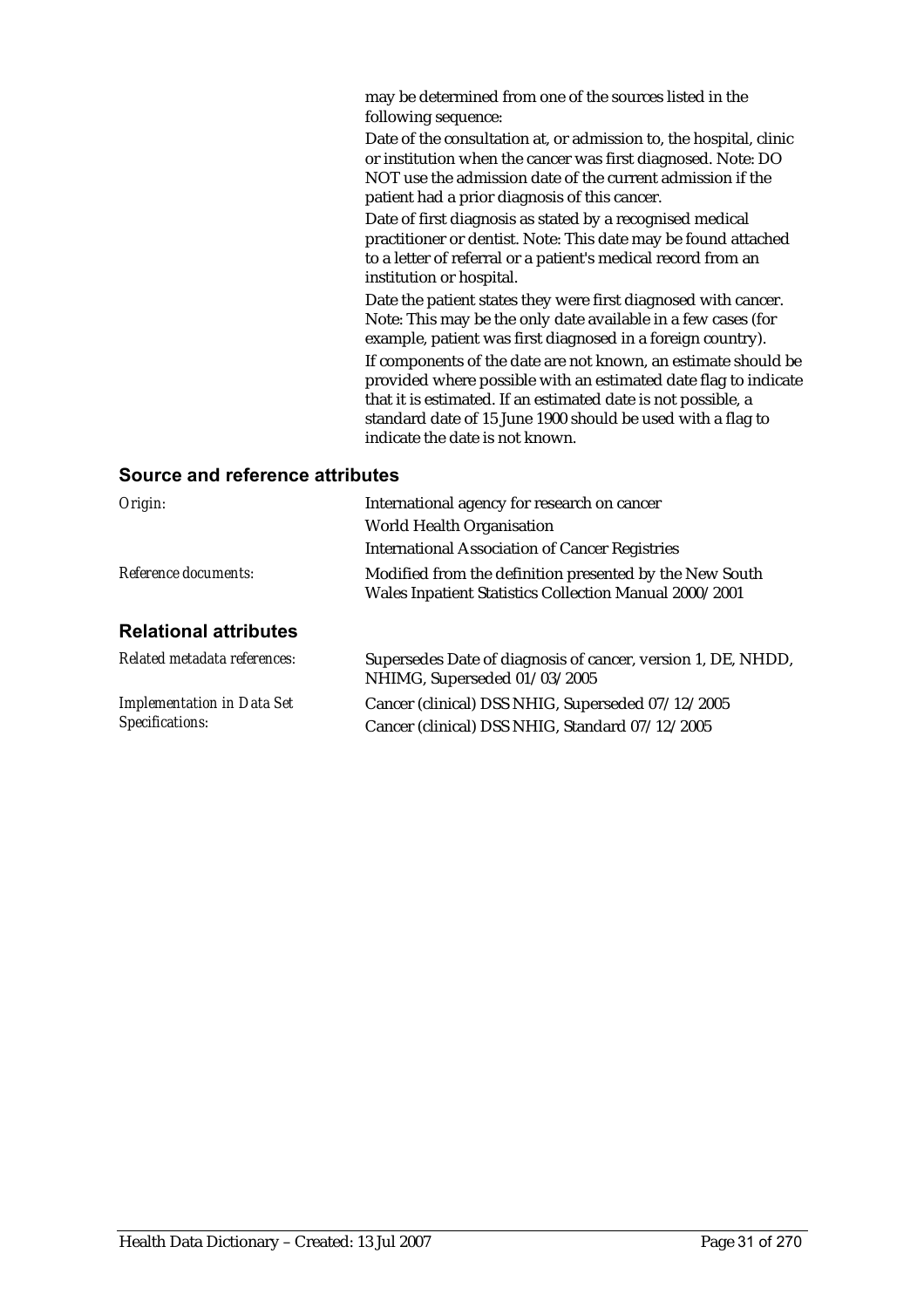## **Date of diagnosis of first recurrence**

### **Identifying and definitional attributes**

| Metadata item type:         | Data Element                                                                                                         |
|-----------------------------|----------------------------------------------------------------------------------------------------------------------|
| Technical name:             | Patient—diagnosis date (first recurrence of cancer),<br><b>DDMMYYYY</b>                                              |
| <b>METeOR</b> identifier:   | 288596                                                                                                               |
| <b>Registration status:</b> | NHIG, Standard 04/06/2004                                                                                            |
| Definition:                 | The date a medical practitioner confirms the diagnosis of a<br>recurrent or metastatic cancer of the same histology. |

## **Data element concept attributes**

| Data element concept: | Patient—diagnosis date                                                              |
|-----------------------|-------------------------------------------------------------------------------------|
| Definition:           | The date on which a patient is diagnosed with a particular<br>condition or disease. |
| Object class:         | <b>Patient</b>                                                                      |
| <i>Property:</i>      | Diagnosis date                                                                      |

## **Value domain attributes**

#### **Representational attributes**

| <b>Representation class:</b> | Date            |
|------------------------------|-----------------|
| Data type:                   | Date/Time       |
| Format:                      | <b>DDMMYYYY</b> |
| Maximum character length:    | 8               |

## **Data element attributes**

#### **Collection and usage attributes**

| Guide for use:   | The term `recurrence' defines the return, reappearance or<br>metastasis of cancer (of the same histology) after a disease free<br>period.               |
|------------------|---------------------------------------------------------------------------------------------------------------------------------------------------------|
| <i>Comments:</i> | This item is collected for determining the time interval from<br>diagnosis to recurrence, from treatment to recurrence and from<br>recurrence to death. |

| Origin:                                              | Commission on Cancer, American College of Surgeons                                                                                |
|------------------------------------------------------|-----------------------------------------------------------------------------------------------------------------------------------|
| Reference documents:                                 | Commission on Cancer, Standards of the Commission on<br>Cancer Registry Operations and Data Standards (ROADS)<br>Volume II (1998) |
| <b>Relational attributes</b>                         |                                                                                                                                   |
| Related metadata references:                         | Supersedes Date of diagnosis of first recurrence, version 1, DE,<br>NHDD, NHIMG, Superseded 01/03/2005                            |
| <b>Implementation in Data Set</b><br>Specifications: | Cancer (clinical) DSS NHIG, Superseded 07/12/2005<br>Cancer (clinical) DSS NHIG, Standard 07/12/2005                              |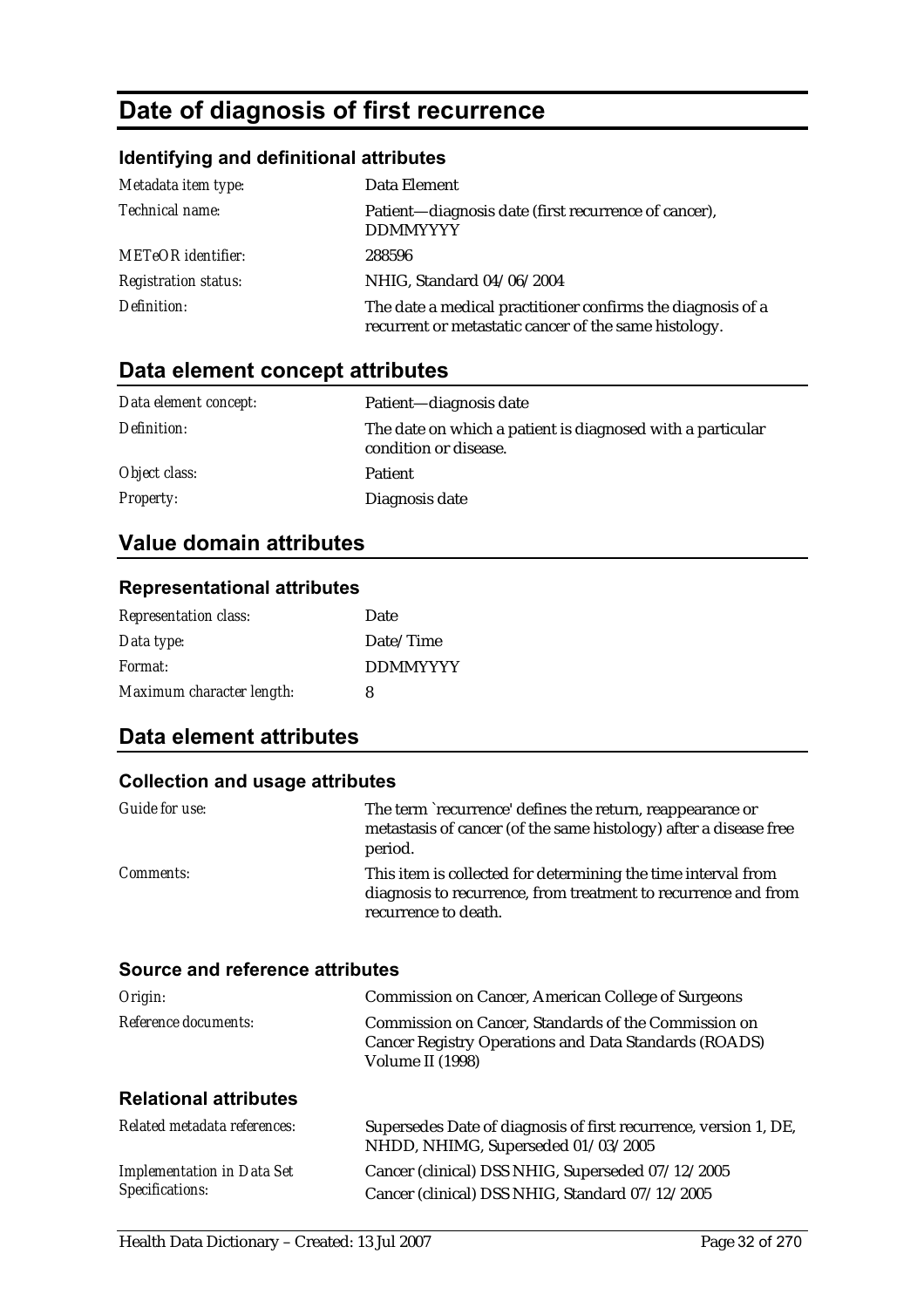*Information specific to this data set:* This field must:

- be greater than the date of diagnosis of cancer
- be greater than the cancer initial treatment completion date (if less than cancer initial treatment completion date, the patient was never disease-free)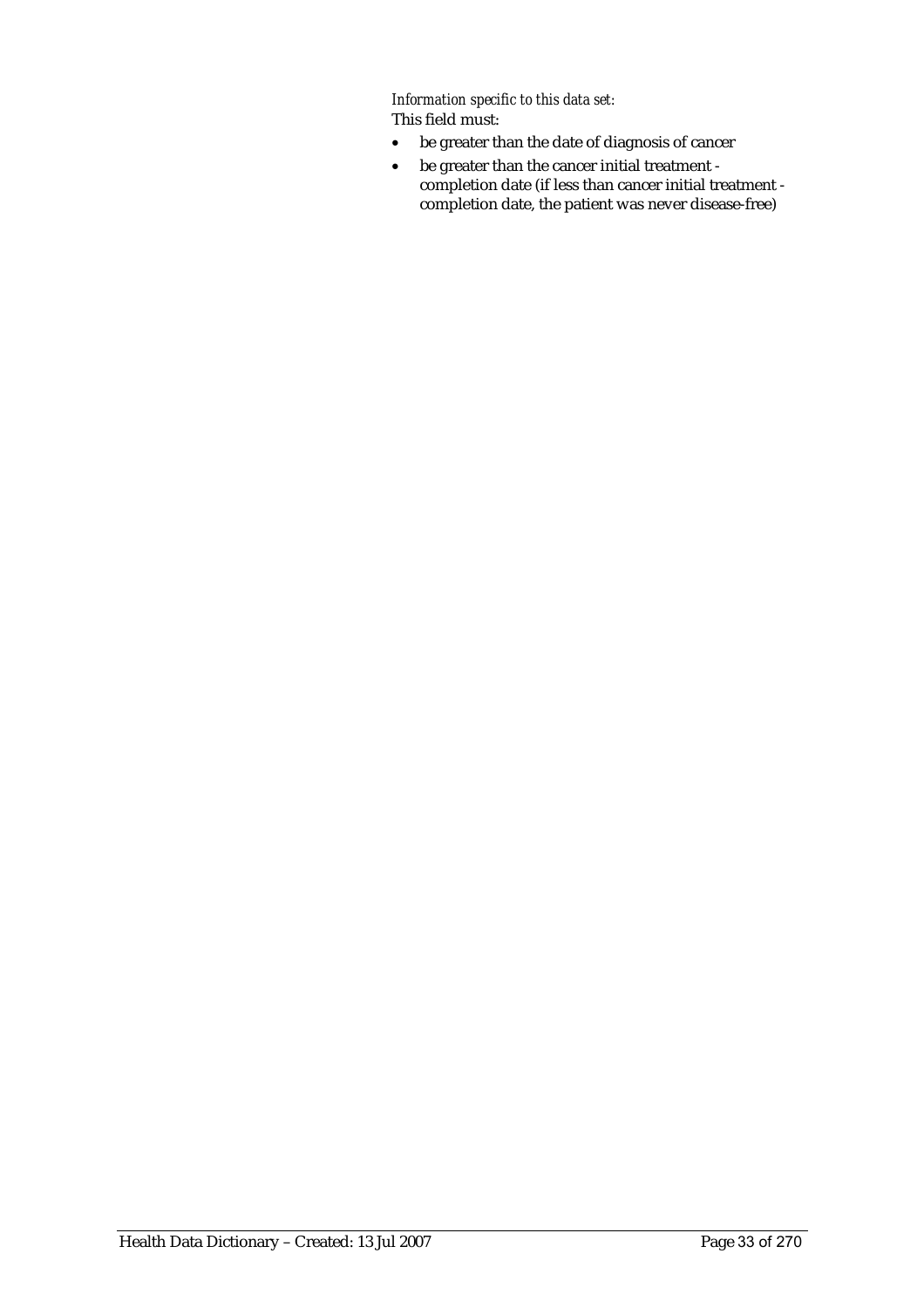## **Date of first angioplasty balloon inflation or stenting**

### **Identifying and definitional attributes**

| Metadata item type:         | Data Element                                                                    |
|-----------------------------|---------------------------------------------------------------------------------|
| Technical name:             | Person—first angioplasty balloon inflation or stenting date,<br><b>DDMMYYYY</b> |
| <b>METeOR</b> identifier:   | 284979                                                                          |
| <b>Registration status:</b> | NHIG, Standard 04/06/2004                                                       |
| Definition:                 | Date of the first angioplasty balloon inflation or stent<br>placement.          |

## **Data element concept attributes**

| Data element concept: | Person-first angioplasty balloon inflation or stenting date            |
|-----------------------|------------------------------------------------------------------------|
| Definition:           | Date of the first angioplasty balloon inflation or stent<br>placement. |
| <i>Context:</i>       | Health care and clinical settings.                                     |
| Object class:         | Person                                                                 |
| <b>Property:</b>      | First angioplasty balloon inflation or stenting date                   |

## **Value domain attributes**

#### **Representational attributes**

| <b>Representation class:</b> | Date            |
|------------------------------|-----------------|
| Data type:                   | Date/Time       |
| Format:                      | <b>DDMMYYYY</b> |
| Maximum character length:    | 8               |

## **Data element attributes**

| Submitting organisation:                             | Acute coronary syndrome data working group                                                                                                                                                                                                                               |
|------------------------------------------------------|--------------------------------------------------------------------------------------------------------------------------------------------------------------------------------------------------------------------------------------------------------------------------|
| Steward:                                             | The National Heart Foundation of Australia and The Cardiac<br>Society of Australia and New Zealand                                                                                                                                                                       |
| <b>Relational attributes</b>                         |                                                                                                                                                                                                                                                                          |
| Related metadata references:                         | Supersedes Date of first angioplasty balloon inflation or<br>stenting, version 1, DE, NHDD, NHIMG, Superseded<br>01/03/2005                                                                                                                                              |
| <b>Implementation in Data Set</b><br>Specifications: | Acute coronary syndrome (clinical) DSS NHIG, Standard<br>07/12/2005                                                                                                                                                                                                      |
|                                                      | Information specific to this data set:<br>For Acute Coronary Syndrome (ACS) reporting, refers to<br>the date of first angioplasty balloon inflation or coronary<br>stenting for this admission.<br>Acute coronary syndrome (clinical) DSS NHIG, Superseded<br>07/12/2005 |
|                                                      |                                                                                                                                                                                                                                                                          |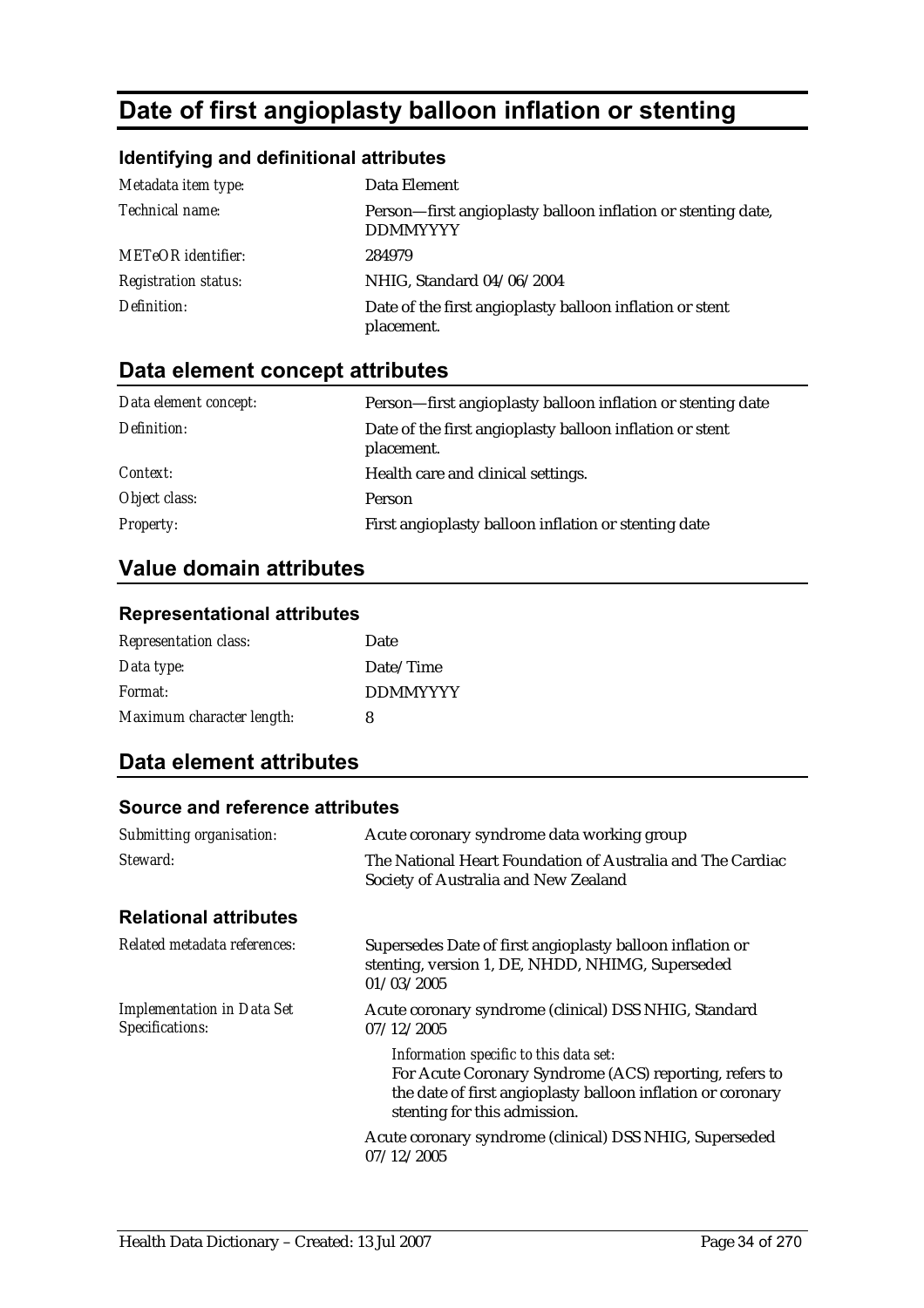## **Date of first contact**

### **Identifying and definitional attributes**

| Metadata item type:         | Data Element                                                                                                                                         |
|-----------------------------|------------------------------------------------------------------------------------------------------------------------------------------------------|
| Technical name:             | Community nursing service episode-first contact date,<br><b>DDMMYYYY</b>                                                                             |
| <b>METeOR</b> identifier:   | 270190                                                                                                                                               |
| <b>Registration status:</b> | NHIG, Standard 01/03/2005                                                                                                                            |
| Definition:                 | The date of first contact with the community nursing service for<br>an episode of care, between a staff member and a person or a<br>person's family. |

## **Data element concept attributes**

| Data element concept: | Community nursing service episode-first contact date                                                                                                 |
|-----------------------|------------------------------------------------------------------------------------------------------------------------------------------------------|
| Definition:           | The date of first contact with the community nursing service for<br>an episode of care, between a staff member and a person or a<br>person's family. |
| Object class:         | Community nursing service episode                                                                                                                    |
| <b>Property:</b>      | First contact date                                                                                                                                   |

## **Value domain attributes**

#### **Representational attributes**

| <b>Representation class:</b> | Date            |
|------------------------------|-----------------|
| Data type:                   | Date/Time       |
| Format:                      | <b>DDMMYYYY</b> |
| Maximum character length:    | 8               |

### **Data element attributes**

#### **Collection and usage attributes**

| Guide for use: | This should occur after a previous last contact date of a<br>previous care episode and prior to or on the same as first<br>service delivery date.                                                                                                                                                                                                                                                                      |
|----------------|------------------------------------------------------------------------------------------------------------------------------------------------------------------------------------------------------------------------------------------------------------------------------------------------------------------------------------------------------------------------------------------------------------------------|
|                | Includes:                                                                                                                                                                                                                                                                                                                                                                                                              |
|                | visits made to a person in institutional settings such as<br>$\bullet$<br>liaison visits or discharge planning visits, made in a<br>hospital or residential aged care service with the intent of<br>planning for the future delivery of service at home;<br>telephone contacts when these are in lieu of a first home or<br>$\bullet$<br>hospital visit for the purpose of preliminary assessment for<br>care at home; |
|                | visits made to the person's home prior to admission for the<br>$\bullet$<br>purpose of assessing the suitability of the home<br>environment for the person's care.                                                                                                                                                                                                                                                     |
|                | This applies irrespective of whether the person is present or                                                                                                                                                                                                                                                                                                                                                          |
|                | not.                                                                                                                                                                                                                                                                                                                                                                                                                   |
|                | Excludes:                                                                                                                                                                                                                                                                                                                                                                                                              |
|                | first visits where the visit objective is not met, such as first                                                                                                                                                                                                                                                                                                                                                       |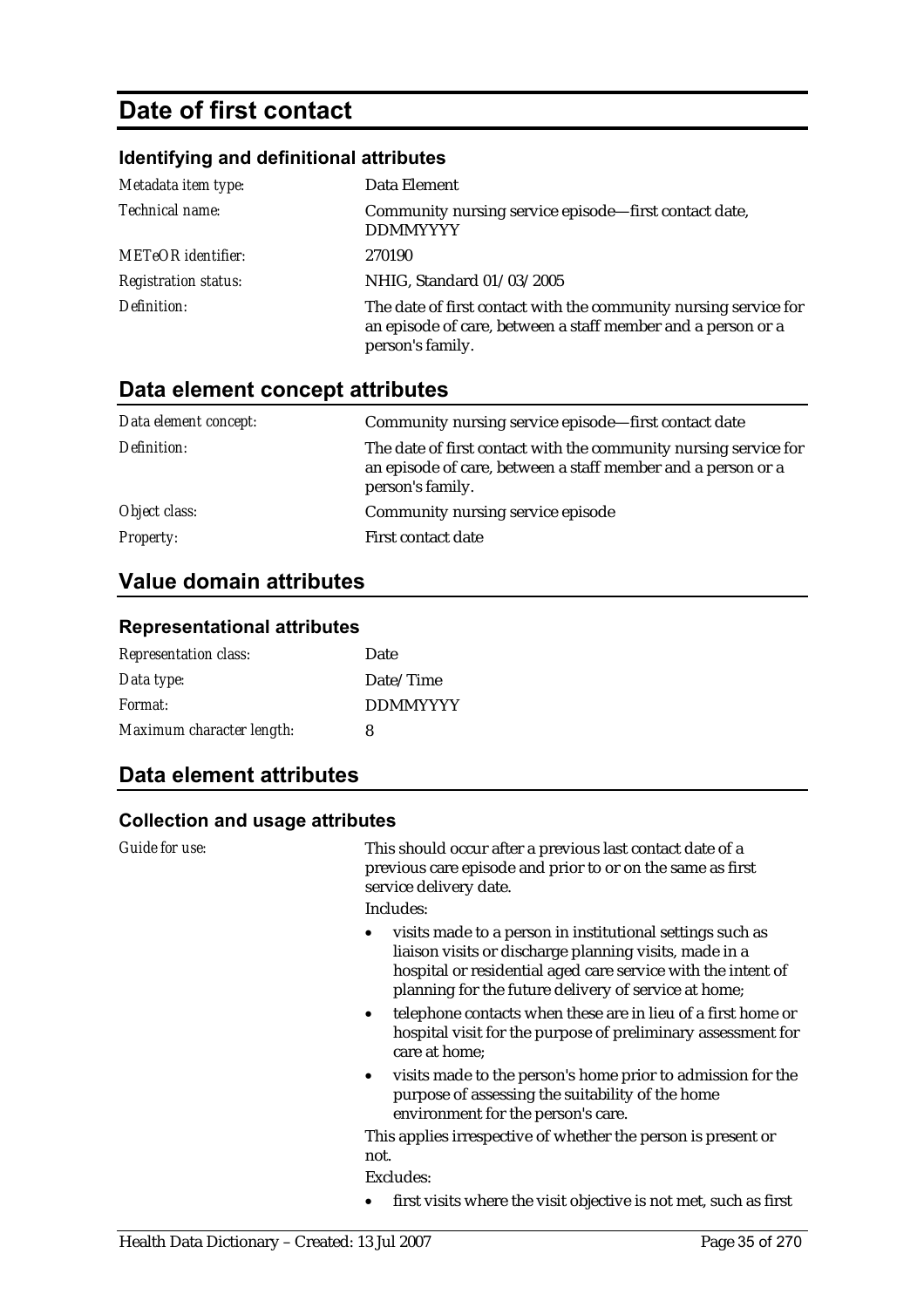|                            | visit made where no one is home.                                                                                                                                                                                                                                                                                                                                                                                                                                                                                                                                                                                                                        |
|----------------------------|---------------------------------------------------------------------------------------------------------------------------------------------------------------------------------------------------------------------------------------------------------------------------------------------------------------------------------------------------------------------------------------------------------------------------------------------------------------------------------------------------------------------------------------------------------------------------------------------------------------------------------------------------------|
| <b>Collection methods:</b> | The first contact date can be the same as first service delivery<br>date and apply whether a person is entering care for the first<br>time or any subsequent episode. This date should be recorded<br>when it is the same as the first delivery of service date.                                                                                                                                                                                                                                                                                                                                                                                        |
| <i>Comments:</i>           | This metadata item is recommended for use in community<br>services which are funded for liaison or discharge planning<br>positions or provide specialist consultancy or assessment<br>services. Further developments in community care, including<br>casemix and coordinated care will require collection of data<br>relating to resource expenditure across the sector.<br>To enable analysis of time periods throughout a care episode,<br>especially the pre-admission period and associated activities.<br>This metadata item enables the capture of the commencement<br>of care irrespective of the setting in which the activities took<br>place. |

| Submitting organisation:     | <b>Australian Council of Community Nursing Services</b>                                |
|------------------------------|----------------------------------------------------------------------------------------|
| <b>Relational attributes</b> |                                                                                        |
| Related metadata references: | Supersedes Date of first contact, version 2, DE, NHDD,<br>NHIMG, Superseded 01/03/2005 |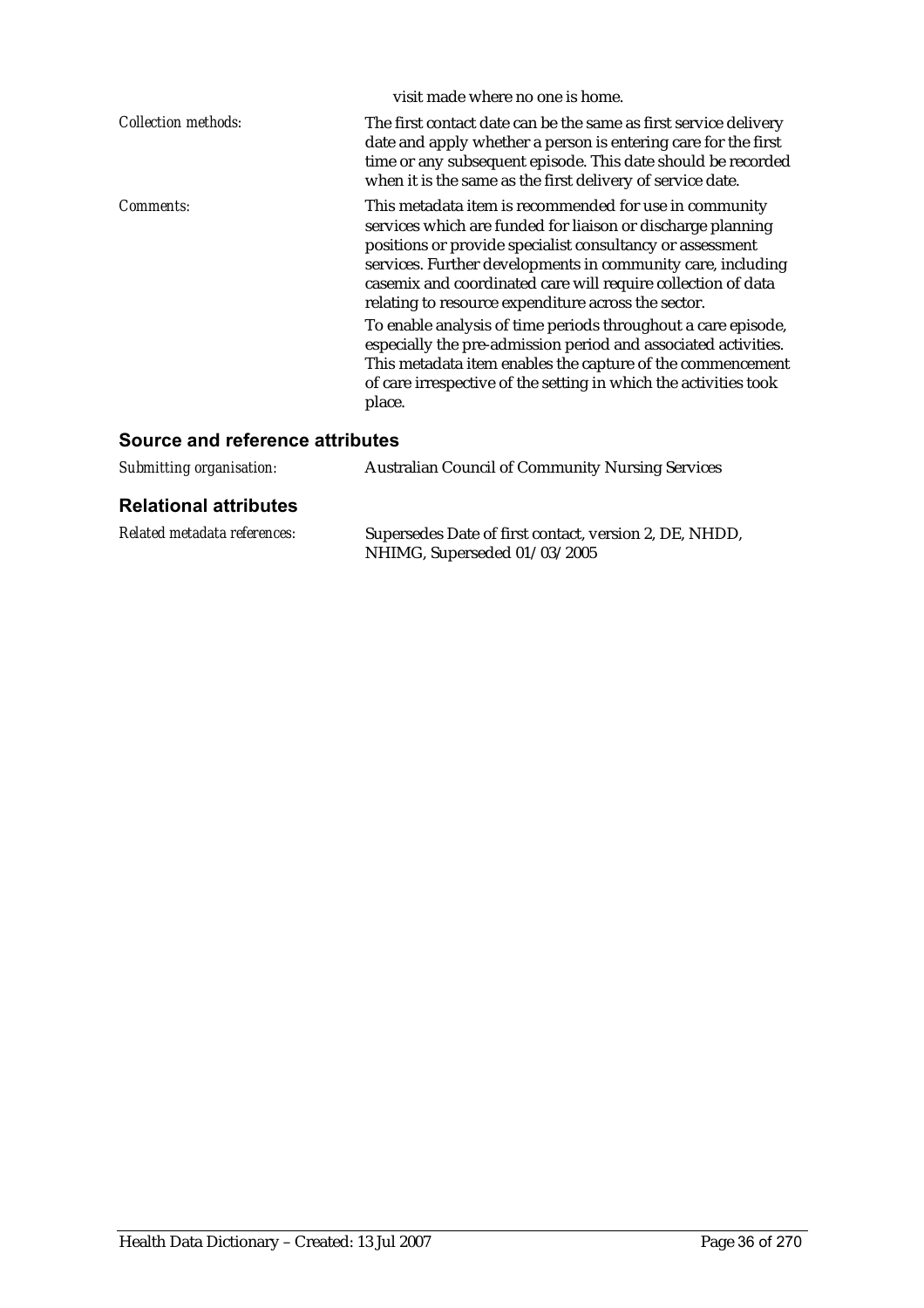# **Date of first delivery of service**

### **Identifying and definitional attributes**

| Metadata item type:         | Data Element                                                                          |
|-----------------------------|---------------------------------------------------------------------------------------|
| Technical name:             | Episode of care (community setting)—first service delivery<br>date, DDMMYYYY          |
| <b>METeOR</b> identifier:   | 270210                                                                                |
| <b>Registration status:</b> | NHIG, Standard 01/03/2005                                                             |
| Definition:                 | The date of first delivery of service to a person in a non-<br>institutional setting. |

# **Data element concept attributes**

| Data element concept: | Episode of care—first service delivery date (community setting)                                                                                                                                                                                         |
|-----------------------|---------------------------------------------------------------------------------------------------------------------------------------------------------------------------------------------------------------------------------------------------------|
| Definition:           | The date of first delivery of service to a person in a non-<br>institutional setting.<br>The definition excludes:                                                                                                                                       |
|                       | visits made to persons in institutional settings such as<br>liaison visits or discharge planning visits, made in a<br>hospital or residential aged care service, with the intent of<br>planning for the future delivery of community-based<br>services: |
|                       | first visits where there is no contact with the person, such as<br>$\bullet$<br>a first visit where no-one is at home.                                                                                                                                  |
|                       | telephone, letter or other such contacts made with the<br>person prior to the first home visit.                                                                                                                                                         |
|                       | In situations where the first delivery of service determines that<br>no future visit needs to be made, the date of first delivery of<br>service and the date of last delivery of service will be the same.                                              |
| Object class:         | Episode of care                                                                                                                                                                                                                                         |
| <b>Property:</b>      | First service delivery date                                                                                                                                                                                                                             |

# **Value domain attributes**

#### **Representational attributes**

| <b>Representation class:</b> | Date            |
|------------------------------|-----------------|
| Data type:                   | Date/Time       |
| Format:                      | <b>DDMMYYYY</b> |
| Maximum character length:    | 8               |

## **Data element attributes**

| Guide for use:             | This date may occur on the same day or prior to the Date of last<br>delivery of service, but must never occur after that date within<br>the current episode of care. The date may be the same as the<br>Community nursing service episode—first contact date,<br>DDMMYYYY. |
|----------------------------|----------------------------------------------------------------------------------------------------------------------------------------------------------------------------------------------------------------------------------------------------------------------------|
| <b>Collection methods:</b> | As long as contact is made with the person in a non-<br>institutional setting, the Episode of care (community setting)-                                                                                                                                                    |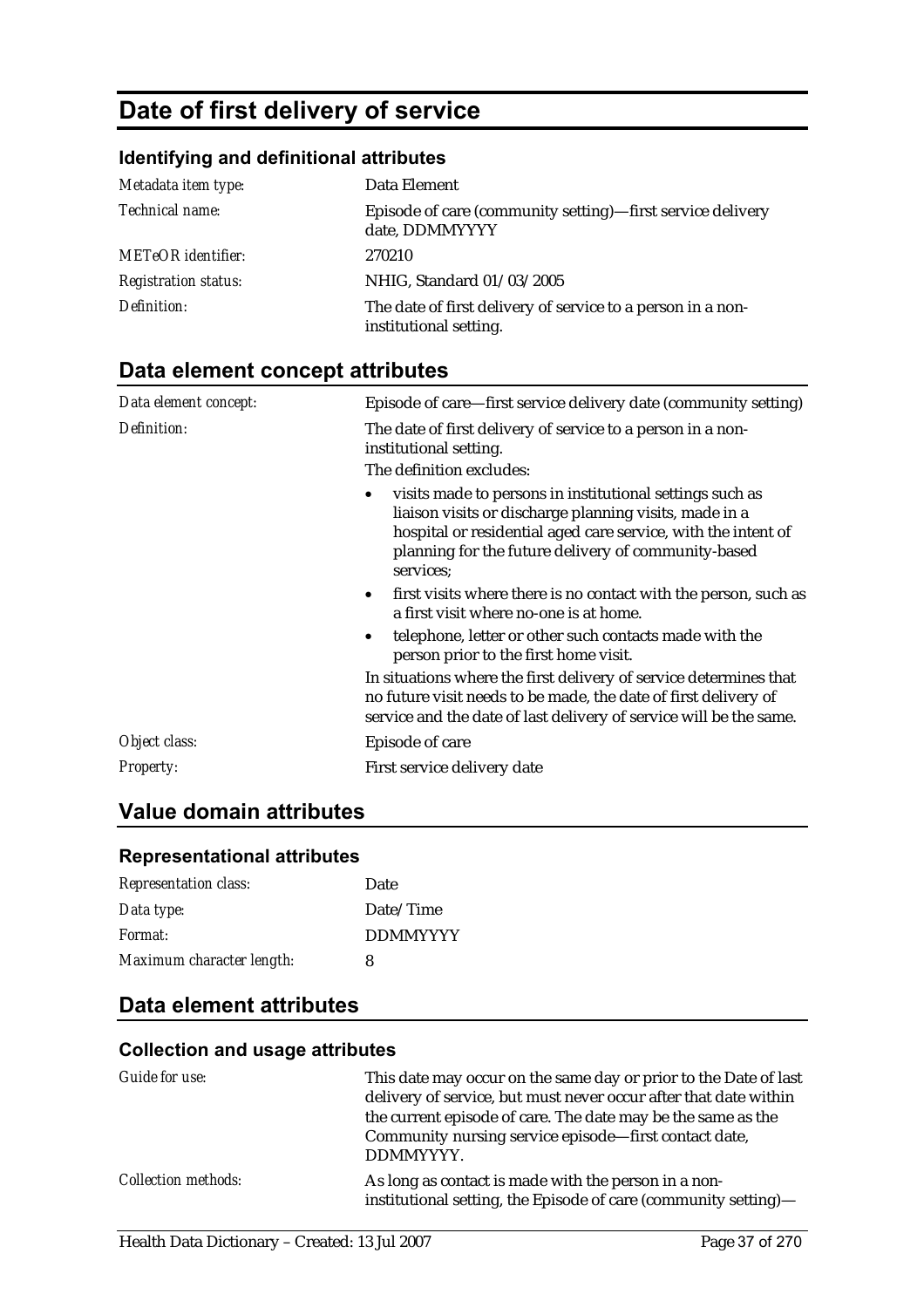|                  | first service delivery date, DDMMYYYY must be recorded.<br>Normally this will be the first home or clinic visit and is the<br>date most often referred to in a service agency as the admission.<br>This date applies whether a person is being admitted for the<br>first time, or is being re-admitted for care.                                                                                                                                                                                                                                                                                       |
|------------------|--------------------------------------------------------------------------------------------------------------------------------------------------------------------------------------------------------------------------------------------------------------------------------------------------------------------------------------------------------------------------------------------------------------------------------------------------------------------------------------------------------------------------------------------------------------------------------------------------------|
| <i>Comments:</i> | This metadata item is used for the analysis of time periods<br>within a care episode and to locate that episode in time. The<br>date relates to the first delivery of formal services within the<br>community setting.                                                                                                                                                                                                                                                                                                                                                                                 |
|                  | This date marks the most standard event, which occurs at the<br>beginning of an episode of care in community setting. It should<br>not be confused with the Date of first contact with a community<br>nursing service; although they could be the same, the dates for<br>both items must be recorded. Agencies providing hospital-in-<br>the-home services should develop their own method of<br>distinguishing between the period the person remains a formal<br>patient of the hospital, with funding to receive services at home,<br>and the discharge of the person into the care of the community |
|                  | service.                                                                                                                                                                                                                                                                                                                                                                                                                                                                                                                                                                                               |

# **Source and reference attributes**

| Submitting organisation:     | <b>Australian Council of Community Nursing Services</b>                                            |
|------------------------------|----------------------------------------------------------------------------------------------------|
| <b>Relational attributes</b> |                                                                                                    |
| Related metadata references: | Supersedes Date of first delivery of service, version 2, DE,<br>NHDD, NHIMG, Superseded 01/03/2005 |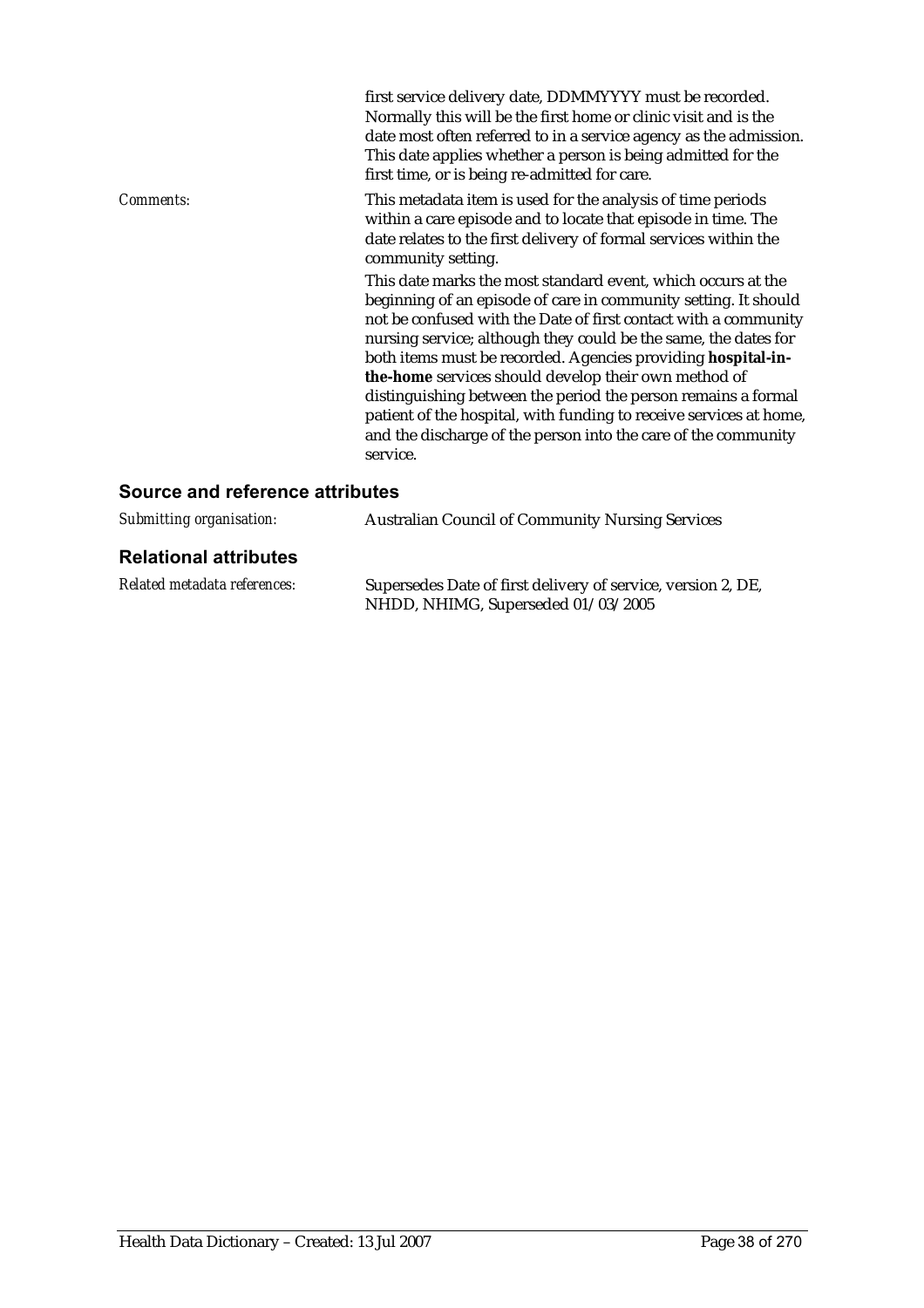# **Date of intravenous fibrinolytic therapy**

## **Identifying and definitional attributes**

| Metadata item type:         | Data Element                                                                     |
|-----------------------------|----------------------------------------------------------------------------------|
| Technical name:             | Person-intravenous fibrinolytic therapy date, DDMMYYYY                           |
| <b>METeOR</b> identifier:   | 284985                                                                           |
| <b>Registration status:</b> | NHIG, Standard 04/06/2004                                                        |
| Definition:                 | The date intravenous (IV) fibrinolytic therapy was administered<br>or initiated. |

# **Data element concept attributes**

| Data element concept: | Person—intravenous fibrinolytic therapy date                                     |
|-----------------------|----------------------------------------------------------------------------------|
| Definition:           | The date intravenous (IV) fibrinolytic therapy was administered<br>or initiated. |
| Object class:         | Person                                                                           |
| <b>Property:</b>      | Intravenous fibrinolytic therapy date                                            |

# **Value domain attributes**

#### **Representational attributes**

| <b>Representation class:</b> | Date            |
|------------------------------|-----------------|
| Data type:                   | Date/Time       |
| Format:                      | <b>DDMMYYYY</b> |
| Maximum character length:    | 8               |

## **Data element attributes**

| Guide for use:                                       | If initiated by a bolus dose whether in a pre-hospital setting,<br>emergency department or inpatient unit/ward, the date the<br>initial bolus was administered should be reported. |
|------------------------------------------------------|------------------------------------------------------------------------------------------------------------------------------------------------------------------------------------|
| Source and reference attributes                      |                                                                                                                                                                                    |
| Submitting organisation:                             | Acute coronary syndrome data working group                                                                                                                                         |
| Steward:                                             | The National Heart Foundation of Australia and The Cardiac<br>Society of Australia and New Zealand                                                                                 |
| <b>Relational attributes</b>                         |                                                                                                                                                                                    |
| Related metadata references:                         | Supersedes Date of intravenous fibrinolytic therapy, version 1,<br>DE, NHDD, NHIMG, Superseded 01/03/2005                                                                          |
| <b>Implementation in Data Set</b><br>Specifications: | Acute coronary syndrome (clinical) DSS NHIG, Standard<br>07/12/2005                                                                                                                |
|                                                      | Information specific to this data set:<br>For Acute coronary syndrome (ACS) reporting, refers to<br>coronary arteries.                                                             |
|                                                      | Acute coronary syndrome (clinical) DSS NHIG, Superseded<br>07/12/2005                                                                                                              |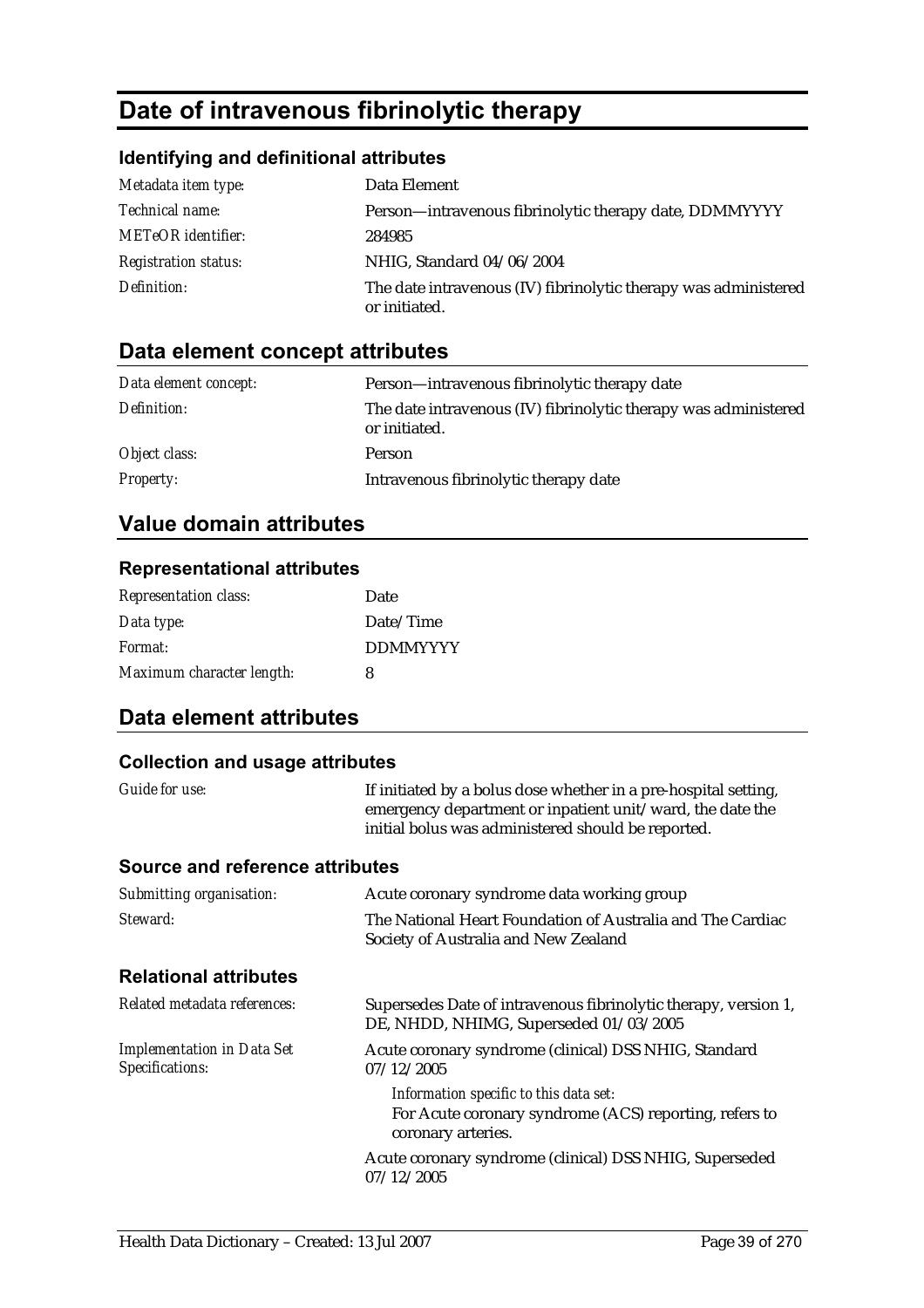# **Date of last contact**

## **Identifying and definitional attributes**

| Metadata item type:         | Data Element                                                                                             |
|-----------------------------|----------------------------------------------------------------------------------------------------------|
| Technical name:             | Community nursing service episode-last contact date,<br><b>DDMMYYYY</b>                                  |
| <b>METeOR</b> identifier:   | 270191                                                                                                   |
| <b>Registration status:</b> | NHIG, Standard 01/03/2005                                                                                |
| Definition:                 | Date of the last contact between a staff member of the<br>community service and a person in any setting. |

# **Data element concept attributes**

| Data element concept: | Community nursing service episode—last contact date                                                      |
|-----------------------|----------------------------------------------------------------------------------------------------------|
| Definition:           | Date of the last contact between a staff member of the<br>community service and a person in any setting. |
| Object class:         | Community nursing service episode                                                                        |
| <b>Property:</b>      | Last contact date                                                                                        |

# **Value domain attributes**

#### **Representational attributes**

| <b>Representation class:</b> | Date            |
|------------------------------|-----------------|
| Data type:                   | Date/Time       |
| Format:                      | <b>DDMMYYYY</b> |
| Maximum character length:    | 8               |

# **Data element attributes**

| Guide for use:                       | This could be the same as the date of discharge.                                                                                                                                                                                                                                                                                                                                             |
|--------------------------------------|----------------------------------------------------------------------------------------------------------------------------------------------------------------------------------------------------------------------------------------------------------------------------------------------------------------------------------------------------------------------------------------------|
|                                      | Includes:                                                                                                                                                                                                                                                                                                                                                                                    |
|                                      | visits made to persons in institutional settings for the<br>٠<br>purpose of handing over or otherwise completing a care<br>episode;                                                                                                                                                                                                                                                          |
|                                      | bereavement visits in any setting;<br>٠                                                                                                                                                                                                                                                                                                                                                      |
|                                      | visits made to the person's home to complete the service,<br>٠<br>including the collection of equipment.                                                                                                                                                                                                                                                                                     |
|                                      | Excludes:                                                                                                                                                                                                                                                                                                                                                                                    |
|                                      | visits made by liaison/discharge planning staff of a<br>٠<br>community service for the purpose of assessment of need<br>related to a subsequent episode of care.                                                                                                                                                                                                                             |
| Comments:<br>or assessment services. | If service agencies are committed to monitoring all resource<br>utilisation associated with an episode of care, this post-<br>discharge date and the corresponding pre-admission metadata<br>item Date of first contact, have a place within an agency<br>information system. This is particularly true for those agencies<br>providing discharge planning service or specialist consultancy |
|                                      | To enable analysis of time periods throughout a care episode,                                                                                                                                                                                                                                                                                                                                |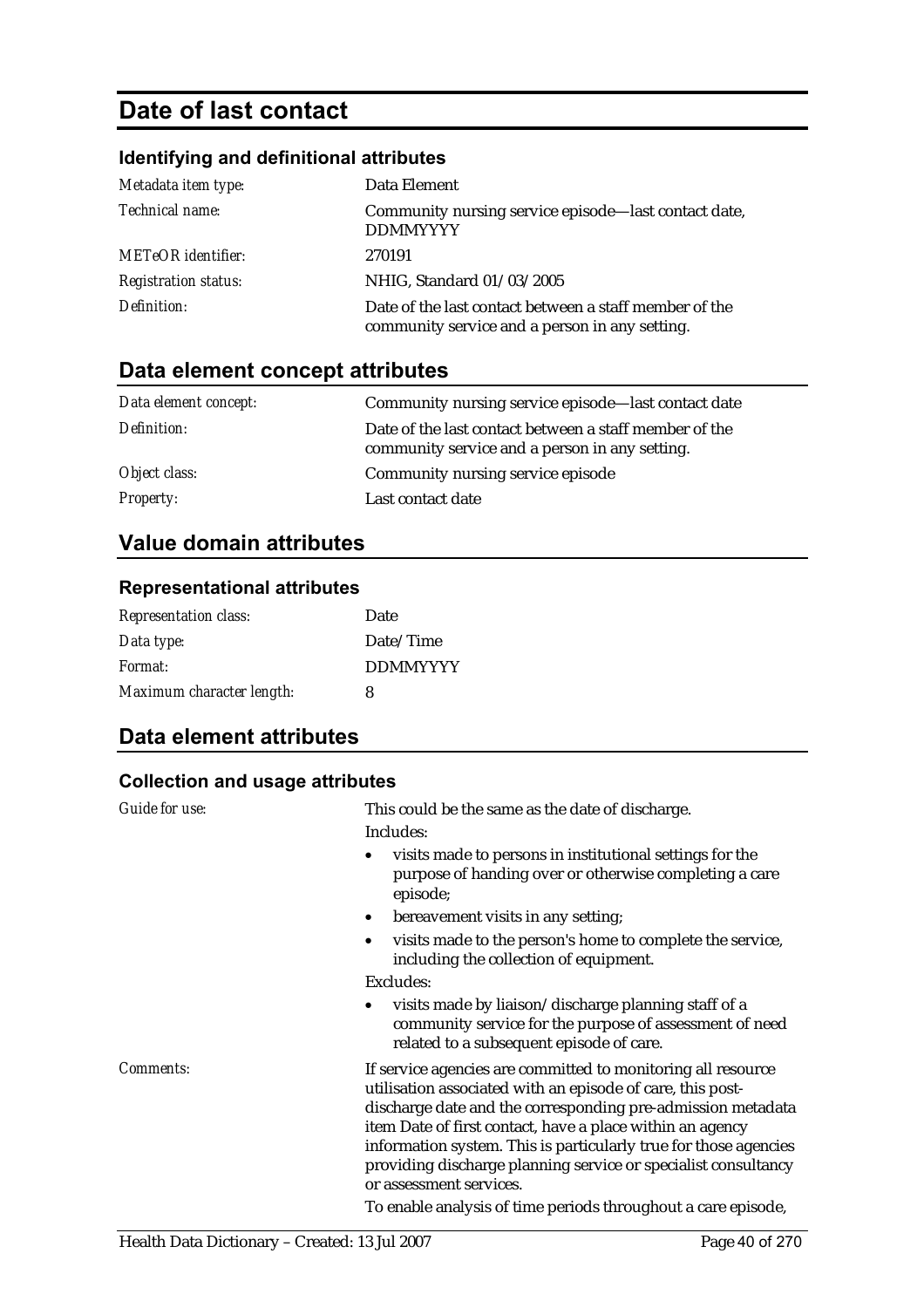especially the bereavement period. This date has been included in order to capture the end of a care episode in terms of involvement of the community nursing service.

### **Source and reference attributes**

| Submitting organisation:     | <b>Australian Council of Community Nursing Services</b>                               |
|------------------------------|---------------------------------------------------------------------------------------|
| <b>Relational attributes</b> |                                                                                       |
| Related metadata references: | Supersedes Date of last contact, version 2, DE, NHDD, NHIMG,<br>Superseded 01/03/2005 |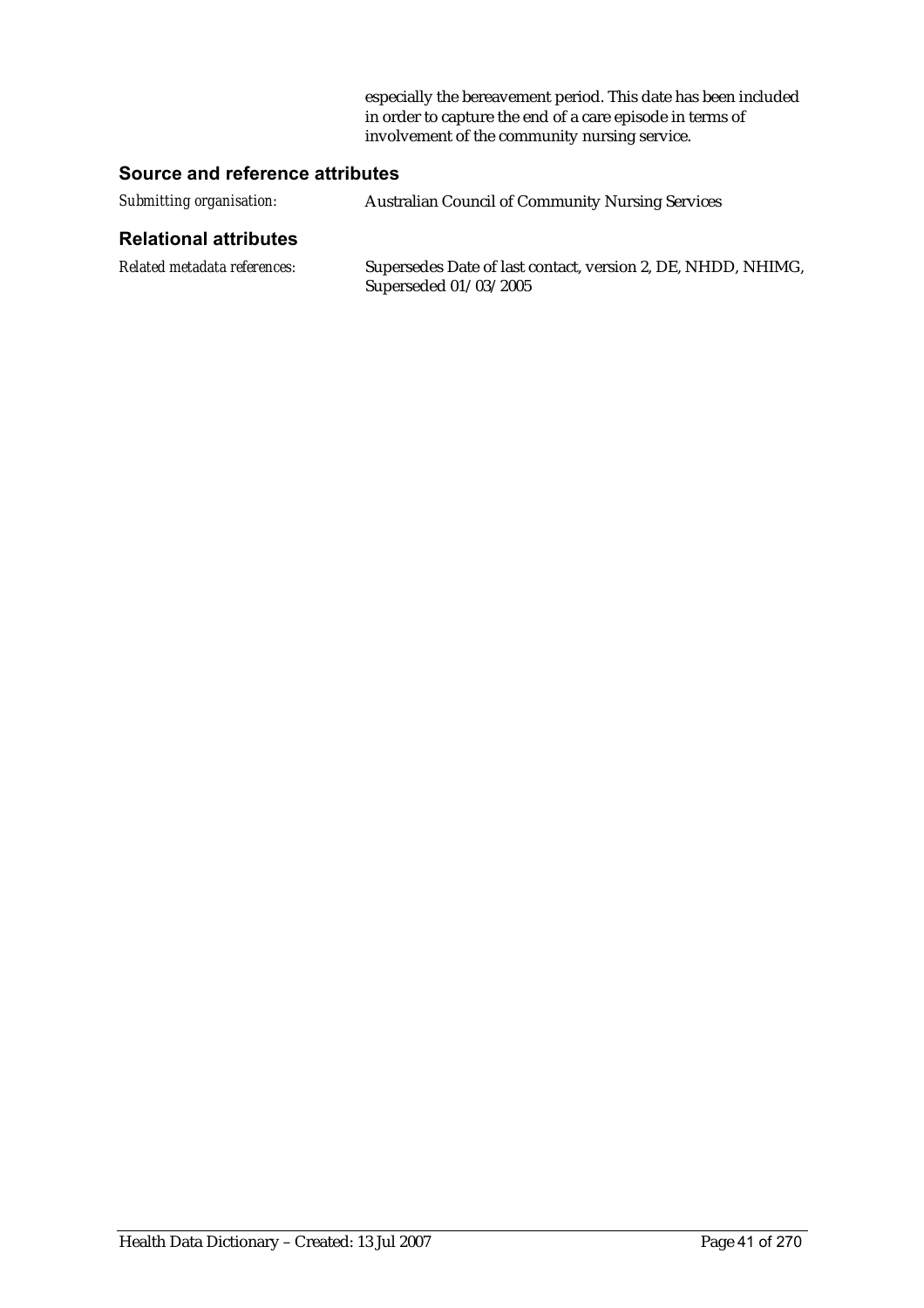# **Date of procedure**

## **Identifying and definitional attributes**

| Metadata item type:         | Data Element                                                                          |
|-----------------------------|---------------------------------------------------------------------------------------|
| Technical name:             | Episode of admitted patient care (procedure)—procedure<br>commencement date, DDMMYYYY |
| <b>METeOR</b> identifier:   | 270298                                                                                |
| <b>Registration status:</b> | NHIG, Standard 01/03/2005                                                             |
| Definition:                 | The date on which a procedure commenced during an inpatient<br>episode of care.       |

# **Data element concept attributes**

| Data element concept: | Episode of admitted patient care (procedure)—procedure<br>commencement date     |
|-----------------------|---------------------------------------------------------------------------------|
| Definition:           | The date on which a procedure commenced during an inpatient<br>episode of care. |
| Context:              | Admitted patient care                                                           |
| Object class:         | Episode of admitted patient care                                                |
| <b>Property:</b>      | Procedure commencement date                                                     |

# **Value domain attributes**

#### **Representational attributes**

| <b>Representation class:</b> | Date            |
|------------------------------|-----------------|
| Data type:                   | Date/Time       |
| Format:                      | <b>DDMMYYYY</b> |
| Maximum character length:    | 8               |

# **Data element attributes**

#### **Collection and usage attributes**

| <b>Admitted patients:</b>                                                                                                                      |
|------------------------------------------------------------------------------------------------------------------------------------------------|
| Record date of procedure for all procedures undertaken during<br>an episode of care in accordance with the current edition of<br>$ICD-10-AM$ . |
| Date of procedure >= admission date                                                                                                            |
| Date of procedure <= separation date                                                                                                           |
| The National Centre for Classification in Health advises the<br>Health Data Standards Committee of relevant changes to the<br>$ICD-10-AM$ .    |
| Required to provide information on the timing of the procedure<br>in relation to the episode of care.                                          |
|                                                                                                                                                |

#### **Source and reference attributes**

| Origin:              | National Centre for Classification in Health                                                                               |  |
|----------------------|----------------------------------------------------------------------------------------------------------------------------|--|
|                      | National Health Data Committee                                                                                             |  |
| Reference documents: | Australian Institute of Health and Welfare (AIHW) 2000.<br>Australian hospital statistics 1998-1999. AIHW cat. no. HSE 11. |  |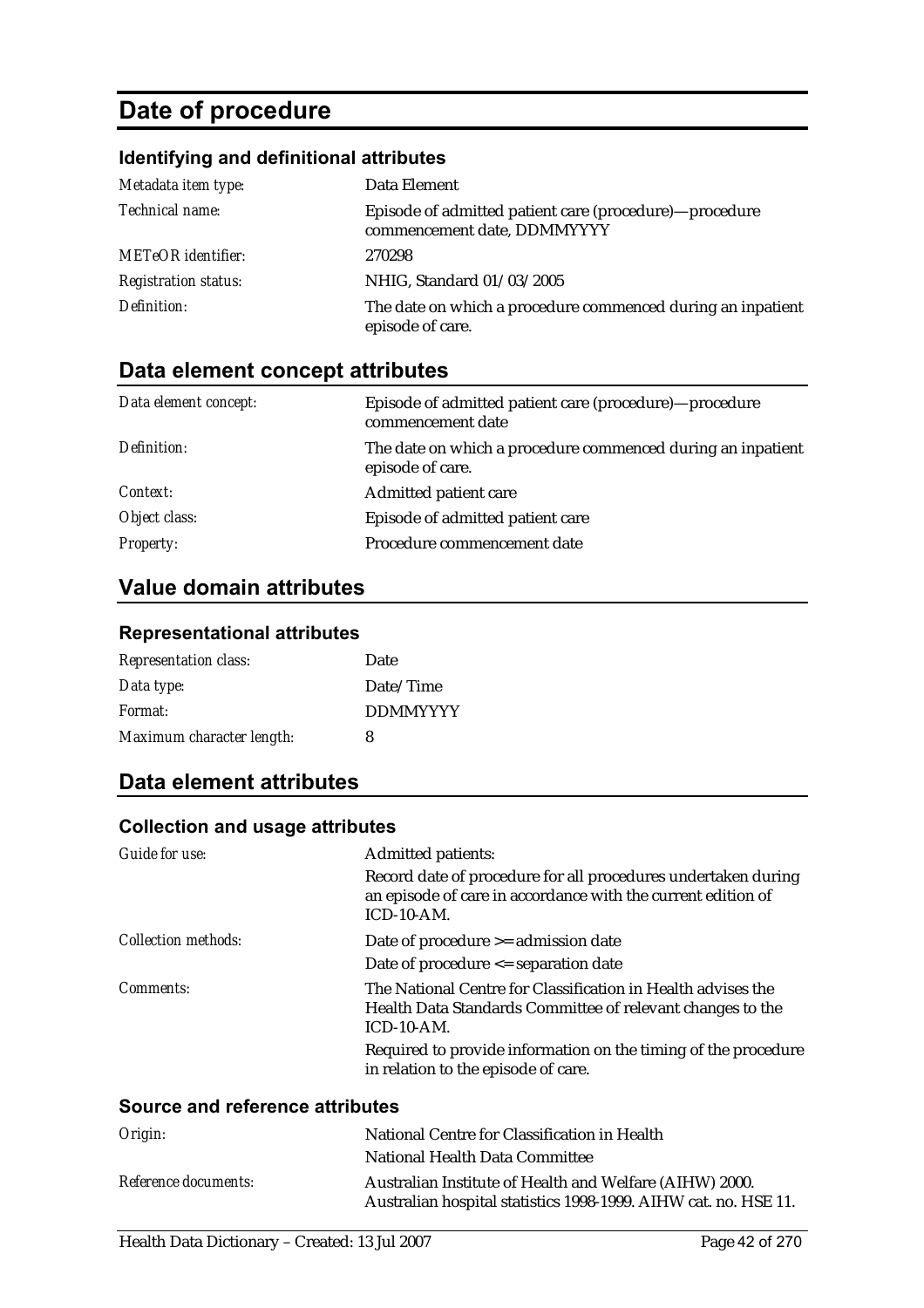#### **Relational attributes**

*Related metadata references:* Supersedes Date of procedure, version 1, DE, NHDD, NHIMG, Superseded 01/03/2005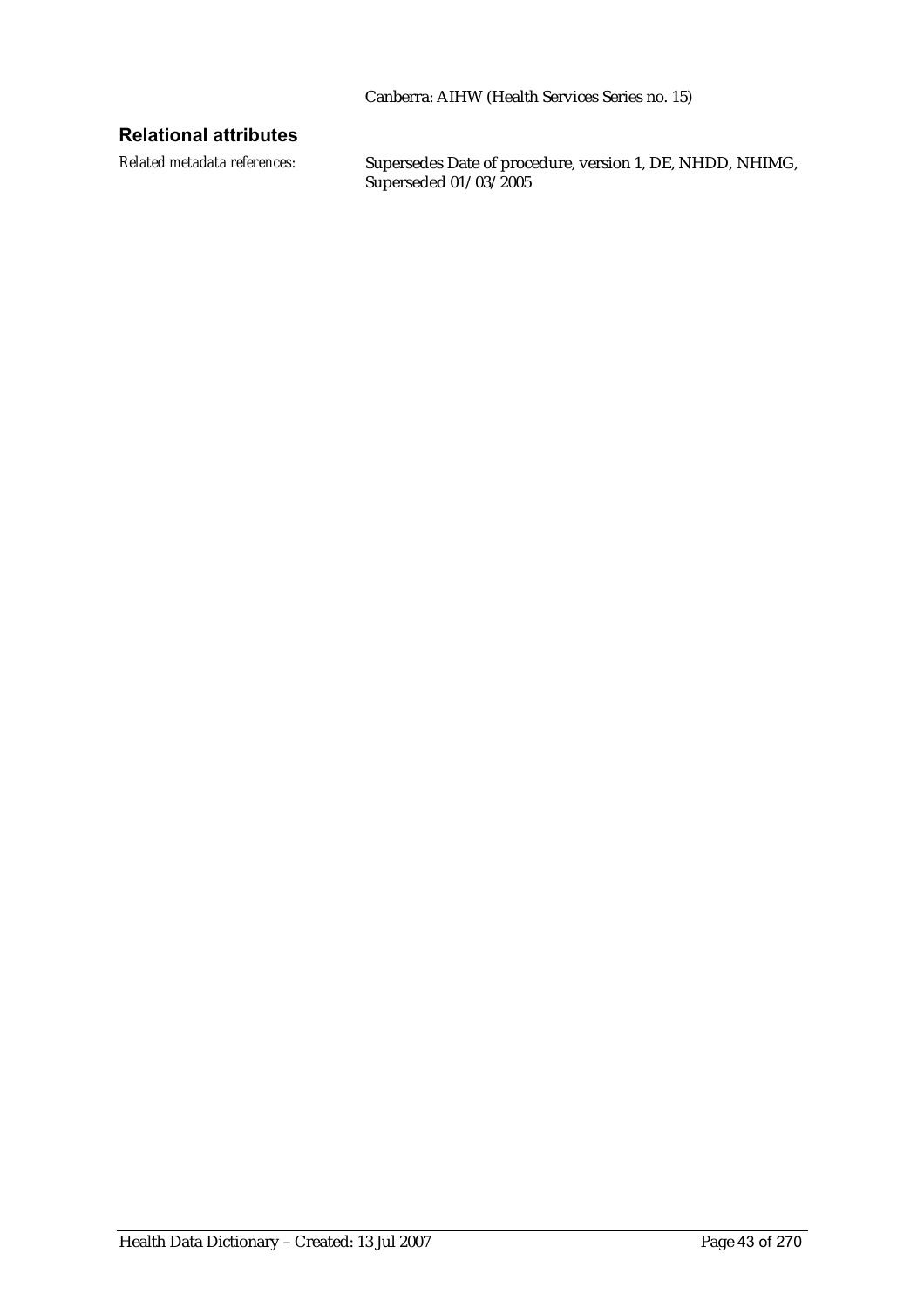# **Date of referral to rehabilitation**

## **Identifying and definitional attributes**

| Metadata item type:         | Data Element                                                                     |
|-----------------------------|----------------------------------------------------------------------------------|
| Technical name:             | Health service event—referral to rehabilitation service date,<br><b>DDMMYYYY</b> |
| <b>METeOR</b> identifier:   | 269993                                                                           |
| <b>Registration status:</b> | NHIG, Standard 01/03/2005                                                        |
| Definition:                 | The date on which a person is referred to a rehabilitation<br>service.           |

# **Data element concept attributes**

| Data element concept: | Health service event—referral to rehabilitation service date           |
|-----------------------|------------------------------------------------------------------------|
| Definition:           | The date on which a person is referred to a rehabilitation<br>service. |
| <i>Context:</i>       | Clinical settings.                                                     |
| Object class:         | Health service event                                                   |
| <b>Property:</b>      | Referral to rehabilitation service date                                |

# **Value domain attributes**

#### **Representational attributes**

| <b>Representation class:</b> | Date            |
|------------------------------|-----------------|
| Data type:                   | Date/Time       |
| Format:                      | <b>DDMMYYYY</b> |
| Maximum character length:    | 8               |

# **Data element attributes**

| Guide for use:                                       | If date of referral is not known then provision should be made<br>to collect month and year as a minimum, using 01 as DD (as the<br>date part) if only the month and year are known.                                                                                                  |
|------------------------------------------------------|---------------------------------------------------------------------------------------------------------------------------------------------------------------------------------------------------------------------------------------------------------------------------------------|
| <b>Collection methods:</b>                           | To be collected at the time of commencement of rehabilitation.                                                                                                                                                                                                                        |
| <b>Source and reference attributes</b>               |                                                                                                                                                                                                                                                                                       |
| Submitting organisation:                             | Cardiovascular Data Working Group                                                                                                                                                                                                                                                     |
| <b>Relational attributes</b>                         |                                                                                                                                                                                                                                                                                       |
| Related metadata references:                         | Supersedes Date of referral to rehabilitation, version 1, DE,<br>NHDD, NHIMG, Superseded 01/03/2005                                                                                                                                                                                   |
| <b>Implementation in Data Set</b><br>Specifications: | Acute coronary syndrome (clinical) DSS NHIG, Standard<br>07/12/2005                                                                                                                                                                                                                   |
|                                                      | Information specific to this data set:<br>Required to derive those referred to a rehabilitation service<br>from those eligible to attend and who actually attend. This<br>metadata item can be used to determine the time lag<br>between referral and commencement of rehabilitation. |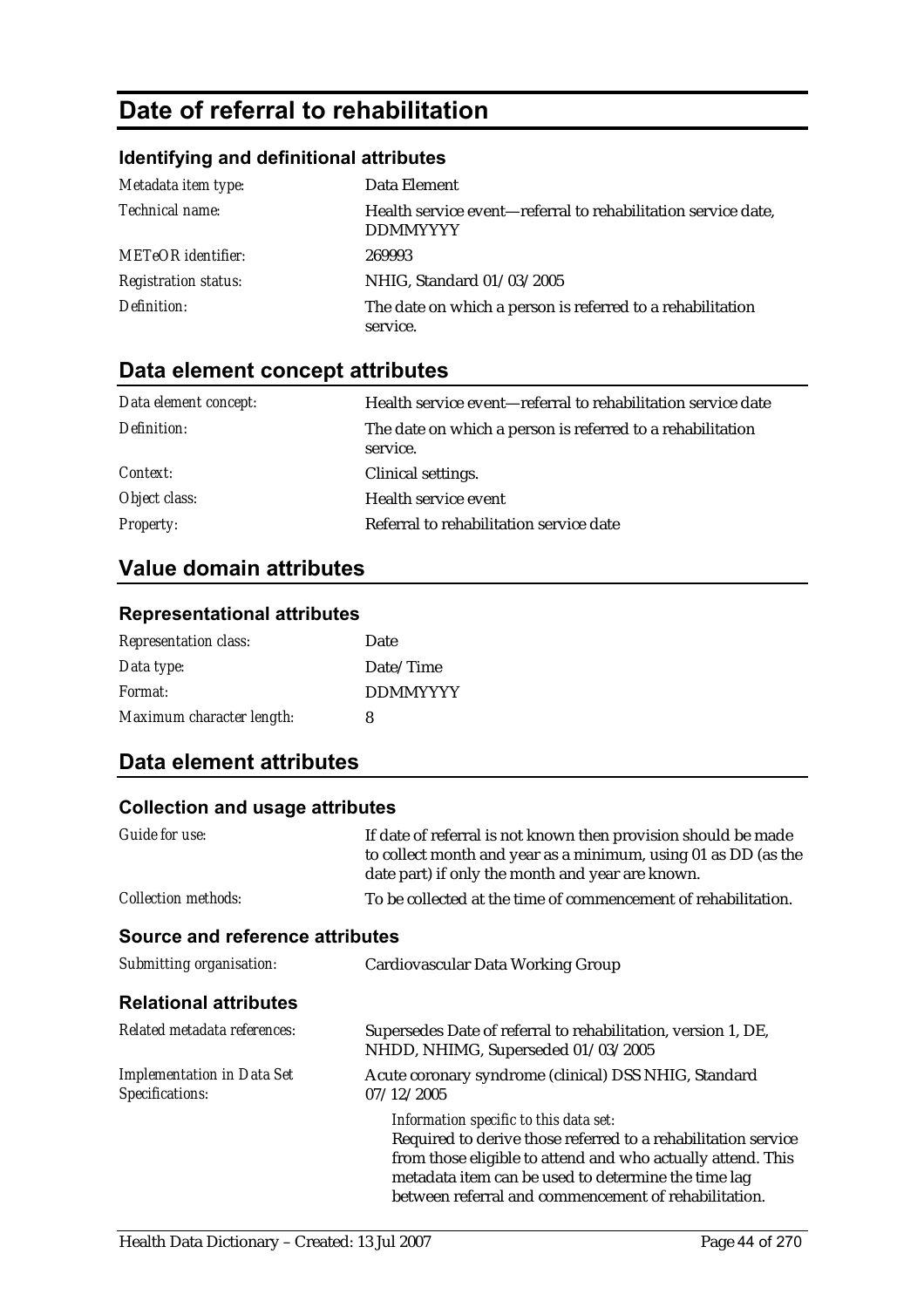Acute coronary syndrome (clinical) DSS NHIG, Superseded 07/12/2005

Cardiovascular disease (clinical) DSS NHIG, Superseded 15/02/2006

Cardiovascular disease (clinical) DSS NHIG, Superseded 04/07/2007

Cardiovascular disease (clinical) DSS NHIG, Standard 04/07/2007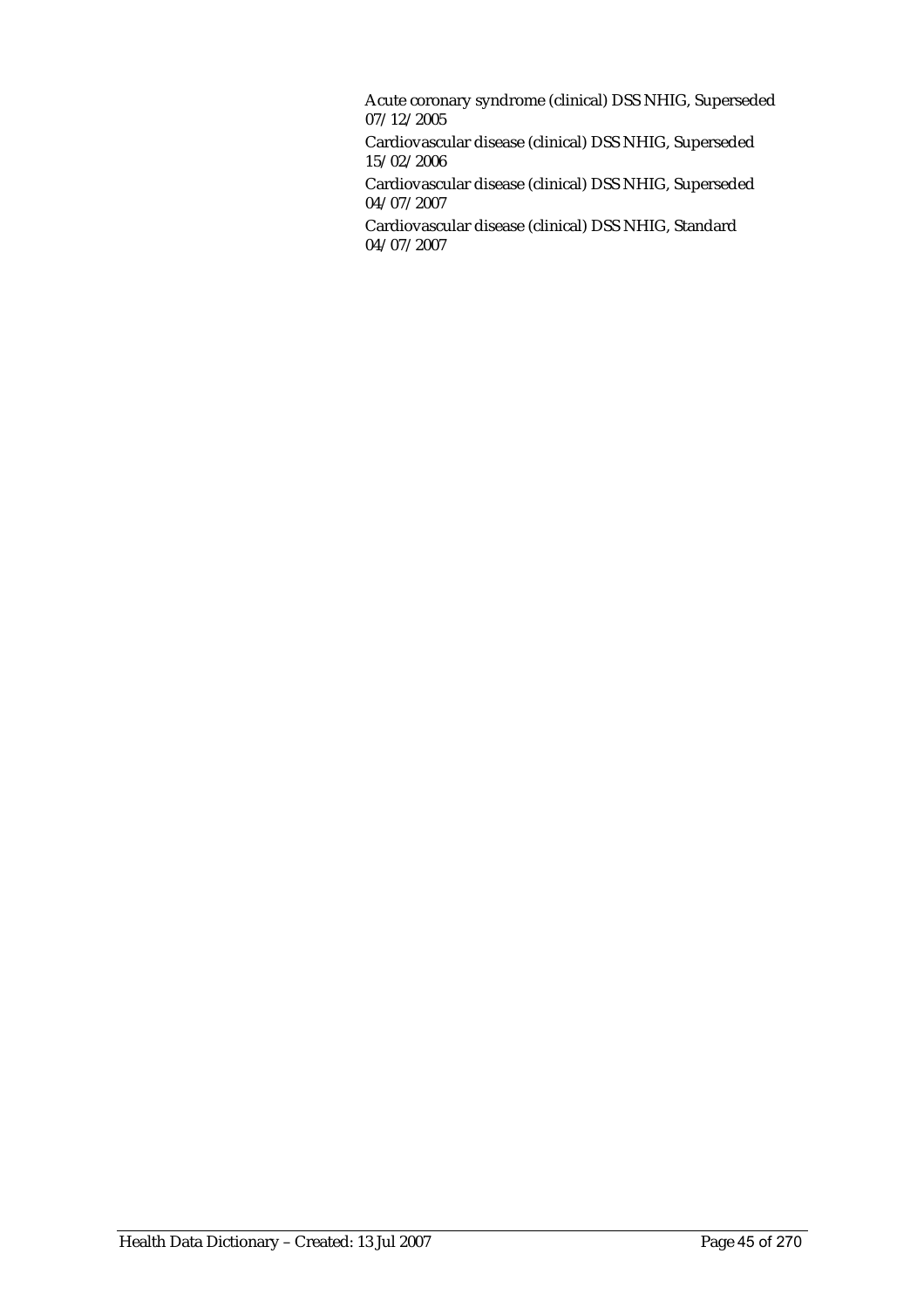# **Date of surgical treatment for cancer**

## **Identifying and definitional attributes**

| Metadata item type:         | Data Element                                                               |
|-----------------------------|----------------------------------------------------------------------------|
| Technical name:             | Cancer treatment—surgical procedure date, DDMMYYYY                         |
| <b>METeOR</b> identifier:   | 288632                                                                     |
| <b>Registration status:</b> | NHIG, Standard 04/06/2004                                                  |
| Definition:                 | The date on which the cancer-directed surgical treatment was<br>performed. |

# **Data element concept attributes**

| Data element concept: | Cancer treatment—surgical procedure date                                   |
|-----------------------|----------------------------------------------------------------------------|
| Definition:           | The date on which the cancer-directed surgical treatment was<br>performed. |
| Object class:         | <b>Cancer treatment</b>                                                    |
| <b>Property:</b>      | Surgical procedure date                                                    |

# **Value domain attributes**

#### **Representational attributes**

| <b>Representation class:</b> | Date            |
|------------------------------|-----------------|
| Data type:                   | Date/Time       |
| Format:                      | <b>DDMMYYYY</b> |
| Maximum character length:    | 8               |

## **Data element attributes**

### **Collection and usage attributes**

| <b>Guide for use:</b> | The date of each surgical treatment episode should be entered      |
|-----------------------|--------------------------------------------------------------------|
|                       | separately. Collected for curative and palliative surgery prior to |
|                       | the first recurrence.                                              |

#### **Source and reference attributes**

| Submitting organisation:                             | <b>National Cancer Control Initiative</b>                                                                                                                                                                                                                                                                   |
|------------------------------------------------------|-------------------------------------------------------------------------------------------------------------------------------------------------------------------------------------------------------------------------------------------------------------------------------------------------------------|
| Origin:                                              | <b>Commission on Cancer, American College of Surgeons</b>                                                                                                                                                                                                                                                   |
| Reference documents:                                 | Commission on Cancer, Standards of the Commission on<br>Cancer Registry Operations and Data Standards (ROADS)<br>Volume II (1998)                                                                                                                                                                           |
| <b>Relational attributes</b>                         |                                                                                                                                                                                                                                                                                                             |
| Related metadata references:                         | Supersedes Date of surgical treatment for cancer, version 1, DE,<br>NHDD, NHIMG, Superseded 01/03/2005                                                                                                                                                                                                      |
| <b>Implementation in Data Set</b><br>Specifications: | Cancer (clinical) DSS NHIG, Superseded 07/12/2005<br>Cancer (clinical) DSS NHIG, Standard 07/12/2005<br>Information specific to this data set:<br>This field must be greater than or equal to the date of<br>initial cancer diagnosis. This item is collected for analyses<br>of outcome by treatment type. |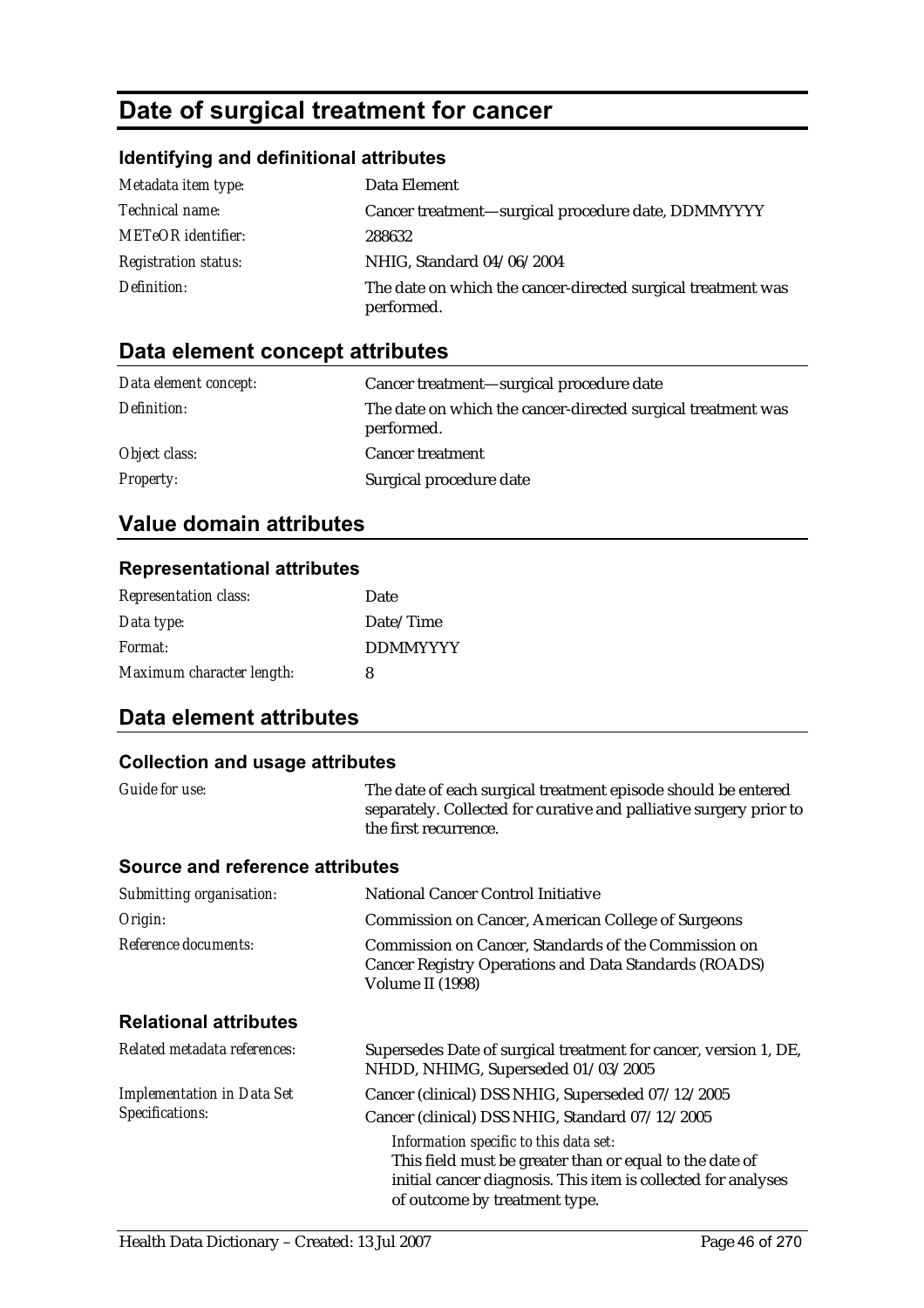# **Date of triage**

# **Identifying and definitional attributes**

| Metadata item type:         | Data Element                                                                        |
|-----------------------------|-------------------------------------------------------------------------------------|
| Technical name:             | Non-admitted patient emergency department service episode-<br>triage date, DDMMYYYY |
| <b>METeOR</b> identifier:   | 313815                                                                              |
| <b>Registration status:</b> | NHIG, Standard 07/12/2005                                                           |
| Definition:                 | The date on which the patient is <b>triaged</b> .                                   |

# **Data element concept attributes**

| Data element concept: | Non-admitted patient emergency department service episode-<br>triage date |
|-----------------------|---------------------------------------------------------------------------|
| Definition:           | The date on which the patient is triaged.                                 |
| Context:              | <b>Emergency Department care.</b>                                         |
| Object class:         | Non-admitted patient emergency department service episode                 |
| <b>Property:</b>      | Triage date                                                               |

## **Value domain attributes**

#### **Representational attributes**

| <b>Representation class:</b> | Date            |
|------------------------------|-----------------|
| Data type:                   | Date/Time       |
| Format:                      | <b>DDMMYYYY</b> |
| Maximum character length:    | 8               |

# **Data element attributes**

| <b>Collection methods:</b>                           | Collected in conjunction with non-admitted patient emergency<br>department service episode—triage time. |
|------------------------------------------------------|---------------------------------------------------------------------------------------------------------|
| Source and reference attributes                      |                                                                                                         |
| Submitting organisation:                             | Australian Government Department of Health and Ageing                                                   |
| <b>Relational attributes</b>                         |                                                                                                         |
| Related metadata references:                         | Supersedes Triage-triage date, DDMMYYYY NHIG,<br>Superseded 07/12/2005                                  |
| <b>Implementation in Data Set</b><br>Specifications: | Acute coronary syndrome (clinical) DSS NHIG, Standard<br>07/12/2005                                     |
|                                                      | Non-admitted patient emergency department care NMDS<br>NHIG, Superseded 24/03/2006                      |
|                                                      | Implementation start date: 01/07/2005                                                                   |
|                                                      | Implementation end date: 30/06/2006                                                                     |
|                                                      | Non-admitted patient emergency department care NMDS<br>NHIG, Superseded 23/10/2006                      |
|                                                      | Implementation start date: 01/07/2006                                                                   |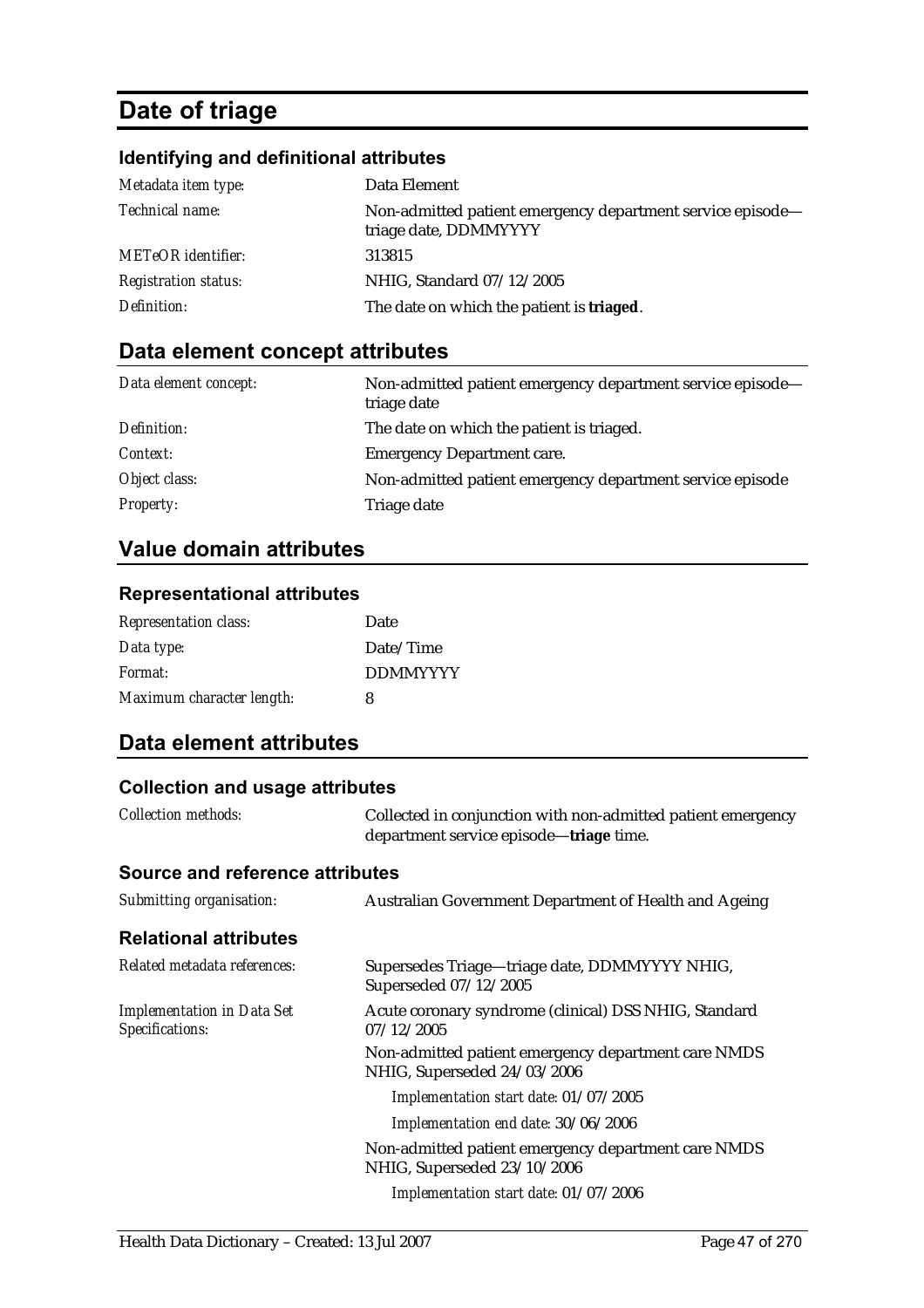*Implementation end date:* 30/06/2007

Non-admitted patient emergency department care NMDS 2007- 2008 NHIG, Standard 23/10/2006 *Implementation start date:* 01/07/2007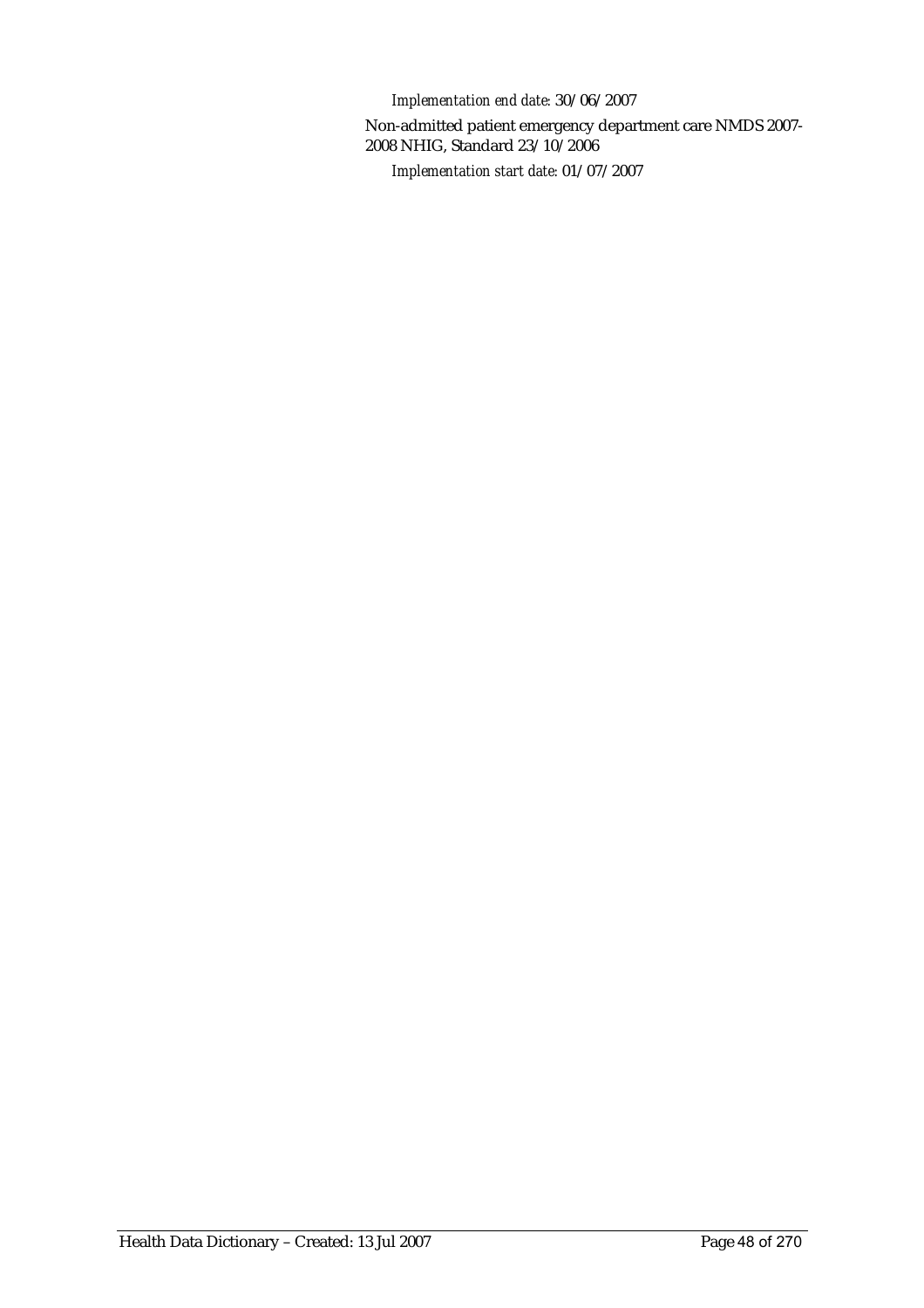# **Date patient presents**

#### **Identifying and definitional attributes**

| Metadata item type:         | Data Element                                                                    |
|-----------------------------|---------------------------------------------------------------------------------|
| Technical name:             | Health service event-presentation date, DDMMYYYY                                |
| <b>METeOR</b> identifier:   | 270393                                                                          |
| <b>Registration status:</b> | NHIG, Standard 01/03/2005                                                       |
| Definition:                 | The date on which the patient/client presents for the delivery<br>of a service. |

### **Data element concept attributes**

| Data element concept: | Health service event-presentation date                                                |
|-----------------------|---------------------------------------------------------------------------------------|
| Definition:           | The day on which the patient/client presents for the delivery of<br>a service.        |
| Context:              | Admitted patient care.                                                                |
|                       | Community health care.                                                                |
|                       | Hospital non-admitted patient care:                                                   |
|                       | Required to identify commencement of a visit and for<br>calculation of waiting times. |
| Object class:         | Health service event                                                                  |
| <i>Property:</i>      | <b>Presentation date</b>                                                              |

#### **Value domain attributes**

#### **Representational attributes**

| <b>Representation class:</b> | Date            |
|------------------------------|-----------------|
| Data type:                   | Date/Time       |
| Format:                      | <b>DDMMYYYY</b> |
| Maximum character length:    | 8               |

## **Data element attributes**

#### **Collection and usage attributes**

*Guide for use:* For community health care, outreach services and services provided via telephone or telehealth, this may be the date on which the service provider presents to the patient or the telephone/telehealth session commences.

> The date of patient presentation at the **Emergency department**  is the earliest occasion of being registered clerically or triaged. The date that the patient presents is not necessarily:

- the listing date for care (see listing date for care), nor
- the date on which care is scheduled to be provided, nor
- the date on which commencement of care actually occurs (for admitted patients see admission date, for hospital nonadmitted patient care and community health care see service commencement date).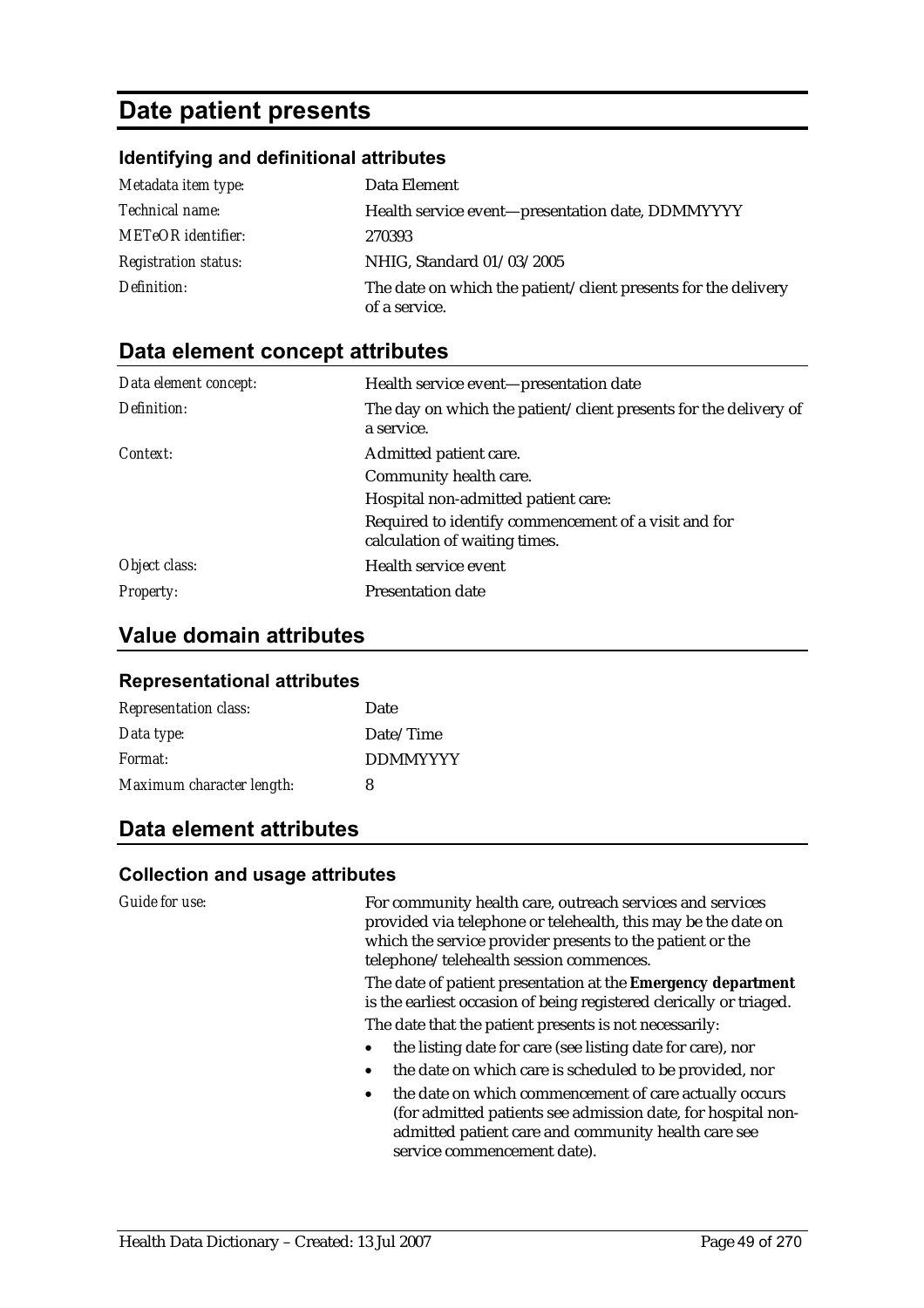## **Source and reference attributes**

| Submitting organisation:                             | National Institution Based Ambulatory Model Reference Group                                                                                                                                 |
|------------------------------------------------------|---------------------------------------------------------------------------------------------------------------------------------------------------------------------------------------------|
| Origin:                                              | National Health Data Committee                                                                                                                                                              |
| <b>Relational attributes</b>                         |                                                                                                                                                                                             |
| Related metadata references:                         | Supersedes Date patient presents, version 2, DE, NHDD,<br>NHIMG, Superseded 01/03/2005                                                                                                      |
|                                                      | Is used in the formation of Non-admitted patient emergency<br>department service episode—waiting time (to service delivery),<br>total minutes NNNNN NHIG, Standard 01/03/2005               |
|                                                      | Is used in the formation of Non-admitted patient emergency<br>department service episode-service episode length, total<br>minutes NNNNN NHIG, Standard 01/03/2005                           |
|                                                      | Is used in the formation of Non-admitted patient emergency<br>department service episode—waiting time (to hospital<br>admission), total hours and minutes NNNN NHIG, Standard<br>01/03/2005 |
| <b>Implementation in Data Set</b><br>Specifications: | Acute coronary syndrome (clinical) DSS NHIG, Standard<br>07/12/2005                                                                                                                         |
|                                                      | Acute coronary syndrome (clinical) DSS NHIG, Superseded<br>07/12/2005                                                                                                                       |
|                                                      | Non-admitted patient emergency department care NMDS<br>NHIG, Superseded 07/12/2005                                                                                                          |
|                                                      | Non-admitted patient emergency department care NMDS<br>NHIG, Superseded 24/03/2006                                                                                                          |
|                                                      | Implementation start date: 01/07/2005                                                                                                                                                       |
|                                                      | Implementation end date: 30/06/2006                                                                                                                                                         |
|                                                      | Non-admitted patient emergency department care NMDS<br>NHIG, Superseded 23/10/2006                                                                                                          |
|                                                      | Implementation start date: 01/07/2006                                                                                                                                                       |
|                                                      | Implementation end date: 30/06/2007                                                                                                                                                         |
|                                                      | Non-admitted patient emergency department care NMDS 2007-<br>2008 NHIG, Standard 23/10/2006                                                                                                 |
|                                                      | Implementation start date: 01/07/2007                                                                                                                                                       |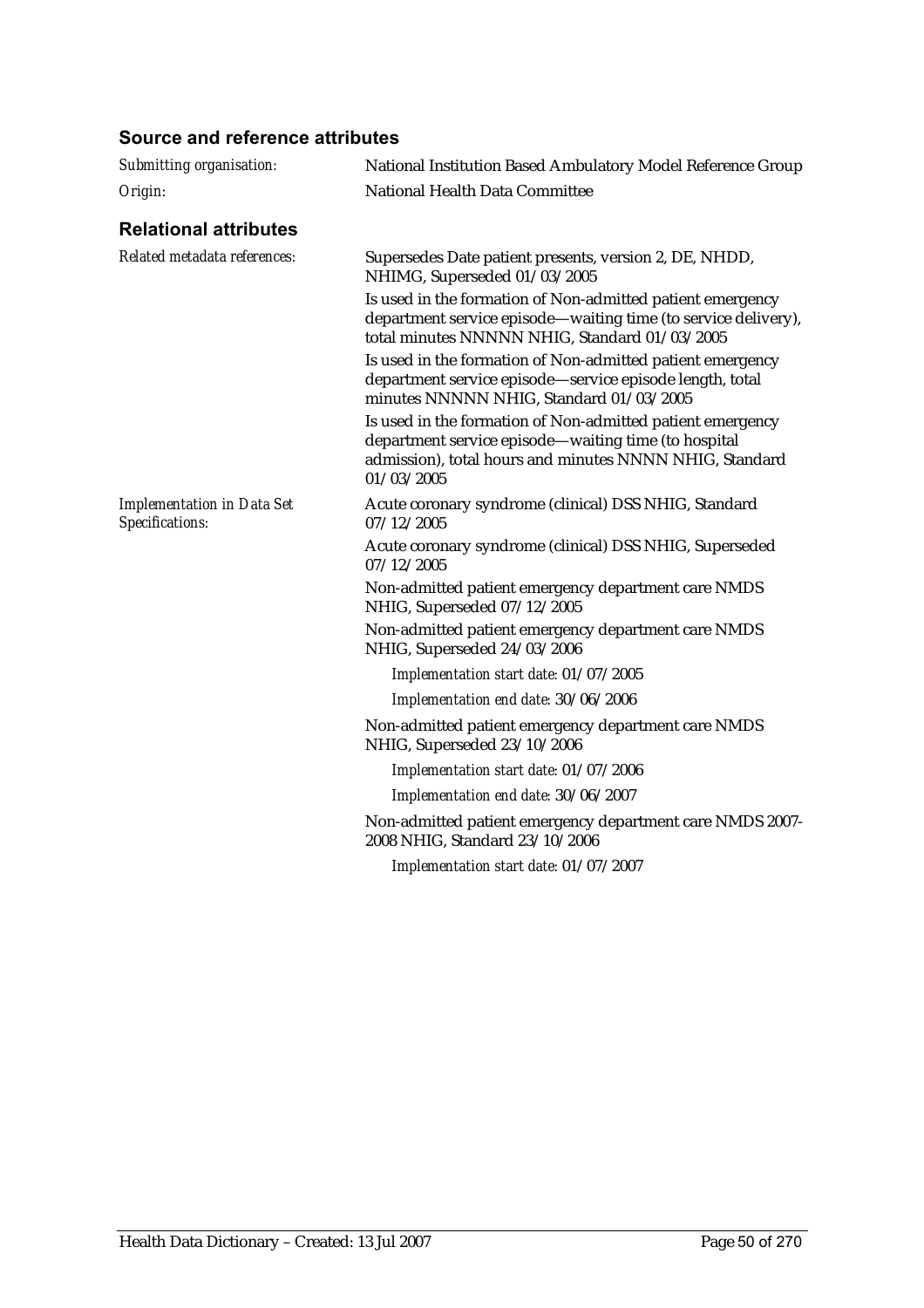# **Date troponin measured**

#### **Identifying and definitional attributes**

| Metadata item type:         | Data Element                                  |
|-----------------------------|-----------------------------------------------|
| <i>Technical name:</i>      | Person-troponin level measured date, DDMMYYYY |
| <b>METeOR</b> identifier:   | 285021                                        |
| <b>Registration status:</b> | NHIG, Standard 04/06/2004                     |
| Definition:                 | Date the person's troponin assay is measured. |

## **Data element concept attributes**

| Data element concept: | Person-troponin level measured date           |
|-----------------------|-----------------------------------------------|
| Definition:           | Date the person's troponin assay is measured. |
| Context:              | Health care and clinical settings.            |
| Object class:         | Person                                        |
| <b>Property:</b>      | Troponin level measured date                  |

## **Value domain attributes**

#### **Representational attributes**

| <b>Representation class:</b> | Date            |
|------------------------------|-----------------|
| Data type:                   | Date/Time       |
| Format:                      | <b>DDMMYYYY</b> |
| Maximum character length:    | 8               |

## **Data element attributes**

#### **Collection and usage attributes**  *Guide for use:* This metadata item pertains to the measuring of troponin at any time point during this current event. **Source and reference attributes**  *Submitting organisation:* Acute coronary syndrome data working group *Steward:* The National Heart Foundation of Australia and The Cardiac Society of Australia and New Zealand **Relational attributes**  *Related metadata references:* Supersedes Date troponin measured, version 1, DE, NHDD, NHIMG, Superseded 01/03/2005 *Implementation in Data Set Specifications:* Acute coronary syndrome (clinical) DSS NHIG, Standard 07/12/2005 Acute coronary syndrome (clinical) DSS NHIG, Superseded 07/12/2005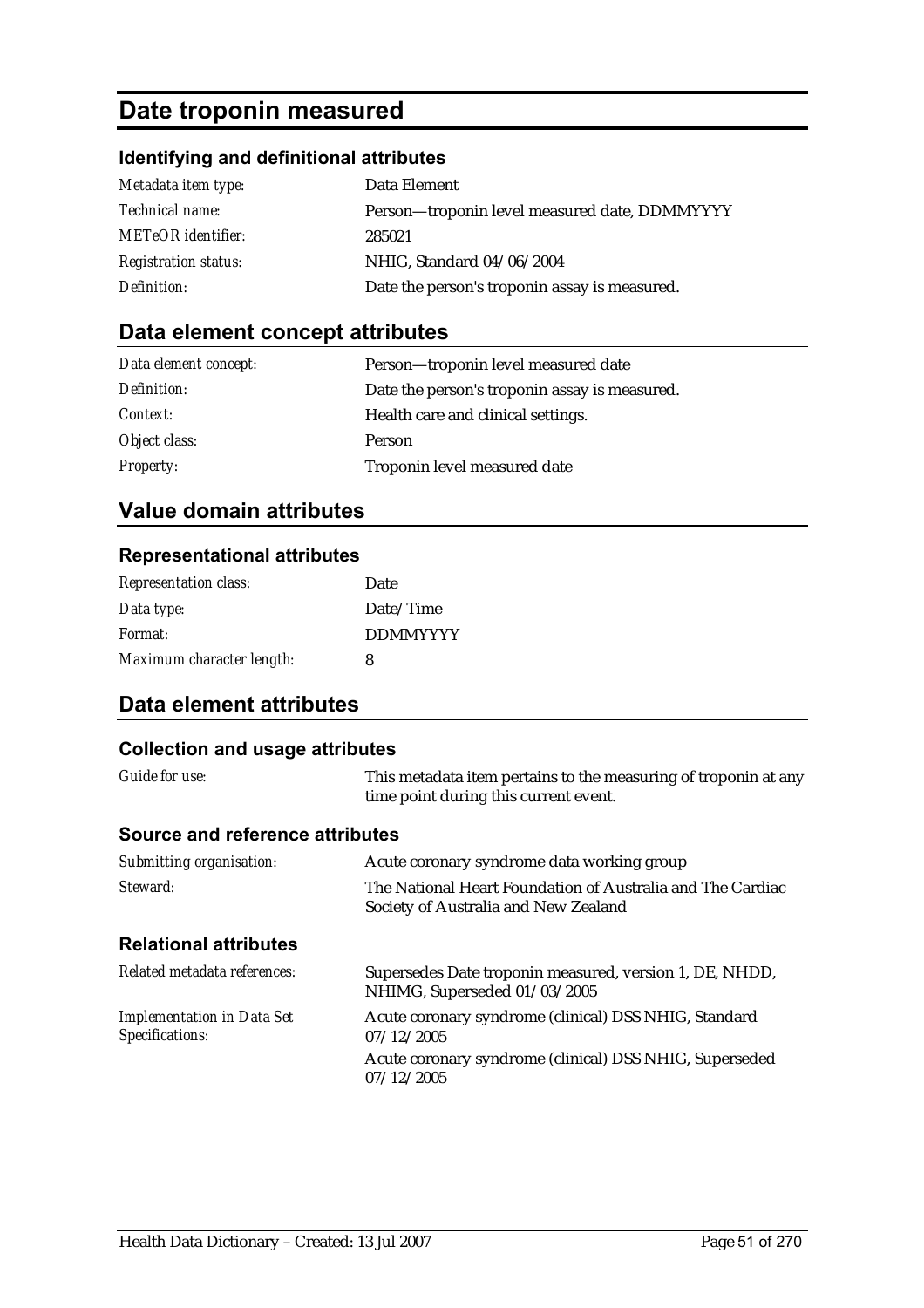# **Day program attendances**

## **Identifying and definitional attributes**

| Metadata item type:         | Data Element                                                     |
|-----------------------------|------------------------------------------------------------------|
| <i>Technical name:</i>      | Establishment—number of day centre attendances, total<br>N[NNNN] |
| <b>METeOR</b> identifier:   | 270245                                                           |
| <b>Registration status:</b> | NHIG, Standard 01/03/2005                                        |
| Definition:                 | A count of the number of patient/client visits to day centres.   |

# **Data element concept attributes**

| Data element concept: | Establishment-number of day centre attendances                                                                                                                                                                                                                                                                     |
|-----------------------|--------------------------------------------------------------------------------------------------------------------------------------------------------------------------------------------------------------------------------------------------------------------------------------------------------------------|
| Definition:           | A count of the number of patient/client visits to day centres.<br>Each individual is to be counted once for each time they attend<br>a day centre. Where an individual is referred to another section<br>of the hospital/centre and returns to the day centre after<br>treatment only one visit is to be recorded. |
| Object class:         | Establishment                                                                                                                                                                                                                                                                                                      |
| <b>Property:</b>      | Number of day centre attendances                                                                                                                                                                                                                                                                                   |

# **Value domain attributes**

#### **Representational attributes**

| <b>Representation class:</b> | Total      |
|------------------------------|------------|
| Data type:                   | Number     |
| Format:                      | N[NNNN]    |
| Maximum character length:    | 5          |
| Unit of measure:             | Attendance |

## **Data element attributes**

| <i>Comments:</i>             | This metadata item is derived from components that are not<br>currently specified in METeOR, but which are recorded in<br>various ways by hospitals and/or outpatient departments.<br>Examples include identifiers of individual consultations/visits,<br>diagnostic tests, etc. |
|------------------------------|----------------------------------------------------------------------------------------------------------------------------------------------------------------------------------------------------------------------------------------------------------------------------------|
|                              | Required to measure adequately non-admitted patient services<br>in psychiatric hospitals and alcohol and drug hospitals.                                                                                                                                                         |
|                              | Difficulties were envisaged in using the proposed definitions of<br>an individual or group occasion of service for clients attending<br>psychiatric day care centres. These individuals may receive<br>both types of services during a visit to a centre.                        |
| <b>Relational attributes</b> |                                                                                                                                                                                                                                                                                  |

| Related metadata references: | Supersedes Day program attendances, version 1, Derived DE, |
|------------------------------|------------------------------------------------------------|
|                              | NHDD, NHIMG, Superseded 01/03/2005                         |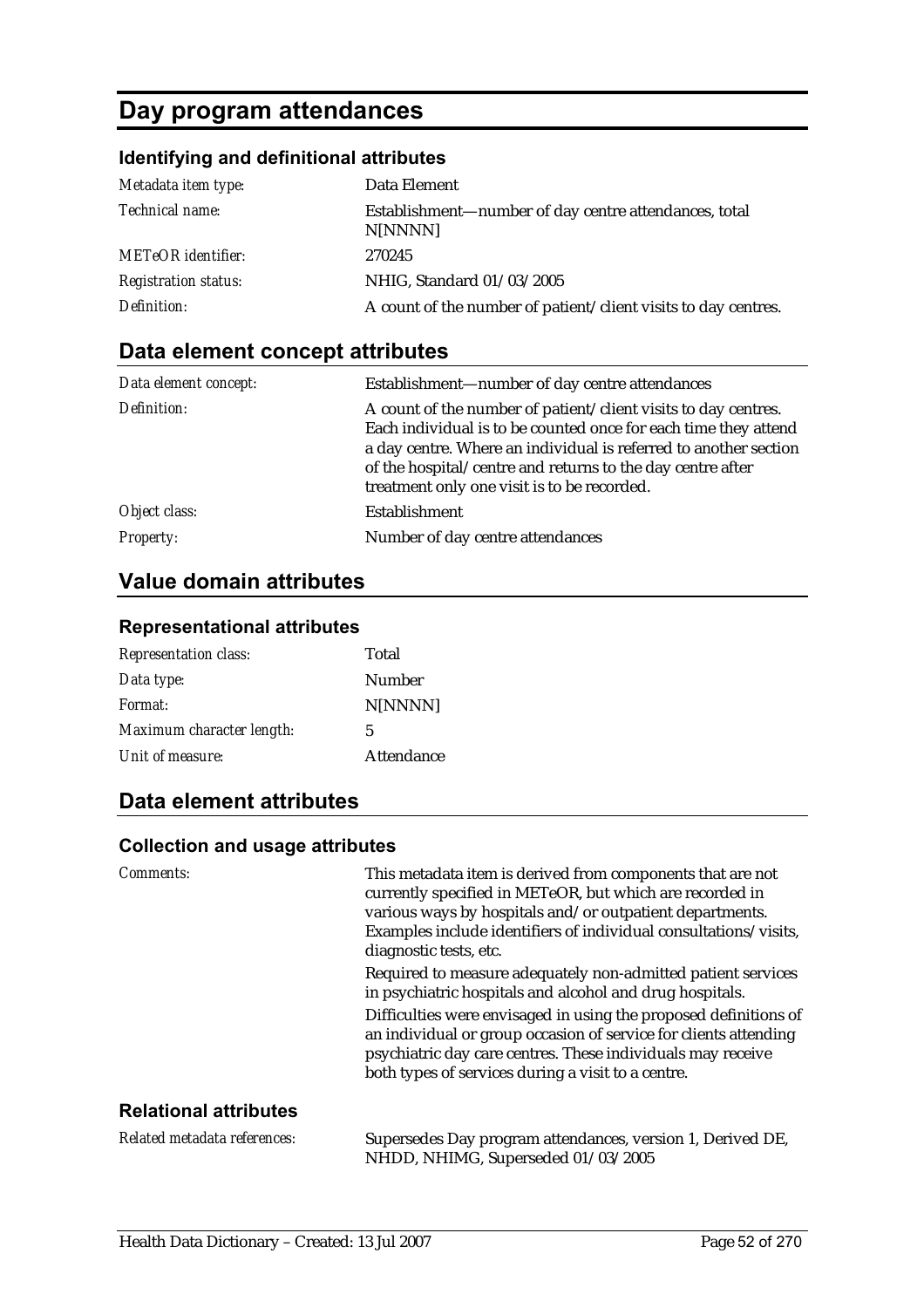# **Degree of spread of cancer**

# **Identifying and definitional attributes**

| Metadata item type:         | Data Element                                                                                                                               |
|-----------------------------|--------------------------------------------------------------------------------------------------------------------------------------------|
| Technical name:             | Person with cancer—degree of spread of a cancer, code N                                                                                    |
| <b>METeOR</b> identifier:   | 270180                                                                                                                                     |
| <b>Registration status:</b> | NHIG, Standard 01/03/2005                                                                                                                  |
| Definition:                 | Degree of spread of cancer is a measure of the<br>progression/extent of cancer at a particular point in time, as<br>represented by a code. |

# **Data element concept attributes**

| Data element concept: | Person with cancer—degree of spread of a cancer                                                                                                                                                                                                                                                                                                                                                                                                                                                                                                                                                                                      |
|-----------------------|--------------------------------------------------------------------------------------------------------------------------------------------------------------------------------------------------------------------------------------------------------------------------------------------------------------------------------------------------------------------------------------------------------------------------------------------------------------------------------------------------------------------------------------------------------------------------------------------------------------------------------------|
| Definition:           | Degree of spread of cancer is a measure of the<br>progression/extent of cancer at a particular point in time.                                                                                                                                                                                                                                                                                                                                                                                                                                                                                                                        |
| Context:              | This information is collected for the purpose of: - determining<br>what proportion of cancers are localised to the site of the<br>primary cancer at the time of diagnosis. - indicating the extent<br>of disease at the time of diagnosis. - for previously diagnosed<br>cancers, the degree of spread may be measured at each patient<br>episode to track the progression of the cancer. - assessing how<br>early in its course the cancer was diagnosed (used to assess<br>impact of early diagnosis measure). - estimating severity by<br>degree of spread (used for comparing survival after adjusting<br>for degree of spread). |
| Object class:         | Person with cancer                                                                                                                                                                                                                                                                                                                                                                                                                                                                                                                                                                                                                   |
| <b>Property:</b>      | Degree of spread of a cancer                                                                                                                                                                                                                                                                                                                                                                                                                                                                                                                                                                                                         |

#### **Source and reference attributes**

| Submitting organisation: | World Health Organization New South Wales Health |
|--------------------------|--------------------------------------------------|
|                          | Department                                       |

## **Value domain attributes**

#### **Representational attributes**

| <b>Representation class:</b> | Code          |                                       |
|------------------------------|---------------|---------------------------------------|
| Data type:                   | <b>Number</b> |                                       |
| Format:                      | N             |                                       |
| Maximum character length:    | 1             |                                       |
| Permissible values:          | Value         | <b>Meaning</b>                        |
|                              | 1             | Localised to the tissue of origin     |
|                              | 2             | Invasion of adjacent tissue or organs |
|                              | 3             | Regional lymph nodes                  |
|                              | 4             | Distant metastases                    |
|                              | 5             | Not Applicable                        |
| Supplementary values:        | 9             | Unknown                               |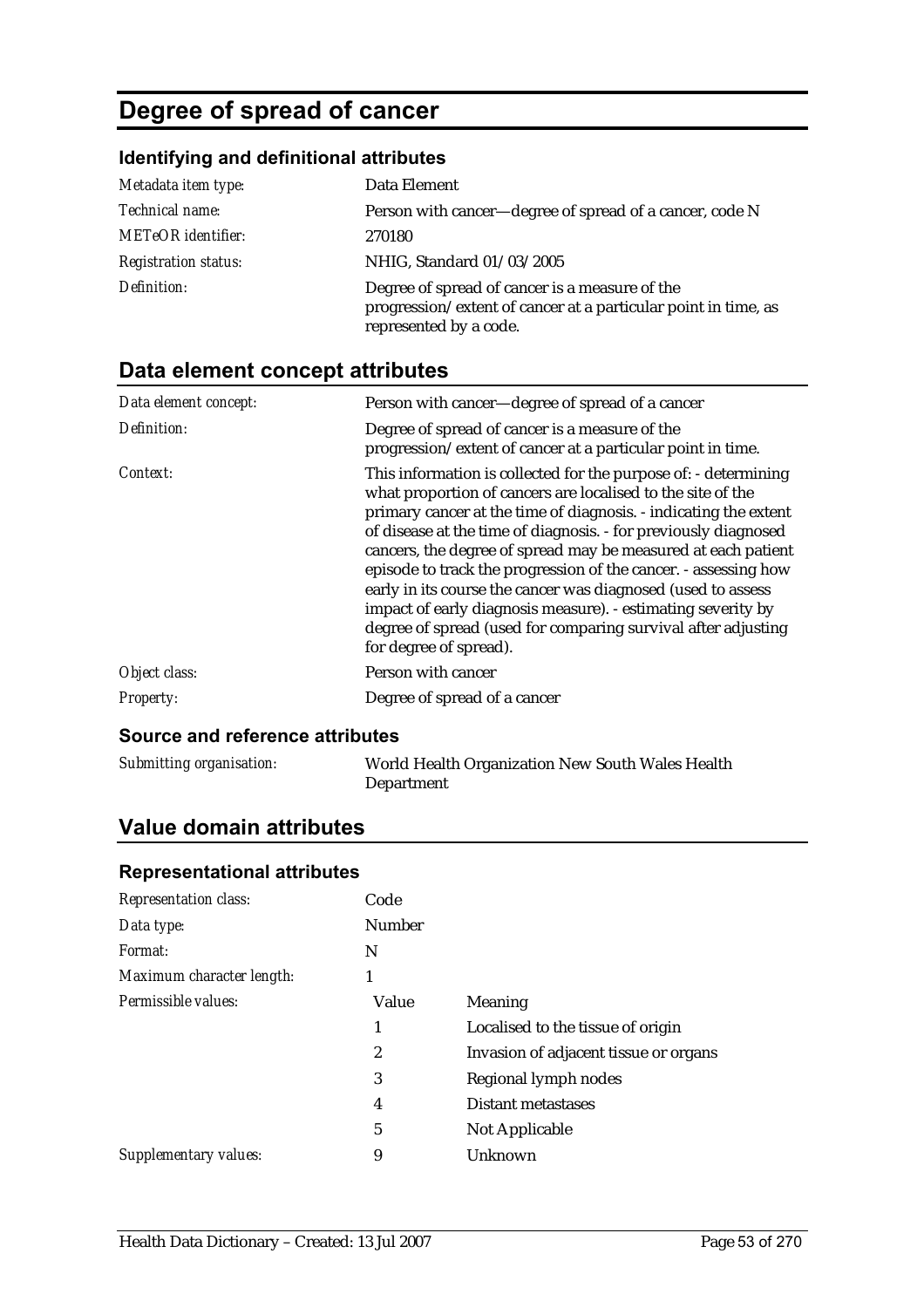| <b>Guide for use:</b> | The valid values for the variable are listed below.                                                                                                                                                            |
|-----------------------|----------------------------------------------------------------------------------------------------------------------------------------------------------------------------------------------------------------|
|                       | CODE <sub>1</sub>                                                                                                                                                                                              |
|                       | Localised to the tissue of origin                                                                                                                                                                              |
|                       | Includes a primary cancer where the spread is contained within<br>the organ of origin. Note: this includes in situ breast (D05.0-<br>D05.9) and in situ melanoma (D03.0-D03.9)                                 |
|                       | Example 1: For colon cancer, the cancer has not progressed into                                                                                                                                                |
|                       | the adventitia (peritoneal layer) surrounding the colon.                                                                                                                                                       |
|                       | Example 2: For breast cancer, the cancer has not progressed into<br>the underlying muscle layer (pectoral) or externally to the skin.                                                                          |
|                       | Example 3: For melanoma of the skin, the cancer has not<br>invaded the subcutaneous fat layer (that is, it is contained<br>within the dermis and epidermis).                                                   |
|                       | Example 4: For lung cancer, the cancer has not invaded the                                                                                                                                                     |
|                       | pleura.                                                                                                                                                                                                        |
|                       | CODE 2<br>Invasion of adjacent tissue or organs                                                                                                                                                                |
|                       | A primary cancer has spread to adjacent organs or tissue not<br>forming part of the organ of origin. This category includes sub-<br>cutaneous fat or muscle and organs adjacent to the primary<br>cancer site. |
|                       | Example 1: For colon cancer, the cancer has progressed into the<br>adventitia (peritoneal layer) surrounding the colon.                                                                                        |
|                       | Example 2: For breast cancer, the degree of spread has<br>progressed into the underlying muscle layer (pectoral) or<br>externally into the skin.                                                               |
|                       | Example 3: For melanoma of the skin, the cancer has invaded<br>into subcutaneous fat or muscle.                                                                                                                |
|                       | Example 4: For lung cancer, the cancer has invaded the pleura<br>or tissues of the mediastinum.                                                                                                                |
|                       | CODE 3<br>Regional lymph nodes                                                                                                                                                                                 |
|                       | The primary cancer has metastasised to the nearby draining<br>lymph nodes. The list below shows the regional lymph nodes<br>by site of primary cancer (International Union Against Cancer's<br>definition).    |
|                       | Head and neck - Cervical nodes                                                                                                                                                                                 |
|                       | Larynx - Cervical nodes                                                                                                                                                                                        |
|                       | Thyroid - Cervical and upper mediastinal nodes                                                                                                                                                                 |
|                       | Stomach - Perigastric nodes along the lesser and greater<br>curvatures                                                                                                                                         |
|                       | Colon and Rectum - Pericolic, perirectal, and those located<br>along the ileocolic, right colic, middle colic, left colic, inferior<br>mesenteric and superior rectal                                          |
|                       | Anal - Perirectal, internal iliac, and inguinal lymph nodes                                                                                                                                                    |
|                       | Liver - Hilar nodes, e.g. the hepatoduodenal ligament                                                                                                                                                          |
|                       | Pancreas - Peripancreatic nodes                                                                                                                                                                                |
|                       | Lung - Intrathoracic, scalene and supraclavicular<br>Breast - Axillary, interpectoral, internal mammary                                                                                                        |
|                       | Cervix - Paracervical, parametrial, hypogastric, common,<br>internal and external iliac, presacral and sacral                                                                                                  |
|                       | Ovary - Hypogastric (obturator), common iliac, external iliac,<br>lateral, sacral, paraortic and inguinal                                                                                                      |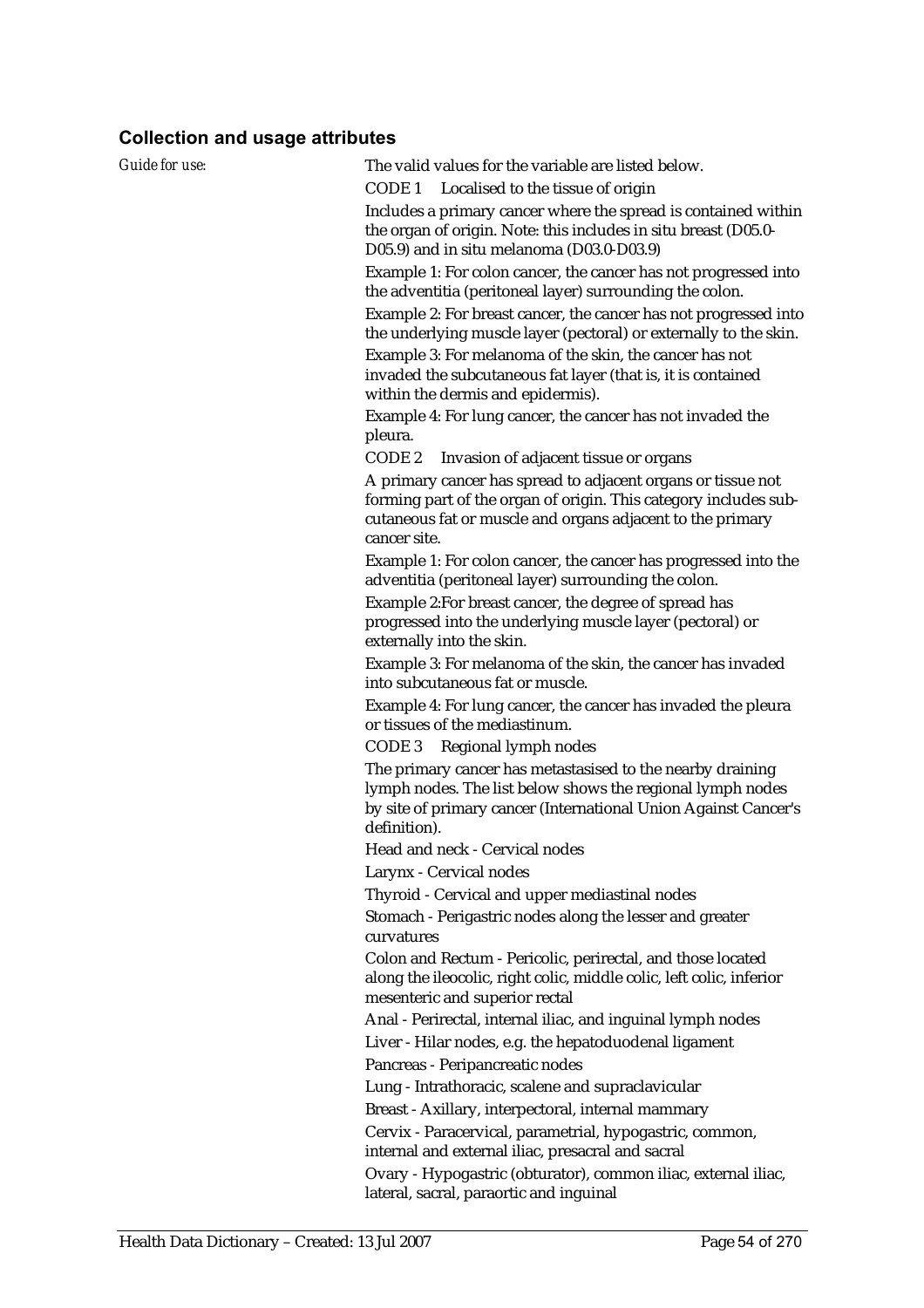Prostate and bladder - Pelvic nodes below the bifurcation of the common iliac arteries

Testes - Abdominal, para-aortic and paracaval nodes, the intrapelvic and inguinal nodes

Kidney - Hilar, abdominal, para-aortic or paracaval.

CODE 4 Distant metastases

The primary cancer has spread to sites distant to the primary site, for example liver and lung and bone, or any lymph nodes not stated as regional to the site (see '3 - Regional lymph nodes' above).

CODE 5 Not applicable

This category applies for lymphatic and haematopoietic cancers, e.g. myelomas, leukaemias and lymphomas (C81.0 - C96.9) only.

CODE 9 Unknown

No information is available on the degree of spread at this episode or the available information is insufficient to allow classification into one of the preceding categories.

# **Data element attributes**

#### **Source and reference attributes**

| Submitting organisation:     | World Health Organization<br>New South Wales Health Department                                                                                         |
|------------------------------|--------------------------------------------------------------------------------------------------------------------------------------------------------|
| Origin:                      | International Classification of Diseases for Oncology, Second<br>Edition (ICD-O-2) New South Wales Inpatient Statistics<br>Collection Manual-2000/2001 |
| <b>Relational attributes</b> |                                                                                                                                                        |
| Related metadata references: | Supersedes Degree of spread of cancer, version 1, DE, NHDD,                                                                                            |

NHIMG, Superseded 01/03/2005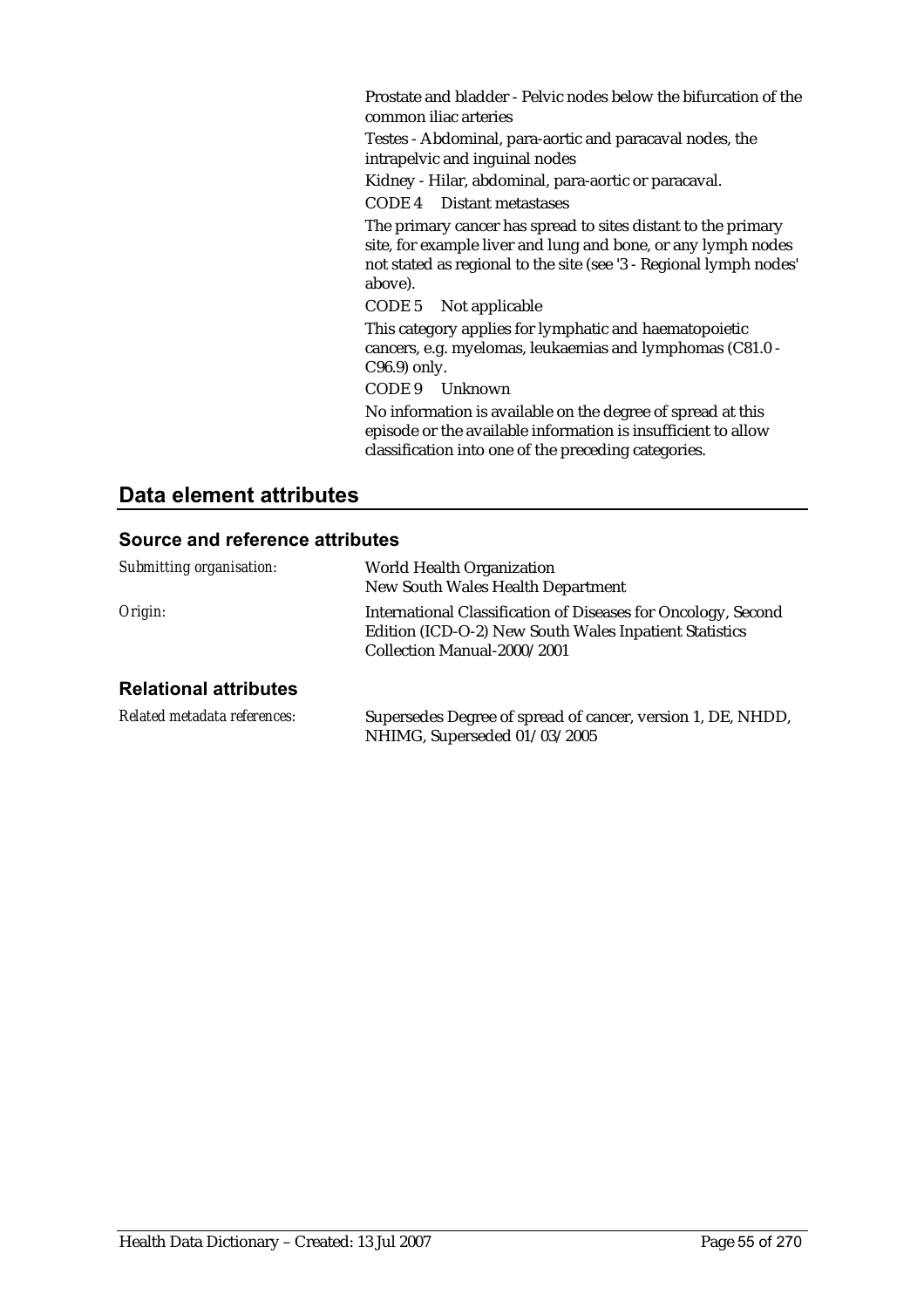# **Department of Veterans' Affairs file number**

### **Identifying and definitional attributes**

| Metadata item type:         | Data Element                                                                                   |
|-----------------------------|------------------------------------------------------------------------------------------------|
| Technical name:             | Person—government funding identifier, Department of<br>Veterans' Affairs file number AAXXNNNNA |
| <b>METeOR</b> identifier:   | 339127                                                                                         |
| <b>Registration status:</b> | NHIG, Standard 29/11/2006<br>NCSIMG, Standardisation pending 06/12/2006                        |
| Definition:                 | A unique personal identifier issued to a veteran by the<br>Department of Veterans' Affairs.    |

# **Data element concept attributes**

| Data element concept: | Person—government funding identifier                                                                                               |
|-----------------------|------------------------------------------------------------------------------------------------------------------------------------|
| Definition:           | A personal identifier allocated by a government department for<br>the purpose of identifying those eligible for specific services. |
| Object class:         | Person                                                                                                                             |
| <b>Property:</b>      | Government funding identifier                                                                                                      |

## **Value domain attributes**

#### **Representational attributes**

| <b>Representation class:</b> | Identifier       |
|------------------------------|------------------|
| Data type:                   | <b>String</b>    |
| <i>Format:</i>               | <b>AAXXNNNNA</b> |
| Maximum character length:    | 9                |

| <b>Guide for use:</b> | 1st character is the state code (an alphabetic character) - N, V, Q,<br>W, S or T for the appropriate state/territory. Australian Capital<br>Territory is included in New South Wales (N) and Northern<br>Territory with South Australia (S).                                                                 |
|-----------------------|---------------------------------------------------------------------------------------------------------------------------------------------------------------------------------------------------------------------------------------------------------------------------------------------------------------|
|                       | Next 7 characters are the file number, made up of:<br>War code + numeric digits, where:<br>if War code is 1 alphabetic character, add 6 numeric characters<br>(ANNNNNN)                                                                                                                                       |
|                       | Where there is no war code as is the case with World War 1<br>veterans, insert a blank and add 6 numeric characters (<br>NNNNNN)                                                                                                                                                                              |
|                       | if War code is 2 alphabetic characters, add 5 numeric characters<br>(AANNNNN)<br>if War code is 3 alphabetic characters, add 4 numeric characters<br>(AAANNNN)                                                                                                                                                |
|                       | The 9th character is the segment link. For dependents of<br>veterans, the 9th character is always an alphabetic character.<br>The alphabetic code is generated in the order by which the<br>cards are issued. For example A, B, C, D etc.<br>CAUTIONARY NOTE: For veterans the 9th character is left<br>blank |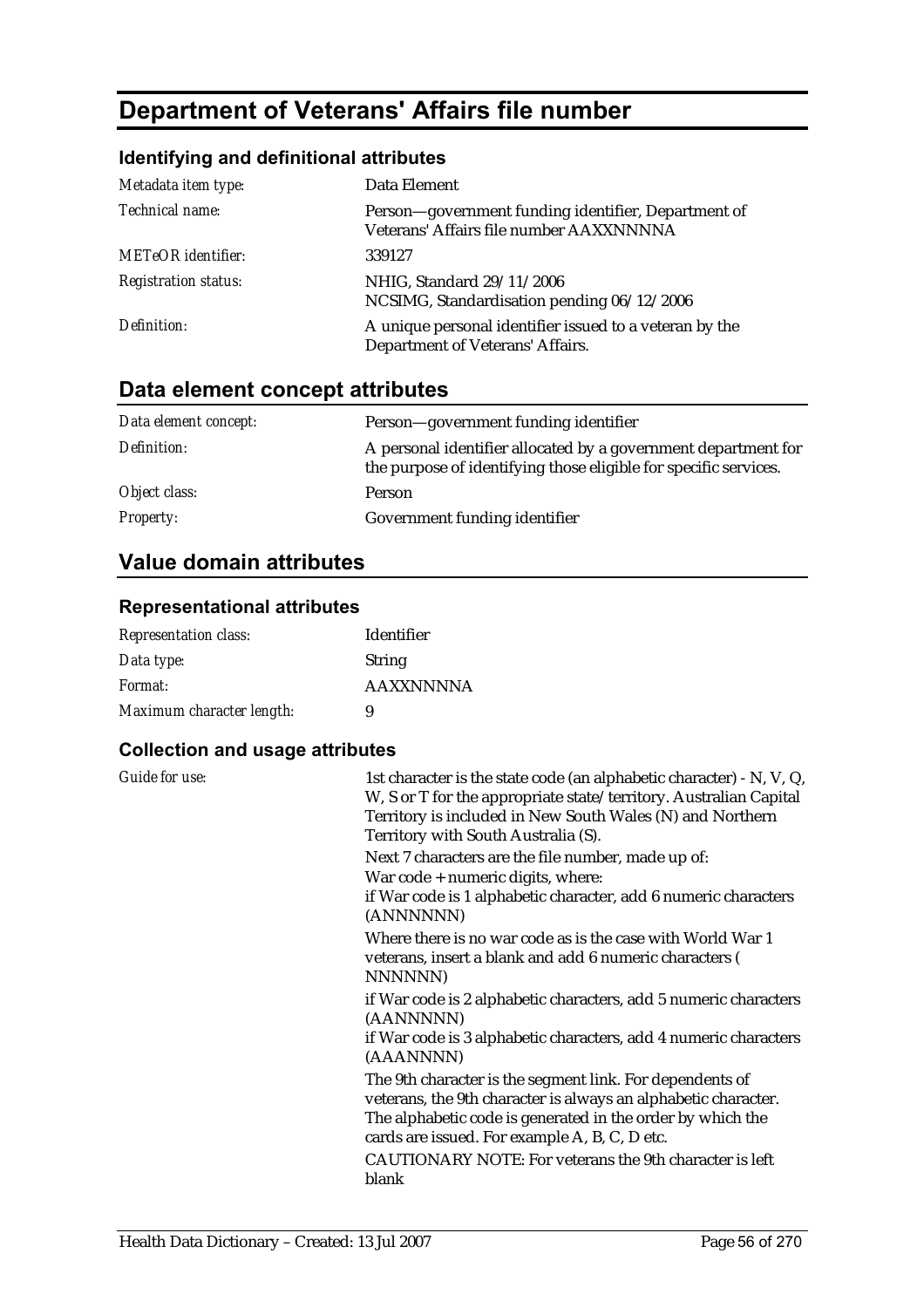| <b>Collection methods:</b> | The Department of Veterans' Affairs file number should only be<br>collected from persons eligible to receive health services that<br>are to be funded by the DVA. The number may be reported to<br>the appropriate government agency to reconcile payment for<br>the service provided.<br>DVA card number:                                                                                                                                                                                                                                                                                                                                                                                                                                                                                                                                                                                                        |
|----------------------------|-------------------------------------------------------------------------------------------------------------------------------------------------------------------------------------------------------------------------------------------------------------------------------------------------------------------------------------------------------------------------------------------------------------------------------------------------------------------------------------------------------------------------------------------------------------------------------------------------------------------------------------------------------------------------------------------------------------------------------------------------------------------------------------------------------------------------------------------------------------------------------------------------------------------|
|                            | This number is the digitised version of the file number. If paper<br>claims are optically scanned by the Health Insurance<br>Commission, the digitised version of the file number is picked<br>up by the scanner and converted to the normal file number<br>format. For manual claims, the gold and white cards may be<br>used in conjunction with the data element and an imprinter.<br>This method records the DVA file number and other card<br>details on a manual voucher.<br>The data should not be used by private sector organisations for<br>any purpose unless specifically authorised by law. For example,<br>private sector organisations should not use the DVA file<br>number for data linking unless specifically authorised by law.<br>This number must be recorded by a service provider each time<br>a service is provided to a person who holds the entitlement for<br>reimbursement purposes. |
| Comments:                  | All veterans and veteran community clients are issued with a<br>DVA file number. The veteran community may access many<br>different benefits, ranging from pensions to health services,<br>through their DVA file number.                                                                                                                                                                                                                                                                                                                                                                                                                                                                                                                                                                                                                                                                                         |
|                            | Note that Veterans may have a Medicare card number and a<br>Department of Veterans Affairs (DVA) number or only a DVA<br>number.                                                                                                                                                                                                                                                                                                                                                                                                                                                                                                                                                                                                                                                                                                                                                                                  |
|                            | DVA has three (3) types of health cards:<br><b>Gold Card</b><br>$\bullet$                                                                                                                                                                                                                                                                                                                                                                                                                                                                                                                                                                                                                                                                                                                                                                                                                                         |
|                            | <b>White Card</b>                                                                                                                                                                                                                                                                                                                                                                                                                                                                                                                                                                                                                                                                                                                                                                                                                                                                                                 |
|                            | Repatriation Pharmaceutical Benefits Card.                                                                                                                                                                                                                                                                                                                                                                                                                                                                                                                                                                                                                                                                                                                                                                                                                                                                        |
|                            | Each card indicates, to the health provider, the level of health<br>services the holder is eligible for, at the DVA expense.                                                                                                                                                                                                                                                                                                                                                                                                                                                                                                                                                                                                                                                                                                                                                                                      |
|                            | The Gold card enables the holder to access a comprehensive<br>range of health care and related services, for all conditions,<br>whether they are related to war service or not.                                                                                                                                                                                                                                                                                                                                                                                                                                                                                                                                                                                                                                                                                                                                   |
|                            | The White card enables the holder to access health care and<br>associated services for war or service-related conditions.<br>Veterans of Australian forces may also be issued this card to<br>receive treatment for malignant cancer, pulmonary tuberculosis<br>and post traumatic stress disorder and, for Vietnam veterans<br>only, anxiety or depression, irrespective of whether these<br>conditions are related to war service or not.                                                                                                                                                                                                                                                                                                                                                                                                                                                                       |
|                            | The white card holders are eligible to receive, for specific<br>conditions, treatment from registered medical, hospital,<br>pharmaceutical, dental and allied health care providers with<br>whom DVA has arrangements.                                                                                                                                                                                                                                                                                                                                                                                                                                                                                                                                                                                                                                                                                            |
|                            | A white card is also issued to eligible ex-service personnel who<br>are from other countries, which enter into arrangements with<br>the Australian government for the treatment of the conditions                                                                                                                                                                                                                                                                                                                                                                                                                                                                                                                                                                                                                                                                                                                 |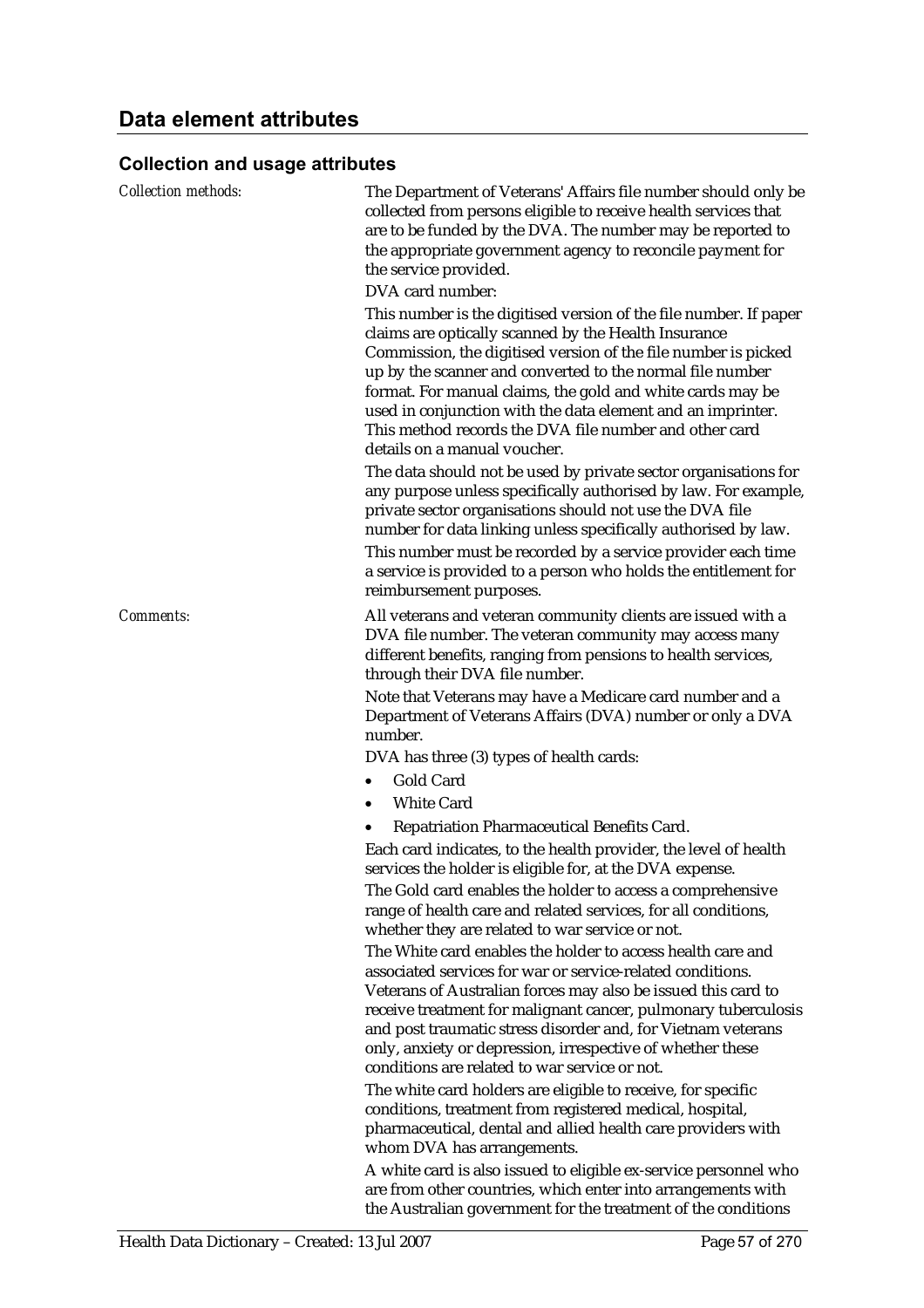that these countries accept as war related.

When a gold/white card holder accesses health services at DVA expense, the DVA File Number is critical and should be used. The person's Medicare card number is not required or relevant. It should be noted that there are a number of gold card holders who do not have a Medicare card.

The Repatriation Pharmaceutical Benefits card is an orange coloured card issued to eligible veterans and merchant mariners from Britain and the Commonwealth and other allied countries. This card enables the holder to access the range of pharmaceutical items available under the Repatriation Pharmaceutical Benefits Scheme. It does not provide access to other health services.

#### **Source and reference attributes**

*Origin:* Department of Veterans' Affairs

#### **Relational attributes**

*Related metadata references:* Supersedes Person—government funding identifier, Department of Veterans' Affairs file number AAXXNNNN[A] NHIG, Superseded 29/11/2006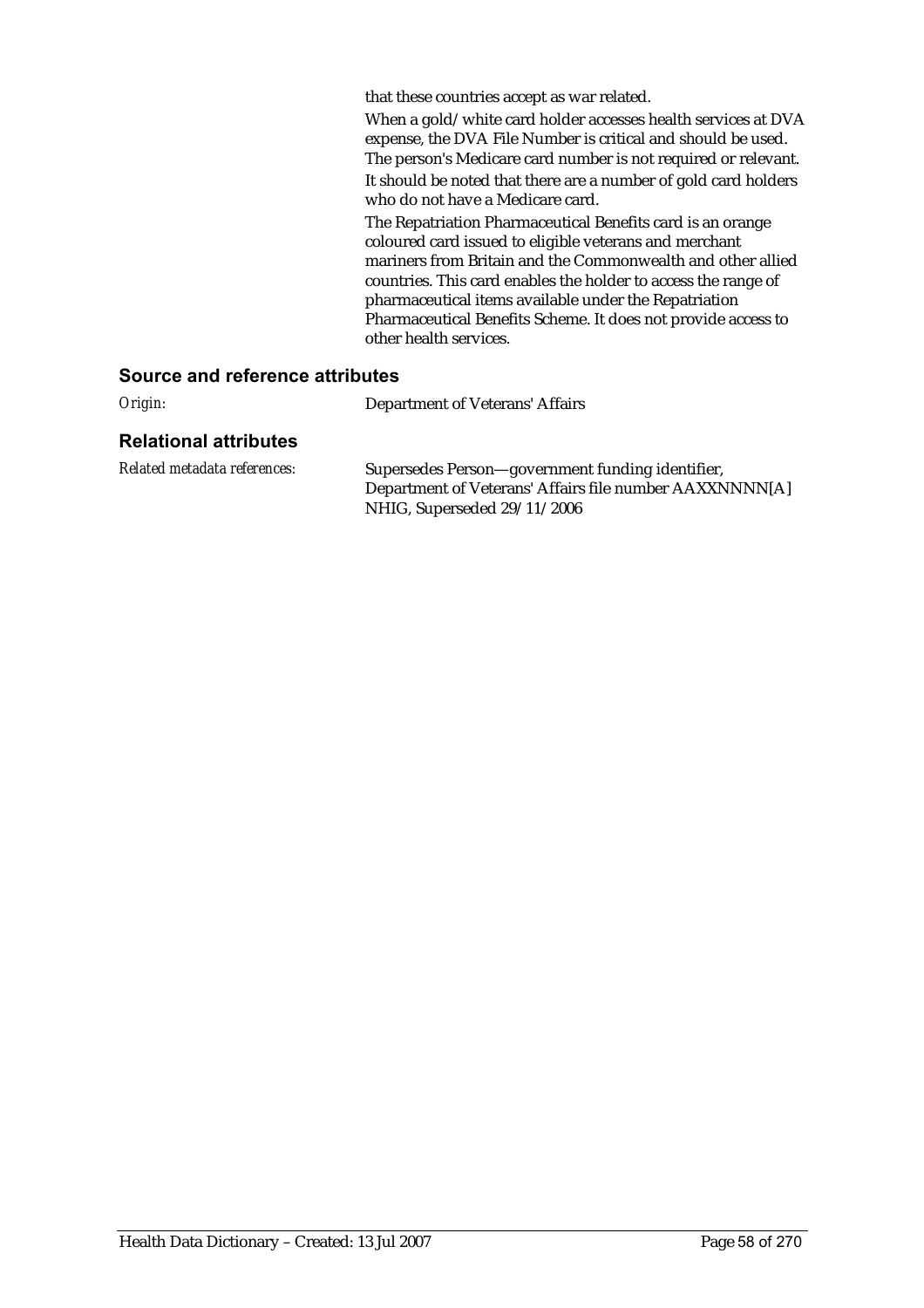# **Department of Veterans' Affairs patient**

### **Identifying and definitional attributes**

| Metadata item type:         | Data Element                                                                                                                                           |
|-----------------------------|--------------------------------------------------------------------------------------------------------------------------------------------------------|
| Technical name:             | Episode of care—funding eligibility indicator (Department of<br>Veterans Affairs), code N                                                              |
| <b>METeOR</b> identifier:   | 270092                                                                                                                                                 |
| <b>Registration status:</b> | NHIG, Standard 01/03/2005                                                                                                                              |
| Definition:                 | Whether an eligible person's charges for this hospital<br>admission are met by the Department of Veterans' Affairs<br>(DVA), as represented by a code. |
| Context:                    | <b>Health services</b>                                                                                                                                 |

# **Data element concept attributes**

| Data element concept: | Episode of care—funding eligibility indicator                                                                                |
|-----------------------|------------------------------------------------------------------------------------------------------------------------------|
| Definition:           | Whether a person who is eligible for funding by a third party, is<br>actually funded by that party, for the episode of care. |
| Object class:         | Episode of care                                                                                                              |
| <i>Property:</i>      | Funding eligibility indicator                                                                                                |

# **Value domain attributes**

#### **Representational attributes**

| Representation class:     | Code   |                |
|---------------------------|--------|----------------|
| Data type:                | Number |                |
| Format:                   | N      |                |
| Maximum character length: |        |                |
| Permissible values:       | Value  | <b>Meaning</b> |
|                           | 1      | <b>Yes</b>     |
|                           | 2      | Nο             |

## **Data element attributes**

| Guide for use:      | Refer to the Veterans' Entitlements Act 1986 for details of<br>eligible DVA beneficiaries.                                                                                                                                                                                                                                                                   |
|---------------------|--------------------------------------------------------------------------------------------------------------------------------------------------------------------------------------------------------------------------------------------------------------------------------------------------------------------------------------------------------------|
| Collection methods: | Whether or not charges for this episode of care are met by the<br>DVA is routinely established as part of hospital admission<br>processes.                                                                                                                                                                                                                   |
| Comments:           | Eligible veterans and war widow/widowers can receive free<br>treatment at any public hospital, former Repatriation Hospitals<br>(RHs) or a Veteran Partnering (VP) contracted private hospital<br>as a private patient in a shared ward, with the doctor of their<br>choice. Admission to a public hospital does not require prior<br>approval from the DVA. |
|                     | When treatment cannot be provided within a reasonable time in<br>the public health system at a former RH or a private VP<br>hospital, there is a system of contracted non-VP private                                                                                                                                                                         |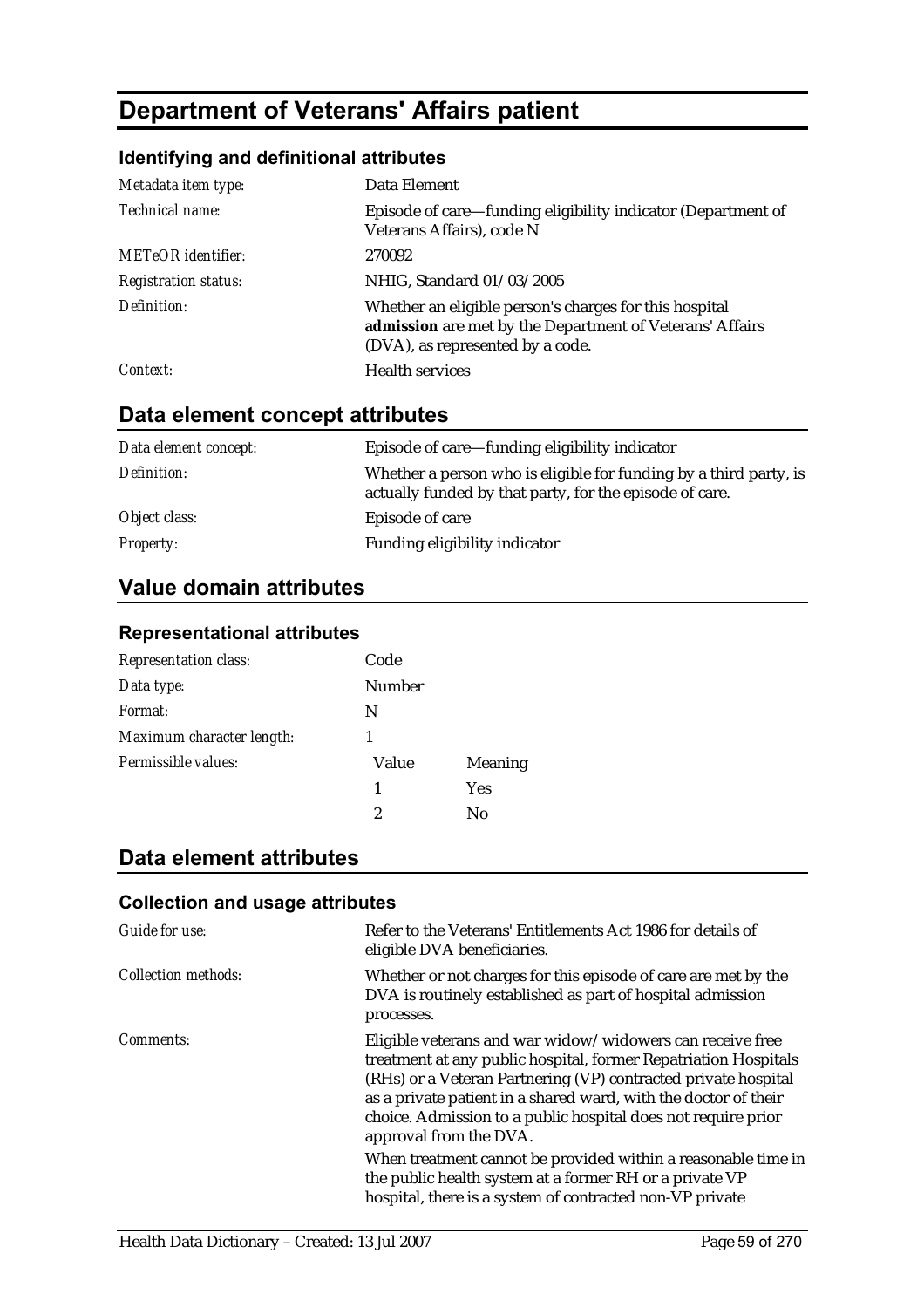hospitals which will provide care.

Admission to a contracted private hospital requires prior financial authorisation from DVA. Approval may be given to attend a non-contracted private hospital when the service is not available at a public or contracted non-VP private hospital.

In an emergency a Repatriation patient can be admitted to the nearest hospital, public or private, without reference to DVA.

If an eligible veteran or war widow/widower chooses to be treated under Veterans' Affairs arrangements, which includes obtaining prior approval for non-VP private hospital care, DVA will meet the full cost of their treatment.

To assist in analyses of utilisation and health care funding.

#### **Relational attributes**

*Implementation in Data Set Specifications:*

*Related metadata references:* Supersedes Department of Veterans' Affairs patient, version 1, DE, NHDD, NHIMG, Superseded 01/03/2005

> Non-admitted patient emergency department care NMDS NHIG, Superseded 07/12/2005

> Non-admitted patient emergency department care NMDS NHIG, Superseded 24/03/2006

*Implementation start date:* 01/07/2005

*Implementation end date:* 30/06/2006

Non-admitted patient emergency department care NMDS NHIG, Superseded 23/10/2006

*Implementation start date:* 01/07/2006

*Implementation end date:* 30/06/2007

Non-admitted patient emergency department care NMDS 2007- 2008 NHIG, Standard 23/10/2006

*Implementation start date:* 01/07/2007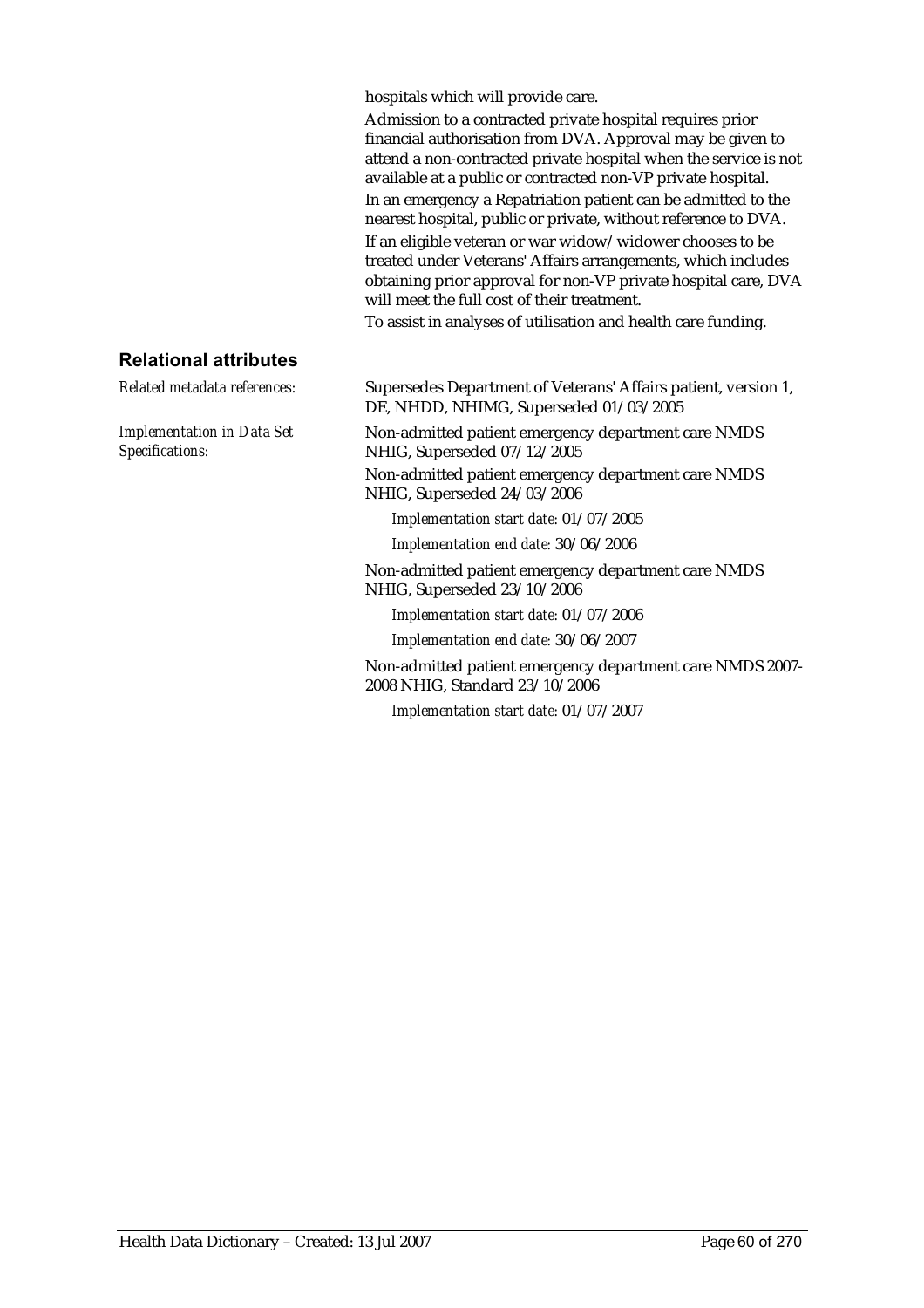# **Dependency in activities of daily living—bathing**

# *Metadata item type:* Data Element *Technical name:* Person—dependency in activities of daily living (bathing), code N *METeOR identifier:* 270413 *Registration status:* NHIG, Standard 01/03/2005 *Definition:* An indicator of a person's need for assistance with bathing, as represented by a code. *Context:* Dependency reflects the person's need, rather than the actual service provision which addresses that need. This is essential information in the community environment, where the

#### **Identifying and definitional attributes**

relationship between a person's functional status and care allocated is not direct. The involvement of 'informal' carers, the possibility of resource allocation being driven by availability rather than need, and the vulnerability of system to inequity, all require a 'standard' view of the person. It is against this background that resource allocation and carer burden can then be monitored. It is important to distinguish between this view of dependency and that of the institutional system, where a dependency 'measure' may be used to predict or dictate staffing needs or to allocate funding.

## **Data element concept attributes**

| Data element concept: | Person—dependency in activities of daily living                                                   |
|-----------------------|---------------------------------------------------------------------------------------------------|
| Definition:           | An indicator of a person's ability to carry out activities of daily<br>living without assistance. |
| Object class:         | Person                                                                                            |
| <i>Property:</i>      | Dependency in activities of daily living                                                          |

# **Value domain attributes**

| Code          |                                                        |
|---------------|--------------------------------------------------------|
| <b>Number</b> |                                                        |
| N             |                                                        |
|               |                                                        |
| Value         | <b>Meaning</b>                                         |
| 1             | Independent                                            |
| 2             | Requires observation or rare physical assistance       |
| 3             | Cannot perform the activity without some<br>assistance |
| 4             | Full assistance required (totally dependent)           |
|               |                                                        |

#### **Representational attributes**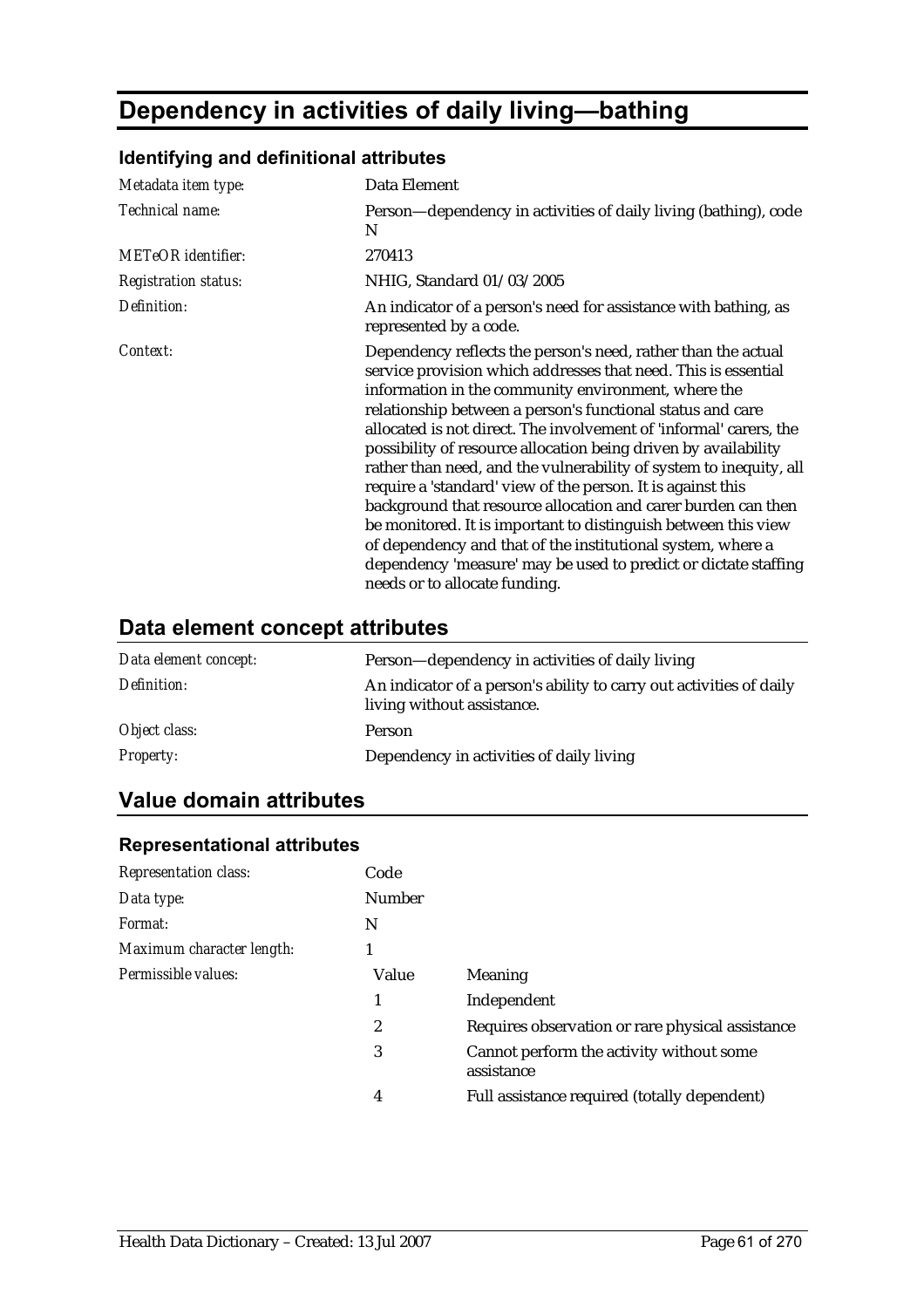#### **Collection and usage attributes**

| Guide for use:      | Services may elect to adopt the measures as defined in this<br>metadata item or adopt one of the following tools now<br>available, such as the Bryan, Barthel, Katz, Functional<br>Independence Measure, Resource Utilisation Groups etc.<br>Each agency should seek to adopt a dependency classification,<br>which can be mapped to other classifications and produce<br>equivalent scores. |
|---------------------|----------------------------------------------------------------------------------------------------------------------------------------------------------------------------------------------------------------------------------------------------------------------------------------------------------------------------------------------------------------------------------------------|
| Collection methods: | Commencement of care episode (there may be several visits in<br>which assessment data are gathered).                                                                                                                                                                                                                                                                                         |
| Comments:           | There are a significant number of dependency instruments in<br>use in the community and institutional care. The Community<br>Nursing Minimum Data Set Australia recommends the<br>adoption of a dependency tool from a limited range of options<br>as outlined in Guide for use.                                                                                                             |
|                     | The Person dependency in activities of daily living metadata<br>items consist of a number of standard elements, which can be<br>used to map to and/or score from the majority of dependency<br>instruments.                                                                                                                                                                                  |

### **Source and reference attributes**

| Submitting organisation:    | <b>Australian Council of Community Nursing Services</b>                                                                   |
|-----------------------------|---------------------------------------------------------------------------------------------------------------------------|
| <i>Reference documents:</i> | ACCNS 1997. Community nursing minimum data set Australia<br>version 2.0: data dictionary and guidelines. Melbourne: ACCNS |

## **Relational attributes**

| Related metadata references: | Supersedes Dependency in activities of daily living, version 2, |
|------------------------------|-----------------------------------------------------------------|
|                              | DE, NHDD, NHIMG, Superseded 01/03/2005                          |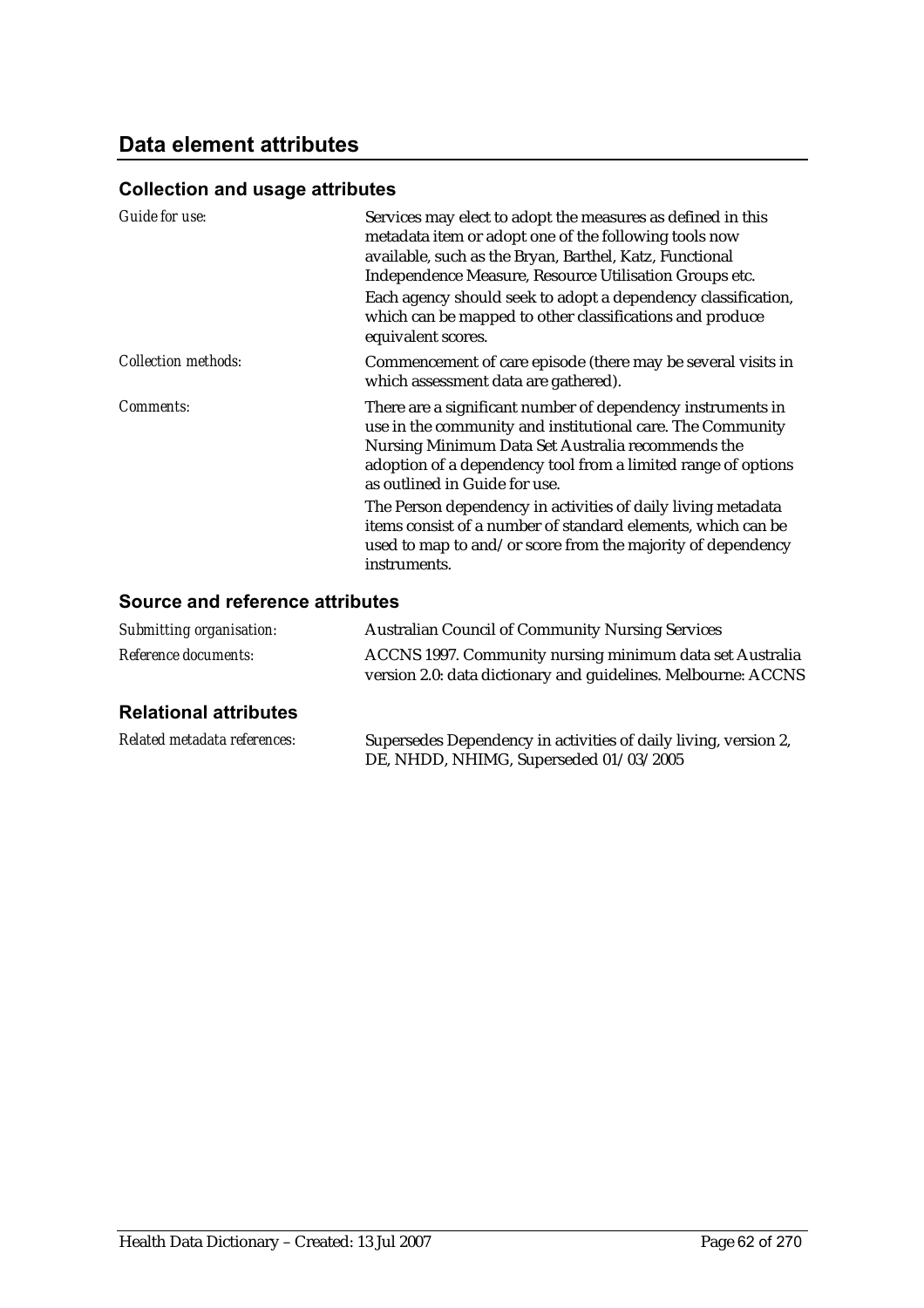# **Dependency in activities of daily living—bed mobility**

#### *Metadata item type:* Data Element *Technical name:* Person—dependency in activities of daily living (bed mobility), code N *METeOR identifier:* 270416 *Registration status:* NHIG, Standard 01/03/2005 *Definition:* An indicator of the level of a person's need for assistance with bed mobility, as represented by a code. *Context:* Dependency reflects the person's need, rather than the actual service provision which addresses that need. This is essential information in the community environment, where the relationship between a person's functional status and care allocated is not direct. The involvement of 'informal' carers, the possibility of resource allocation being driven by availability rather than need, and the vulnerability of system to inequity, all require a 'standard' view of the person. It is against this background that resource allocation and carer burden can then be monitored. It is important to distinguish between this view of dependency and that of the institutional system, where a dependency 'measure' may be used to predict or dictate staffing needs or to allocate funding.

#### **Identifying and definitional attributes**

#### **Data element concept attributes**

| Data element concept: | Person—dependency in activities of daily living                                                   |
|-----------------------|---------------------------------------------------------------------------------------------------|
| Definition:           | An indicator of a person's ability to carry out activities of daily<br>living without assistance. |
| Object class:         | Person                                                                                            |
| <b>Property:</b>      | Dependency in activities of daily living                                                          |

## **Value domain attributes**

| Code          |                                                                   |
|---------------|-------------------------------------------------------------------|
| <b>Number</b> |                                                                   |
| N             |                                                                   |
| 1             |                                                                   |
| Value         | Meaning                                                           |
| 1             | Independent                                                       |
| 2             | Requires observation or rare physical assistance                  |
| 3             | Cannot perform the activity without some<br>assistance            |
| 4             | Full assistance required (totally dependent) - a<br>hoist is used |
| 5             | 2 persons physical assist is required                             |
|               |                                                                   |

#### **Representational attributes**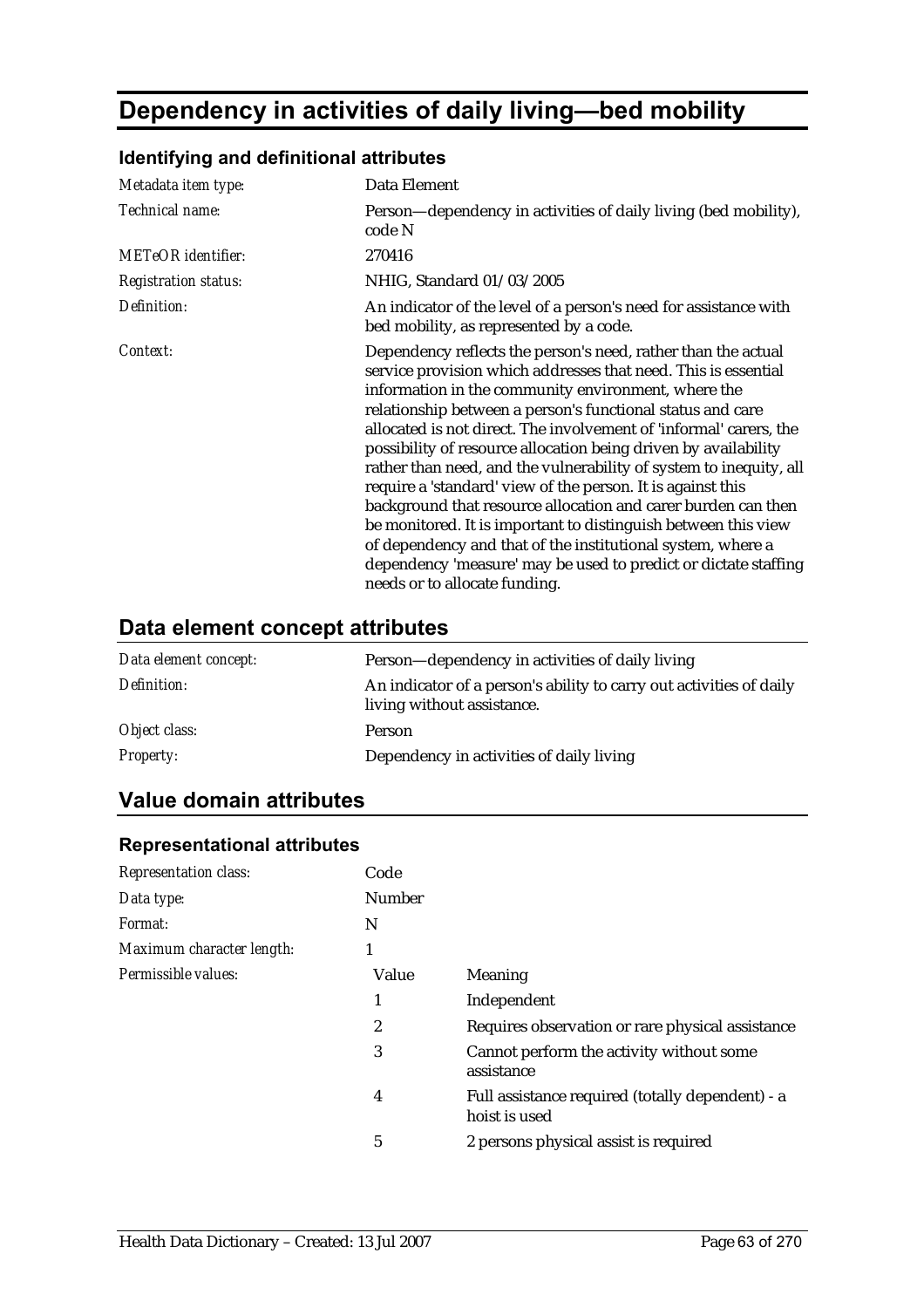#### **Collection and usage attributes**

| Guide for use:             | Services may elect to adopt the measures as defined in this<br>metadata item or adopt one of the following tools now<br>available, such as the Bryan, Barthel, Katz, Functional<br>Independence Measure, Resource Utilisation Groups etc.<br>Each agency should seek to adopt a dependency classification,<br>which can be mapped to other classifications and produce<br>equivalent scores. Code 4: A hoist is used. Code 5: 2 persons<br>physical assist is required. |
|----------------------------|-------------------------------------------------------------------------------------------------------------------------------------------------------------------------------------------------------------------------------------------------------------------------------------------------------------------------------------------------------------------------------------------------------------------------------------------------------------------------|
| <b>Collection methods:</b> | Commencement of care episode (there may be several visits in<br>which assessment data are gathered).                                                                                                                                                                                                                                                                                                                                                                    |
| Comments:                  | There are a significant number of dependency instruments in<br>use in the community and institutional care. The Community<br>Nursing Minimum Data Set Australia recommends the<br>adoption of a dependency tool from a limited range of options<br>as outlined in Guide for use.                                                                                                                                                                                        |
|                            | The Person dependency in activities of daily living metadata<br>items consist of a number of standard elements, which can be<br>used to map to and/or score from the majority of dependency<br>instruments.                                                                                                                                                                                                                                                             |

#### **Source and reference attributes**

| <b>Relational attributes</b> |                                                                                                                           |
|------------------------------|---------------------------------------------------------------------------------------------------------------------------|
| <i>Reference documents:</i>  | ACCNS 1997. Community nursing minimum data set Australia<br>version 2.0: data dictionary and guidelines. Melbourne: ACCNS |
| Submitting organisation:     | <b>Australian Council of Community Nursing Services</b>                                                                   |

*Related metadata references:* Supersedes Dependency in activities of daily living, version 2, DE, NHDD, NHIMG, Superseded 01/03/2005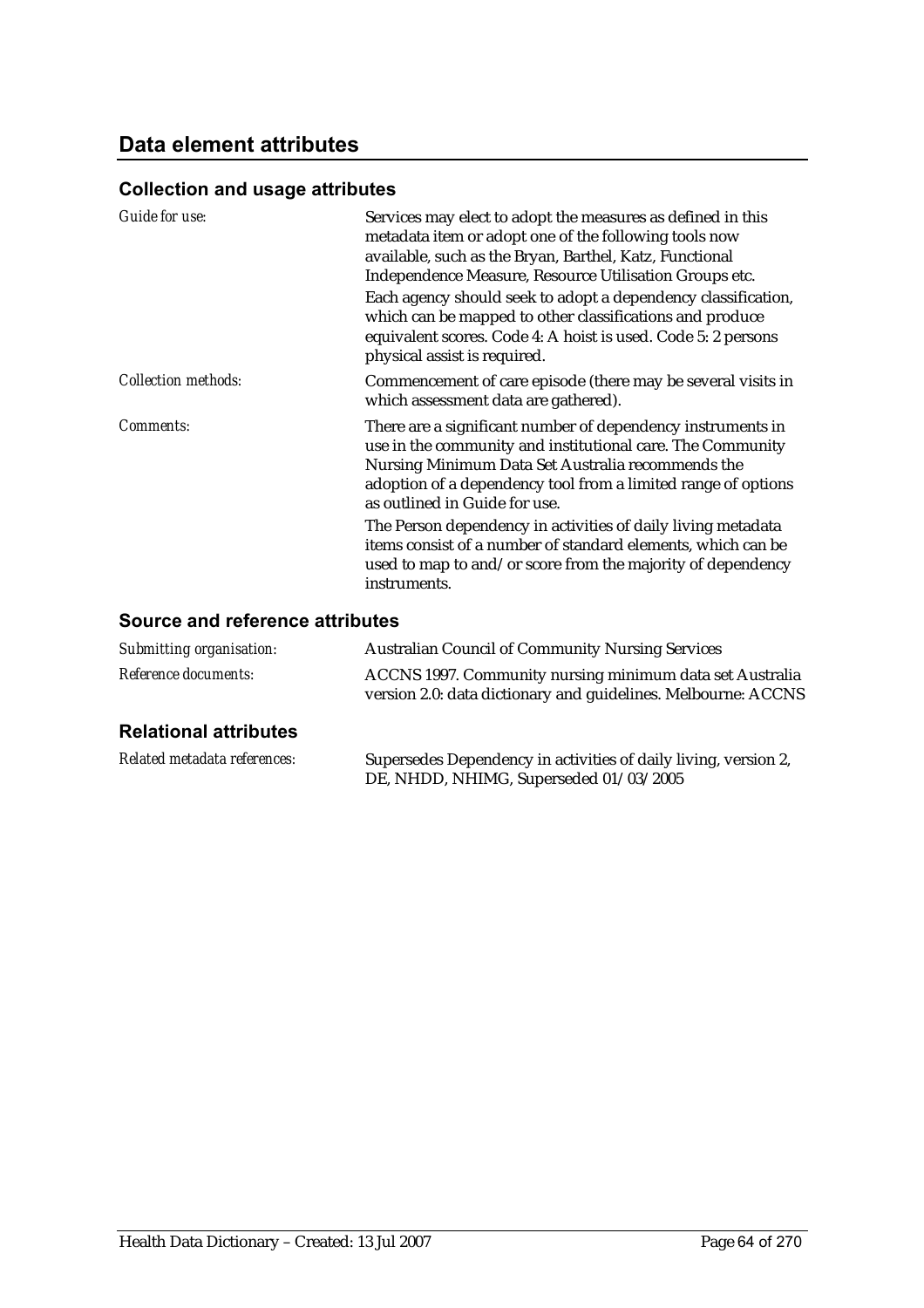# **Dependency in activities of daily living—bladder continence**

# **Identifying and definitional attributes**

| Metadata item type:         | Data Element                                                                                                                                                                                                                                                                                                                                                                                                                                                                                                                                                                                                                                                                                                                                                                                                                             |
|-----------------------------|------------------------------------------------------------------------------------------------------------------------------------------------------------------------------------------------------------------------------------------------------------------------------------------------------------------------------------------------------------------------------------------------------------------------------------------------------------------------------------------------------------------------------------------------------------------------------------------------------------------------------------------------------------------------------------------------------------------------------------------------------------------------------------------------------------------------------------------|
| Technical name:             | Person-dependency in activities of daily living (bladder<br>continence), code N                                                                                                                                                                                                                                                                                                                                                                                                                                                                                                                                                                                                                                                                                                                                                          |
| <b>METeOR</b> identifier:   | 270417                                                                                                                                                                                                                                                                                                                                                                                                                                                                                                                                                                                                                                                                                                                                                                                                                                   |
| <b>Registration status:</b> | NHIG, Standard 01/03/2005                                                                                                                                                                                                                                                                                                                                                                                                                                                                                                                                                                                                                                                                                                                                                                                                                |
| Definition:                 | An indicator of the level of a person's bladder continence, as<br>represented by a code.                                                                                                                                                                                                                                                                                                                                                                                                                                                                                                                                                                                                                                                                                                                                                 |
| Context:                    | Dependency reflects the person's need, rather than the actual<br>service provision which addresses that need. This is essential<br>information in the community environment, where the<br>relationship between a person's functional status and care<br>allocated is not direct. The involvement of 'informal' carers, the<br>possibility of resource allocation being driven by availability<br>rather than need, and the vulnerability of system to inequity, all<br>require a 'standard' view of the person. It is against this<br>background that resource allocation and carer burden can then<br>be monitored. It is important to distinguish between this view<br>of dependency and that of the institutional system, where a<br>dependency 'measure' may be used to predict or dictate staffing<br>needs or to allocate funding. |

# **Data element concept attributes**

| Data element concept: | Person—dependency in activities of daily living                                                   |
|-----------------------|---------------------------------------------------------------------------------------------------|
| Definition:           | An indicator of a person's ability to carry out activities of daily<br>living without assistance. |
| Object class:         | Person                                                                                            |
| <i>Property:</i>      | Dependency in activities of daily living                                                          |

# **Value domain attributes**

#### **Representational attributes**

| <b>Representation class:</b> | Code          |                                                                |
|------------------------------|---------------|----------------------------------------------------------------|
| Data type:                   | <b>Number</b> |                                                                |
| <i>Format:</i>               | N             |                                                                |
| Maximum character length:    |               |                                                                |
| Permissible values:          | Value         | <b>Meaning</b>                                                 |
|                              | 1             | Continent of urine (includes independence in<br>use of device) |
|                              | 2             | Incontinent less than daily                                    |
|                              | 3             | Incontinent once per 24 hour period                            |
|                              | 4             | Incontinent 2-6 times per 24 hour period                       |
|                              | 5             | Incontinent more than 6 times per 24 hour<br>period            |
|                              | 6             | Incontinent more than once at night only                       |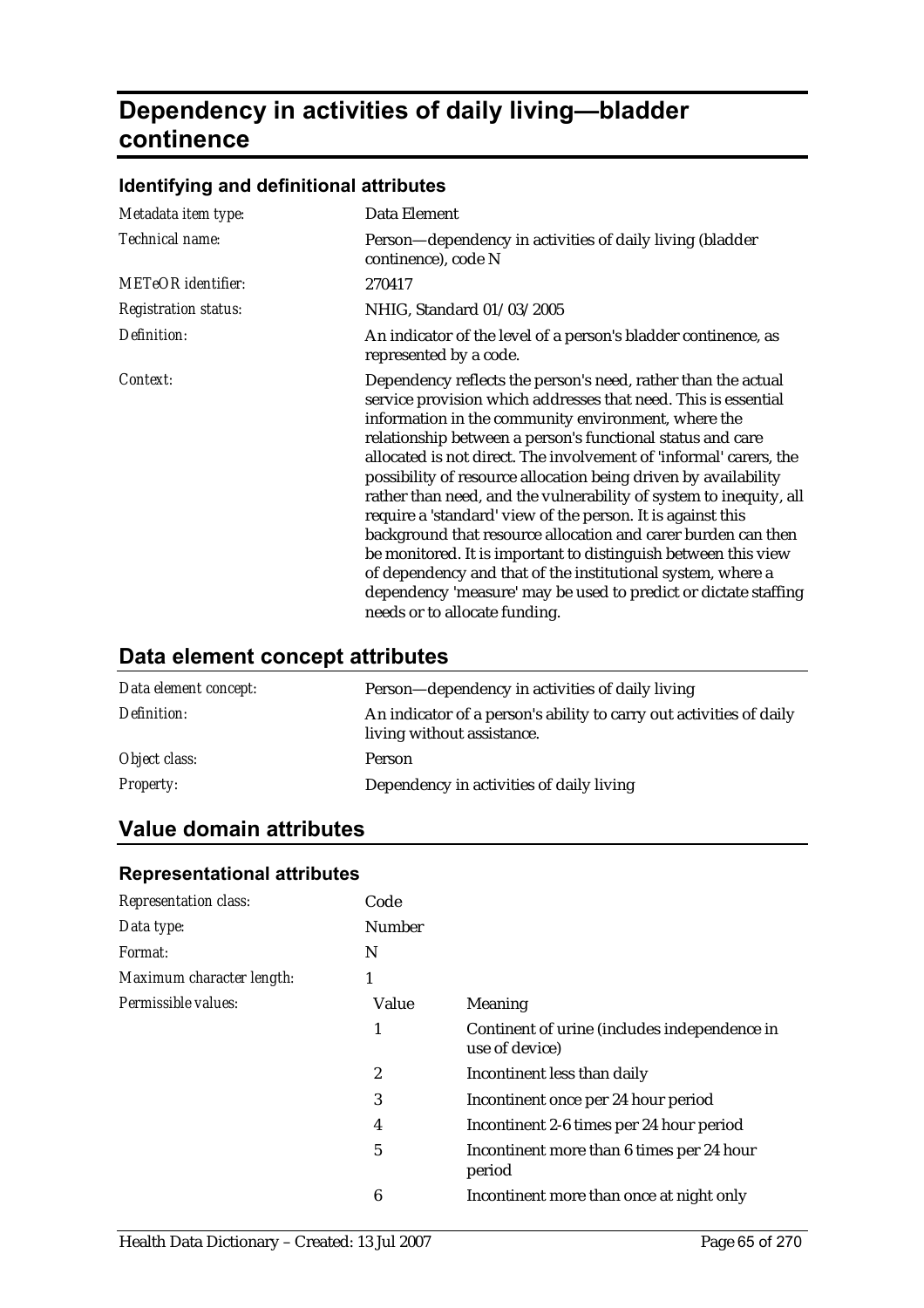#### **Collection and usage attributes**

| Guide for use:             | Services may elect to adopt the measures as defined in this<br>metadata item or adopt one of the following tools now<br>available, such as the Bryan, Barthel, Katz, Functional<br>Independence Measure, Resource Utilisation Groups etc.<br>Each agency should seek to adopt a dependency classification,<br>which can be mapped to other classifications and produce<br>equivalent scores.                                                                                                    |
|----------------------------|-------------------------------------------------------------------------------------------------------------------------------------------------------------------------------------------------------------------------------------------------------------------------------------------------------------------------------------------------------------------------------------------------------------------------------------------------------------------------------------------------|
| <b>Collection methods:</b> | Commencement of care episode (there may be several visits in<br>which assessment data are gathered).                                                                                                                                                                                                                                                                                                                                                                                            |
| <i>Comments:</i>           | There are a significant number of dependency instruments in<br>use in the community and institutional care. The Community<br>Nursing Minimum Data Set Australia recommends the<br>adoption of a dependency tool from a limited range of options<br>as outlined in Guide for use.<br>The Person dependency in activities of daily living metadata<br>items consist of a number of standard elements, which can be<br>used to map to and/or score from the majority of dependency<br>instruments. |

## **Source and reference attributes**

| Submitting organisation:    | <b>Australian Council of Community Nursing Services</b>                                                                   |
|-----------------------------|---------------------------------------------------------------------------------------------------------------------------|
| <i>Reference documents:</i> | ACCNS 1997. Community nursing minimum data set Australia<br>version 2.0: data dictionary and guidelines. Melbourne: ACCNS |

## **Relational attributes**

| Related metadata references: | Supersedes Dependency in activities of daily living, version 2, |
|------------------------------|-----------------------------------------------------------------|
|                              | DE, NHDD, NHIMG, Superseded 01/03/2005                          |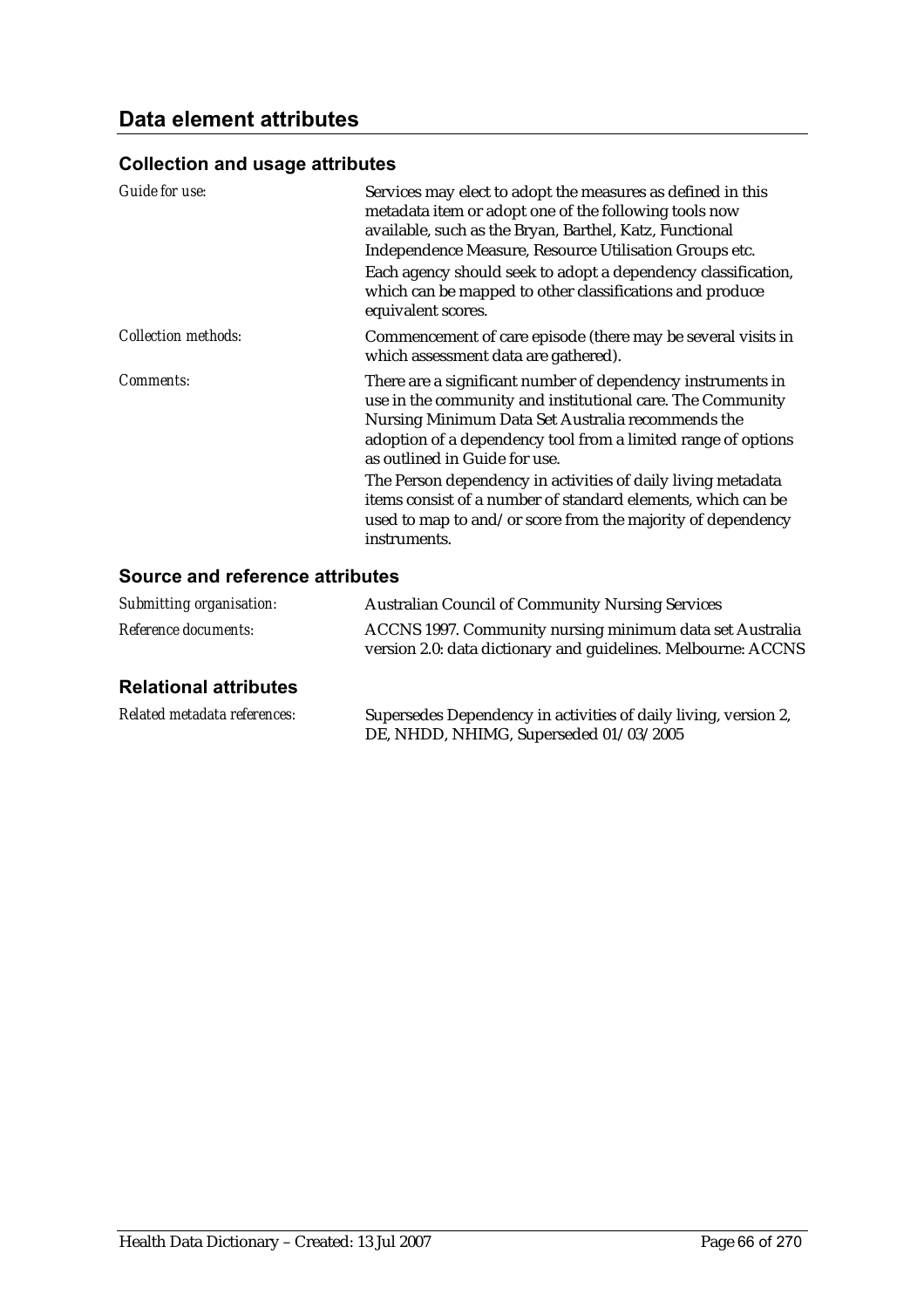# **Dependency in activities of daily living—bowel continence**

# **Identifying and definitional attributes**

| Metadata item type:         | Data Element                                                                                                                                                                                                                                                                                                                                                                                                                                                                                                                                                                                                                                                                                                                                                                                                                             |  |  |
|-----------------------------|------------------------------------------------------------------------------------------------------------------------------------------------------------------------------------------------------------------------------------------------------------------------------------------------------------------------------------------------------------------------------------------------------------------------------------------------------------------------------------------------------------------------------------------------------------------------------------------------------------------------------------------------------------------------------------------------------------------------------------------------------------------------------------------------------------------------------------------|--|--|
| Technical name:             | Person—dependency in activities of daily living (bowel<br>continence), code N                                                                                                                                                                                                                                                                                                                                                                                                                                                                                                                                                                                                                                                                                                                                                            |  |  |
| <b>METeOR</b> identifier:   | 270418                                                                                                                                                                                                                                                                                                                                                                                                                                                                                                                                                                                                                                                                                                                                                                                                                                   |  |  |
| <b>Registration status:</b> | NHIG, Standard 01/03/2005                                                                                                                                                                                                                                                                                                                                                                                                                                                                                                                                                                                                                                                                                                                                                                                                                |  |  |
| Definition:                 | An indicator of the level of a person's bowel continence, as<br>represented by a code.                                                                                                                                                                                                                                                                                                                                                                                                                                                                                                                                                                                                                                                                                                                                                   |  |  |
| Context:                    | Dependency reflects the person's need, rather than the actual<br>service provision which addresses that need. This is essential<br>information in the community environment, where the<br>relationship between a person's functional status and care<br>allocated is not direct. The involvement of 'informal' carers, the<br>possibility of resource allocation being driven by availability<br>rather than need, and the vulnerability of system to inequity, all<br>require a 'standard' view of the person. It is against this<br>background that resource allocation and carer burden can then<br>be monitored. It is important to distinguish between this view<br>of dependency and that of the institutional system, where a<br>dependency 'measure' may be used to predict or dictate staffing<br>needs or to allocate funding. |  |  |

# **Data element concept attributes**

| Data element concept: | Person—dependency in activities of daily living                                                   |  |
|-----------------------|---------------------------------------------------------------------------------------------------|--|
| Definition:           | An indicator of a person's ability to carry out activities of daily<br>living without assistance. |  |
| Object class:         | Person                                                                                            |  |
| <i>Property:</i>      | Dependency in activities of daily living                                                          |  |

# **Value domain attributes**

#### **Representational attributes**

| <b>Representation class:</b> | Code             |                                                                 |
|------------------------------|------------------|-----------------------------------------------------------------|
| Data type:                   | <b>Number</b>    |                                                                 |
| Format:                      | N                |                                                                 |
| Maximum character length:    |                  |                                                                 |
| Permissible values:          | Value            | Meaning                                                         |
|                              | 1                | Continent of faeces (includes independence in<br>use of device) |
|                              | $\boldsymbol{2}$ | Incontinent less than daily                                     |
|                              | 3                | Incontinent once per 24 hour period                             |
|                              | 4                | Incontinent regularly, more than once per 24<br>hour period     |
|                              | 5                | Incontinent more than once at night only                        |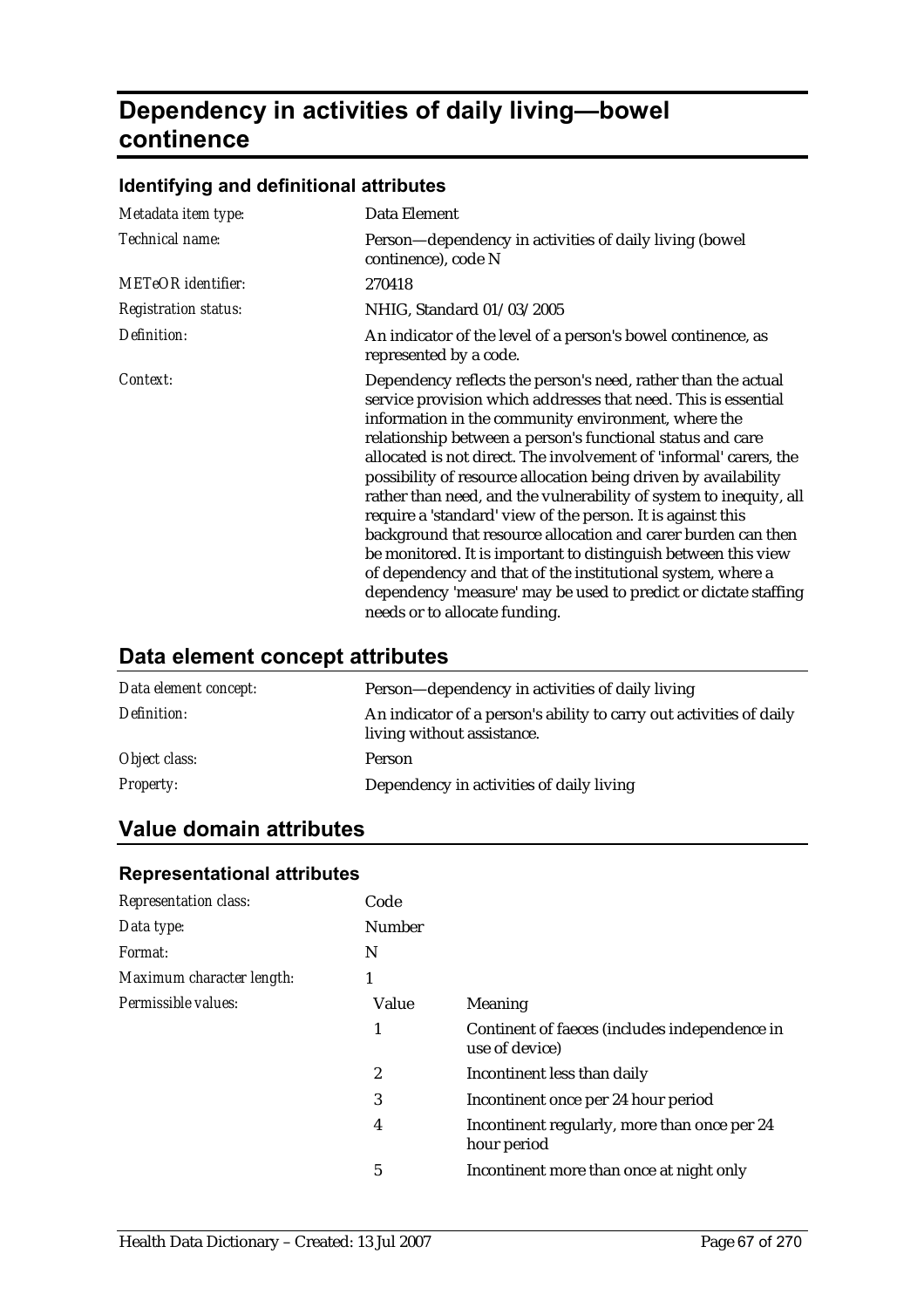#### **Collection and usage attributes**

| Guide for use:             | Services may elect to adopt the measures as defined in this<br>metadata item or adopt one of the following tools now<br>available, such as the Bryan, Barthel, Katz, Functional<br>Independence Measure, Resource Utilisation Groups etc.<br>Each agency should seek to adopt a dependency classification,<br>which can be mapped to other classifications and produce<br>equivalent scores.                                                                                                    |
|----------------------------|-------------------------------------------------------------------------------------------------------------------------------------------------------------------------------------------------------------------------------------------------------------------------------------------------------------------------------------------------------------------------------------------------------------------------------------------------------------------------------------------------|
| <b>Collection methods:</b> | Commencement of care episode (there may be several visits in<br>which assessment data are gathered).                                                                                                                                                                                                                                                                                                                                                                                            |
| <i>Comments:</i>           | There are a significant number of dependency instruments in<br>use in the community and institutional care. The Community<br>Nursing Minimum Data Set Australia recommends the<br>adoption of a dependency tool from a limited range of options<br>as outlined in Guide for use.<br>The Person dependency in activities of daily living metadata<br>items consist of a number of standard elements, which can be<br>used to map to and/or score from the majority of dependency<br>instruments. |

## **Source and reference attributes**

| Submitting organisation:    | <b>Australian Council of Community Nursing Services</b>                                                                   |
|-----------------------------|---------------------------------------------------------------------------------------------------------------------------|
| <i>Reference documents:</i> | ACCNS 1997. Community nursing minimum data set Australia<br>version 2.0: data dictionary and guidelines. Melbourne: ACCNS |

## **Relational attributes**

| Related metadata references: | Supersedes Dependency in activities of daily living, version 2, |
|------------------------------|-----------------------------------------------------------------|
|                              | DE, NHDD, NHIMG, Superseded 01/03/2005                          |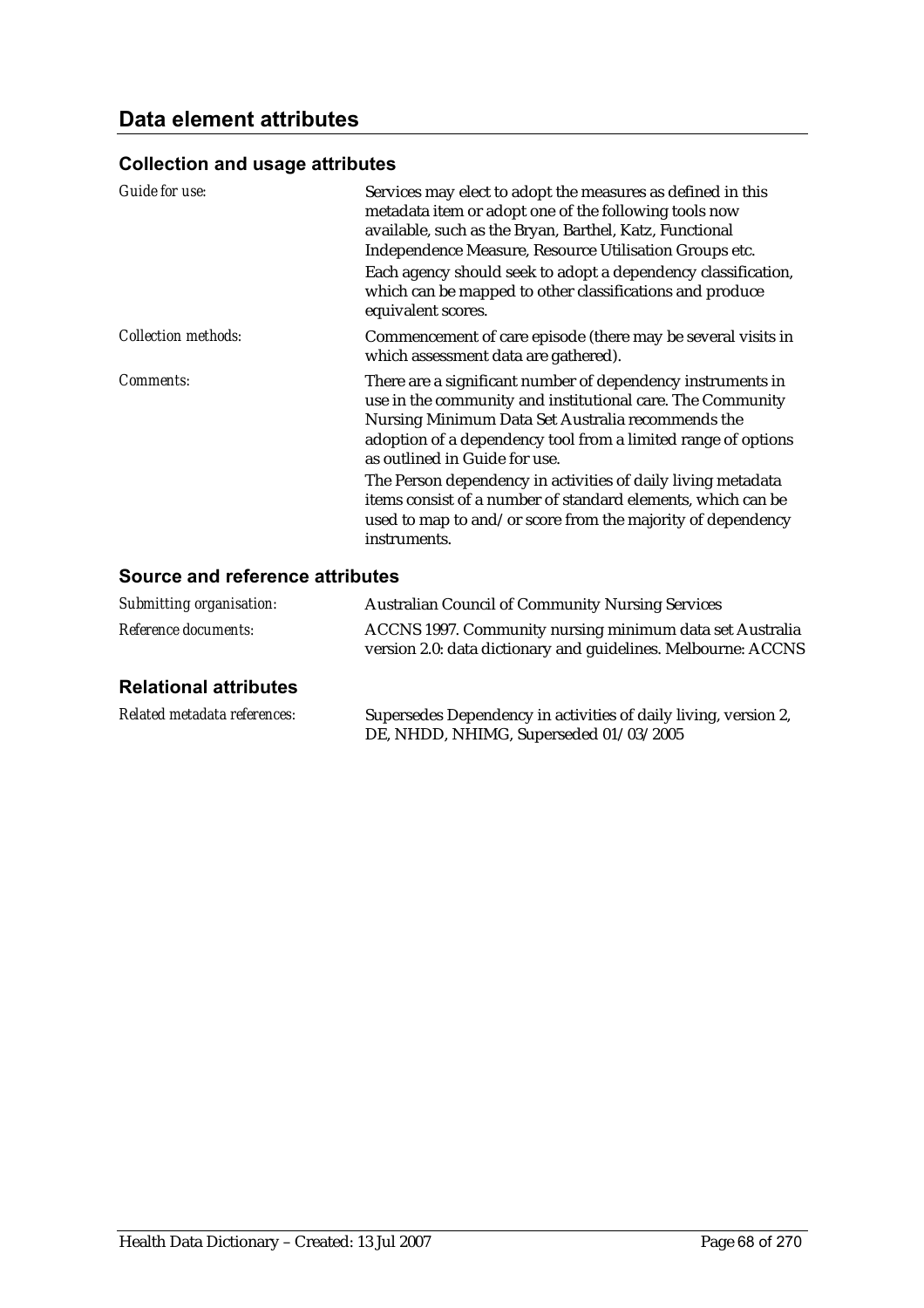# **Dependency in activities of daily living—day-time technical nursing care requirement**

### **Identifying and definitional attributes**

| Metadata item type:         | Data Element                                                                                                                                                                                                                                                                                                                                                                                                                                                                                                                                                                                                                                                                                                                                                                                                                             |
|-----------------------------|------------------------------------------------------------------------------------------------------------------------------------------------------------------------------------------------------------------------------------------------------------------------------------------------------------------------------------------------------------------------------------------------------------------------------------------------------------------------------------------------------------------------------------------------------------------------------------------------------------------------------------------------------------------------------------------------------------------------------------------------------------------------------------------------------------------------------------------|
| Technical name:             | Person—technical nursing care requirement (day-time), total<br>minutes NNN                                                                                                                                                                                                                                                                                                                                                                                                                                                                                                                                                                                                                                                                                                                                                               |
| <b>METeOR</b> identifier:   | 270420                                                                                                                                                                                                                                                                                                                                                                                                                                                                                                                                                                                                                                                                                                                                                                                                                                   |
| <b>Registration status:</b> | NHIG, Standard 01/03/2005                                                                                                                                                                                                                                                                                                                                                                                                                                                                                                                                                                                                                                                                                                                                                                                                                |
| Definition:                 | An indicator of a person's need for day-time technical nursing<br>care per week measured in minutes.                                                                                                                                                                                                                                                                                                                                                                                                                                                                                                                                                                                                                                                                                                                                     |
| Context:                    | Dependency reflects the person's need, rather than the actual<br>service provision which addresses that need. This is essential<br>information in the community environment, where the<br>relationship between a person's functional status and care<br>allocated is not direct. The involvement of 'informal' carers, the<br>possibility of resource allocation being driven by availability<br>rather than need, and the vulnerability of system to inequity, all<br>require a 'standard' view of the person. It is against this<br>background that resource allocation and carer burden can then<br>be monitored. It is important to distinguish between this view<br>of dependency and that of the institutional system, where a<br>dependency 'measure' may be used to predict or dictate staffing<br>needs or to allocate funding. |

## **Data element concept attributes**

| Data element concept: | Person—technical nursing care requirement                   |  |
|-----------------------|-------------------------------------------------------------|--|
| Definition:           | An indicator of a person's need for technical nursing care. |  |
| Object class:         | Person                                                      |  |
| <i>Property:</i>      | Technical nursing care requirement                          |  |

# **Value domain attributes**

| Total         |                                |
|---------------|--------------------------------|
| <b>Number</b> |                                |
| <b>NNN</b>    |                                |
| 3             |                                |
| Value         | Meaning                        |
|               | No technical care requirements |
| Minute (m)    |                                |
|               |                                |

#### **Representational attributes**

# **Data element attributes**

| Guide for use: | Record the minutes of day-time technical care required per  |
|----------------|-------------------------------------------------------------|
|                | week.                                                       |
|                | Technical care refers to technical tasks and procedures for |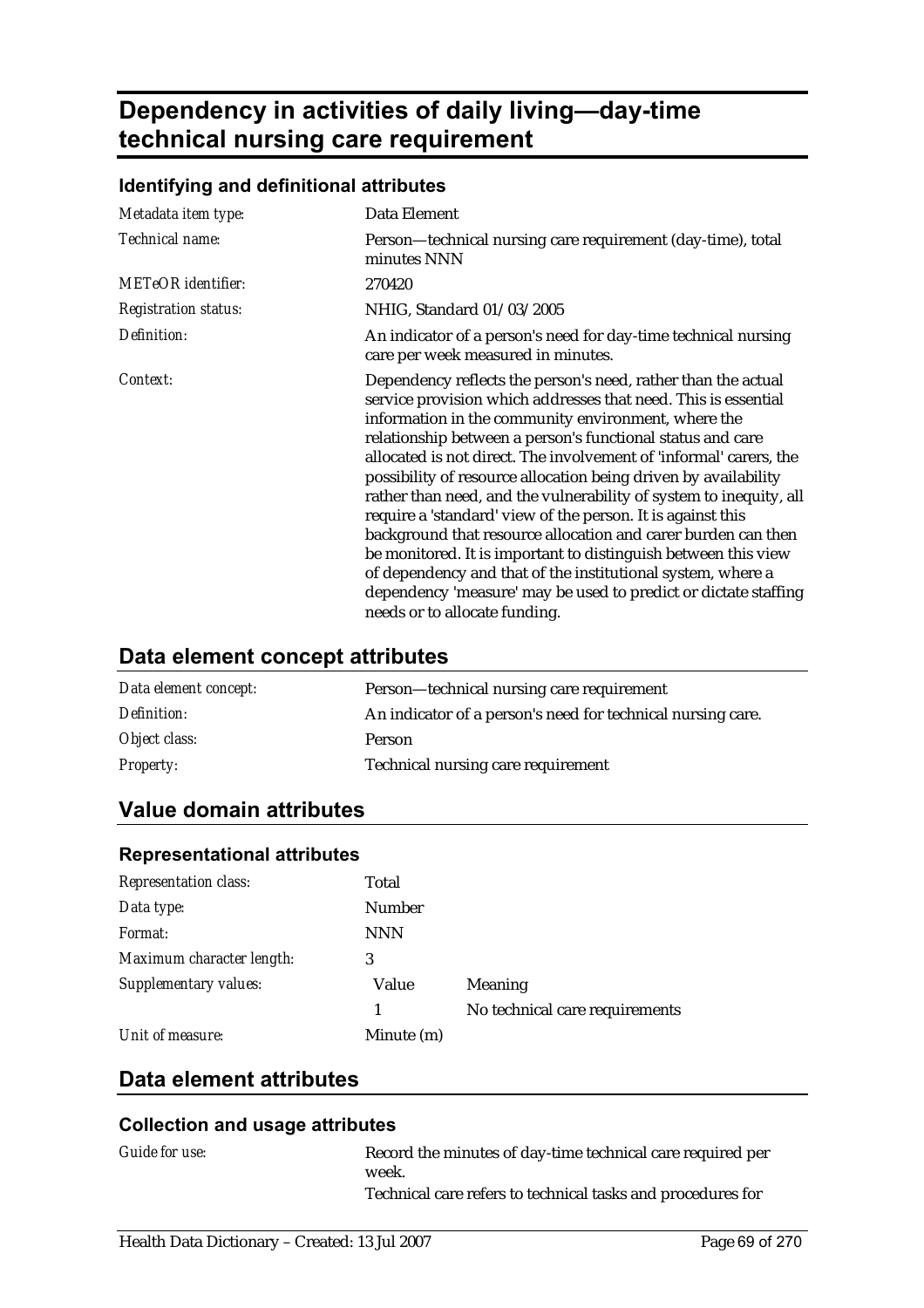|                                 | which nurses receive specific education and which require<br>nursing knowledge of expected therapeutic effect, possible side-<br>effects, complications and appropriate actions related to each.<br>In the community nursing setting, carers may undertake some<br>of these activities within, and under surveillance, of a nursing<br>care-plan. Some examples of technical care activities are:                |
|---------------------------------|------------------------------------------------------------------------------------------------------------------------------------------------------------------------------------------------------------------------------------------------------------------------------------------------------------------------------------------------------------------------------------------------------------------|
|                                 | medication administration (including injections)                                                                                                                                                                                                                                                                                                                                                                 |
|                                 | dressings and other procedures<br>٠                                                                                                                                                                                                                                                                                                                                                                              |
|                                 | venipuncture<br>$\bullet$                                                                                                                                                                                                                                                                                                                                                                                        |
|                                 | monitoring of dialysis                                                                                                                                                                                                                                                                                                                                                                                           |
|                                 | implementation of pain management technology.                                                                                                                                                                                                                                                                                                                                                                    |
|                                 | Services may elect to adopt the measures as defined in this<br>metadata item or adopt one of the following tools now<br>available, such as the Bryan, Barthel, Katz, Functional<br>Independence Measure, Resource Utilisation Groups etc.<br>Each agency should seek to adopt a dependency classification,<br>which can be mapped to other classifications and produce<br>equivalent scores.                     |
| <b>Collection methods:</b>      | Commencement of care episode (there may be several visits in<br>which assessment data are gathered).                                                                                                                                                                                                                                                                                                             |
| Comments:                       | There are a significant number of dependency instruments in<br>use in the community and institutional care. The Community<br>Nursing Minimum Data Set Australia recommends the<br>adoption of a dependency tool from a limited range of options<br>as outlined in Guide for use.<br>The Person dependency in activities of daily living metadata<br>items consist of a number of standard elements, which can be |
|                                 | used to map to and/or score from the majority of dependency<br>instruments.                                                                                                                                                                                                                                                                                                                                      |
| Source and reference attributes |                                                                                                                                                                                                                                                                                                                                                                                                                  |

#### **Source and reference attributes**

| <b>Relational attributes</b> |                                                                                                                           |
|------------------------------|---------------------------------------------------------------------------------------------------------------------------|
| <i>Reference documents:</i>  | ACCNS 1997. Community nursing minimum data set Australia<br>version 2.0: data dictionary and guidelines. Melbourne: ACCNS |
| Submitting organisation:     | <b>Australian Council of Community Nursing Services</b>                                                                   |

*Related metadata references:* Supersedes Dependency in activities of daily living, version 2, DE, NHDD, NHIMG, Superseded 01/03/2005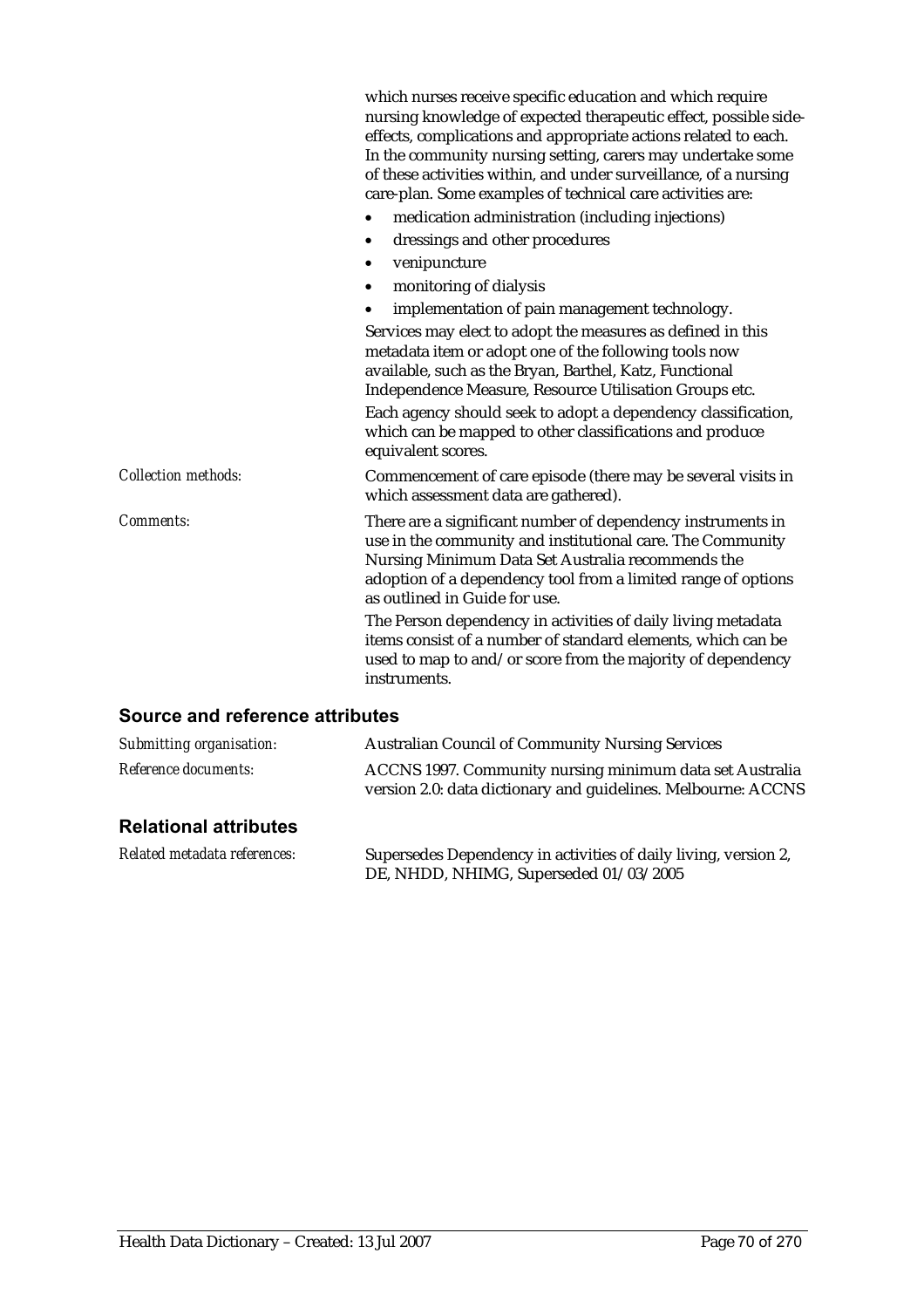# **Dependency in activities of daily living—dressing**

# **Identifying and definitional attributes**

| Metadata item type:         | Data Element                                                                                                                                                                                                                                                                                                                                                                                                                                                                                                                                                                                                                                                                                                                                                                                                                             |
|-----------------------------|------------------------------------------------------------------------------------------------------------------------------------------------------------------------------------------------------------------------------------------------------------------------------------------------------------------------------------------------------------------------------------------------------------------------------------------------------------------------------------------------------------------------------------------------------------------------------------------------------------------------------------------------------------------------------------------------------------------------------------------------------------------------------------------------------------------------------------------|
| Technical name:             | Person—dependency in activities of daily living (dressing),<br>code N                                                                                                                                                                                                                                                                                                                                                                                                                                                                                                                                                                                                                                                                                                                                                                    |
| <b>METeOR</b> identifier:   | 270414                                                                                                                                                                                                                                                                                                                                                                                                                                                                                                                                                                                                                                                                                                                                                                                                                                   |
| <b>Registration status:</b> | NHIG, Standard 01/03/2005                                                                                                                                                                                                                                                                                                                                                                                                                                                                                                                                                                                                                                                                                                                                                                                                                |
| Definition:                 | An indicator of a person's need for assistance with dressing, as<br>represented by a code.                                                                                                                                                                                                                                                                                                                                                                                                                                                                                                                                                                                                                                                                                                                                               |
| Context:                    | Dependency reflects the person's need, rather than the actual<br>service provision which addresses that need. This is essential<br>information in the community environment, where the<br>relationship between a person's functional status and care<br>allocated is not direct. The involvement of 'informal' carers, the<br>possibility of resource allocation being driven by availability<br>rather than need, and the vulnerability of system to inequity, all<br>require a 'standard' view of the person. It is against this<br>background that resource allocation and carer burden can then<br>be monitored. It is important to distinguish between this view<br>of dependency and that of the institutional system, where a<br>dependency 'measure' may be used to predict or dictate staffing<br>needs or to allocate funding. |

# **Data element concept attributes**

| Data element concept: | Person—dependency in activities of daily living                                                   |
|-----------------------|---------------------------------------------------------------------------------------------------|
| Definition:           | An indicator of a person's ability to carry out activities of daily<br>living without assistance. |
| Object class:         | Person                                                                                            |
| <i>Property:</i>      | Dependency in activities of daily living                                                          |

# **Value domain attributes**

| <b>Representation class:</b> | Code   |                                                        |
|------------------------------|--------|--------------------------------------------------------|
| Data type:                   | Number |                                                        |
| Format:                      | N      |                                                        |
| Maximum character length:    |        |                                                        |
| Permissible values:          | Value  | <b>Meaning</b>                                         |
|                              | 1      | Independent                                            |
|                              | 2      | Requires observation or rare physical assistance       |
|                              | 3      | Cannot perform the activity without some<br>assistance |
|                              | 4      | Full assistance required (totally dependent)           |
|                              |        |                                                        |

#### **Representational attributes**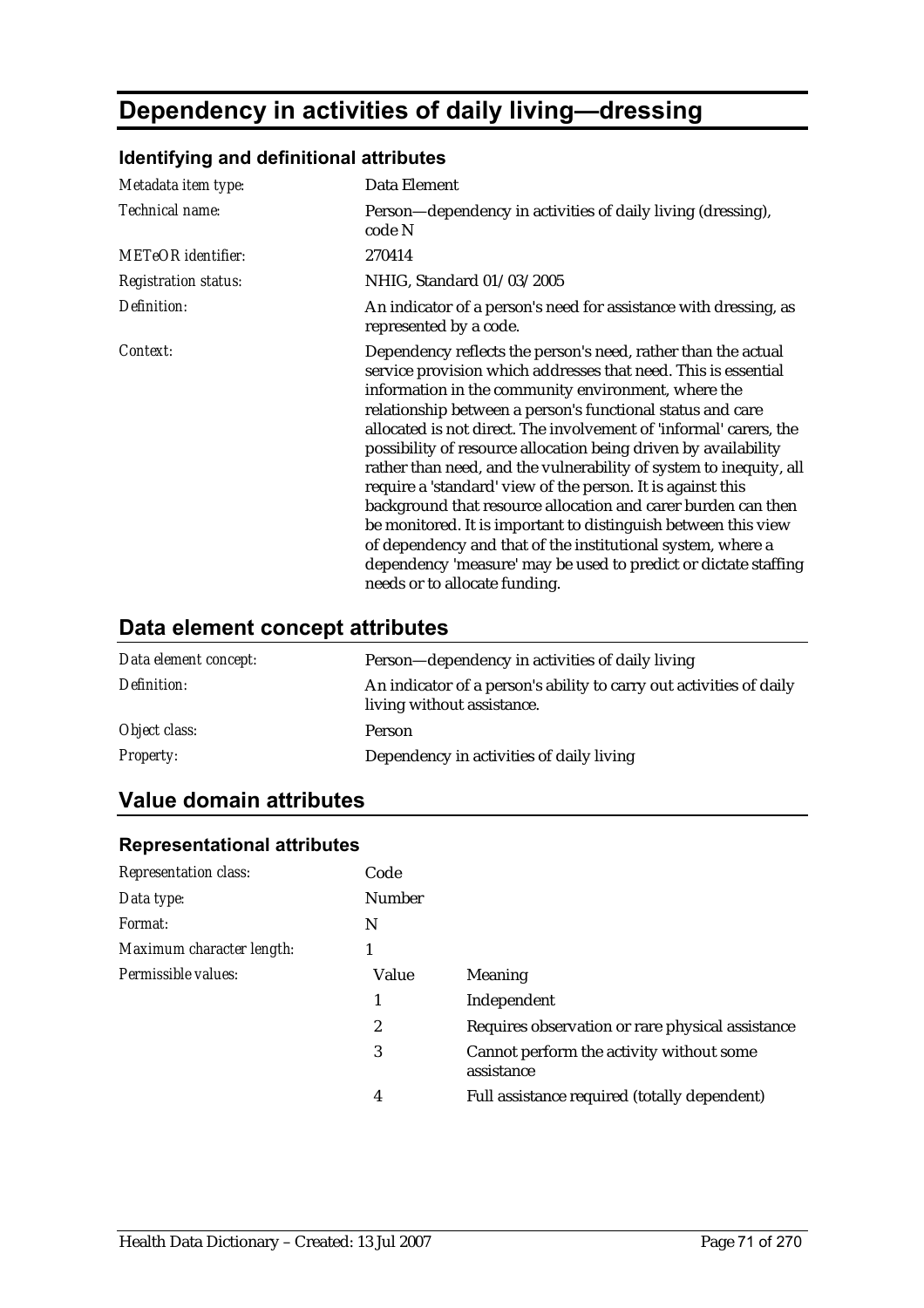#### **Collection and usage attributes**

| Guide for use:      | Services may elect to adopt the measures as defined in this<br>metadata item or adopt one of the following tools now<br>available, such as the Bryan, Barthel, Katz, Functional<br>Independence Measure, Resource Utilisation Groups etc.<br>Each agency should seek to adopt a dependency classification,<br>which can be mapped to other classifications and produce<br>equivalent scores. |
|---------------------|----------------------------------------------------------------------------------------------------------------------------------------------------------------------------------------------------------------------------------------------------------------------------------------------------------------------------------------------------------------------------------------------|
| Collection methods: | Commencement of care episode (there may be several visits in<br>which assessment data are gathered).                                                                                                                                                                                                                                                                                         |
| Comments:           | There are a significant number of dependency instruments in<br>use in the community and institutional care. The Community<br>Nursing Minimum Data Set Australia recommends the<br>adoption of a dependency tool from a limited range of options<br>as outlined in Guide for use.                                                                                                             |
|                     | The Person dependency in activities of daily living metadata<br>items consist of a number of standard elements, which can be<br>used to map to and/or score from the majority of dependency<br>instruments.                                                                                                                                                                                  |

### **Source and reference attributes**

| Submitting organisation:    | <b>Australian Council of Community Nursing Services</b>                                                                   |
|-----------------------------|---------------------------------------------------------------------------------------------------------------------------|
| <i>Reference documents:</i> | ACCNS 1997. Community nursing minimum data set Australia<br>version 2.0: data dictionary and guidelines. Melbourne: ACCNS |

## **Relational attributes**

| Related metadata references: | Supersedes Dependency in activities of daily living, version 2, |
|------------------------------|-----------------------------------------------------------------|
|                              | DE, NHDD, NHIMG, Superseded 01/03/2005                          |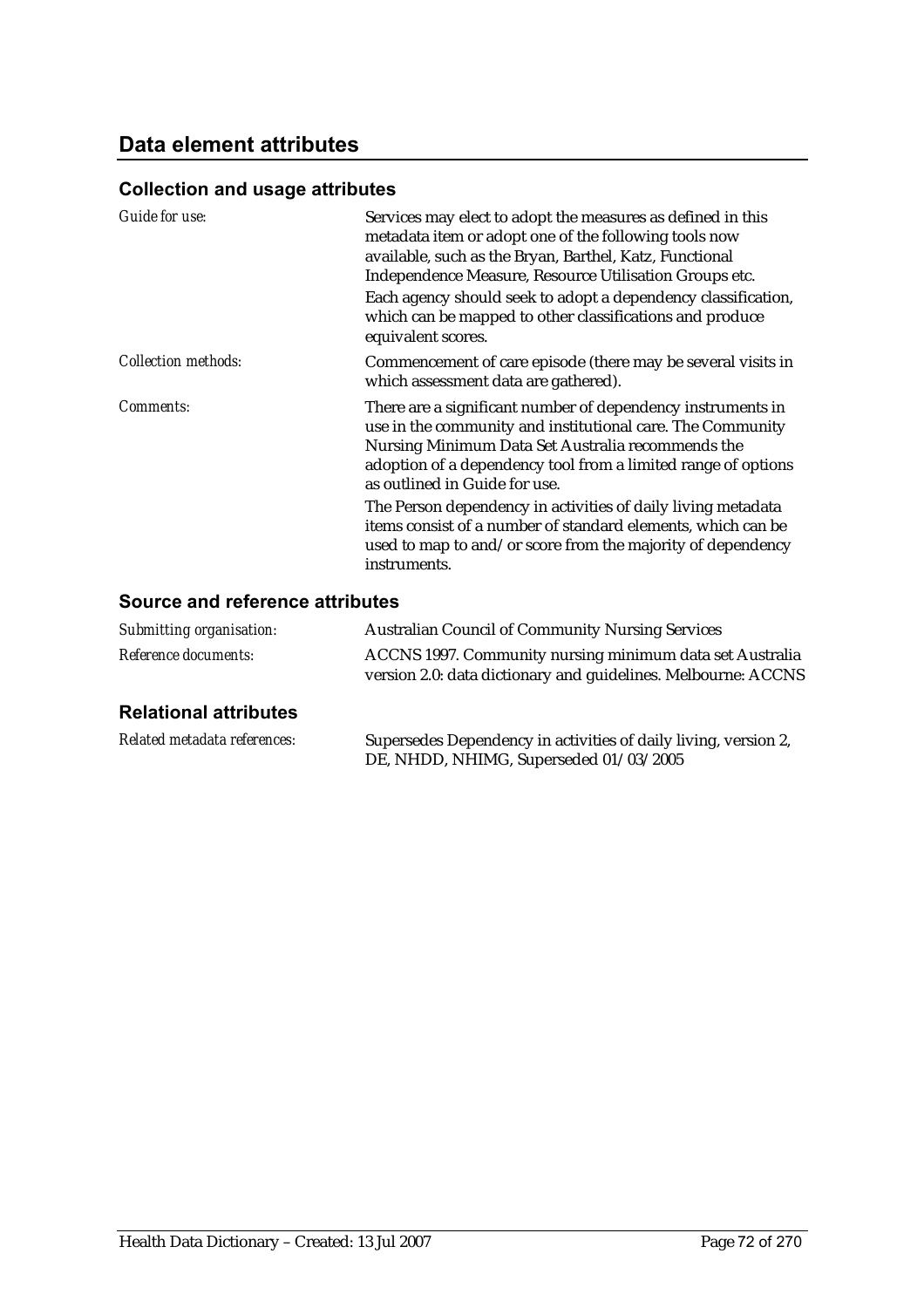# **Dependency in activities of daily living—eating**

## **Identifying and definitional attributes**

| Metadata item type:         | Data Element                                                                                                                                                                                                                                                                                                                                                                                                                                                                                                                                                                                                                                                                                                                                                                                                                             |
|-----------------------------|------------------------------------------------------------------------------------------------------------------------------------------------------------------------------------------------------------------------------------------------------------------------------------------------------------------------------------------------------------------------------------------------------------------------------------------------------------------------------------------------------------------------------------------------------------------------------------------------------------------------------------------------------------------------------------------------------------------------------------------------------------------------------------------------------------------------------------------|
| Technical name:             | Person—dependency in activities of daily living (eating), code<br>N                                                                                                                                                                                                                                                                                                                                                                                                                                                                                                                                                                                                                                                                                                                                                                      |
| <b>METeOR</b> identifier:   | 270415                                                                                                                                                                                                                                                                                                                                                                                                                                                                                                                                                                                                                                                                                                                                                                                                                                   |
| <b>Registration status:</b> | NHIG, Standard 01/03/2005                                                                                                                                                                                                                                                                                                                                                                                                                                                                                                                                                                                                                                                                                                                                                                                                                |
| Definition:                 | An indicator of a person's need for assistance with eating, as<br>represented by a code.                                                                                                                                                                                                                                                                                                                                                                                                                                                                                                                                                                                                                                                                                                                                                 |
| Context:                    | Dependency reflects the person's need, rather than the actual<br>service provision which addresses that need. This is essential<br>information in the community environment, where the<br>relationship between a person's functional status and care<br>allocated is not direct. The involvement of 'informal' carers, the<br>possibility of resource allocation being driven by availability<br>rather than need, and the vulnerability of system to inequity, all<br>require a 'standard' view of the person. It is against this<br>background that resource allocation and carer burden can then<br>be monitored. It is important to distinguish between this view<br>of dependency and that of the institutional system, where a<br>dependency 'measure' may be used to predict or dictate staffing<br>needs or to allocate funding. |

## **Data element concept attributes**

| Data element concept: | Person—dependency in activities of daily living                                                   |
|-----------------------|---------------------------------------------------------------------------------------------------|
| Definition:           | An indicator of a person's ability to carry out activities of daily<br>living without assistance. |
| Object class:         | Person                                                                                            |
| <b>Property:</b>      | Dependency in activities of daily living                                                          |

## **Value domain attributes**

| <b>Representation class:</b> | Code          |                                                        |
|------------------------------|---------------|--------------------------------------------------------|
| Data type:                   | <b>Number</b> |                                                        |
| <i>Format:</i>               | N             |                                                        |
| Maximum character length:    |               |                                                        |
| Permissible values:          | Value         | Meaning                                                |
|                              | 1             | Independent                                            |
|                              | 2             | Requires observation or rare physical assistance       |
|                              | 3             | Cannot perform the activity without some<br>assistance |
|                              | 4             | Full assistance required (totally dependent)           |
|                              | 5             | Tube-fed only                                          |
|                              |               |                                                        |

#### **Representational attributes**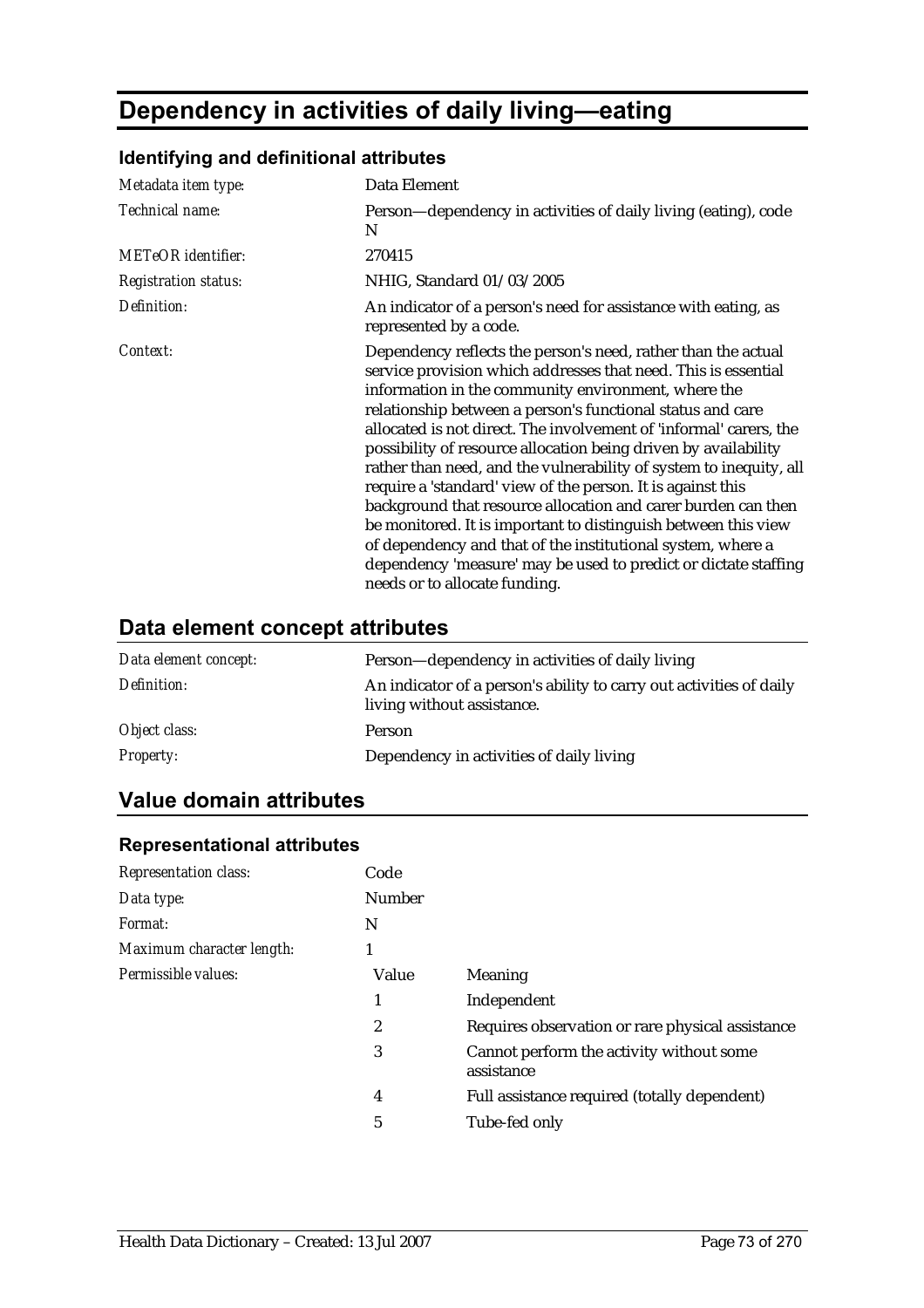### **Collection and usage attributes**

| Guide for use:      | Services may elect to adopt the measures as defined in this<br>metadata item or adopt one of the following tools now<br>available, such as the Bryan, Barthel, Katz, Functional<br>Independence Measure, Resource Utilisation Groups etc.<br>Each agency should seek to adopt a dependency classification,<br>which can be mapped to other classifications and produce<br>equivalent scores. |
|---------------------|----------------------------------------------------------------------------------------------------------------------------------------------------------------------------------------------------------------------------------------------------------------------------------------------------------------------------------------------------------------------------------------------|
| Collection methods: | Commencement of care episode (there may be several visits in<br>which assessment data are gathered).                                                                                                                                                                                                                                                                                         |
| Comments:           | There are a significant number of dependency instruments in<br>use in the community and institutional care. The Community<br>Nursing Minimum Data Set Australia recommends the<br>adoption of a dependency tool from a limited range of options<br>as outlined in Guide for use.                                                                                                             |
|                     | The Person dependency in activities of daily living metadata<br>items consist of a number of standard elements, which can be<br>used to map to and/or score from the majority of dependency<br>instruments.                                                                                                                                                                                  |

### **Source and reference attributes**

| Submitting organisation:    | <b>Australian Council of Community Nursing Services</b>                                                                   |
|-----------------------------|---------------------------------------------------------------------------------------------------------------------------|
| <i>Reference documents:</i> | ACCNS 1997. Community nursing minimum data set Australia<br>version 2.0: data dictionary and guidelines. Melbourne: ACCNS |

### **Relational attributes**

| Related metadata references: | Supersedes Dependency in activities of daily living, version 2, |
|------------------------------|-----------------------------------------------------------------|
|                              | DE, NHDD, NHIMG, Superseded 01/03/2005                          |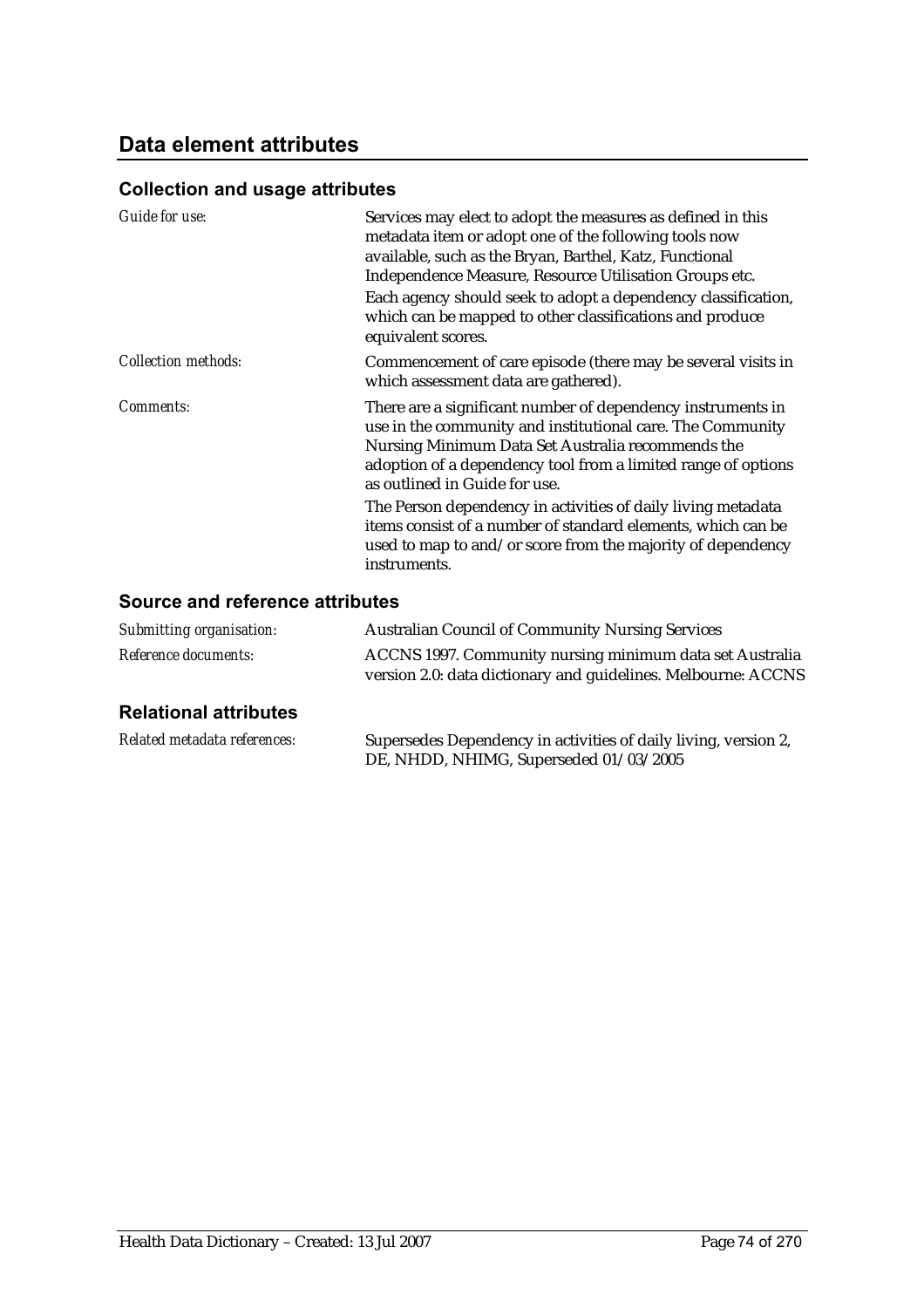# **Dependency in activities of daily living—evening technical nursing care requirement**

### **Identifying and definitional attributes**

| Metadata item type:         | Data Element                                                                                                                                                                                                                                                                                                                                                                                                                                                                                                                                                                                                                                                                                                                                                                                                                             |
|-----------------------------|------------------------------------------------------------------------------------------------------------------------------------------------------------------------------------------------------------------------------------------------------------------------------------------------------------------------------------------------------------------------------------------------------------------------------------------------------------------------------------------------------------------------------------------------------------------------------------------------------------------------------------------------------------------------------------------------------------------------------------------------------------------------------------------------------------------------------------------|
| Technical name:             | Person—technical nursing care requirement (evening), total<br>minutes NNN                                                                                                                                                                                                                                                                                                                                                                                                                                                                                                                                                                                                                                                                                                                                                                |
| <b>METeOR</b> identifier:   | 270421                                                                                                                                                                                                                                                                                                                                                                                                                                                                                                                                                                                                                                                                                                                                                                                                                                   |
| <b>Registration status:</b> | NHIG, Standard 01/03/2005                                                                                                                                                                                                                                                                                                                                                                                                                                                                                                                                                                                                                                                                                                                                                                                                                |
| Definition:                 | A person's need for evening technical nursing care per week<br>measured in minutes.                                                                                                                                                                                                                                                                                                                                                                                                                                                                                                                                                                                                                                                                                                                                                      |
| Context:                    | Dependency reflects the person's need, rather than the actual<br>service provision which addresses that need. This is essential<br>information in the community environment, where the<br>relationship between a person's functional status and care<br>allocated is not direct. The involvement of 'informal' carers, the<br>possibility of resource allocation being driven by availability<br>rather than need, and the vulnerability of system to inequity, all<br>require a 'standard' view of the person. It is against this<br>background that resource allocation and carer burden can then<br>be monitored. It is important to distinguish between this view<br>of dependency and that of the institutional system, where a<br>dependency 'measure' may be used to predict or dictate staffing<br>needs or to allocate funding. |

## **Data element concept attributes**

| Data element concept: | Person—technical nursing care requirement                   |
|-----------------------|-------------------------------------------------------------|
| Definition:           | An indicator of a person's need for technical nursing care. |
| Object class:         | Person                                                      |
| <i>Property:</i>      | Technical nursing care requirement                          |

## **Value domain attributes**

| Total         |                                |
|---------------|--------------------------------|
| <b>Number</b> |                                |
| <b>NNN</b>    |                                |
| 3             |                                |
| Value         | Meaning                        |
|               | No technical care requirements |
| Minute (m)    |                                |
|               |                                |

#### **Representational attributes**

## **Data element attributes**

| <i>Guide for use:</i> | Record the minutes of evening technical care required per   |
|-----------------------|-------------------------------------------------------------|
|                       | week.                                                       |
|                       | Technical care refers to technical tasks and procedures for |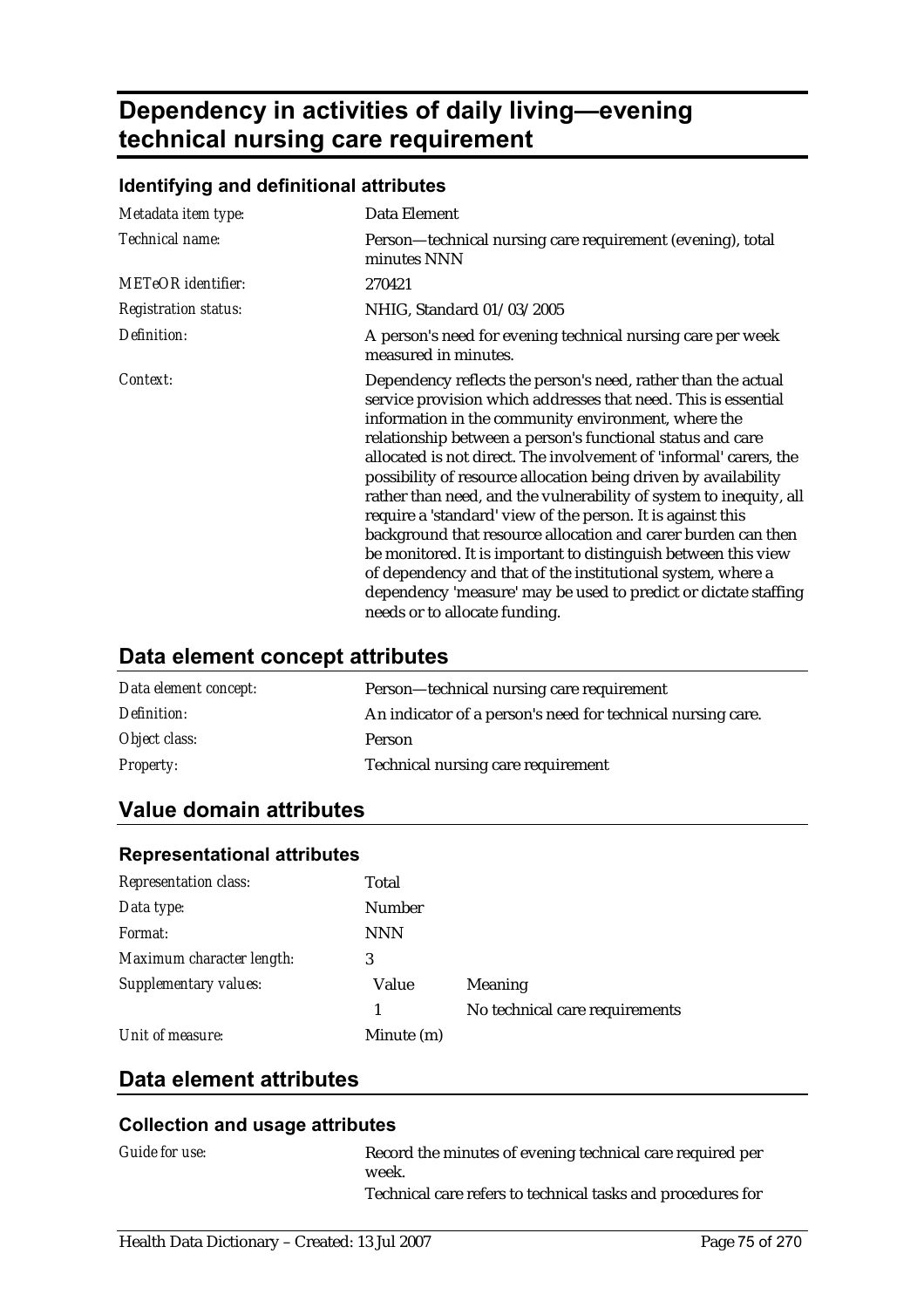|                                 | which nurses receive specific education and which require<br>nursing knowledge of expected therapeutic effect, possible side-<br>effects, complications and appropriate actions related to each.<br>In the community nursing setting, carers may undertake some<br>of these activities within, and under surveillance, of a nursing<br>care-plan. Some examples of technical care activities are:                |
|---------------------------------|------------------------------------------------------------------------------------------------------------------------------------------------------------------------------------------------------------------------------------------------------------------------------------------------------------------------------------------------------------------------------------------------------------------|
|                                 | medication administration (including injections)                                                                                                                                                                                                                                                                                                                                                                 |
|                                 | dressings and other procedures                                                                                                                                                                                                                                                                                                                                                                                   |
|                                 | venipuncture                                                                                                                                                                                                                                                                                                                                                                                                     |
|                                 | monitoring of dialysis<br>٠                                                                                                                                                                                                                                                                                                                                                                                      |
|                                 | implementation of pain management technology.                                                                                                                                                                                                                                                                                                                                                                    |
|                                 | Services may elect to adopt the measures as defined in this<br>metadata item or adopt one of the following tools now<br>available, such as the Bryan, Barthel, Katz, Functional<br>Independence Measure, Resource Utilisation Groups etc.<br>Each agency should seek to adopt a dependency classification,<br>which can be mapped to other classifications and produce<br>equivalent scores.                     |
| <b>Collection methods:</b>      | Commencement of care episode (there may be several visits in<br>which assessment data are gathered).                                                                                                                                                                                                                                                                                                             |
| <b>Comments:</b>                | There are a significant number of dependency instruments in<br>use in the community and institutional care. The Community<br>Nursing Minimum Data Set Australia recommends the<br>adoption of a dependency tool from a limited range of options<br>as outlined in Guide for use.<br>The Person dependency in activities of daily living metadata<br>items consist of a number of standard elements, which can be |
|                                 | used to map to and/or score from the majority of dependency<br>instruments.                                                                                                                                                                                                                                                                                                                                      |
| Source and reference attributes |                                                                                                                                                                                                                                                                                                                                                                                                                  |

|                              | ACCNS 1997. Community nursing minimum data set Australia<br>version 2.0: data dictionary and guidelines. Melbourne: ACCNS |
|------------------------------|---------------------------------------------------------------------------------------------------------------------------|
| <b>Relational attributes</b> |                                                                                                                           |

| Related metadata references: | Supersedes Dependency in activities of daily living, version 2, |
|------------------------------|-----------------------------------------------------------------|
|                              | DE, NHDD, NHIMG, Superseded 01/03/2005                          |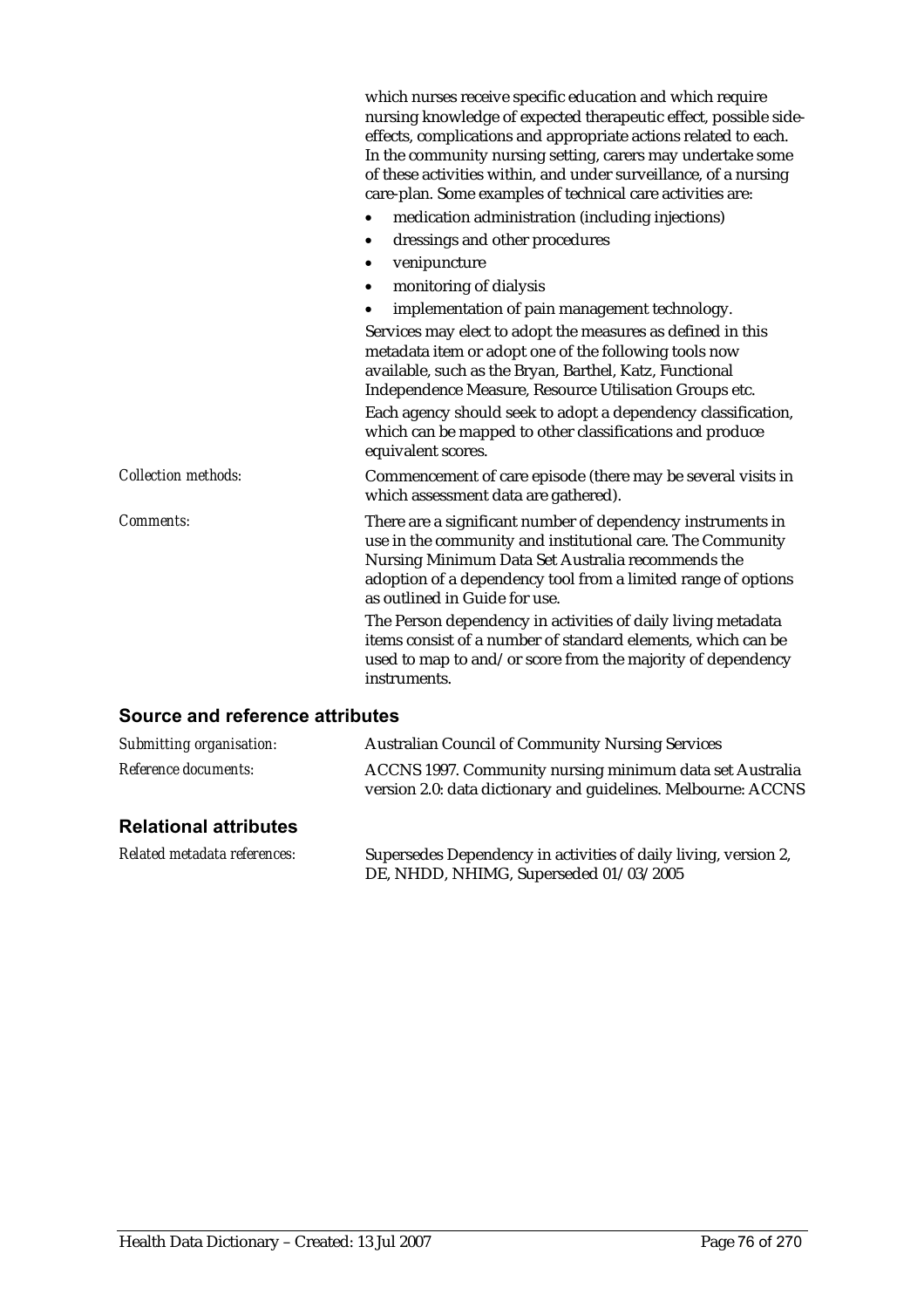# **Dependency in activities of daily living—extra surveillance**

### **Identifying and definitional attributes**

| Metadata item type:         | Data Element                                                                                                                                                                                                                                                                                                                                                                                                                                                                                                                                                                                                                                                                                                                                                                                                                             |
|-----------------------------|------------------------------------------------------------------------------------------------------------------------------------------------------------------------------------------------------------------------------------------------------------------------------------------------------------------------------------------------------------------------------------------------------------------------------------------------------------------------------------------------------------------------------------------------------------------------------------------------------------------------------------------------------------------------------------------------------------------------------------------------------------------------------------------------------------------------------------------|
| Technical name:             | Person—dependency in activities of daily living (extra<br>surveillance), code N                                                                                                                                                                                                                                                                                                                                                                                                                                                                                                                                                                                                                                                                                                                                                          |
| <b>METeOR</b> identifier:   | 270419                                                                                                                                                                                                                                                                                                                                                                                                                                                                                                                                                                                                                                                                                                                                                                                                                                   |
| <b>Registration status:</b> | NHIG, Standard 01/03/2005                                                                                                                                                                                                                                                                                                                                                                                                                                                                                                                                                                                                                                                                                                                                                                                                                |
| Definition:                 | An indicator of a person's need for additional individual<br>attention and/or planned intervention in carrying out activities<br>of daily living, as represented by a code.                                                                                                                                                                                                                                                                                                                                                                                                                                                                                                                                                                                                                                                              |
| Context:                    | Dependency reflects the person's need, rather than the actual<br>service provision which addresses that need. This is essential<br>information in the community environment, where the<br>relationship between a person's functional status and care<br>allocated is not direct. The involvement of 'informal' carers, the<br>possibility of resource allocation being driven by availability<br>rather than need, and the vulnerability of system to inequity, all<br>require a 'standard' view of the person. It is against this<br>background that resource allocation and carer burden can then<br>be monitored. It is important to distinguish between this view<br>of dependency and that of the institutional system, where a<br>dependency 'measure' may be used to predict or dictate staffing<br>needs or to allocate funding. |

## **Data element concept attributes**

| Data element concept: | Person—dependency in activities of daily living                                                   |
|-----------------------|---------------------------------------------------------------------------------------------------|
| Definition:           | An indicator of a person's ability to carry out activities of daily<br>living without assistance. |
| Object class:         | Person                                                                                            |
| <i>Property:</i>      | Dependency in activities of daily living                                                          |

## **Value domain attributes**

#### **Representational attributes**

| <b>Representation class:</b> | Code   |                                                                                   |
|------------------------------|--------|-----------------------------------------------------------------------------------|
| Data type:                   | Number |                                                                                   |
| <i>Format:</i>               | N      |                                                                                   |
| Maximum character length:    |        |                                                                                   |
| Permissible values:          | Value  | <b>Meaning</b>                                                                    |
|                              | 1      | No additional attention required                                                  |
|                              | 2      | Less than 30 minutes individual attention per<br>day                              |
|                              | 3      | More than 30 and more than or equal to 90<br>minutes individual attention per day |
|                              | 4      | Requires at least two hours intervention per<br>week on an episodic basis         |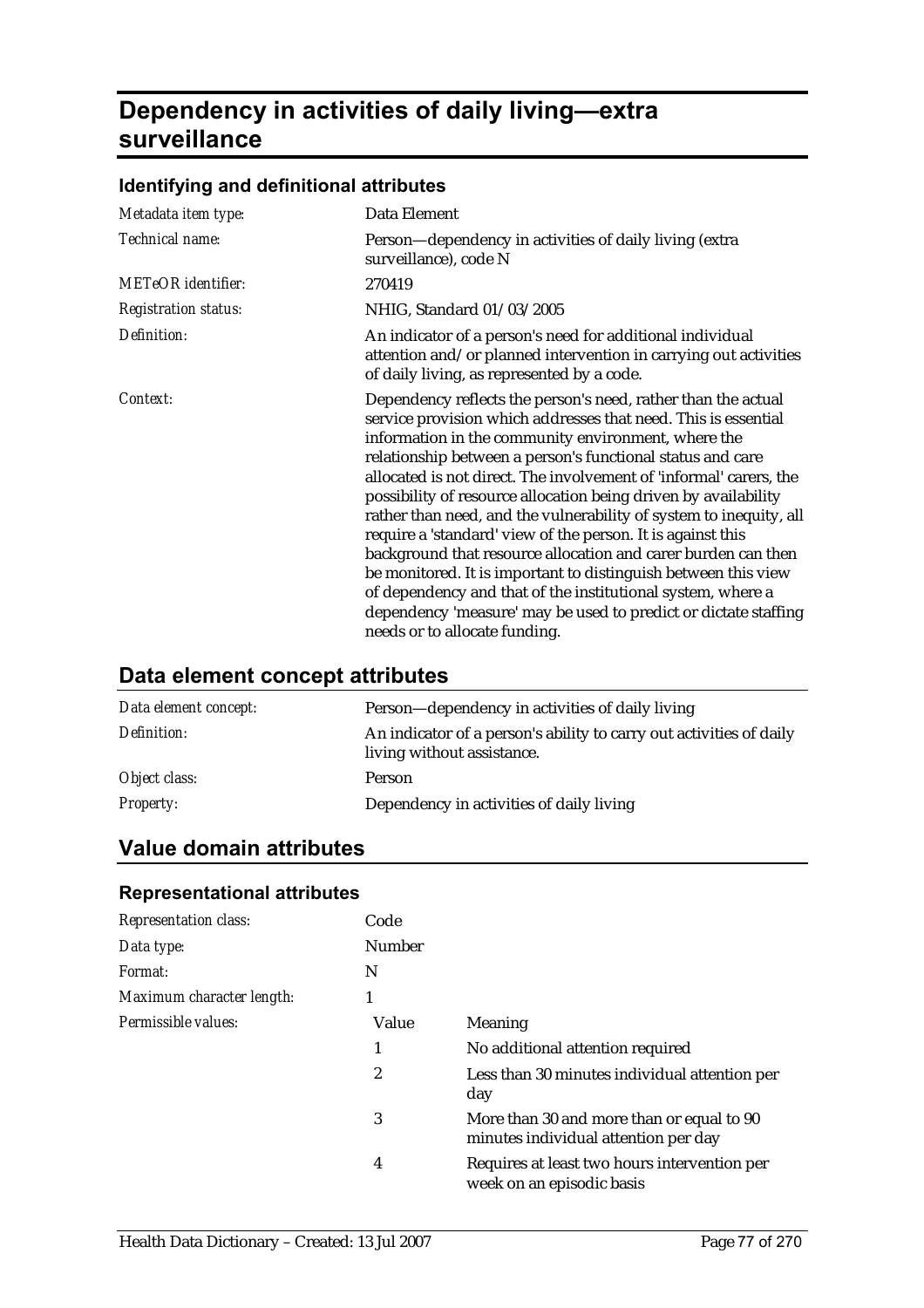| -5 | More than 90 minutes but less than almost<br>constant individual attention |
|----|----------------------------------------------------------------------------|
| 6  | Requires almost constant individual attention                              |
|    | Cannot be left alone at all                                                |

## **Data element attributes**

#### **Collection and usage attributes**

*Guide for use:* Extra surveillance refers to behaviour, which requires individual attention and/or planned intervention. Some examples are: • aggressiveness • wandering impaired memory or attention • disinhibition and other cognitive impairment. Services may elect to adopt the measures as defined in this metadata item or adopt one of the following tools now available, such as the Bryan, Barthel, Katz, Functional Independence Measure, Resource Utilisation Groups etc. Each agency should seek to adopt a dependency classification, which can be mapped to other classifications and produce equivalent scores. *Collection methods:* Commencement of care episode (there may be several visits in which assessment data are gathered). *Comments:* There are a significant number of dependency instruments in use in the community and institutional care. The Community Nursing Minimum Data Set Australia recommends the adoption of a dependency tool from a limited range of options as outlined in Guide for use. The Person dependency in activities of daily living metadata items consist of a number of standard elements, which can be used to map to and/or score from the majority of dependency instruments.

#### **Source and reference attributes**

| Submitting organisation:    | <b>Australian Council of Community Nursing Services</b>       |
|-----------------------------|---------------------------------------------------------------|
| <i>Reference documents:</i> | ACCNS 1997. Community nursing minimum data set Australia      |
|                             | version 2.0: data dictionary and guidelines. Melbourne: ACCNS |

#### **Relational attributes**

| Related metadata references: | Supersedes Dependency in activities of daily living, version 2, |
|------------------------------|-----------------------------------------------------------------|
|                              | DE, NHDD, NHIMG, Superseded 01/03/2005                          |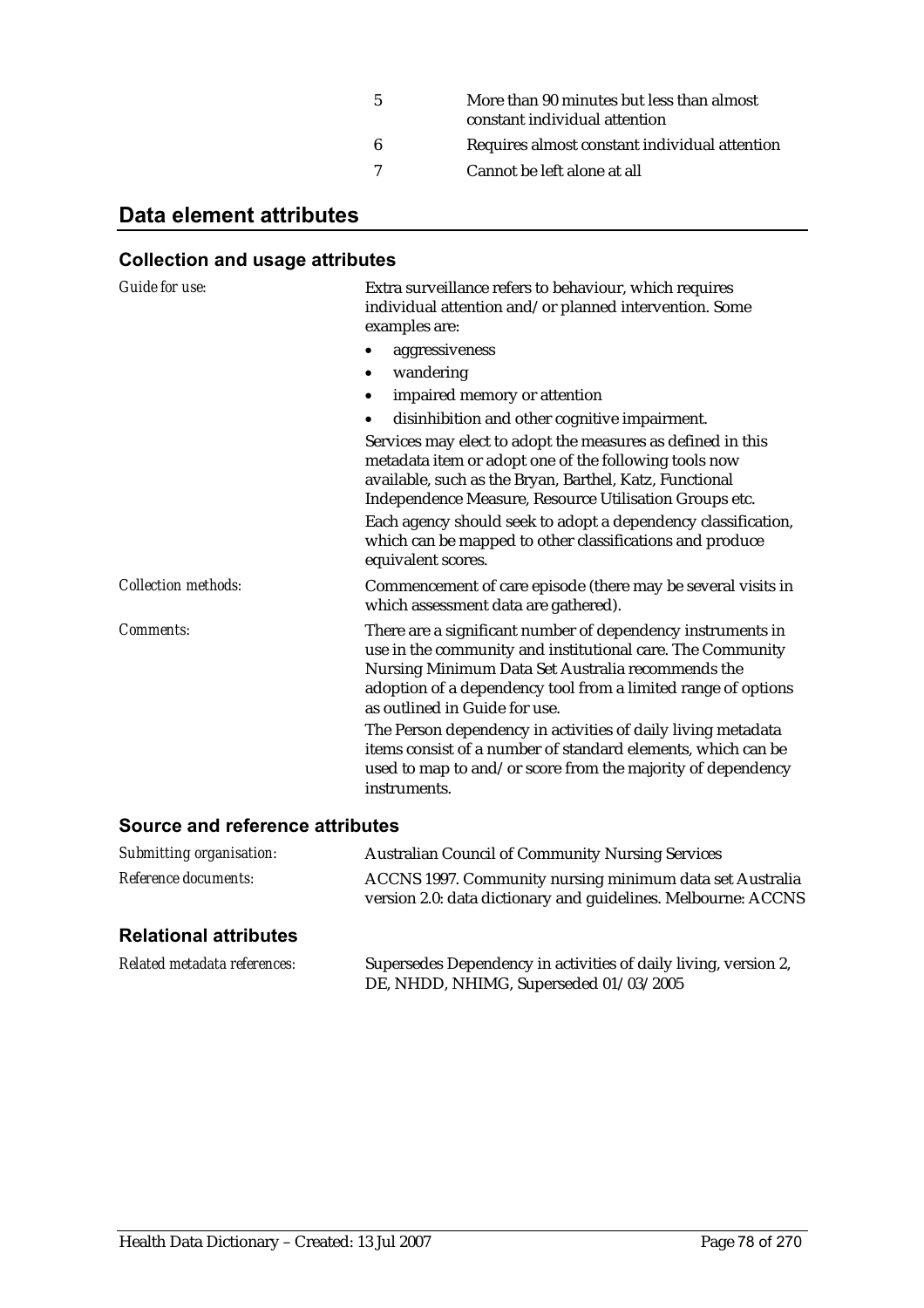# **Dependency in activities of daily living—infrequent technical nursing care requirement**

#### **Identifying and definitional attributes**

| Metadata item type:         | Data Element                                                                                                                                                                                                                                                                                                                                                                                                                                                                                                                                                                                                                                                                                                                                                                                                                             |
|-----------------------------|------------------------------------------------------------------------------------------------------------------------------------------------------------------------------------------------------------------------------------------------------------------------------------------------------------------------------------------------------------------------------------------------------------------------------------------------------------------------------------------------------------------------------------------------------------------------------------------------------------------------------------------------------------------------------------------------------------------------------------------------------------------------------------------------------------------------------------------|
| Technical name:             | Person—technical nursing care requirement (infrequent), total<br>minutes NNN                                                                                                                                                                                                                                                                                                                                                                                                                                                                                                                                                                                                                                                                                                                                                             |
| <b>METeOR</b> identifier:   | 270423                                                                                                                                                                                                                                                                                                                                                                                                                                                                                                                                                                                                                                                                                                                                                                                                                                   |
| <b>Registration status:</b> | NHIG, Standard 01/03/2005                                                                                                                                                                                                                                                                                                                                                                                                                                                                                                                                                                                                                                                                                                                                                                                                                |
| Definition:                 | A person's need for infrequent technical nursing care per month<br>measured in minutes.                                                                                                                                                                                                                                                                                                                                                                                                                                                                                                                                                                                                                                                                                                                                                  |
| Context:                    | Dependency reflects the person's need, rather than the actual<br>service provision which addresses that need. This is essential<br>information in the community environment, where the<br>relationship between a person's functional status and care<br>allocated is not direct. The involvement of 'informal' carers, the<br>possibility of resource allocation being driven by availability<br>rather than need, and the vulnerability of system to inequity, all<br>require a 'standard' view of the person. It is against this<br>background that resource allocation and carer burden can then<br>be monitored. It is important to distinguish between this view<br>of dependency and that of the institutional system, where a<br>dependency 'measure' may be used to predict or dictate staffing<br>needs or to allocate funding. |

### **Data element concept attributes**

| Data element concept: | Person—technical nursing care requirement                   |
|-----------------------|-------------------------------------------------------------|
| Definition:           | An indicator of a person's need for technical nursing care. |
| Object class:         | Person                                                      |
| <i>Property:</i>      | Technical nursing care requirement                          |

## **Value domain attributes**

| Total         |                                |
|---------------|--------------------------------|
| <b>Number</b> |                                |
| <b>NNN</b>    |                                |
| 3             |                                |
| Value         | Meaning                        |
|               | No technical care requirements |
| Minute (m)    |                                |
|               |                                |

#### **Representational attributes**

## **Data element attributes**

| <b>Guide for use:</b> | Record the minutes of infrequent technical care required per |
|-----------------------|--------------------------------------------------------------|
|                       | month.                                                       |
|                       | Technical care refers to technical tasks and procedures for  |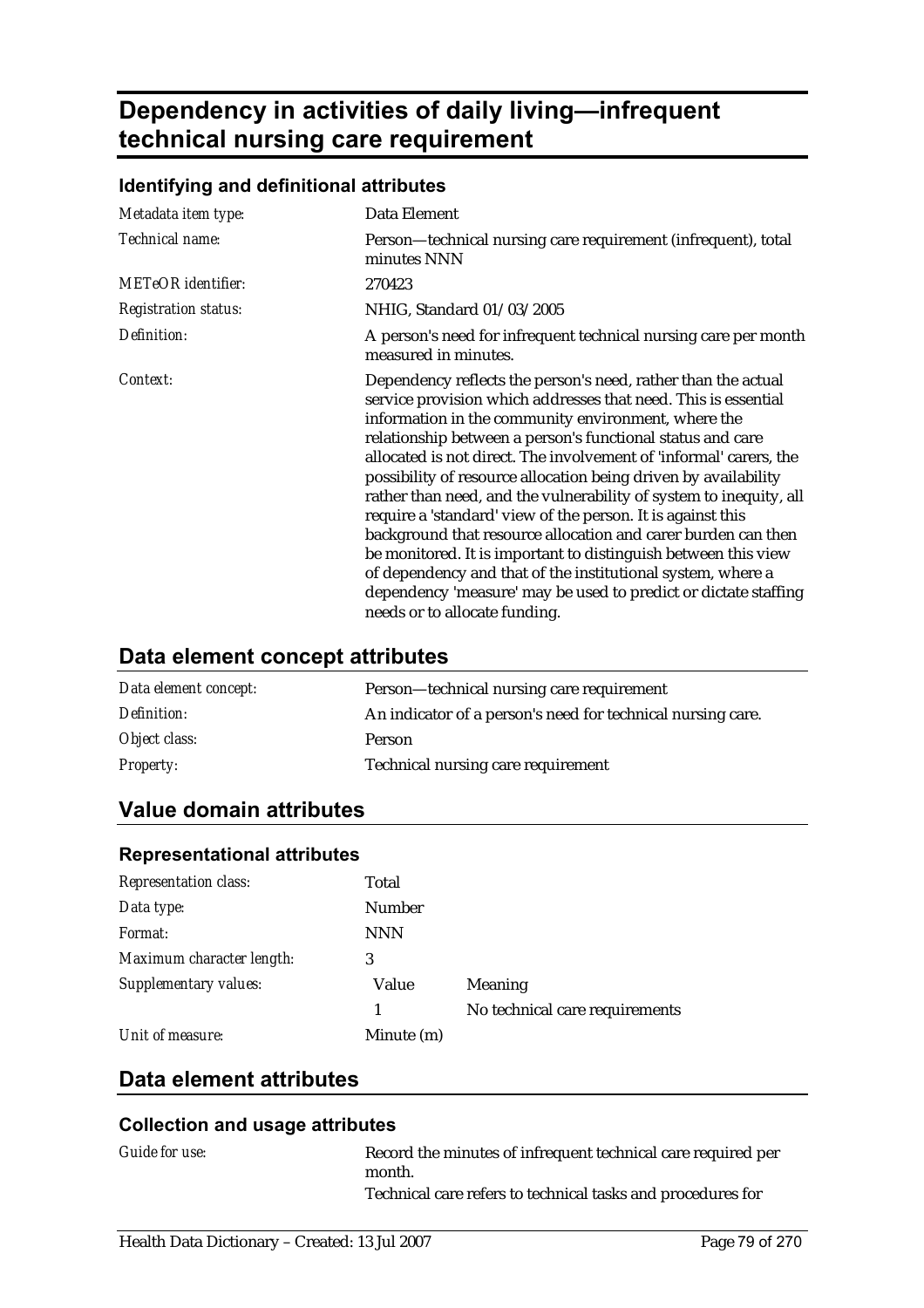|                                 | which nurses receive specific education and which require<br>nursing knowledge of expected therapeutic effect, possible side-<br>effects, complications and appropriate actions related to each.<br>In the community nursing setting, carers may undertake some<br>of these activities within, and under surveillance, of a nursing<br>care-plan. Some examples of technical care activities are:                |
|---------------------------------|------------------------------------------------------------------------------------------------------------------------------------------------------------------------------------------------------------------------------------------------------------------------------------------------------------------------------------------------------------------------------------------------------------------|
|                                 | medication administration (including injections)                                                                                                                                                                                                                                                                                                                                                                 |
|                                 | dressings and other procedures                                                                                                                                                                                                                                                                                                                                                                                   |
|                                 | venipuncture                                                                                                                                                                                                                                                                                                                                                                                                     |
|                                 | monitoring of dialysis<br>٠                                                                                                                                                                                                                                                                                                                                                                                      |
|                                 | implementation of pain management technology.                                                                                                                                                                                                                                                                                                                                                                    |
|                                 | Services may elect to adopt the measures as defined in this<br>metadata item or adopt one of the following tools now<br>available, such as the Bryan, Barthel, Katz, Functional<br>Independence Measure, Resource Utilisation Groups etc.<br>Each agency should seek to adopt a dependency classification,<br>which can be mapped to other classifications and produce<br>equivalent scores.                     |
| <b>Collection methods:</b>      | Commencement of care episode (there may be several visits in<br>which assessment data are gathered).                                                                                                                                                                                                                                                                                                             |
| <b>Comments:</b>                | There are a significant number of dependency instruments in<br>use in the community and institutional care. The Community<br>Nursing Minimum Data Set Australia recommends the<br>adoption of a dependency tool from a limited range of options<br>as outlined in Guide for use.<br>The Person dependency in activities of daily living metadata<br>items consist of a number of standard elements, which can be |
|                                 | used to map to and/or score from the majority of dependency<br>instruments.                                                                                                                                                                                                                                                                                                                                      |
| Source and reference attributes |                                                                                                                                                                                                                                                                                                                                                                                                                  |

|                              | ACCNS 1997. Community nursing minimum data set Australia<br>version 2.0: data dictionary and guidelines. Melbourne: ACCNS |
|------------------------------|---------------------------------------------------------------------------------------------------------------------------|
| <b>Relational attributes</b> |                                                                                                                           |

| Related metadata references: | Supersedes Dependency in activities of daily living, version 2, |
|------------------------------|-----------------------------------------------------------------|
|                              | DE, NHDD, NHIMG, Superseded 01/03/2005                          |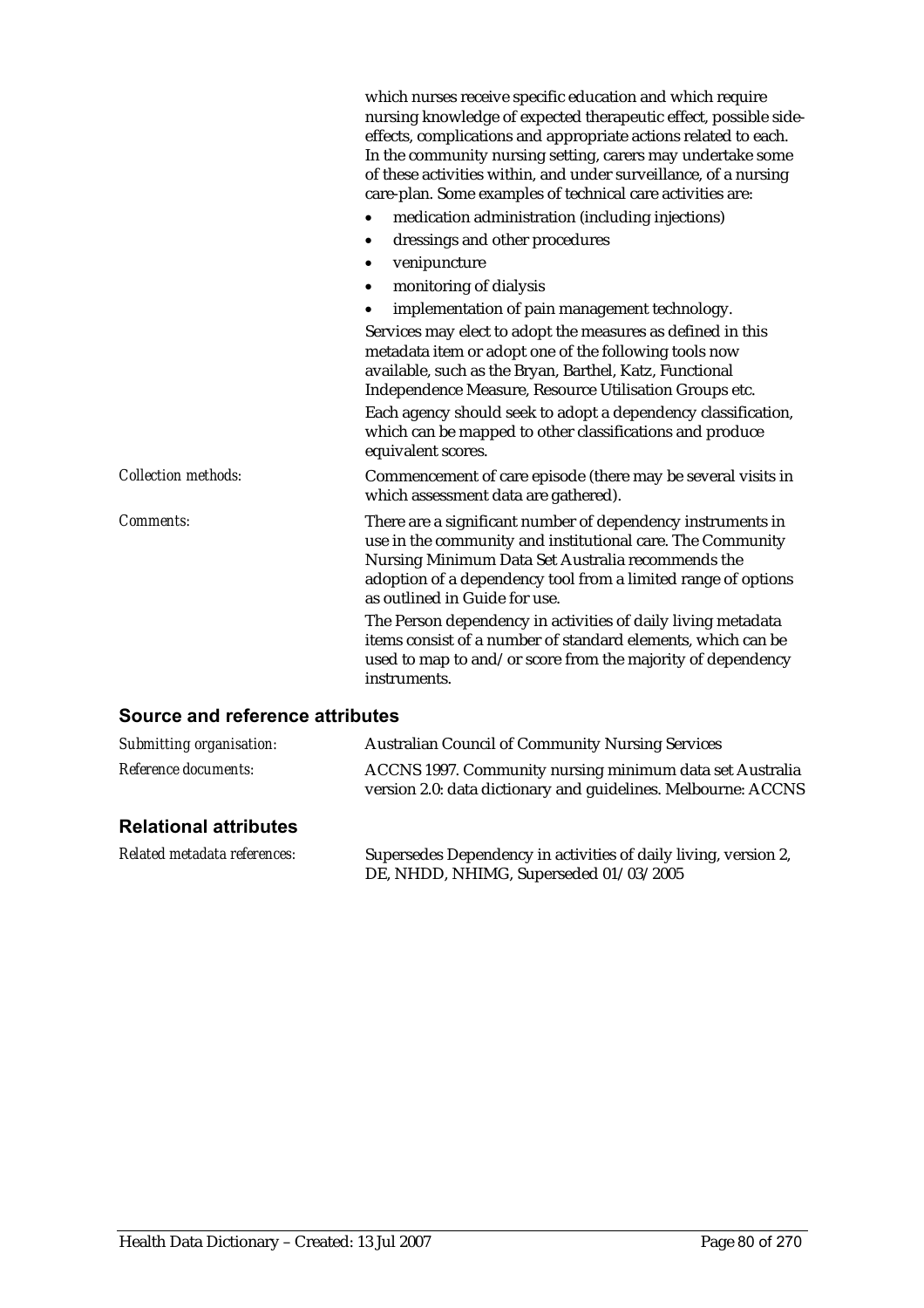# **Dependency in activities of daily living—mobility**

## **Identifying and definitional attributes**

| Metadata item type:         | Data Element                                                                                                                                                                                                                                                                                                                                                                                                                                                                                                                                                                                                                                                                                                                                                                                                                             |
|-----------------------------|------------------------------------------------------------------------------------------------------------------------------------------------------------------------------------------------------------------------------------------------------------------------------------------------------------------------------------------------------------------------------------------------------------------------------------------------------------------------------------------------------------------------------------------------------------------------------------------------------------------------------------------------------------------------------------------------------------------------------------------------------------------------------------------------------------------------------------------|
| Technical name:             | Person—dependency in activities of daily living (mobility),<br>code N                                                                                                                                                                                                                                                                                                                                                                                                                                                                                                                                                                                                                                                                                                                                                                    |
| <b>METeOR</b> identifier:   | 270410                                                                                                                                                                                                                                                                                                                                                                                                                                                                                                                                                                                                                                                                                                                                                                                                                                   |
| <b>Registration status:</b> | NHIG, Standard 01/03/2005                                                                                                                                                                                                                                                                                                                                                                                                                                                                                                                                                                                                                                                                                                                                                                                                                |
| Definition:                 | An indicator of a person's need for assistance with mobility, as<br>represented by a code.                                                                                                                                                                                                                                                                                                                                                                                                                                                                                                                                                                                                                                                                                                                                               |
| Context:                    | Dependency reflects the person's need, rather than the actual<br>service provision which addresses that need. This is essential<br>information in the community environment, where the<br>relationship between a person's functional status and care<br>allocated is not direct. The involvement of 'informal' carers, the<br>possibility of resource allocation being driven by availability<br>rather than need, and the vulnerability of system to inequity, all<br>require a 'standard' view of the person. It is against this<br>background that resource allocation and carer burden can then<br>be monitored. It is important to distinguish between this view<br>of dependency and that of the institutional system, where a<br>dependency 'measure' may be used to predict or dictate staffing<br>needs or to allocate funding. |

## **Data element concept attributes**

| Data element concept: | Person—dependency in activities of daily living                                                   |
|-----------------------|---------------------------------------------------------------------------------------------------|
| Definition:           | An indicator of a person's ability to carry out activities of daily<br>living without assistance. |
| Object class:         | Person                                                                                            |
| <i>Property:</i>      | Dependency in activities of daily living                                                          |

## **Value domain attributes**

| <b>Representation class:</b> | Code   |                                                        |
|------------------------------|--------|--------------------------------------------------------|
| Data type:                   | Number |                                                        |
| Format:                      | N      |                                                        |
| Maximum character length:    |        |                                                        |
| Permissible values:          | Value  | <b>Meaning</b>                                         |
|                              | 1      | Independent                                            |
|                              | 2      | Requires observation or rare physical assistance       |
|                              | 3      | Cannot perform the activity without some<br>assistance |
|                              | 4      | Full assistance required (totally dependent)           |

#### **Representational attributes**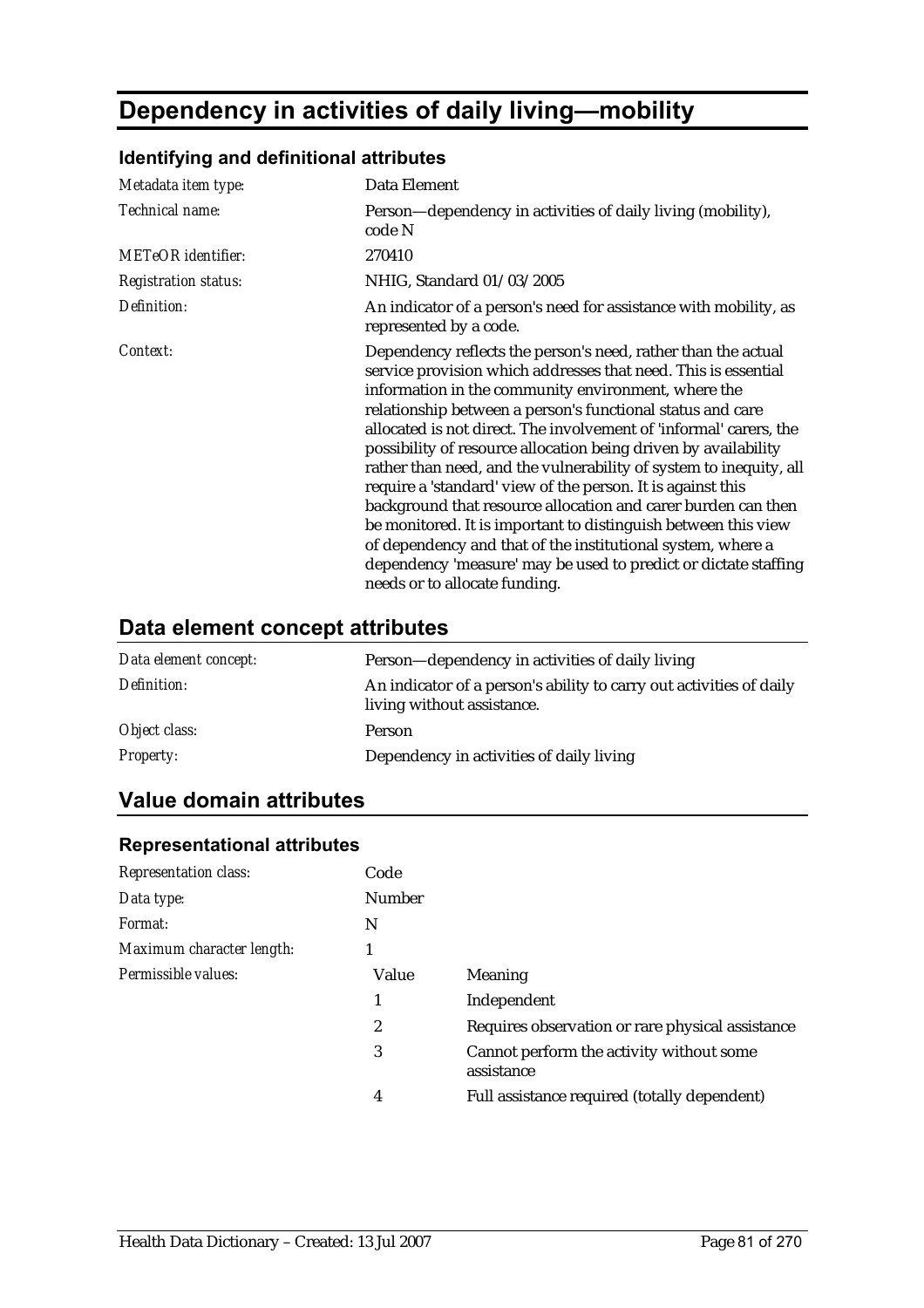### **Collection and usage attributes**

| Guide for use:             | Applies to walking, walking aid or wheelchair.<br>Services may elect to adopt the measures as defined in this<br>metadata item or adopt one of the following tools now<br>available, such as the Bryan, Barthel, Katz, Functional<br>Independence Measure, Resource Utilisation Groups etc.<br>Each agency should seek to adopt a dependency classification,<br>which can be mapped to other classifications and produce |
|----------------------------|--------------------------------------------------------------------------------------------------------------------------------------------------------------------------------------------------------------------------------------------------------------------------------------------------------------------------------------------------------------------------------------------------------------------------|
| <b>Collection methods:</b> | equivalent scores.<br>Commencement of care episode (there may be several visits in<br>which assessment data are gathered).                                                                                                                                                                                                                                                                                               |
| Comments:                  | There are a significant number of dependency instruments in<br>use in the community and institutional care. The Community<br>Nursing Minimum Data Set Australia recommends the<br>adoption of a dependency tool from a limited range of options<br>as outlined in Guide for use.                                                                                                                                         |
|                            | The Person dependency in activities of daily living metadata<br>items consist of a number of standard elements, which can be<br>used to map to and/or score from the majority of dependency<br>instruments.                                                                                                                                                                                                              |

#### **Source and reference attributes**

| Submitting organisation:     | <b>Australian Council of Community Nursing Services</b>                                                                  |
|------------------------------|--------------------------------------------------------------------------------------------------------------------------|
| Reference documents:         | ACCNS 1997. Community nursing minimum data set Australia<br>version 2.0: data dictionary and guidelines. Melbourne: ACCN |
| <b>Relational attributes</b> |                                                                                                                          |
| Related metadata references: | Supersedes Dependency in activities of daily living, version 2,                                                          |

DE, NHDD, NHIMG, Superseded 01/03/2005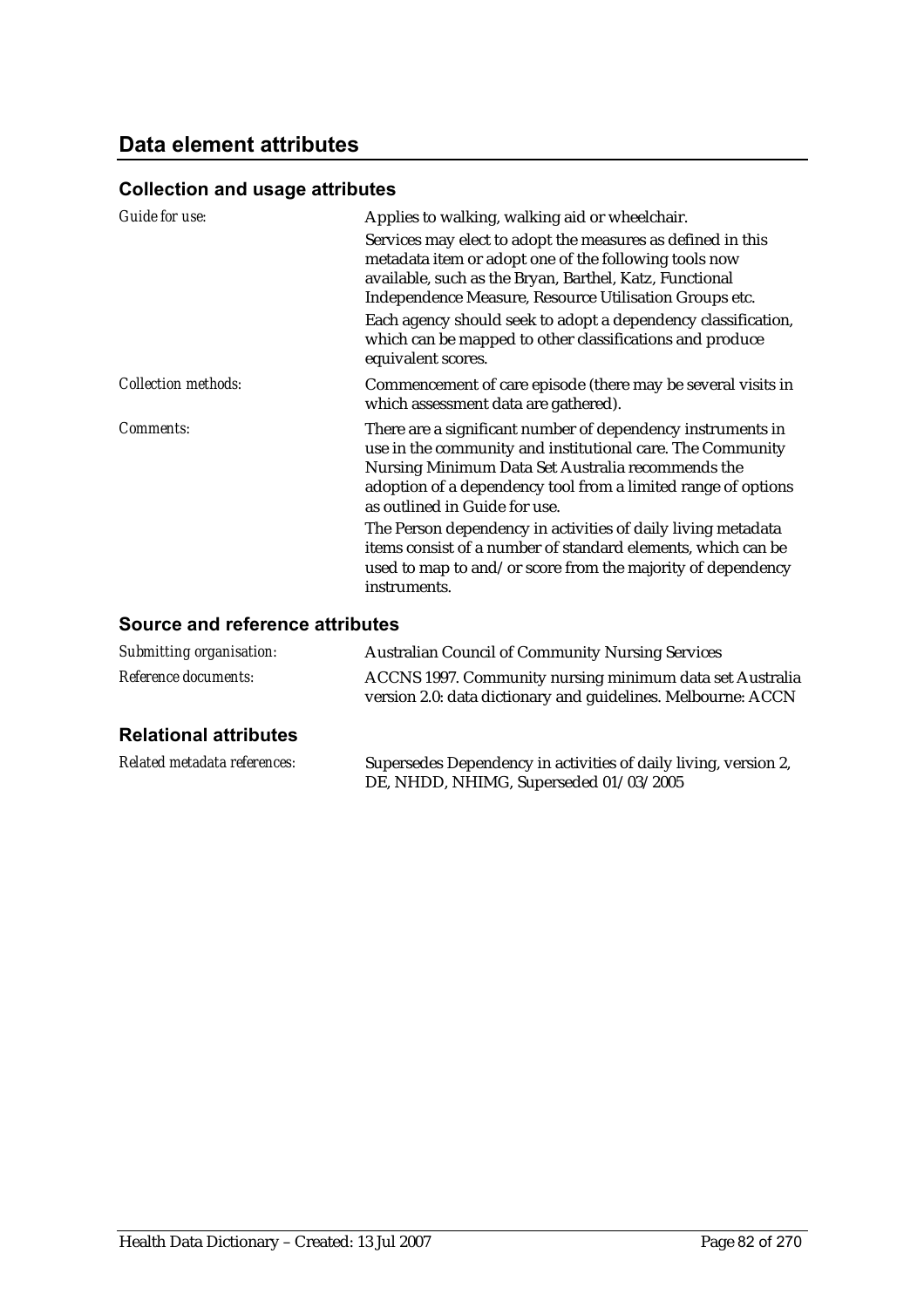# **Dependency in activities of daily living—night-time technical nursing care requirement**

## **Identifying and definitional attributes**

| Metadata item type:         | Data Element                                                                                                                                                                                                                                                                                                                                                                                                                                                                                                                                                                                                                                                                                                                                                                                                                             |
|-----------------------------|------------------------------------------------------------------------------------------------------------------------------------------------------------------------------------------------------------------------------------------------------------------------------------------------------------------------------------------------------------------------------------------------------------------------------------------------------------------------------------------------------------------------------------------------------------------------------------------------------------------------------------------------------------------------------------------------------------------------------------------------------------------------------------------------------------------------------------------|
| Technical name:             | Person—technical nursing care requirement (night-time), total<br>minutes NNN                                                                                                                                                                                                                                                                                                                                                                                                                                                                                                                                                                                                                                                                                                                                                             |
| METeOR identifier:          | 270422                                                                                                                                                                                                                                                                                                                                                                                                                                                                                                                                                                                                                                                                                                                                                                                                                                   |
| <b>Registration status:</b> | NHIG, Standard 01/03/2005                                                                                                                                                                                                                                                                                                                                                                                                                                                                                                                                                                                                                                                                                                                                                                                                                |
| Definition:                 | A person's need for night-time technical nursing care per week<br>measured in minutes.                                                                                                                                                                                                                                                                                                                                                                                                                                                                                                                                                                                                                                                                                                                                                   |
| Context:                    | Dependency reflects the person's need, rather than the actual<br>service provision which addresses that need. This is essential<br>information in the community environment, where the<br>relationship between a person's functional status and care<br>allocated is not direct. The involvement of 'informal' carers, the<br>possibility of resource allocation being driven by availability<br>rather than need, and the vulnerability of system to inequity, all<br>require a 'standard' view of the person. It is against this<br>background that resource allocation and carer burden can then<br>be monitored. It is important to distinguish between this view<br>of dependency and that of the institutional system, where a<br>dependency 'measure' may be used to predict or dictate staffing<br>needs or to allocate funding. |

### **Data element concept attributes**

| Data element concept: | Person—technical nursing care requirement                   |
|-----------------------|-------------------------------------------------------------|
| Definition:           | An indicator of a person's need for technical nursing care. |
| Object class:         | Person                                                      |
| <b>Property:</b>      | Technical nursing care requirement                          |

## **Value domain attributes**

| <b>Representation class:</b> | Total      |                                |
|------------------------------|------------|--------------------------------|
| Data type:                   | Number     |                                |
| Format:                      | <b>NNN</b> |                                |
| Maximum character length:    | 3          |                                |
| Supplementary values:        | Value      | Meaning                        |
|                              | 1          | No technical care requirements |
| Unit of measure:             | Minute (m) |                                |

### **Representational attributes**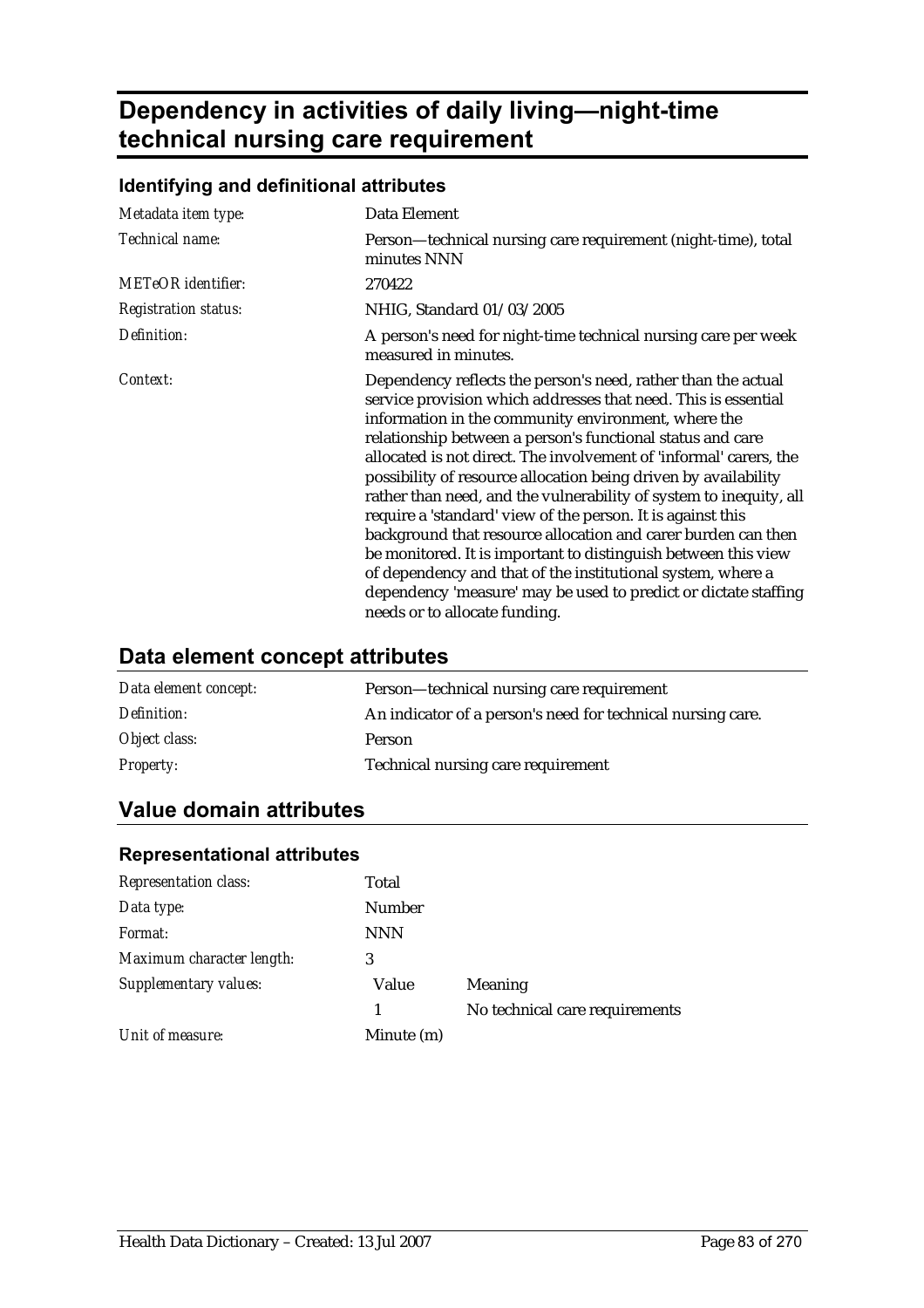### **Collection and usage attributes**

| <b>Guide for use:</b>      | Record the minutes of night-time technical care required per<br>week.                                                                                                                                                                                                                                                                                                                                                                                                           |
|----------------------------|---------------------------------------------------------------------------------------------------------------------------------------------------------------------------------------------------------------------------------------------------------------------------------------------------------------------------------------------------------------------------------------------------------------------------------------------------------------------------------|
|                            | Technical care refers to technical tasks and procedures for<br>which nurses receive specific education and which require<br>nursing knowledge of expected therapeutic effect, possible side-<br>effects, complications and appropriate actions related to each.<br>In the community nursing setting, carers may undertake some<br>of these activities within, and under surveillance, of a nursing<br>care-plan. Some examples of technical care activities are:                |
|                            | medication administration (including injections)                                                                                                                                                                                                                                                                                                                                                                                                                                |
|                            | dressings and other procedures<br>$\bullet$                                                                                                                                                                                                                                                                                                                                                                                                                                     |
|                            | venipuncture<br>٠                                                                                                                                                                                                                                                                                                                                                                                                                                                               |
|                            | monitoring of dialysis<br>$\bullet$                                                                                                                                                                                                                                                                                                                                                                                                                                             |
|                            | implementation of pain management technology.                                                                                                                                                                                                                                                                                                                                                                                                                                   |
|                            | Services may elect to adopt the measures as defined in this<br>metadata item or adopt one of the following tools now<br>available, such as the Bryan, Barthel, Katz, Functional<br>Independence Measure, Resource Utilisation Groups etc.                                                                                                                                                                                                                                       |
|                            | Each agency should seek to adopt a dependency classification,<br>which can be mapped to other classifications and produce<br>equivalent scores.                                                                                                                                                                                                                                                                                                                                 |
| <b>Collection methods:</b> | Commencement of care episode (there may be several visits in<br>which assessment data are gathered).                                                                                                                                                                                                                                                                                                                                                                            |
| <b>Comments:</b>           | There are a significant number of dependency instruments in<br>use in the community and institutional care. The Community<br>Nursing Minimum Data Set Australia recommends the<br>adoption of a dependency tool from a limited range of options<br>as outlined in Guide for use.<br>The Person dependency in activities of daily living metadata<br>items consist of a number of standard elements, which can be<br>used to map to and/or score from the majority of dependency |
|                            | instruments.                                                                                                                                                                                                                                                                                                                                                                                                                                                                    |

| Submitting organisation:     | <b>Australian Council of Community Nursing Services</b>                                                                   |
|------------------------------|---------------------------------------------------------------------------------------------------------------------------|
| Reference documents:         | ACCNS 1997. Community nursing minimum data set Australia<br>version 2.0: data dictionary and guidelines. Melbourne: ACCNS |
| <b>Relational attributes</b> |                                                                                                                           |
| Related metadata references: | Supersedes Dependency in activities of daily living, version 2,<br>DE, NHDD, NHIMG, Superseded 01/03/2005                 |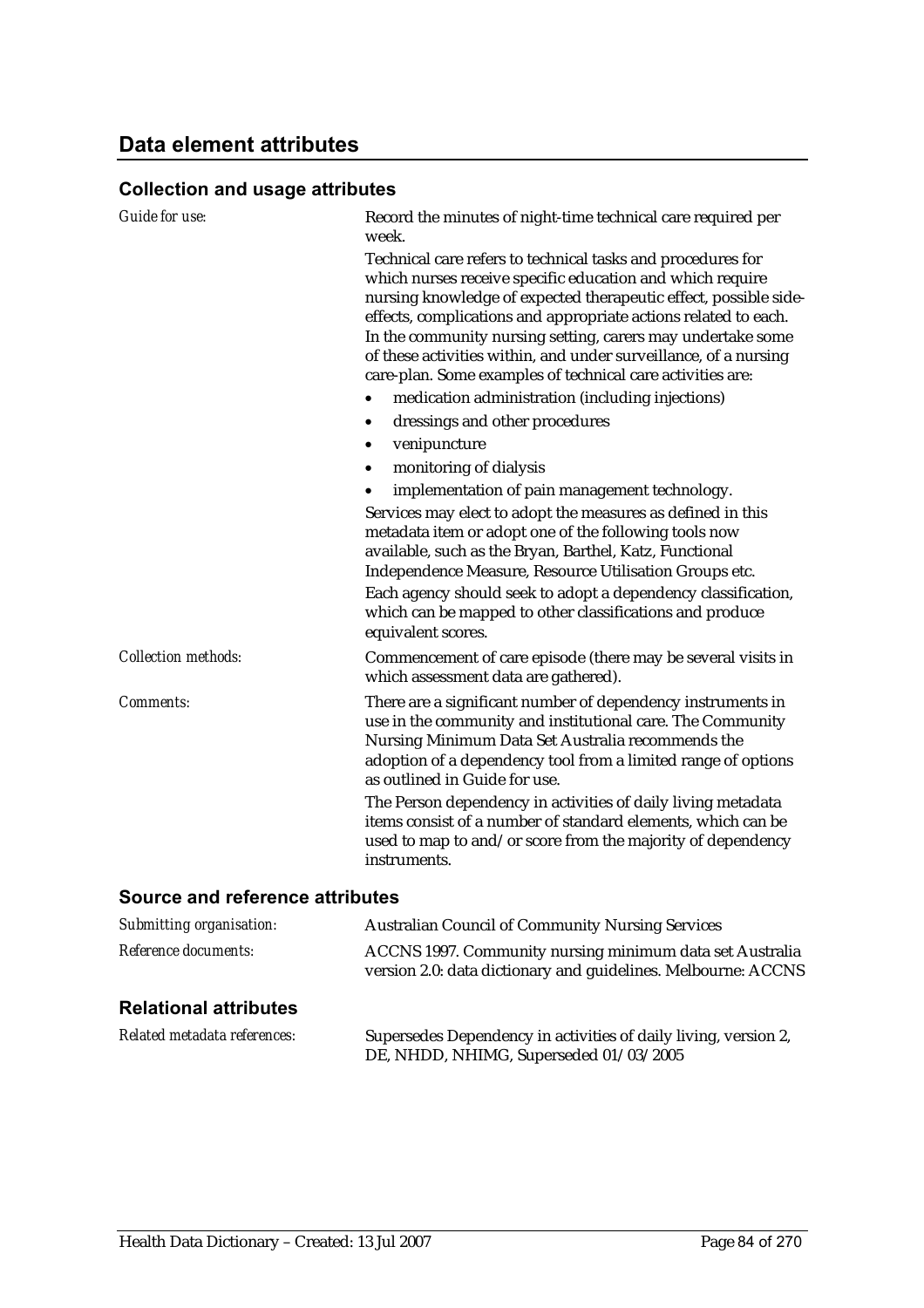# **Dependency in activities of daily living—toileting**

## **Identifying and definitional attributes**

| Metadata item type:         | Data Element                                                                                                                                                                                                                                                                                                                                                                                                                                                                                                                                                                                                                                                                                                                                                                                                                             |
|-----------------------------|------------------------------------------------------------------------------------------------------------------------------------------------------------------------------------------------------------------------------------------------------------------------------------------------------------------------------------------------------------------------------------------------------------------------------------------------------------------------------------------------------------------------------------------------------------------------------------------------------------------------------------------------------------------------------------------------------------------------------------------------------------------------------------------------------------------------------------------|
| Technical name:             | Person—dependency in activities of daily living (toileting),<br>code N                                                                                                                                                                                                                                                                                                                                                                                                                                                                                                                                                                                                                                                                                                                                                                   |
| <b>METeOR</b> identifier:   | 270411                                                                                                                                                                                                                                                                                                                                                                                                                                                                                                                                                                                                                                                                                                                                                                                                                                   |
| <b>Registration status:</b> | NHIG, Standard 01/03/2005                                                                                                                                                                                                                                                                                                                                                                                                                                                                                                                                                                                                                                                                                                                                                                                                                |
| Definition:                 | An indicator of a person's need for assistance with toileting, as<br>represented by a code.                                                                                                                                                                                                                                                                                                                                                                                                                                                                                                                                                                                                                                                                                                                                              |
| Context:                    | Dependency reflects the person's need, rather than the actual<br>service provision which addresses that need. This is essential<br>information in the community environment, where the<br>relationship between a person's functional status and care<br>allocated is not direct. The involvement of 'informal' carers, the<br>possibility of resource allocation being driven by availability<br>rather than need, and the vulnerability of system to inequity, all<br>require a 'standard' view of the person. It is against this<br>background that resource allocation and carer burden can then<br>be monitored. It is important to distinguish between this view<br>of dependency and that of the institutional system, where a<br>dependency 'measure' may be used to predict or dictate staffing<br>needs or to allocate funding. |

## **Data element concept attributes**

| Data element concept: | Person—dependency in activities of daily living                                                   |
|-----------------------|---------------------------------------------------------------------------------------------------|
| Definition:           | An indicator of a person's ability to carry out activities of daily<br>living without assistance. |
| Object class:         | Person                                                                                            |
| <i>Property:</i>      | Dependency in activities of daily living                                                          |

## **Value domain attributes**

| <b>Representation class:</b> | Code   |                                                        |
|------------------------------|--------|--------------------------------------------------------|
| Data type:                   | Number |                                                        |
| Format:                      | N      |                                                        |
| Maximum character length:    |        |                                                        |
| Permissible values:          | Value  | <b>Meaning</b>                                         |
|                              | 1      | Independent                                            |
|                              | 2      | Requires observation or rare physical assistance       |
|                              | 3      | Cannot perform the activity without some<br>assistance |
|                              | 4      | Full assistance required (totally dependent)           |
|                              |        |                                                        |

#### **Representational attributes**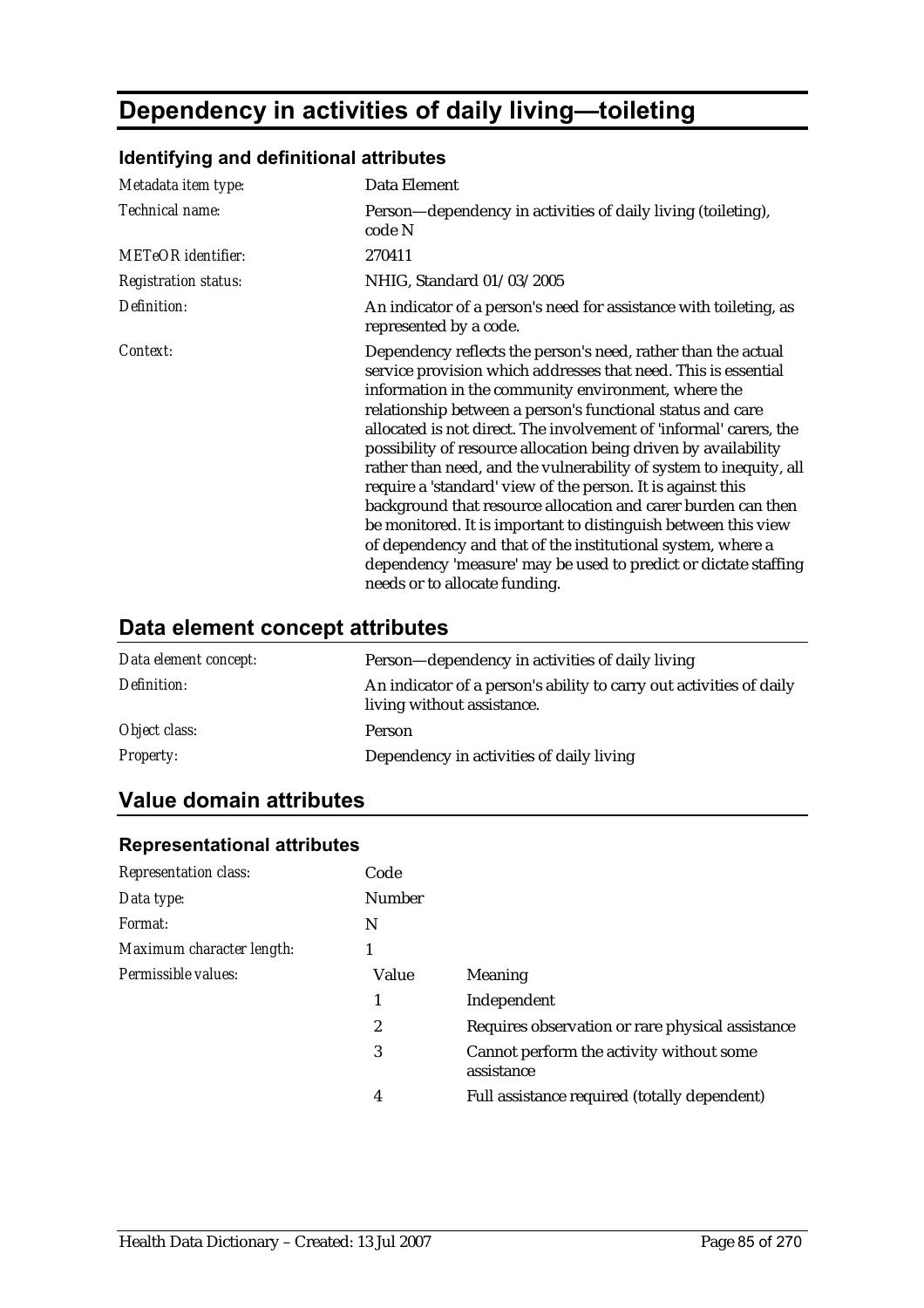## **Data element attributes**

### **Collection and usage attributes**

| Guide for use:             | Services may elect to adopt the measures as defined in this<br>metadata item or adopt one of the following tools now<br>available, such as the Bryan, Barthel, Katz, Functional<br>Independence Measure, Resource Utilisation Groups, etc.<br>Each agency should seek to adopt a dependency classification,<br>which can be mapped to other classifications and produce<br>equivalent scores.                                                                                                         |
|----------------------------|-------------------------------------------------------------------------------------------------------------------------------------------------------------------------------------------------------------------------------------------------------------------------------------------------------------------------------------------------------------------------------------------------------------------------------------------------------------------------------------------------------|
| <b>Collection methods:</b> | Commencement of care episode (there may be several visits in<br>which assessment data is gathered).                                                                                                                                                                                                                                                                                                                                                                                                   |
| Comments:                  | There are a significant number of dependency instruments in<br>use in the community and institutional care. The Community<br>Nursing Minimum Data Set Australia recommends the<br>adoption of a dependency tool from a limited range of options<br>as outlined in the Guide for Use.<br>The Person - Dependency in activities of daily living metadata<br>items consist of a number of standard elements, which can be<br>used to map to and/or score from the majority of dependency<br>instruments. |

### **Source and reference attributes**

| ACCNS 1997. Community nursing minimum data set          |
|---------------------------------------------------------|
| Australian version 2.0: data dictionary and guidelines. |
| Melbourne: ACCNS.                                       |
|                                                         |

### **Relational attributes**

| Related metadata references: | Supersedes Dependency in activities of daily living, version 2, |
|------------------------------|-----------------------------------------------------------------|
|                              | DE, NHDD, NHIMG, Superseded 01/03/2005                          |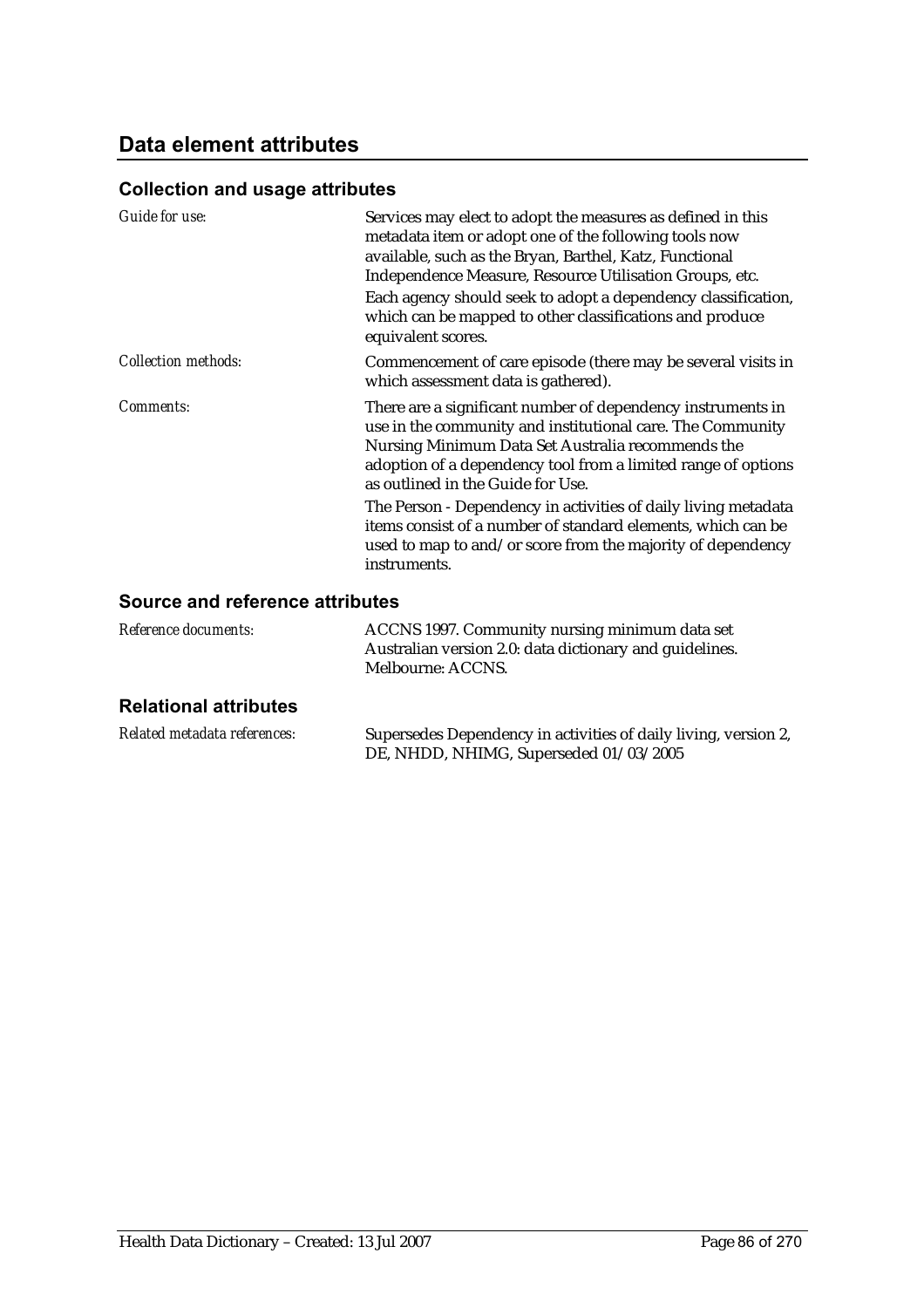# **Dependency in activities of daily living—transferring**

#### *Metadata item type:* Data Element *Technical name:* Person—dependency in activities of daily living (transferring), code N *METeOR identifier:* 270412 *Registration status:* NHIG, Standard 01/03/2005 *Definition:* An indicator of a person's need for assistance with transferring, as represented by a code. *Context:* Dependency reflects the person's need, rather than the actual service provision which addresses that need. This is essential information in the community environment, where the relationship between a person's functional status and care allocated is not direct. The involvement of 'informal' carers, the possibility of resource allocation being driven by availability rather than need, and the vulnerability of system to inequity, all require a 'standard' view of the person. It is against this background that resource allocation and carer burden can then be monitored. It is important to distinguish between this view of dependency and that of the institutional system, where a dependency 'measure' may be used to predict or dictate staffing needs or to allocate funding.

#### **Identifying and definitional attributes**

#### **Data element concept attributes**

| Data element concept: | Person—dependency in activities of daily living                                                   |
|-----------------------|---------------------------------------------------------------------------------------------------|
| Definition:           | An indicator of a person's ability to carry out activities of daily<br>living without assistance. |
| Object class:         | Person                                                                                            |
| <b>Property:</b>      | Dependency in activities of daily living                                                          |

### **Value domain attributes**

| <b>Representation class:</b> | Code          |                                                        |
|------------------------------|---------------|--------------------------------------------------------|
| Data type:                   | <b>Number</b> |                                                        |
| Format:                      | N             |                                                        |
| Maximum character length:    |               |                                                        |
| Permissible values:          | Value         | Meaning                                                |
|                              | 1             | Independent                                            |
|                              | 2             | Requires observation or rare physical assistance       |
|                              | 3             | Cannot perform the activity without some<br>assistance |
|                              | 4             | Full assistance required (totally dependent)           |
|                              | 5             | Person is bedfast                                      |
|                              |               |                                                        |

#### **Representational attributes**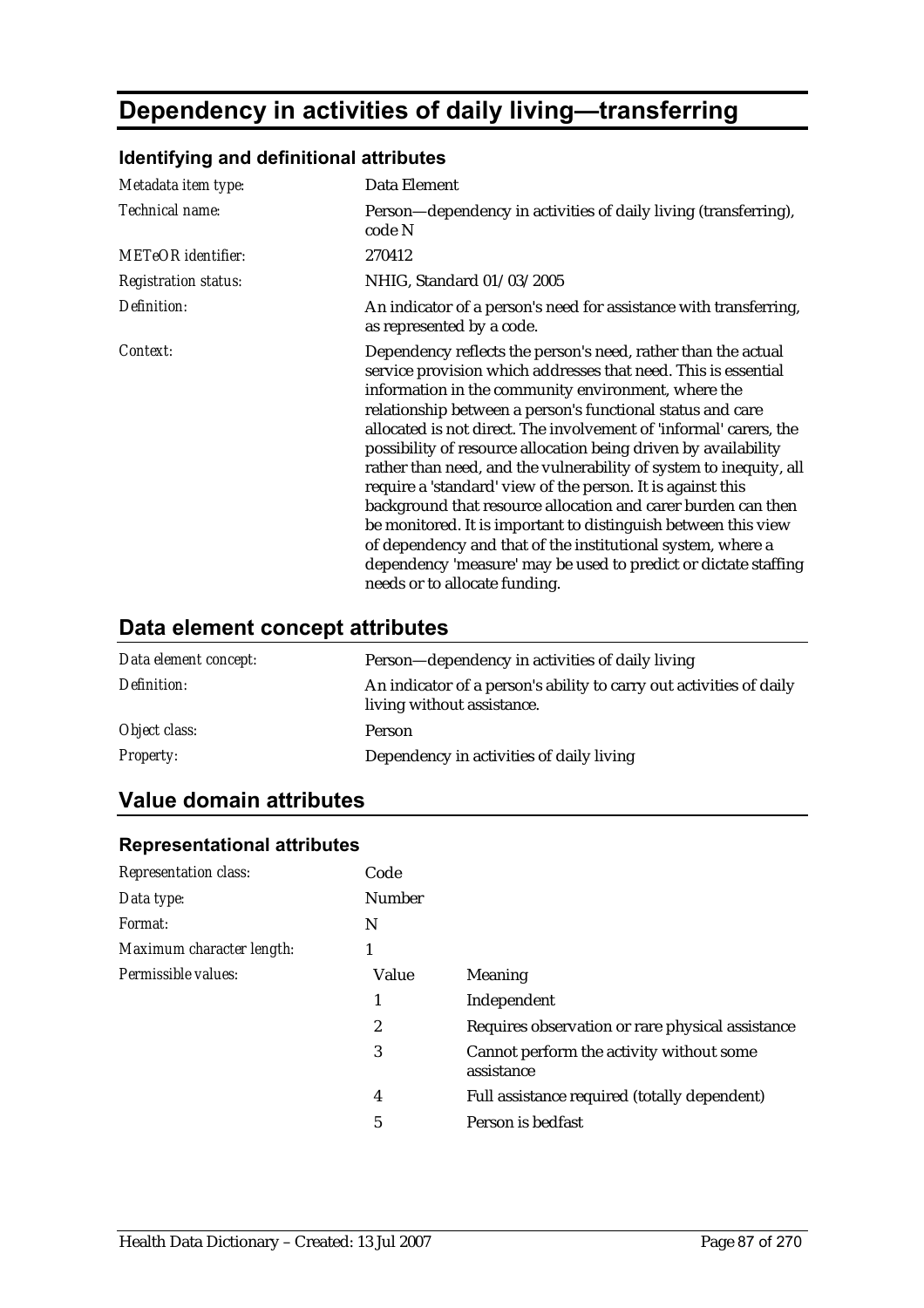### **Collection and usage attributes**

| Guide for use:             | Services may elect to adopt the measures as defined in this<br>metadata item or adopt one of the following tools now<br>available, such as the Bryan, Barthel, Katz, Functional<br>Independence Measure, Resource Utilisation Groups etc.<br>Each agency should seek to adopt a dependency classification,<br>which can be mapped to other classifications and produce<br>equivalent scores.                                                                                    |
|----------------------------|---------------------------------------------------------------------------------------------------------------------------------------------------------------------------------------------------------------------------------------------------------------------------------------------------------------------------------------------------------------------------------------------------------------------------------------------------------------------------------|
|                            | Code 5: Person is bedfast.                                                                                                                                                                                                                                                                                                                                                                                                                                                      |
| <b>Collection methods:</b> | Commencement of care episode (there may be several visits in<br>which assessment data are gathered).                                                                                                                                                                                                                                                                                                                                                                            |
| Comments:                  | There are a significant number of dependency instruments in<br>use in the community and institutional care. The Community<br>Nursing Minimum Data Set Australia recommends the<br>adoption of a dependency tool from a limited range of options<br>as outlined in Guide for use.<br>The Person dependency in activities of daily living metadata<br>items consist of a number of standard elements, which can be<br>used to map to and/or score from the majority of dependency |
|                            | instruments.                                                                                                                                                                                                                                                                                                                                                                                                                                                                    |

| Submitting organisation:     | <b>Australian Council of Community Nursing Services</b>                                                                   |
|------------------------------|---------------------------------------------------------------------------------------------------------------------------|
| Reference documents:         | ACCNS 1997. Community nursing minimum data set Australia<br>version 2.0: data dictionary and guidelines. Melbourne: ACCNS |
| <b>Relational attributes</b> |                                                                                                                           |
| Delated metadata references  | Supercedes Dependency in activities of daily living version ?                                                             |

| Related metadata references: | Supersedes Dependency in activities of daily living, version 2, |
|------------------------------|-----------------------------------------------------------------|
|                              | DE, NHDD, NHIMG, Superseded 01/03/2005                          |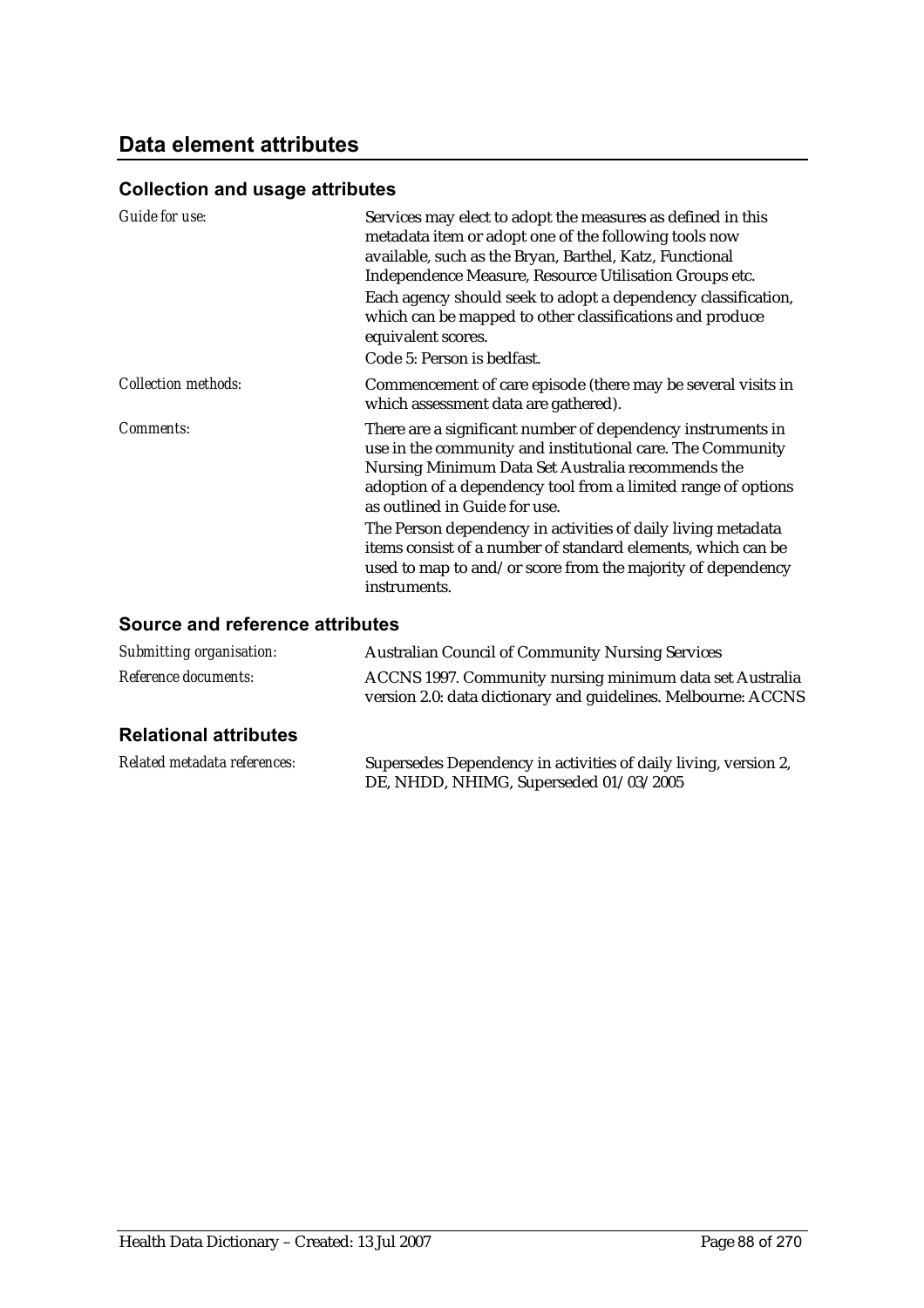# **Diabetes status**

#### **Identifying and definitional attributes**

| Metadata item type:         | Data Element                                                                 |
|-----------------------------|------------------------------------------------------------------------------|
| Technical name:             | Person-diabetes mellitus status, code NN                                     |
| <b>METeOR</b> identifier:   | 270194                                                                       |
| <b>Registration status:</b> | NHIG, Standard 01/03/2005                                                    |
| Definition:                 | Whether a person has or is at risk of diabetes, as represented by<br>a code. |

### **Data element concept attributes**

| Data element concept: | Person—diabetes mellitus status                   |
|-----------------------|---------------------------------------------------|
| Definition:           | Identifies a person with or at risk of diabetes.  |
| Context:              | Public health, health care and clinical settings. |
| Object class:         | <b>Person</b>                                     |
| <b>Property:</b>      | Diabetes mellitus status                          |

### **Value domain attributes**

#### **Representational attributes**

| Representation class:     | Code             |                                              |
|---------------------------|------------------|----------------------------------------------|
| Data type:                | <b>String</b>    |                                              |
| <i>Format:</i>            | <b>NN</b>        |                                              |
| Maximum character length: | $\boldsymbol{2}$ |                                              |
| Permissible values:       | Value            | Meaning                                      |
|                           | 01               | Type 1 diabetes                              |
|                           | 02               | Type 2 diabetes                              |
|                           | 03               | Gestational diabetes mellitus (GDM)          |
|                           | 04               | Other (secondary diabetes)                   |
|                           | 05               | Previous gestational diabetes mellitus (GDM) |
|                           | 06               | Impaired fasting glucose (IFG)               |
|                           | 07               | Impaired glucose tolerance (IGT)             |
|                           | 08               | Not diagnosed with diabetes                  |
|                           | 09               | Not assessed                                 |
| Supplementary values:     | 99               | Not stated/inadequately described            |

#### **Collection and usage attributes**

*Guide for use:* Note that where there is a Gestational diabetes mellitus (GDM) or Previous GDM (i.e. permissible values 3 & 5) and a current history of Type 2 diabetes then record 'Code 2' Type 2 diabetes. This same principle applies where a history of either Impaired fasting glycaemia (IFG) or Impaired glucose tolerance (IGT) and a current history and Type 2 diabetes, then record 'Code 2' Type 2 diabetes.

CODE 01 Type 1 diabetes

Beta-cell destruction, usually leading to absolute insulin deficiency. Includes those cases attributed to an autoimmune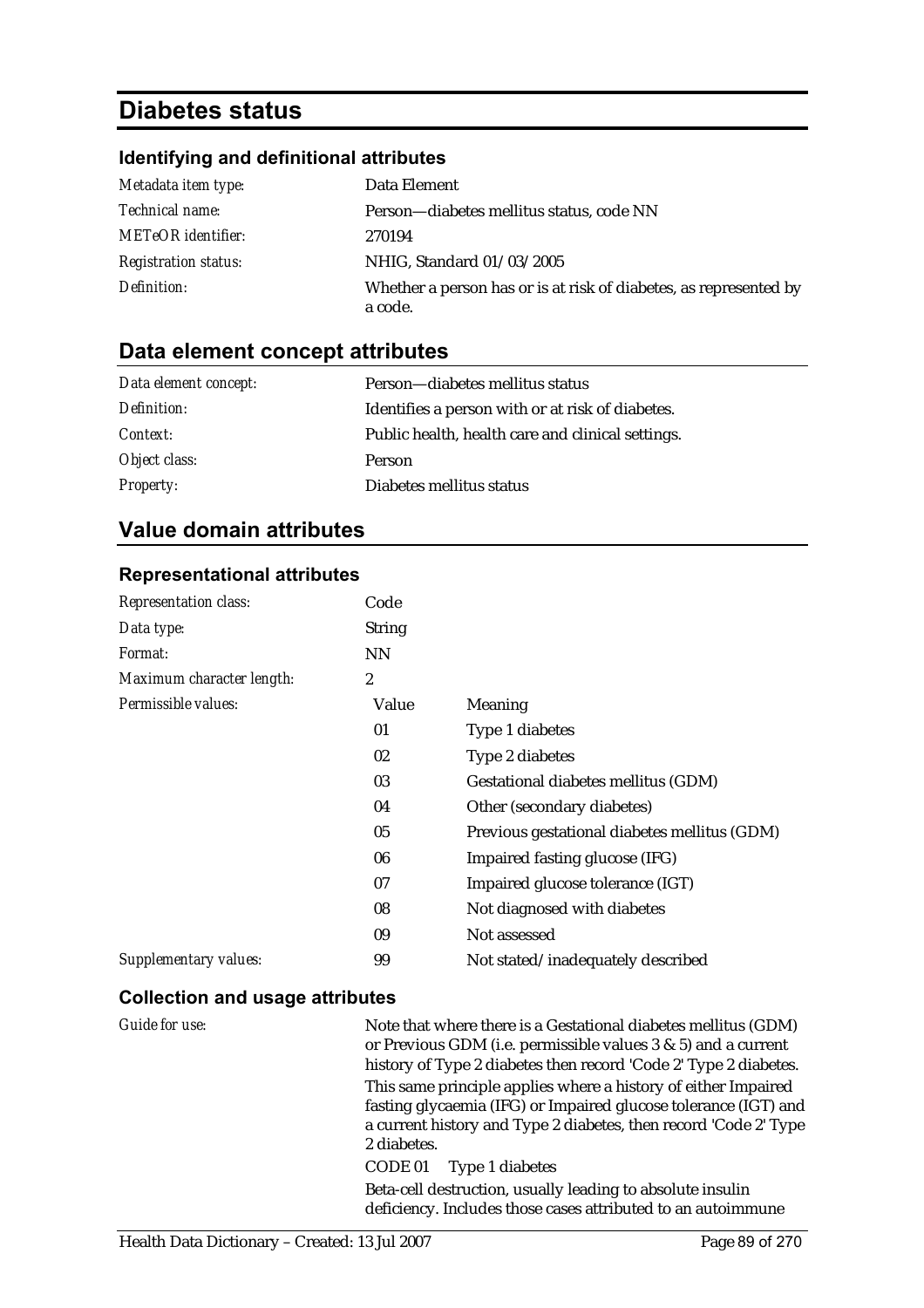process, as well as those with beta-cell destruction and who are prone to ketoacidosis for which neither an aetiology nor pathogenesis is known (idiopathic). It does not include those forms of beta-cell destruction or failure to which specific causes can be assigned (e.g. cystic fibrosis, mitochondrial defects). Some subjects with Type 1 diabetes can be identified at earlier clinical stages than 'diabetes mellitus'.

CODE 02 Type 2 diabetes

Type 2 includes the common major form of diabetes, which results from defect(s) in insulin secretion, almost always with a major contribution from insulin resistance.

CODE 03 Gestational diabetes mellitus (GDM)

GDM is a carbohydrate intolerance resulting in hyperglycaemia of variable severity with onset or first recognition during pregnancy. The definition applies irrespective of whether or not insulin is used for treatment or the condition persists after pregnancy. Diagnosis is to be based on the Australian Diabetes in Pregnancy Society (ADIPS) Guidelines.

CODE 04 Other (secondary diabetes)

This categorisation include less common causes of diabetes mellitus, but are those in which the underlying defect or disease process can be identified in a relatively specific manner. They include, for example, genetic defects of beta-cell function, genetic defects in insulin action, diseases of the exocrine pancreas, endocrinopathies, drug or chemical-induced, infections, uncommon forms of immune-mediated diabetes, other genetic syndromes sometimes associated with diabetes.

CODE 05 Previous GDM

Where the person has a history of GDM.

CODE 06 Impaired fasting glycaemia (IFG)

IFG or 'non-diabetic fasting hyperglycaemia' refers to fasting glucose concentrations, which are lower than those required to diagnose diabetes mellitus but higher than the normal reference range. An individual is considered to have IFG if they have a fasting plasma glucose of 6.1 or greater and less than 7.0 mmol/L if challenged with an oral glucose load, they have a fasting plasma glucose concentration of 6.1 mmol/L or greater, but less than 7.0 mmol/L, AND the 2 hour value in the Oral Glucose Tolerance Test (OGTT) is less than 7.8 mmol/L. CODE 07 Impaired glucose tolerance (IGT)

IGT is categorised as a stage in the natural history of disordered carbohydrate metabolism; subjects with IGT have an increased risk of progressing to diabetes. IGT refers to a metabolic state intermediate between normal glucose homeostasis and diabetes. Those individuals with IGT manifest glucose intolerance only when challenged with an oral glucose load. IGT is diagnosed if the 2 hour value in the OGTT is greater than 7.8 mmol/L. and less than 11.1 mmol/L AND the fasting plasma glucose concentration is less than 7.0 mmol/L. CODE 08 Not diagnosed with diabetes The subject has no known diagnosis of Type 1, Type 2, GDM,

Previous GDM, IFG, IGT or Other (secondary diabetes). CODE 09 Not assessed

The subject has not had their diabetes status assessed. CODE 99 Not stated/inadequately described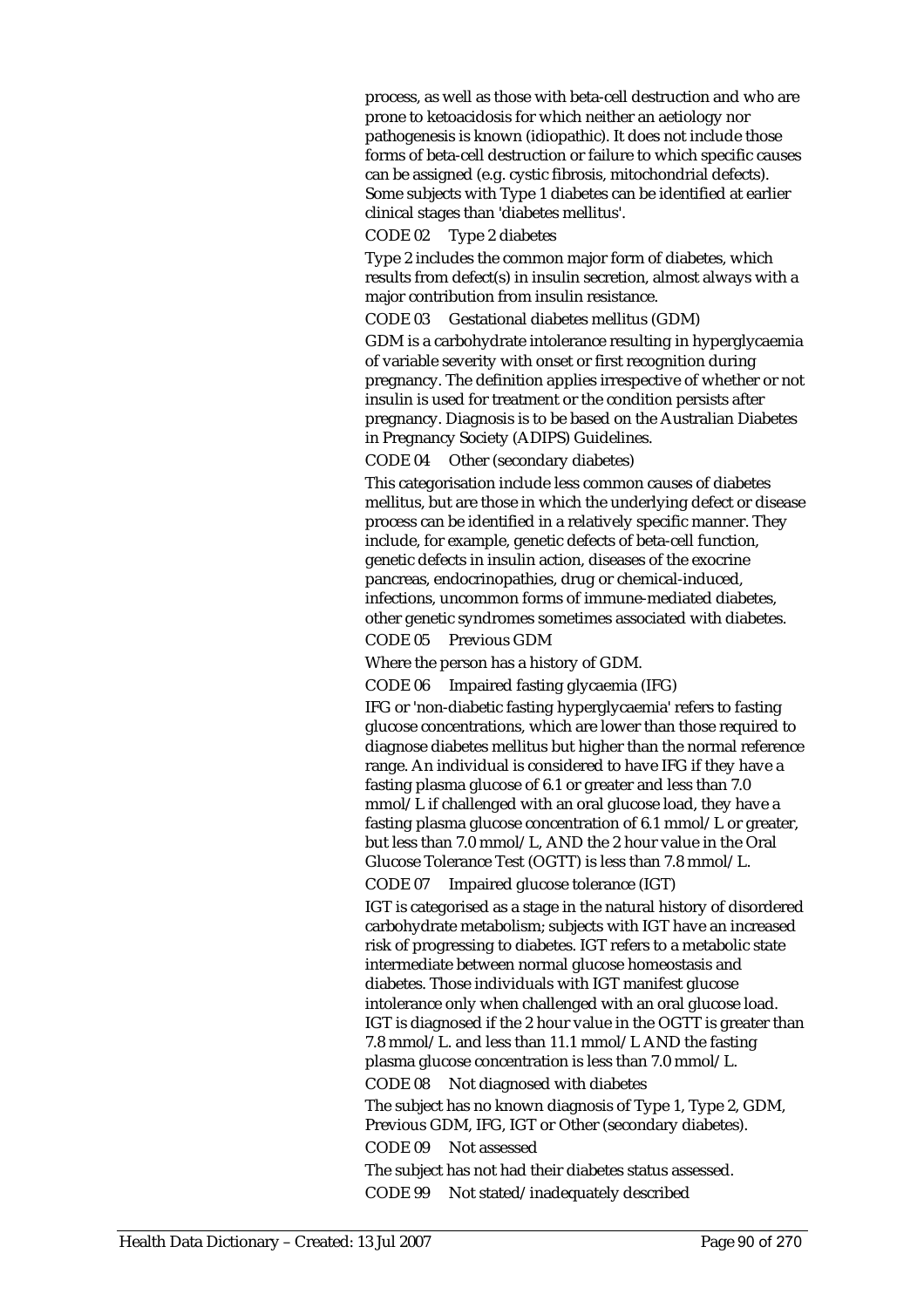|                     | This code is for unknown or information unavailable.                                  |
|---------------------|---------------------------------------------------------------------------------------|
| Collection methods: | The diagnosis is derived from and must be substantiated by<br>clinical documentation. |

#### **Source and reference attributes**

*Origin:* Developed based on Definition, Diagnosis and Classification of Diabetes Mellitus and its Complications Part 1: Diagnosis and Classifications of Diabetes Mellitus Provisional Report of a World Health Organization Consultation (Alberti & Zimmet 1998).

## **Data element attributes**

| <b>Collection methods:</b>                           | Diabetes (clinical):                                                                                                                                                                                                                                                                                                                                                                                                                                                                                                                                                                                                                                                                                                                                                                                                                                                                                                                                                                                                                            |  |
|------------------------------------------------------|-------------------------------------------------------------------------------------------------------------------------------------------------------------------------------------------------------------------------------------------------------------------------------------------------------------------------------------------------------------------------------------------------------------------------------------------------------------------------------------------------------------------------------------------------------------------------------------------------------------------------------------------------------------------------------------------------------------------------------------------------------------------------------------------------------------------------------------------------------------------------------------------------------------------------------------------------------------------------------------------------------------------------------------------------|--|
|                                                      | A type of diabetes should be recorded and coded for each<br>episode of patient care.                                                                                                                                                                                                                                                                                                                                                                                                                                                                                                                                                                                                                                                                                                                                                                                                                                                                                                                                                            |  |
| Source and reference attributes                      |                                                                                                                                                                                                                                                                                                                                                                                                                                                                                                                                                                                                                                                                                                                                                                                                                                                                                                                                                                                                                                                 |  |
| Submitting organisation:                             | Cardiovascular Data Working Group<br>National Diabetes Data Working Group                                                                                                                                                                                                                                                                                                                                                                                                                                                                                                                                                                                                                                                                                                                                                                                                                                                                                                                                                                       |  |
| <b>Relational attributes</b>                         |                                                                                                                                                                                                                                                                                                                                                                                                                                                                                                                                                                                                                                                                                                                                                                                                                                                                                                                                                                                                                                                 |  |
| Related metadata references:                         | Supersedes Diabetes status, version 1, DE, NHDD, NHIMG,<br>Superseded 01/03/2005                                                                                                                                                                                                                                                                                                                                                                                                                                                                                                                                                                                                                                                                                                                                                                                                                                                                                                                                                                |  |
| <b>Implementation in Data Set</b><br>Specifications: | Acute coronary syndrome (clinical) DSS NHIG, Standard<br>07/12/2005                                                                                                                                                                                                                                                                                                                                                                                                                                                                                                                                                                                                                                                                                                                                                                                                                                                                                                                                                                             |  |
|                                                      | Acute coronary syndrome (clinical) DSS NHIG, Superseded<br>07/12/2005                                                                                                                                                                                                                                                                                                                                                                                                                                                                                                                                                                                                                                                                                                                                                                                                                                                                                                                                                                           |  |
|                                                      | Cardiovascular disease (clinical) DSS NHIG, Superseded<br>15/02/2006                                                                                                                                                                                                                                                                                                                                                                                                                                                                                                                                                                                                                                                                                                                                                                                                                                                                                                                                                                            |  |
|                                                      | Cardiovascular disease (clinical) DSS NHIG, Superseded<br>04/07/2007                                                                                                                                                                                                                                                                                                                                                                                                                                                                                                                                                                                                                                                                                                                                                                                                                                                                                                                                                                            |  |
|                                                      | Cardiovascular disease (clinical) DSS NHIG, Standard<br>04/07/2007                                                                                                                                                                                                                                                                                                                                                                                                                                                                                                                                                                                                                                                                                                                                                                                                                                                                                                                                                                              |  |
|                                                      | Information specific to this data set:<br>People with diabetes have two to five times increased risk<br>of developing heart, stroke and vascular disease (Zimmet<br>& Alberti 1997). Cardiovascular disease is the most<br>common cause of death in people with diabetes.<br>Diabetes is also an important cause of stroke, and people<br>with diabetes may have a worse prognosis after stroke.<br>Heart, stroke and vascular disease and diabetes share<br>common risk factors, but also diabetes is an independent<br>risk factor for heart, stroke and vascular disease.<br>During the 1995 National Health Survey, about 15 per cent<br>of those with diabetes reported having heart disease, at<br>almost six times the rate noted among people without<br>diabetes. In 1996-97, almost one in six hospital separations,<br>with coronary heart disease as any listed diagnosis, also<br>had diabetes recorded as an associated diagnosis. Heart<br>disease appears earlier in life and is more often fatal<br>among those with diabetes. |  |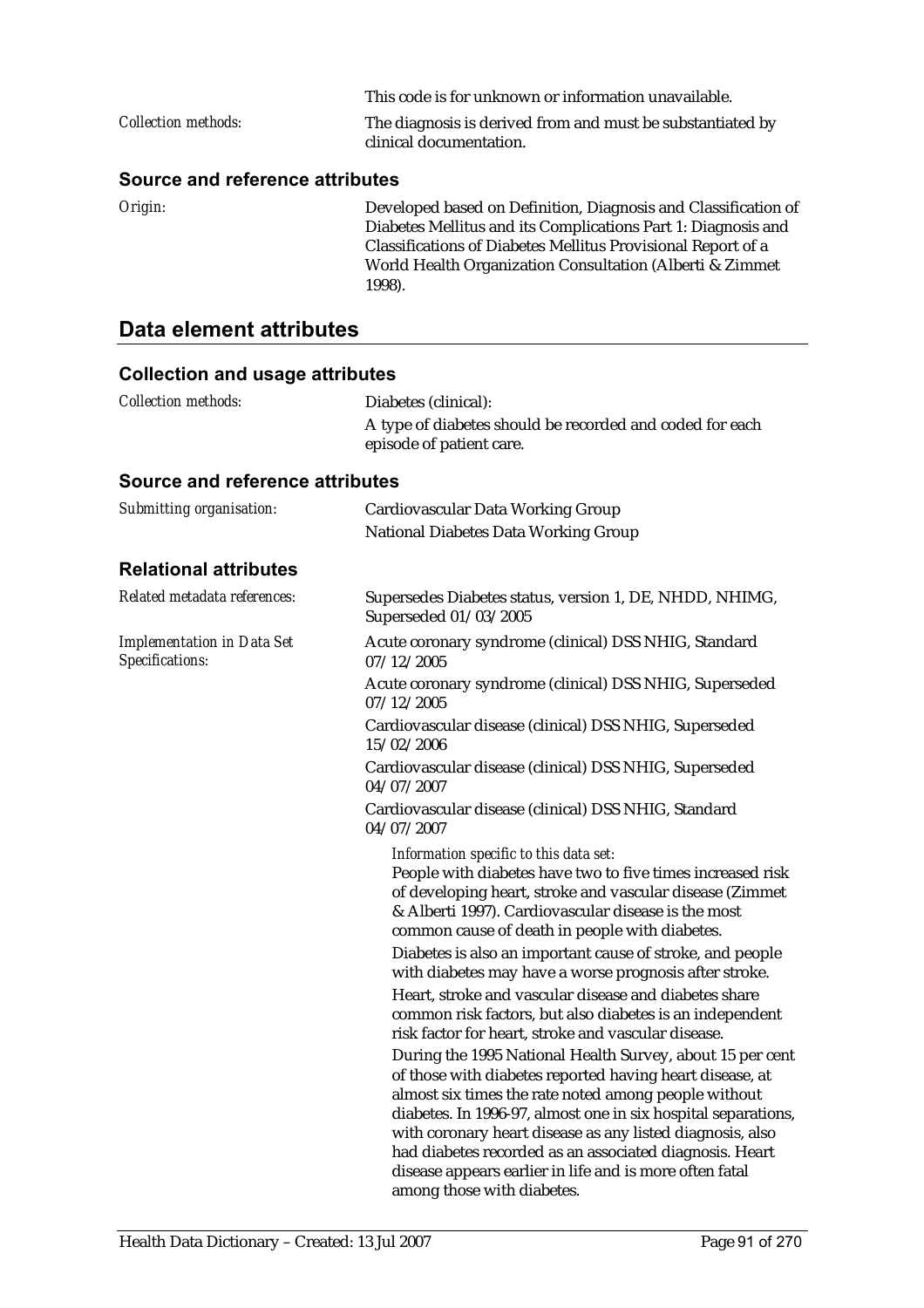Diabetes may accentuate the role of elevated blood pressure in stroke. The incidence and prevalence of peripheral vascular disease in those with diabetes increase with the duration of the peripheral vascular disease. Mortality is increased among patients with peripheral vascular disease and diabetes, in particular if foot ulcerations, infection or gangrene occur. There is limited information on whether the presence of heart, stroke and vascular disease promotes diabetes in some way. High blood pressure, high cholesterol and obesity are often present along with diabetes. As well as all being independent cardiovascular risk factors, when they are in combination with glucose intolerance (a feature of diabetes) and other risk factors such as physical inactivity and smoking, these factors present a greater risk for heart,

Evidence is accumulating that high cholesterol and glucose intolerance, which often occur together, may have a common aetiological factor. Despite these similarities, trends in cardiovascular mortality and diabetes incidence and mortality are moving in opposite directions. While the ageing of the population following reductions in cardiovascular mortality may have contributed to these contrasting trends, the role of other factors also needs to be clearly understood if common risk factor prevention strategies are to be considered. (From Commonwealth Department of Health & Aged Care and Australian Institute of Health and Welfare (1999) National Health Priority Areas Report: Cardiovascular Health).

In settings such as general practice where the monitoring of a person's health is ongoing and where diabetes status can change over time, the service contact date should be recorded.

Diabetes (clinical) DSS NHIG, Superseded 21/09/2005 Diabetes (clinical) DSS NHIG, Standard 21/09/2005

#### *Information specific to this data set:*

stroke and vascular disease.

Uncontrolled diabetes leads to a variety of complications, often resulting in limitation of activity, disability, illness and premature mortality. Therefore ongoing assessment is required to identify people at risk of developing complications so that early preventive strategies can be applied. Although there is no cure for diabetes, with modern treatment most people can lead a full and active life and avoid long-term complications.

Aetiological classifications contained in the scientific paper 'Definition, Diagnosis and Classification of Diabetes Mellitus and its Complications Part 1: Diagnosis and Classifications of Diabetes Mellitus Provisional Report of a WHO Consultation (Alberti & Zimmet 1998)'.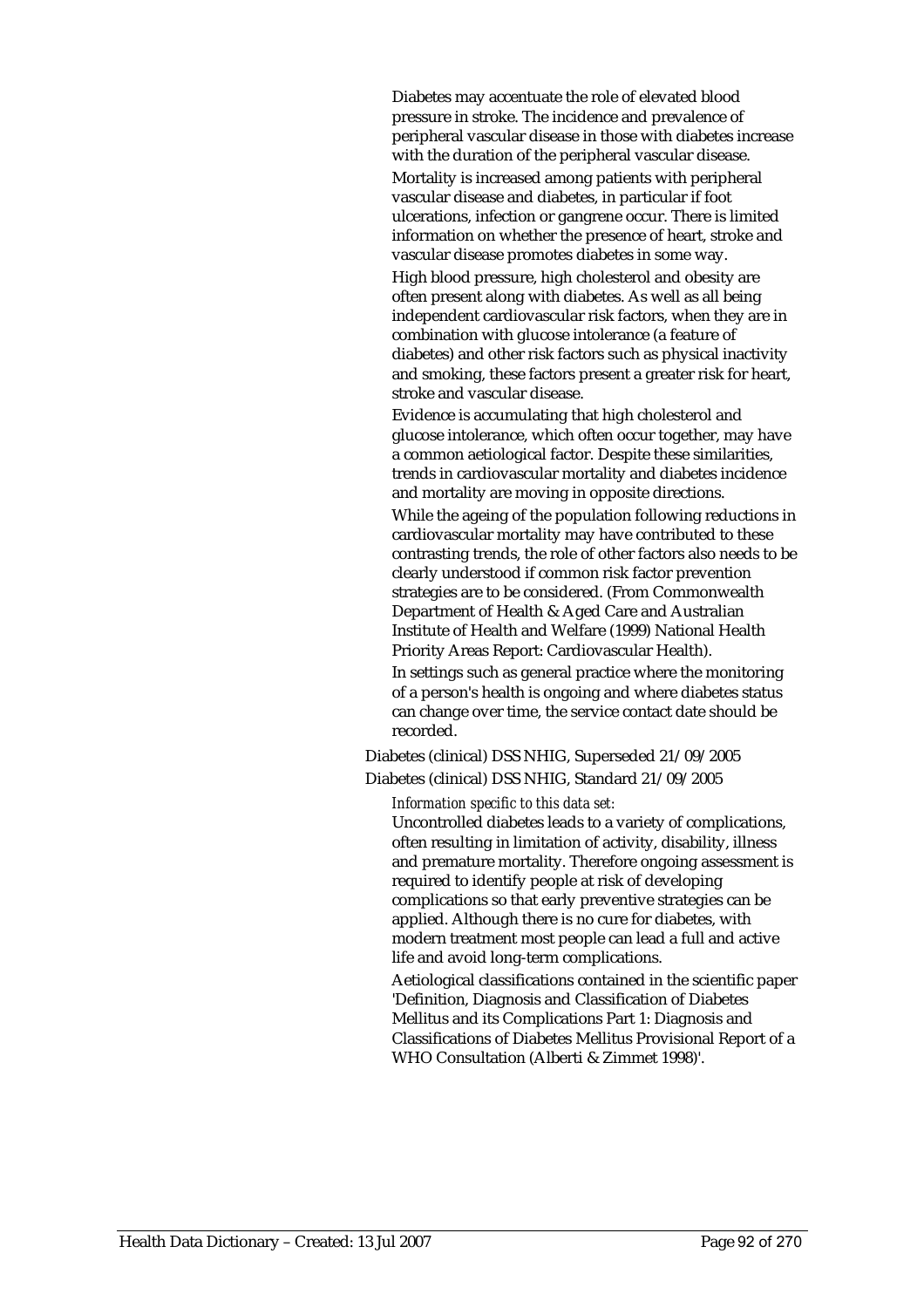# **Diabetes therapy type**

## **Identifying and definitional attributes**

| Metadata item type:         | Data Element                                                                                 |
|-----------------------------|----------------------------------------------------------------------------------------------|
| <i>Technical name:</i>      | Person—diabetes therapy type, code NN                                                        |
| <b>METeOR</b> identifier:   | 270236                                                                                       |
| <b>Registration status:</b> | NHIG, Standard 01/03/2005                                                                    |
| Definition:                 | The type of diabetes therapy the person is currently receiving,<br>as represented by a code. |

## **Data element concept attributes**

| Data element concept: | Person—diabetes therapy type                                    |
|-----------------------|-----------------------------------------------------------------|
| Definition:           | The type of diabetes therapy the person is currently receiving. |
| Object class:         | Person                                                          |
| <b>Property:</b>      | Diabetes therapy type                                           |

## **Value domain attributes**

### **Representational attributes**

| <b>Representation class:</b> | Code             |                                                                    |
|------------------------------|------------------|--------------------------------------------------------------------|
| Data type:                   | <b>String</b>    |                                                                    |
| Format:                      | <b>NN</b>        |                                                                    |
| Maximum character length:    | $\boldsymbol{2}$ |                                                                    |
| Permissible values:          | Value            | Meaning                                                            |
|                              | 01               | Diet and exercise only                                             |
|                              | 02               | Oral hypoglycaemic - sulphonylurea only                            |
|                              | 03               | Oral hypoglycaemic - biguanide (eg metformin)<br>only              |
|                              | 04               | Oral hypoglycaemic - alpha-glucosidase<br>inhibitor only           |
|                              | 05               | Oral hypoglycaemic - thiazolidinedione only                        |
|                              | 06               | Oral hypoglycaemic - meglitinide only                              |
|                              | 07               | Oral hypoglycaemic - combination (eg<br>biguanide & sulphonylurea) |
|                              | 08               | Oral hypoglycaemic - other                                         |
|                              | 09               | Insulin only                                                       |
|                              | 10               | Insulin plus oral hypoglycaemic                                    |
|                              | 98               | Nil - not currently receiving diabetes treatment                   |
| <b>Supplementary values:</b> | 99               | Not stated/inadequately described                                  |

| <i>Guide for use:</i> | $CODE 01$ Diet & exercise only                                 |
|-----------------------|----------------------------------------------------------------|
|                       | This code includes the options of generalised prescribed diet; |
|                       | avoid added sugar/simple carbohydrates (CHOs); low joule       |
|                       | diet; portion exchange diet and uses glycaemic index and a     |
|                       | recommendation for increased exercise.                         |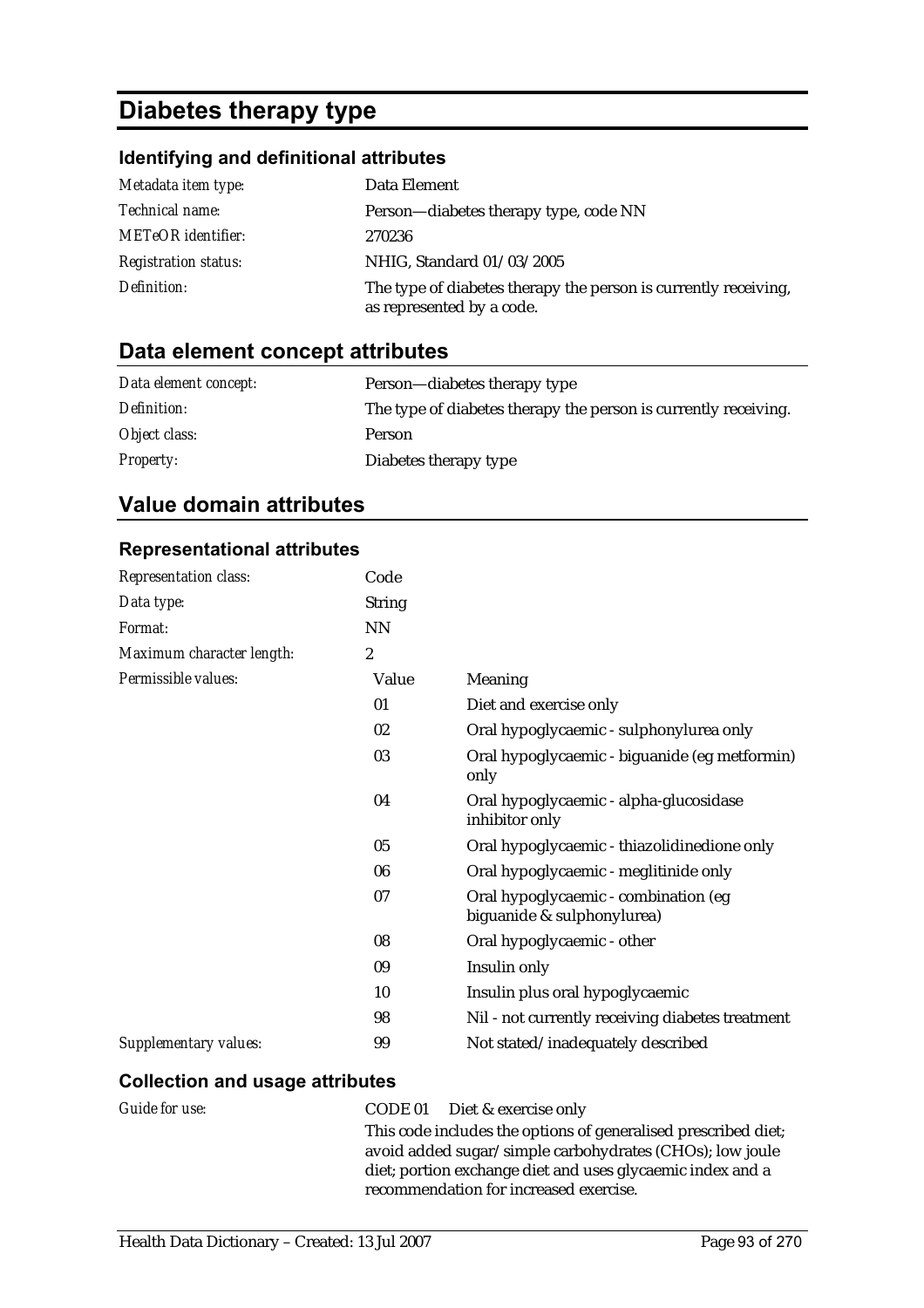CODE 98 Nil - not currently receiving diabetes treatment This code is used when there is no current diet, tablets or insulin therapy(ies). CODE 99 Not stated/inadequately described Use this code when missing information.

## **Data element attributes**

## **Collection and usage attributes**

| <b>Collection methods:</b> | To be collected at the commencement of treatment and at each<br>review.                                                                                                                                                                                                                    |
|----------------------------|--------------------------------------------------------------------------------------------------------------------------------------------------------------------------------------------------------------------------------------------------------------------------------------------|
| <i>Comments:</i>           | In settings where the monitoring of a person's health is ongoing<br>and where management can change over time (such as general<br>practice), the Service contact—service contact date,<br>DDMMYYYY should be recorded.<br>The main use of this data element is to enable categorisation of |
|                            | management regimes against best practice for diabetes.                                                                                                                                                                                                                                     |

#### **Source and reference attributes**

| Submitting organisation:                             | <b>National Diabetes Data Working Group</b><br><b>Cardiovascular Data Working Group</b>                                                                                                  |  |  |
|------------------------------------------------------|------------------------------------------------------------------------------------------------------------------------------------------------------------------------------------------|--|--|
| Reference documents:                                 | Berkow R, editor. The Merck Manual. 16th ed. Rahway (New<br>Jersey, USA): Merck Research Laboratories; 1992.                                                                             |  |  |
| <b>Relational attributes</b>                         |                                                                                                                                                                                          |  |  |
| Related metadata references:                         | Supersedes Diabetes therapy type, version 1, DE, NHDD,<br>NHIMG, Superseded 01/03/2005                                                                                                   |  |  |
| <b>Implementation in Data Set</b><br>Specifications: | Cardiovascular disease (clinical) DSS NHIG, Superseded<br>15/02/2006                                                                                                                     |  |  |
|                                                      | Cardiovascular disease (clinical) DSS NHIG, Superseded<br>04/07/2007                                                                                                                     |  |  |
|                                                      | Cardiovascular disease (clinical) DSS NHIG, Standard<br>04/07/2007                                                                                                                       |  |  |
|                                                      | Diabetes (clinical) DSS NHIG, Superseded 21/09/2005                                                                                                                                      |  |  |
|                                                      | Diabetes (clinical) DSS NHIG, Standard 21/09/2005                                                                                                                                        |  |  |
|                                                      | Information specific to this data set:<br>The objectives and priorities of treatment must be tailored<br>to the individual considering age, sex, weight and<br>individual health status. |  |  |
|                                                      | An individual management plan for each patient should<br>include the following:                                                                                                          |  |  |
|                                                      | establishment of targets of treatment                                                                                                                                                    |  |  |
|                                                      | healthy eating plan<br>٠                                                                                                                                                                 |  |  |
|                                                      | education in self-monitoring,<br>٠                                                                                                                                                       |  |  |
|                                                      | adjustment of treatment and in approaches to coping<br>٠<br>with emergencies                                                                                                             |  |  |
|                                                      | exercise program<br>٠                                                                                                                                                                    |  |  |
|                                                      | risk factor reduction, e.g. smoking cessation<br>٠                                                                                                                                       |  |  |
|                                                      | use of oral hypoglycaemic agents, if required<br>٠                                                                                                                                       |  |  |
|                                                      | use of insulin, if required                                                                                                                                                              |  |  |

• screening for and treatment of complications of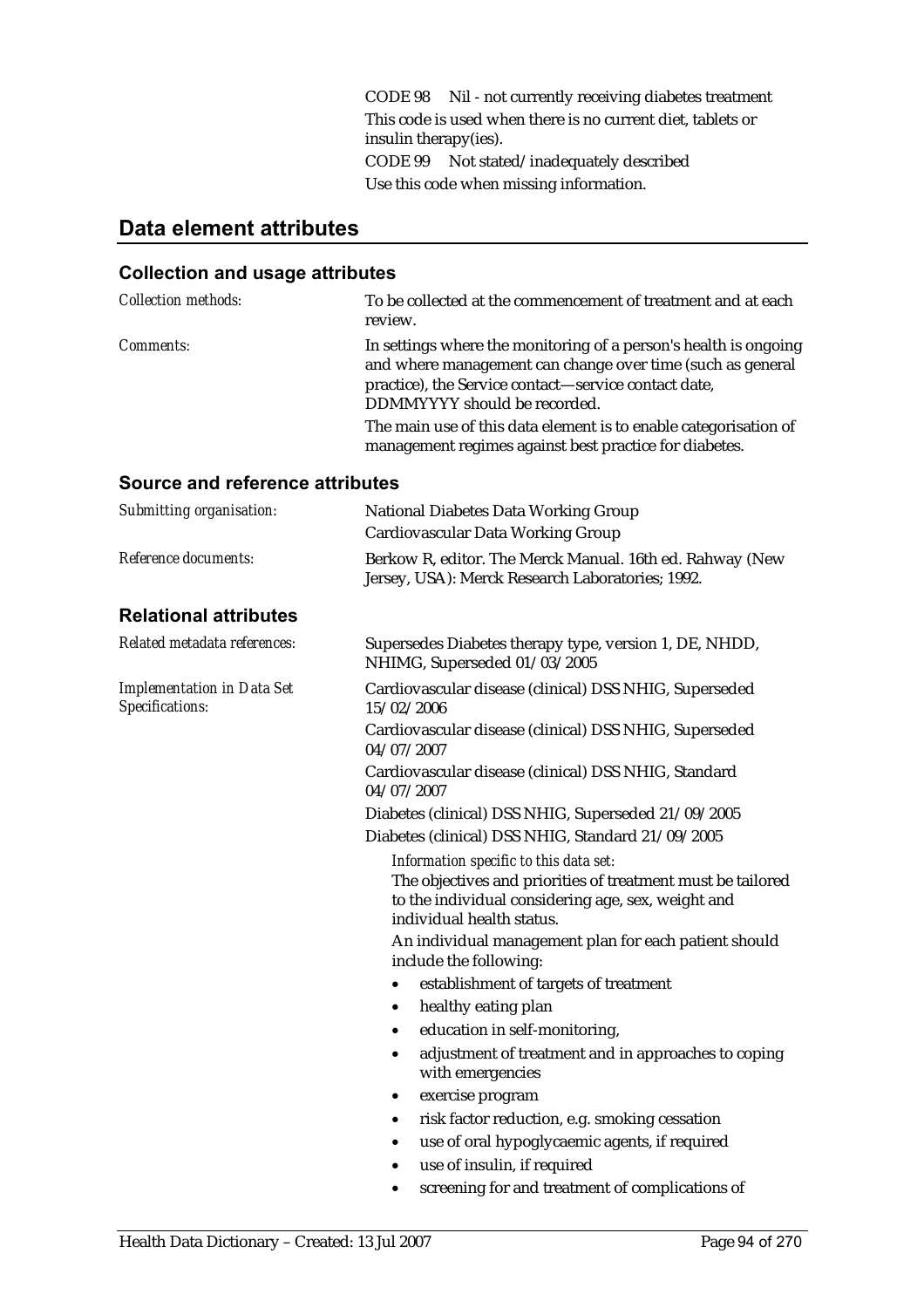diabetes.

In addition to glycaemic control, management of diabetes of either type requires close attention to other risk factors for the development of complications, and the impact of lifestyle changes on blood glucose levels should be monitored. In patients with Type 2 diabetes, an increase in physical activity is essential in management of lipids and glucose level. Increased physical activity has been recognised as perhaps the most feasible way of modifying glucose intolerance, a risk factor for developing diabetes and macrovascular disease (Guest & O'Dea 1992).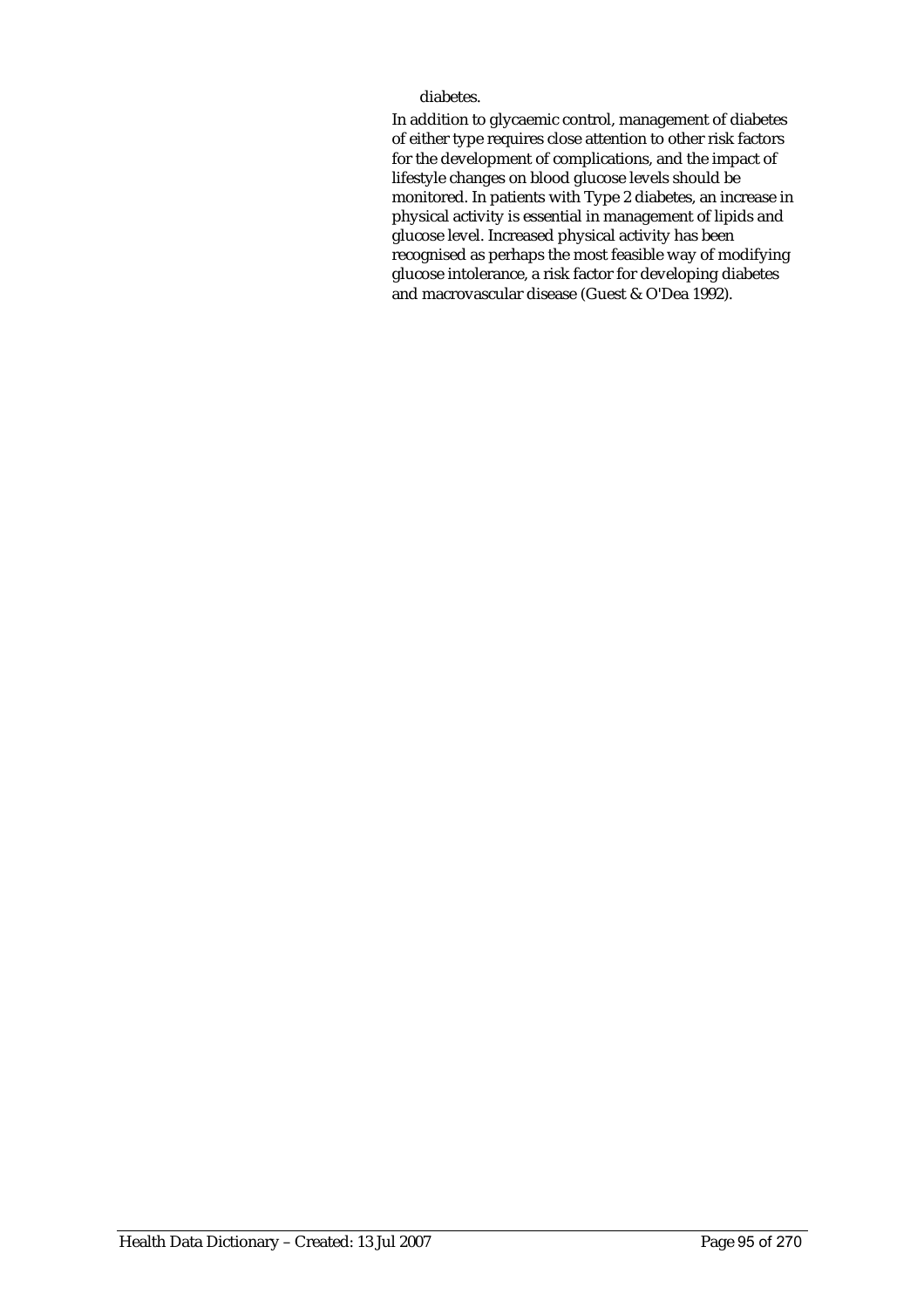# **Diagnosis onset type**

## **Identifying and definitional attributes**

| Metadata item type:         | Data Element                                                                                                                                            |
|-----------------------------|---------------------------------------------------------------------------------------------------------------------------------------------------------|
| Technical name:             | Episode of admitted patient care—diagnosis onset type, code N                                                                                           |
| <b>METeOR</b> identifier:   | 270192                                                                                                                                                  |
| <b>Registration status:</b> | NHIG, Standard 01/03/2005                                                                                                                               |
| Definition:                 | A qualifier for each coded diagnosis to indicate the onset<br>and/or significance of the diagnosis to the episode of care, as<br>represented by a code. |

## **Data element concept attributes**

| Data element concept: | Episode of admitted patient care—diagnosis onset type                                                                      |
|-----------------------|----------------------------------------------------------------------------------------------------------------------------|
| Definition:           | A qualifier for each coded diagnosis to indicate the onset<br>and/or significance of the diagnosis to the episode of care. |
| Context:              | <b>Health services</b>                                                                                                     |
| Object class:         | Episode of admitted patient care                                                                                           |
| <b>Property:</b>      | Diagnosis onset type                                                                                                       |

## **Value domain attributes**

#### **Representational attributes**

| Representation class:     | Code          |                      |
|---------------------------|---------------|----------------------|
| Data type:                | <b>Number</b> |                      |
| Format:                   | N             |                      |
| Maximum character length: |               |                      |
| Permissible values:       | Value         | Meaning              |
|                           | 1             | Primary condition    |
|                           | 2             | Post-admit condition |
| Supplementary values:     | 9             | Unknown or uncertain |

| <b>Guide for use:</b> | CODE 1 Primary condition                                                                                                                                                                                               |
|-----------------------|------------------------------------------------------------------------------------------------------------------------------------------------------------------------------------------------------------------------|
|                       | a condition present on admission such as the presenting<br>problem, a comorbidity, chronic disease or disease status.<br>In the case of neonates, the condition(s) present at birth.                                   |
|                       | a previously existing condition not diagnosed until the<br>$\bullet$<br>current episode of care<br>in delivered obstetric cases, all conditions which arise from<br>the beginning of labour to the end of second stage |
|                       | CODE 2 Post-admit condition                                                                                                                                                                                            |
|                       | • a condition which arises during the current episode of care<br>and would not have been present on admission<br>CODE 9 Unknown or uncertain                                                                           |
|                       |                                                                                                                                                                                                                        |
|                       | a condition where the documentation does not support<br>$\bullet$<br>assignment to 1 or 2                                                                                                                              |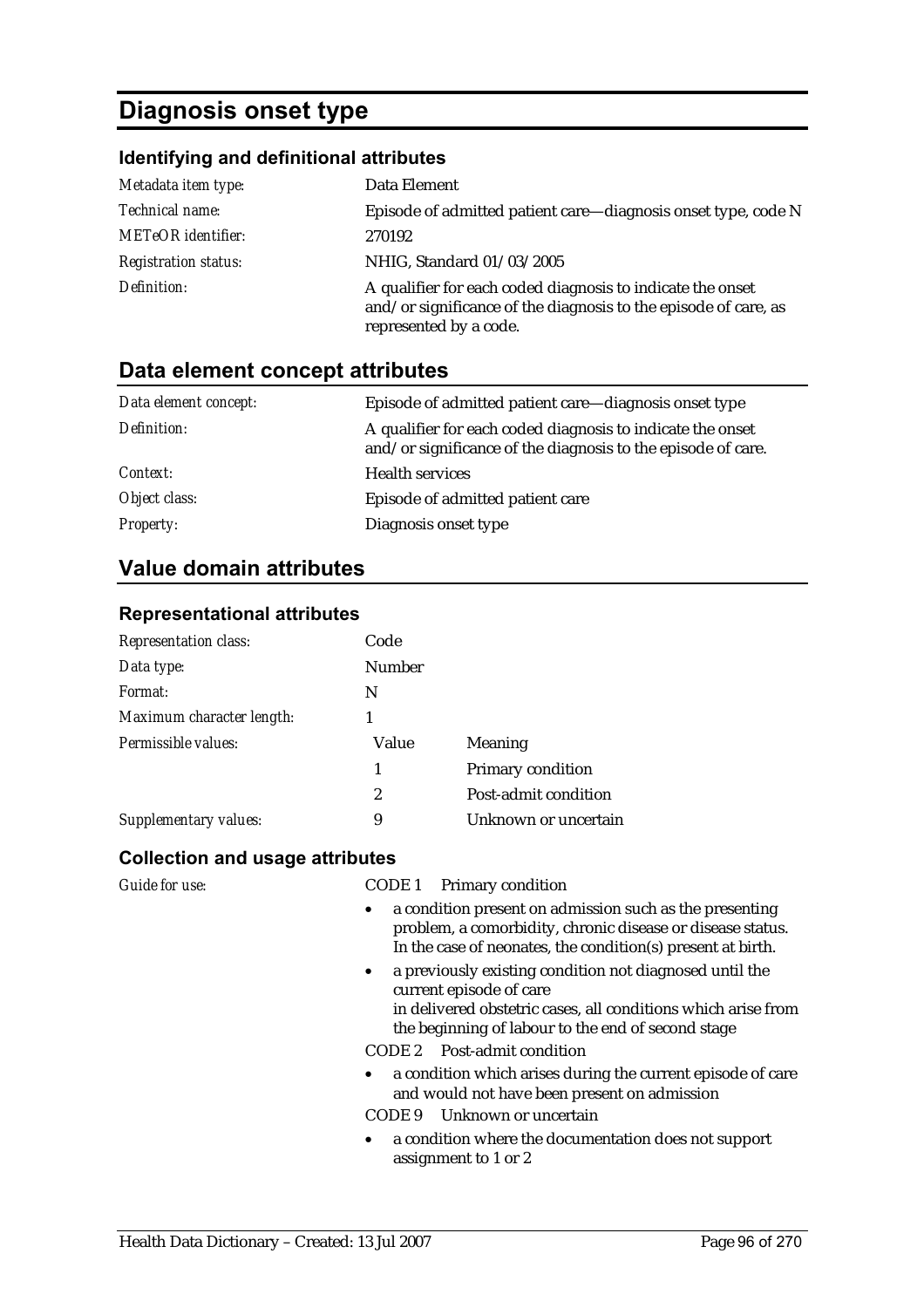### **Collection and usage attributes**

| <b>Guide for use:</b>           | Assign the relevant diagnosis type flag to all of the ICD-10-AM<br>disease codes recorded in the hospital morbidity system.<br>Specific guidelines for correct assignment of diagnosis flag type<br>are in the ICD-10-AM Australian Coding Standards.<br>The following rules only apply to:<br>diagnoses which meet the criteria in the Australian Coding<br>٠<br>Standards (ACS) 0001 Principal diagnosis and ACS 0002<br>Additional diagnoses or a specialty standard which<br>requires the use of an additional code(s).<br>hospital morbidity data.<br>٠<br>'episode of care' refers to hospital or day procedure<br>episodes of care.<br><b>Explanatory notes:</b> |
|---------------------------------|-------------------------------------------------------------------------------------------------------------------------------------------------------------------------------------------------------------------------------------------------------------------------------------------------------------------------------------------------------------------------------------------------------------------------------------------------------------------------------------------------------------------------------------------------------------------------------------------------------------------------------------------------------------------------|
|                                 | The flag on external cause, place of occurrence and activity<br>codes should match that of the corresponding injury or disease<br>code.<br>The flag on morphology codes should match that on the<br>corresponding neoplasm code.                                                                                                                                                                                                                                                                                                                                                                                                                                        |
|                                 | Conditions meeting the criteria of principal diagnosis may, in<br>some cases, have a flag of 2.                                                                                                                                                                                                                                                                                                                                                                                                                                                                                                                                                                         |
| <b>Collection methods:</b>      | A diagnosis onset type should be recorded and coded upon<br>completion of an episode of admitted patient care.                                                                                                                                                                                                                                                                                                                                                                                                                                                                                                                                                          |
| <b>Comments:</b>                | Improved analysis of diagnostic information, especially in<br>relation to patient safety and adverse event monitoring.                                                                                                                                                                                                                                                                                                                                                                                                                                                                                                                                                  |
| Causan and safasanan attsihutan |                                                                                                                                                                                                                                                                                                                                                                                                                                                                                                                                                                                                                                                                         |

| Origin:                      | National Centre for Classification in Health                                          |
|------------------------------|---------------------------------------------------------------------------------------|
| <b>Relational attributes</b> |                                                                                       |
| Related metadata references: | Supersedes Diagnosis onset type, version 1, DE, NHDD,<br>NHIMG, Superseded 01/03/2005 |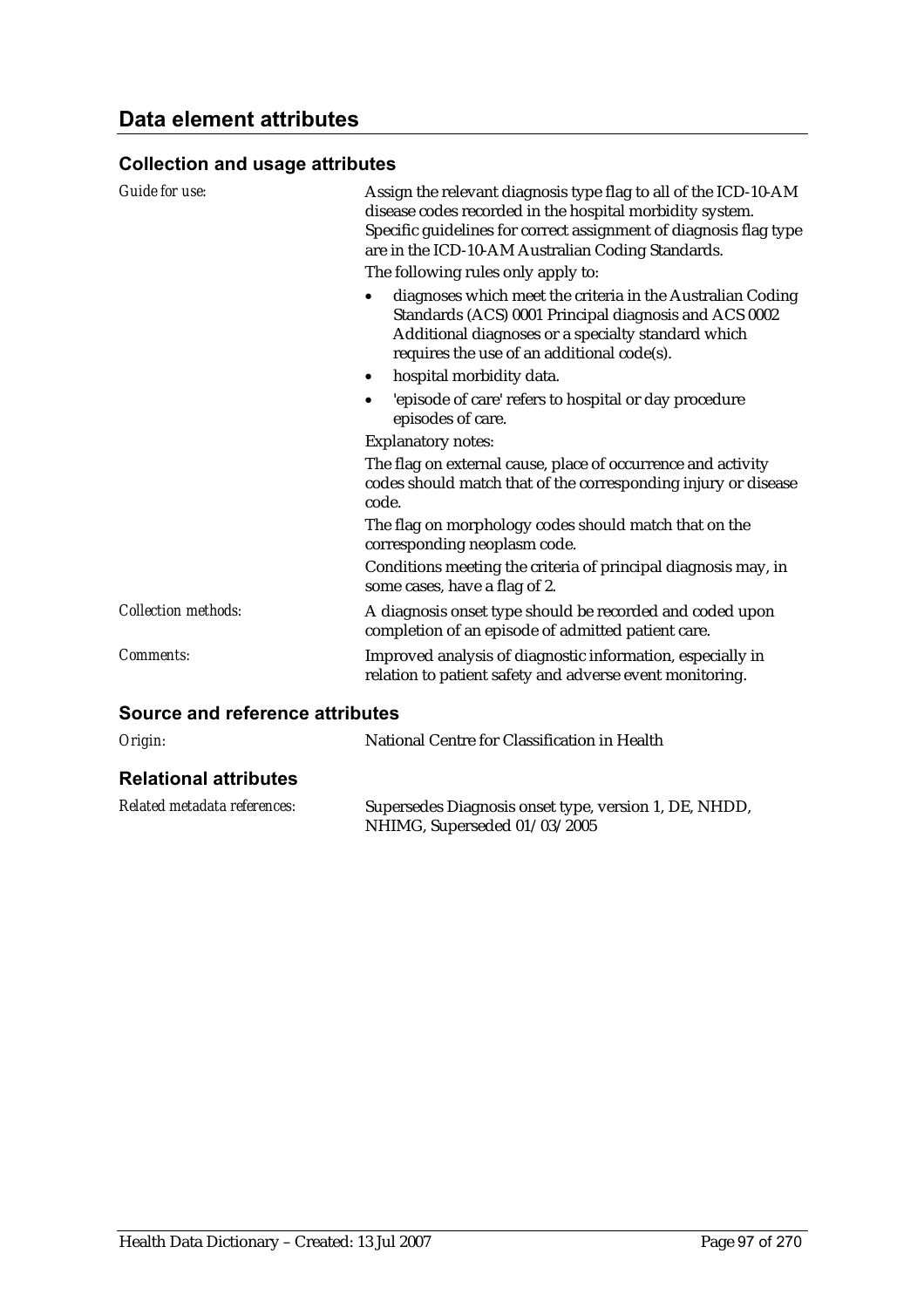# **Diagnosis related group**

### **Identifying and definitional attributes**

| Metadata item type:         | Data Element                                                                                                                                                                                            |
|-----------------------------|---------------------------------------------------------------------------------------------------------------------------------------------------------------------------------------------------------|
| Technical name:             | Episode of admitted patient care—diagnosis related group,<br>code (AR-DRG v5.1) ANNA                                                                                                                    |
| <b>METeOR</b> identifier:   | 270195                                                                                                                                                                                                  |
| <b>Registration status:</b> | NHIG, Standard 01/03/2005                                                                                                                                                                               |
| Definition:                 | A patient classification scheme which provides a means of<br>relating the number and types of patients treated in a hospital<br>to the resources required by the hospital, as represented by a<br>code. |

## **Data element concept attributes**

| Data element concept: | Episode of admitted patient care—diagnosis related group                                                                                                                   |
|-----------------------|----------------------------------------------------------------------------------------------------------------------------------------------------------------------------|
| Definition:           | A patient classification scheme which provides a means of<br>relating the number and types of patients treated in a hospital<br>to the resources required by the hospital. |
| Object class:         | Episode of admitted patient care                                                                                                                                           |
| <b>Property:</b>      | Diagnosis related group                                                                                                                                                    |

## **Value domain attributes**

#### **Representational attributes**

| <b>Classification scheme:</b> | Australian Refined Diagnosis Related Groups version 5.1 |
|-------------------------------|---------------------------------------------------------|
| <b>Representation class:</b>  | Code                                                    |
| Data type:                    | <b>String</b>                                           |
| <i>Format:</i>                | <b>ANNA</b>                                             |
| Maximum character length:     |                                                         |

## **Data element attributes**

#### **Collection and usage attributes**

| <i>Comments:</i>                   | The Australian Refined Diagnosis Related Group is derived      |
|------------------------------------|----------------------------------------------------------------|
|                                    | from a range of data collected on admitted patients, including |
|                                    | diagnosis and procedure information, classified using ICD-10-  |
|                                    | AM. The data elements required are described in Related data   |
|                                    | elements.                                                      |
| Carriage and reference effullaries |                                                                |

| Origin:                      | National Centre for Classification in Health |
|------------------------------|----------------------------------------------|
|                              | National Health Data Committee               |
| <b>Relational attributes</b> |                                              |

| Related metadata references: | See also Episode of admitted patient care—major diagnostic<br>category, code (AR-DRG v5.1) NN NHIG, Standard 01/03/2005 |
|------------------------------|-------------------------------------------------------------------------------------------------------------------------|
|                              | Is formed using Episode of care—mental health legal status,<br>code N NHIG, Standard 01/03/2005                         |
|                              | Is formed using Episode of admitted patient care—number of                                                              |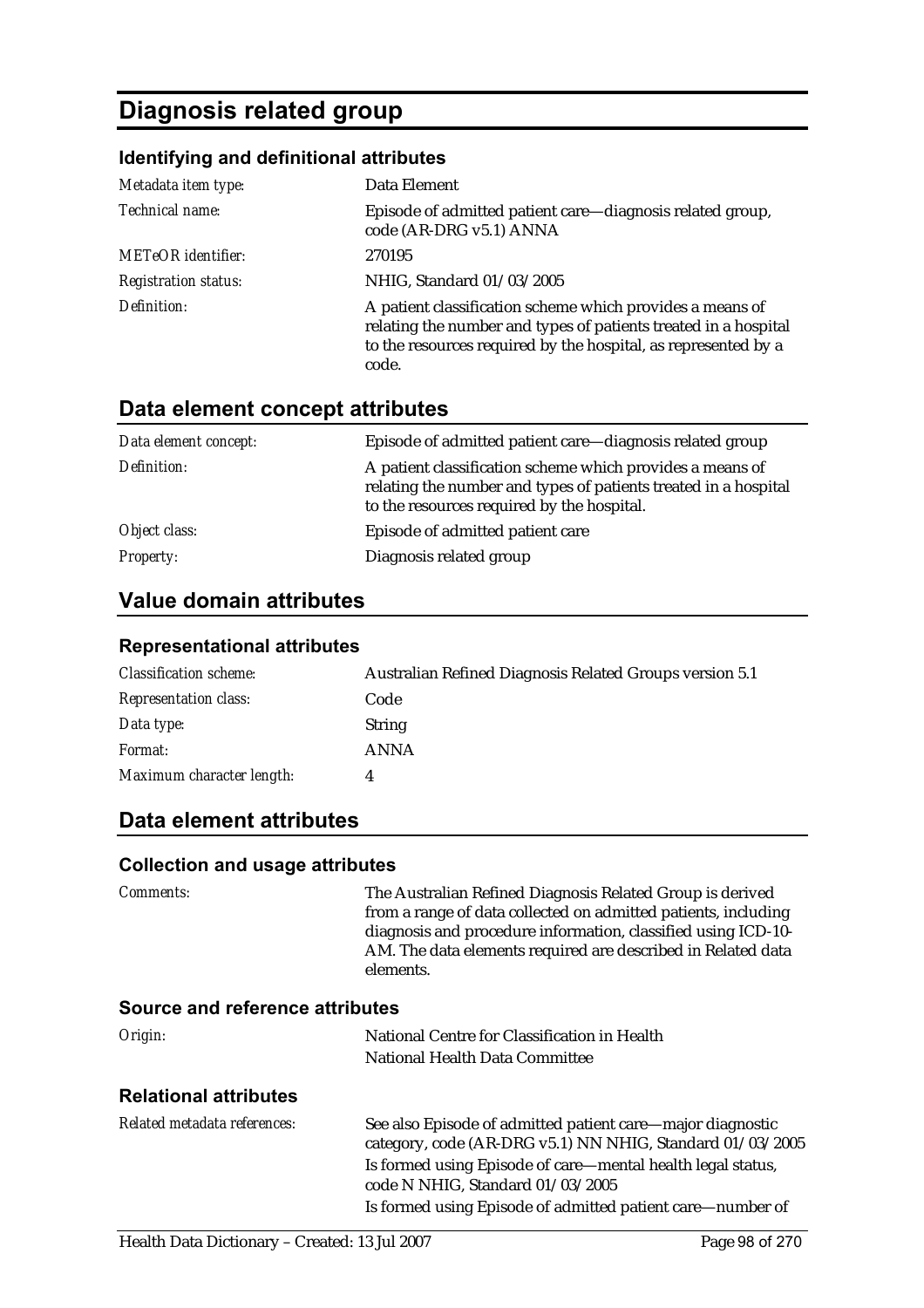leave days, total N[NN] NHIG, Standard 01/03/2005

Is formed using Person—weight (measured), total grams NNNN NHIG, Standard 01/03/2005

Is formed using Person—date of birth, DDMMYYYY NHIG, Standard 04/05/2005, NCSIMG, Standard 25/08/2005, NHDAMG, Standard 20/06/2005

Is formed using Episode of care—additional diagnosis, code (ICD-10-AM 5th edn) ANN{.N[N]} NHIG, Standard 07/12/2005

Is formed using Episode of admitted patient care—admission date, DDMMYYYY NHIG, Standard 01/03/2005

Is formed using Episode of care—principal diagnosis, code (ICD-10-AM 5th edn) ANN{.N[N]} NHIG, Standard 07/12/2005

Is formed using Episode of admitted patient care—intended length of hospital stay, code N NHIG, Standard 01/03/2005 Is formed using Episode of admitted patient care—separation mode, code N NHIG, Standard 01/03/2005

Is formed using Episode of admitted patient care—procedure, code (ICD-10-AM 5th edn) NNNNN-NN NHIG, Standard 07/12/2005

Is formed using Episode of admitted patient care—separation date, DDMMYYYY NHIG, Standard 01/03/2005

Is formed using Person—sex, code N NHIG, Standard 04/05/2005, NCSIMG, Standard 25/08/2005, NHDAMG, Standard 10/02/2006

Supersedes Diagnosis related group, version 1, DE, NHDD, NHIMG, Superseded 01/03/2005

Admitted patient care NMDS NHIG, Superseded 07/12/2005

*Implementation start date:* 01/07/2005

*Implementation end date:* 30/06/2006

Admitted patient care NMDS 2006-2007 NHIG, Superseded 23/10/2006

*Implementation start date:* 01/07/2006

*Implementation end date:* 30/06/2007

Admitted patient care NMDS 2007-2008 NHIG, Standard 23/10/2006

*Implementation start date:* 01/07/2007

Admitted patient mental health care NMDS NHIG, Superseded 07/12/2005

*Implementation start date:* 01/07/2005

*Implementation end date:* 30/06/2006

Admitted patient mental health care NMDS NHIG, Superseded 23/10/2006

*Implementation start date:* 01/07/2006

*Implementation end date:* 30/06/2007

Admitted patient mental health care NMDS 2007-2008 NHIG, Standard 23/10/2006

*Implementation start date:* 01/07/2007

*Implementation in Data Set Specifications:*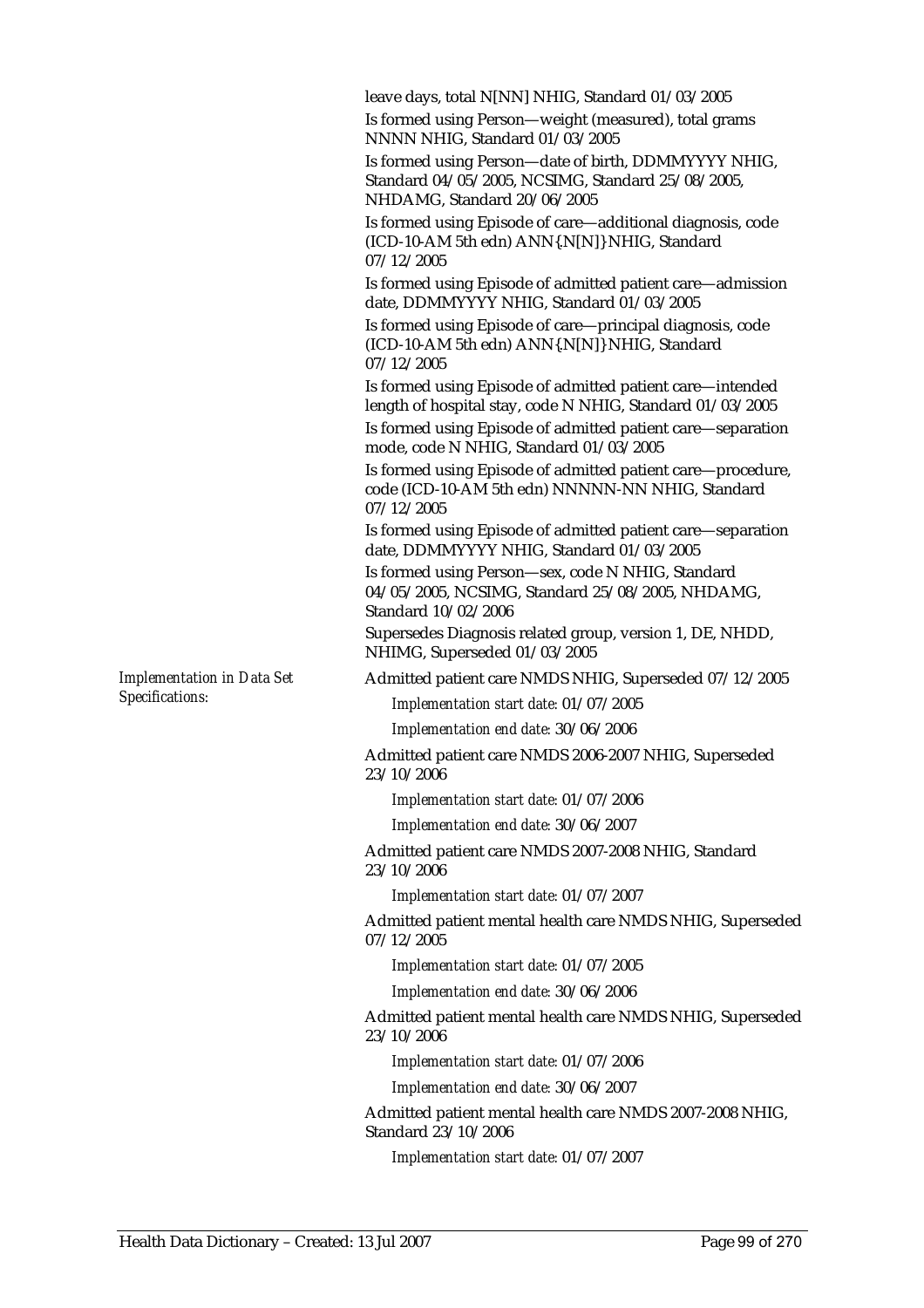# **Difficulty with activities**

### **Identifying and definitional attributes**

| Metadata item type:         | Data Element                                                                                                                               |
|-----------------------------|--------------------------------------------------------------------------------------------------------------------------------------------|
| Technical name:             | Person-level of difficulty with activities in life areas, code (ICF<br>2001) N                                                             |
| <b>METeOR</b> identifier:   | 320120                                                                                                                                     |
| <b>Registration status:</b> | NHIG, Standard 29/11/2006<br>NCSIMG, Standard 16/10/2006                                                                                   |
| Definition:                 | The level of difficulty a person has in performing the tasks and<br>actions involved in specified life areas, as represented by a<br>code. |
| Context:                    | Human functioning and disability                                                                                                           |

## **Data element concept attributes**

| Data element concept: | Person—level of difficulty with activities in a life area                          |
|-----------------------|------------------------------------------------------------------------------------|
| Definition:           | The ease by which a person is able to perform tasks and actions<br>in a life area. |
| Object class:         | Person                                                                             |
| <b>Property:</b>      | Level of difficulty with activities in a life area                                 |

## **Value domain attributes**

#### **Representational attributes**

| <b>Classification scheme:</b> | Health 2001      | International Classification of Functioning, Disability and |
|-------------------------------|------------------|-------------------------------------------------------------|
| <b>Representation class:</b>  | Code             |                                                             |
| Data type:                    | Number           |                                                             |
| <i>Format:</i>                | N                |                                                             |
| Maximum character length:     | 1                |                                                             |
| Permissible values:           | Value            | Meaning                                                     |
|                               | $\bf{0}$         | No difficulty                                               |
|                               | 1                | Mild difficulty                                             |
|                               | $\boldsymbol{2}$ | Moderate difficulty                                         |
|                               | 3                | Severe difficulty                                           |
|                               | 4                | Complete difficulty                                         |
| Supplementary values:         | 8                | Not specified                                               |
|                               | 9                | Not applicable                                              |

| Guide for use: | This metadata item contributes to the definition of the concept<br>'Disability' and gives an indication of the experience of                                         |
|----------------|----------------------------------------------------------------------------------------------------------------------------------------------------------------------|
|                | disability for a person.<br>In the context of health, an activity is the execution of a task or<br>action by an individual. Activity limitations are difficulties an |
|                | individual may have in executing an activity.                                                                                                                        |
|                | Difficulties with activities can arise when there is a qualitative                                                                                                   |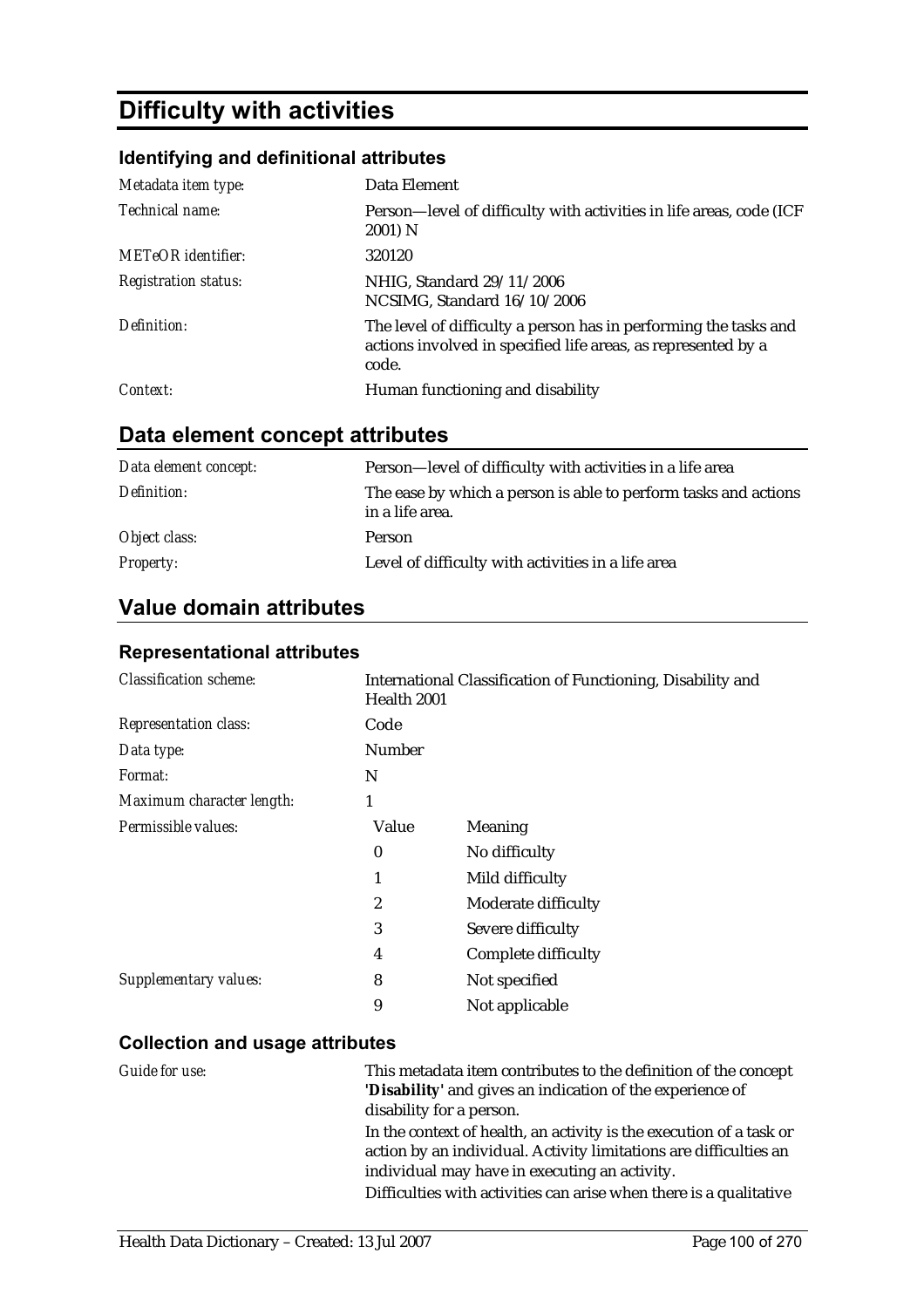or quantitative alteration in the way in which these activities are carried out. Difficulty includes matters such as 'with pain', 'time taken', 'number of errors', clumsiness', 'modification of manner in which an activity is performed' e.g. sitting to get dressed instead of standing. 'Difficulty' is a combination of the frequency with which the problem exists, the duration of the problem and the intensity of the problem. Activity limitations are assessed against a generally accepted population standard, relative to cultural and social expectations.

Activity limitation varies with the environment and is assessed in relation to a particular environment; the absence or presence of **assistance**, including aids and equipment, is an aspect of the environment.

The user will select the code that most closely summarises, in terms of duration, frequency, manner or outcome, the level of difficulty of the person for whom the data is recorded. CODE 0 No difficulty in this life area

Is used when there is no difficulty in performing this activity. This scale has a margin of error of 5%. [0-4%]

CODE 1 Mild difficulty

Is recorded for example, when the level of difficulty is below the threshold for medical intervention, the difficulty is experienced less than 25% of the time, and/or with a low alteration in functioning which may happen occasionally over the last 30 days. [5-24%]

#### CODE 2 Moderate difficulty

Is used for example when the level of difficulty is experienced less than 50% of the time and/or with a significant, but moderate effect on functioning (Up to half the scale of total performance) which may happen regularly over the last 30 days. [25-49%]

CODE 3 Severe difficulty

Is used for example when performance in this life area can be achieved, but with only extreme difficulty, and/or with an extreme effect on functioning which may happen often over the last 30 days. [50-95%]

CODE 4 Complete difficulty

Is used when the person can not perform in this life area due of the difficulty in doing so. This scale has a margin of error of 5%. [96-100%]

CODE 8 Not specified

Is used where a person has difficulty with activities in a life area but there is insufficient information to use codes 0-4.

CODE 9 Not applicable

Is used where a life area is not applicable to this person, e.g. domestic life for a child under 5.

| Submitting organisation: | Australian Institute of Health and Welfare (AIHW) which is the<br>Australian Collaborating Centre for the World Health<br>Organization Family of International Classifications. |
|--------------------------|---------------------------------------------------------------------------------------------------------------------------------------------------------------------------------|
| Origin:                  | WHO 2001. ICF: International Classification of Functioning,<br>Disability and Health. Geneva: WHO                                                                               |
|                          | AIHW 2003. ICF Australian User Guide Version 1.0. Canberra:<br><b>AIHW</b>                                                                                                      |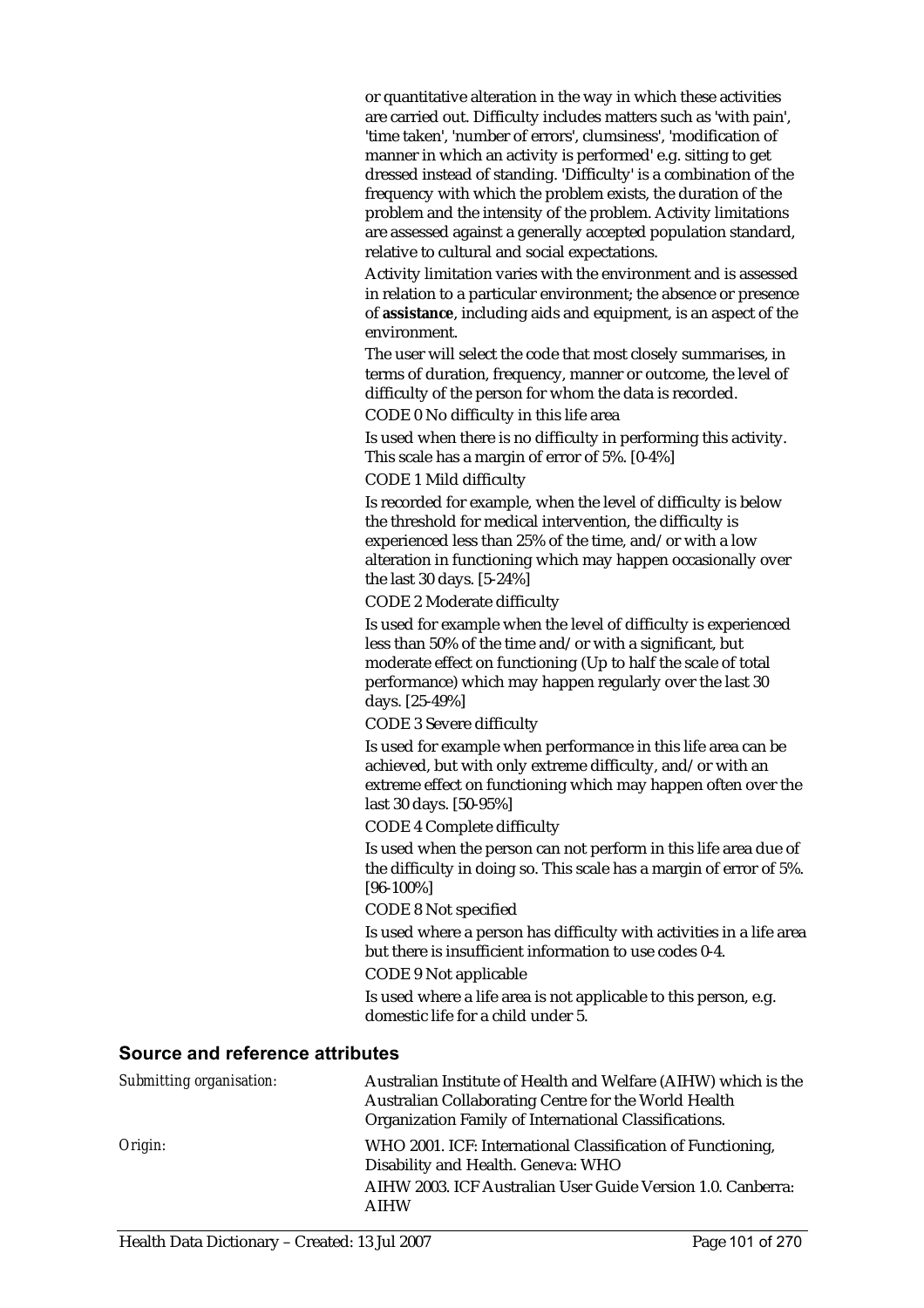*Reference documents:* Further information on the ICF, including more detailed codes, can be found in the ICF itself and the ICF Australian User Guide (AIHW 2003), at the following websites:

- WHO ICF website http://www.who.int/classifications/icf/en/
- Australian Collaborating Centre ICF website http://www.aihw.gov.au/disability/icf/index.html

### **Data element attributes**

| Guide for use:                                                                          | This data element, in conjunction with Person—activities and<br>participation life area, code (ICF 2001) AN[NNN], indicates the<br>presence and extent of activity limitation in a given domain of<br>activity.   |
|-----------------------------------------------------------------------------------------|-------------------------------------------------------------------------------------------------------------------------------------------------------------------------------------------------------------------|
| <b>Source and reference attributes</b>                                                  |                                                                                                                                                                                                                   |
| Submitting organisation:                                                                | Australian Institute of Health and Welfare (AIHW) which is the<br>Australian Collaborating Centre for the World Health<br>Organization Family of International Classifications.                                   |
| <b>Relational attributes</b>                                                            |                                                                                                                                                                                                                   |
| $\mathbf{r}$ , $\mathbf{r}$ , $\mathbf{r}$ , $\mathbf{r}$ , $\mathbf{r}$ , $\mathbf{r}$ | $\mathbf{1} \cdot \mathbf{n}$ $\mathbf{1} \cdot \mathbf{n}$ $\mathbf{1} \cdot \mathbf{n}$ $\mathbf{1} \cdot \mathbf{n}$ $\mathbf{1} \cdot \mathbf{n}$ $\mathbf{n} \cdot \mathbf{n}$ $\mathbf{n} \cdot \mathbf{n}$ |

| <b>Implementation in Data Set</b> | Activities and Participation cluster NHIG, Standard 29/11/2006 |
|-----------------------------------|----------------------------------------------------------------|
| Specifications:                   | NCSIMG, Standard 16/10/2006                                    |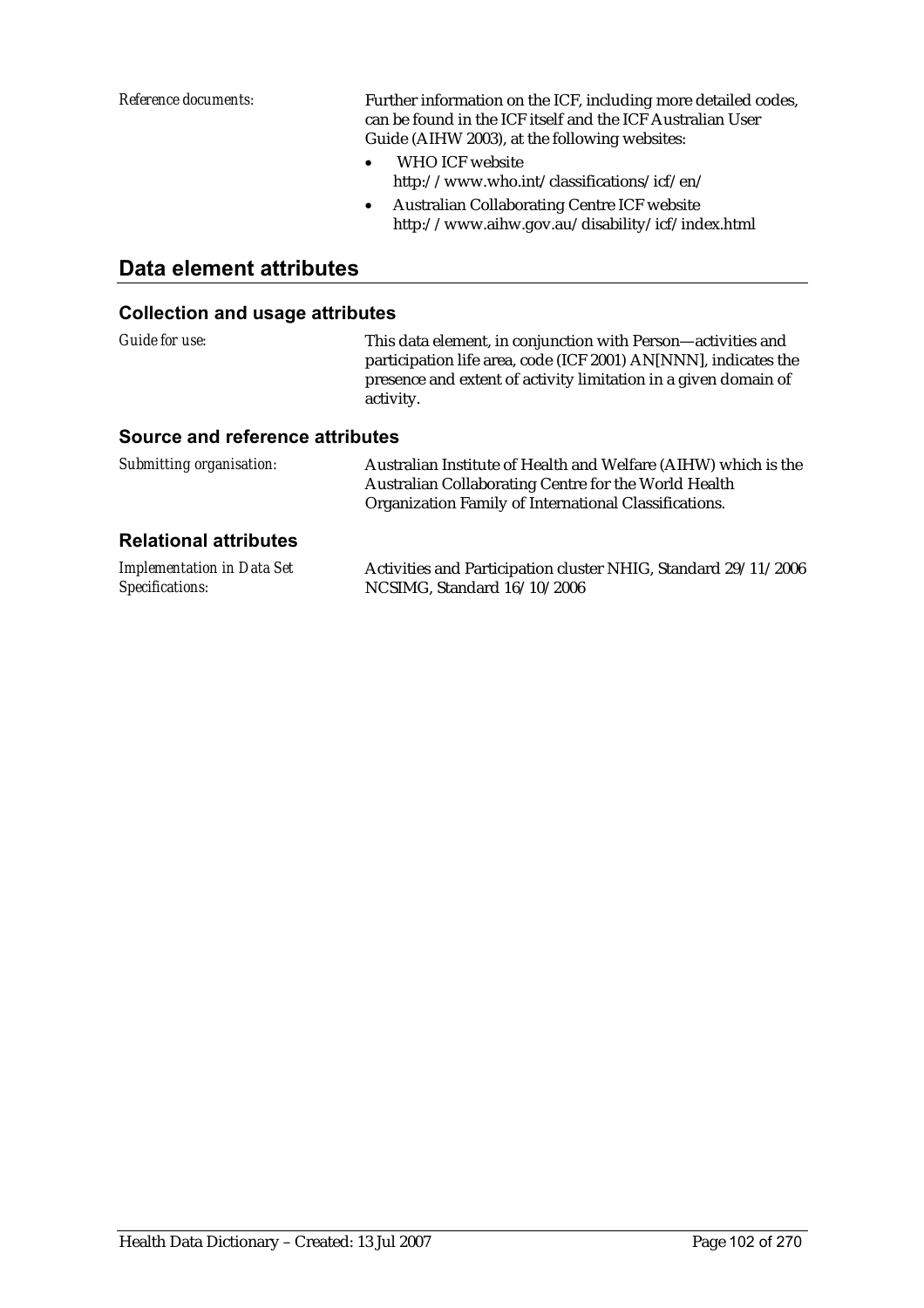# **Division of General Practice number**

#### **Identifying and definitional attributes**

| Metadata item type:         | Data Element                                                                                                                                                                                                                     |
|-----------------------------|----------------------------------------------------------------------------------------------------------------------------------------------------------------------------------------------------------------------------------|
| Technical name:             | Division of general practice—organisation identifier, NNN                                                                                                                                                                        |
| <b>METeOR</b> identifier:   | 270014                                                                                                                                                                                                                           |
| <b>Registration status:</b> | NHIG, Standard 01/03/2005                                                                                                                                                                                                        |
| Definition:                 | The unique identifier for the Division of general practice<br>number as designated by the Commonwealth Government of<br>Australia. Each separately administered Division of general<br>practice has a unique identifying number. |

## **Data element concept attributes**

| Data element concept: | Division of general practice-organisation identifier                                                                                                                                                   |
|-----------------------|--------------------------------------------------------------------------------------------------------------------------------------------------------------------------------------------------------|
| Definition:           | The Division of general practice number as designated by the<br>Commonwealth Government of Australia. Each separately<br>administered Division of general practice has a unique<br>identifying number. |
| Context:              | Public health and health care:                                                                                                                                                                         |
|                       | To facilitate outcomes focused collection, linkage, pooling,<br>analysis, reporting and feedback of aggregated data, which<br>could potentially be linked to other health initiatives.                 |
| Object class:         | Division of general practice                                                                                                                                                                           |
| <i>Property:</i>      | Organisation identifier                                                                                                                                                                                |

## **Value domain attributes**

#### **Representational attributes**

| <b>Representation class:</b> | <b>Identifier</b> |
|------------------------------|-------------------|
| Data type:                   | Number            |
| <i>Format:</i>               | <b>NNN</b>        |
| Maximum character length:    | 3                 |

### **Data element attributes**

#### **Source and reference attributes**  *Submitting organisation:* Cardiovascular Data Working Group *Origin:* The actual Division of General Practice numbers can be obtained by selecting the individual State or Territory from the *Divisions Directory* found within the Australian Division of General Practice website **Relational attributes**  *Related metadata references:* Supersedes Division of general practice number, version 1, DE, NHDD, NHIMG, Superseded 01/03/2005 *Implementation in Data Set Specifications:* Cardiovascular disease (clinical) DSS NHIG, Superseded 15/02/2006 Cardiovascular disease (clinical) DSS NHIG, Superseded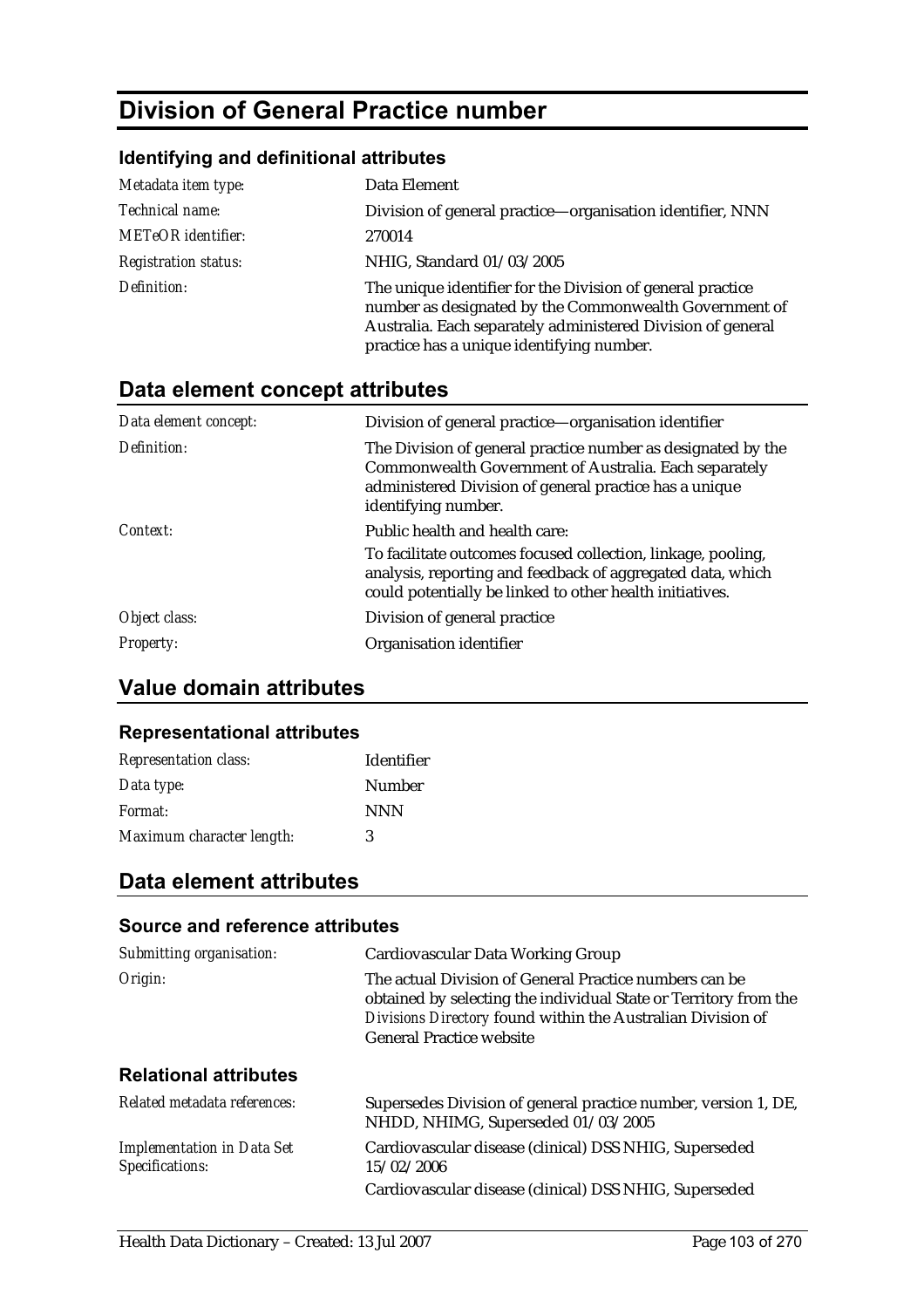04/07/2007

Cardiovascular disease (clinical) DSS NHIG, Standard 04/07/2007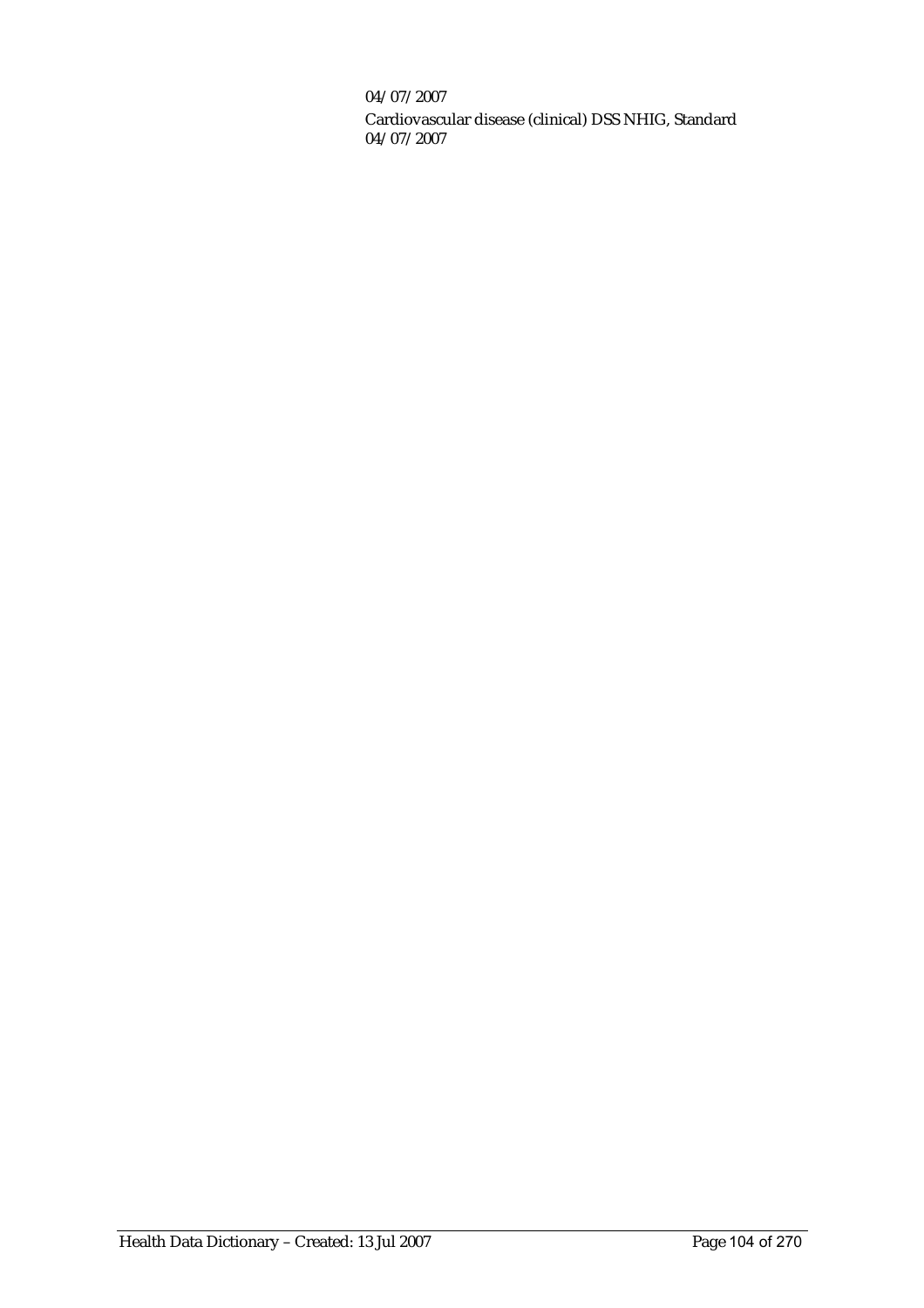# **Dyslipidaemia treatment indicator**

### **Identifying and definitional attributes**

| Metadata item type:         | Data Element                                                                                                            |
|-----------------------------|-------------------------------------------------------------------------------------------------------------------------|
| Technical name:             | Person-dyslipidaemia treatment with anti-lipid medication<br>indicator (current), code N                                |
| <b>METeOR</b> identifier:   | 302440                                                                                                                  |
| <b>Registration status:</b> | NHIG, Standard 21/09/2005                                                                                               |
| Definition:                 | Whether a person is being currently treated for dyslipidaemia<br>using anti-lipid medication, as represented by a code. |

## **Data element concept attributes**

| Data element concept: | Person—dyslipidaemia treatment with anti-lipid medication<br>indicator                                           |
|-----------------------|------------------------------------------------------------------------------------------------------------------|
| Definition:           | Whether an individual is being treated for dyslipidaemia<br>(abnormal lipid levels) using anti-lipid medication. |
| Object class:         | Person                                                                                                           |
| <b>Property:</b>      | Dyslipidaemia treatment with anti-lipid medication indicator                                                     |

### **Collection and usage attributes**

| <i>Comments:</i> | Dyslipidaemia is an excessive accumulation of one or more of    |
|------------------|-----------------------------------------------------------------|
|                  | the major lipids transported in plasma. Plasma lipid levels may |
|                  | be reduced by a variety of agents having different mechanisms   |
|                  | of action. They also have different effects on the plasma lipid |
|                  | profile.                                                        |

#### **Source and reference attributes**

| Submitting organisation: | National Diabetes Data Working Group |
|--------------------------|--------------------------------------|
|--------------------------|--------------------------------------|

## **Value domain attributes**

#### **Representational attributes**

| <b>Representation class:</b> | Code   |                                   |  |
|------------------------------|--------|-----------------------------------|--|
| Data type:                   | Number |                                   |  |
| Format:                      | N      |                                   |  |
| Maximum character length:    |        |                                   |  |
| Permissible values:          | Value  | Meaning                           |  |
|                              | 1      | <b>Yes</b>                        |  |
|                              | 2      | N <sub>0</sub>                    |  |
| Supplementary values:        | 9      | Not stated/inadequately described |  |

| <b>Guide for use:</b> | CODE 9 Not stated/inadequately described              |  |
|-----------------------|-------------------------------------------------------|--|
|                       | This code is not for use in primary data collections. |  |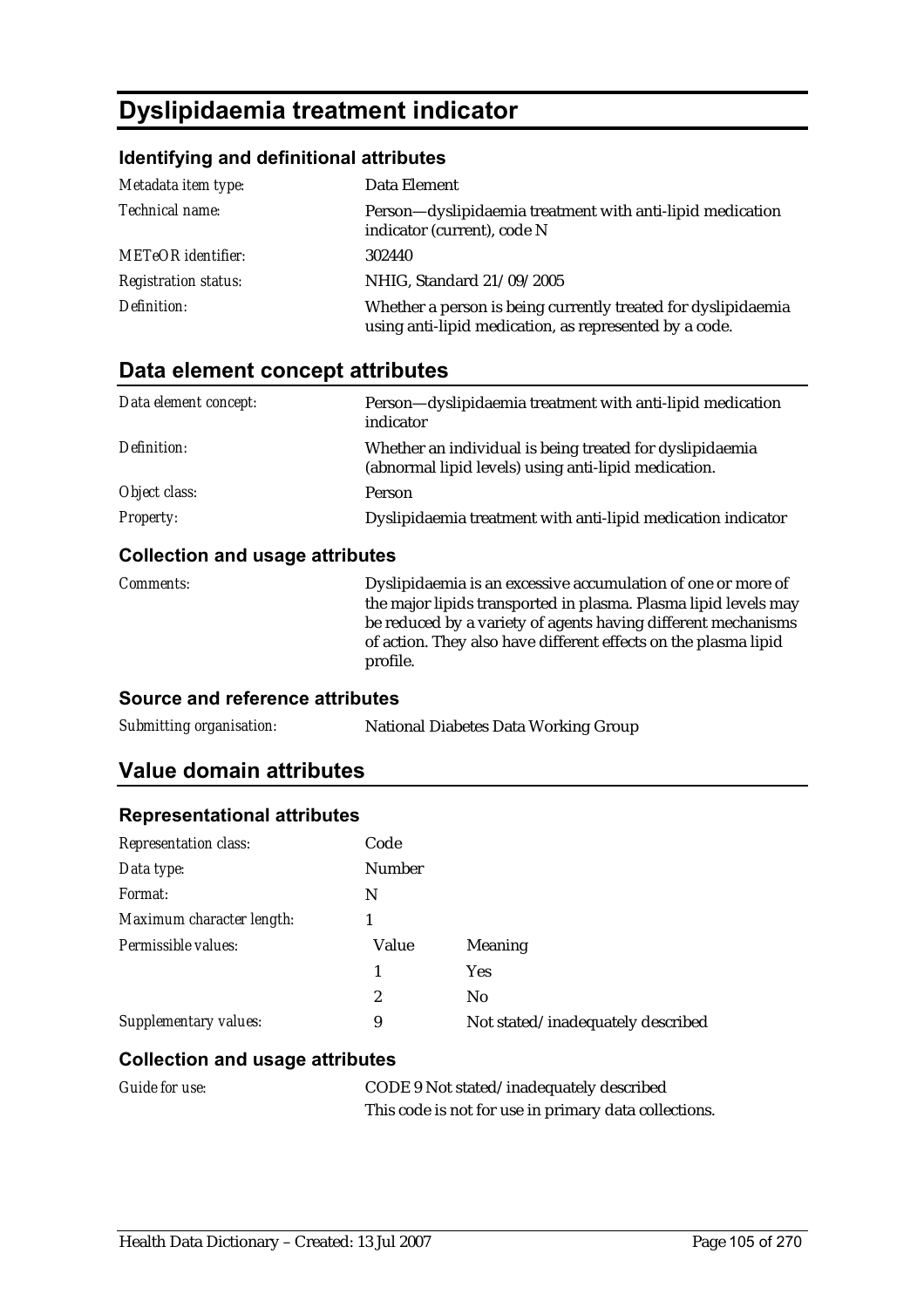## **Data element attributes**

| Guide for use:                                       | CODE 1 Yes: Record if a person is being treated for<br>dyslipidaemia using anti-lipid medication.<br>CODE 2 No: Record if a person is not being treated for<br>dyslipidaemia using anti-lipid medication.                                                                                                                                                                                                                                                                                                                                                                                                                                                                                                                                         |
|------------------------------------------------------|---------------------------------------------------------------------------------------------------------------------------------------------------------------------------------------------------------------------------------------------------------------------------------------------------------------------------------------------------------------------------------------------------------------------------------------------------------------------------------------------------------------------------------------------------------------------------------------------------------------------------------------------------------------------------------------------------------------------------------------------------|
| <b>Collection methods:</b>                           | Ask the individual if he/she is currently treated with anti-lipid<br>medication. Alternatively obtain the relevant information from<br>appropriate documentation.                                                                                                                                                                                                                                                                                                                                                                                                                                                                                                                                                                                 |
| <b>Source and reference attributes</b>               |                                                                                                                                                                                                                                                                                                                                                                                                                                                                                                                                                                                                                                                                                                                                                   |
| Submitting organisation:                             | National diabetes data working group                                                                                                                                                                                                                                                                                                                                                                                                                                                                                                                                                                                                                                                                                                              |
| Origin:                                              | National Diabetes Outcomes Quality Review Initiative<br>(NDOQRIN) data dictionary.                                                                                                                                                                                                                                                                                                                                                                                                                                                                                                                                                                                                                                                                |
| <b>Relational attributes</b>                         |                                                                                                                                                                                                                                                                                                                                                                                                                                                                                                                                                                                                                                                                                                                                                   |
| Related metadata references:                         | Supersedes Person-dyslipidaemia treatment status (anti-lipid<br>medication), code N NHIG, Superseded 21/09/2005                                                                                                                                                                                                                                                                                                                                                                                                                                                                                                                                                                                                                                   |
| <b>Implementation in Data Set</b><br>Specifications: | Diabetes (clinical) DSS NHIG, Standard 21/09/2005                                                                                                                                                                                                                                                                                                                                                                                                                                                                                                                                                                                                                                                                                                 |
|                                                      | Information specific to this data set:<br>Dyslipidaemia is associated with many health problems<br>including diabetes and hypertension. It is often related to<br>overweight and obesity. Usually caused by inappropriate<br>diet and sedentary lifestyle, dyslipidaemia has been<br>reaching epidemic proportions. Active lifestyle and low<br>calorie diets are the best way of prevention, however<br>sometimes for the treatment of dyslipidaemia the use of<br>pharmacotherapy is required. Abnormal levels of blood<br>lipids are associated with increased risk of developing<br>CHD especially in diabetic patients.                                                                                                                      |
|                                                      | The risk of coronary and other macrovascular disorders is<br>2-5 times higher in people with diabetes than in non-<br>diabetic subjects and increases in parallel with the degree<br>of dyslipidaemia. Diabetes mellitus greatly modifies the<br>significance of lipoprotein levels, particularly when<br>associated with smoking, hypertension and family history<br>of CVD. Poor metabolic control of diabetes seems to have<br>impact on abnormal lipoprotein level. Primary<br>dyslipidaemia, due to genetic and environmental<br>(especially dietary) factors, is diagnosed if secondary<br>causes have been excluded (hypothyroidism, nephrotic<br>syndrome, cholestasis, anorexia nervosa, diabetes mellitus<br>Type 2, renal impairment). |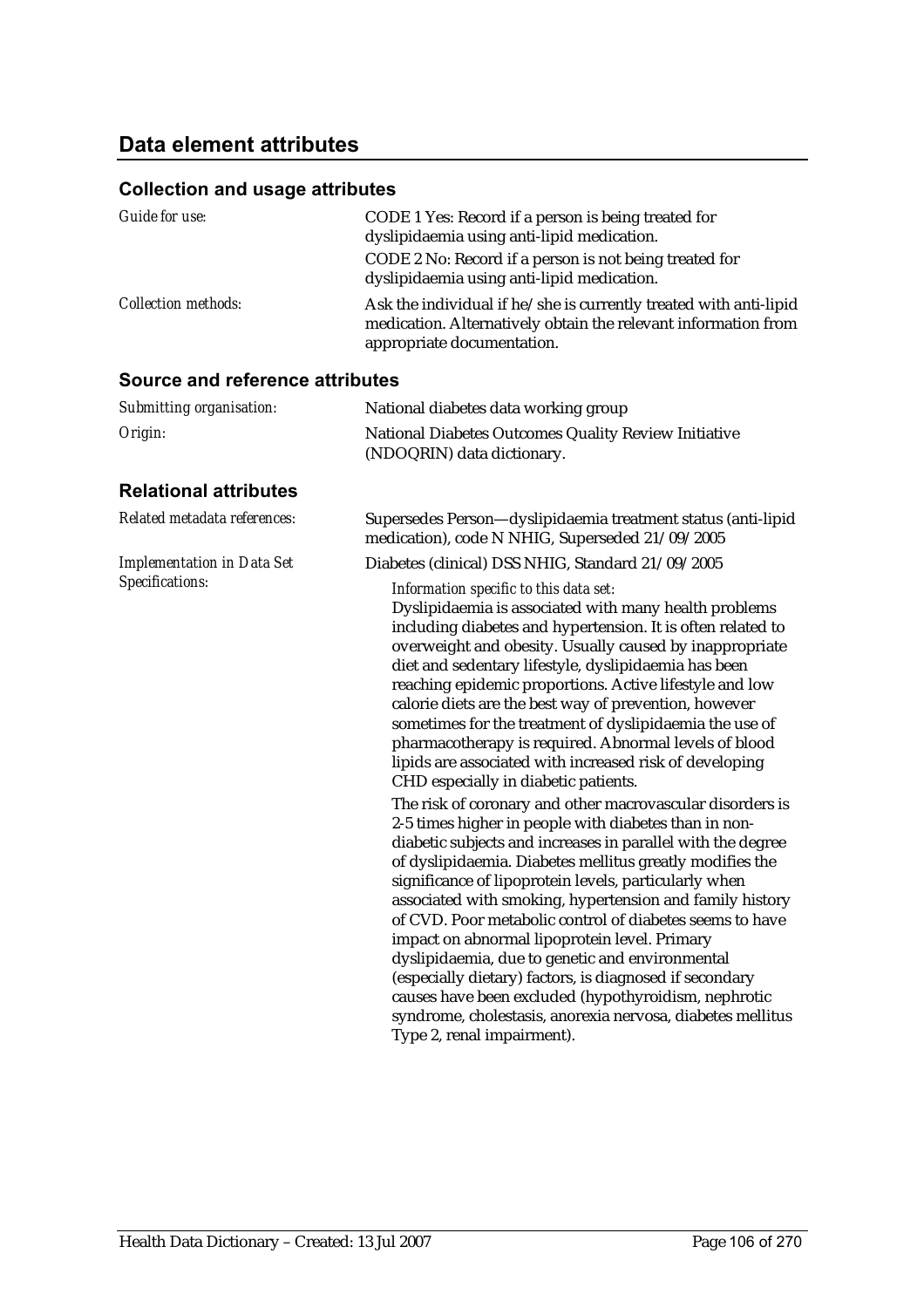# **Electrocardiogram change location**

## **Identifying and definitional attributes**

| Metadata item type:         | Data Element                                                                                                                  |
|-----------------------------|-------------------------------------------------------------------------------------------------------------------------------|
| Technical name:             | Person-electrocardiogram change location, code N                                                                              |
| <b>METeOR</b> identifier:   | 285071                                                                                                                        |
| <b>Registration status:</b> | NHIG, Standard 04/06/2004                                                                                                     |
| Definition:                 | The area in which the change is located on the 12-lead<br>electrocardiogram (ECG) of the person, as represented by a<br>code. |

## **Data element concept attributes**

| Data element concept: | Person—electrocardiogram change location                                                                   |
|-----------------------|------------------------------------------------------------------------------------------------------------|
| Definition:           | Describes the area in which the change is located on the 12-lead<br>electrocardiogram (ECG) of the person. |
| Object class:         | Person                                                                                                     |
| <i>Property:</i>      | Electrocardiogram change location                                                                          |

## **Value domain attributes**

| <b>Representational attributes</b>     |                                     |                                                   |
|----------------------------------------|-------------------------------------|---------------------------------------------------|
| Representation class:                  | Code                                |                                                   |
| Data type:                             | Number                              |                                                   |
| Format:                                | N                                   |                                                   |
| Maximum character length:              | 1                                   |                                                   |
| Permissible values:                    | Value                               | Meaning                                           |
|                                        | 1                                   | Inferior leads: II, III, aVF                      |
|                                        | $\overline{2}$                      | Anterior leads: V1 to V4                          |
|                                        | 3                                   | Lateral leads: I, aVL, V5 to V6                   |
|                                        | 4                                   | True posterior: V1 V2                             |
|                                        | 8                                   | <b>None</b>                                       |
| <b>Supplementary values:</b>           | 9                                   | Not stated/inadequately described                 |
| <b>Collection and usage attributes</b> |                                     |                                                   |
| <b>Guide for use:</b>                  | CODE <sub>4</sub>                   | True posterior: V1 V2                             |
|                                        |                                     | True posterior is relevant only for tall R waves. |
| Source and reference attributes        |                                     |                                                   |
| Submitting organisation:               |                                     | Australian Institute of Health and Welfare        |
| Data element attributes                |                                     |                                                   |
| <b>Collection and usage attributes</b> |                                     |                                                   |
| <b>Collection methods:</b>             | More than one code may be recorded. |                                                   |
| Report in order of significance.       |                                     |                                                   |

multiple coding).

Record all codes that apply (codes 8 and 9 are excluded from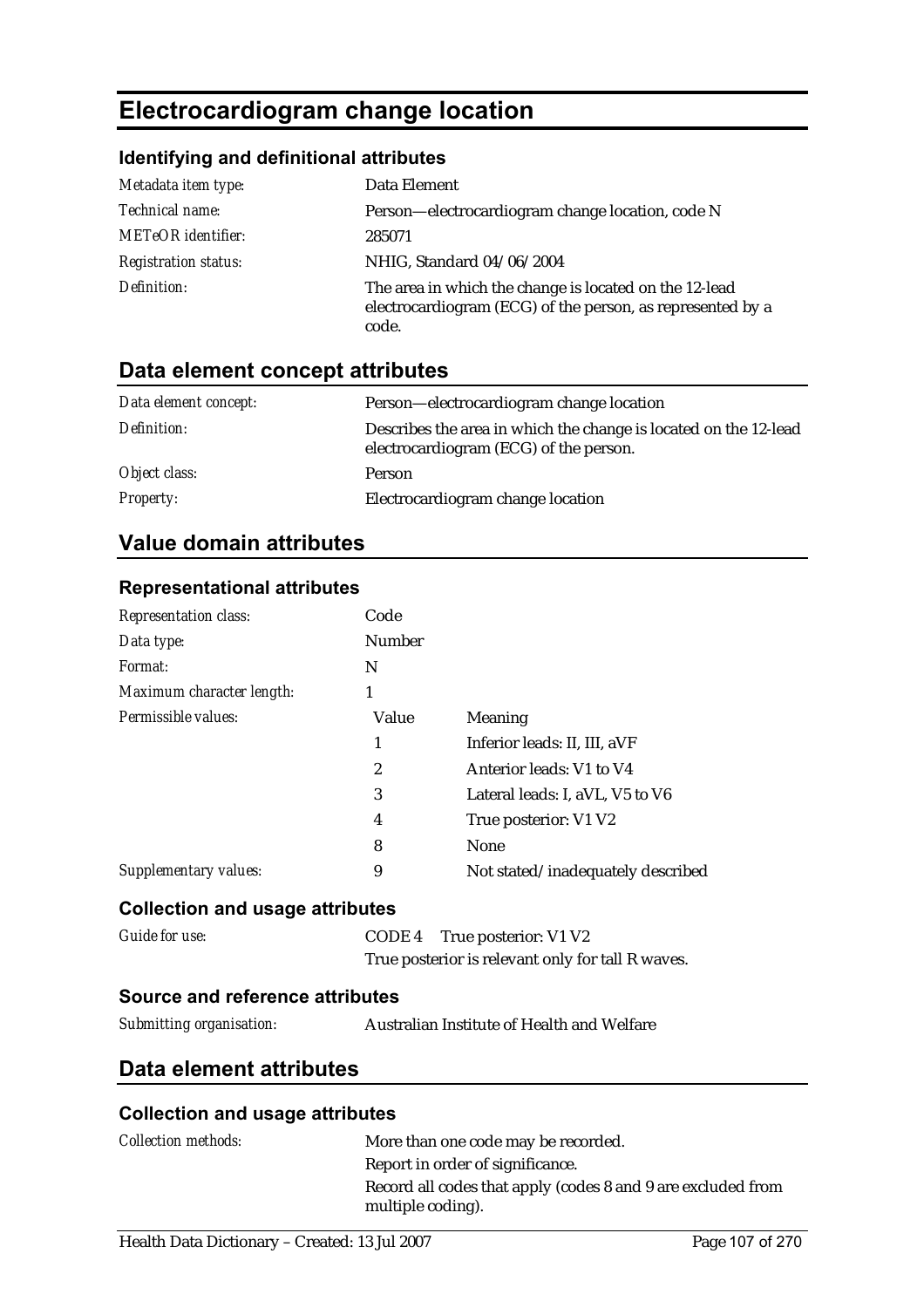| Submitting organisation:                             | Acute coronary syndrome data working group                                                                 |
|------------------------------------------------------|------------------------------------------------------------------------------------------------------------|
| Steward:                                             | The National Heart Foundation of Australia and The Cardiac<br>Society of Australia and New Zealand         |
| <b>Relational attributes</b>                         |                                                                                                            |
| Related metadata references:                         | See also Person—electrocardiogram change type, code N<br>NHIG, Standard 04/06/2004                         |
|                                                      | Supersedes Electrocardiogram (ECG) change - location, version<br>1, DE, NHDD, NHIMG, Superseded 01/03/2005 |
| <b>Implementation in Data Set</b><br>Specifications: | Acute coronary syndrome (clinical) DSS NHIG, Standard<br>07/12/2005                                        |
|                                                      | Acute coronary syndrome (clinical) DSS NHIG, Superseded<br>07/12/2005                                      |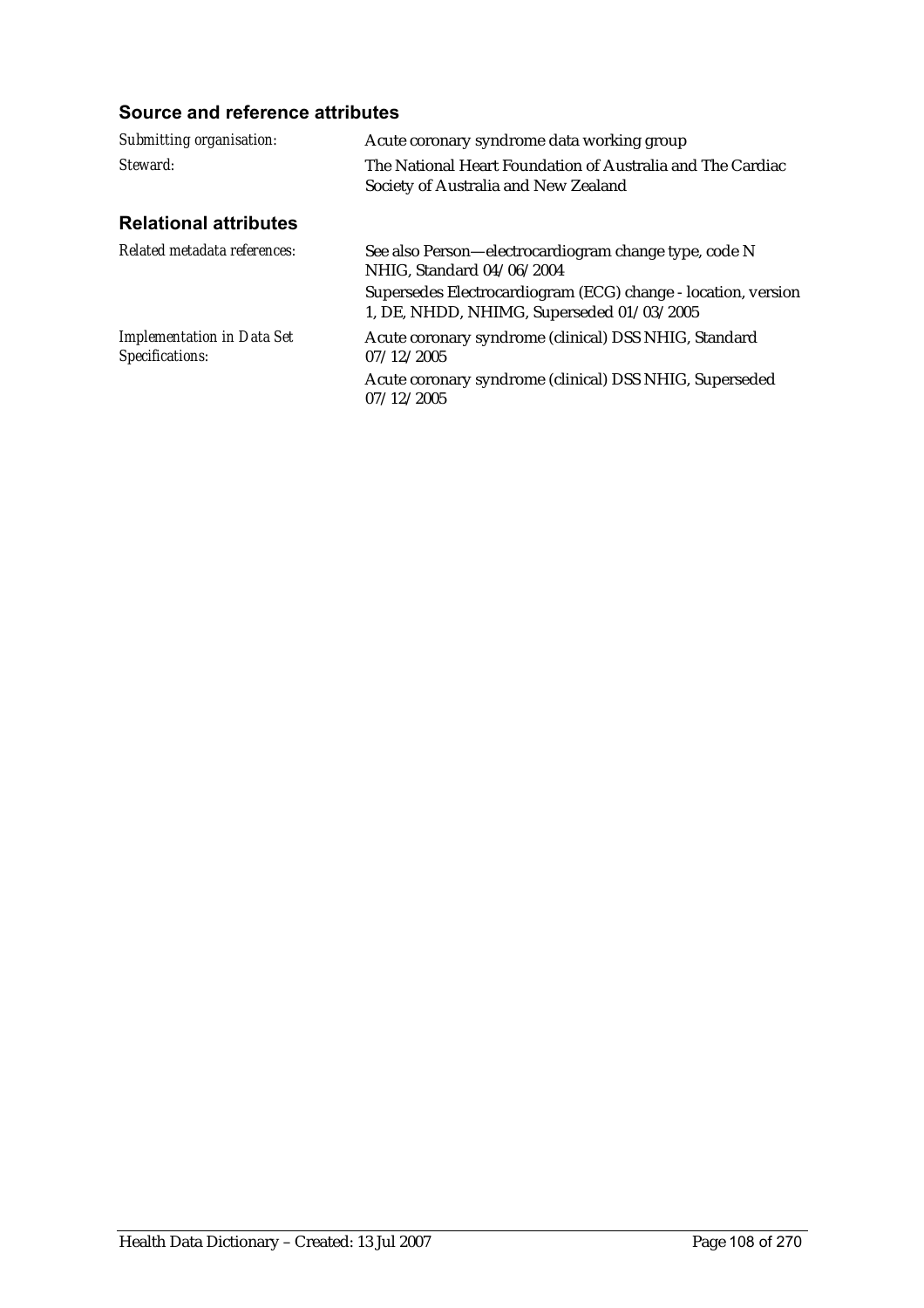# **Electrocardiogram change type**

# **Identifying and definitional attributes**

| Metadata item type:         | Data Element                                                                                                      |
|-----------------------------|-------------------------------------------------------------------------------------------------------------------|
| <i>Technical name:</i>      | Person-electrocardiogram change type, code N                                                                      |
| <b>METeOR</b> identifier:   | 285307                                                                                                            |
| <b>Registration status:</b> | NHIG, Standard 04/06/2004                                                                                         |
| Definition:                 | The type of change to the heart rhythm seen on the person's<br>electrocardiogram (ECG), as represented by a code. |

# **Data element concept attributes**

| Data element concept: | Person—electrocardiogram change type                                                              |
|-----------------------|---------------------------------------------------------------------------------------------------|
| Definition:           | Describes the type of change to the heart rhythm seen on the<br>person's electrocardiogram (ECG). |
| Object class:         | Person                                                                                            |
| <b>Property:</b>      | Electrocardiogram change type                                                                     |

# **Value domain attributes**

### **Representational attributes**

| <b>Representation class:</b> | Code             |                                                                                                             |
|------------------------------|------------------|-------------------------------------------------------------------------------------------------------------|
| Data type:                   | <b>Number</b>    |                                                                                                             |
| Format:                      | N                |                                                                                                             |
| Maximum character length:    | 1                |                                                                                                             |
| Permissible values:          | Value            | Meaning                                                                                                     |
|                              | 1                | ST-segment elevation $>= 1$ mm (0.1 mV) in $>= 2$<br>contiguous limb leads                                  |
|                              | $\boldsymbol{2}$ | ST-segment elevation $>= 2$ mm (0.2 mV) in $>=$<br>2 contiguous chest leads                                 |
|                              | 3                | ST-segment depression $\ge$ = 0.5 mm (0.05 mV) in<br>>= 2 contiguous leads (includes reciprocal<br>changes) |
|                              | 4                | T-wave inversion $>= 1$ mm (0.1 mV)                                                                         |
|                              | 5                | Significant Q waves                                                                                         |
|                              | 6                | Bundle branch block (BBB)                                                                                   |
|                              | 7                | Non-specific                                                                                                |
|                              | 8                | No changes                                                                                                  |
| Supplementary values:        | 9                | Not stated/inadequately described                                                                           |

### **Collection and usage attributes**

| Guide for use: | CODE 1 ST-segment elevation $>= 1$ mm (0.1 mV) in $>= 2$         |
|----------------|------------------------------------------------------------------|
|                | contiguous limb leads                                            |
|                | ST-segment elevation indicates greater than or equal to 1 mm     |
|                | $(0.1 \text{ mV})$ elevation in 2 or more contiguous limb leads. |
|                | CODE 2 ST-segment elevation $>= 2$ mm (0.2 mV) in $>= 2$         |
|                | contiguous chest leads                                           |
|                | ST-segment elevation indicates greater than or equal to 2 mm     |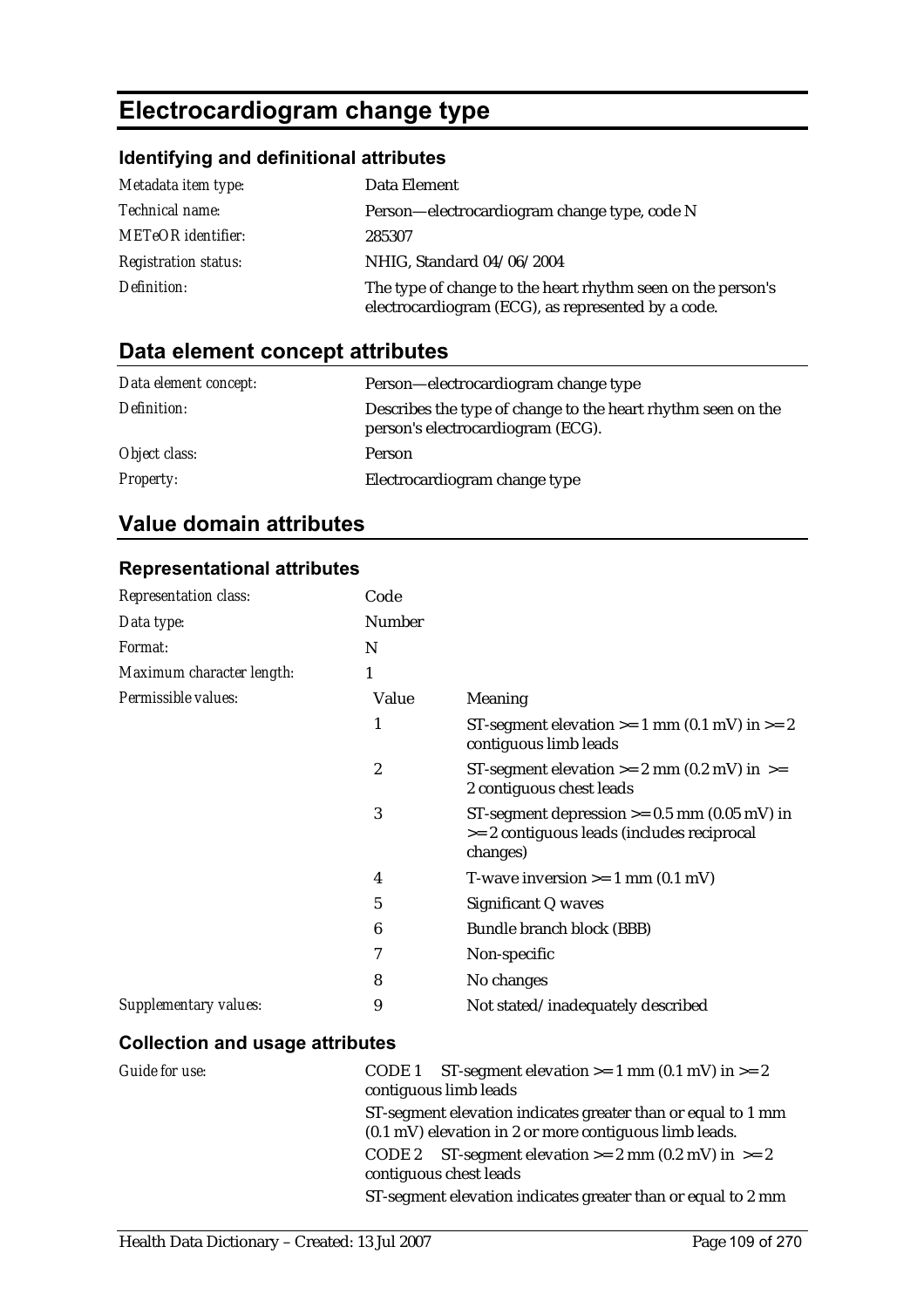(0.2 mV) elevation in 2 or more contiguous chest leads. CODE 3 ST-segment depression  $> = 0.5$  mm (0.05 mV) in  $>= 2$ contiguous leads (includes reciprocal changes) ST-segment depression of at least 0.5 mm (0.05 mV) in 2 or more contiguous leads (includes reciprocal changes). CODE 4 T-wave inversion  $\geq 1$  mm (0.1 mV) T-wave inversion of at least 1 mm (0.1 mV) including inverted T waves that are not indicative of acute MI. CODE 5 Significant Q waves Q waves refer to the presence of Q waves that are greater than or equal to 0.03 seconds in width and greater than or equal to 1 mm (0.1 mV) in depth in at least 2 contiguous leads. CODE 6 Bundle branch block (BBB) Bundle branch block pattern CODE 7 Non-specific Changes not meeting the above criteria. CODE 8 No changes No ECG changes. CODE 9 Not stated/inadequately described Includes unknown.

## **Data element attributes**

### **Collection and usage attributes**

| oonceaon and asage all noules                               |                                                                                                        |
|-------------------------------------------------------------|--------------------------------------------------------------------------------------------------------|
| Guide for use:                                              | More than one code may be recorded.                                                                    |
|                                                             | Record all that apply (codes 7, 8 and 9 are excluded from<br>multiple coding).                         |
| <b>Source and reference attributes</b>                      |                                                                                                        |
| Submitting organisation:                                    | Acute coronary syndrome data working group                                                             |
| Steward:                                                    | The National Heart Foundation of Australia and The Cardiac<br>Society of Australia and New Zealand     |
| <b>Relational attributes</b>                                |                                                                                                        |
| Related metadata references:                                | See also Person—electrocardiogram change location, code N<br>NHIG, Standard 04/06/2004                 |
|                                                             | Supersedes Electrocardiogram (ECG) change - type, version 1,<br>DE, NHDD, NHIMG, Superseded 01/03/2005 |
| <b>Implementation in Data Set</b><br><b>Specifications:</b> | Acute coronary syndrome (clinical) DSS NHIG, Standard<br>07/12/2005                                    |
|                                                             | Information specific to this data set:                                                                 |

For Acute coronary syndrome (ACS) reporting, used to determine diagnostic strata.

Acute coronary syndrome (clinical) DSS NHIG, Superseded 07/12/2005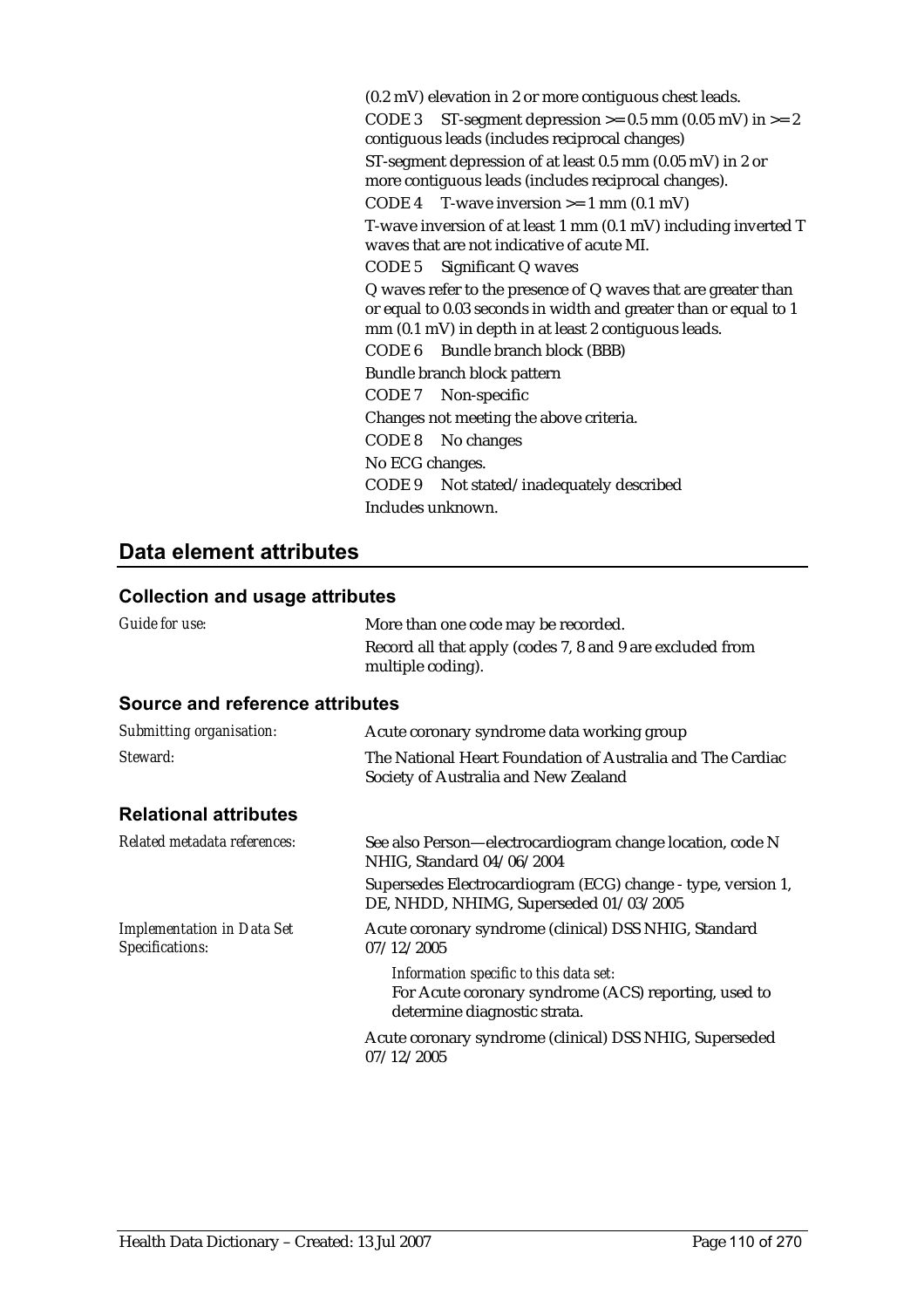# **Electronic communication address (person)**

## **Identifying and definitional attributes**

| Metadata item type:         | Data Element                                                                                                                                                 |
|-----------------------------|--------------------------------------------------------------------------------------------------------------------------------------------------------------|
| Technical name:             | Person (address)—electronic communication address, text<br>[X(250)]                                                                                          |
| <b>METeOR</b> identifier:   | 287469                                                                                                                                                       |
| <b>Registration status:</b> | NHIG, Standard 04/05/2005<br>NCSIMG, Standard 30/09/2005                                                                                                     |
| Definition:                 | A unique combination of characters used as input to electronic<br>communication equipment for the purpose of contacting a<br>person, as represented by text. |

# **Data element concept attributes**

| Data element concept: | Person (address)—electronic communication address                                                                                    |
|-----------------------|--------------------------------------------------------------------------------------------------------------------------------------|
| Definition:           | A unique combination of characters used as input to electronic<br>communication equipment for the purpose of contacting a<br>person. |
| Object class:         | Person                                                                                                                               |
| <b>Property:</b>      | Electronic communication address                                                                                                     |

# **Value domain attributes**

#### **Representational attributes**

| <b>Representation class:</b> | <b>Text</b> |
|------------------------------|-------------|
| Data type:                   | String      |
| <i>Format:</i>               | [X(250)]    |
| Maximum character length:    | 250         |

## **Data element attributes**

#### **Collection and usage attributes**

| Guide for use: | Multiple electronic communication addresses (for example,<br>multiple phone numbers, fax numbers and e-mail) may be<br>recorded as required. Each instance should have an appropriate<br>Electronic communication medium and usage code assigned.                     |
|----------------|-----------------------------------------------------------------------------------------------------------------------------------------------------------------------------------------------------------------------------------------------------------------------|
|                | Universal Resource Locator (URL)                                                                                                                                                                                                                                      |
|                | One form of electronic address used as a locator for an internet-<br>based web site.                                                                                                                                                                                  |
|                | Example: http://www.aihw.gov.au This is the full address,<br>however, it is not essential to record 'http://www' as the<br>commonly used internet browsers assume these characters are<br>included. Therefore, the URL address could be recorded as<br>'aihw.gov.au'. |
|                | <b>Email addresses</b>                                                                                                                                                                                                                                                |
|                | Email addresses are a combination of a username and an<br>internet domain name (URL) joined by an $\mathcal Q$ symbol. The use of<br>the full URL is not valid in an email address.                                                                                   |
|                | Example: myuserid@bigpond.net.au                                                                                                                                                                                                                                      |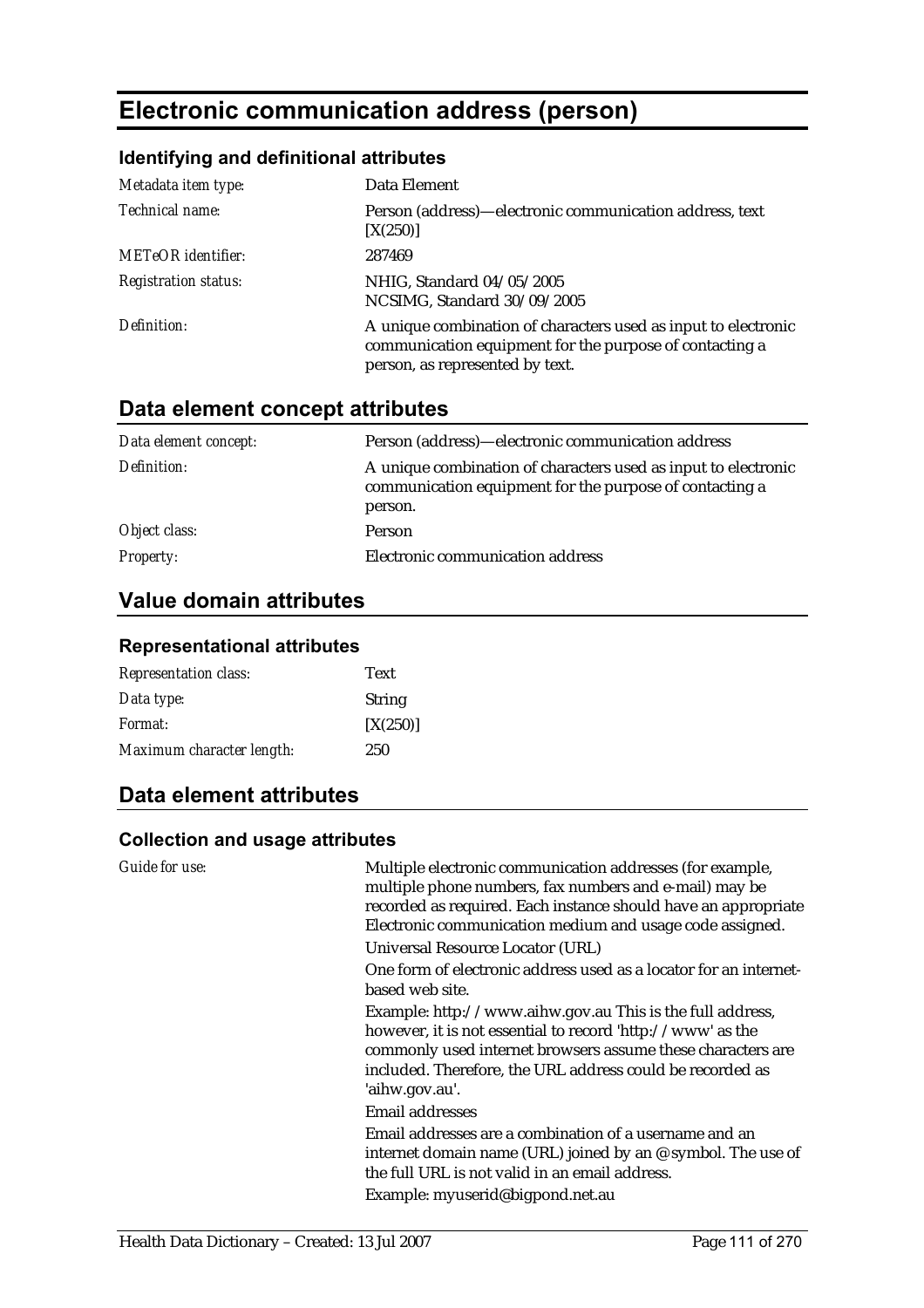Telephone numbers

- Record the prefix plus telephone number. For example, 08 8226 6000 or 0417 123456.
- Do not record punctuation in telephone numbers. For example, (08) 8226 6000 or 08-8226 6000 would not be correct.

Unknown contact details Leave the field blank.

#### **Source and reference attributes**

| Submitting organisation:                             | <b>Standards Australia</b>                                                                                                                                                                                                     |
|------------------------------------------------------|--------------------------------------------------------------------------------------------------------------------------------------------------------------------------------------------------------------------------------|
| Origin:                                              | AS 4846 Health Care Provider Identification, 2004, Sydney:<br>Standards Australia                                                                                                                                              |
| Reference documents:                                 | AS4846 Health Care Provider Identification, 2004, Sydney:<br>Standards Australia                                                                                                                                               |
|                                                      | AS5017 Health Care Client Identification, 2002, Sydney:<br>Standards Australia                                                                                                                                                 |
|                                                      | In AS5017 this data element is represented by 'Telephone<br>number (client)'. In AS4846 this data element is represented by<br>'Provider electronic communication details'. Refer to the<br>current standard for more details. |
| <b>Relational attributes</b>                         |                                                                                                                                                                                                                                |
| <b>Implementation in Data Set</b><br>Specifications: | Health care client identification DSS NHIG, Standard<br>04/05/2005                                                                                                                                                             |
|                                                      | Health care provider identification DSS NHIG, Superseded<br>04/07/2007                                                                                                                                                         |

Health care provider identification DSS NHIG, Standard 04/07/2007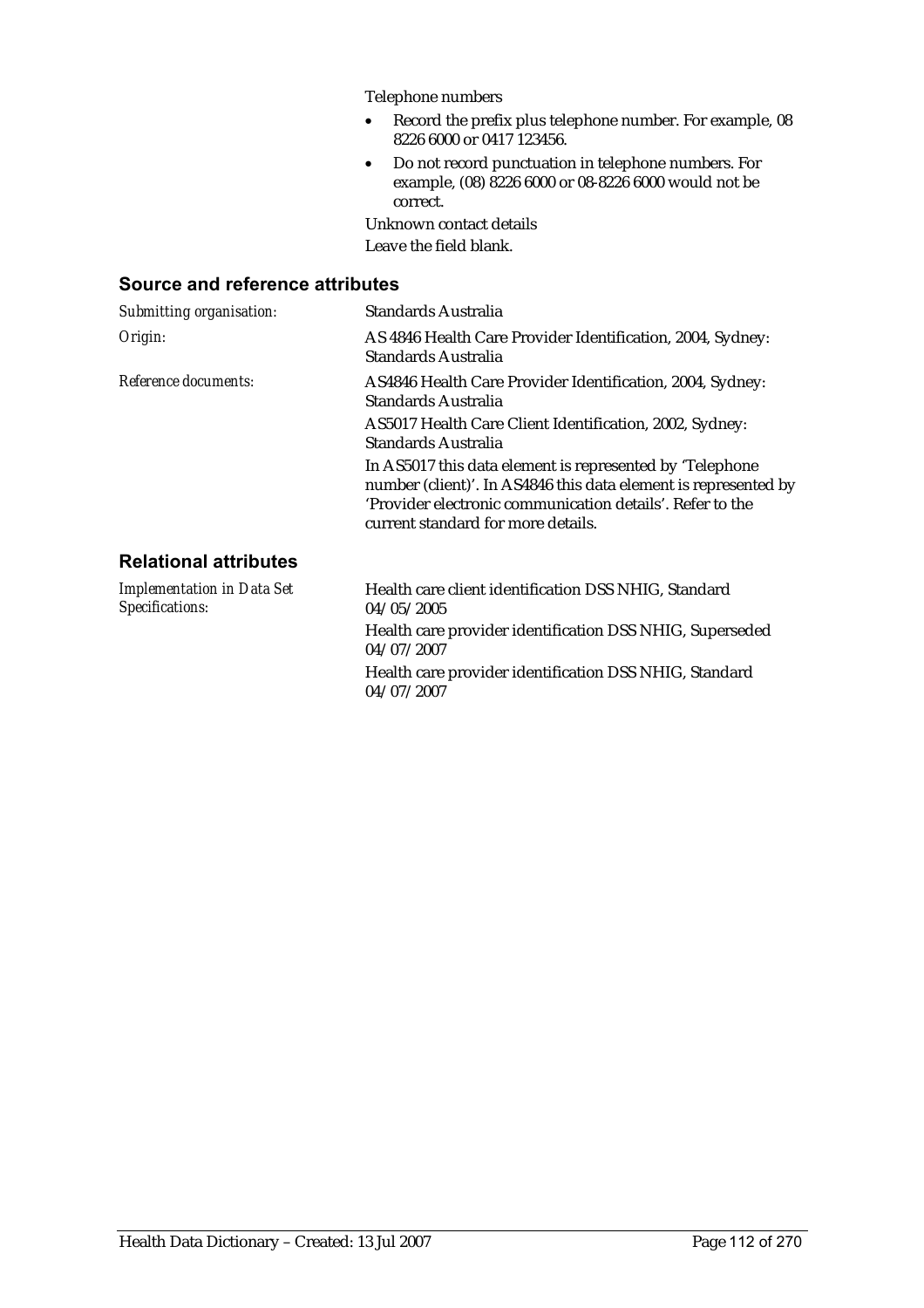# **Electronic communication address (service provider organisation)**

#### **Identifying and definitional attributes**

| Metadata item type:         | Data Element                                                                                                                                                        |
|-----------------------------|---------------------------------------------------------------------------------------------------------------------------------------------------------------------|
| Technical name:             | Service provider organisation (address)—electronic<br>communication address, text [X(250)]                                                                          |
| <b>METeOR</b> identifier:   | 287480                                                                                                                                                              |
| <b>Registration status:</b> | NHIG, Standard 04/05/2005<br>NCSIMG, Standard 30/09/2005                                                                                                            |
| Definition:                 | A unique combination of characters used as input to electronic<br>communication equipment for the purpose of contacting an<br>organisation, as represented by text. |

# **Data element concept attributes**

| Data element concept: | Service provider organisation (address)—electronic<br>communication address                                                                 |
|-----------------------|---------------------------------------------------------------------------------------------------------------------------------------------|
| Definition:           | A unique combination of characters used as input to electronic<br>communication equipment for the purpose of contacting an<br>organisation. |
| Object class:         | Service provider organisation                                                                                                               |
| <b>Property:</b>      | Electronic communication address                                                                                                            |

### **Value domain attributes**

#### **Representational attributes**

| <b>Representation class:</b> | <b>Text</b>   |
|------------------------------|---------------|
| Data type:                   | <b>String</b> |
| <i>Format:</i>               | [X(250)]      |
| Maximum character length:    | 250           |

## **Data element attributes**

#### **Collection and usage attributes**

*Guide for use:* Multiple electronic communication addresses (for example, multiple phone numbers, fax numbers and e-mail) may be recorded as required. Each instance should have an appropriate Electronic communication medium and usage code assigned. Universal Resource Locator (URL) One form of electronic address used as a locator for an internetbased web site. Example: http://www.aihw.gov.au This is the full address, however, it is not essential to record 'http://www' as the commonly used internet browsers assume these characters are included. Therefore, the URL address could be recorded as 'aihw.gov.au'. Email addresses Email addresses are a combination of a username and an internet domain name (URL) joined by an @ symbol. The use of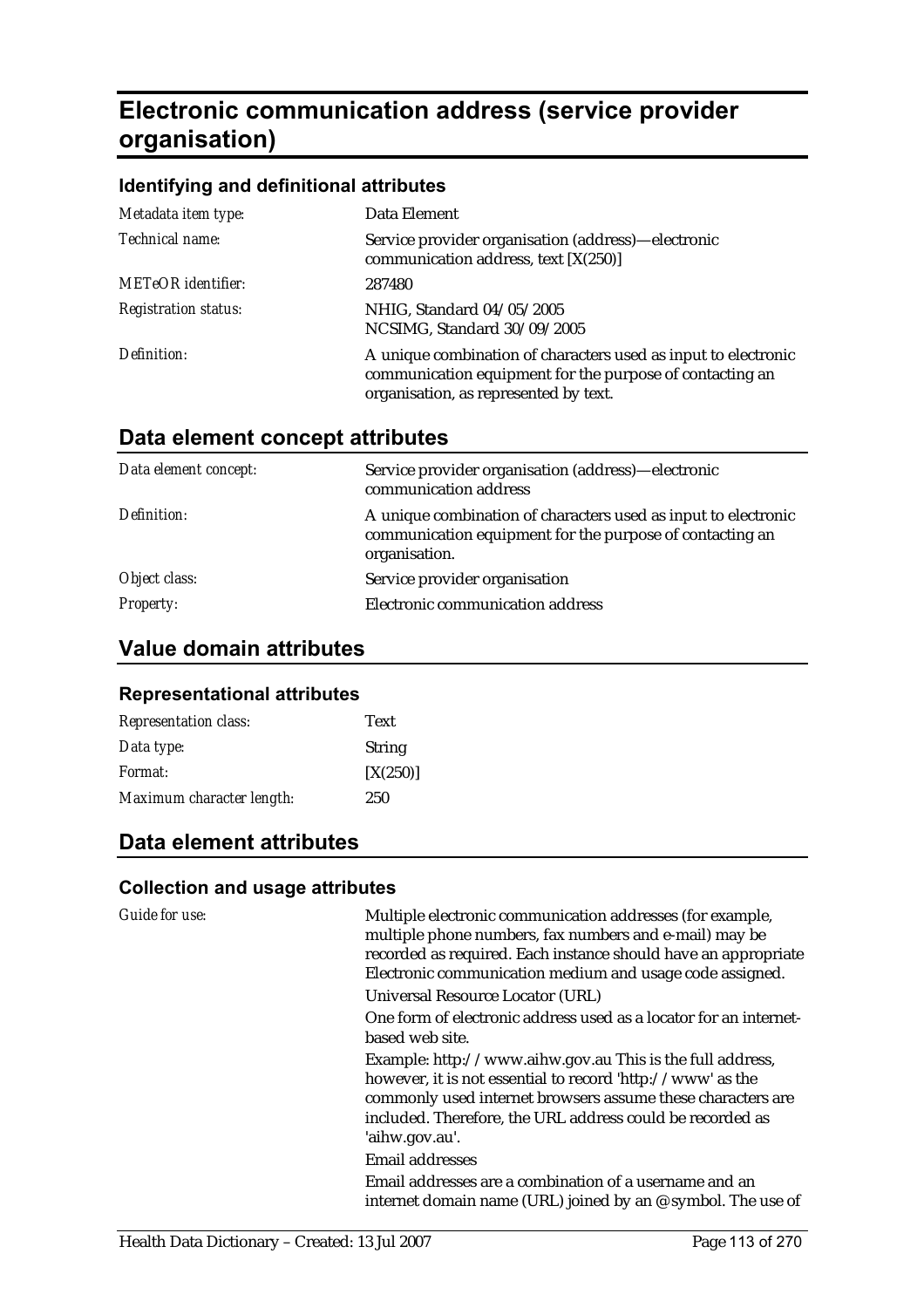the full URL is not valid in an email address. Example: myuserid@bigpond.net.au Telephone numbers Record the prefix plus telephone number. For example, 08 8226 6000 or 0417 123456. Do not record punctuation in telephone numbers. For example, (08) 8226 6000 or 08-8226 6000 would not be correct. Unknown contact details Leave the field blank.

#### **Source and reference attributes**

| Submitting organisation:                             | Standards Australia                                                                                                                                                                                                                                   |
|------------------------------------------------------|-------------------------------------------------------------------------------------------------------------------------------------------------------------------------------------------------------------------------------------------------------|
| Origin:                                              | AS 4846 Health Care Provider Identification, 2004, Sydney:<br>Standards Australia                                                                                                                                                                     |
| Reference documents:                                 | AS4846 Health Care Provider Identification, 2004, Sydney:<br>Standards Australia<br>AS5017 Health Care Client Identification, 2002, Sydney:                                                                                                           |
|                                                      | Standards Australia<br>In AS5017 this data element is represented by 'Telephone<br>number (client)'. In AS4846 this data element is represented by<br>'Provider electronic communication details'. Refer to the<br>current standard for more details. |
| <b>Relational attributes</b>                         |                                                                                                                                                                                                                                                       |
| <b>Implementation in Data Set</b><br>Specifications: | Health care provider identification DSS NHIG, Superseded<br>04/07/2007                                                                                                                                                                                |

Health care provider identification DSS NHIG, Standard 04/07/2007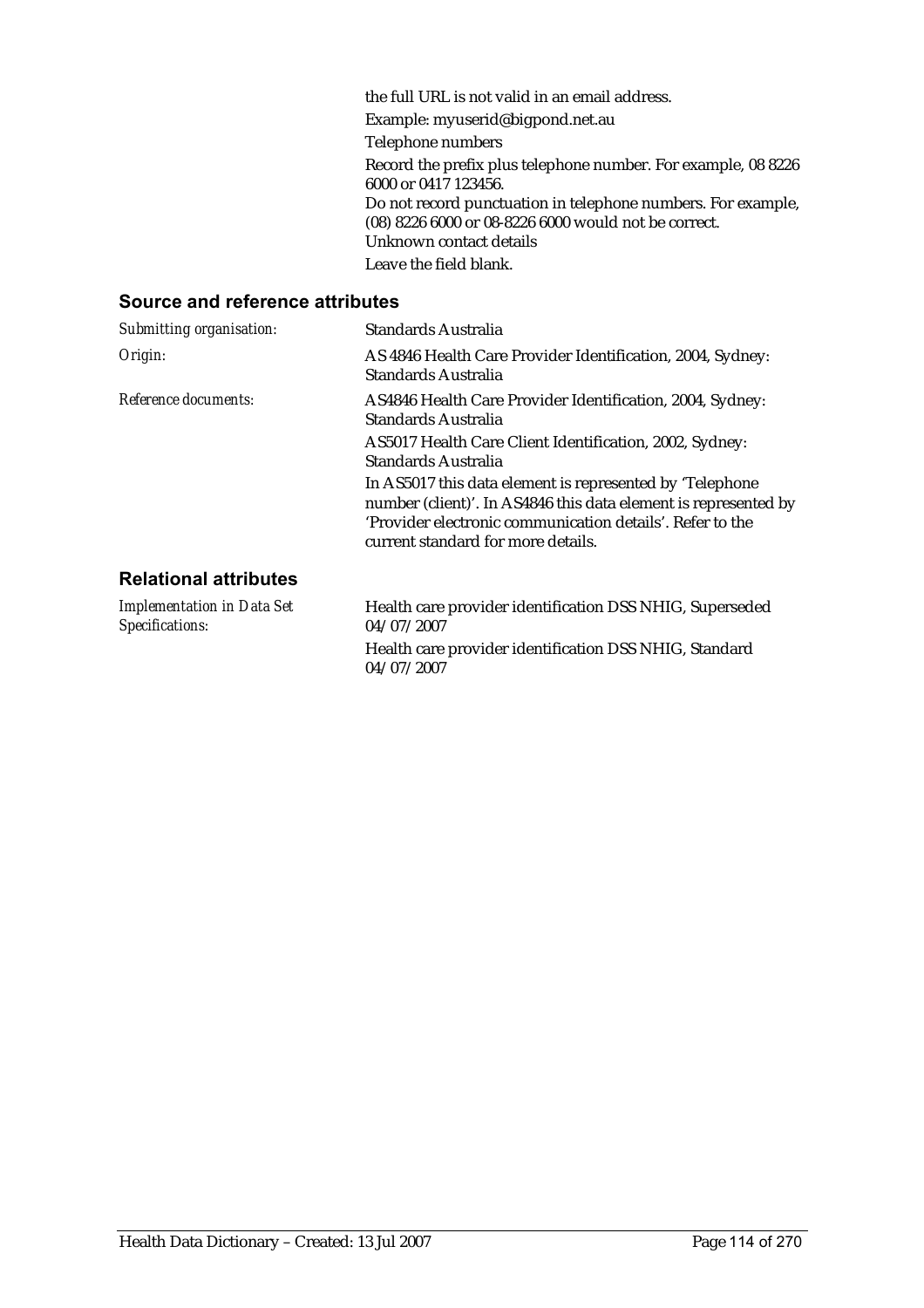# **Electronic communication medium (person)**

## **Identifying and definitional attributes**

| Metadata item type:         | Data Element                                                                     |
|-----------------------------|----------------------------------------------------------------------------------|
| Technical name:             | Person (address)—electronic communication medium, code N                         |
| <b>METeOR</b> identifier:   | 287519                                                                           |
| <b>Registration status:</b> | NHIG, Standard 04/05/2005<br>NCSIMG, Standard 30/09/2005                         |
| Definition:                 | A type of communication mechanism used by a person, as<br>represented by a code. |

# **Data element concept attributes**

| Data element concept: | Person (address)—electronic communication medium    |
|-----------------------|-----------------------------------------------------|
| Definition:           | A type of communication mechanism used by a person. |
| Object class:         | <b>Person</b>                                       |
| <b>Property:</b>      | Electronic communication medium                     |

# **Value domain attributes**

### **Representational attributes**

| <b>Representation class:</b> | Code   |                                        |
|------------------------------|--------|----------------------------------------|
| Data type:                   | Number |                                        |
| Format:                      | N      |                                        |
| Maximum character length:    | 1      |                                        |
| Permissible values:          | Value  | <b>Meaning</b>                         |
|                              | 1      | Telephone (excluding mobile telephone) |
|                              | 2      | Mobile (cellular) telephone            |
|                              | 3      | Facsimile machine                      |
|                              | 4      | Pager                                  |
|                              | 5      | e-mail                                 |
|                              | 6      | URL                                    |
|                              | 8      | Other                                  |

## **Data element attributes**

| Submitting organisation: | Standards Australia                                                                                      |
|--------------------------|----------------------------------------------------------------------------------------------------------|
| Origin:                  | AS 4846 Health Care Provider Identification, 2004, Sydney:<br>Standards Australia                        |
| Reference documents:     | AS4846 Health Care Provider Identification, 2004, Sydney:<br>Standards Australia                         |
|                          | In AS4846 alternative alphabetic codes are presented. Refer to<br>the current standard for more details. |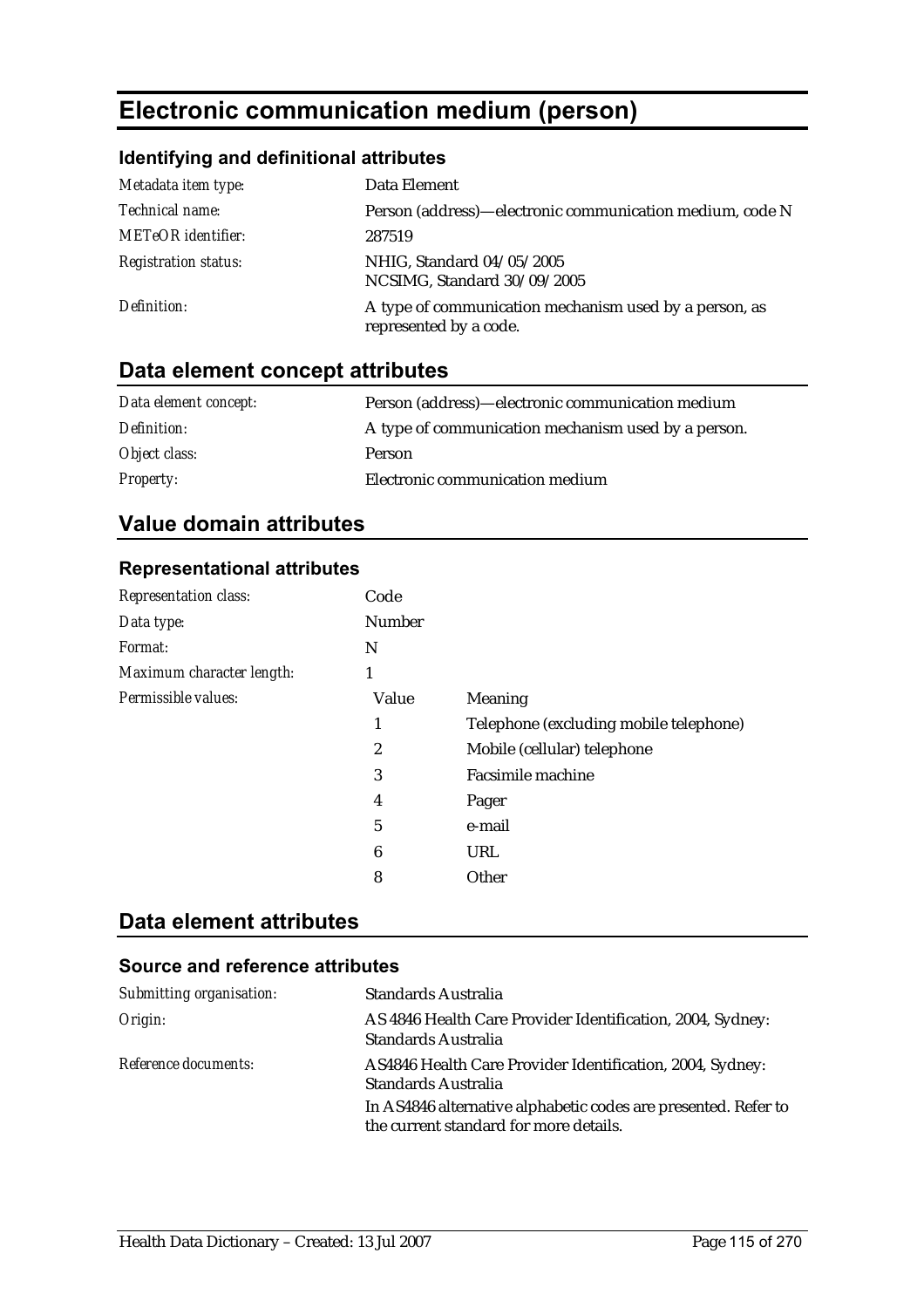### **Relational attributes**

*Implementation in Data Set Specifications:*

Health care client identification DSS NHIG, Standard 04/05/2005

*Information specific to this data set:*

Multiple electronic communication addresses (for example, multiple phone numbers, fax numbers and e−mail) may be recorded as required. Each instance should have an appropriate Electronic communication medium and Electronic communication usage code assigned.

Health care provider identification DSS NHIG, Superseded 04/07/2007

Health care provider identification DSS NHIG, Standard 04/07/2007

*Information specific to this data set:*

Multiple electronic communication addresses (for example, multiple phone numbers, fax numbers and email) may be recorded as required. Each instance should have an appropriate Electronic communication medium and Electronic communication usage code assigned.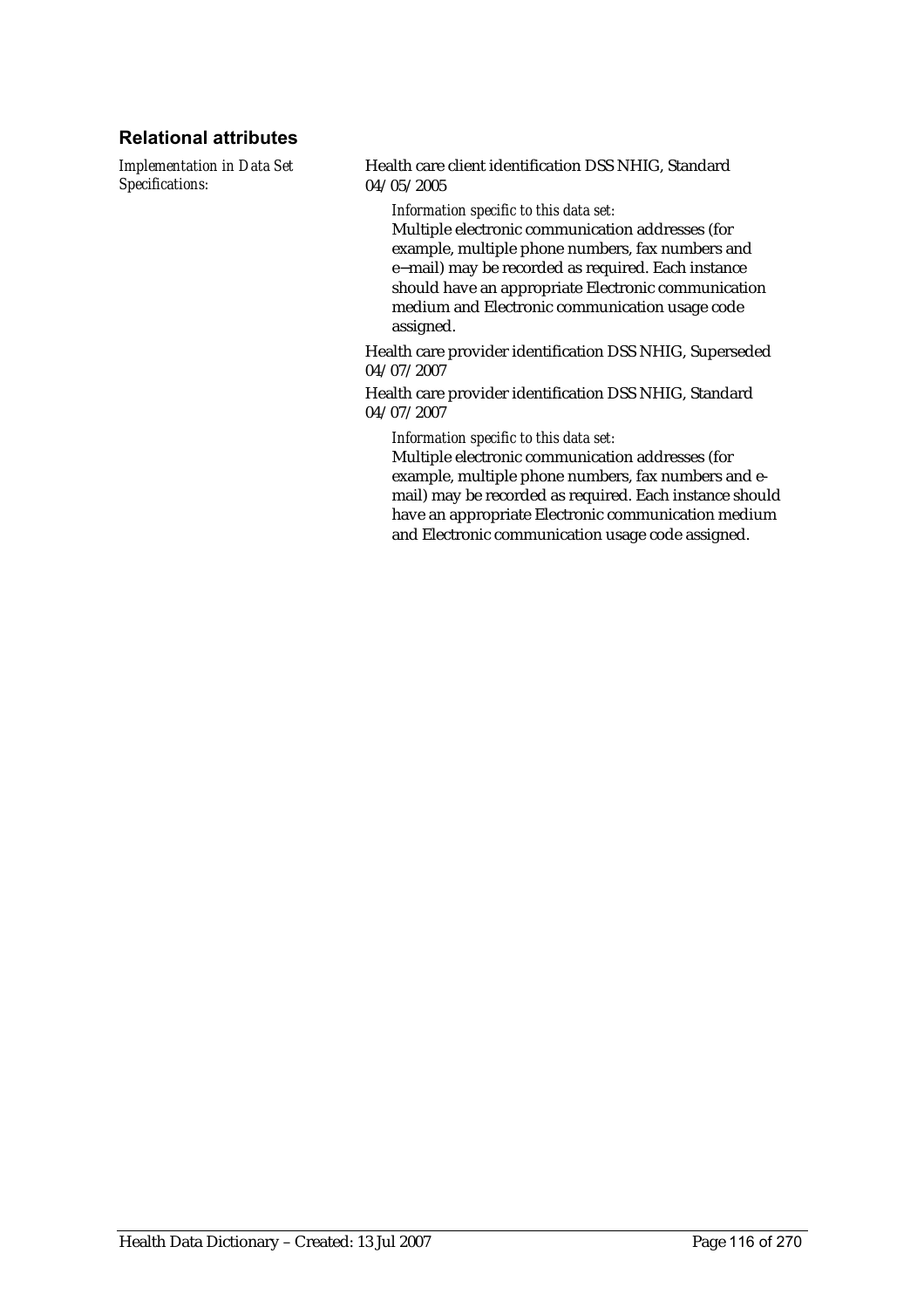# **Electronic communication medium (service provider organisation)**

#### **Identifying and definitional attributes**

| Metadata item type:         | Data Element                                                                            |
|-----------------------------|-----------------------------------------------------------------------------------------|
| Technical name:             | Service provider organisation (address)—electronic<br>communication medium, code N      |
| <b>METeOR</b> identifier:   | 287521                                                                                  |
| <b>Registration status:</b> | NHIG, Standard 04/05/2005<br>NCSIMG, Standard 30/09/2005                                |
| Definition:                 | A type of communication mechanism used by an organisation,<br>as represented by a code. |

## **Data element concept attributes**

| Data element concept: | Service provider organisation (address)—electronic<br>communication medium        |
|-----------------------|-----------------------------------------------------------------------------------|
| Definition:           | A code representing a type of communication mechanism used<br>by an organisation. |
| Object class:         | Service provider organisation                                                     |
| <b>Property:</b>      | Electronic communication medium                                                   |

#### **Source and reference attributes**

| Submitting organisation: |  | Australian Institute of Health and Welfare |
|--------------------------|--|--------------------------------------------|
|--------------------------|--|--------------------------------------------|

## **Value domain attributes**

#### **Representational attributes**

| Code          |                                        |
|---------------|----------------------------------------|
| <b>Number</b> |                                        |
| N             |                                        |
| 1             |                                        |
| Value         | Meaning                                |
| 1             | Telephone (excluding mobile telephone) |
| 2             | Mobile (cellular) telephone            |
| 3             | <b>Facsimile machine</b>               |
| 4             | Pager                                  |
| 5             | e-mail                                 |
| 6             | URL                                    |
| 8             | Other                                  |
|               |                                        |

### **Data element attributes**

#### **Collection and usage attributes**

*Guide for use:* Multiple electronic communication addresses (for example, multiple phone numbers, fax numbers and e-mail) may be recorded as required. Each instance should have an appropriate Electronic communication medium and Electronic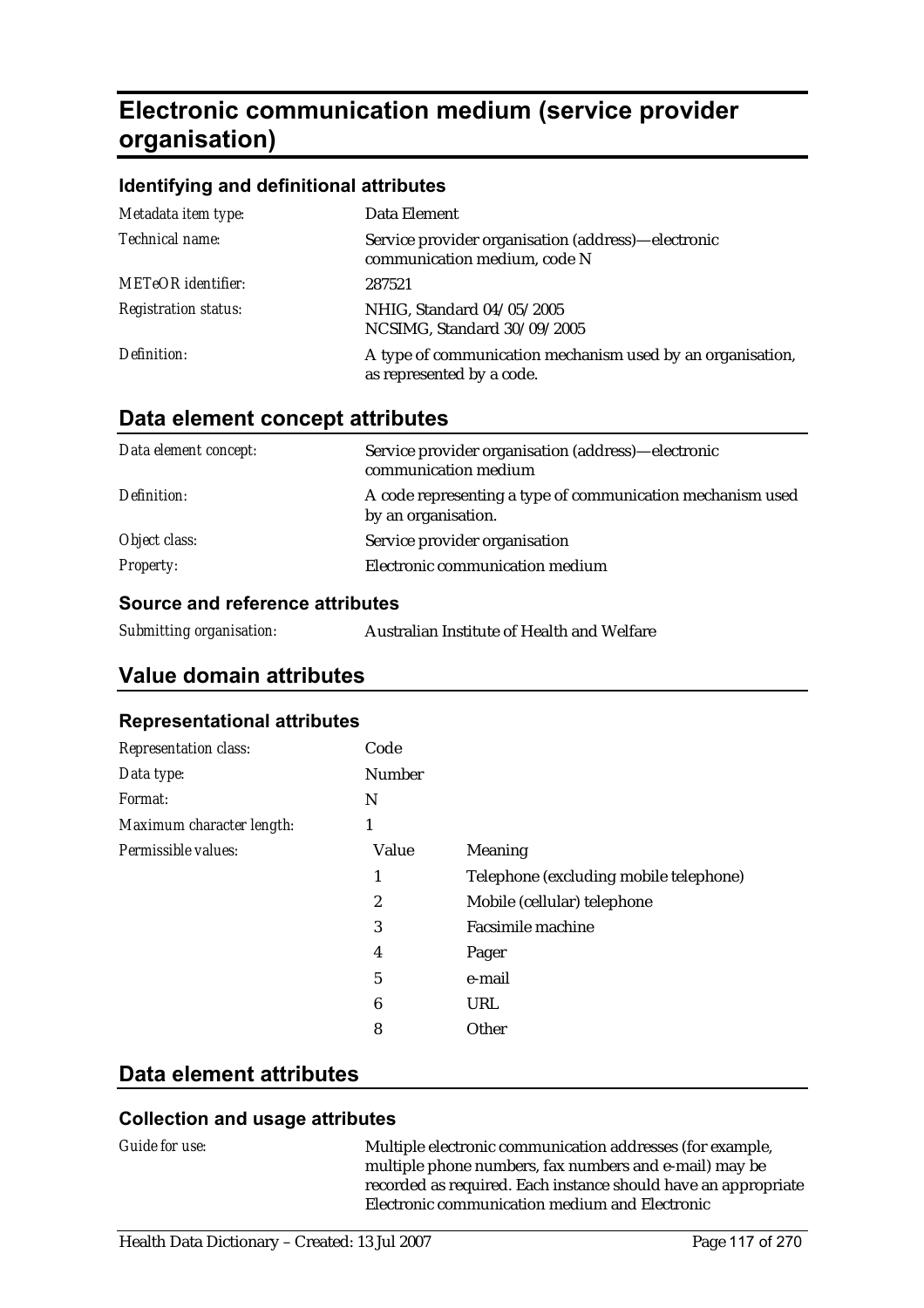### communication usage code assigned.

| Submitting organisation:                             | <b>Standards Australia</b>                                                                                                                                                                                                                                                                                               |
|------------------------------------------------------|--------------------------------------------------------------------------------------------------------------------------------------------------------------------------------------------------------------------------------------------------------------------------------------------------------------------------|
| Origin:                                              | AS 4846 Health Care Provider Identification, 2004, Sydney:<br>Standards Australia                                                                                                                                                                                                                                        |
| Reference documents:                                 | AS4846 Health Care Provider Identification, 2004, Sydney:<br>Standards Australia                                                                                                                                                                                                                                         |
|                                                      | In AS4846 alternative alphabetic codes are presented. Refer to<br>the current standard for more details.                                                                                                                                                                                                                 |
| <b>Relational attributes</b>                         |                                                                                                                                                                                                                                                                                                                          |
| <b>Implementation in Data Set</b><br>Specifications: | Health care provider identification DSS NHIG, Superseded<br>04/07/2007                                                                                                                                                                                                                                                   |
|                                                      | Health care provider identification DSS NHIG, Standard<br>04/07/2007                                                                                                                                                                                                                                                     |
|                                                      | Information specific to this data set:<br>Multiple electronic communication addresses (for<br>example, multiple phone numbers, fax numbers and e-<br>mail) may be recorded as required. Each instance should<br>have an appropriate Electronic communication medium<br>and Electronic communication usage code assigned. |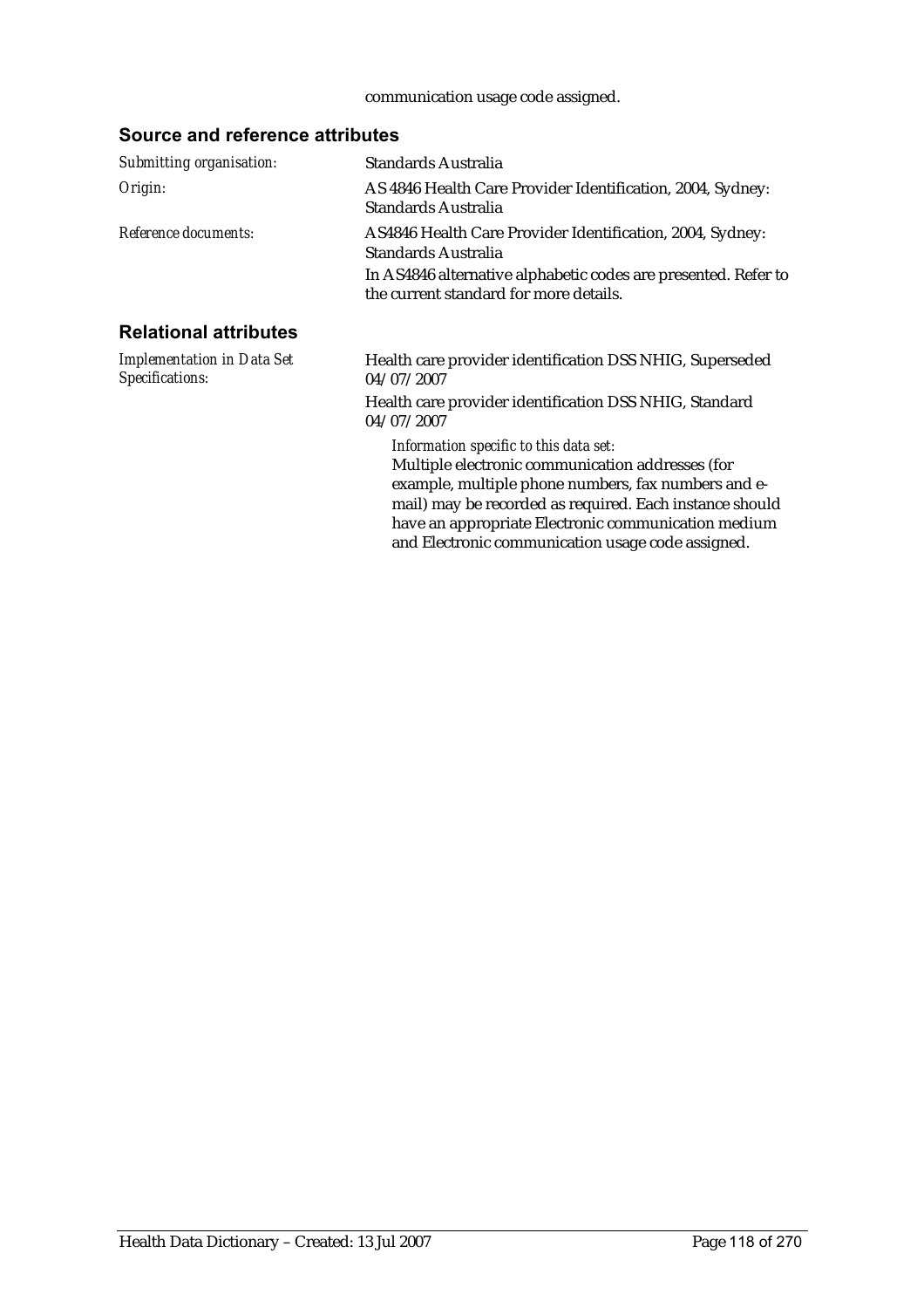# **Electronic communication usage code (person)**

## **Identifying and definitional attributes**

| Metadata item type:         | Data Element                                                                                                 |
|-----------------------------|--------------------------------------------------------------------------------------------------------------|
| Technical name:             | Person (address)—electronic communication usage, code N                                                      |
| METeOR identifier:          | 287579                                                                                                       |
| <b>Registration status:</b> | NHIG, Standard 04/05/2005<br>NCSIMG, Standard 30/09/2005                                                     |
| Definition:                 | The manner of use that a person applies to an electronic<br>communication address, as represented by a code. |

# **Data element concept attributes**

| Data element concept: | Person (address)—electronic communication usage code                               |
|-----------------------|------------------------------------------------------------------------------------|
| Definition:           | The manner of use that a person applies to an electronic<br>communication address. |
| Object class:         | <b>Person</b>                                                                      |
| <b>Property:</b>      | Electronic communication usage code                                                |

# **Value domain attributes**

#### **Representational attributes**

| Representation class:     | Code             |                                |
|---------------------------|------------------|--------------------------------|
| Data type:                | <b>Number</b>    |                                |
| Format:                   | N                |                                |
| Maximum character length: |                  |                                |
| Permissible values:       | Value            | <b>Meaning</b>                 |
|                           | 1                | <b>Business use only</b>       |
|                           | $\boldsymbol{2}$ | Personal use only              |
|                           | 3                | Both business and personal use |
|                           |                  |                                |

## **Data element attributes**

### **Collection and usage attributes**

*Guide for use:* Only applicable to individuals, and not organisations.

| Submitting organisation: | Australian Institute of Health and Welfare                                                                                                                                                                                                                                                        |
|--------------------------|---------------------------------------------------------------------------------------------------------------------------------------------------------------------------------------------------------------------------------------------------------------------------------------------------|
| Origin:                  | AS 4846 Health Care Provider Identification, 2004, Sydney:<br>Standards Australia                                                                                                                                                                                                                 |
| Reference documents:     | AS4846 Health Care Provider Identification, 2004, Sydney:<br>Standards Australia                                                                                                                                                                                                                  |
|                          | AS5017 Health Care Client Identification, 2002, Sydney:<br>Standards Australia                                                                                                                                                                                                                    |
|                          | In AS5017 an alternative data element is presented as<br>'Telephone number type (client)'. In AS4846 this data element is<br>called 'Provider electronic communication type'. In both<br>instances alternative alphabetic codes are presented. Refer to<br>the current standard for more details. |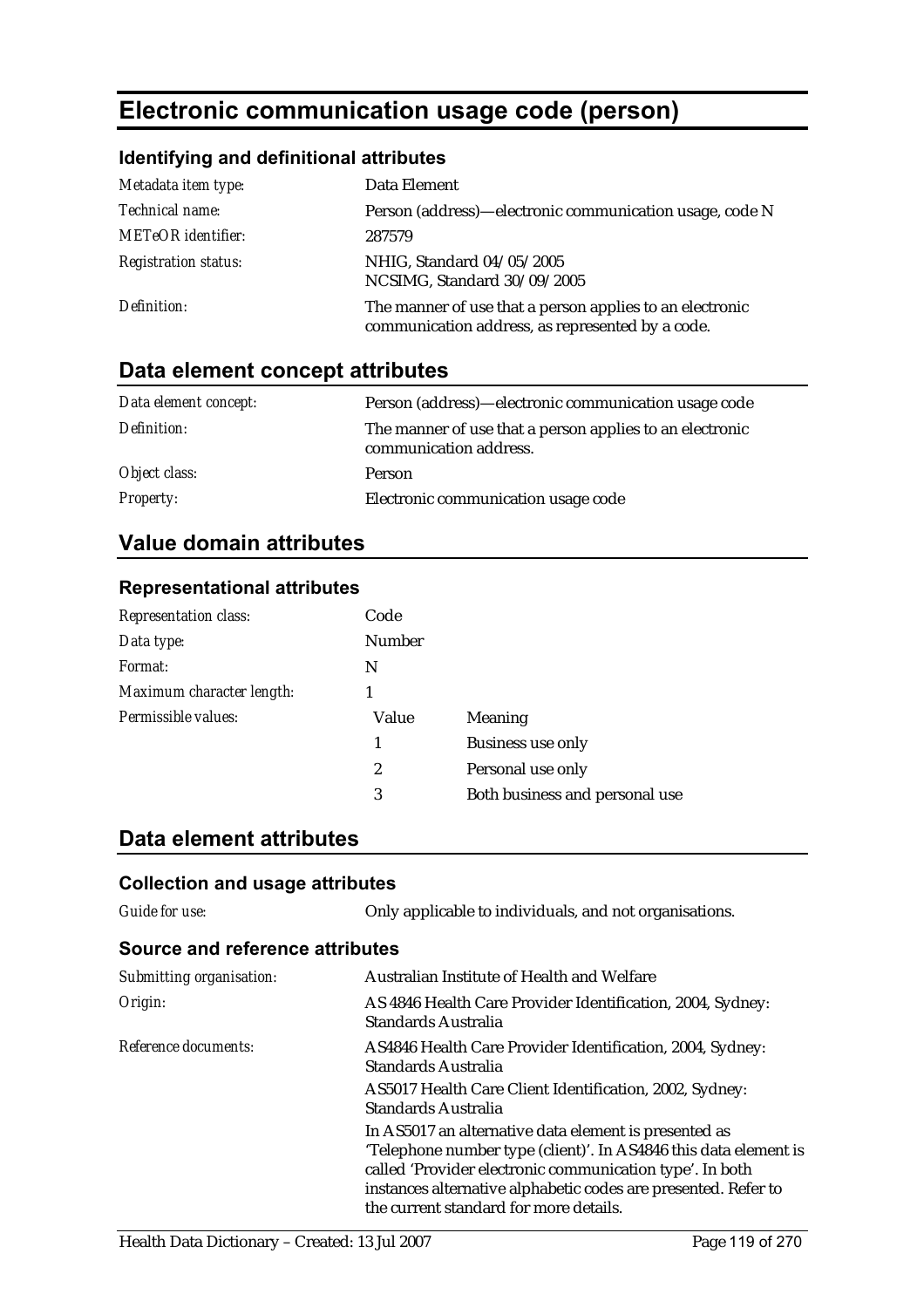### **Relational attributes**

*Implementation in Data Set Specifications:*

Health care client identification DSS NHIG, Standard 04/05/2005

Health care provider identification DSS NHIG, Superseded 04/07/2007

Health care provider identification DSS NHIG, Standard 04/07/2007

*Information specific to this data set:*

Multiple electronic communication addresses (for example, multiple phone numbers, fax numbers and email) may be recorded as required. Each instance should have an appropriate Electronic communication medium and Electronic communication usage code assigned.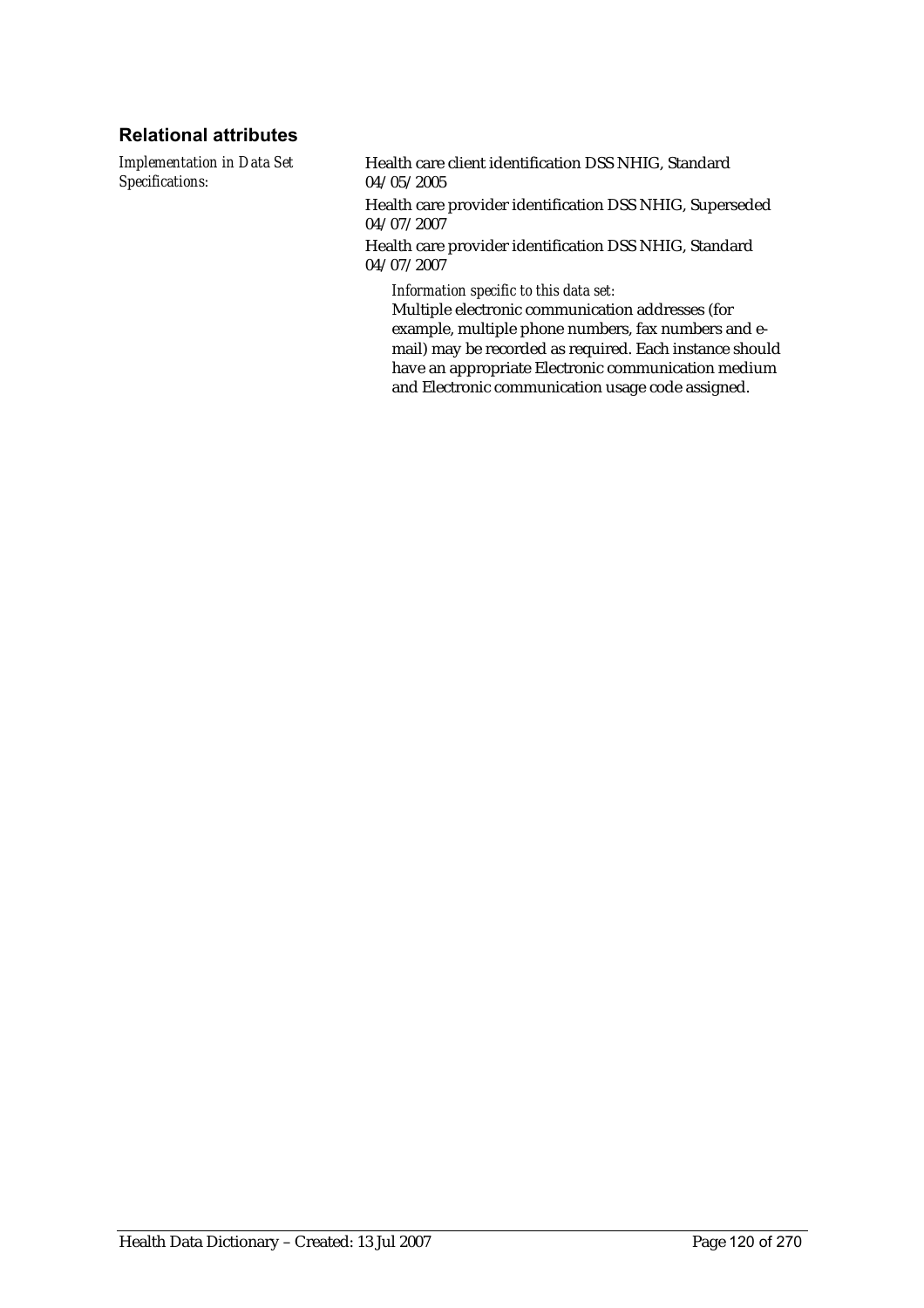# **Emergency department arrival mode - transport**

## **Identifying and definitional attributes**

| Metadata item type:         | Data Element                                                                                                |
|-----------------------------|-------------------------------------------------------------------------------------------------------------|
| Technical name:             | Non-admitted patient emergency department service episode-<br>transport mode (arrival), code N              |
| <b>METeOR</b> identifier:   | 270000                                                                                                      |
| <b>Registration status:</b> | NHIG, Standard 01/03/2005                                                                                   |
| Definition:                 | The mode of transport by which the person arrives at the<br>emergency department, as represented by a code. |

# **Data element concept attributes**

| Data element concept: | Non-admitted patient emergency department service episode-<br>transport mode      |
|-----------------------|-----------------------------------------------------------------------------------|
| Definition:           | The mode of transport by which the person arrives at the<br>emergency department. |
| Object class:         | Non-admitted patient emergency department service episode                         |
| <b>Property:</b>      | <b>Transport mode</b>                                                             |

# **Value domain attributes**

### **Representational attributes**

| <b>Representation class:</b> | Code          |                                                          |
|------------------------------|---------------|----------------------------------------------------------|
| Data type:                   | <b>Number</b> |                                                          |
| Format:                      | N             |                                                          |
| Maximum character length:    |               |                                                          |
| Permissible values:          | Value         | <b>Meaning</b>                                           |
|                              | 1             | Ambulance, air ambulance or helicopter rescue<br>service |
|                              | 2             | Police/correctional services vehicle                     |
|                              | 8             | Other                                                    |
| <b>Supplementary values:</b> | 9             | Not stated/unknown                                       |

#### **Collection and usage attributes**

| <b>Guide for use:</b> | CODE 8 Other                                           |
|-----------------------|--------------------------------------------------------|
|                       | Includes walking, private transport, public transport, |
|                       | community transport, and taxi.                         |

### **Data element attributes**

| Submitting organisation:     | National reference group for non-admitted patient data<br>development, 2001-02                                 |
|------------------------------|----------------------------------------------------------------------------------------------------------------|
| <b>Relational attributes</b> |                                                                                                                |
| Related metadata references: | Supersedes Emergency department arrival mode - transport,<br>version 1, DE, NHDD, NHIMG, Superseded 01/03/2005 |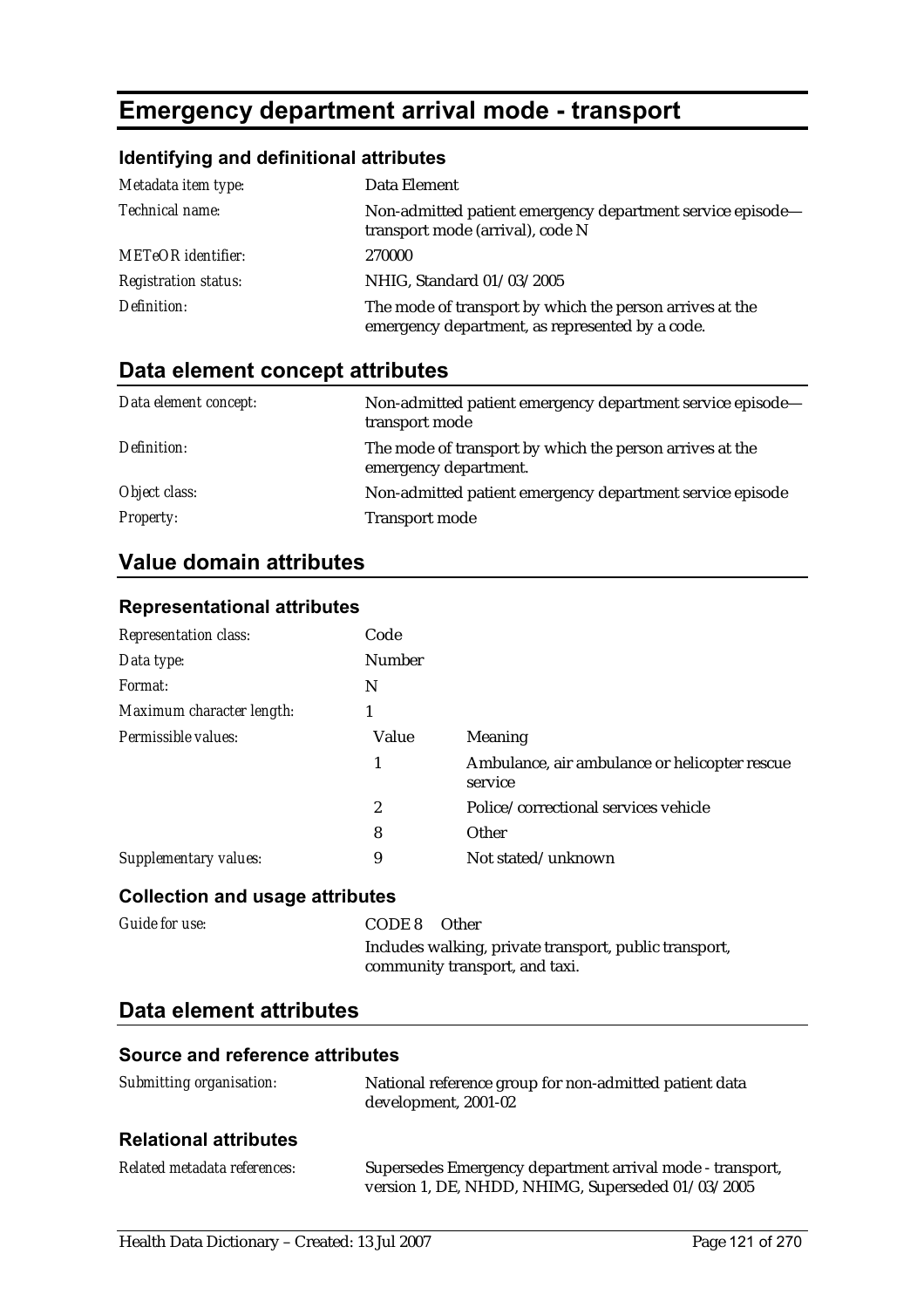*Implementation in Data Set Specifications:*

Non-admitted patient emergency department care NMDS NHIG, Superseded 07/12/2005 Non-admitted patient emergency department care NMDS NHIG, Superseded 24/03/2006

*Implementation start date:* 01/07/2005

*Implementation end date:* 30/06/2006

Non-admitted patient emergency department care NMDS NHIG, Superseded 23/10/2006

*Implementation start date:* 01/07/2006

*Implementation end date:* 30/06/2007

Non-admitted patient emergency department care NMDS 2007- 2008 NHIG, Standard 23/10/2006

*Implementation start date:* 01/07/2007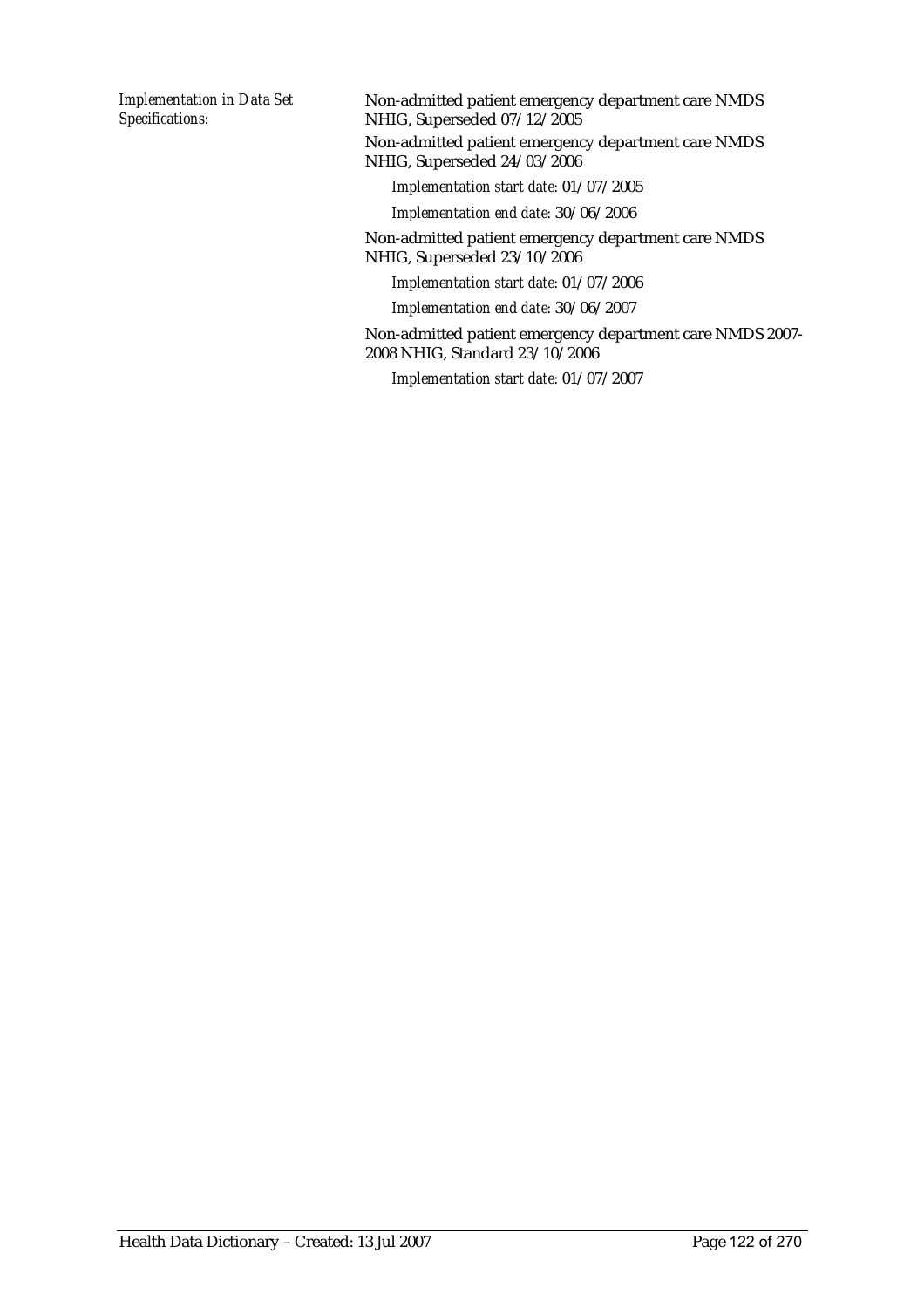# **Emergency department date of commencement of service event**

#### **Identifying and definitional attributes**

| Metadata item type:         | Data Element                                                                                      |
|-----------------------------|---------------------------------------------------------------------------------------------------|
| Technical name:             | Non-admitted patient emergency department service episode-<br>service commencement date, DDMMYYYY |
| <b>METeOR</b> identifier:   | 313801                                                                                            |
| <b>Registration status:</b> | NHIG, Standard 07/12/2005                                                                         |
| Definition:                 | The date on which a non-admitted patient emergency<br>department service event commences.         |
| Context:                    | <b>Emergency Department care</b>                                                                  |

# **Data element concept attributes**

| Data element concept: | Non-admitted patient emergency department service episode—<br>service commencement date   |
|-----------------------|-------------------------------------------------------------------------------------------|
| Definition:           | The date on which a non-admitted patient emergency<br>department service event commences. |
| Context:              | <b>Emergency Department care.</b>                                                         |
| Object class:         | Non-admitted patient emergency department service episode                                 |
| <b>Property:</b>      | Service commencement date                                                                 |

# **Value domain attributes**

#### **Representational attributes**

| <b>Representation class:</b> | Date            |
|------------------------------|-----------------|
| Data type:                   | Date/Time       |
| Format:                      | <b>DDMMYYYY</b> |
| Maximum character length:    | 8               |

## **Data element attributes**

#### **Collection and usage attributes**

| Guide for use:             | In an Emergency Department the service event commences<br>when the medical officer (or, if no medical officer is on duty in<br>the Emergency Department, a treating nurse) provides<br>treatment or diagnostic service. The date of triage is recorded<br>separately. The commencement of a service event does not<br>include contact associated with triage. |
|----------------------------|---------------------------------------------------------------------------------------------------------------------------------------------------------------------------------------------------------------------------------------------------------------------------------------------------------------------------------------------------------------|
| <b>Collection methods:</b> | Collected in conjunction with non-admitted patient emergency<br>department service commencement time.                                                                                                                                                                                                                                                         |

| Submitting organisation:     | Australian Government Department of Health and Ageing                                              |
|------------------------------|----------------------------------------------------------------------------------------------------|
| <b>Relational attributes</b> |                                                                                                    |
| Related metadata references: | Supersedes Health service event—service commencement date,<br>DDMMYYYY NHIG, Superseded 07/12/2005 |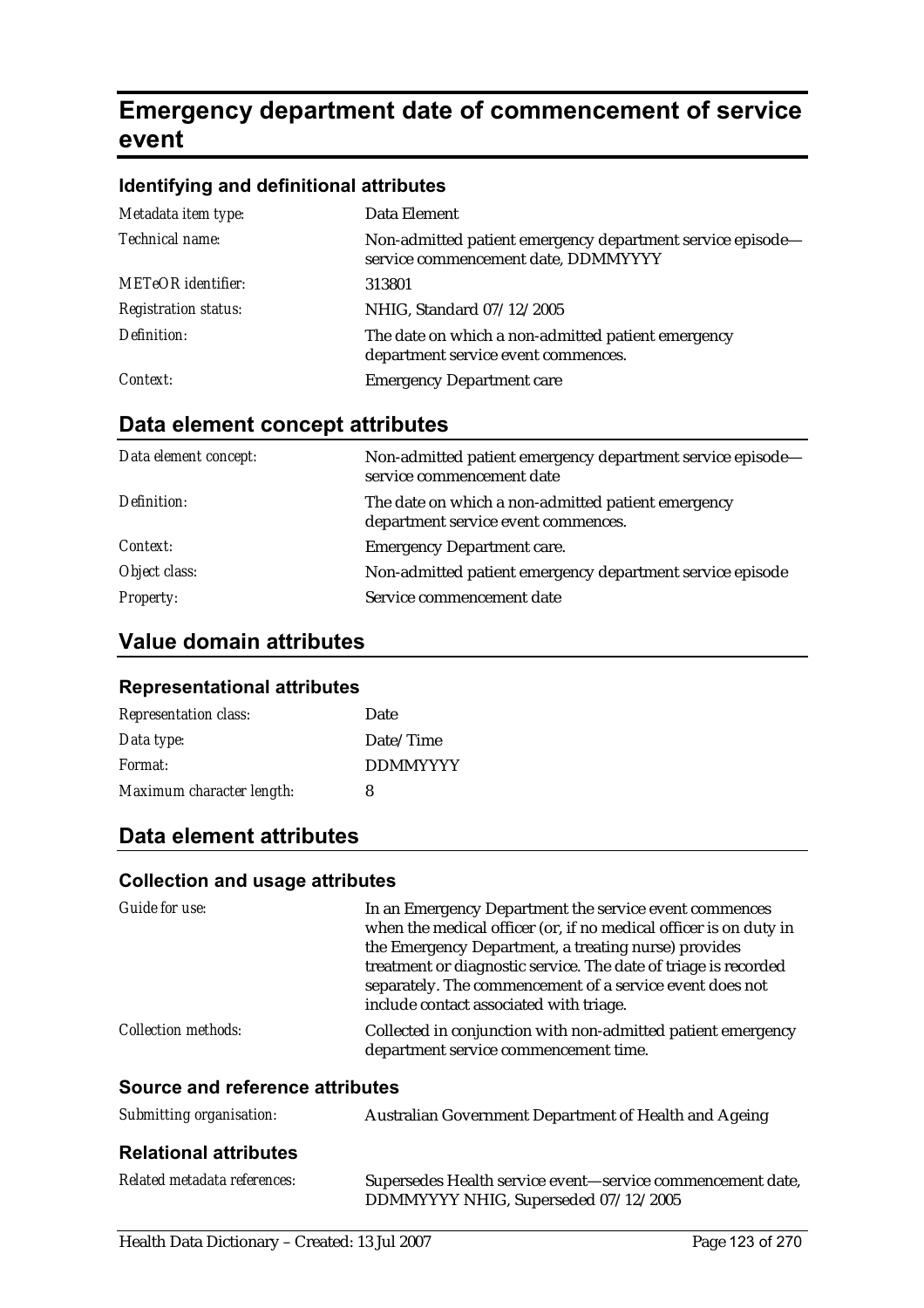*Implementation in Data Set Specifications:*

Non-admitted patient emergency department care NMDS NHIG, Superseded 24/03/2006

*Implementation start date:* 01/07/2005

*Implementation end date:* 30/06/2006

Non-admitted patient emergency department care NMDS NHIG, Superseded 23/10/2006

*Implementation start date:* 01/07/2006

*Implementation end date:* 30/06/2007

Non-admitted patient emergency department care NMDS 2007- 2008 NHIG, Standard 23/10/2006

*Implementation start date:* 01/07/2007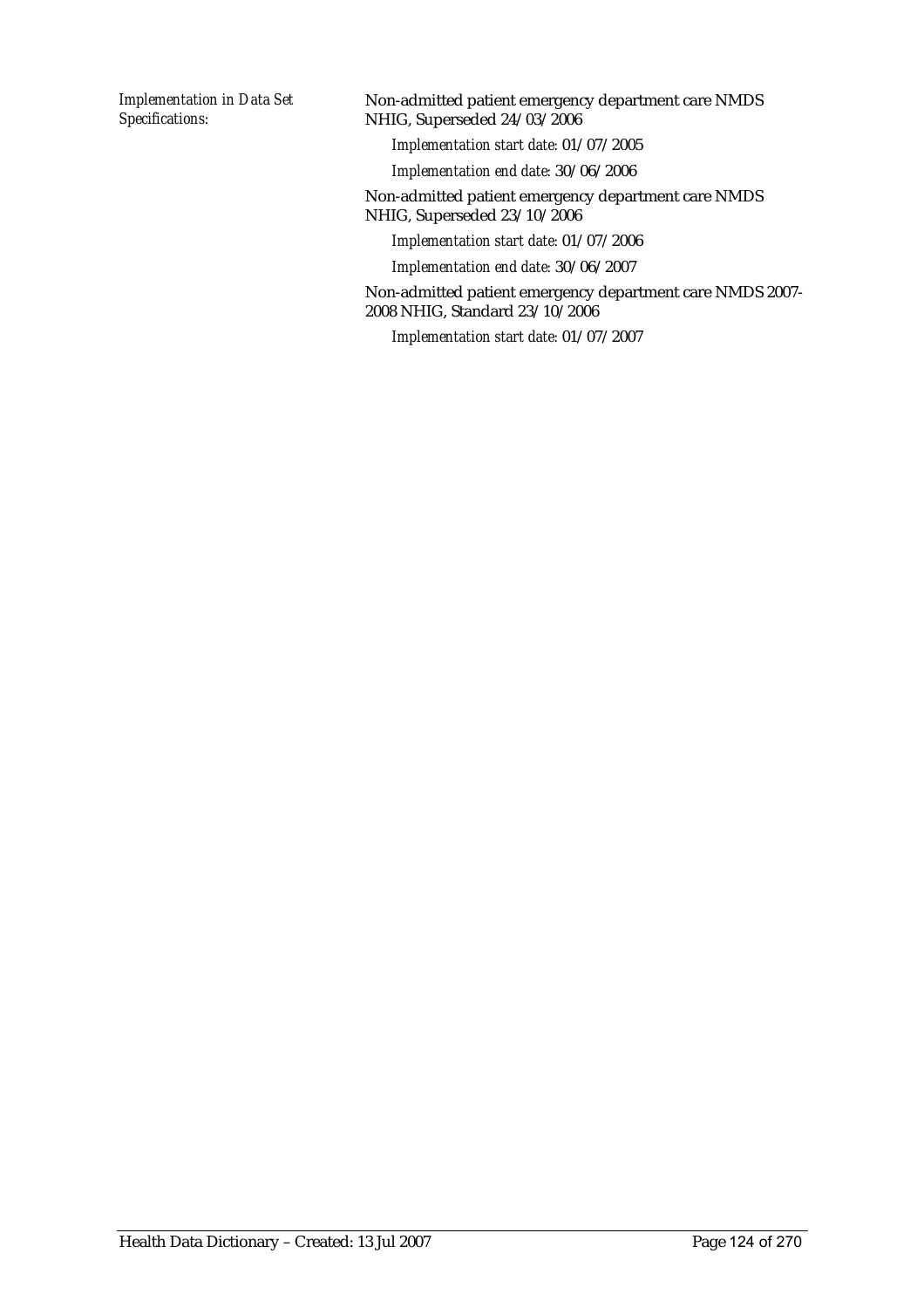# **Emergency department departure date**

#### **Identifying and definitional attributes**

| Metadata item type:         | Data Element                                                                 |
|-----------------------------|------------------------------------------------------------------------------|
| Technical name:             | Emergency department stay—physical departure date,<br><b>DDMMYYYY</b>        |
| <b>METeOR</b> identifier:   | 322597                                                                       |
| <b>Registration status:</b> | NHIG, Standard 24/03/2006                                                    |
| Definition:                 | The date on which a patient departs an emergency department<br>after a stay. |
| Context:                    | Emergency department care.                                                   |

# **Data element concept attributes**

| Data element concept: | Emergency department stay—physical departure date                            |
|-----------------------|------------------------------------------------------------------------------|
| Definition:           | The date on which a patient departs an emergency department<br>after a stay. |
| Context:              | <b>Emergency Department care.</b>                                            |
| Object class:         | <b>Emergency department stay</b>                                             |
| <b>Property:</b>      | Physical departure date                                                      |

#### **Source and reference attributes**

| Submitting organisation: | Australian Government Department of Health and Ageing |
|--------------------------|-------------------------------------------------------|
|                          |                                                       |

## **Value domain attributes**

#### **Representational attributes**

| <b>Representation class:</b> | Date            |
|------------------------------|-----------------|
| Data type:                   | Date/Time       |
| Format:                      | <b>DDMMYYYY</b> |
| Maximum character length:    | 8               |

## **Data element attributes**

#### **Collection and usage attributes**

*Guide for use:* Each emergency department stay should include a nonadmitted patient emergency department service episode component. The value of the episode end status code should guide the selection of the value to be recorded in this field:

- If the patient is subsequently admitted then record the date the patient leaves the Emergency Department to go to the admitted patient facility. Physically moving the patient to a bed in an emergency department specialist care unit (including EMU, short stay ward, emergency care unit or observation unit) is defined as representing departure from the emergency department.
- If the service episode is completed without the patient being admitted, including referral to another hospital, record the date the patient leaves the Emergency Department.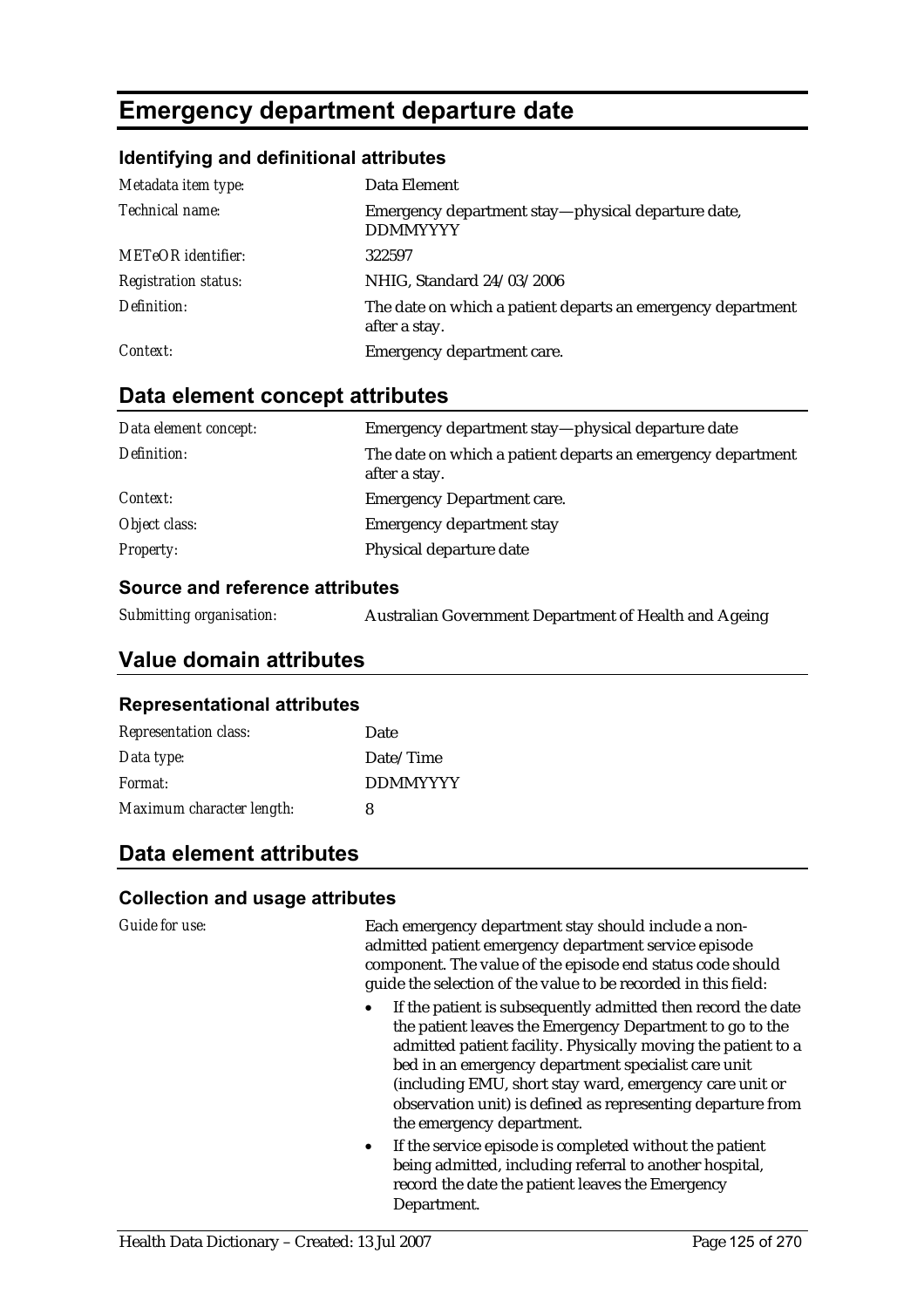|                            | If the patient did not wait record the date the patient leaves<br>the Emergency Department or was first noticed as having<br>left.                                                              |
|----------------------------|-------------------------------------------------------------------------------------------------------------------------------------------------------------------------------------------------|
|                            | If the patient left at their own risk record the date the<br>$\bullet$<br>patient leaves the Emergency Department.                                                                              |
|                            | If the patient died in the Emergency Department record the<br>date of death.                                                                                                                    |
|                            | If the patient was dead on arrival then record the date of<br>presentation at the Emergency Department.                                                                                         |
| <b>Collection methods:</b> | Collected in conjunction with emergency department stay<br>physical departure time.                                                                                                             |
| Comments:                  | This data element has been developed for the purpose of State<br>and Territory compliance with the Australian Health Care<br>Agreement and the agreed national access performance<br>indicator. |
|                            |                                                                                                                                                                                                 |

| Submitting organisation:                      | Australian Government Department of Health and Ageing                                       |
|-----------------------------------------------|---------------------------------------------------------------------------------------------|
| <b>Relational attributes</b>                  |                                                                                             |
| Implementation in Data Set<br>Specifications: | Non-admitted patient emergency department care NMDS<br>NHIG, Superseded 23/10/2006          |
|                                               | Implementation start date: 01/07/2006                                                       |
|                                               | Implementation end date: 30/06/2007                                                         |
|                                               | Non-admitted patient emergency department care NMDS 2007-<br>2008 NHIG, Standard 23/10/2006 |
|                                               | Implementation start date: 01/07/2007                                                       |
|                                               |                                                                                             |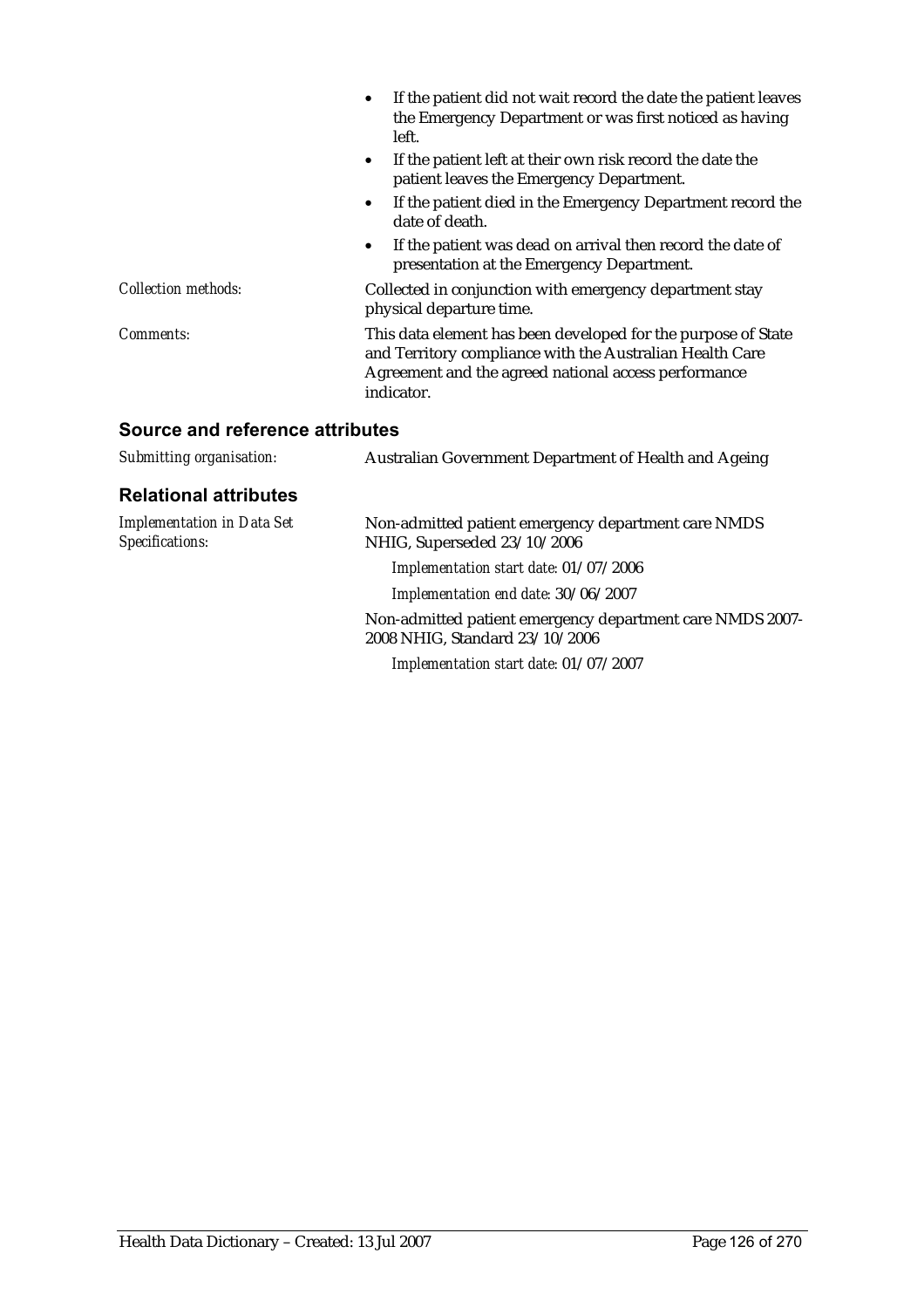# **Emergency department departure time**

### **Identifying and definitional attributes**

| Metadata item type:         | Data Element                                                                 |
|-----------------------------|------------------------------------------------------------------------------|
| Technical name:             | Emergency department stay—physical departure time, hhmm                      |
| <b>METeOR</b> identifier:   | 322610                                                                       |
| <b>Registration status:</b> | NHIG, Standard 24/03/2006                                                    |
| Definition:                 | The time at which a patient departs an emergency department<br>after a stay. |
| Context:                    | Emergency department care.                                                   |

## **Data element concept attributes**

| Data element concept: | Emergency department stay—physical departure time                            |
|-----------------------|------------------------------------------------------------------------------|
| Definition:           | The time at which a patient departs an emergency department<br>after a stay. |
| Context:              | <b>Emergency Department care.</b>                                            |
| Object class:         | <b>Emergency department stay</b>                                             |
| <b>Property:</b>      | Physical departure time                                                      |

#### **Source and reference attributes**

*Submitting organisation:* Australian Government Department of Health and Ageing

## **Value domain attributes**

#### **Representational attributes**

| <b>Representation class:</b> | Time      |
|------------------------------|-----------|
| Data type:                   | Date/Time |
| Format:                      | hhmm      |
| Maximum character length:    | 4         |
|                              |           |

### **Source and reference attributes**

| Reference documents: | ISO 8601:2000 : Data elements and interchange formats -     |
|----------------------|-------------------------------------------------------------|
|                      | Information interchange - Representation of dates and times |

# **Data element attributes**

#### **Collection and usage attributes**

*Guide for use:* Each emergency department stay should include a nonadmitted patient emergency department service episode component. The value of the episode end status code should guide the selection of the value to be recorded in this field:

• If the patient is subsequently admitted then record the time the patient leaves the Emergency Department to go to the admitted patient facility. Physically moving the patient to a bed in an emergency department specialist care unit (including EMU, short stay ward, emergency care unit or observation unit) is defined as representing departure from the emergency department.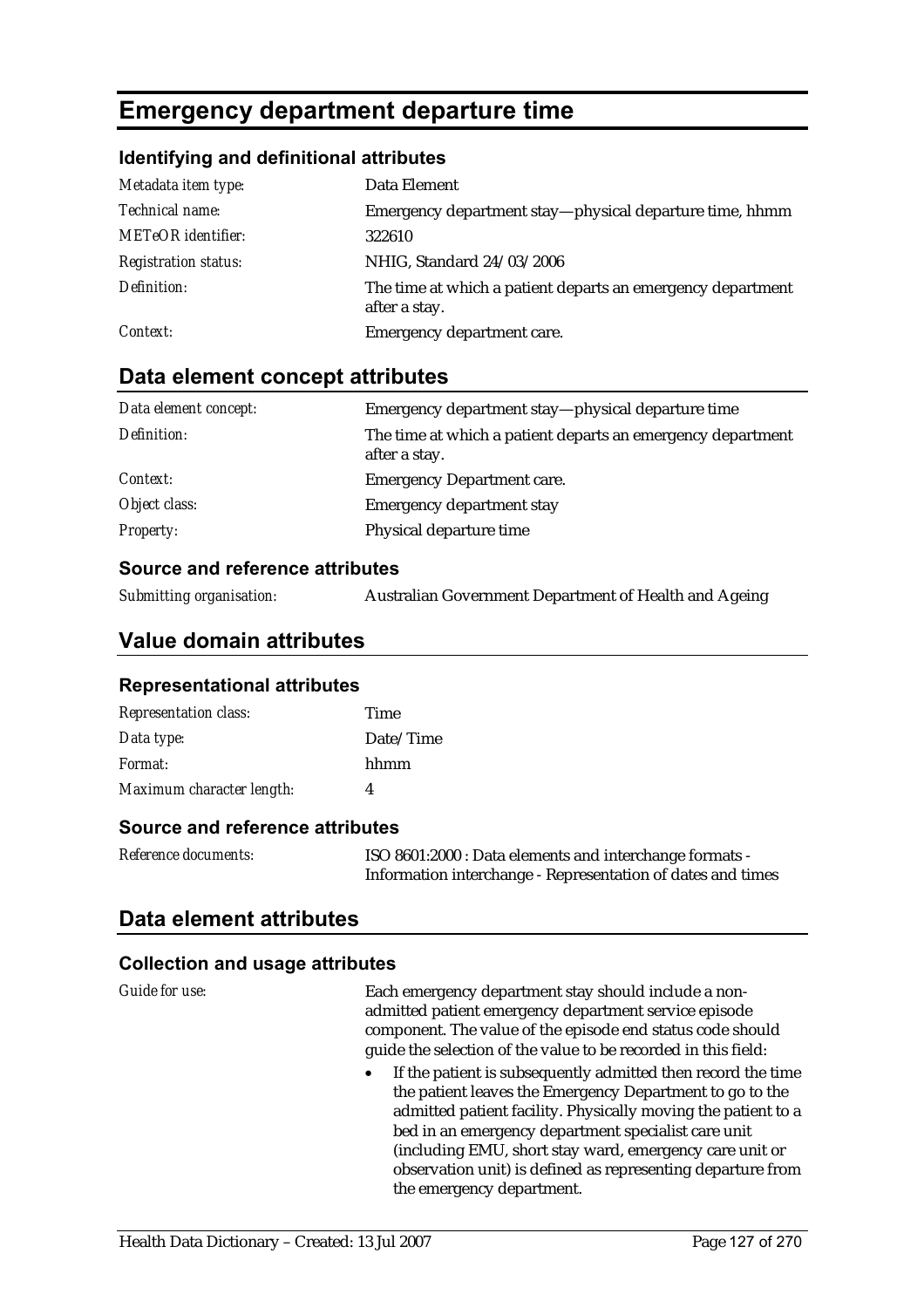|                                 | If the service episode is completed without the patient<br>being admitted, including referral to another hospital,<br>record the time the patient leaves the Emergency<br>Department.           |
|---------------------------------|-------------------------------------------------------------------------------------------------------------------------------------------------------------------------------------------------|
|                                 | If the patient did not wait record the time the patient leaves<br>$\bullet$<br>the Emergency Department or was first noticed as having<br>left.                                                 |
|                                 | If the patient left at their own risk record the time the<br>$\bullet$<br>patient leaves the Emergency Department.                                                                              |
|                                 | If the patient died in the Emergency Department record the<br>time of death.                                                                                                                    |
|                                 | If the patient was dead on arrival then record the time of<br>presentation at the Emergency Department.                                                                                         |
| <b>Collection methods:</b>      | Collected in conjunction with emergency department stay<br>physical departure date.                                                                                                             |
| Comments:                       | This data element has been developed for the purpose of State<br>and Territory compliance with the Australian Health Care<br>Agreement and the agreed national access performance<br>indicator. |
| Source and reference attributes |                                                                                                                                                                                                 |

| Submitting organisation:                             | Australian Government Department of Health and Ageing                                       |
|------------------------------------------------------|---------------------------------------------------------------------------------------------|
| <b>Relational attributes</b>                         |                                                                                             |
| <b>Implementation in Data Set</b><br>Specifications: | Non-admitted patient emergency department care NMDS<br>NHIG, Superseded 23/10/2006          |
|                                                      | Implementation start date: 01/07/2006                                                       |
|                                                      | Implementation end date: 30/06/2007                                                         |
|                                                      | Non-admitted patient emergency department care NMDS 2007-<br>2008 NHIG, Standard 23/10/2006 |
|                                                      | Implementation start date: 01/07/2007                                                       |
|                                                      |                                                                                             |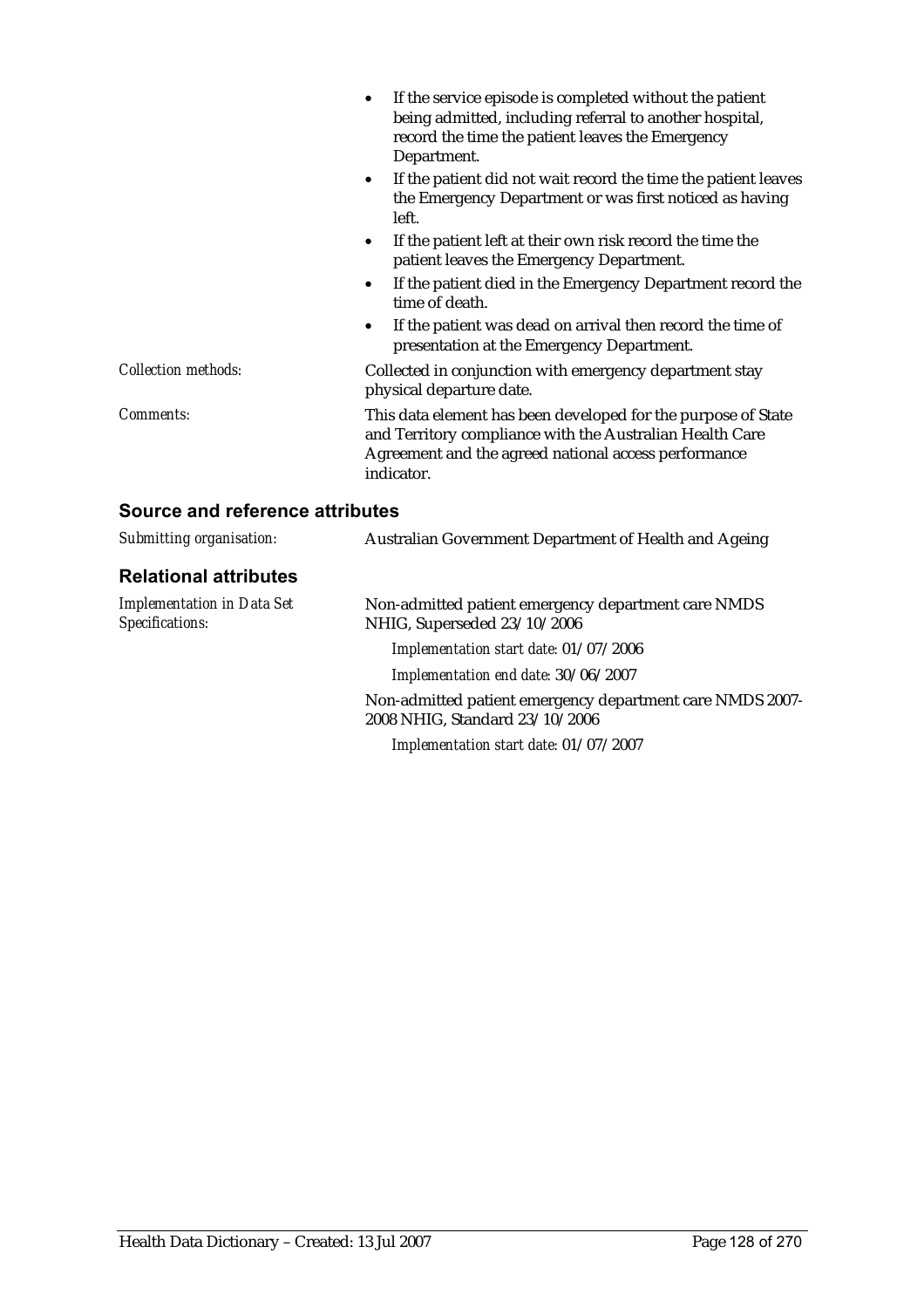# **Emergency department episode end date**

#### **Identifying and definitional attributes**

| Metadata item type:         | Data Element                                                                             |
|-----------------------------|------------------------------------------------------------------------------------------|
| Technical name:             | Non-admitted patient emergency department service episode-<br>episode end date, DDMMYYYY |
| <b>METeOR</b> identifier:   | 322616                                                                                   |
| <b>Registration status:</b> | NHIG, Standard 24/03/2006                                                                |
| Definition:                 | The date on which the non-admitted patient emergency<br>department service episode ends. |

# **Data element concept attributes**

| Data element concept: | Non-admitted patient emergency department service episode-<br>episode end date           |
|-----------------------|------------------------------------------------------------------------------------------|
| Definition:           | The date on which the non-admitted patient emergency<br>department service episode ends. |
| Context:              | <b>Emergency department care</b>                                                         |
| Object class:         | Non-admitted patient emergency department service episode                                |
| <b>Property:</b>      | Episode end date                                                                         |

#### **Source and reference attributes**

| Submitting organisation: | Australian Government Department of Health and Ageing. |  |
|--------------------------|--------------------------------------------------------|--|
|                          |                                                        |  |

## **Value domain attributes**

#### **Representational attributes**

| <b>Representation class:</b> | Date            |
|------------------------------|-----------------|
| Data type:                   | Date/Time       |
| Format:                      | <b>DDMMYYYY</b> |
| Maximum character length:    | 8               |

## **Data element attributes**

#### **Collection and usage attributes**

Guide for use: A non-admitted patient emergency department service episode ends when either the patient is admitted or, if the patient is not to be admitted, when the patient is recorded as ready to leave the emergency department or when they are recorded as having left at their own risk.

> For patients who subsequently undergo a formal admission an admitted patient episode of care should be recorded. The end of the non-admitted patient emergency department service episode should indicate the commencement of the admitted episode of care.

#### **Source and reference attributes**

*Submitting organisation:* Australian Government Department of Health and Ageing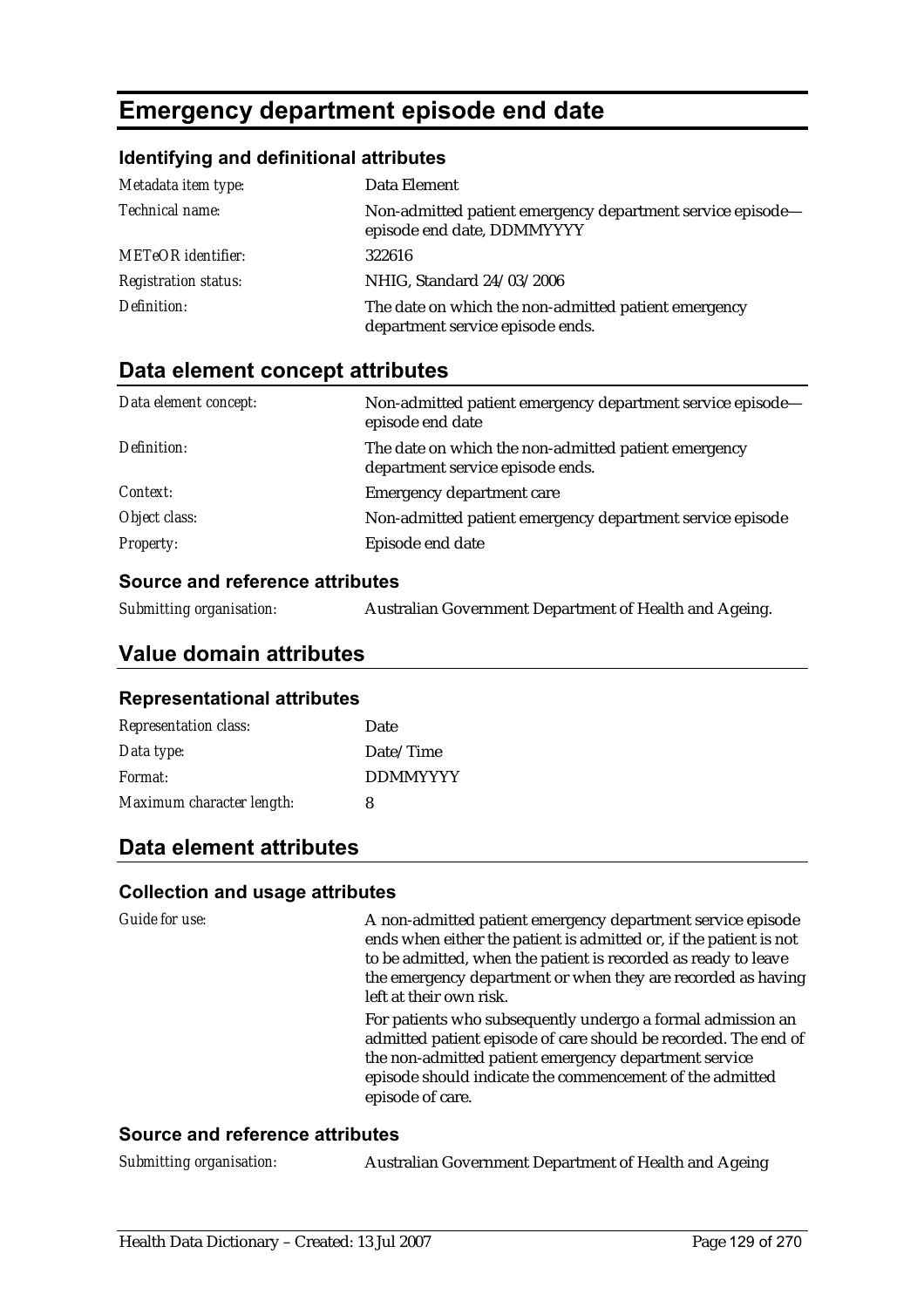### **Relational attributes**

*Implementation in Data Set Specifications:*

Non-admitted patient emergency department care NMDS NHIG, Superseded 23/10/2006

*Implementation start date:* 01/07/2006

*Implementation end date:* 30/06/2007

Non-admitted patient emergency department care NMDS 2007- 2008 NHIG, Standard 23/10/2006

*Implementation start date:* 01/07/2007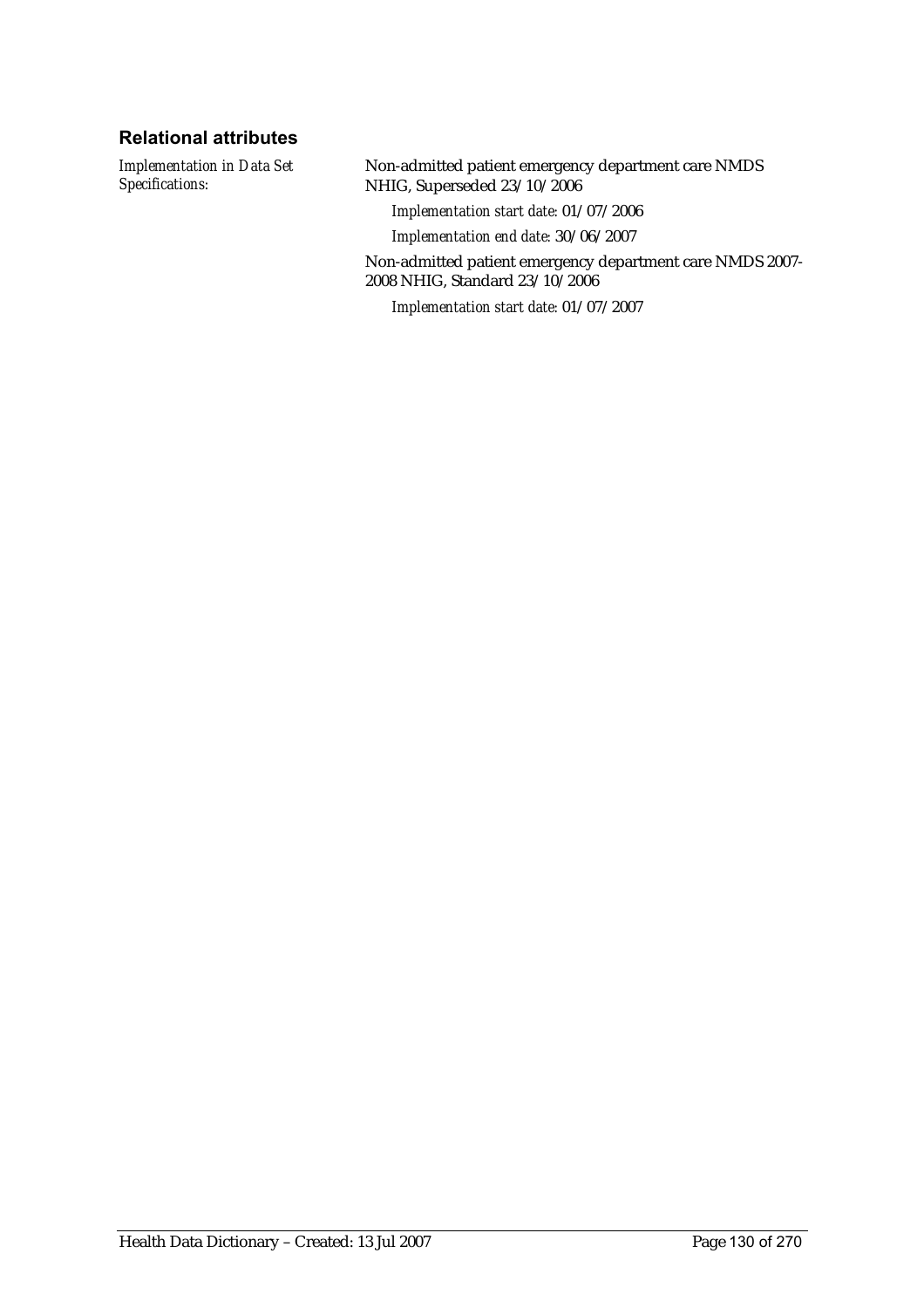# **Emergency department episode end time**

#### **Identifying and definitional attributes**

| Metadata item type:         | Data Element                                                                             |
|-----------------------------|------------------------------------------------------------------------------------------|
| Technical name:             | Non-admitted patient emergency department service episode-<br>episode end time, hhmm     |
| <b>METeOR</b> identifier:   | 322621                                                                                   |
| <b>Registration status:</b> | NHIG, Standard 24/03/2006                                                                |
| Definition:                 | The time at which the non-admitted patient emergency<br>department service episode ends. |

# **Data element concept attributes**

| Data element concept: | Non-admitted patient emergency department service episode-<br>episode end time           |
|-----------------------|------------------------------------------------------------------------------------------|
| Definition:           | The time at which the non-admitted patient emergency<br>department service episode ends. |
| Context:              | Emergency department care                                                                |
| Object class:         | Non-admitted patient emergency department service episode                                |
| <b>Property:</b>      | Episode end time                                                                         |

#### **Source and reference attributes**

| Submitting organisation: | Australian Government Department of Health and Ageing. |  |
|--------------------------|--------------------------------------------------------|--|
|                          |                                                        |  |

## **Value domain attributes**

#### **Representational attributes**

| <b>Representation class:</b> | Time      |
|------------------------------|-----------|
| Data type:                   | Date/Time |
| Format:                      | hhmm      |
| Maximum character length:    |           |

#### **Source and reference attributes**

| Reference documents: | ISO 8601:2000 : Data elements and interchange formats -     |
|----------------------|-------------------------------------------------------------|
|                      | Information interchange - Representation of dates and times |

## **Data element attributes**

#### **Collection and usage attributes**

*Guide for use:* A non-admitted patient emergency department service episode ends when either the patient is admitted or, if the patient is not to be admitted, when the patient is recorded as ready to leave the emergency department or when they are recorded as having left at their own risk.

> For patients who subsequently undergo a formal admission an admitted patient episode of care should be recorded. The end of the non-admitted patient emergency department service episode should indicate the commencement of the admitted episode of care.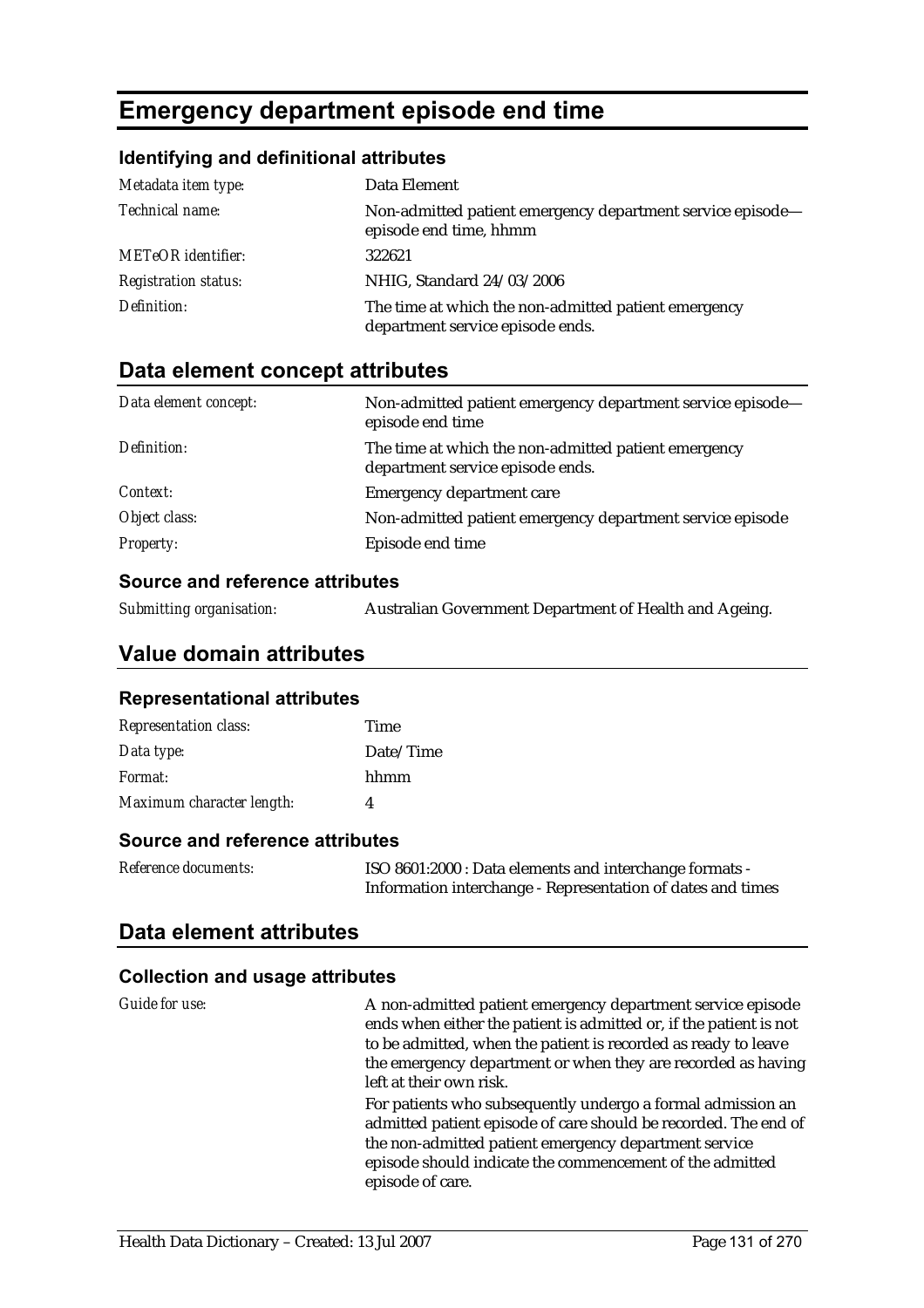| Submitting organisation:                             | Australian Government Department of Health and Ageing                                       |
|------------------------------------------------------|---------------------------------------------------------------------------------------------|
| <b>Relational attributes</b>                         |                                                                                             |
| <b>Implementation in Data Set</b><br>Specifications: | Non-admitted patient emergency department care NMDS<br>NHIG, Superseded 23/10/2006          |
|                                                      | Implementation start date: 01/07/2006                                                       |
|                                                      | Implementation end date: 30/06/2007                                                         |
|                                                      | Non-admitted patient emergency department care NMDS 2007-<br>2008 NHIG, Standard 23/10/2006 |
|                                                      | Implementation start date: 01/07/2007                                                       |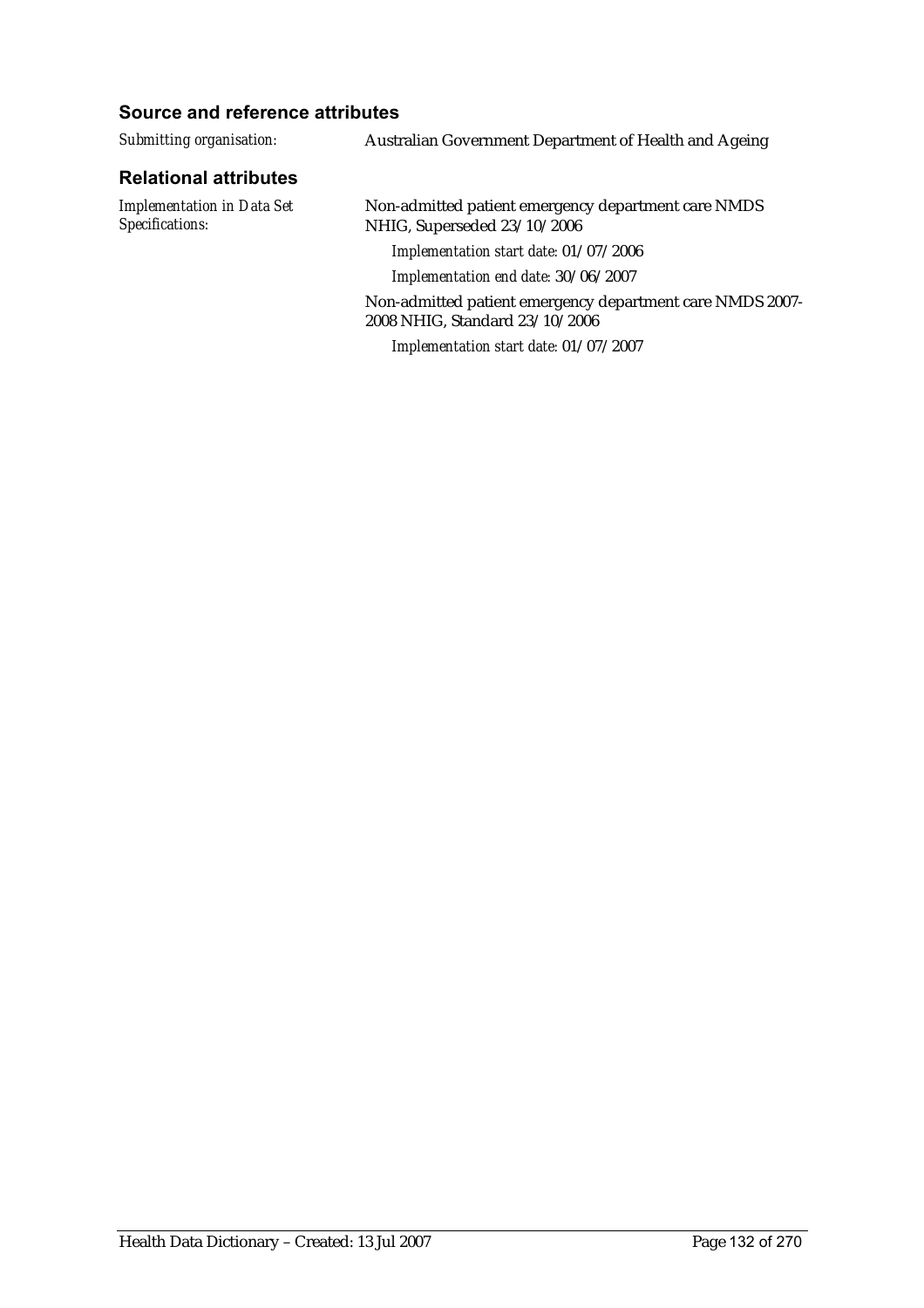# **Emergency department service episode end status**

# **Identifying and definitional attributes**

| Metadata item type:         | Data Element                                                                                                                           |
|-----------------------------|----------------------------------------------------------------------------------------------------------------------------------------|
| Technical name:             | Non-admitted patient emergency department service episode-<br>episode end status, code N                                               |
| <b>METeOR</b> identifier:   | 322641                                                                                                                                 |
| <b>Registration status:</b> | NHIG, Standard 24/03/2006                                                                                                              |
| Definition:                 | The status of the patient at the end of the non-admitted patient<br>emergency department service episode, as represented by a<br>code. |

# **Data element concept attributes**

| Data element concept: | Non-admitted patient emergency department service episode-<br>episode end status                          |
|-----------------------|-----------------------------------------------------------------------------------------------------------|
| Definition:           | The status of the patient at the end of the non-admitted patient<br>emergency department service episode. |
| Context:              | Non-admitted patient emergency department care.                                                           |
| Object class:         | Non-admitted patient emergency department service episode                                                 |
| <b>Property:</b>      | Episode end status                                                                                        |

# **Value domain attributes**

| Representation class:     | Code             |                                                                                                                                                                     |
|---------------------------|------------------|---------------------------------------------------------------------------------------------------------------------------------------------------------------------|
| Data type:                | Number           |                                                                                                                                                                     |
| Format:                   | N                |                                                                                                                                                                     |
| Maximum character length: | 1                |                                                                                                                                                                     |
| Permissible values:       | Value            | Meaning                                                                                                                                                             |
|                           | 1                | Admitted to this hospital (including to units or<br>beds within the emergency department)                                                                           |
|                           | $\boldsymbol{2}$ | Non-admitted patient emergency department<br>service episode completed - departed without<br>being admitted or referred to another hospital                         |
|                           | 3                | Non-admitted patient emergency department<br>service episode completed - referred to another<br>hospital for admission                                              |
|                           | 4                | Did not wait to be attended by a health care<br>professional                                                                                                        |
|                           | 5                | Left at own risk after being attended by a health<br>care professional but before the non-admitted<br>patient emergency department service episode<br>was completed |
|                           | 6                | Died in emergency department as a non-<br>admitted patient                                                                                                          |
|                           | 7                | Dead on arrival, not treated in emergency<br>department                                                                                                             |

#### **Representational attributes**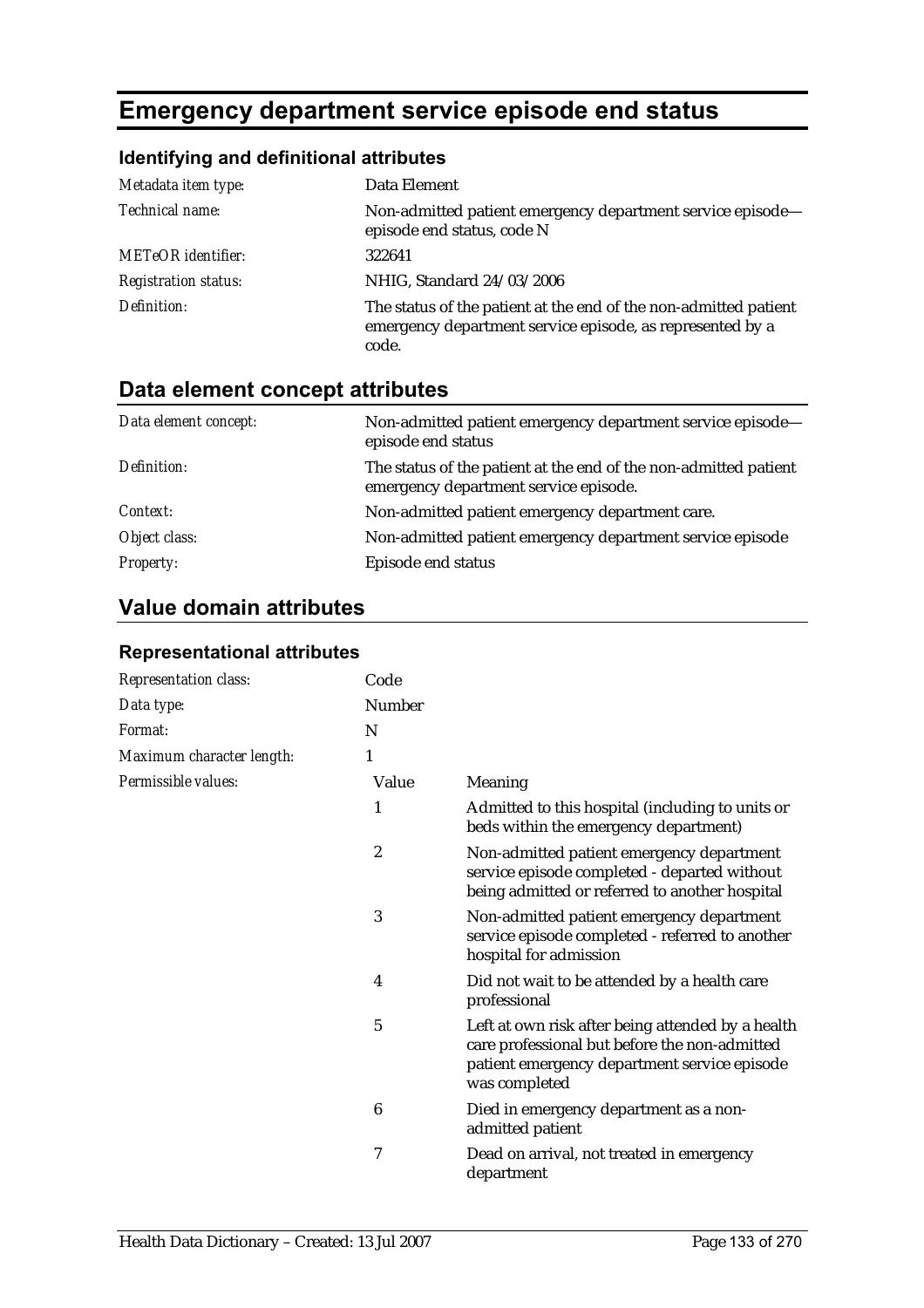### **Collection and usage attributes**

| Guide for use: | CODE 2 Non-admitted patient emergency department<br>service episode completed - departed without being admitted<br>or referred to another hospital                                                                                                            |
|----------------|---------------------------------------------------------------------------------------------------------------------------------------------------------------------------------------------------------------------------------------------------------------|
|                | This code includes patients who departed under their own care,<br>under police custody, under the care of a residential aged care<br>facility or other carer. Code 2 excludes those who died in the<br>emergency department, which should be coded to Code 6. |

## **Source and reference attributes**

| Submitting organisation: | Australian Government Department of Health and Ageing |
|--------------------------|-------------------------------------------------------|
|                          |                                                       |

## **Data element attributes**

#### **Collection and usage attributes**

| Guide for use:                                       | A non-admitted patient emergency department service episode<br>ends when either the patient is admitted or, if the patient is not<br>to be admitted, when the patient is recorded as ready to leave<br>the emergency department or when they are recorded as having<br>left at their own risk. |
|------------------------------------------------------|------------------------------------------------------------------------------------------------------------------------------------------------------------------------------------------------------------------------------------------------------------------------------------------------|
| <b>Collection methods:</b>                           | Some data systems may refer to this data element as 'Departure<br>status'.                                                                                                                                                                                                                     |
| <b>Source and reference attributes</b>               |                                                                                                                                                                                                                                                                                                |
| Submitting organisation:                             | <b>Australian Government Department of Health and Ageing</b>                                                                                                                                                                                                                                   |
| <b>Relational attributes</b>                         |                                                                                                                                                                                                                                                                                                |
| Related metadata references:                         | Supersedes Non-admitted patient emergency department<br>service episode-patient departure status, code N NHIG,<br>Superseded 24/03/2006                                                                                                                                                        |
| <b>Implementation in Data Set</b><br>Specifications: | Non-admitted patient emergency department care NMDS<br>NHIG, Superseded 23/10/2006                                                                                                                                                                                                             |
|                                                      | Implementation start date: 01/07/2006                                                                                                                                                                                                                                                          |
|                                                      | Implementation end date: 30/06/2007                                                                                                                                                                                                                                                            |

Non-admitted patient emergency department care NMDS 2007- 2008 NHIG, Standard 23/10/2006

*Implementation start date:* 01/07/2007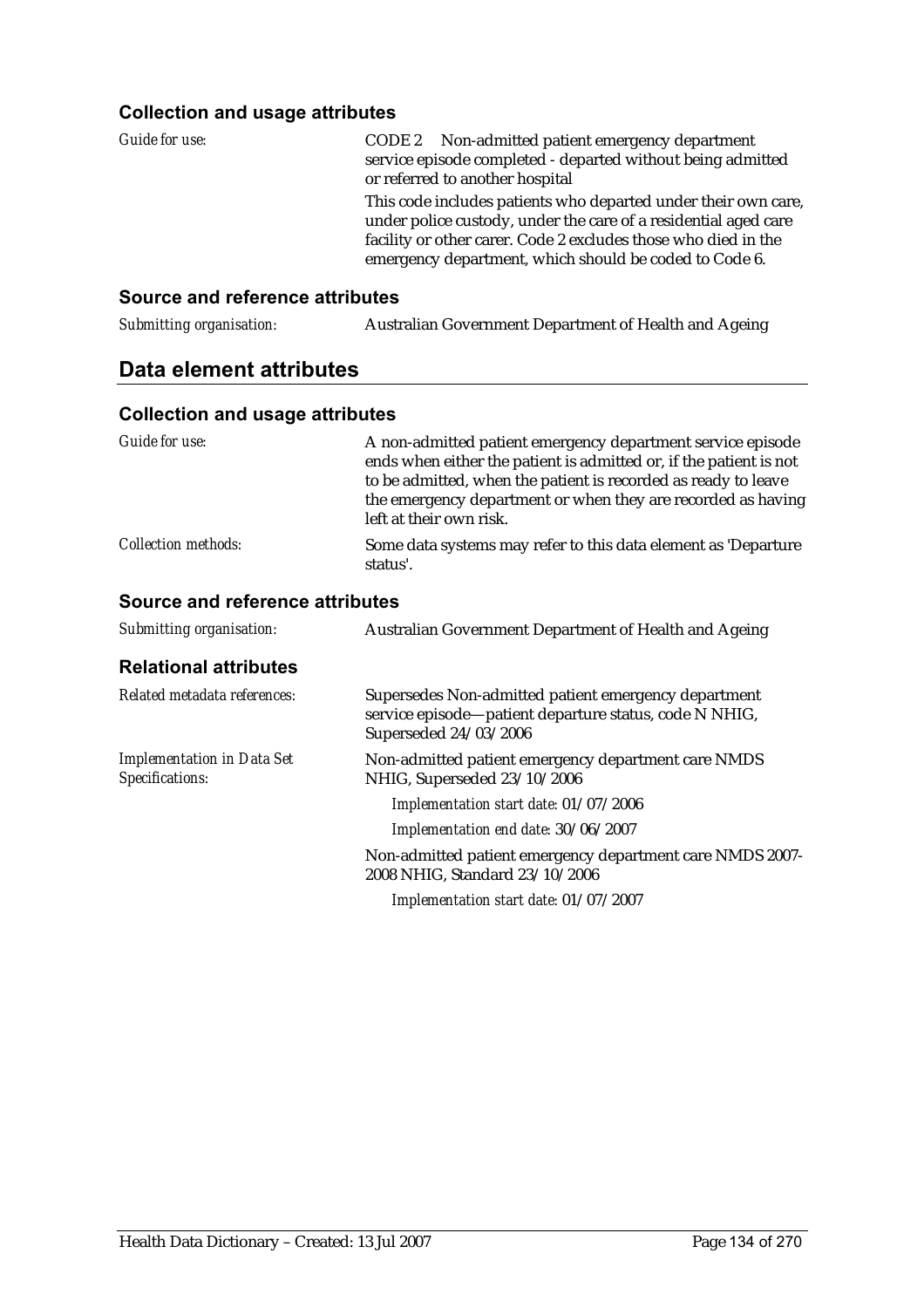# **Emergency department time of commencement of service event**

#### **Identifying and definitional attributes**

| Metadata item type:         | Data Element                                                                                  |
|-----------------------------|-----------------------------------------------------------------------------------------------|
| Technical name:             | Non-admitted patient emergency department service episode-<br>service commencement time, hhmm |
| <b>METeOR</b> identifier:   | 313806                                                                                        |
| <b>Registration status:</b> | NHIG, Standard 07/12/2005                                                                     |
| Definition:                 | The time at which a non-admitted patient emergency<br>department service event commences.     |
| Context:                    | <b>Emergency Department care</b>                                                              |

# **Data element concept attributes**

| Data element concept: | Non-admitted patient emergency department service episode—<br>service commencement time   |
|-----------------------|-------------------------------------------------------------------------------------------|
| Definition:           | The time at which a non-admitted patient emergency<br>department service event commences. |
| Context:              | <b>Emergency Department care.</b>                                                         |
| Object class:         | Non-admitted patient emergency department service episode                                 |
| <b>Property:</b>      | Service commencement time                                                                 |

# **Value domain attributes**

#### **Representational attributes**

| <b>Representation class:</b> | Time      |
|------------------------------|-----------|
| Data type:                   | Date/Time |
| <i>Format:</i>               | hhmm      |
| Maximum character length:    | 4         |

### **Source and reference attributes**

| Reference documents: | ISO 8601:2000 : Data elements and interchange formats -     |
|----------------------|-------------------------------------------------------------|
|                      | Information interchange - Representation of dates and times |

## **Data element attributes**

### **Collection and usage attributes**

| Guide for use:             | In an Emergency Department the service event commences<br>when the medical officer (or, if no medical officer is on duty in<br>the Emergency Department, a treating nurse) provides<br>treatment or diagnostic service. The time of triage is recorded<br>separately. The commencement of a service event does not<br>include contact associated with triage. |
|----------------------------|---------------------------------------------------------------------------------------------------------------------------------------------------------------------------------------------------------------------------------------------------------------------------------------------------------------------------------------------------------------|
| <b>Collection methods:</b> | Collected in conjunction with non-admitted patient emergency<br>department service episode service commencement date.                                                                                                                                                                                                                                         |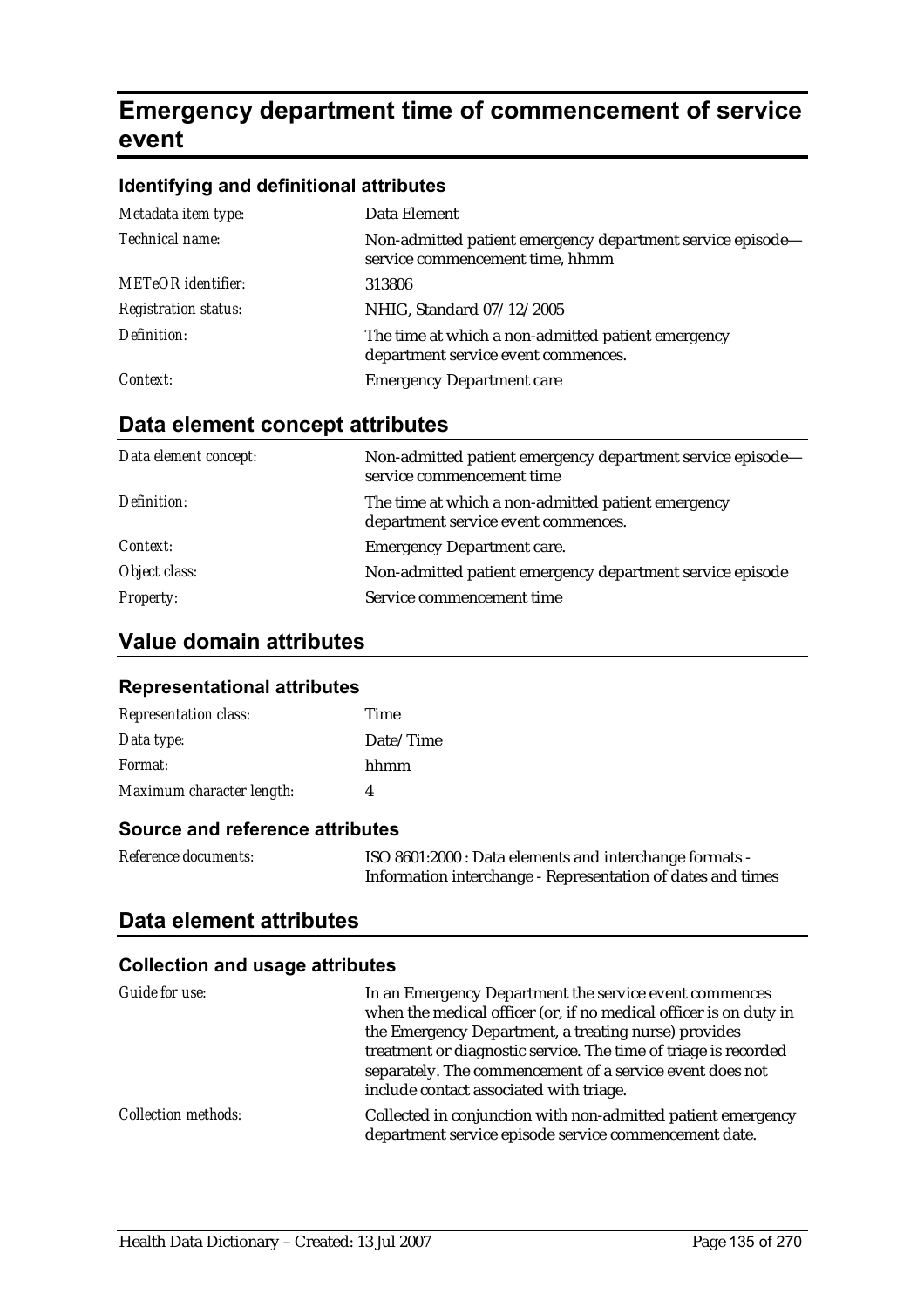| Submitting organisation:                             | Australian Government Department of Health and Ageing                                          |
|------------------------------------------------------|------------------------------------------------------------------------------------------------|
| <b>Relational attributes</b>                         |                                                                                                |
| Related metadata references:                         | Supersedes Health service event—service commencement time,<br>hhmm NHIG, Superseded 07/12/2005 |
| <b>Implementation in Data Set</b><br>Specifications: | Non-admitted patient emergency department care NMDS<br>NHIG, Superseded 24/03/2006             |
|                                                      | Implementation start date: 01/07/2005                                                          |
|                                                      | Implementation end date: 30/06/2006                                                            |
|                                                      | Non-admitted patient emergency department care NMDS<br>NHIG, Superseded 23/10/2006             |
|                                                      | Implementation start date: 01/07/2006                                                          |
|                                                      | Implementation end date: 30/06/2007                                                            |
|                                                      | Non-admitted patient emergency department care NMDS 2007-<br>2008 NHIG, Standard 23/10/2006    |
|                                                      | Implementation start date: 01/07/2007                                                          |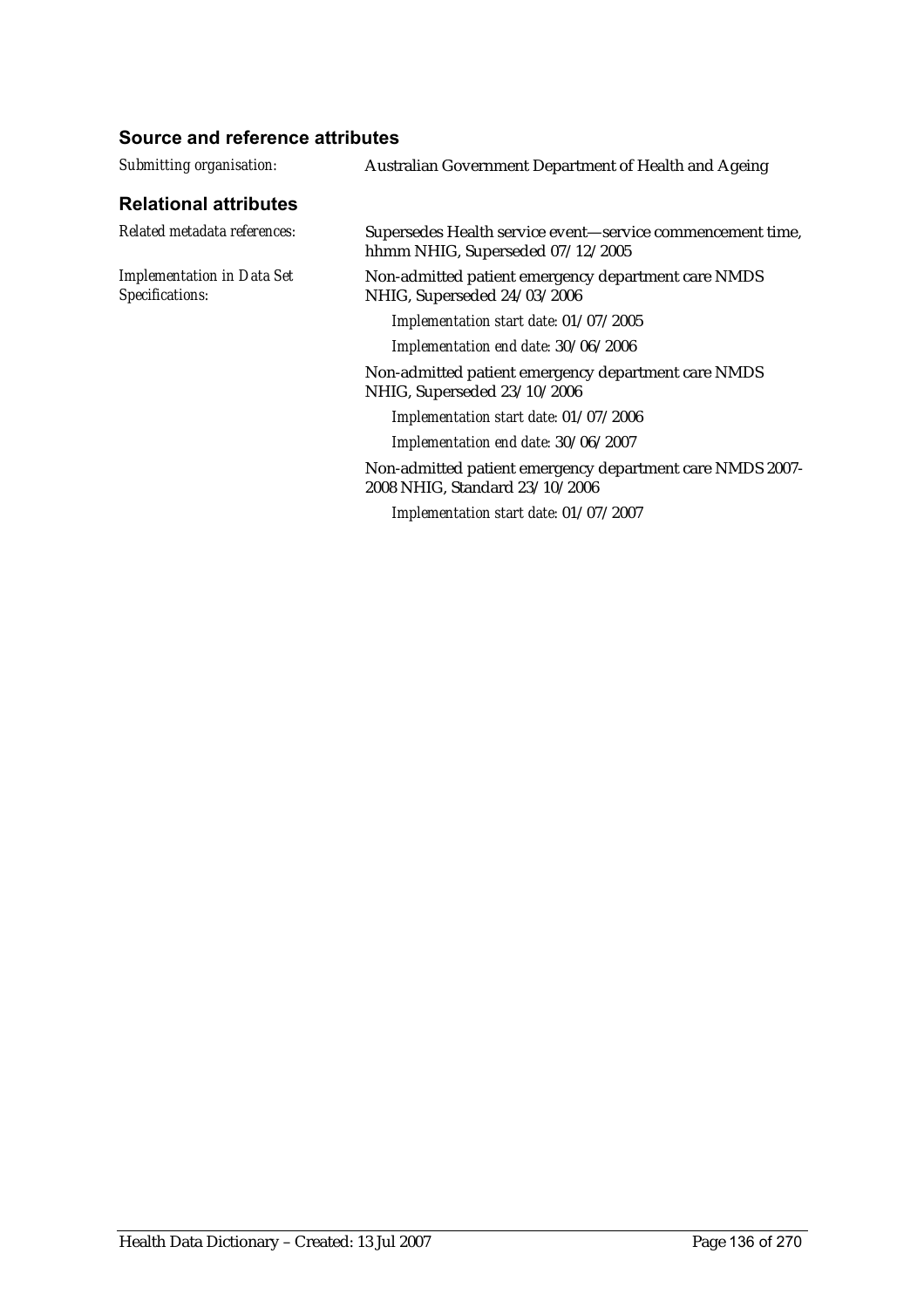# **Emergency department waiting time to admission**

## **Identifying and definitional attributes**

| Metadata item type:         | Data Element                                                                                                                               |
|-----------------------------|--------------------------------------------------------------------------------------------------------------------------------------------|
| Technical name:             | Non-admitted patient emergency department service episode-<br>waiting time (to hospital admission), total hours and minutes<br><b>NNNN</b> |
| <b>METeOR</b> identifier:   | 270004                                                                                                                                     |
| <b>Registration status:</b> | NHIG, Standard 01/03/2005                                                                                                                  |
| Definition:                 | The time elapsed for each patient from presentation to the<br>emergency department to admission to hospital.                               |

# **Data element concept attributes**

| Data element concept: | Non-admitted patient emergency department service episode-<br>waiting time (to hospital admission)           |
|-----------------------|--------------------------------------------------------------------------------------------------------------|
| Definition:           | The time elapsed for each patient from presentation to the<br>emergency department to admission to hospital. |
| Context:              | Emergency department care                                                                                    |
| Object class:         | Non-admitted patient emergency department service episode                                                    |
| <b>Property:</b>      | <b>Waiting time</b>                                                                                          |

# **Value domain attributes**

#### **Representational attributes**

| Total           |
|-----------------|
| Number          |
| <b>NNNN</b>     |
| 4               |
| Hour and minute |
|                 |

#### **Collection and usage attributes**

*Guide for use:* HHMM

### **Data element attributes**

#### **Collection and usage attributes**

| Guide for use:             | Calculated from admission date and time minus date and time<br>patient presents for those emergency department patients who<br>are admitted.                                                                                                                                                                        |
|----------------------------|---------------------------------------------------------------------------------------------------------------------------------------------------------------------------------------------------------------------------------------------------------------------------------------------------------------------|
| <b>Collection methods:</b> | To be collected on patients presenting to emergency<br>department for unplanned care in public hospitals with<br>emergency department and private hospitals providing<br>contracted services for the public sector.                                                                                                 |
| Comments:                  | This is a critical waiting times metadata item. It is used to<br>examine the length of waiting time, for performance indicators<br>and benchmarking. Information based on this metadata item<br>will have many uses including to assist in the planning and<br>management of hospitals and in health care research. |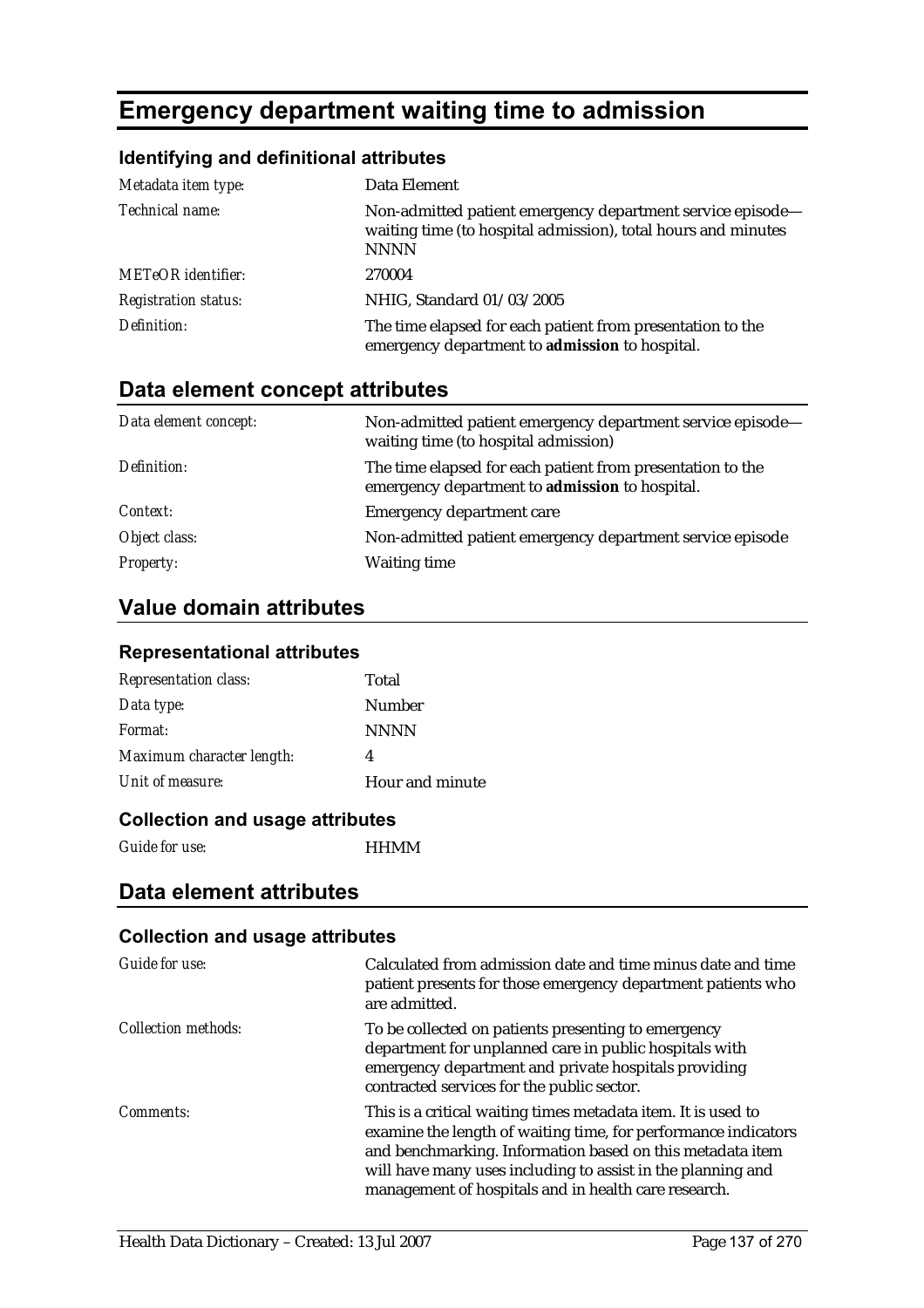#### **Source and reference attributes**

*Origin:* National Health Data Committee

#### **Relational attributes**

*Related metadata references:* Is formed using Episode of admitted patient care—admission date, DDMMYYYY NHIG, Standard 01/03/2005

> Is formed using Health service event—presentation time, hhmm NHIG, Standard 01/03/2005

Is formed using Non-admitted patient emergency department service episode—patient departure status, code N NHIG, Superseded 24/03/2006

Is formed using Episode of admitted patient care—admission time, hhmm NHIG, Standard 01/03/2005

Is formed using Health service event—presentation date, DDMMYYYY NHIG, Standard 01/03/2005

Supersedes Emergency department waiting time to admission, version 1, Derived DE, NHDD, NHIMG, Superseded 01/03/2005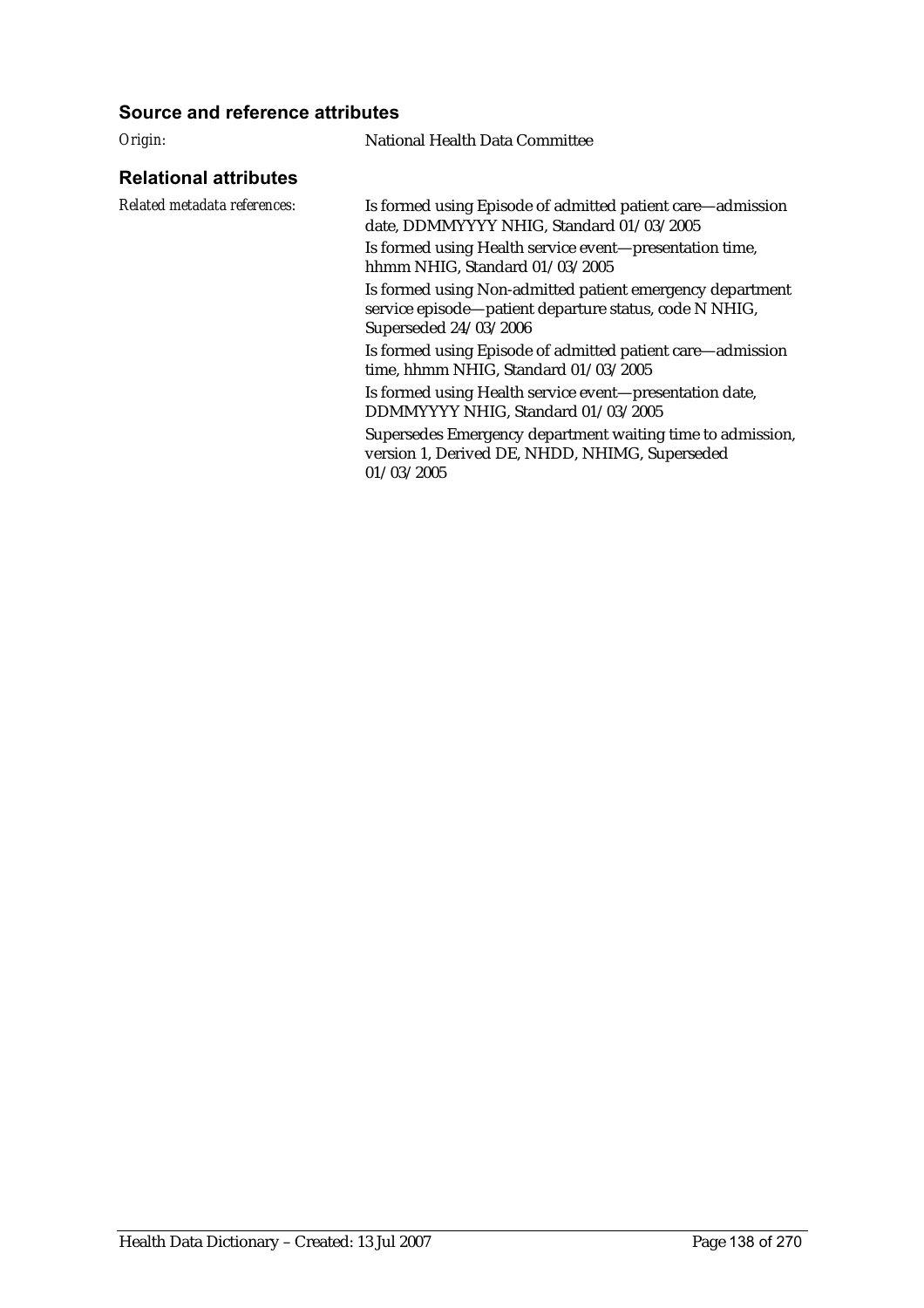# **Emergency department waiting time to service delivery**

## **Identifying and definitional attributes**

| Metadata item type:         | Data Element                                                                                                                                                              |
|-----------------------------|---------------------------------------------------------------------------------------------------------------------------------------------------------------------------|
| Technical name:             | Non-admitted patient emergency department service episode-<br>waiting time (to service delivery), total minutes NNNNN                                                     |
| <b>METeOR</b> identifier:   | 270007                                                                                                                                                                    |
| <b>Registration status:</b> | NHIG, Standard 01/03/2005                                                                                                                                                 |
| Definition:                 | The time elapsed in minutes for each patient from presentation<br>in the emergency department to a service occurrence of a<br>specific event related to service delivery. |

## **Data element concept attributes**

| Data element concept: | Non-admitted patient emergency department service episode-<br>waiting time                                                                          |
|-----------------------|-----------------------------------------------------------------------------------------------------------------------------------------------------|
| Definition:           | The time elapsed for each patient from presentation in the<br>emergency department to a occurrence of a specific event<br>related to service delay. |
| Context:              | Non-admitted patient emergency department care                                                                                                      |
| Object class:         | Non-admitted patient emergency department service episode                                                                                           |
| <b>Property:</b>      | <b>Waiting time</b>                                                                                                                                 |

# **Value domain attributes**

#### **Representational attributes**

| <b>Representation class:</b> | Total        |
|------------------------------|--------------|
| Data type:                   | Number       |
| Format:                      | <b>NNNNN</b> |
| Maximum character length:    | 5            |
| Unit of measure:             | Minute (m)   |

# **Data element attributes**

#### **Collection and usage attributes**

| <i>Guide for use:</i> | Calculated from date and time of service event minus date and<br>time patient presents. Although triage category 1 is measured in<br>seconds, it is recognised that the data will not be collected with<br>this precision. |
|-----------------------|----------------------------------------------------------------------------------------------------------------------------------------------------------------------------------------------------------------------------|
| <i>Comments:</i>      | It is recognised that at times of extreme urgency or multiple<br>synchronous presentations, or if no medical officer is on duty in<br>the emergency department, this service may be provided by a<br>nurse.                |

| Submitting organisation: | National reference group for non-admitted patient data |
|--------------------------|--------------------------------------------------------|
|                          | development, 2001-02                                   |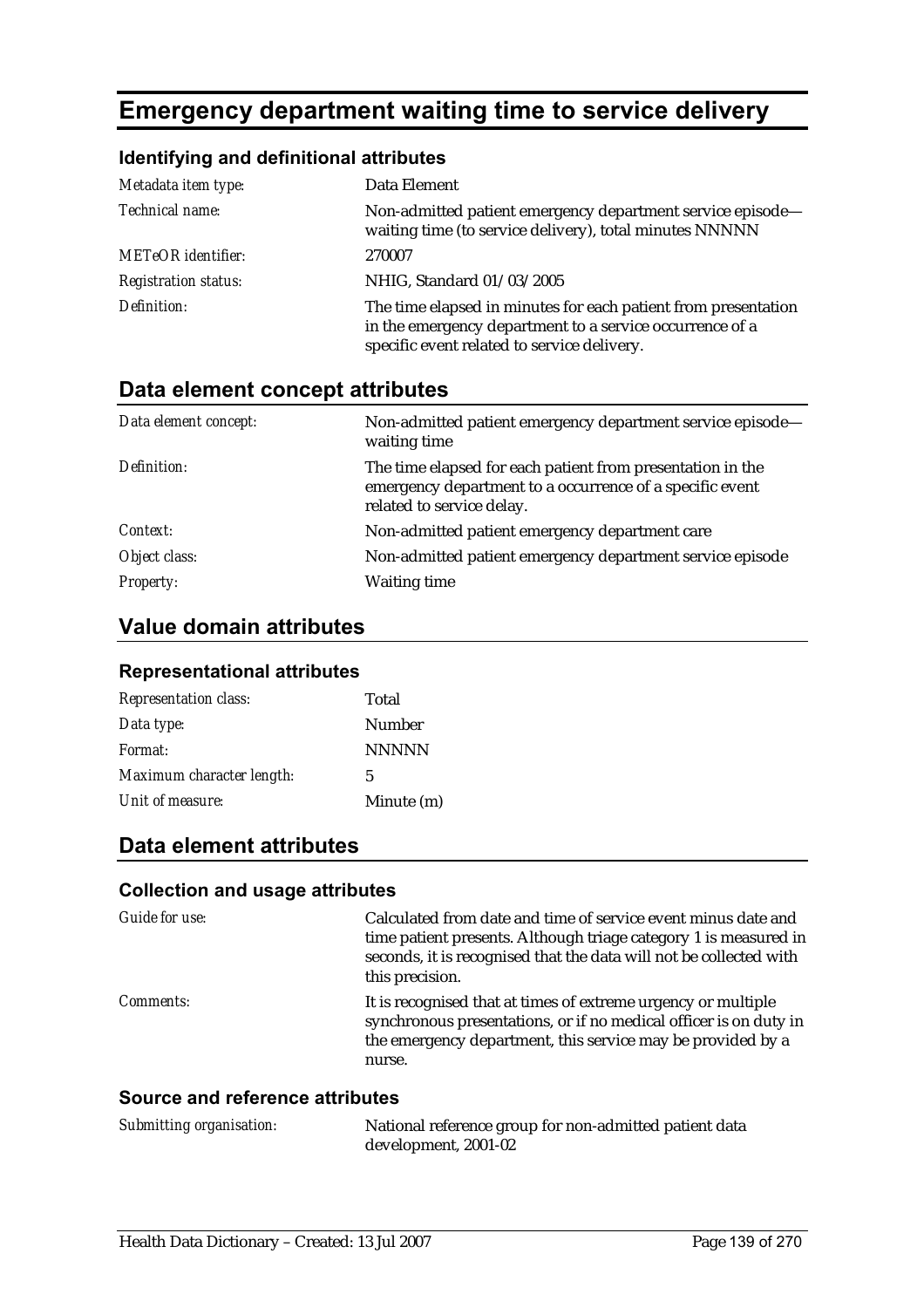## **Relational attributes**

| Related metadata references:                         | Is formed using Health service event-service commencement<br>time, hhmm NHIG, Superseded 07/12/2005                               |
|------------------------------------------------------|-----------------------------------------------------------------------------------------------------------------------------------|
|                                                      | Is formed using Health service event-service commencement<br>date, DDMMYYYY NHIG, Superseded 07/12/2005                           |
|                                                      | Supersedes Emergency department waiting time to service<br>delivery, version 2, Derived DE, NHDD, NHIMG, Superseded<br>01/03/2005 |
|                                                      | Is formed using Health service event—presentation time,<br>hhmm NHIG, Standard 01/03/2005                                         |
|                                                      | Is formed using Health service event—presentation date,<br>DDMMYYYY NHIG, Standard 01/03/2005                                     |
| <b>Implementation in Data Set</b><br>Specifications: | Non-admitted patient emergency department care NMDS<br>NHIG, Superseded 07/12/2005                                                |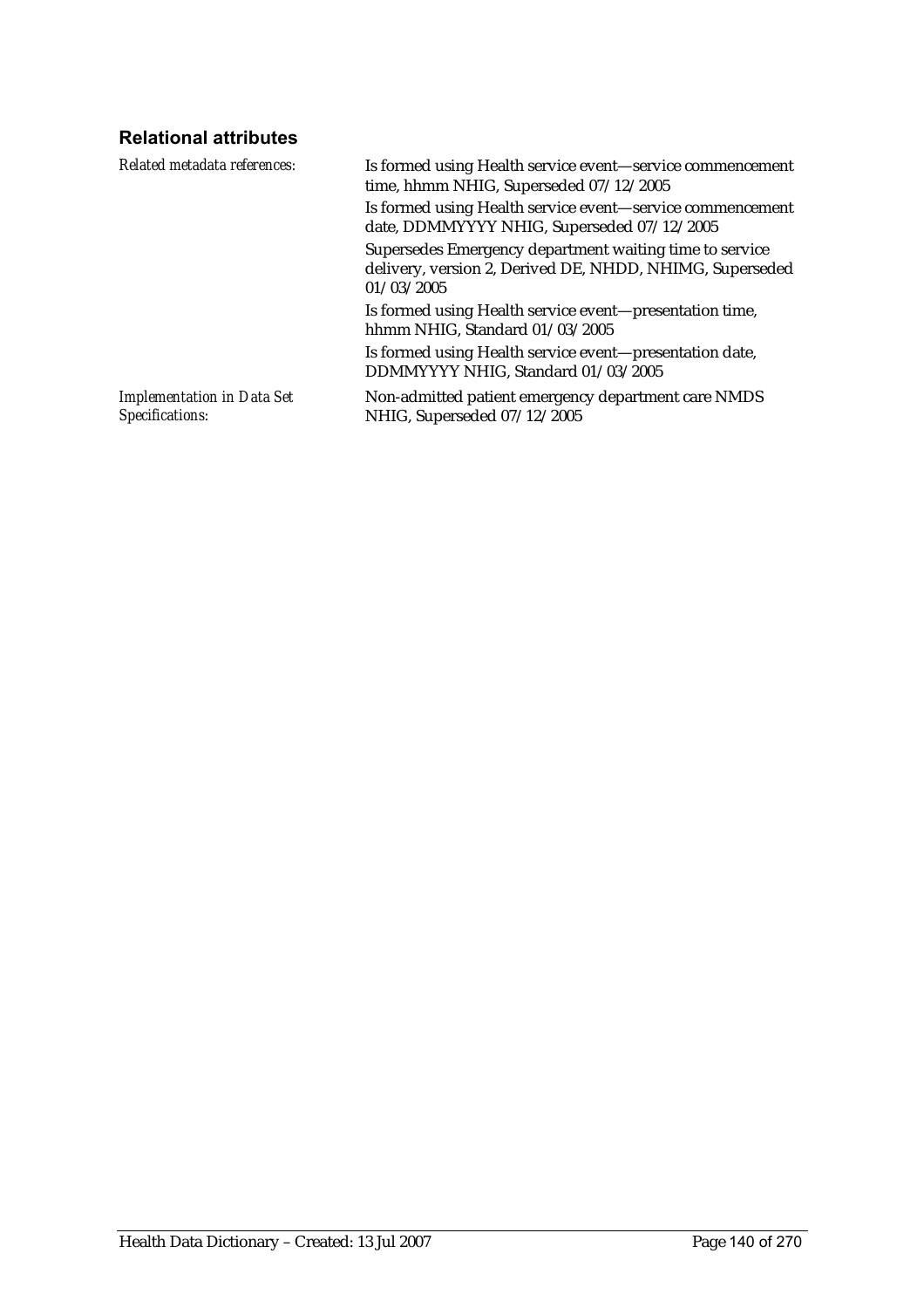# **Employment status (admitted patient)**

### **Identifying and definitional attributes**

| Metadata item type:         | Data Element                                                                                                                                                                                                                                                                                                                                                                                                                                                                                                                                             |  |
|-----------------------------|----------------------------------------------------------------------------------------------------------------------------------------------------------------------------------------------------------------------------------------------------------------------------------------------------------------------------------------------------------------------------------------------------------------------------------------------------------------------------------------------------------------------------------------------------------|--|
| <i>Technical name:</i>      | Person-labour force status, acute hospital and private<br>psychiatric hospital admission code N                                                                                                                                                                                                                                                                                                                                                                                                                                                          |  |
| <b>METeOR</b> identifier:   | 269948                                                                                                                                                                                                                                                                                                                                                                                                                                                                                                                                                   |  |
| <b>Registration status:</b> | NHIG, Standard 01/03/2005                                                                                                                                                                                                                                                                                                                                                                                                                                                                                                                                |  |
| Definition:                 | Self-reported employment status of a person, immediately prior<br>to admission to an acute or private psychiatric hospital, as<br>represented by a code.                                                                                                                                                                                                                                                                                                                                                                                                 |  |
| Context:                    | The Australian Health Ministers' Advisory Council Health<br>Targets and Implementation Committee (1988) identified<br>socioeconomic status as the most important factor explaining<br>health differentials in the Australian population. The committee<br>recommended that national health statistics routinely identify<br>the various groups of concern. This requires routine recording<br>in all collections of indicators of socioeconomic status. In order<br>of priority, these would be: employment status, income,<br>occupation and education. |  |

## **Data element concept attributes**

| Data element concept: | Person—labour force status                                                                                                                                                                                                                                                                                                                      |
|-----------------------|-------------------------------------------------------------------------------------------------------------------------------------------------------------------------------------------------------------------------------------------------------------------------------------------------------------------------------------------------|
| Definition:           | The self reported status the person currently has in being either<br>in the labour force (employed/unemployed) or not in the<br>labour force. The categories are determined by a person's status<br>in relation to current economic activity (which is measured by<br>their activities in relation to work in a specified reference<br>period). |
| Object class:         | <b>Person</b>                                                                                                                                                                                                                                                                                                                                   |
| <b>Property:</b>      | Labour force status                                                                                                                                                                                                                                                                                                                             |

## **Value domain attributes**

### **Representational attributes**

| <b>Representation class:</b> | Code          |                        |
|------------------------------|---------------|------------------------|
| Data type:                   | <b>Number</b> |                        |
| Format:                      | N             |                        |
| Maximum character length:    |               |                        |
| Permissible values:          | Value         | Meaning                |
|                              | 1             | Unemployed / pensioner |
|                              | 2             | Other                  |

# **Data element attributes**

#### **Collection and usage attributes**

*Collection methods:* In practice, this metadata item and current or last occupation could probably be collected with a single question, as is done in Western Australia: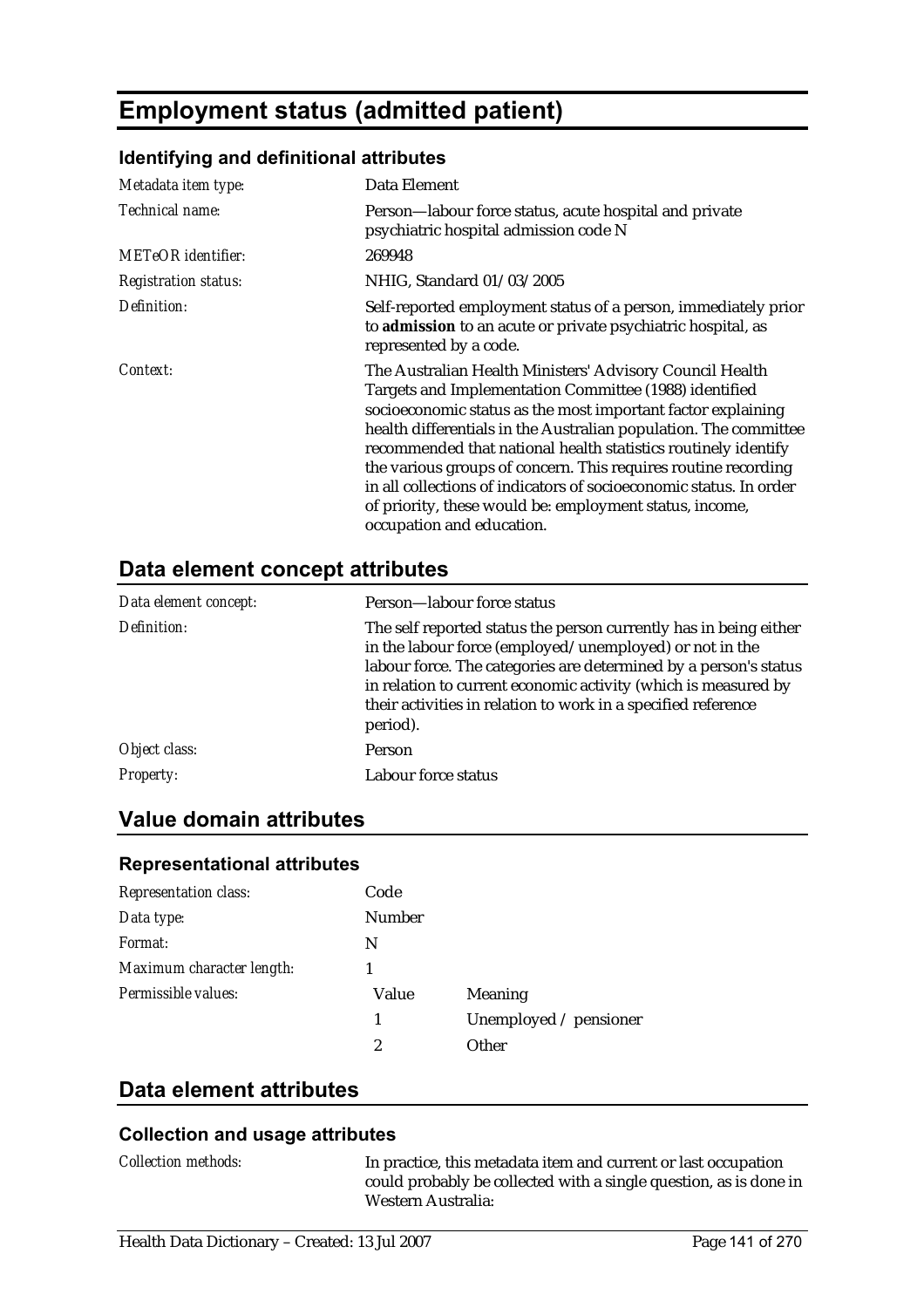#### Occupation?

For example:

- housewife or home duties
- pensioner miner
- tree feller
- retired electrician
- unemployed trades assistant
- child
- student
- accountant

However, for national reporting purposes it is preferable to distinguish these two data items logically.

| Submitting organisation:                             | National minimum data set working parties                                                                                                          |
|------------------------------------------------------|----------------------------------------------------------------------------------------------------------------------------------------------------|
| <b>Relational attributes</b>                         |                                                                                                                                                    |
| Related metadata references:                         | Supersedes Employment status - acute hospital and private<br>psychiatric hospital admissions, version 2, DE, NHDD,<br>NHIMG, Superseded 01/03/2005 |
| <b>Implementation in Data Set</b><br>Specifications: | Admitted patient mental health care NMDS NHIG, Superseded<br>07/12/2005                                                                            |
|                                                      | Implementation start date: 01/07/2005                                                                                                              |
|                                                      | Implementation end date: 30/06/2006                                                                                                                |
|                                                      | Admitted patient mental health care NMDS NHIG, Superseded<br>23/10/2006                                                                            |
|                                                      | Implementation start date: 01/07/2006                                                                                                              |
|                                                      | Implementation end date: 30/06/2007                                                                                                                |
|                                                      | Admitted patient mental health care NMDS 2007-2008 NHIG,<br>Standard 23/10/2006                                                                    |
|                                                      | Implementation start date: 01/07/2007                                                                                                              |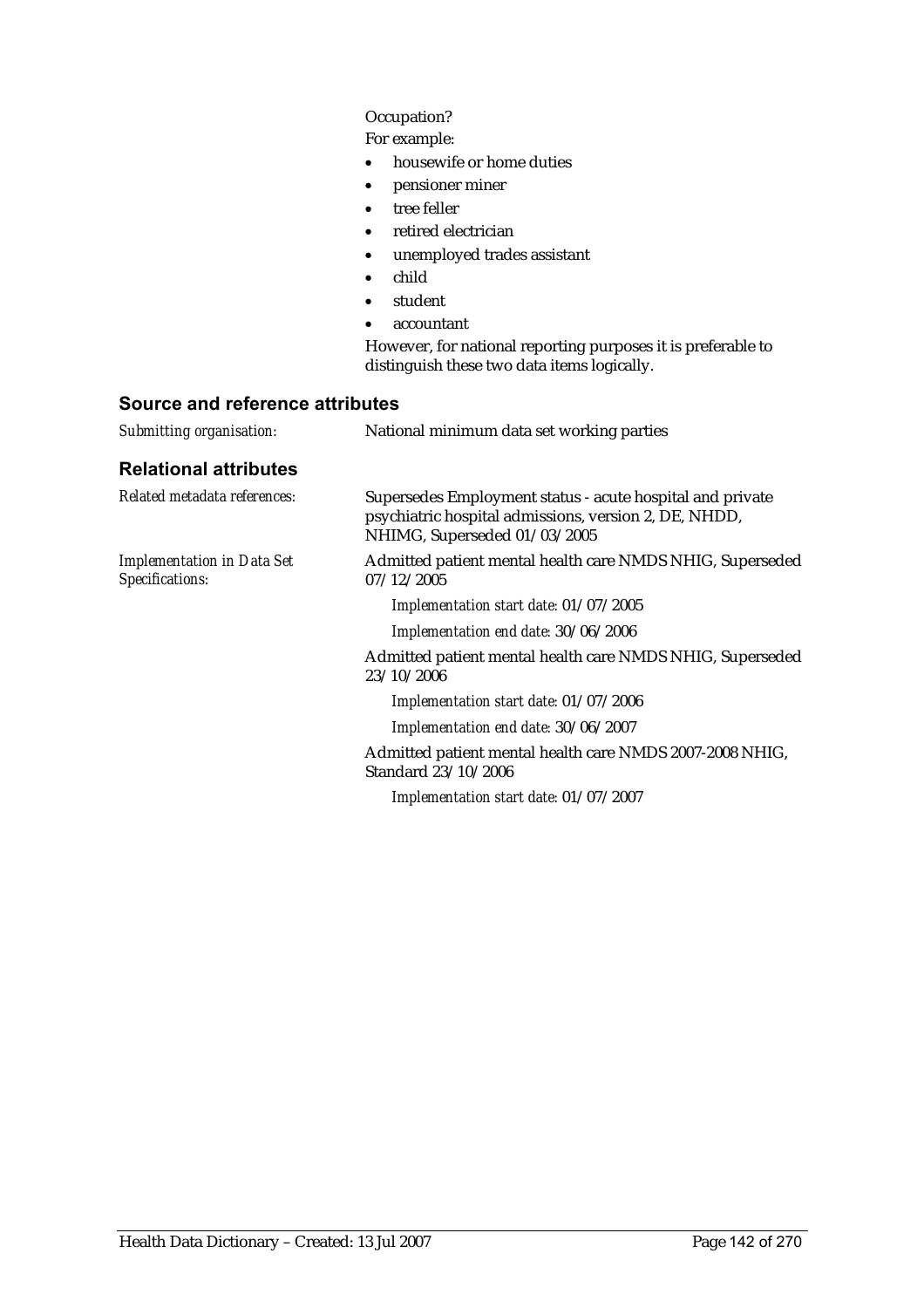# **Employment status—public psychiatric hospital admissions**

# **Identifying and definitional attributes**

| Metadata item type:         | Data Element                                                                                                                                                                                                                                                                                                                                                                                                                                                                                                                                             |
|-----------------------------|----------------------------------------------------------------------------------------------------------------------------------------------------------------------------------------------------------------------------------------------------------------------------------------------------------------------------------------------------------------------------------------------------------------------------------------------------------------------------------------------------------------------------------------------------------|
| Technical name:             | Person-labour force status, public psychiatric hospital<br>admission code N                                                                                                                                                                                                                                                                                                                                                                                                                                                                              |
| <b>METeOR</b> identifier:   | 269955                                                                                                                                                                                                                                                                                                                                                                                                                                                                                                                                                   |
| <b>Registration status:</b> | NHIG, Standard 01/03/2005                                                                                                                                                                                                                                                                                                                                                                                                                                                                                                                                |
| Definition:                 | Self-reported employment status of a person, immediately prior<br>to admission to a public psychiatric hospital, as represented by<br>a code.                                                                                                                                                                                                                                                                                                                                                                                                            |
| Context:                    | The Australian Health Ministers' Advisory Council Health<br>Targets and Implementation Committee (1988) identified<br>socioeconomic status as the most important factor explaining<br>health differentials in the Australian population. The committee<br>recommended that national health statistics routinely identify<br>the various groups of concern. This requires routine recording<br>in all collections of indicators of socioeconomic status. In order<br>of priority, these would be: employment status, income,<br>occupation and education. |

# **Data element concept attributes**

| Data element concept: | Person-labour force status                                                                                                                                                                                                                                                                                                                      |
|-----------------------|-------------------------------------------------------------------------------------------------------------------------------------------------------------------------------------------------------------------------------------------------------------------------------------------------------------------------------------------------|
| Definition:           | The self reported status the person currently has in being either<br>in the labour force (employed/unemployed) or not in the<br>labour force. The categories are determined by a person's status<br>in relation to current economic activity (which is measured by<br>their activities in relation to work in a specified reference<br>period). |
| Object class:         | Person                                                                                                                                                                                                                                                                                                                                          |
| <b>Property:</b>      | Labour force status                                                                                                                                                                                                                                                                                                                             |

## **Value domain attributes**

#### **Representational attributes**

| <b>Representation class:</b> | Code          |                     |
|------------------------------|---------------|---------------------|
| Data type:                   | <b>Number</b> |                     |
| Format:                      | N             |                     |
| Maximum character length:    | 1             |                     |
| Permissible values:          | Value         | Meaning             |
|                              | 1             | Child not at school |
|                              | 2             | <b>Student</b>      |
|                              | 3             | Employed            |
|                              | 4             | Unemployed          |
|                              | 5             | Home duties         |
|                              | 6             | Other               |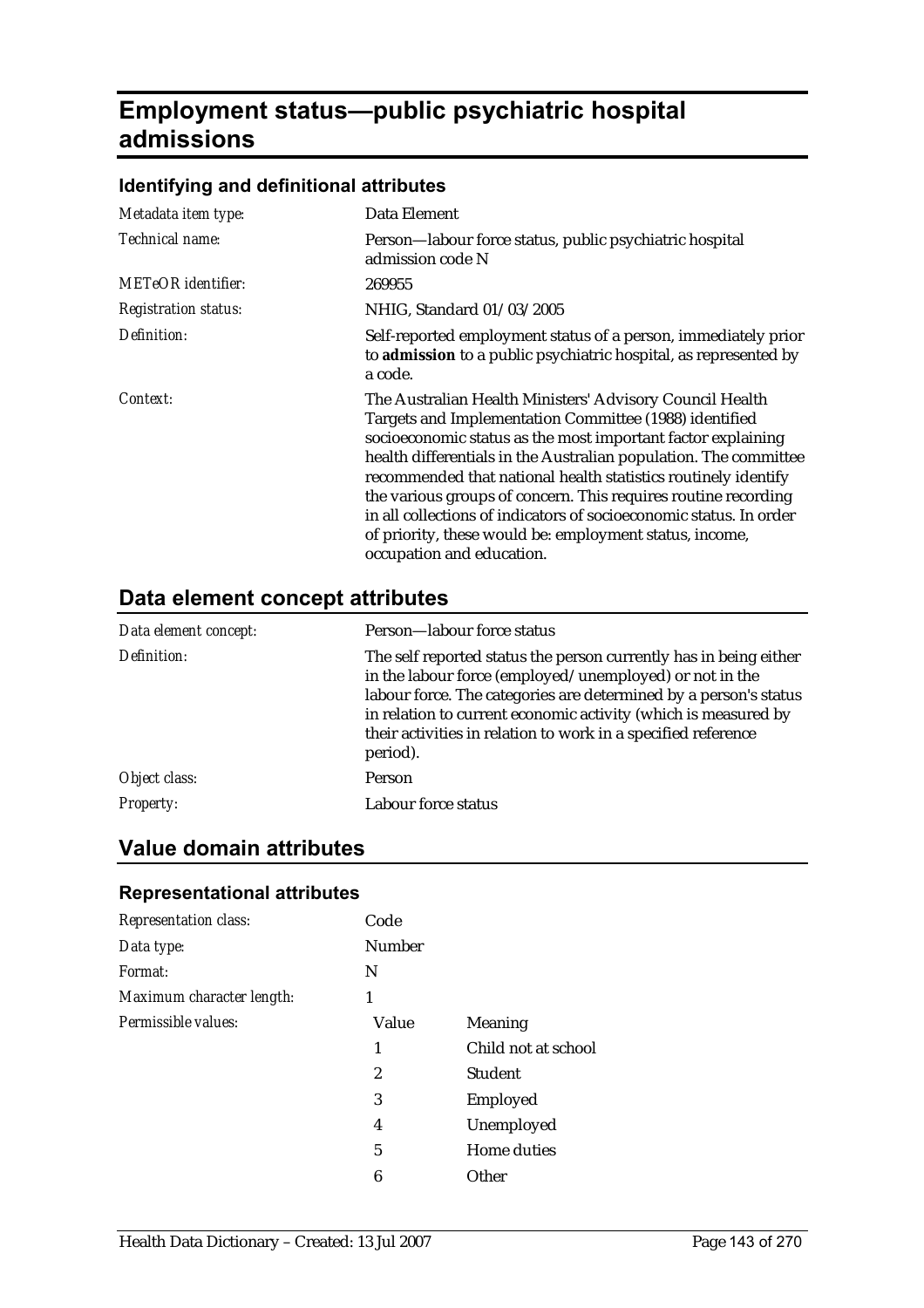#### **Collection and usage attributes**

*Collection methods:* In practice, this data item and current or last occupation could probably be collected with a single question, as is done in Western Australia:

Occupation?

For example:

- housewife or home duties
- pensioner miner
- tree feller
- retired electrician
- unemployed trades assistant
- child
- student
- accountant

However, for national reporting purposes it is preferable to distinguish these two data items logically.

| Submitting organisation:                             | National minimum data set working parties                                                                                      |
|------------------------------------------------------|--------------------------------------------------------------------------------------------------------------------------------|
| <b>Relational attributes</b>                         |                                                                                                                                |
| Related metadata references:                         | Supersedes Employment status - public psychiatric hospital<br>admissions, version 2, DE, NHDD, NHIMG, Superseded<br>01/03/2005 |
| <b>Implementation in Data Set</b><br>Specifications: | Admitted patient mental health care NMDS NHIG, Superseded<br>07/12/2005                                                        |
|                                                      | Implementation start date: 01/07/2005                                                                                          |
|                                                      | Implementation end date: 30/06/2006                                                                                            |
|                                                      | Admitted patient mental health care NMDS NHIG, Superseded<br>23/10/2006                                                        |
|                                                      | Implementation start date: 01/07/2006                                                                                          |
|                                                      | Implementation end date: 30/06/2007                                                                                            |
|                                                      | Admitted patient mental health care NMDS 2007-2008 NHIG,<br>Standard 23/10/2006                                                |
|                                                      | Implementation start date: 01/07/2007                                                                                          |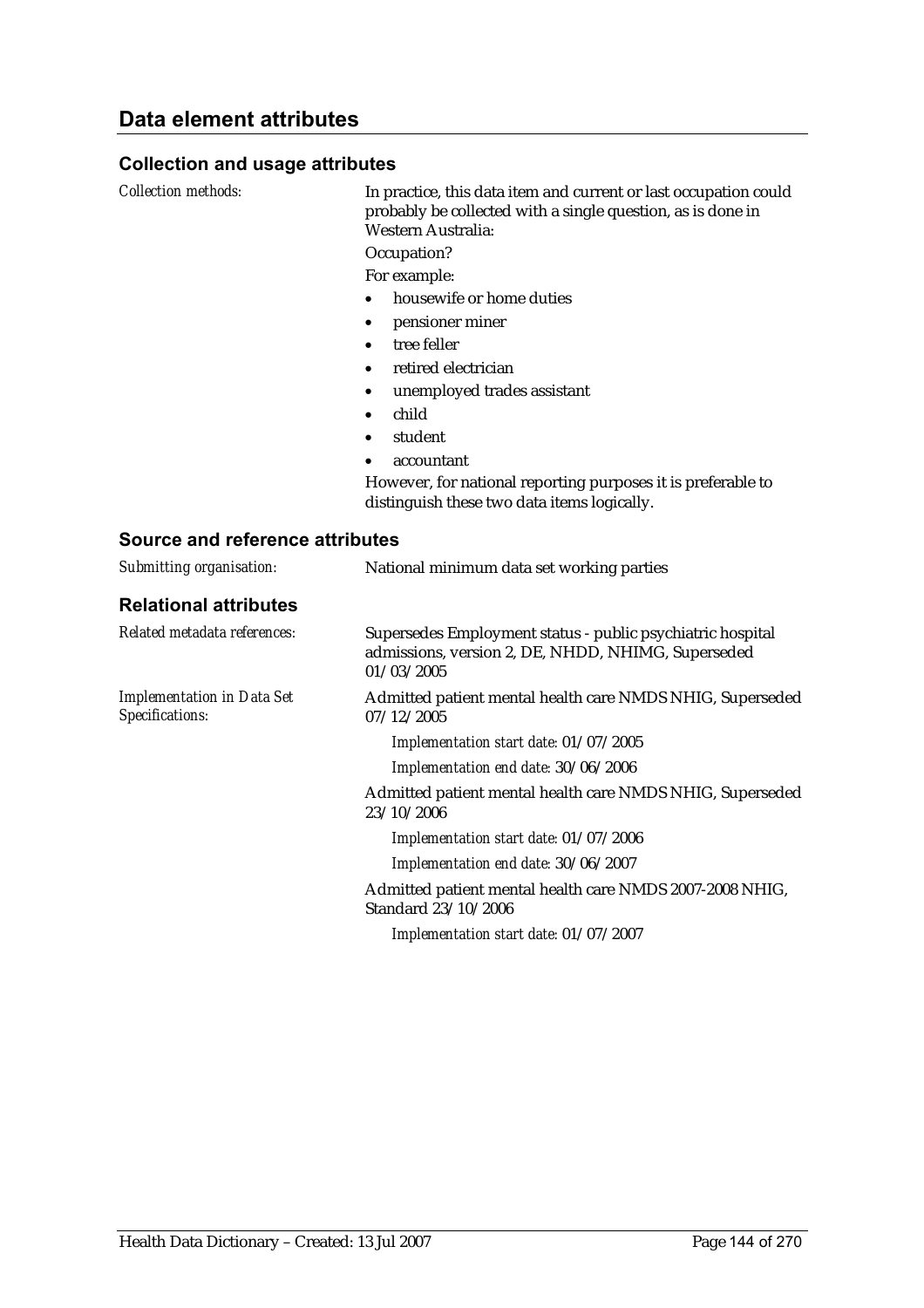# **Environmental factor**

# **Identifying and definitional attributes**

| Metadata item type:         | Data Element                                                                                                                |
|-----------------------------|-----------------------------------------------------------------------------------------------------------------------------|
| Technical name:             | Person-environmental factor, code (ICF 2001) AN[NNN]                                                                        |
| <b>METeOR</b> identifier:   | 320207                                                                                                                      |
| <b>Registration status:</b> | NHIG, Standard 29/11/2006<br>NCSIMG, Standard 16/10/2006                                                                    |
| Definition:                 | The physical, social and attitudinal environment in which<br>people live and conduct their lives, as represented by a code. |
| Context:                    | The environment in which a person functions or experiences<br>disability.                                                   |

# **Data element concept attributes**

| Data element concept: | Person—environmental factor                                                                       |
|-----------------------|---------------------------------------------------------------------------------------------------|
| Definition:           | The physical, social and attitudinal environment in which<br>people live and conduct their lives. |
| Object class:         | <b>Person</b>                                                                                     |
| <b>Property:</b>      | Environmental factor                                                                              |

# **Value domain attributes**

### **Representational attributes**

| <b>Classification scheme:</b> | International Classification of Functioning, Disability and<br>Health 2001 |
|-------------------------------|----------------------------------------------------------------------------|
| <b>Representation class:</b>  | Code                                                                       |
| Data type:                    | <b>String</b>                                                              |
| <i>Format:</i>                | AN[NNN]                                                                    |
| Maximum character length:     | 5                                                                          |

| Guide for use: | This metadata item contributes to the definition of the concept<br>'Disability' and gives an indication of the experience of<br>disability for a person.                                                                                                                                                                                                                                                                                                                                                                                  |
|----------------|-------------------------------------------------------------------------------------------------------------------------------------------------------------------------------------------------------------------------------------------------------------------------------------------------------------------------------------------------------------------------------------------------------------------------------------------------------------------------------------------------------------------------------------------|
|                | Environmental factors represent the circumstances in which the<br>individual lives. These factors are conceived as immediate (e.g.<br>physical features of the environment, social environment) and<br>societal (formal and informal social structures, services and<br>systems). Different environments may have a very different<br>impact on the same individual with a given health condition.<br>Facilitators are features of the environment that have a positive<br>effect on disability. Barriers are features of the environment |
|                | that have a negative effect on disability.                                                                                                                                                                                                                                                                                                                                                                                                                                                                                                |
|                | Data can be collected at the three digit level in one chapter and<br>at the chapter level in another. However it is only possible to<br>collect data at a single level of the hierarchy in a single chapter<br>to maintain mutual exclusivity. For example, it is not permitted<br>to collect both 'Attitudes' (chapter level) and 'Social, norms,                                                                                                                                                                                        |
|                | practices and ideology' (3 digit level) as the former includes the<br>latter.                                                                                                                                                                                                                                                                                                                                                                                                                                                             |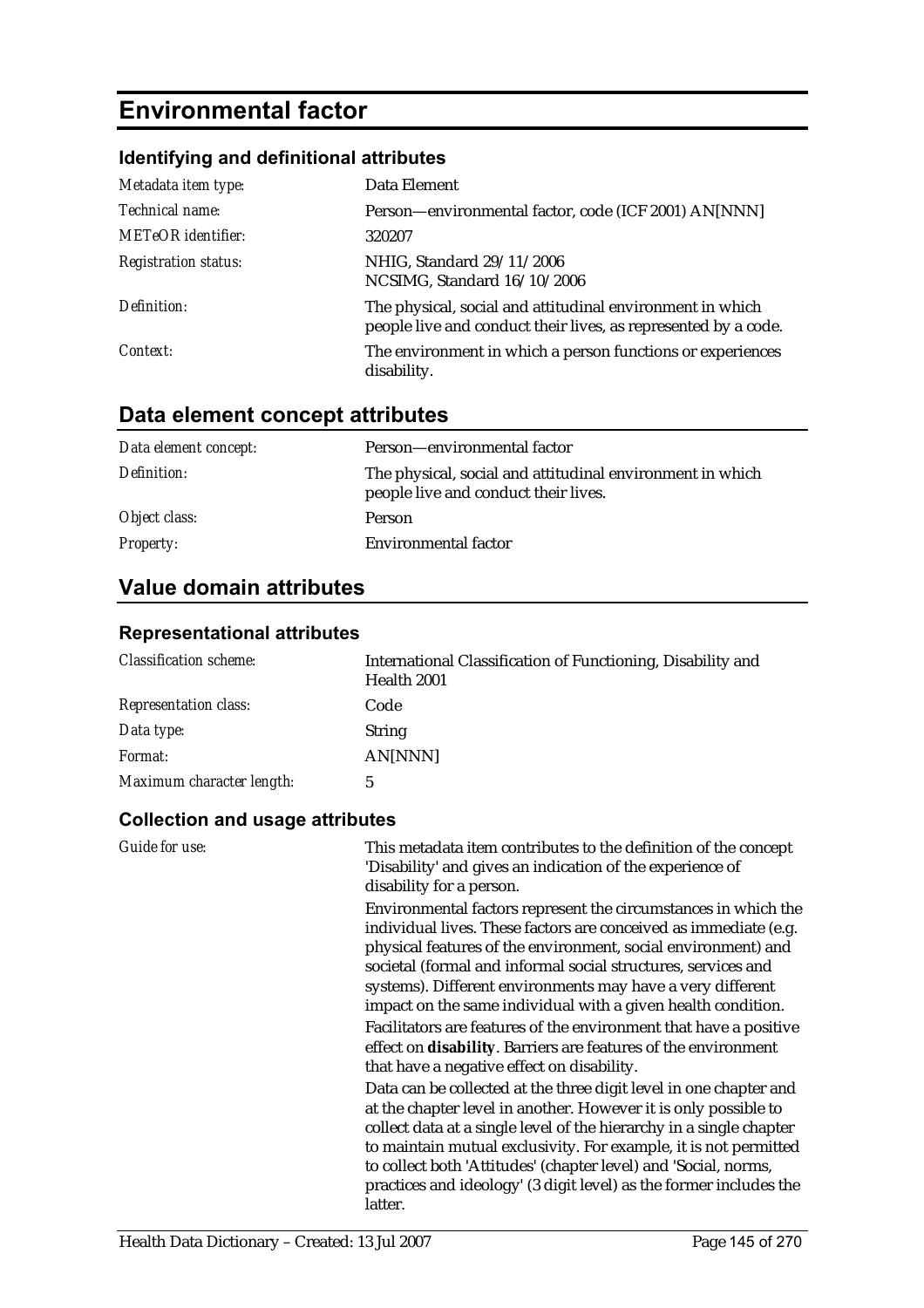The value domain below refers to the highest hierarchical level (ICF chapter level). Data collected at this level, in association with *Extent of environmental factor influence code [X]N* will use the codes as indicated. The full range of the permissible values together with definitions can be found in the *Environmental Factors* component of the ICF.

Code e1 Products and technology

Code e2 Natural environment and human-made changes to environment

Code e3 Support and relationships

Code e4 Attitudes

Code e5 Services, systems and policies

Data collected at this level will provide a general description of the environmental factors and can only be compared with data collected at the same level.

An example of a value domain at the 3 digit level from the Environmental factors component may include:

CODE e225 Climate

CODE e240 Light

CODE e250 Sound

CODE e255 Vibration

CODE e260 Air quality

An example of a value domain at the 4 digit level from the the environmental factors component may include:

CODE e1151 Assistive products and technology for personal use in daily life

CODE e1201 Assistive products and technology for personal indoor and outdoor mobility and transportation

CODE e2151 Assistive products and technology for communication

CODE e1301 Assistive products and technology for education CODE e1351 Assistive products and technology for employment

CODE e1401 Assistive products and technology for culture, recreation and sport

CODE e1451 Assistive products and technology for the practice of religion and spirituality

The prefix *e* denotes the domains within the component of *Environmental Factors*.

#### **Source and reference attributes**

| Submitting organisation: | Australian Institute of Health and Welfare which is the<br>Australian Collaborating Centre for the World Health<br>Organization Family of International Classifications.                                                                                           |
|--------------------------|--------------------------------------------------------------------------------------------------------------------------------------------------------------------------------------------------------------------------------------------------------------------|
| Origin:                  | WHO 2001. ICF: International Classification of Functioning,<br>Disability and Health. Geneva: WHO                                                                                                                                                                  |
|                          | AIHW 2003. ICF Australian User Guide Version 1.0. Canberra:<br><b>AIHW</b>                                                                                                                                                                                         |
| Reference documents:     | Further information on the ICF, including more detailed codes,<br>can be found in the ICF itself and the ICF Australian User<br>Guide (AIHW 2003), at the following websites:<br><b>WHO ICF website</b><br>$\bullet$<br>http://www.who.int/classifications/icf/en/ |
|                          | <b>Australian Collaborating Centre ICF website</b><br>$\bullet$<br>http://www.aihw.gov.au/disability/icf/index.html                                                                                                                                                |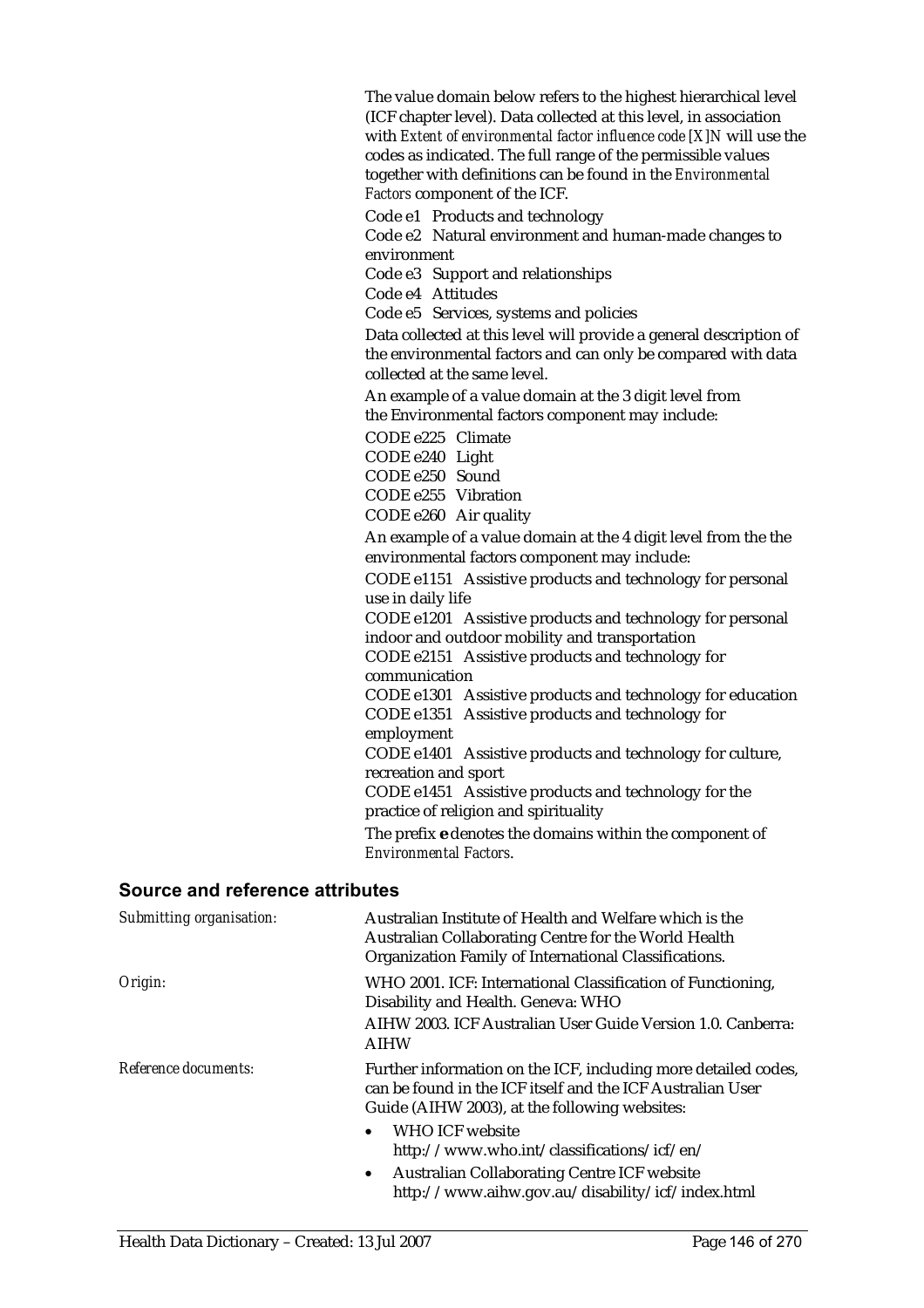### **Collection and usage attributes**

| Guide for use: | This data element is a neutral list of environmental factors. It |
|----------------|------------------------------------------------------------------|
|                | may be used, in conjunction with Person-extent of                |
|                | environmental factor influence, code (ICF 2001) [X]N, in health, |
|                | community services and other disability-related data collections |
|                | to record the environmental factors that facilitate or inhibit   |
|                | optimum functioning at the body, person or societal level.       |
|                | Identification of environmental factors may assist in            |
|                | determining appropriate interventions to support the person to   |
|                | achieve optimum functioning.                                     |

#### **Source and reference attributes**

| Submitting organisation: | Australian Institute of Health and Welfare (AIHW) which is the |
|--------------------------|----------------------------------------------------------------|
|                          | Australian Collaborating Centre for the World Health           |
|                          | Organization Family of International Classifications.          |

### **Relational attributes**

| <b>Implementation in Data Set</b> | Environmental factors cluster NHIG, Standard 29/11/2006 |
|-----------------------------------|---------------------------------------------------------|
| Specifications:                   | NCSIMG, Standard 16/10/2006                             |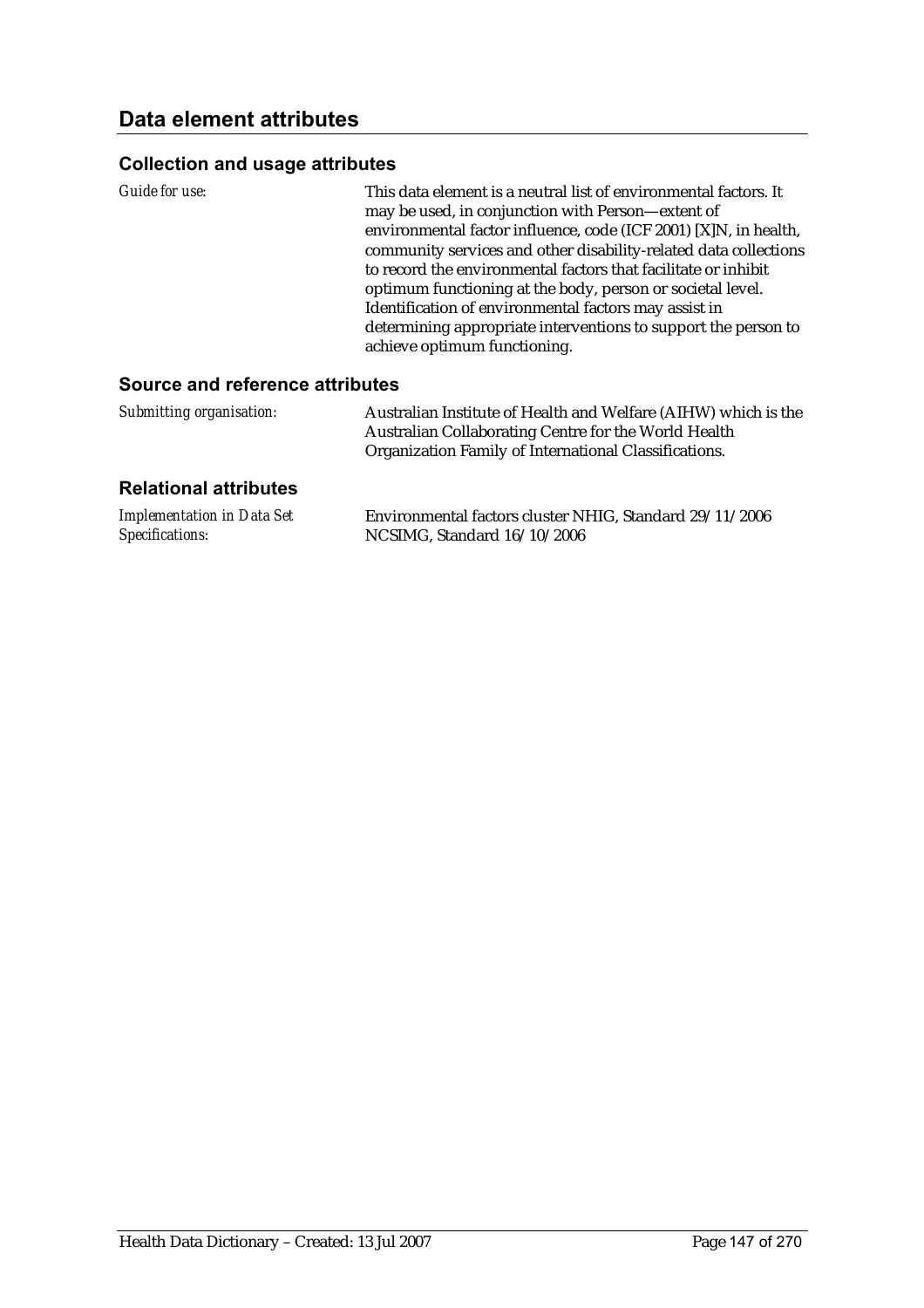# **Episode of residential care end date**

### **Identifying and definitional attributes**

| Metadata item type:         | Data Element                                                                               |
|-----------------------------|--------------------------------------------------------------------------------------------|
| Technical name:             | Episode of residential care—episode end date, DDMMYYYY                                     |
| <b>METeOR</b> identifier:   | 270062                                                                                     |
| <b>Registration status:</b> | NHIG, Standard 01/03/2005                                                                  |
| Definition:                 | Date on which a resident formally or statistically ends an<br>episode of residential care. |

# **Data element concept attributes**

| Data element concept: | Episode of residential care—episode end date                                               |
|-----------------------|--------------------------------------------------------------------------------------------|
| Definition:           | Date on which a resident formally or statistically ends an<br>episode of residential care. |
| Context:              | Specialised mental health services (Residential mental health<br>care).                    |
| Object class:         | Episode of residential care                                                                |
| <b>Property:</b>      | Episode end date                                                                           |

# **Value domain attributes**

### **Representational attributes**

| <b>Representation class:</b> | Date            |
|------------------------------|-----------------|
| Data type:                   | Date/Time       |
| Format:                      | <b>DDMMYYYY</b> |
| Maximum character length:    | 8               |

# **Data element attributes**

#### **Relational attributes**

| Related metadata references:                         | Supersedes Episode of residential care end date, version 1, DE,<br>NHDD, NHIMG, Superseded 01/03/2005 |
|------------------------------------------------------|-------------------------------------------------------------------------------------------------------|
| <b>Implementation in Data Set</b><br>Specifications: | Residential mental health care NMDS 2005-2006 NHIG,<br>Superseded 07/12/2005                          |
|                                                      | Implementation start date: 01/07/2005                                                                 |
|                                                      | Implementation end date: 30/06/2006                                                                   |
|                                                      | Residential mental health care NMDS 2006-2007 NHIG,<br>Superseded 23/10/2006                          |
|                                                      | Implementation start date: 01/07/2006                                                                 |
|                                                      | Implementation end date: 30/06/2007                                                                   |
|                                                      | Residential mental health care NMDS 2007-2008 NHIG,<br>Standard 23/10/2006                            |
|                                                      | Implementation start date: 01/07/2007                                                                 |
|                                                      | Information specific to this data set:<br>Data in this field must:                                    |
|                                                      | be last day of reference period                                                                       |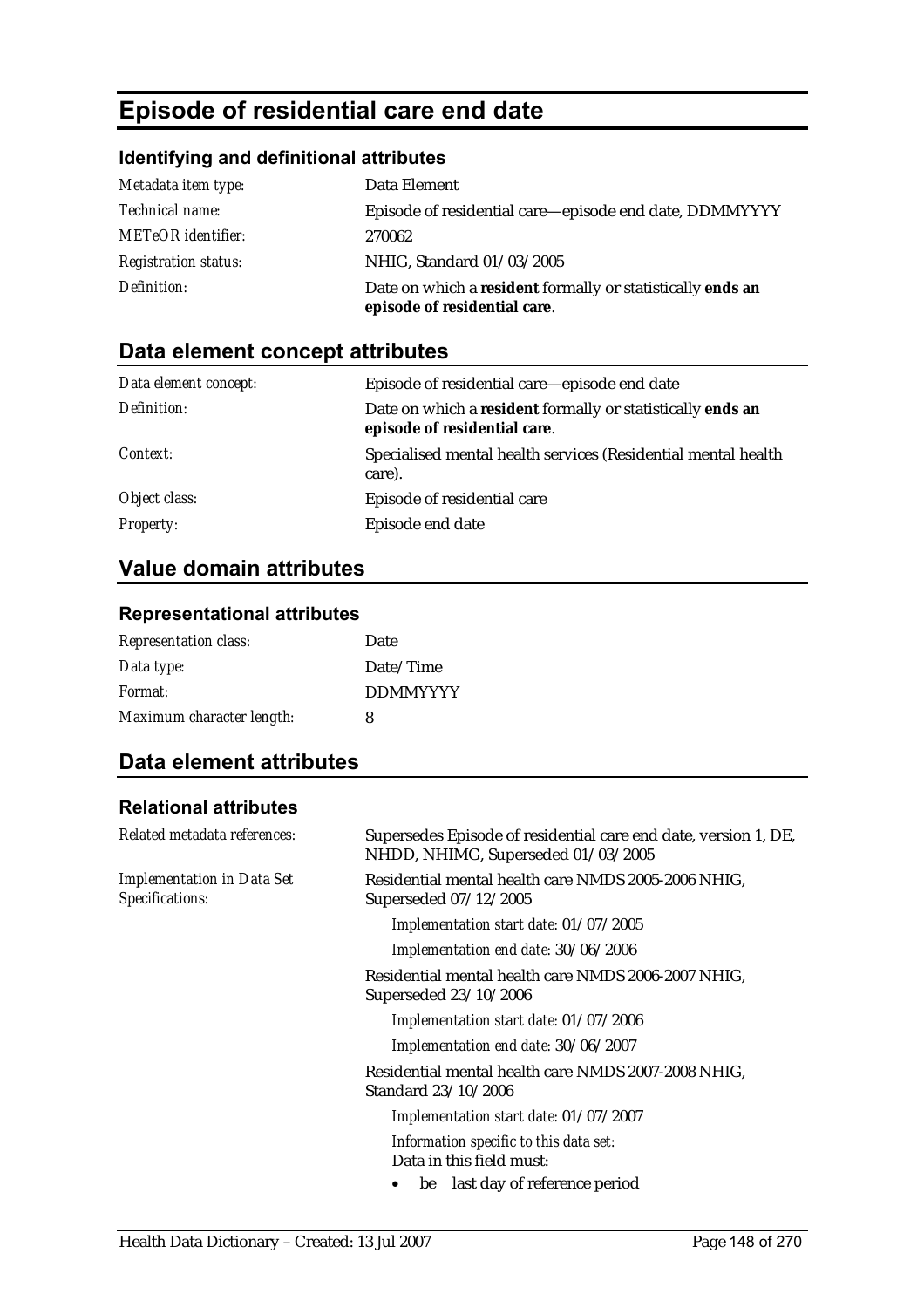- be first day of reference period
- be Episode of residential care start date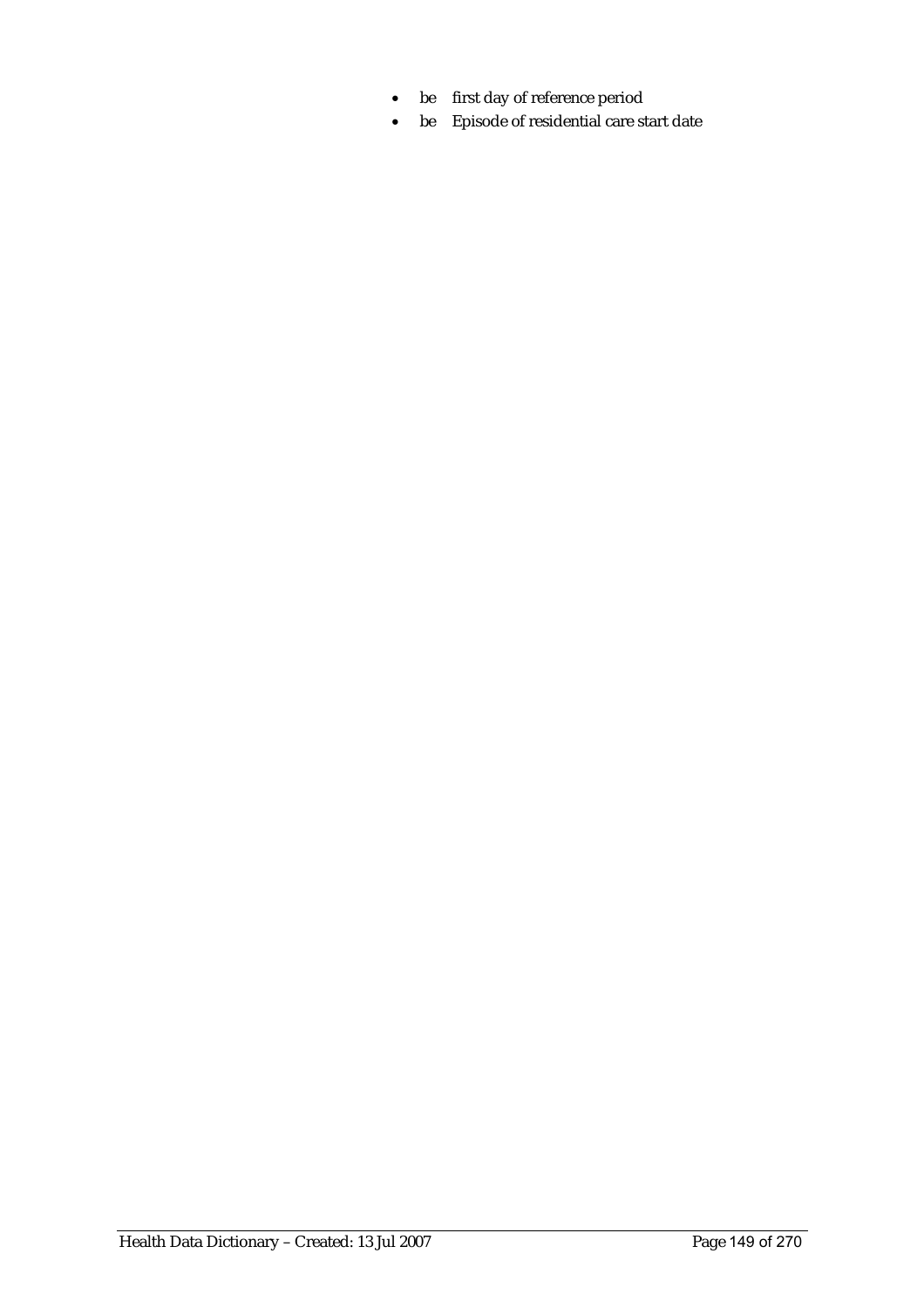# **Episode of residential care end mode**

### **Identifying and definitional attributes**

| Metadata item type:         | Data Element                                                                       |
|-----------------------------|------------------------------------------------------------------------------------|
| <i>Technical name:</i>      | Episode of residential care—episode end mode, code N                               |
| <b>METeOR</b> identifier:   | 270063                                                                             |
| <b>Registration status:</b> | NHIG, Standard 01/03/2005                                                          |
| Definition:                 | The reason for ending an episode of residential care, as<br>represented by a code. |

# **Data element concept attributes**

| Data element concept: | Episode of residential care—episode end mode                            |
|-----------------------|-------------------------------------------------------------------------|
| Definition:           | The reason for ending an episode of residential care.                   |
| Context:              | Specialised mental health services (Residential mental health<br>care). |
| Object class:         | Episode of residential care                                             |
| <b>Property:</b>      | Episode end mode                                                        |

# **Value domain attributes**

### **Representational attributes**

| <b>Representation class:</b> | Code   |                                                                                                                             |
|------------------------------|--------|-----------------------------------------------------------------------------------------------------------------------------|
| Data type:                   | Number |                                                                                                                             |
| <i>Format:</i>               | N      |                                                                                                                             |
| Maximum character length:    | 1      |                                                                                                                             |
| Permissible values:          | Value  | Meaning                                                                                                                     |
|                              | 1      | Died                                                                                                                        |
|                              | 2      | Left against clinical advice $\ell$ at own risk                                                                             |
|                              | 3      | Commenced leave where there is no intention<br>that the resident returns to overnight residential<br>care within seven days |
|                              | 4      | Other end of residential care at this<br>establishment                                                                      |
|                              | 5      | End of reference period                                                                                                     |
| Supplementary values:        | 9      | Unknown/not stated/inadequately described                                                                                   |

| <b>Guide for use:</b> | CODES 1 - 4 These codes refer to the formal episode of               |
|-----------------------|----------------------------------------------------------------------|
|                       | residential care end.                                                |
|                       | CODE 1<br>Died                                                       |
|                       | CODE 2 Left against clinical advice $\ell$ at own risk               |
|                       | CODE 3 Commenced leave where there is no intention that              |
|                       | the resident returns to overnight residential care within seven      |
|                       | days                                                                 |
|                       | CODE 5 End of reference period                                       |
|                       | This code refers to the statistical episode of residential care end. |
|                       | CODE 9 Unknown/not stated/inadequately described                     |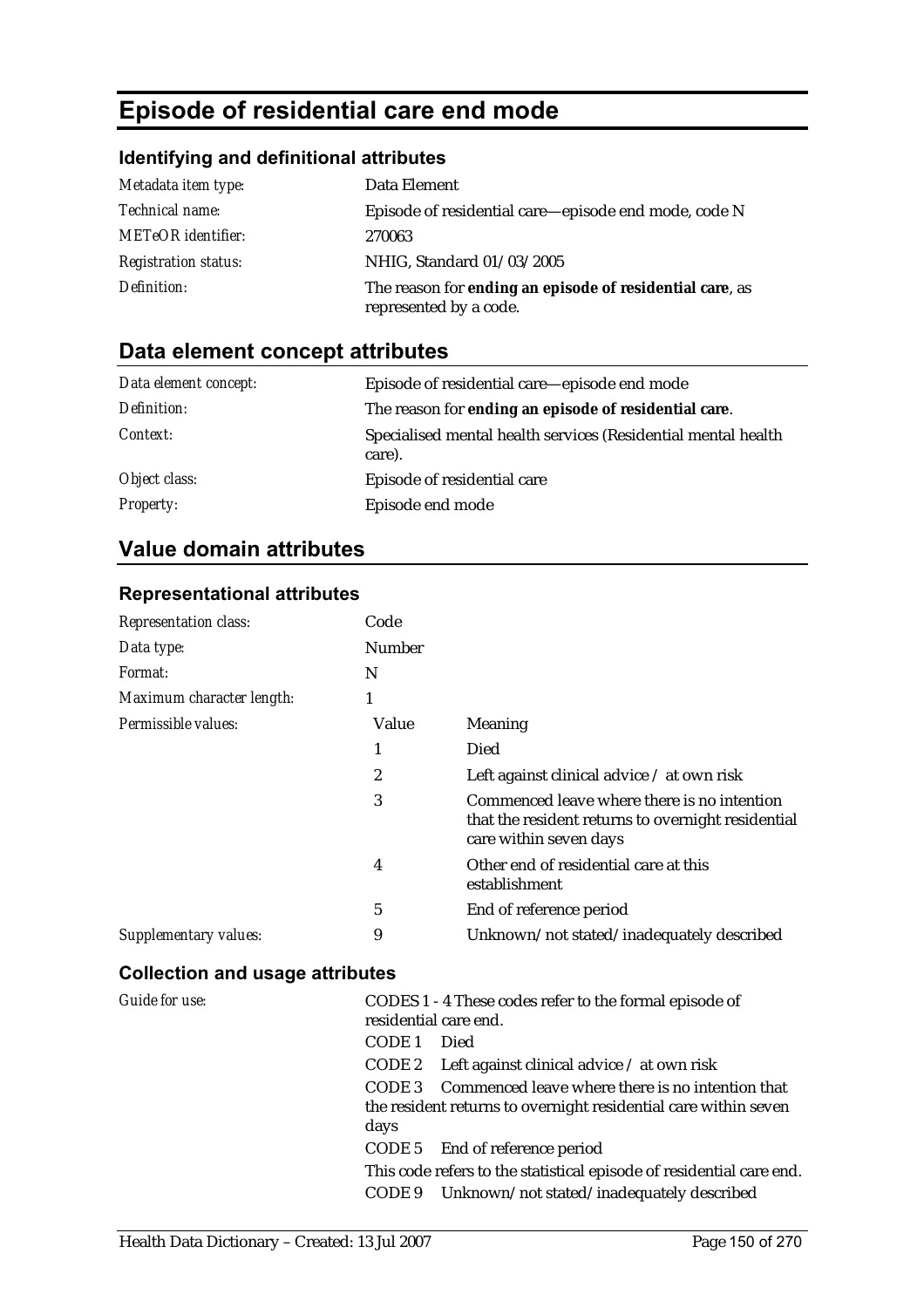# **Data element attributes**

### **Relational attributes**

| Related metadata references:                         | Supersedes Episode of residential care end mode, version 1, DE,<br>NHDD, NHIMG, Superseded 01/03/2005 |
|------------------------------------------------------|-------------------------------------------------------------------------------------------------------|
| <b>Implementation in Data Set</b><br>Specifications: | Residential mental health care NMDS 2005-2006 NHIG,<br>Superseded 07/12/2005                          |
|                                                      | Implementation start date: 01/07/2005                                                                 |
|                                                      | Implementation end date: 30/06/2006                                                                   |
|                                                      | Residential mental health care NMDS 2006-2007 NHIG,<br>Superseded 23/10/2006                          |
|                                                      | Implementation start date: 01/07/2006                                                                 |
|                                                      | Implementation end date: 30/06/2007                                                                   |
|                                                      | Residential mental health care NMDS 2007-2008 NHIG,<br>Standard 23/10/2006                            |
|                                                      | Implementation start date: 01/07/2007                                                                 |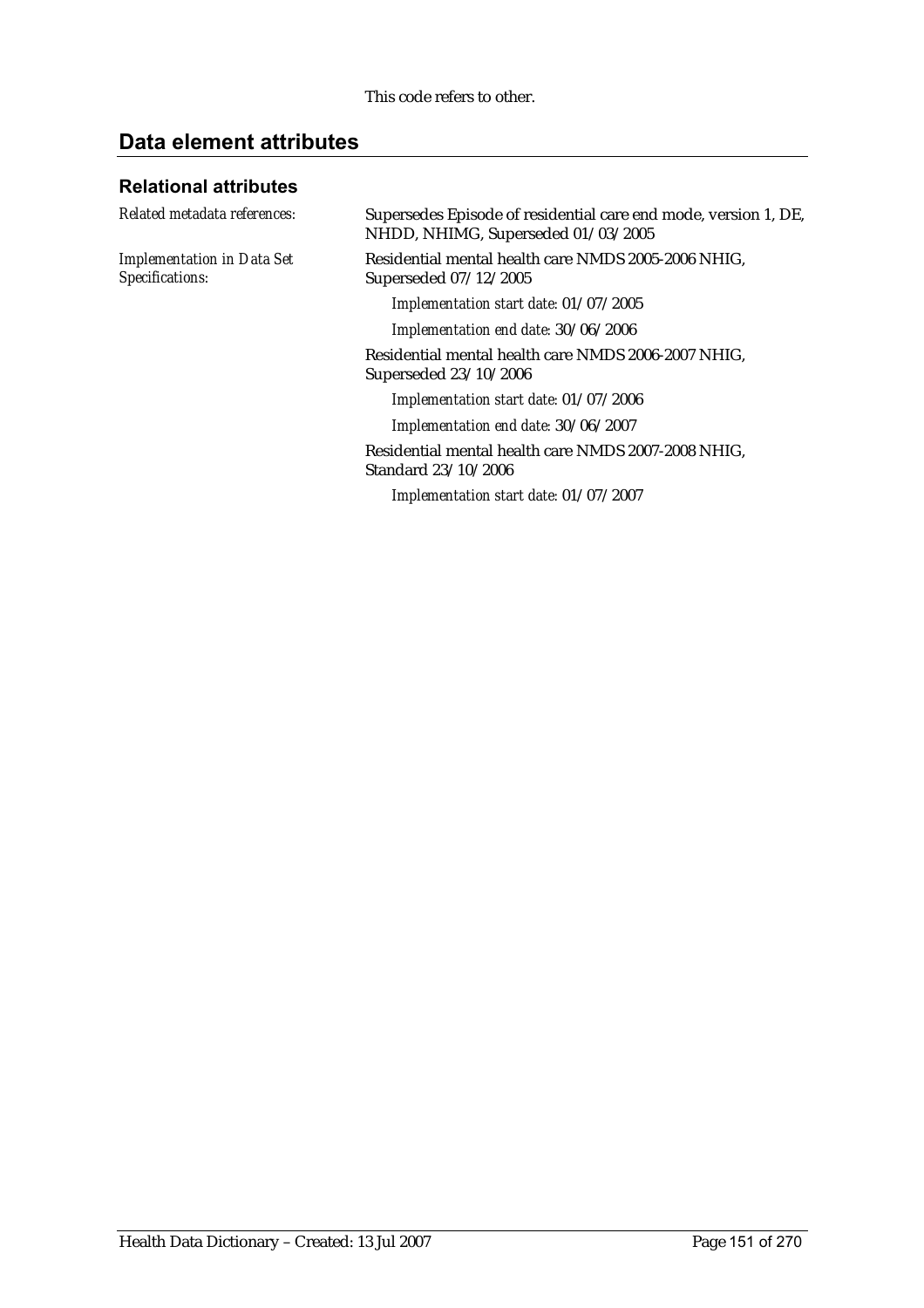# **Episode of residential care start date**

### **Identifying and definitional attributes**

| Metadata item type:         | Data Element                                                                                       |
|-----------------------------|----------------------------------------------------------------------------------------------------|
| Technical name:             | Episode of residential care—episode start date, DDMMYYYY                                           |
| <b>METeOR</b> identifier:   | 270064                                                                                             |
| <b>Registration status:</b> | NHIG, Standard 01/03/2005                                                                          |
| Definition:                 | The date on which the resident formally or statistically starts an<br>episode of residential care. |

# **Data element concept attributes**

| Data element concept: | Episode of residential care—episode start date                                                                                                    |
|-----------------------|---------------------------------------------------------------------------------------------------------------------------------------------------|
| Definition:           | The date on which the resident starts an episode of residential<br>care either because of:                                                        |
|                       | Formal episode of residential care start;                                                                                                         |
|                       | The start of treatment and/or care and accommodation of a<br>resident, or                                                                         |
|                       | Statistical episode of residential care start;                                                                                                    |
|                       | The start of a reference period for a resident continuing their<br>treatment and/or care and accommodation from the previous<br>reference period. |
| Context:              | Specialised mental health services (Residential mental health<br>care).                                                                           |
| Object class:         | Episode of residential care                                                                                                                       |
| <i>Property:</i>      | Episode start date                                                                                                                                |

# **Value domain attributes**

### **Representational attributes**

| <b>Representation class:</b> | Date            |
|------------------------------|-----------------|
| Data type:                   | Date/Time       |
| Format:                      | <b>DDMMYYYY</b> |
| Maximum character length:    | 8               |

### **Data element attributes**

#### **Relational attributes**

| Related metadata references:                         | Supersedes Episode of residential care start date, version 1, DE,<br>NHDD, NHIMG, Superseded 01/03/2005 |
|------------------------------------------------------|---------------------------------------------------------------------------------------------------------|
| <b>Implementation in Data Set</b><br>Specifications: | Residential mental health care NMDS 2005-2006 NHIG,<br>Superseded 07/12/2005                            |
|                                                      | Implementation start date: 01/07/2005                                                                   |
|                                                      | Implementation end date: 30/06/2006                                                                     |
|                                                      | Residential mental health care NMDS 2006-2007 NHIG,<br>Superseded 23/10/2006                            |
|                                                      | Implementation start date: 01/07/2006                                                                   |
|                                                      | Implementation end date: 30/06/2007                                                                     |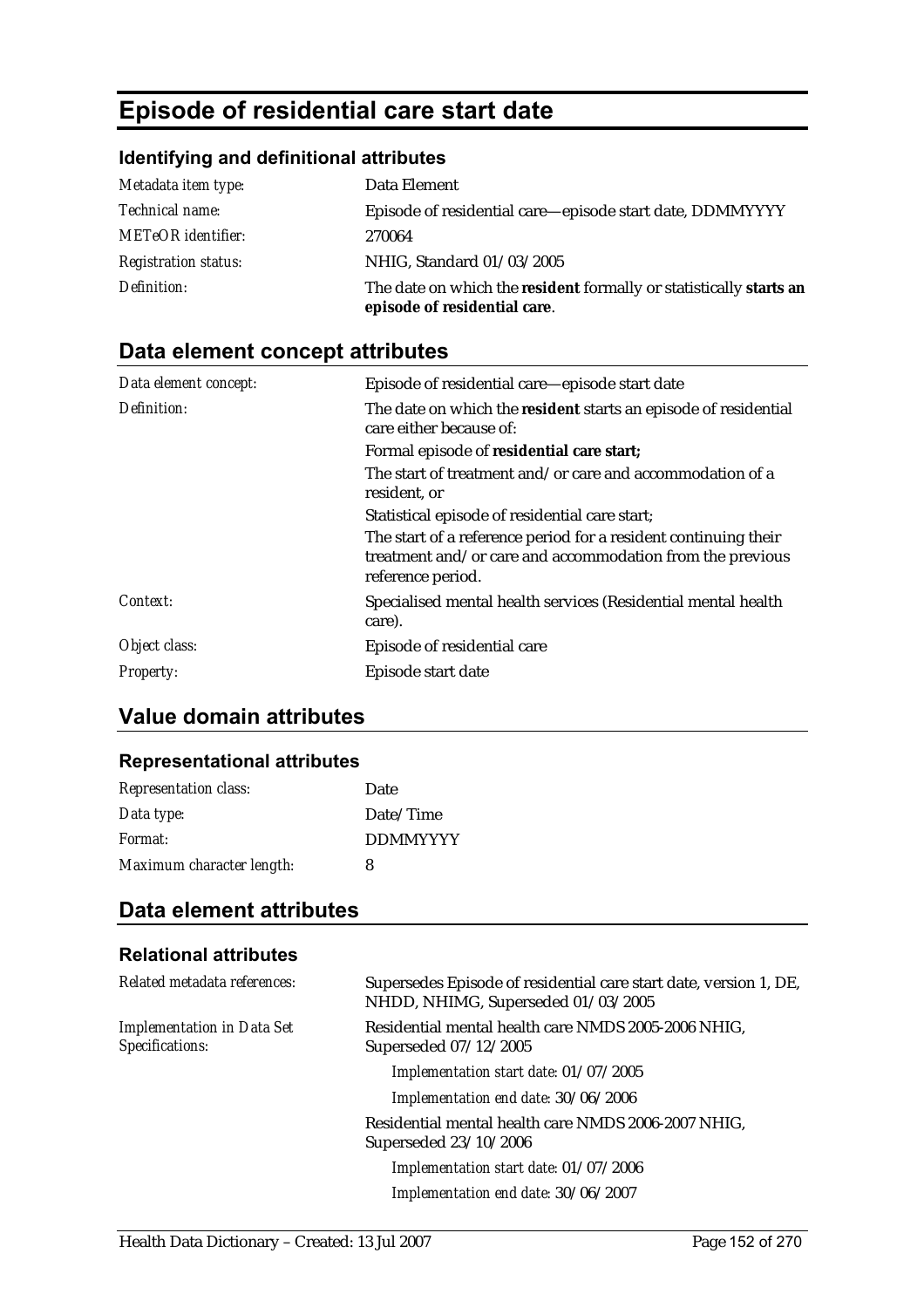Residential mental health care NMDS 2007-2008 NHIG, Standard 23/10/2006 *Implementation start date:* 01/07/2007 *Information specific to this data set:* Right justified and zero filled. episode of residential care start date episode of residential care end date. episode of residential care start date date of birth.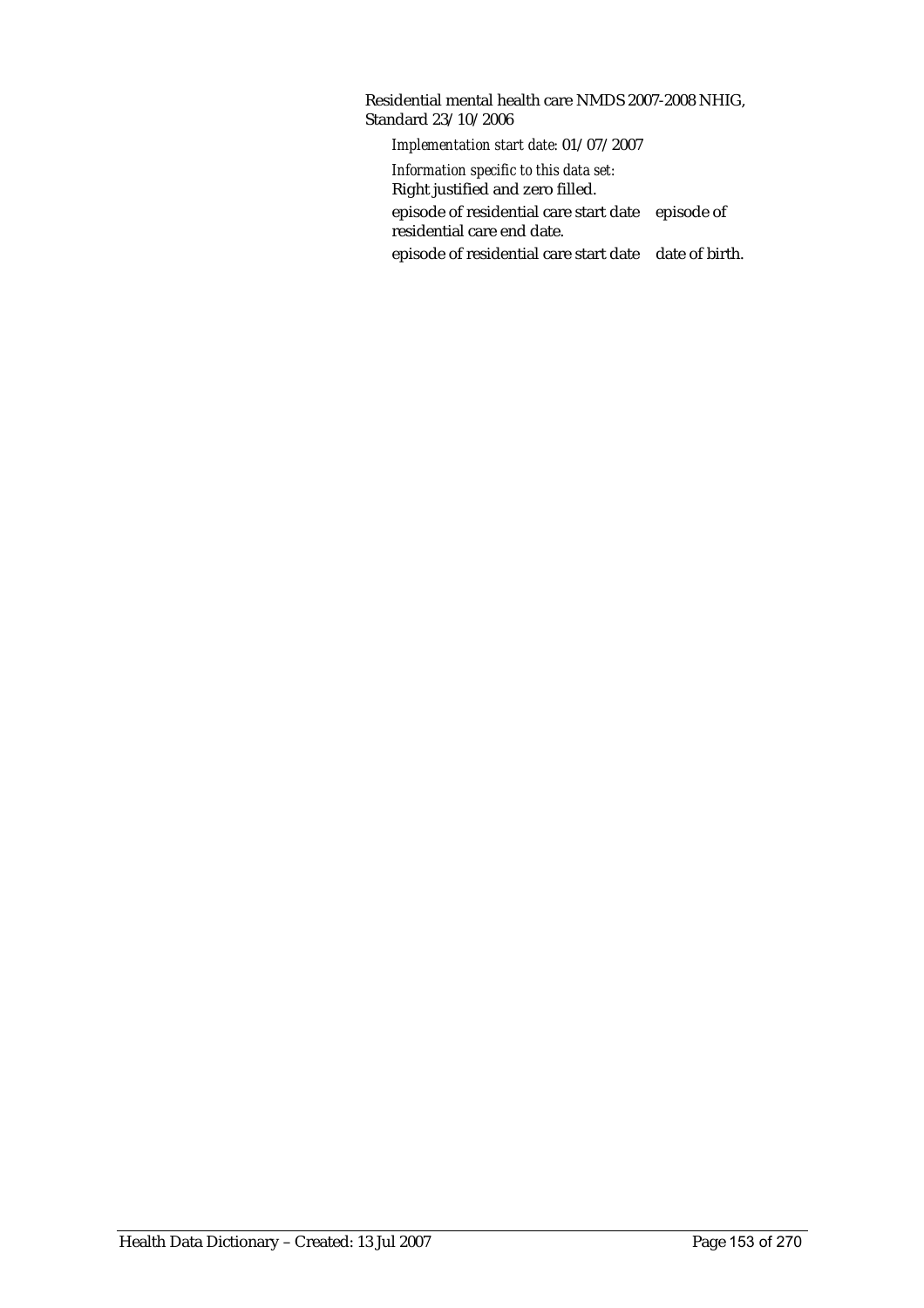# **Episode of residential care start mode**

# **Identifying and definitional attributes**

| Metadata item type:         | Data Element                                                                         |
|-----------------------------|--------------------------------------------------------------------------------------|
| <i>Technical name:</i>      | Episode of residential care—episode start mode, code N                               |
| <b>METeOR</b> identifier:   | 270075                                                                               |
| <b>Registration status:</b> | NHIG, Standard 01/03/2005                                                            |
| Definition:                 | The reason for starting an episode of residential care, as<br>represented by a code. |

# **Data element concept attributes**

| Data element concept: | Episode of residential care—episode start mode                          |
|-----------------------|-------------------------------------------------------------------------|
| Definition:           | The reason for starting an episode of residential care.                 |
| Context:              | Specialised mental health services (Residential mental health<br>care). |
| Object class:         | Episode of residential care                                             |
| <b>Property:</b>      | Episode start mode                                                      |

# **Value domain attributes**

### **Representational attributes**

| <b>Representation class:</b> | Code          |                                                                                                                                                                            |
|------------------------------|---------------|----------------------------------------------------------------------------------------------------------------------------------------------------------------------------|
| Data type:                   | <b>Number</b> |                                                                                                                                                                            |
| Format:                      | N             |                                                                                                                                                                            |
| Maximum character length:    |               |                                                                                                                                                                            |
| Permissible values:          | Value         | Meaning                                                                                                                                                                    |
|                              | 1             | Unplanned return from leave where there had<br>been no intention that the resident would<br>return to overnight residential care at the<br>establishment within seven days |
|                              | 2             | Other (i.e. start of a new residential stay)                                                                                                                               |
|                              | 3             | Start of a new reference period                                                                                                                                            |
| Supplementary values:        | 9             | Unknown/not stated/inadequately described                                                                                                                                  |

| Guide for use: |        | CODES 1-2 These codes refer to the formal episode of<br>residential care start.                                                                                                |
|----------------|--------|--------------------------------------------------------------------------------------------------------------------------------------------------------------------------------|
|                |        | CODE 1 Unplanned return from leave where there had been<br>no intention that the resident would return to overnight<br>residential care at the establishment within seven days |
|                |        | CODE 2 Other (i.e. start of a new residential stay)                                                                                                                            |
|                |        | CODE 3 Start of a new reference period                                                                                                                                         |
|                | start. | This code refers to the statistical episode of residential care                                                                                                                |
|                |        | CODE 9 Unknown/not stated/inadequately described                                                                                                                               |
|                |        | This code refers to other.                                                                                                                                                     |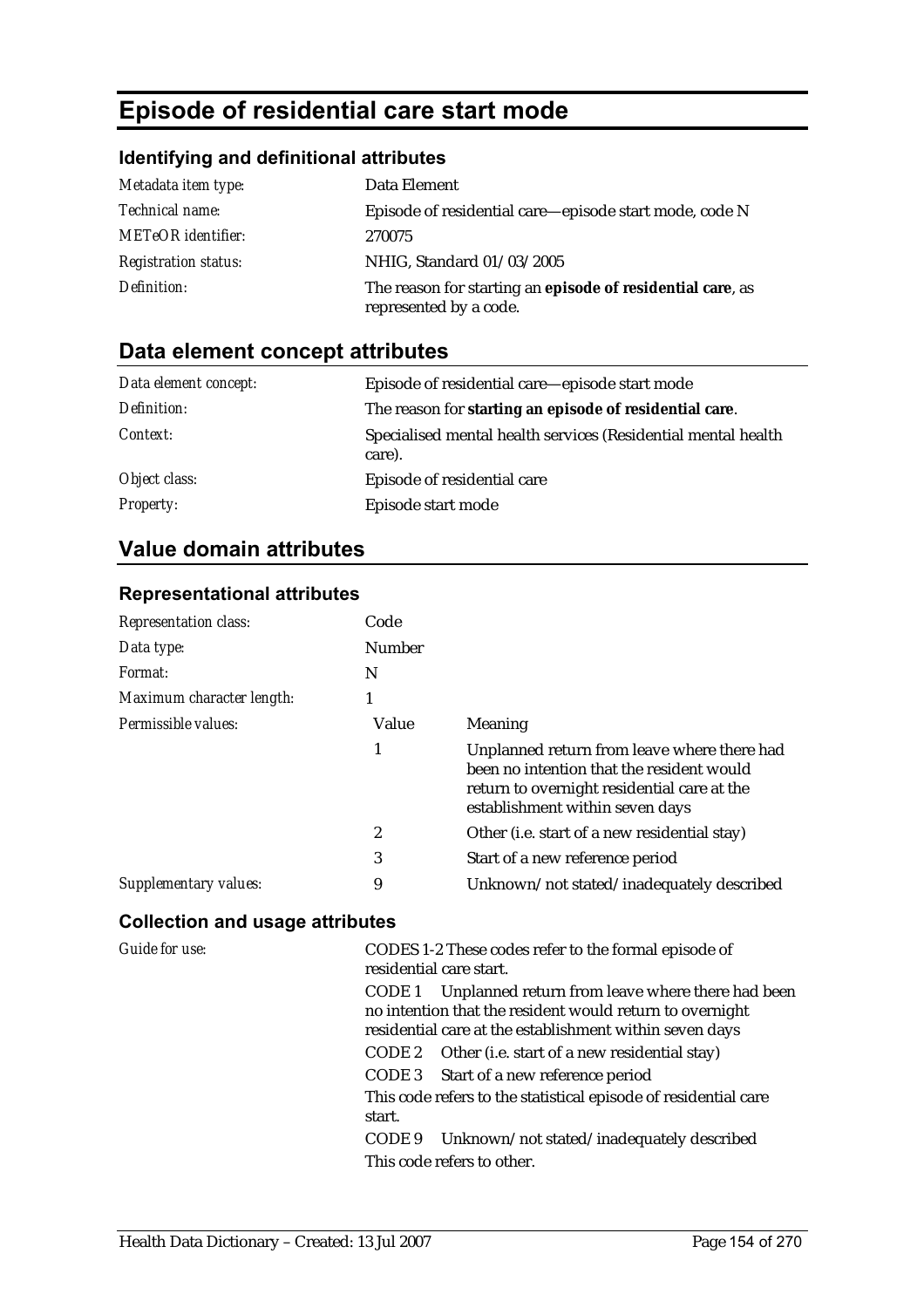# **Data element attributes**

### **Relational attributes**

*Implementation in Data Set Specifications:*

*Related metadata references:* Supersedes Episode of residential care start mode, version 1, DE, NHDD, NHIMG, Superseded 01/03/2005

> Residential mental health care NMDS 2005-2006 NHIG, Superseded 07/12/2005

*Implementation start date:* 01/07/2005

*Implementation end date:* 30/06/2006

Residential mental health care NMDS 2006-2007 NHIG, Superseded 23/10/2006

*Implementation start date:* 01/07/2006

*Implementation end date:* 30/06/2007

Residential mental health care NMDS 2007-2008 NHIG, Standard 23/10/2006

*Implementation start date:* 01/07/2007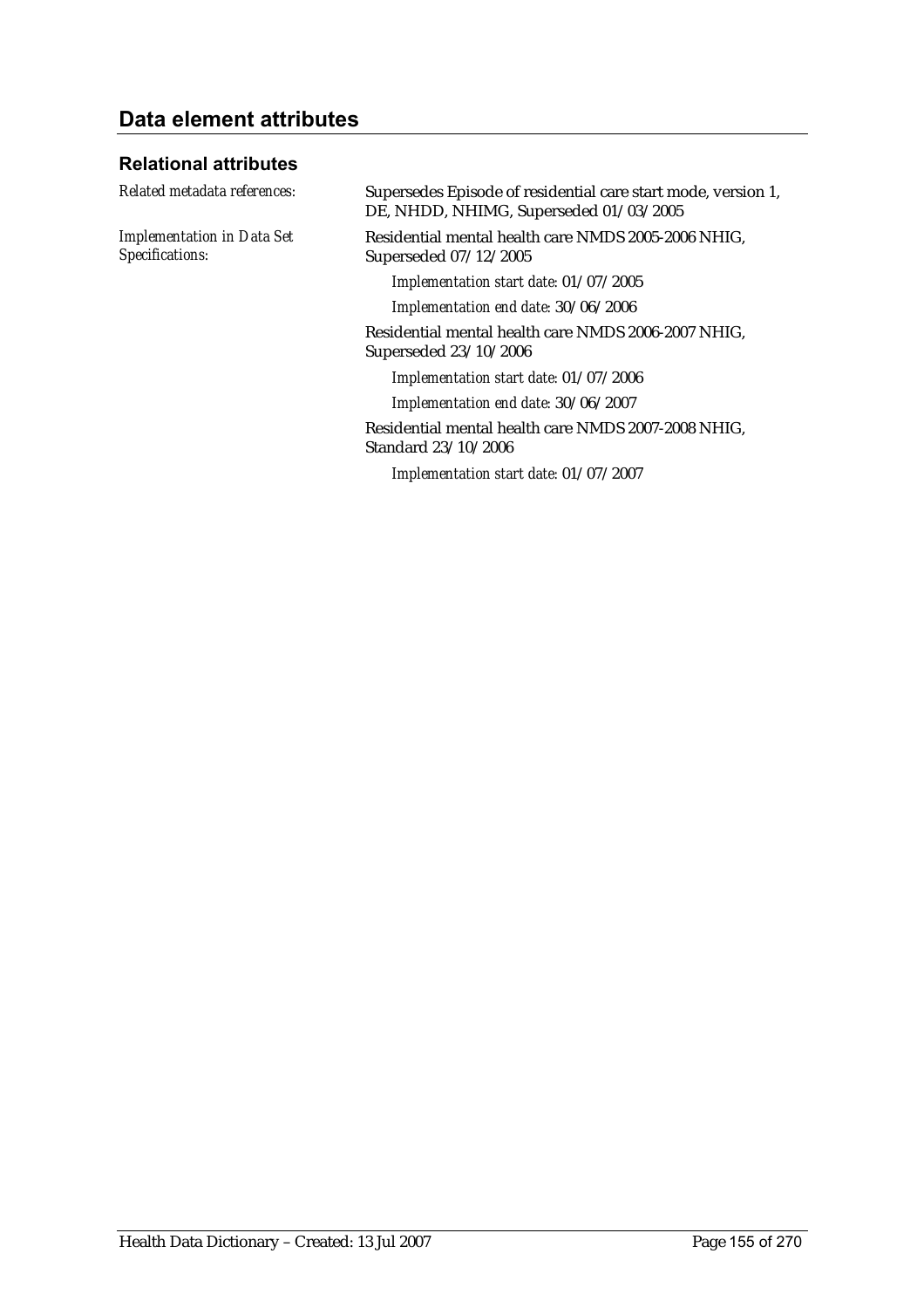# **Erectile dysfunction**

### **Identifying and definitional attributes**

| Metadata item type:         | Data Element                                                                                                                                                                                             |
|-----------------------------|----------------------------------------------------------------------------------------------------------------------------------------------------------------------------------------------------------|
| Technical name:             | Person (male)—erectile dysfunction, code N                                                                                                                                                               |
| <b>METeOR</b> identifier:   | 270132                                                                                                                                                                                                   |
| <b>Registration status:</b> | NHIG, Standard 01/03/2005                                                                                                                                                                                |
| Definition:                 | Whether a male individual has a history of erection failure or<br>has received treatment to achieve erection sufficient for<br>penetration in the last 12 months and prior, as represented by a<br>code. |

# **Data element concept attributes**

| Data element concept: | Person (male)—erectile dysfunction                                                                                                          |
|-----------------------|---------------------------------------------------------------------------------------------------------------------------------------------|
| Definition:           | Whether a male individual has a history of erection failure or<br>has received treatment to achieve erection sufficient for<br>penetration. |
| Context:              | Public health, health care and clinical settings.                                                                                           |
| Object class:         | Person                                                                                                                                      |
| <b>Property:</b>      | <b>Erectile dysfunction</b>                                                                                                                 |

# **Value domain attributes**

| <b>Representation class:</b> | Code          |                                                                |
|------------------------------|---------------|----------------------------------------------------------------|
| Data type:                   | <b>Number</b> |                                                                |
| Format:                      | N             |                                                                |
| Maximum character length:    | 1             |                                                                |
| Permissible values:          | Value         | <b>Meaning</b>                                                 |
|                              | 1             | Erectile dysfunction-developed in the last 12<br>months        |
|                              | 2             | Erectile dysfunction- developed prior to the last<br>12 months |
|                              | 3             | No erectile dysfunction                                        |
| Supplementary values:        | 9             | Not stated/inadequately described                              |
|                              |               |                                                                |

### **Representational attributes**

### **Collection and usage attributes**

| Guide for use:             | Determine whether this developed within or prior to the last 12<br>months.                                                    |
|----------------------------|-------------------------------------------------------------------------------------------------------------------------------|
| <i>Collection methods:</i> | Ask the individual if he has a history of treatment or failure to<br>achieve or maintain erection sufficient for penetration. |

# **Data element attributes**

### **Collection and usage attributes**

*Guide for use:* Record for male patients only.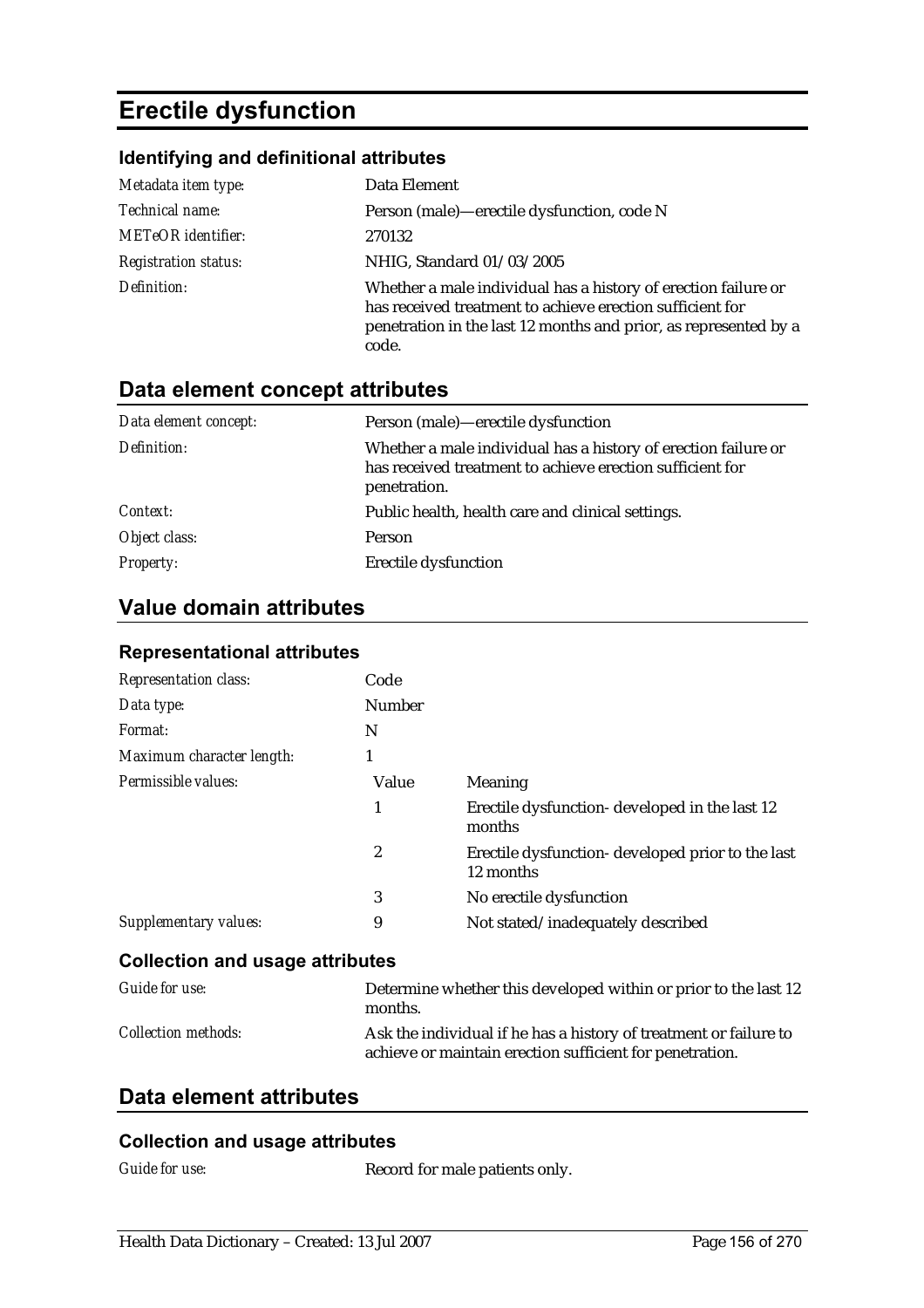### **Source and reference attributes**

| Submitting organisation:                             | <b>National Diabetes Data Working Group</b>                                                                                                                                                                             |
|------------------------------------------------------|-------------------------------------------------------------------------------------------------------------------------------------------------------------------------------------------------------------------------|
| Origin:                                              | National Diabetes Outcomes Quality Review Initiative<br>(NDOQRIN) data dictionary.                                                                                                                                      |
| <b>Relational attributes</b>                         |                                                                                                                                                                                                                         |
| Related metadata references:                         | Supersedes Erectile dysfunction, version 1, DE, NHDD,<br>NHIMG, Superseded 01/03/2005                                                                                                                                   |
| <b>Implementation in Data Set</b><br>Specifications: | Diabetes (clinical) DSS NHIG, Superseded 21/09/2005                                                                                                                                                                     |
|                                                      | Diabetes (clinical) DSS NHIG, Standard 21/09/2005                                                                                                                                                                       |
|                                                      | Information specific to this data set:<br>Erectile problems occur in up to 50% of men with diabetes<br>who are over 40 years old.                                                                                       |
|                                                      | Erectile dysfunction may be due to psychological causes,<br>macrovascular disease or pelvic autonomic neuropathy.<br>An organic cause is more likely in the presence of other<br>macro or micro vascular complications. |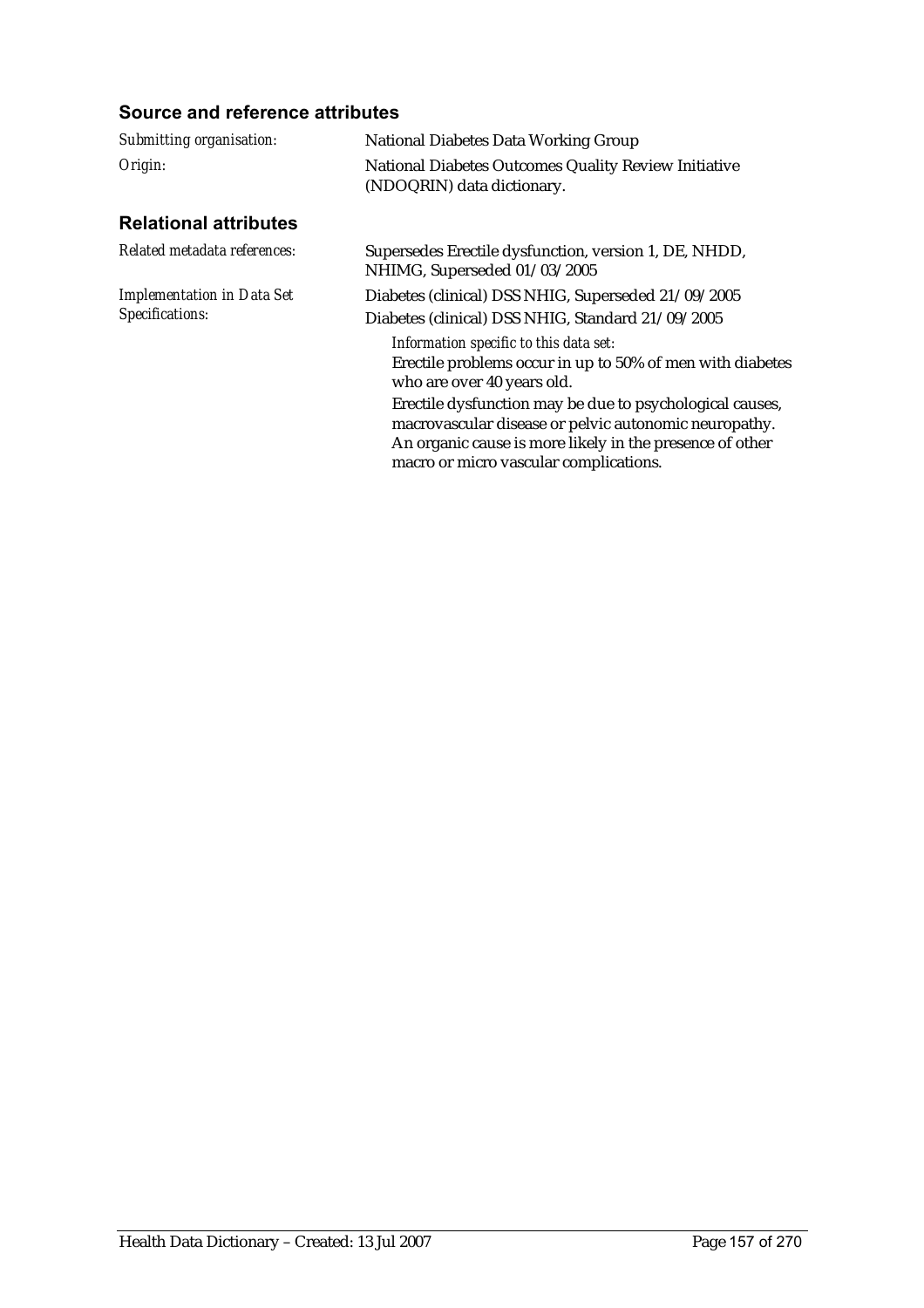# **Establishment identifier**

### **Identifying and definitional attributes**

| Metadata item type:         | Data Element                                                                                                                                                                             |
|-----------------------------|------------------------------------------------------------------------------------------------------------------------------------------------------------------------------------------|
| Technical name:             | Establishment—organisation identifier (Australian),<br>NNX[X]NNNNN                                                                                                                       |
| <b>METeOR</b> identifier:   | 269973                                                                                                                                                                                   |
| <b>Registration status:</b> | NHIG, Standard 01/03/2005                                                                                                                                                                |
| Definition:                 | The identifier for the establishment in which episode or event<br>occurred. Each separately administered health care<br>establishment to have a unique identifier at the national level. |

# **Data element concept attributes**

| Data element concept: | Establishment—organisation identifier |
|-----------------------|---------------------------------------|
| Definition:           | An identifier for the establishment.  |
| Object class:         | Establishment                         |
| <i>Property:</i>      | Organisation identifier               |

## **Value domain attributes**

### **Representational attributes**

| <b>Representation class:</b> | Identifier  |
|------------------------------|-------------|
| Data type:                   | String      |
| <i>Format:</i>               | NNX[X]NNNNN |
| Maximum character length:    | 9           |

# **Data element attributes**

#### **Collection and usage attributes**

| <i>Guide for use:</i> | Concatenation of:                                                                                            |
|-----------------------|--------------------------------------------------------------------------------------------------------------|
|                       | Australian state/territory identifier (character position 1);                                                |
|                       | Sector (character position 2);                                                                               |
|                       | Region identifier (character positions 3-4); and                                                             |
|                       | Organisation identifier (state/territory), (character positions 5-<br>9).                                    |
| <i>Comments:</i>      | Establishment identifier should be able to distinguish between<br>all health care establishments nationally. |

### **Source and reference attributes**

| Origin:                      | National Health Data Committee                                                                              |
|------------------------------|-------------------------------------------------------------------------------------------------------------|
| <b>Relational attributes</b> |                                                                                                             |
| Related metadata references: | Supersedes Establishment identifier, version 4, Derived DE,<br>NHDD, NHIMG, Superseded 01/03/2005           |
|                              | Is formed using Establishment—Australian state/territory<br>identifier, code N NHIG, Standard 01/03/2005    |
|                              | Is formed using Establishment-organisation identifier<br>(state/territory), NNNNN NHIG, Standard 01/03/2005 |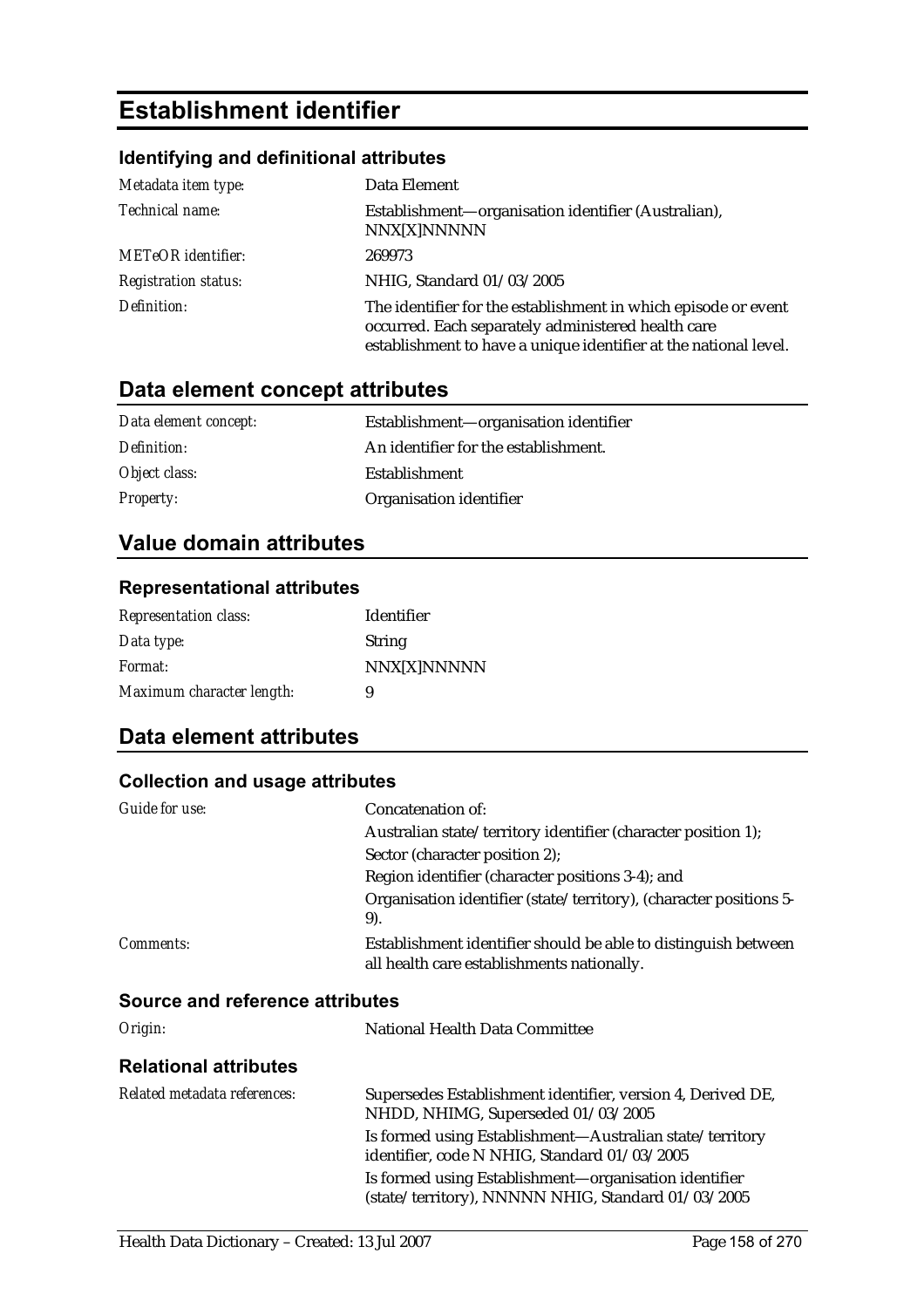Is formed using Establishment—sector, code N NHIG, Standard 01/03/2005

Is formed using Establishment—region identifier, X[X] NHIG, Standard 01/03/2005

Admitted patient mental health care NMDS NHIG, Superseded 07/12/2005

*Implementation start date:* 01/07/2005

*Implementation end date:* 30/06/2006

Admitted patient mental health care NMDS NHIG, Superseded 23/10/2006

*Implementation start date:* 01/07/2006

*Implementation end date:* 30/06/2007

Admitted patient mental health care NMDS 2007-2008 NHIG, Standard 23/10/2006

*Implementation start date:* 01/07/2007

Admitted patient palliative care NMDS NHIG, Superseded 07/12/2005

*Implementation start date:* 01/07/2005

*Implementation end date:* 30/06/2006

Admitted patient palliative care NMDS 2006-2007 NHIG, Superseded 23/10/2006

*Implementation start date:* 01/07/2006

*Implementation end date:* 30/06/2007

Admitted patient palliative care NMDS 2007-08 NHIG, Standard 23/10/2006

*Implementation start date:* 01/07/2007

Alcohol and other drug treatment services NMDS NHIG, Superseded 21/03/2006

*Implementation start date:* 01/07/2005

*Implementation end date:* 30/06/2006

Alcohol and other drug treatment services NMDS NHIG, Superseded 23/10/2006

*Implementation start date:* 01/07/2006

*Implementation end date:* 30/06/2007

Alcohol and other drug treatment services NMDS 2007-2008 NHIG, Standard 23/10/2006

*Implementation start date:* 01/07/2007

Community mental health care 2004-2005 NHIG, Superseded 08/12/2004

*Implementation start date:* 01/07/2004

*Implementation end date:* 30/06/2005

Community mental health care NMDS 2005-2006 NHIG, Superseded 07/12/2005

*Implementation start date:* 01/07/2005

*Implementation end date:* 30/06/2006

Community mental health care NMDS 2006-2007 NHIG, Superseded 23/10/2006

*Implementation start date:* 01/07/2006

*Implementation in Data Set* 

*Specifications:*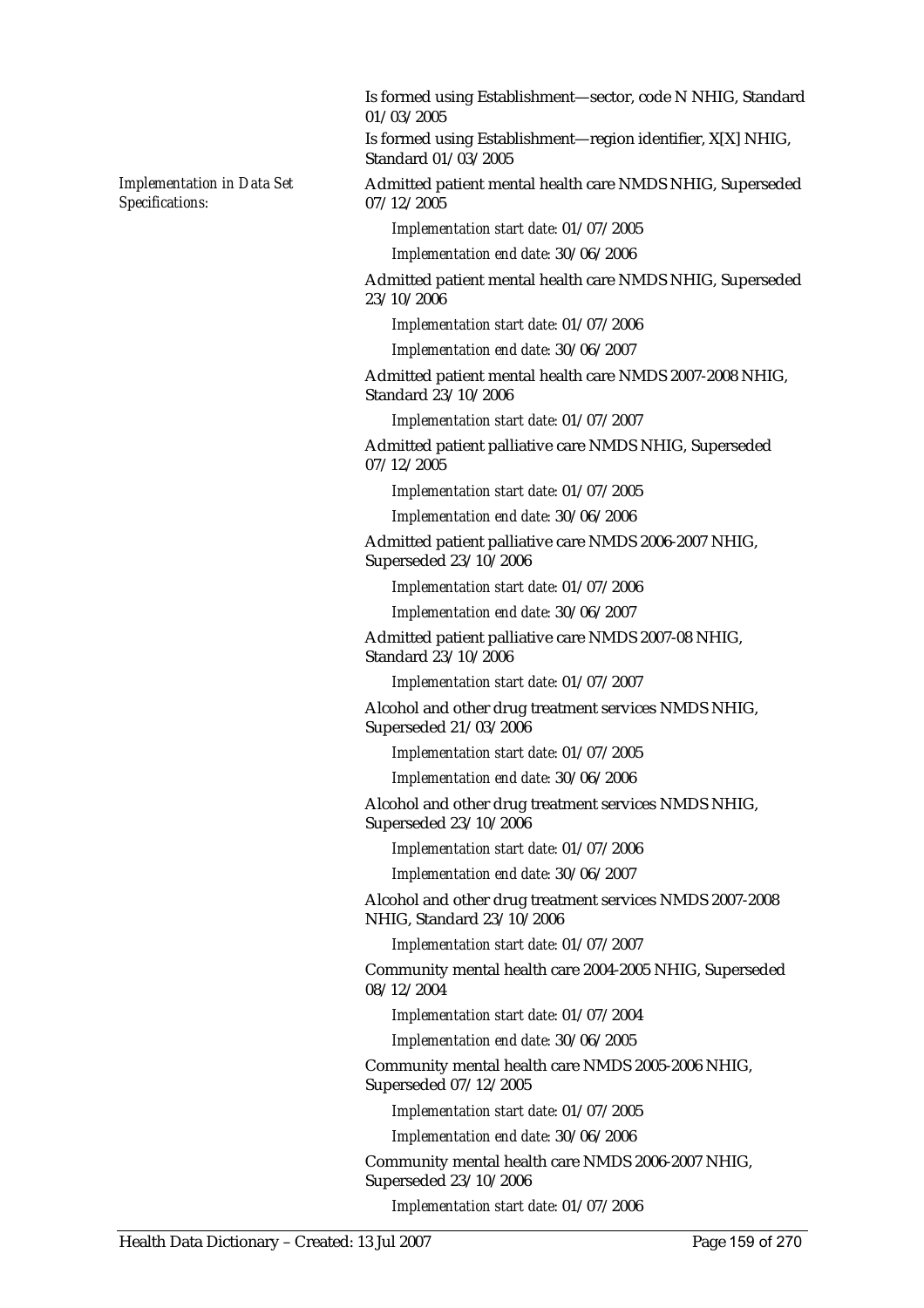*Implementation end date:* 30/06/2007

Community mental health care NMDS 2007-2008 NHIG, Standard 23/10/2006

*Implementation start date:* 01/07/2007

Community mental health establishments NMDS 2004-2005 NHIG, Superseded 08/12/2004

*Implementation start date:* 01/07/2004

*Implementation end date:* 30/06/2005

Elective surgery waiting times (census data) NMDS NHIG, Standard 07/12/2005

*Implementation start date:* 30/09/2006

Elective surgery waiting times (census data) NMDS NHIG, Superseded 07/12/2005

*Implementation start date:* 30/09/2002

*Implementation end date:* 30/06/2006

Elective surgery waiting times (removals data) NMDS NHIG, Standard 07/12/2005

*Implementation start date:* 01/07/2006

Elective surgery waiting times (removals data) NMDS NHIG, Superseded 07/12/2005

*Implementation start date:* 01/07/2002

*Implementation end date:* 30/06/2006

Health care client identification NHIG, Superseded 04/05/2005

*Implementation start date:* 01/01/2003

Health care client identification DSS NHIG, Standard 04/05/2005

Mental health establishments NMDS 2005-2006 NHIG, Superseded 07/12/2005

*Implementation start date:* 01/07/2005

Mental health establishments NMDS 2005-2006 NHIG, Superseded 21/03/2006

*Implementation start date:* 01/07/2005

*Implementation end date:* 30/06/2006

Mental health establishments NMDS 2006-2007 NHIG, Superseded 23/10/2006

*Implementation start date:* 01/07/2006

*Implementation end date:* 30/06/2007

Mental health establishments NMDS 2007-2008 NHIG, Standard 23/10/2006

*Implementation start date:* 01/07/2007

Non-admitted patient emergency department care NMDS NHIG, Superseded 07/12/2005

Non-admitted patient emergency department care NMDS NHIG, Superseded 24/03/2006

*Implementation start date:* 01/07/2005

*Implementation end date:* 30/06/2006

Non-admitted patient emergency department care NMDS NHIG, Superseded 23/10/2006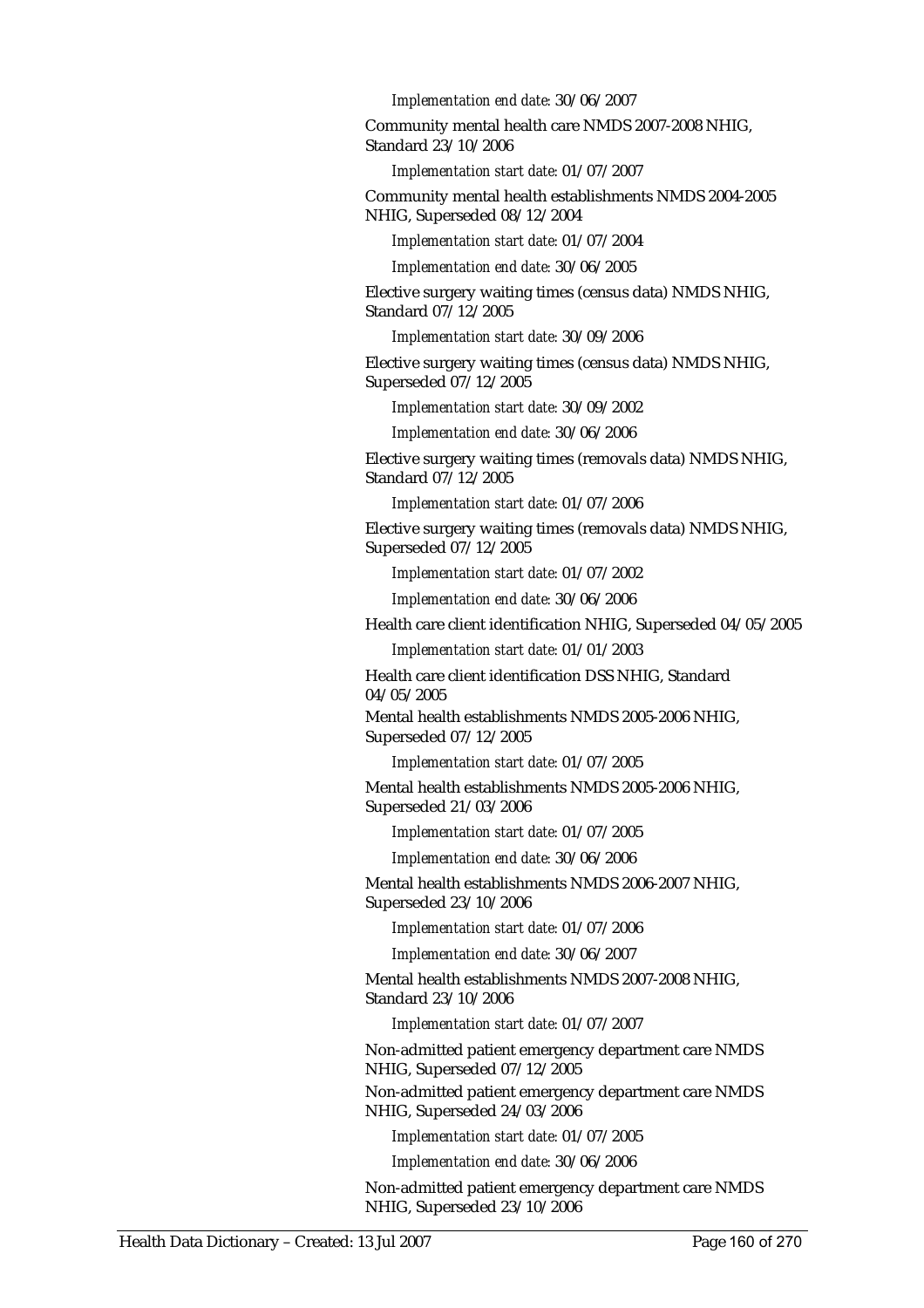*Implementation start date:* 01/07/2006 *Implementation end date:* 30/06/2007 Non-admitted patient emergency department care NMDS 2007- 2008 NHIG, Standard 23/10/2006 *Implementation start date:* 01/07/2007 Outpatient care NMDS NHIG, Superseded 04/07/2007 *Implementation start date:* 01/07/2005 *Implementation end date:* 30/06/2006 Outpatient care NMDS NHIG, Standard 04/07/2007 *Implementation start date:* 01/07/2007 Perinatal NMDS NHIG, Superseded 07/12/2005 *Implementation start date:* 01/07/2005 *Implementation end date:* 30/06/2006 Perinatal NMDS NHIG, Superseded 06/09/2006 *Implementation start date:* 01/07/2006 *Implementation end date:* 30/06/2007 Perinatal NMDS 2007-2008 NHIG, Standard 06/09/2006 *Implementation start date:* 01/07/2007 Public hospital establishments NMDS NHIG, Superseded 21/03/2006 *Implementation start date:* 01/07/2005 *Implementation end date:* 30/06/2006 Public hospital establishments NMDS NHIG, Superseded 23/10/2006 *Implementation start date:* 01/07/2006 *Implementation end date:* 30/06/2007 Public hospital establishments NMDS 2007-2008 NHIG, Standard 23/10/2006 *Implementation start date:* 01/07/2007 Residential mental health care NMDS 2005-2006 NHIG, Superseded 07/12/2005 *Implementation start date:* 01/07/2005 *Implementation end date:* 30/06/2006 Residential mental health care NMDS 2006-2007 NHIG, Superseded 23/10/2006 *Implementation start date:* 01/07/2006 *Implementation end date:* 30/06/2007

Residential mental health care NMDS 2007-2008 NHIG, Standard 23/10/2006

*Implementation start date:* 01/07/2007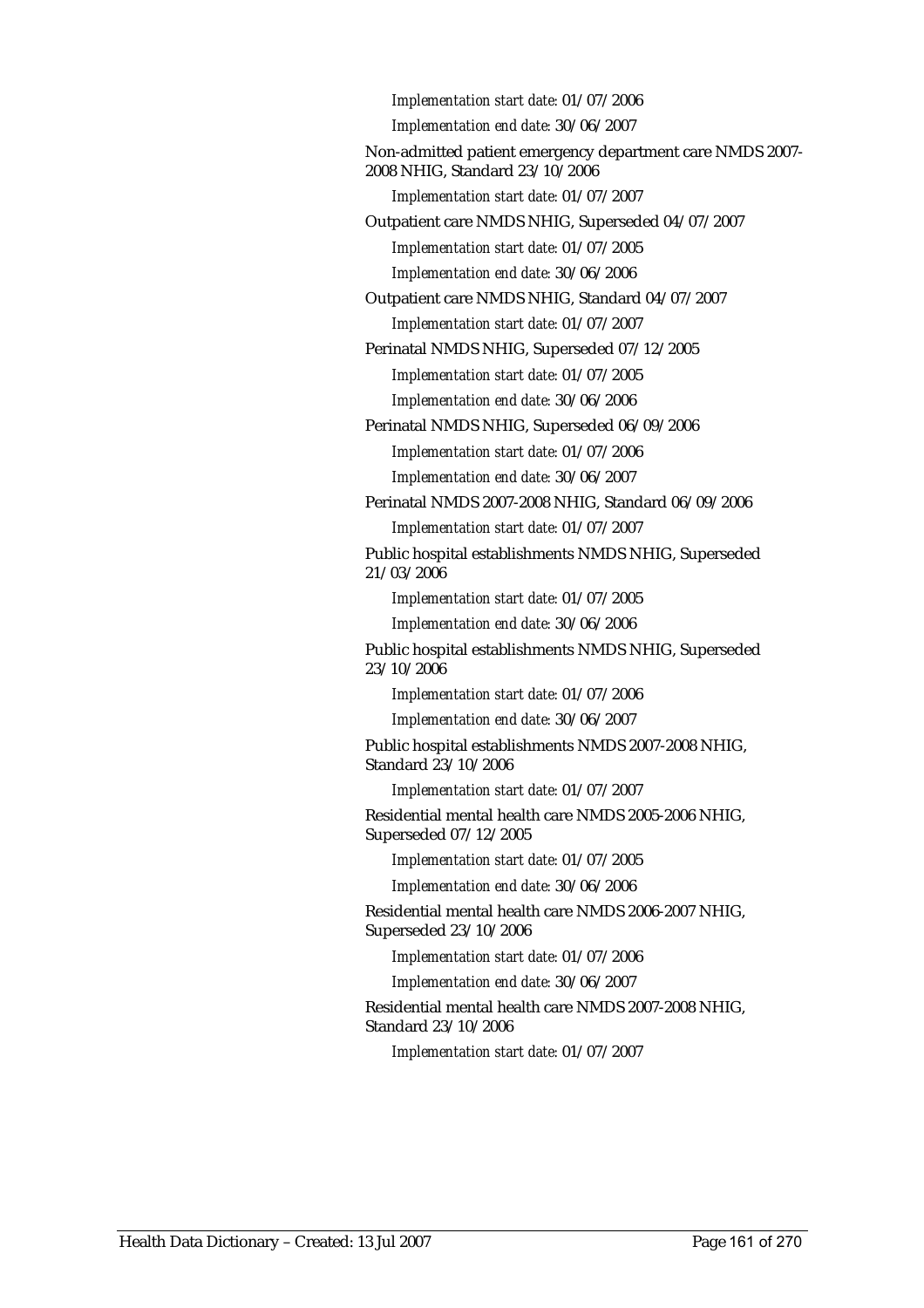# **Establishment number**

## **Identifying and definitional attributes**

| Metadata item type:         | Data Element                                                                 |
|-----------------------------|------------------------------------------------------------------------------|
| Technical name:             | Establishment—organisation identifier (state/territory),<br><b>NNNNN</b>     |
| <b>METeOR</b> identifier:   | 269975                                                                       |
| <b>Registration status:</b> | NHIG, Standard 01/03/2005                                                    |
| Definition:                 | An identifier for an establishment, unique within the state or<br>territory. |

# **Data element concept attributes**

| Data element concept: | Establishment—organisation identifier (state/territory)                      |
|-----------------------|------------------------------------------------------------------------------|
| Definition:           | An identifier for an establishment, unique within the state or<br>territory. |
| <i>Context:</i>       | All health services.                                                         |
| Object class:         | Establishment                                                                |
| <b>Property:</b>      | Organisation identifier                                                      |

## **Value domain attributes**

### **Representational attributes**

| <b>Representation class:</b> | <b>Identifier</b> |
|------------------------------|-------------------|
| Data type:                   | <b>Number</b>     |
| <i>Format:</i>               | <b>NNNNN</b>      |
| Maximum character length:    | 5                 |

# **Data element attributes**

| Comments:                                            | Identifier should be a unique code for the health care<br>establishment used in that state/territory.                       |
|------------------------------------------------------|-----------------------------------------------------------------------------------------------------------------------------|
| <b>Relational attributes</b>                         |                                                                                                                             |
| Related metadata references:                         | Supersedes Establishment number, version 4, DE, NHDD,<br>NHIMG, Superseded 01/03/2005                                       |
|                                                      | Is used in the formation of Establishment-organisation<br>identifier (Australian), NNX[X]NNNNN NHIG, Standard<br>01/03/2005 |
| <b>Implementation in Data Set</b><br>Specifications: | Admitted patient care NMDS NHIG, Superseded 07/12/2005                                                                      |
|                                                      | Implementation start date: 01/07/2005                                                                                       |
|                                                      | Implementation end date: 30/06/2006                                                                                         |
|                                                      | Admitted patient care NMDS 2006-2007 NHIG, Superseded<br>23/10/2006                                                         |
|                                                      | Implementation start date: 01/07/2006                                                                                       |
|                                                      | Implementation end date: 30/06/2007                                                                                         |
|                                                      | Admitted patient care NMDS 2007-2008 NHIG, Standard                                                                         |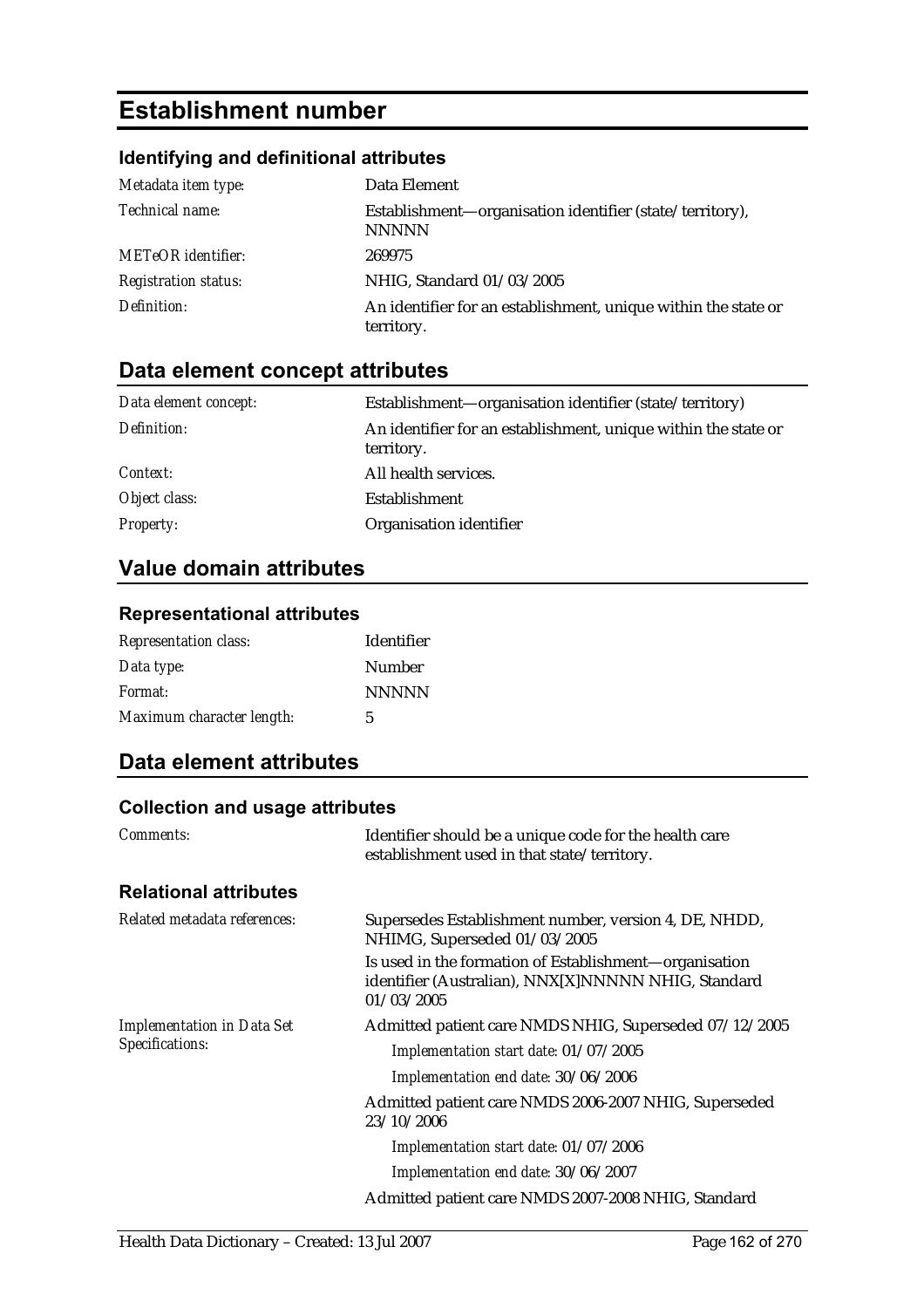#### 23/10/2006

*Implementation start date:* 01/07/2007

Cancer (clinical) DSS NHIG, Superseded 07/12/2005

Cancer (clinical) DSS NHIG, Standard 07/12/2005

Community mental health care NMDS 2005-2006 NHIG, Superseded 07/12/2005

*Implementation start date:* 01/07/2005

*Implementation end date:* 30/06/2006

Community mental health care NMDS 2006-2007 NHIG, Superseded 23/10/2006

*Implementation start date:* 01/07/2006

*Implementation end date:* 30/06/2007

Community mental health care NMDS 2007-2008 NHIG, Standard 23/10/2006

*Implementation start date:* 01/07/2007

Health care client identification NHIG, Superseded 04/05/2005 Health care client identification DSS NHIG, Standard 04/05/2005

Mental health establishments NMDS 2005-2006 NHIG, Superseded 21/03/2006

*Implementation start date:* 01/07/2005

*Implementation end date:* 30/06/2006

Mental health establishments NMDS 2006-2007 NHIG, Superseded 23/10/2006

*Implementation start date:* 01/07/2006

*Implementation end date:* 30/06/2007

Mental health establishments NMDS 2007-2008 NHIG, Standard 23/10/2006

*Implementation start date:* 01/07/2007

Residential mental health care NMDS 2005-2006 NHIG, Superseded 07/12/2005

*Implementation start date:* 01/07/2005

*Implementation end date:* 30/06/2006

Residential mental health care NMDS 2006-2007 NHIG, Superseded 23/10/2006

*Implementation start date:* 01/07/2006

*Implementation end date:* 30/06/2007

Residential mental health care NMDS 2007-2008 NHIG, Standard 23/10/2006

*Implementation start date:* 01/07/2007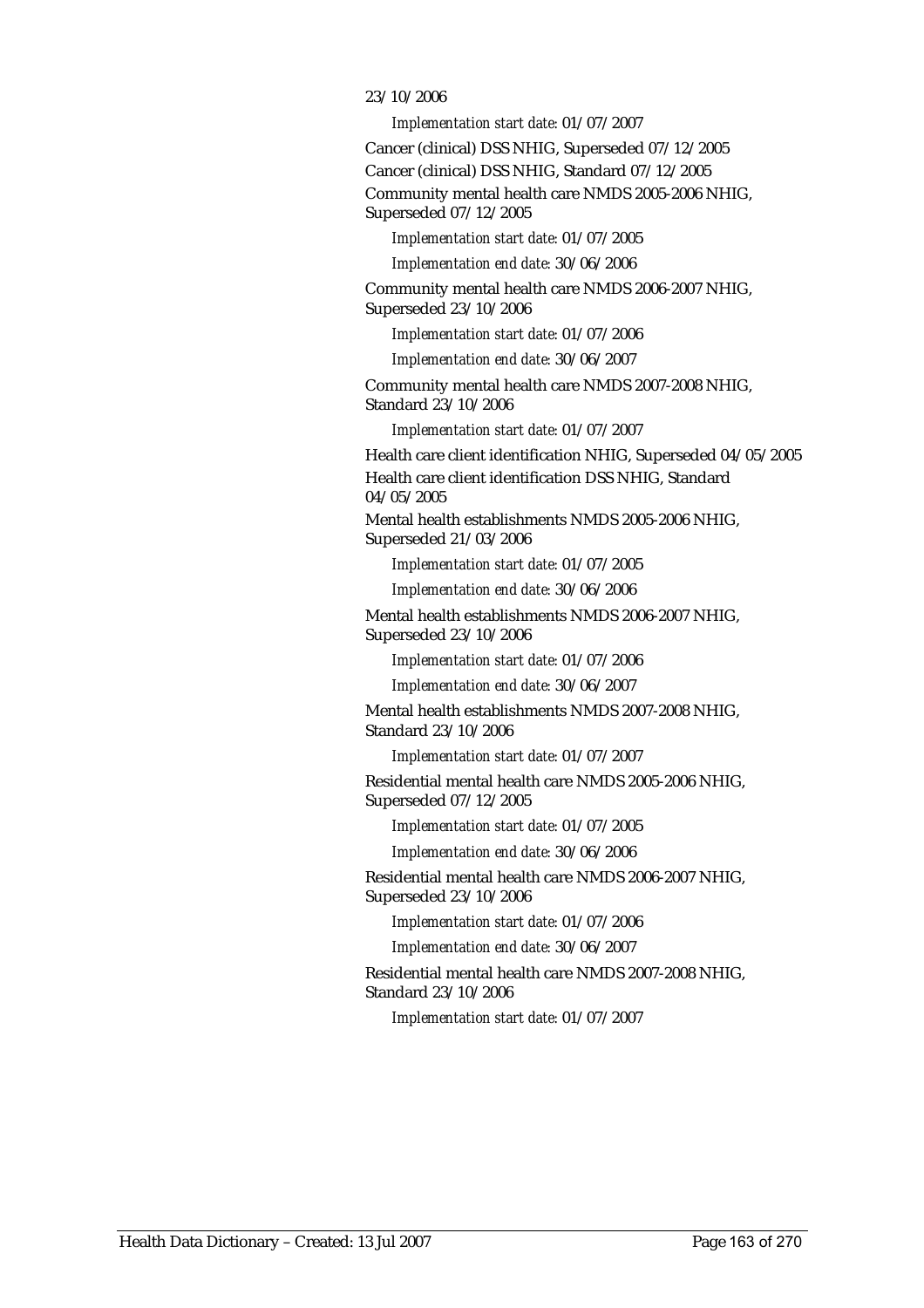# **Establishment sector**

### **Identifying and definitional attributes**

| Metadata item type:         | Data Element                                                                                                            |
|-----------------------------|-------------------------------------------------------------------------------------------------------------------------|
| <i>Technical name:</i>      | Establishment—sector, code N                                                                                            |
| <b>METeOR</b> identifier:   | 269977                                                                                                                  |
| <b>Registration status:</b> | NHIG, Standard 01/03/2005                                                                                               |
| Definition:                 | A section of the health care industry with which a health care<br>establishment can identify, as represented by a code. |

### **Data element concept attributes**

| Data element concept: | Establishment—sector                                                                          |
|-----------------------|-----------------------------------------------------------------------------------------------|
| Definition:           | A section of the health care industry with which a health care<br>establishment can identify. |
| Context:              | Health services.                                                                              |
| Object class:         | Establishment                                                                                 |
| <b>Property:</b>      | <b>Sector</b>                                                                                 |

### **Value domain attributes**

#### **Representational attributes**

| <b>Representation class:</b> | Code   |                |
|------------------------------|--------|----------------|
| Data type:                   | Number |                |
| Format:                      | N      |                |
| Maximum character length:    |        |                |
| Permissible values:          | Value  | <b>Meaning</b> |
|                              | 1      | Public         |
|                              | 2      | Private        |
|                              |        |                |

### **Data element attributes**

#### **Collection and usage attributes**

*Guide for use:* Alcohol and other drug treatment services NMDS: This data element is used to differentiate between establishments run by the government sector (code 1) and establishments that receive some government funding but are run by the non-government sector (code 2).

CODE 1 is to be used when the establishment:

- operates from the public accounts of a Commonwealth, state or territory government or is part of the executive, judicial or legislative arms of government,
- is part of the general government sector or is controlled by some part of the general government sector,
- provides government services free of charge or at nominal prices, and
- is financed mainly from taxation.

CODE 2 is to be used only when the establishment: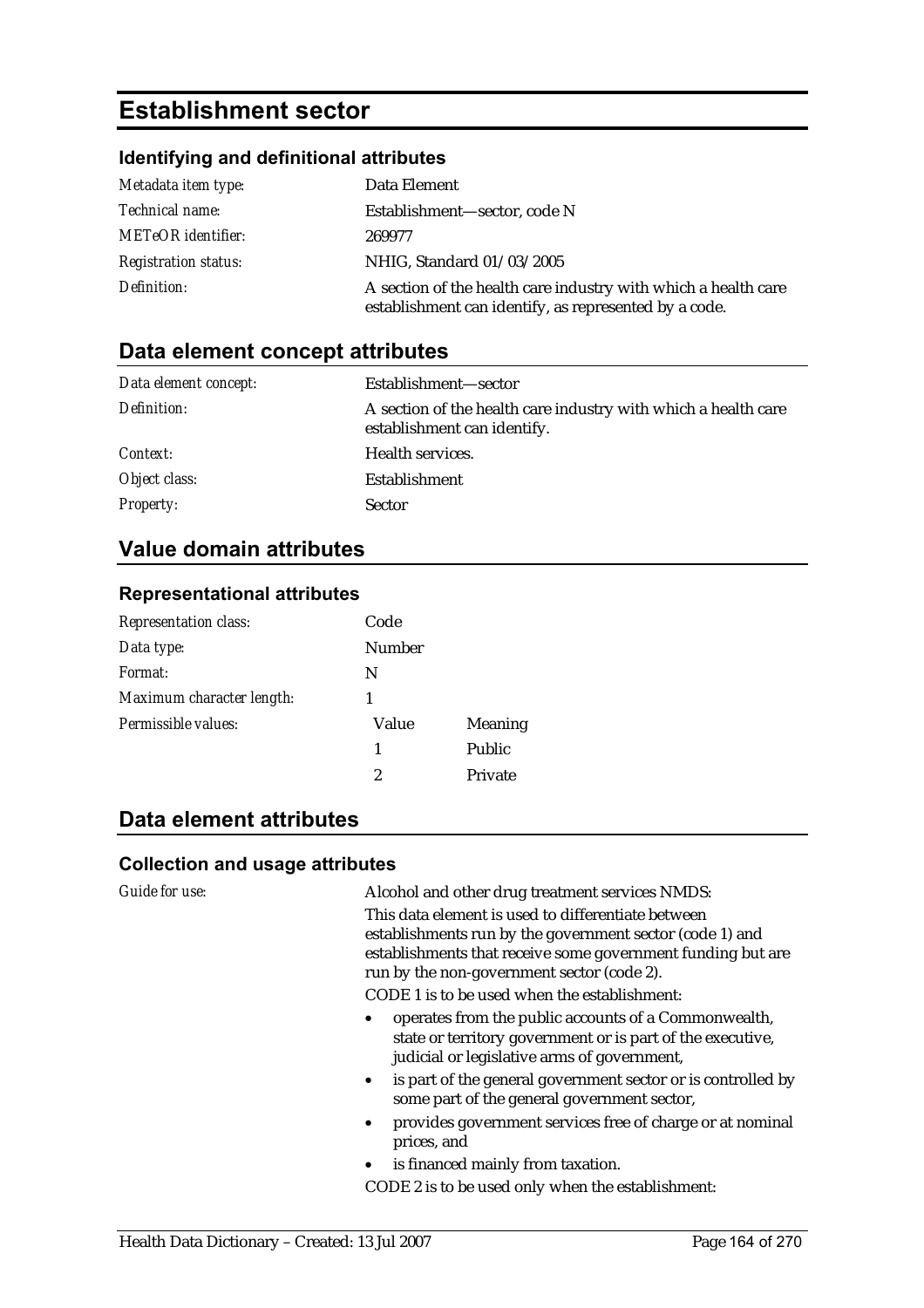- is not controlled by government,
- is directed by a group of officers, an executive committee or a similar body
- elected by a majority of members, and
- may be an income tax exempt charity.

#### **Relational attributes**

*Implementation in Data Set Specifications:*

*Related metadata references:* Supersedes Establishment sector, version 4, DE, NHDD, NHIMG, Superseded 01/03/2005 Is used in the formation of Establishment—organisation identifier (Australian), NNX[X]NNNNN NHIG, Standard 01/03/2005 Admitted patient care NMDS NHIG, Superseded 07/12/2005 *Implementation start date:* 01/07/2005 *Implementation end date:* 30/06/2006 Admitted patient care NMDS 2006-2007 NHIG, Superseded 23/10/2006 *Implementation start date:* 01/07/2006 *Implementation end date:* 30/06/2007 Admitted patient care NMDS 2007-2008 NHIG, Standard

23/10/2006

*Implementation start date:* 01/07/2007

Community mental health care NMDS 2005-2006 NHIG, Superseded 07/12/2005

*Implementation start date:* 01/07/2005

*Implementation end date:* 30/06/2006

Community mental health care NMDS 2006-2007 NHIG, Superseded 23/10/2006

*Implementation start date:* 01/07/2006

*Implementation end date:* 30/06/2007

Community mental health care NMDS 2007-2008 NHIG, Standard 23/10/2006

*Implementation start date:* 01/07/2007

Health care client identification NHIG, Superseded 04/05/2005

*Implementation start date:* 01/01/2003

Health care client identification DSS NHIG, Standard 04/05/2005

Mental health establishments NMDS 2005-2006 NHIG, Superseded 21/03/2006

*Implementation start date:* 01/07/2005

*Implementation end date:* 30/06/2006

Mental health establishments NMDS 2006-2007 NHIG, Superseded 23/10/2006

*Implementation start date:* 01/07/2006

*Implementation end date:* 30/06/2007

Mental health establishments NMDS 2007-2008 NHIG, Standard 23/10/2006

*Implementation start date:* 01/07/2007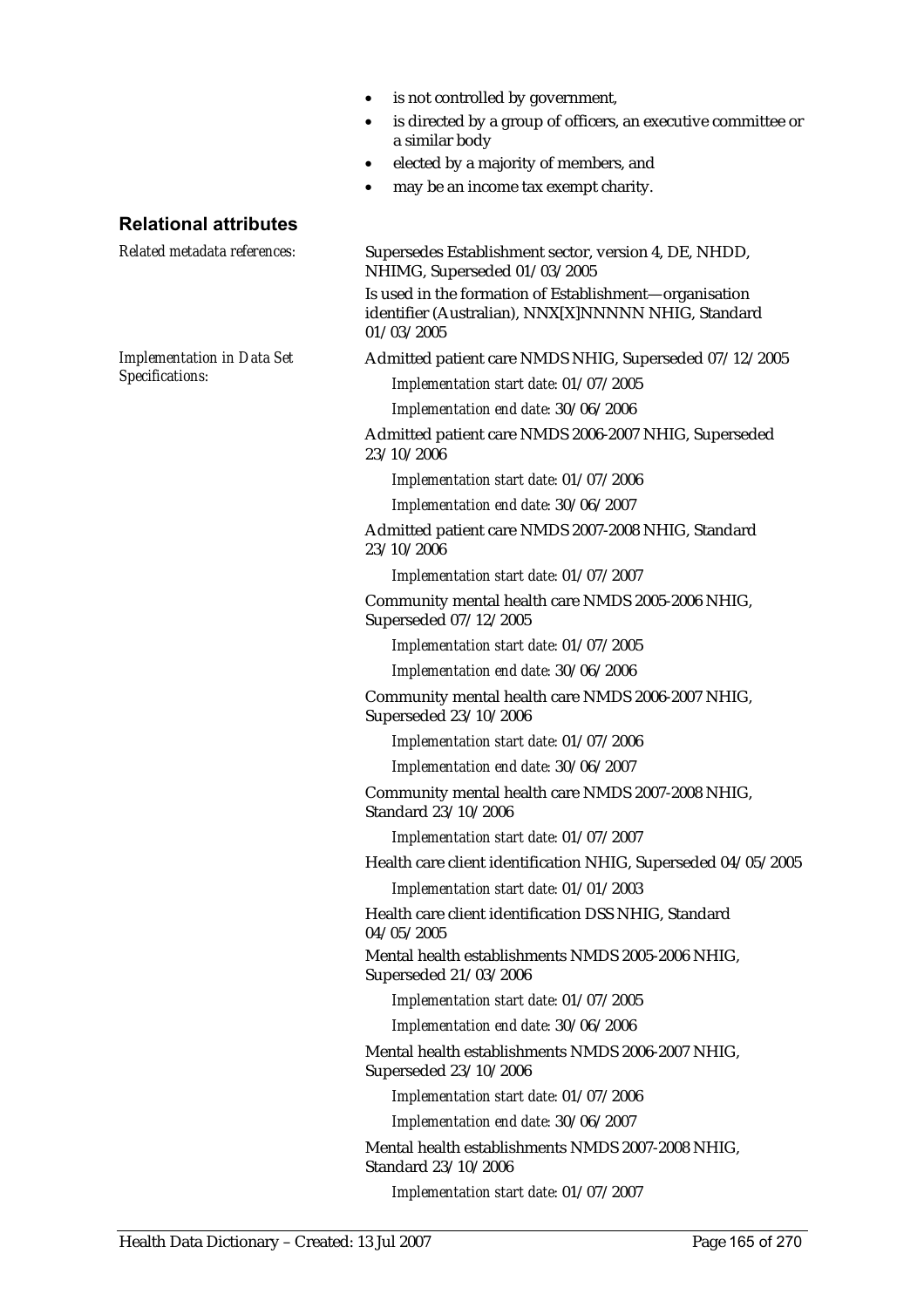*Information specific to this data set:*

CODE 2 is to be used for private hospitals and residential mental health care services operated by non-government organisations. Code 2 will mean 'private' for specialised mental health services with a service setting of 'admitted' and 'non-government organisation' for specialised mental health services with a service setting of 'residential'.

Residential mental health care NMDS 2005-2006 NHIG, Superseded 07/12/2005

*Implementation start date:* 01/07/2005

*Implementation end date:* 30/06/2006

Residential mental health care NMDS 2006-2007 NHIG, Superseded 23/10/2006

*Implementation start date:* 01/07/2006

*Implementation end date:* 30/06/2007

Residential mental health care NMDS 2007-2008 NHIG, Standard 23/10/2006

*Implementation start date:* 01/07/2007

*Information specific to this data set:*

CODE 1 is to be used for government-operated residential mental health care services.

CODE 2 to be used for residential mental health care services operated by non-government organisations.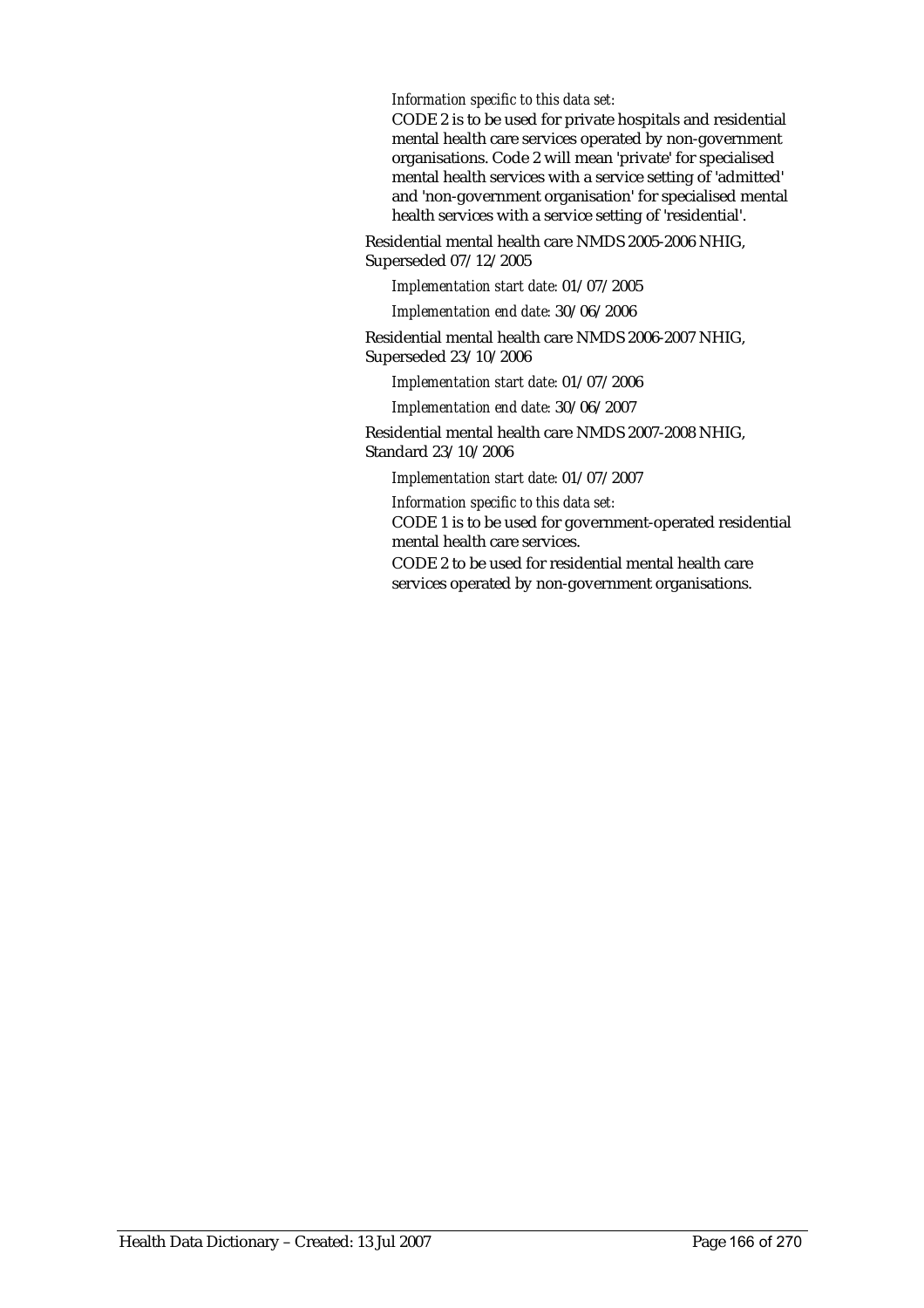# **Establishment type**

# **Identifying and definitional attributes**

| Metadata item type:         | Data Element                                                                                                                                                                            |
|-----------------------------|-----------------------------------------------------------------------------------------------------------------------------------------------------------------------------------------|
| Technical name:             | Establishment-establishment type, sector and services<br>provided code AN.N{.N}                                                                                                         |
| <b>METeOR</b> identifier:   | 269971                                                                                                                                                                                  |
| <b>Registration status:</b> | NHIG, Standard 01/03/2005                                                                                                                                                               |
| Definition:                 | Type of establishment (defined in terms of legislative approval,<br>service provided and patients treated) for each separately<br>administered establishment, as represented by a code. |

# **Data element concept attributes**

| Data element concept: | Establishment-establishment type                                                                                                                                                                                                                                                                                                                                                                                                                                                                                                                      |
|-----------------------|-------------------------------------------------------------------------------------------------------------------------------------------------------------------------------------------------------------------------------------------------------------------------------------------------------------------------------------------------------------------------------------------------------------------------------------------------------------------------------------------------------------------------------------------------------|
| Definition:           | Type of establishment (defined in terms of legislative approval,<br>service provided and patients treated) for each separately<br>administered establishment.                                                                                                                                                                                                                                                                                                                                                                                         |
|                       | Residential establishments are considered to be separately<br>administered if managed as an independent unit in terms of<br>financial, budgetary and activity statistics. The situation where<br>establishment-level data, say for components of an area health<br>service, were not available separately at a central authority was<br>not grounds for treating such a group of establishments as a<br>single establishment unless such data were not available at any<br>level in the health care system.                                           |
|                       | Non-residential health services are classified in terms of<br>separately administered organisations rather than in terms of<br>the number of sites at which care is delivered. Thus, domiciliary<br>nursing services would be counted in terms of the number of<br>administered entities employing nursing staff rather than in<br>terms of the number of clinic locations used by the staff.                                                                                                                                                         |
|                       | Establishments can cater for a number of activities and in some<br>cases separate staff and financial details are not available for<br>each activity. In the cases it is necessary to classify the<br>establishment according to its predominant residential activity<br>(measured by costs) and to allocate all the staff and finances to<br>that activity. Where non-residential services only are provided<br>at one establishment, that establishment is classified according<br>to the predominant non-residential activity (in terms of costs). |
| Context:              | Health services:<br>This metadata item is required in order to aggregate<br>establishment-level data into meaningful summary categories<br>(e.g. public hospitals, residential aged care services) for<br>reporting and analysis.                                                                                                                                                                                                                                                                                                                     |
| Object class:         | Establishment                                                                                                                                                                                                                                                                                                                                                                                                                                                                                                                                         |
| Property:             | Establishment type                                                                                                                                                                                                                                                                                                                                                                                                                                                                                                                                    |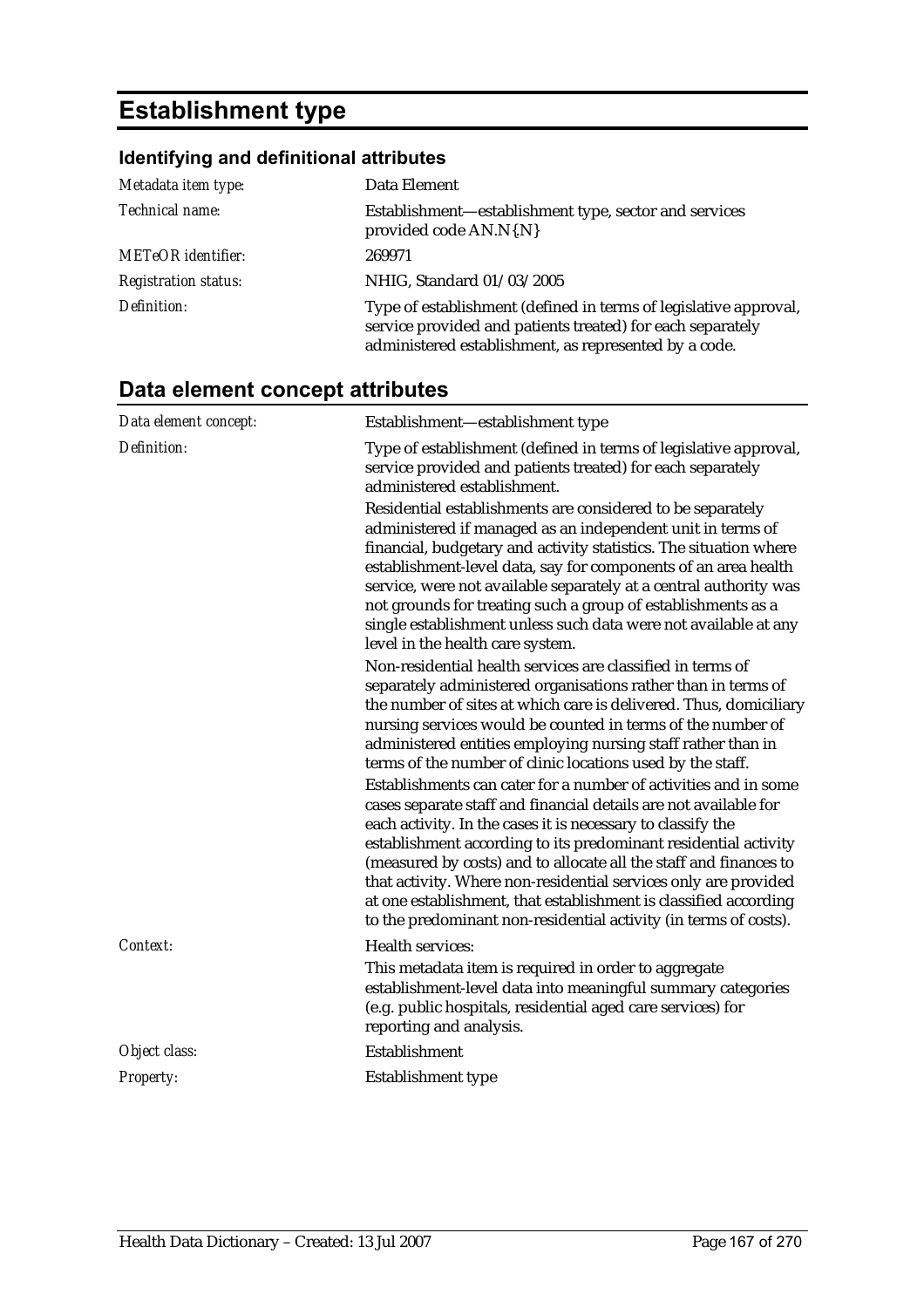# **Value domain attributes**

# **Representational attributes**

| <b>Representation class:</b> | Code             |                                                       |
|------------------------------|------------------|-------------------------------------------------------|
| Data type:                   | <b>String</b>    |                                                       |
| Format:                      | AN.N(N)          |                                                       |
| Maximum character length:    | 6                |                                                       |
| Permissible values:          | Value            | Meaning                                               |
|                              | R1.1             | Public acute care hospital                            |
|                              | R1.2             | Private acute care hospital                           |
|                              | R1.3.1           | Veterans Affairs hospital                             |
|                              | R1.3.2           | Defence force hospital                                |
|                              | R1.3.3           | Other Commonwealth hospital                           |
|                              | R2.1             | Public psychiatric hospital                           |
|                              | R2.2             | Private psychiatric hospital                          |
|                              | R3.1             | Private charitable nursing home for the aged          |
|                              | R3.2             | Private profit nursing home for the aged              |
|                              | R3.3             | Government nursing home for the aged                  |
|                              | R3.4             | Private charitable nursing home for young<br>disabled |
|                              | R3.5             | Private profit nursing home for young disabled        |
|                              | R3.6             | Government nursing home for young disabled            |
|                              | R5.2             | State government hostel for the aged                  |
|                              | R4.1             | Public alcohol and drug treatment centre              |
|                              | R4.2             | Private alcohol and drug treatment centre             |
|                              | R5.1             | Charitable hostels for the aged                       |
|                              | R5.3             | Local government hostel for the aged                  |
|                              | R5.4             | Other charitable hostel                               |
|                              | R5.5             | Other State government hostel                         |
|                              | R5.6             | Other Local government hostel                         |
|                              | R <sub>6.1</sub> | Public hospice                                        |
|                              | R6.2             | Private hospice                                       |
|                              | N7.1             | Public day centre/hospital                            |
|                              | N7.2             | Public freestanding day surgery centre                |
|                              | N7.3             | Private day centre/hospital                           |
|                              | N7.4             | Private freestanding day surgery centre               |
|                              | N8.1.1           | Public community health centre                        |
|                              | N8.1.2           | Private (non-profit) community health centre          |
|                              | N8.2.1           | Public domiciliary nursing service                    |
|                              | N8.2.2           | Private (non-profit) domiciliary nursing service      |
|                              | N8.2.3           | Private (profit) domiciliary nursing service          |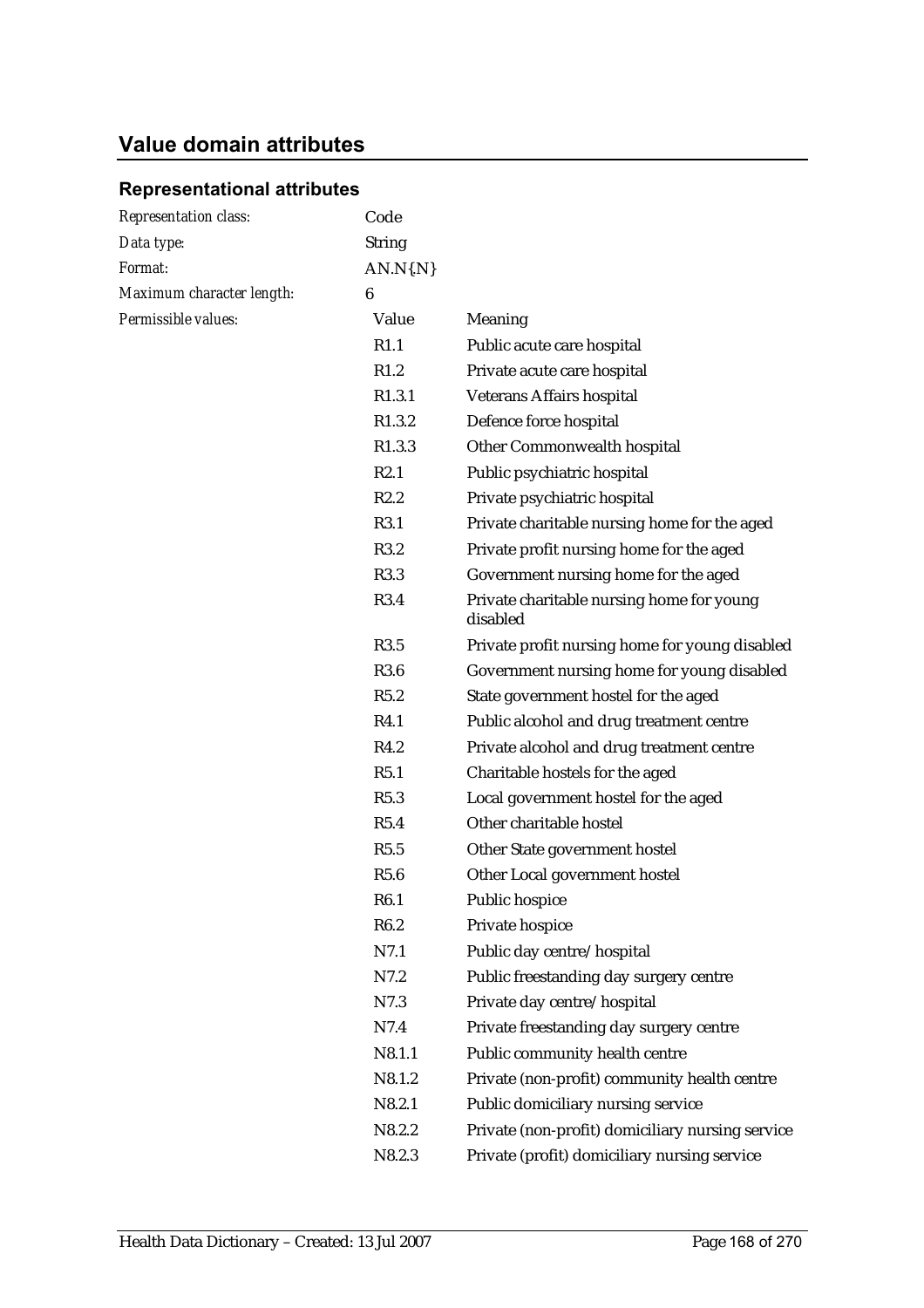#### **Collection and usage attributes**

*Guide for use:* Establishments are classified into 10 major types subdivided into major groups:

- residential establishments (R)
- non-residential establishments (N)

CODE R1 Acute care hospitals

Establishments which provide at least minimal medical, surgical or obstetric services for inpatient treatment and/or care, and which provide round-the-clock comprehensive qualified nursing service as well as other necessary professional services. They must be licensed by the state health department, or controlled by government departments. Most of the patients have acute conditions or temporary ailments and the average stay per admission is relatively short.

Hospitals specialising in dental, ophthalmic aids and other specialised medical or surgical care are included in this category. Hospices (establishments providing palliative care to terminally ill patients) that are freestanding and do not provide any other form of acute care are classified to R6.

CODE R2 Psychiatric hospitals

Establishments devoted primarily to the treatment and care of inpatients with psychiatric, mental, or behavioural disorders. Private hospitals formerly approved by the Commonwealth Department of Health under the Health Insurance Act 1973 (Cwlth) (now licensed/approved by each state health authority), catering primarily for patients with psychiatric or behavioural disorders are included in this category.

Centres for the non-acute treatment of drug dependence, developmental and intellectual disability are not included here (see below). This code also excludes institutions mainly providing living quarters or day care.

CODE R3 Nursing homes

Establishments which provide long-term care involving regular basic nursing care to chronically ill, frail, disabled or convalescent persons or senile inpatients. They must be approved by the Commonwealth Department of Health and Family Services and/or licensed by the State, or controlled by Government departments.

Private profit nursing homes are operated by private profitmaking individuals or bodies.

Private charitable nursing homes are participating nursing homes operated by religious and charitable organisations.

Government nursing homes are nursing homes either operated by or on behalf of a state or territory Government.

CODE R4 Alcohol and drug treatment centres

Freestanding centres for the treatment of drug dependence on an inpatient basis.

CODE R5 Hostels and residential services

Establishments run by public authorities or registered nonprofit organisation to provide board, lodging or

accommodation for the aged, distressed or disabled who cannot live independently but do not need nursing care in a hospital or nursing home. Only hostels subsidised by the Commonwealth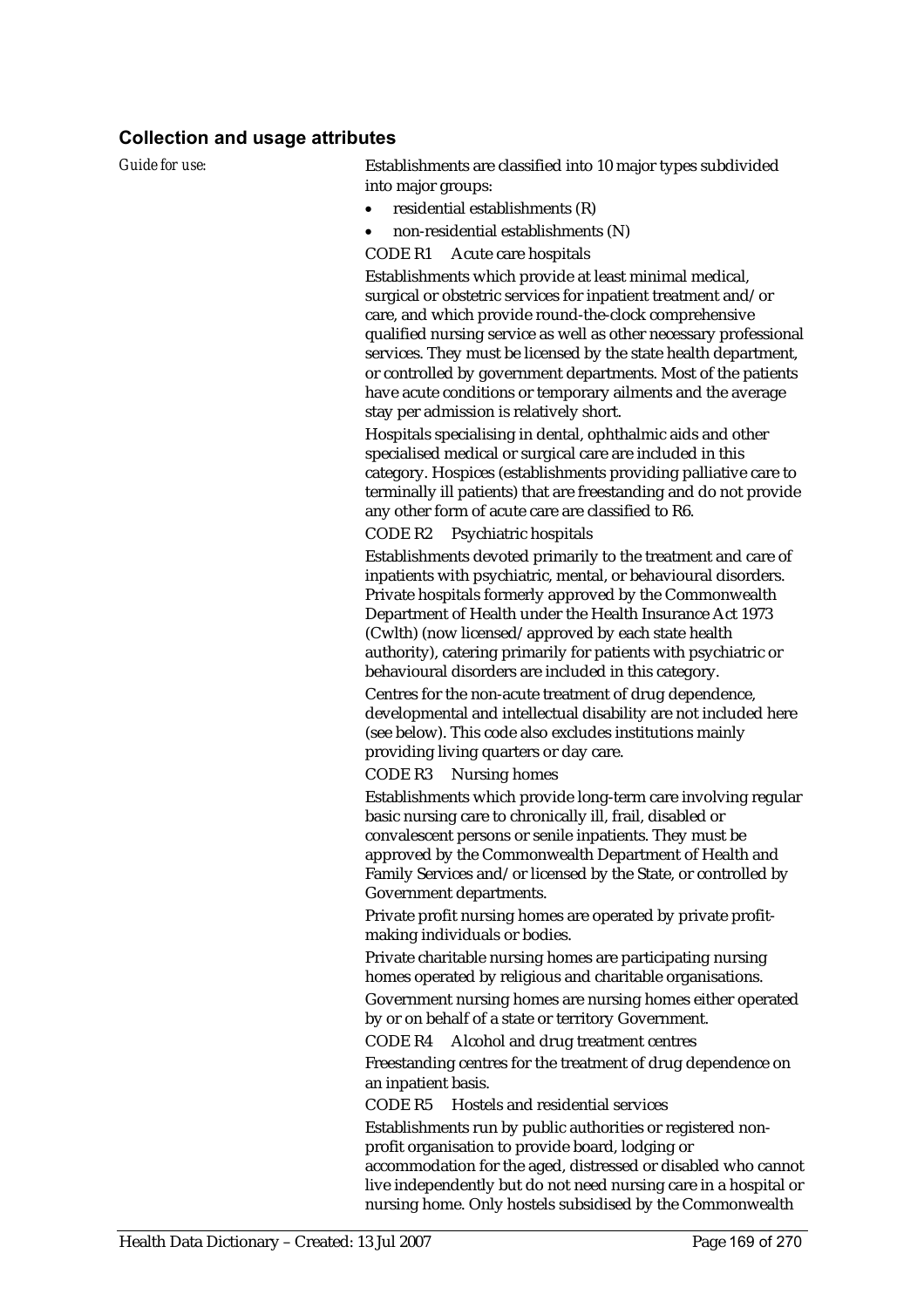are included. Separate dwellings are not included, even if subject to an individual rental rebate arrangement. Residents are generally responsible for their own provisions, but may be provided in some establishments with domestic assistance (meals, laundry, personal care). Night shelters providing only casual accommodation are excluded.

#### CODE R6 Hospices

Establishments providing palliative care to terminally ill patients. Only freestanding hospices which do not provide any other form of acute care are included in this category.

CODE N7 Same-day establishments

This code includes both the traditional day centre/hospital and also freestanding day surgery centres.

Day centres/hospitals are establishments providing a course of acute treatment on a full-day or part-day non-residential attendance basis at specified intervals over a period of time. Sheltered workshops providing occupational or industrial training are excluded.

Freestanding day surgery centres are hospital facilities providing investigation and treatment for acute conditions on a day-only basis and are approved by the Commonwealth for the purposes of basic table health insurance benefits.

CODE N8 Non-residential health services

Services administered by public authorities or registered nonprofit organisations which employ full-time equivalent medical or paramedical staff (nurses, nursing aides, physiotherapists, occupational therapists and psychologists, but not trade instructors or teachers). This definition distinguishes health services from welfare services (not within the scope of the National Minimum Data Project) and thereby excludes such services as sheltered workshops, special schools for the intellectually disabled, meals on wheels and baby clinics offering advisory services but no actual treatment. Nonresidential health services should be enumerated in terms of services or organisations rather than in terms of the number of sites at which care is delivered.

Non-residential health services provided by a residential establishment (for example, domiciliary nursing service which is part of a public hospital) should not be separately enumerated.

CODE N8.1 Community health centres

Public or registered non-profit establishments in which a range of non-residential health services is provided in an integrated and coordinated manner, or which provides for the coordination of health services elsewhere in the community. CODE N8.2 Domiciliary nursing service

Public or registered non-profit or profit-making establishments providing nursing or other professional paramedical care or treatment to patients in their own homes or in (non-health) residential institutions. Establishments providing domestic or housekeeping assistance are excluded by the general definition above.

*Comments:* Note that national minimum data sets currently include only community health centres and domiciliary nursing services.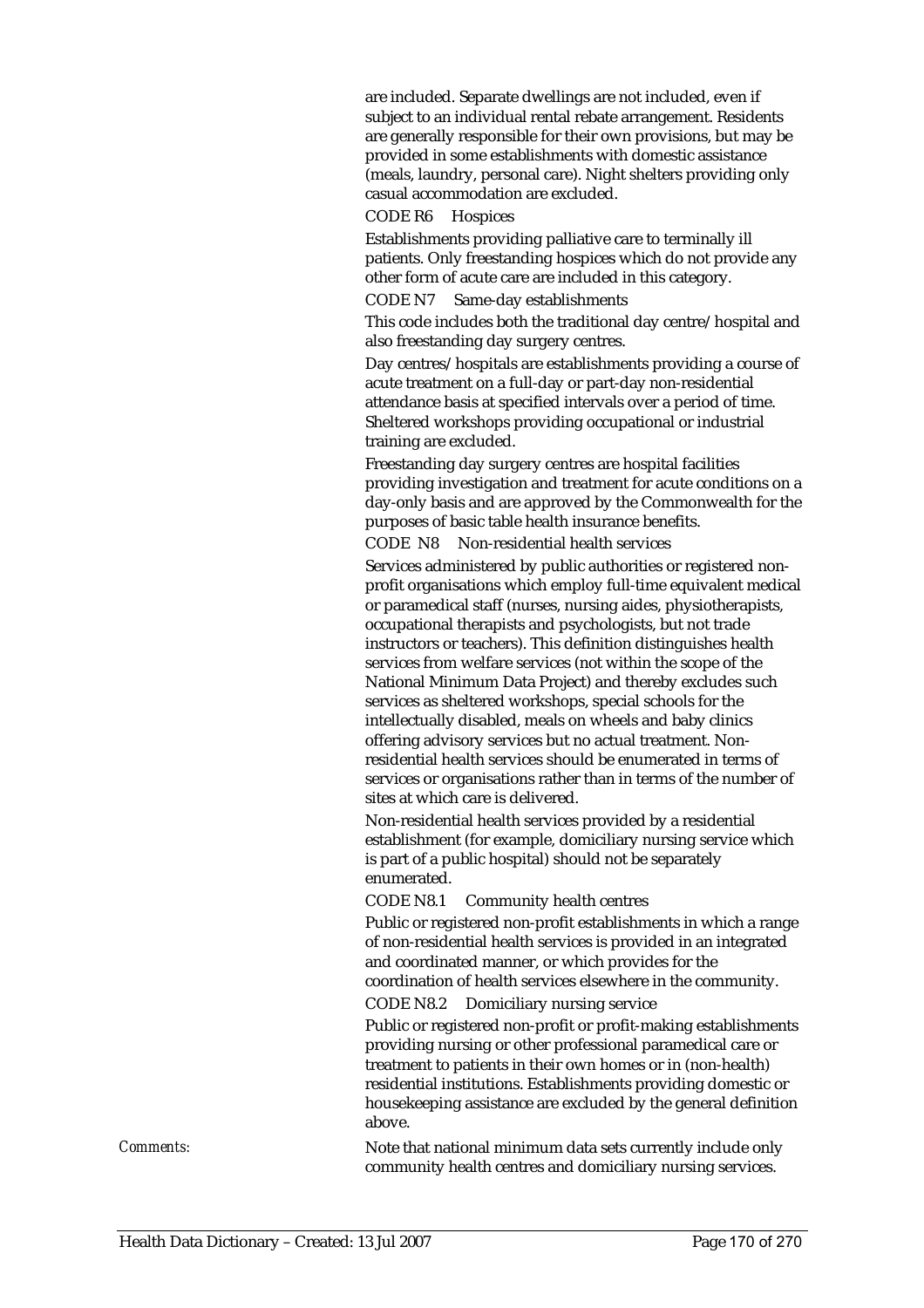| <b>Comments:</b>                                     | In the current data element, the term establishment is used in a<br>very broad sense to mean bases, whether institutions,<br>organisations or the community from which health services are<br>provided. Thus, the term covers conventional health<br>establishments and also organisations which may provide<br>services in the community. |
|------------------------------------------------------|--------------------------------------------------------------------------------------------------------------------------------------------------------------------------------------------------------------------------------------------------------------------------------------------------------------------------------------------|
|                                                      | This metadata item is currently under review by the<br>Establishments Framework Working Group of the Health Data<br>Standards Committee. Recommendations will provide a<br>comprehensive coverage of the health service delivery sector.                                                                                                   |
| <b>Source and reference attributes</b>               |                                                                                                                                                                                                                                                                                                                                            |
| Origin:                                              | National Health Data Committee                                                                                                                                                                                                                                                                                                             |
| <b>Relational attributes</b>                         |                                                                                                                                                                                                                                                                                                                                            |
| Related metadata references:                         | Supersedes Establishment type, version 1, DE, NHDD, NHIMG,<br>Superseded 01/03/2005                                                                                                                                                                                                                                                        |
|                                                      | Is used in the formation of Episode of care—number of<br>psychiatric care days, total N[NNNN] NHIG, Standard<br>01/03/2005                                                                                                                                                                                                                 |
| <b>Implementation in Data Set</b><br>Specifications: | Public hospital establishments NMDS NHIG, Superseded<br>21/03/2006                                                                                                                                                                                                                                                                         |
|                                                      | Implementation start date: 01/07/2005                                                                                                                                                                                                                                                                                                      |
|                                                      | Implementation end date: 30/06/2006                                                                                                                                                                                                                                                                                                        |
|                                                      | Public hospital establishments NMDS NHIG, Superseded<br>23/10/2006                                                                                                                                                                                                                                                                         |
|                                                      | Implementation start date: 01/07/2006                                                                                                                                                                                                                                                                                                      |
|                                                      | Implementation end date: 30/06/2007                                                                                                                                                                                                                                                                                                        |
|                                                      | Public hospital establishments NMDS 2007-2008 NHIG,<br>Standard 23/10/2006                                                                                                                                                                                                                                                                 |
|                                                      | Implementation start date: 01/07/2007                                                                                                                                                                                                                                                                                                      |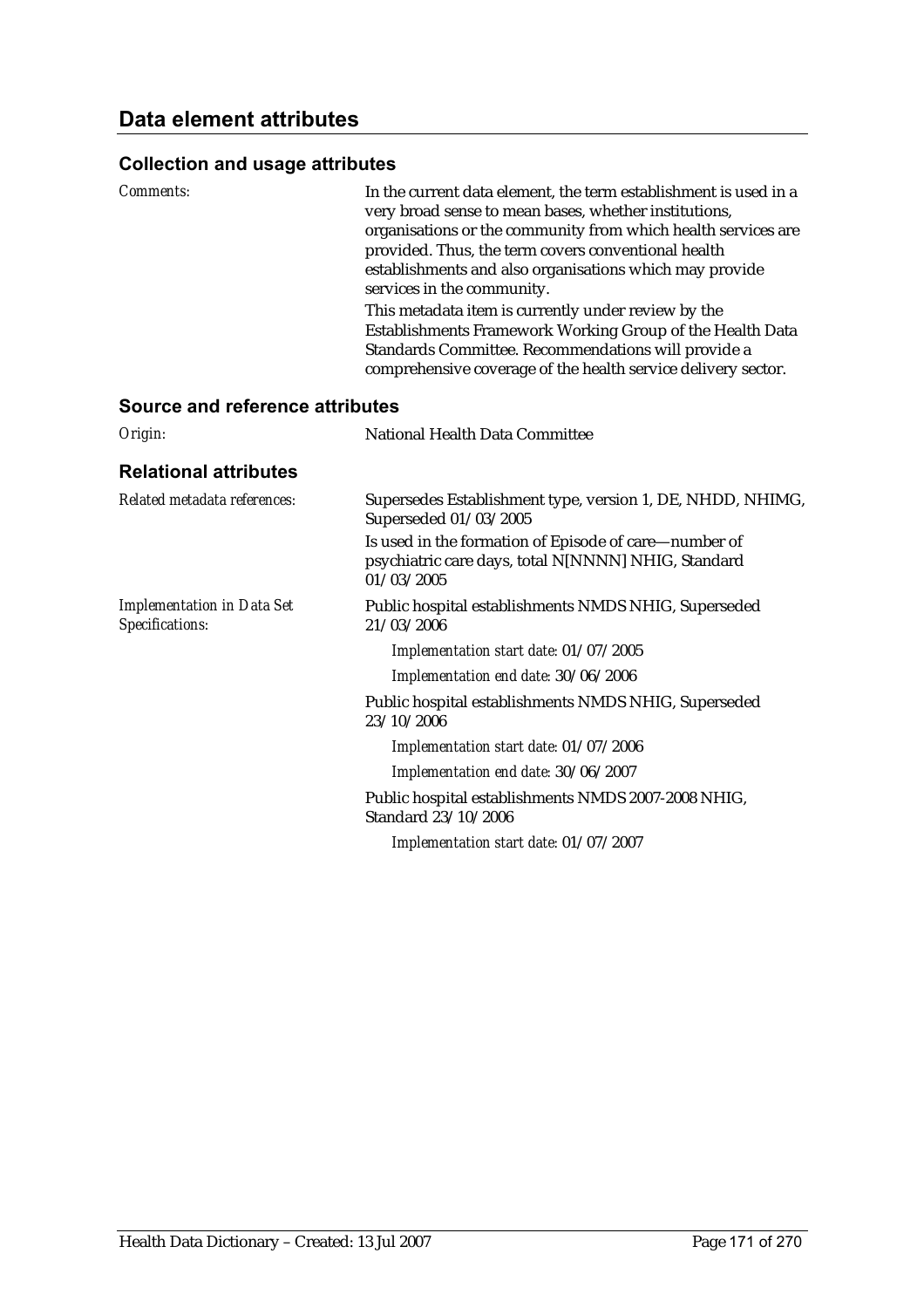# **Extended wait patient**

## **Identifying and definitional attributes**

| Metadata item type:         | Data Element                                                                     |
|-----------------------------|----------------------------------------------------------------------------------|
| Technical name:             | Elective surgery waiting list episode—extended wait patient<br>indicator, code N |
| <b>METeOR</b> identifier:   | 269964                                                                           |
| <b>Registration status:</b> | NHIG, Standard 01/03/2005                                                        |
| Definition:                 | Whether a patient is an extended wait patient, as represented<br>by a code.      |

# **Data element concept attributes**

| Data element concept: | Elective surgery waiting list episode—extended wait patient<br>indicator                                                                                         |
|-----------------------|------------------------------------------------------------------------------------------------------------------------------------------------------------------|
| Definition:           | A patient with the lowest level of clinical urgency for an<br>awaited procedure who has been on the waiting list for elective<br>surgery for more than one year. |
| Context:              | Elective surgery:                                                                                                                                                |
|                       | The numbers and proportions of patients with extended waits<br>are measures of hospital performance in relation to patient<br>access to elective hospital care.  |
| Object class:         | Elective surgery waiting list episode                                                                                                                            |
| <b>Property:</b>      | Extended wait patient indicator                                                                                                                                  |

# **Value domain attributes**

### **Representational attributes**

| <b>Representation class:</b> | Code          |                              |
|------------------------------|---------------|------------------------------|
| Data type:                   | <b>Number</b> |                              |
| Format:                      | N             |                              |
| Maximum character length:    |               |                              |
| Permissible values:          | Value         | Meaning                      |
|                              | 1             | <b>Extended wait patient</b> |
|                              | 2             | Other patient                |

## **Data element attributes**

| Guide for use:   | A patient is classified as an extended wait patient if the patient<br>is in clinical urgency category 3 at the time of admission or at a<br>census time and has been waiting for the elective surgery for<br>more than one year.                                                                                                                                                                  |
|------------------|---------------------------------------------------------------------------------------------------------------------------------------------------------------------------------------------------------------------------------------------------------------------------------------------------------------------------------------------------------------------------------------------------|
| <i>Comments:</i> | This metadata item is used to identify clinical urgency category<br>3 patients who had waited longer than one year at admission or<br>have waited longer than one year at the time of a census. An<br>extended wait patient is not an overdue patient as there is no<br>maximum desirable waiting time specified for patients in<br>clinical urgency category 3 as they have been assessed as not |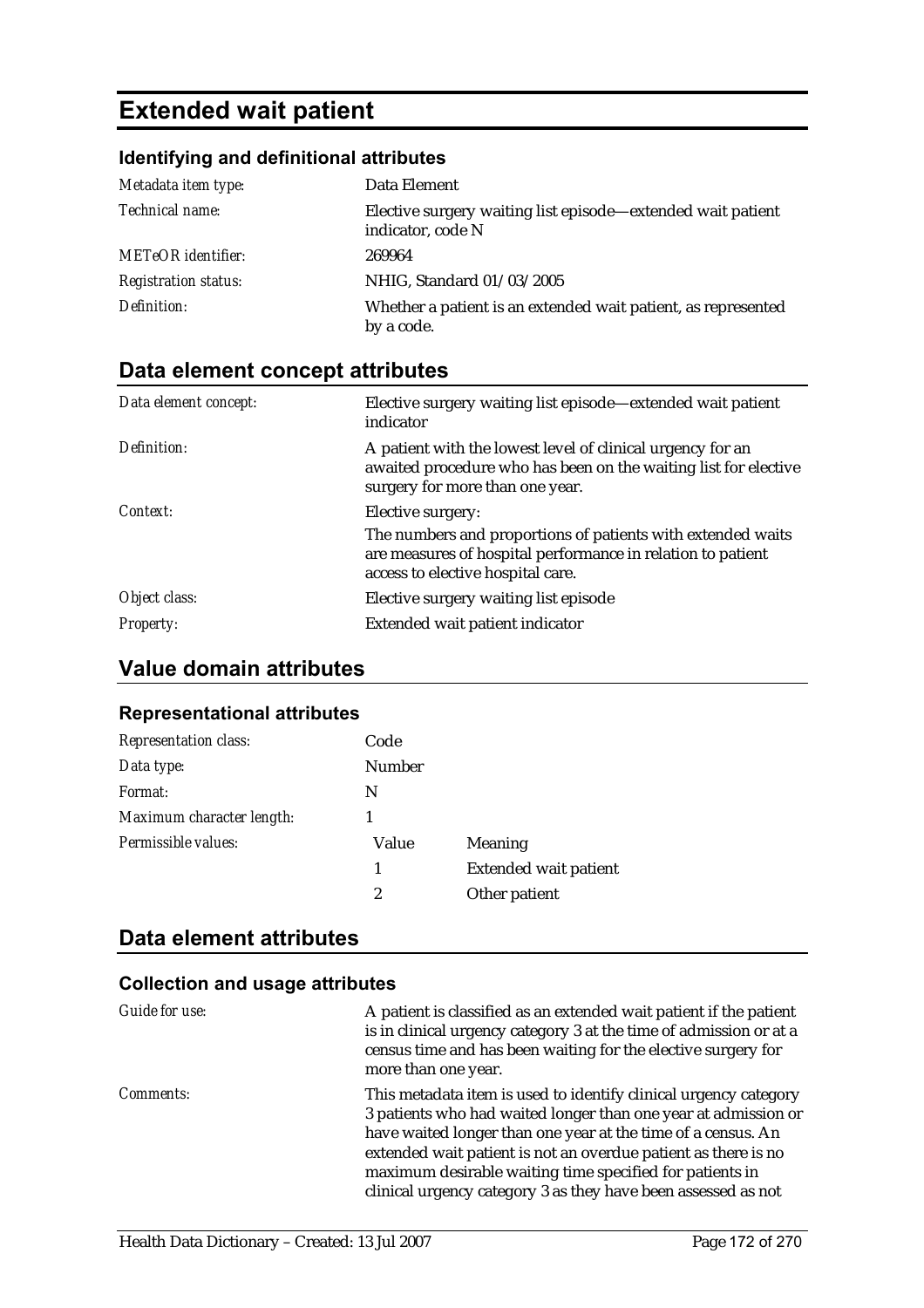```
having a clinically urgent need for the awaited procedure.
```
# **Source and reference attributes**

| <b>Relational attributes</b><br>Related metadata references:<br>Supersedes Extended wait patient, version 1, Derived DE,<br>NHDD, NHIMG, Superseded 01/03/2005<br>time (at a census date), total days N[NNN] NHIG, Standard<br>01/03/2005<br>time (at removal), total days N[NNN] NHIG, Standard<br>01/03/2005<br><b>Implementation in Data Set</b><br>Elective surgery waiting times (census data) NMDS NHIG,<br>Specifications:<br>Standard 07/12/2005<br>Implementation start date: 30/09/2006<br>Elective surgery waiting times (census data) NMDS NHIG,<br>Superseded 07/12/2005<br>Implementation start date: 30/09/2002<br>Implementation end date: 30/06/2006<br>Standard 07/12/2005<br>Implementation start date: 01/07/2006<br>Superseded 07/12/2005 | Submitting organisation: | Australian Institute of Health and Welfare                    |
|----------------------------------------------------------------------------------------------------------------------------------------------------------------------------------------------------------------------------------------------------------------------------------------------------------------------------------------------------------------------------------------------------------------------------------------------------------------------------------------------------------------------------------------------------------------------------------------------------------------------------------------------------------------------------------------------------------------------------------------------------------------|--------------------------|---------------------------------------------------------------|
|                                                                                                                                                                                                                                                                                                                                                                                                                                                                                                                                                                                                                                                                                                                                                                |                          |                                                               |
|                                                                                                                                                                                                                                                                                                                                                                                                                                                                                                                                                                                                                                                                                                                                                                |                          |                                                               |
|                                                                                                                                                                                                                                                                                                                                                                                                                                                                                                                                                                                                                                                                                                                                                                |                          | Is formed using Elective surgery waiting list episode-waiting |
|                                                                                                                                                                                                                                                                                                                                                                                                                                                                                                                                                                                                                                                                                                                                                                |                          | Is formed using Elective surgery waiting list episode—waiting |
|                                                                                                                                                                                                                                                                                                                                                                                                                                                                                                                                                                                                                                                                                                                                                                |                          |                                                               |
|                                                                                                                                                                                                                                                                                                                                                                                                                                                                                                                                                                                                                                                                                                                                                                |                          |                                                               |
|                                                                                                                                                                                                                                                                                                                                                                                                                                                                                                                                                                                                                                                                                                                                                                |                          |                                                               |
|                                                                                                                                                                                                                                                                                                                                                                                                                                                                                                                                                                                                                                                                                                                                                                |                          |                                                               |
|                                                                                                                                                                                                                                                                                                                                                                                                                                                                                                                                                                                                                                                                                                                                                                |                          |                                                               |
|                                                                                                                                                                                                                                                                                                                                                                                                                                                                                                                                                                                                                                                                                                                                                                |                          | Elective surgery waiting times (removals data) NMDS NHIG,     |
|                                                                                                                                                                                                                                                                                                                                                                                                                                                                                                                                                                                                                                                                                                                                                                |                          |                                                               |
|                                                                                                                                                                                                                                                                                                                                                                                                                                                                                                                                                                                                                                                                                                                                                                |                          | Elective surgery waiting times (removals data) NMDS NHIG,     |
| Implementation start date: 01/07/2002                                                                                                                                                                                                                                                                                                                                                                                                                                                                                                                                                                                                                                                                                                                          |                          |                                                               |
| Implementation end date: 30/06/2006                                                                                                                                                                                                                                                                                                                                                                                                                                                                                                                                                                                                                                                                                                                            |                          |                                                               |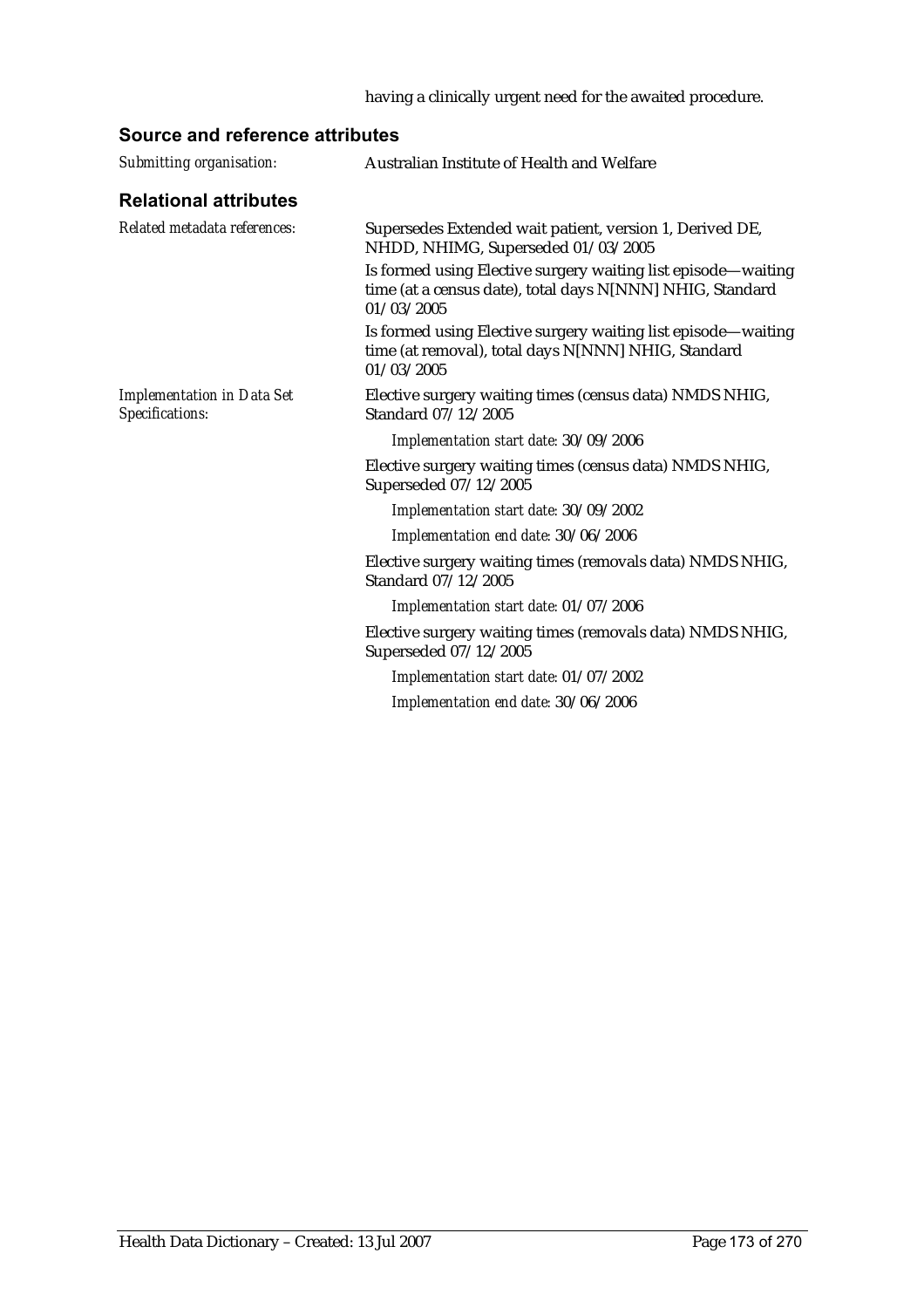# **Extent of participation**

# **Identifying and definitional attributes**

| Metadata item type:         | Data Element                                                                                        |
|-----------------------------|-----------------------------------------------------------------------------------------------------|
| Technical name:             | Person-extent of participation in a life area, code (ICF 2001) N                                    |
| <b>METeOR</b> identifier:   | 320219                                                                                              |
| <b>Registration status:</b> | NHIG, Standard 29/11/2006<br>NCSIMG, Standard 16/10/2006                                            |
| Definition:                 | The degree of participation by an individual in a specified life<br>area, as represented by a code. |
| Context:                    | Human functioning and disability                                                                    |

# **Data element concept attributes**

| Data element concept: | Person—extent of participation in a life area      |
|-----------------------|----------------------------------------------------|
| Definition:           | A person's degree of participation in a life area. |
| Object class:         | Person                                             |
| <i>Property:</i>      | Extent of participation in a life area             |

# **Value domain attributes**

### **Representational attributes**

| <b>Classification scheme:</b> | Health 2001      | International Classification of Functioning, Disability and |
|-------------------------------|------------------|-------------------------------------------------------------|
| <b>Representation class:</b>  | Code             |                                                             |
| Data type:                    | Number           |                                                             |
| <i>Format:</i>                | N                |                                                             |
| Maximum character length:     | 1                |                                                             |
| Permissible values:           | Value            | Meaning                                                     |
|                               | $\boldsymbol{0}$ | <b>Full participation</b>                                   |
|                               |                  | Mild participation restriction                              |
|                               | $\overline{2}$   | Moderate participation restriction                          |
|                               | 3                | Severe participation restriction                            |
|                               | 4                | Complete participation restriction                          |
| <b>Supplementary values:</b>  | 8                | Not specified                                               |
|                               | 9                | Not applicable                                              |

| Guide for use: | This metadata item contributes to the definition of the concept<br>'Disability' and gives an indication of the experience of<br>disability for a person.                                                                                                 |
|----------------|----------------------------------------------------------------------------------------------------------------------------------------------------------------------------------------------------------------------------------------------------------|
|                | In the context of health, participation is involvement in a life<br>situation. Participation restrictions are problems an individual<br>may experience in involvement of life situations.                                                                |
|                | This metadata item may be used to describe the extent of<br>participation in life situations for an individual with a health<br>condition. The standard or norm to which an individual's<br>participation is compared is that of an individual without a |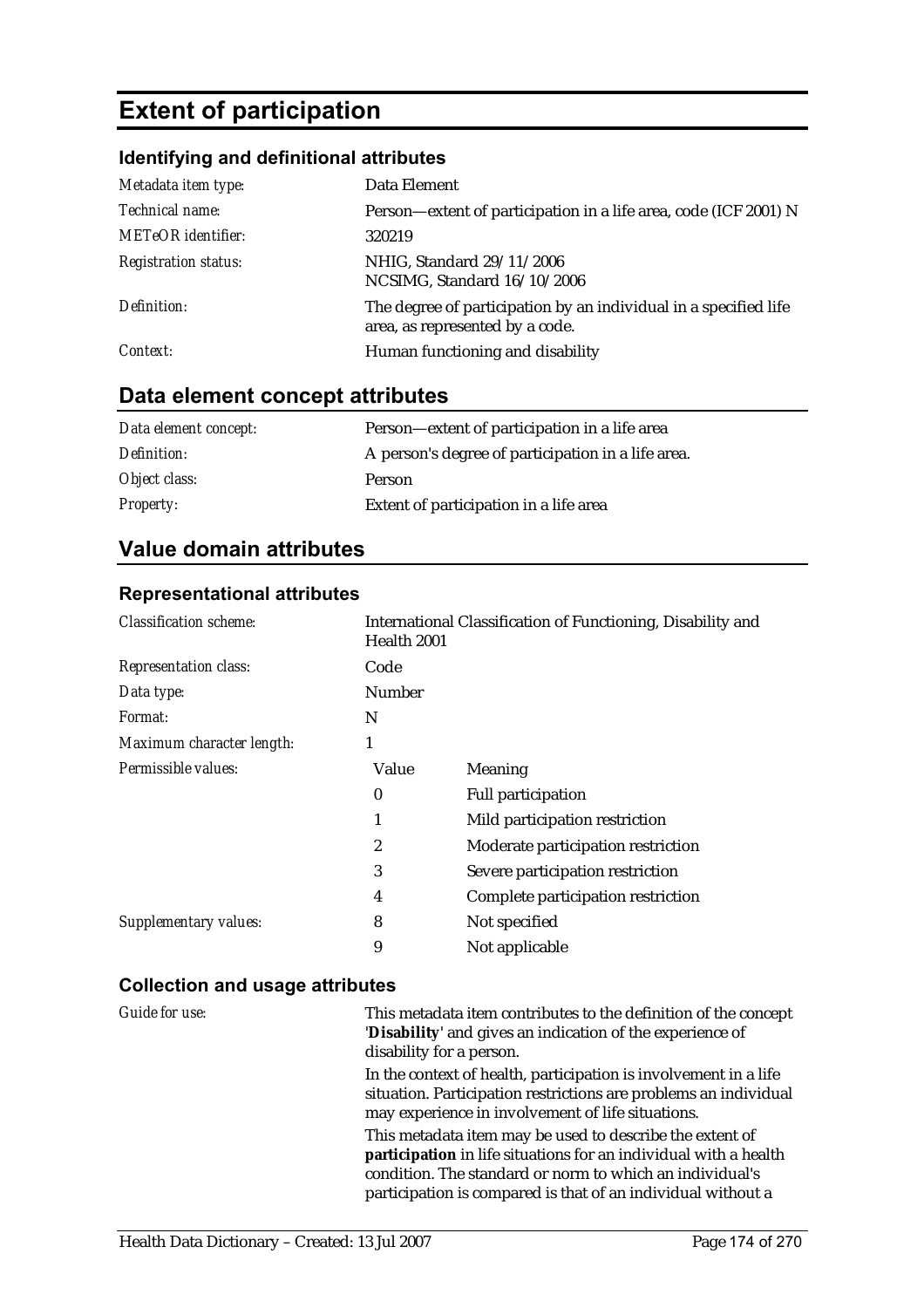similar health condition in that particular society. The participation restriction records the discordance between the experienced participation and the expected participation of an individual without a health condition. The definition of 'particular society' is not specified and will inevitably give rise to different interpretations. If limiting the interpretation, it will be necessary to state the factors which are taken into account, for example, age, gender, ethnicity, religion, education, locality (town, state, rural, remote, urban).

The user will select the code that most closely summarises, in terms of duration, frequency, manner or outcome, the level of participation of the person for whom the data is recorded.

CODE 0 Full participation

Used when the person participates in this life area in the same way in terms of duration, frequency, manner or outcome as other individuals without a similar health condition in that particular society

CODE 1 Mild participation restriction

Used for example, when the person is restricted in their participation less than 25% of the time, and/or with a low alteration in functioning which may happen occasionally over the last 30 days

CODE 2 Moderate participation restriction

Used for example, when the person is restricted in their participation between 26% and 50% of the time with a significant, and/or with a moderate effect on functioning (Up to half the total scale of performance) which may happen regularly over the last 30 days

CODE 3 Severe participation restriction

Used for example, when participation in this life area can be achieved, but only rarely and/or with an extreme effect on functioning which may happen often over the last 30 days

CODE 4 Complete participation restriction

Used when the person can not participate in this life area. This scale has a margin of error of 5%

CODE 8 Not specified

Used when a person's participation in a life area is restricted but there is insufficient information to use codes 0-4

CODE 9 Not applicable

Used when participation in a life area is not relevant, such as employment for an infant.

#### **Source and reference attributes**

| Submitting organisation: | Australian Institute of Health and Welfare (AIHW) which is the<br>Australian Collaborating Centre for the World Health<br>Organization Family of International Classifications.                               |
|--------------------------|---------------------------------------------------------------------------------------------------------------------------------------------------------------------------------------------------------------|
| Origin:                  | WHO 2001. ICF: International Classification of Functioning,<br>Disability and Health. Geneva: WHO<br>AIHW 2003. ICF Australian User Guide Version 1.0. Canberra:<br><b>AIHW</b>                               |
| Reference documents:     | Further information on the ICF, including more detailed codes,<br>can be found in the ICF itself and the ICF Australian User<br>Guide (AIHW 2003), at the following websites:<br>WHO ICF website<br>$\bullet$ |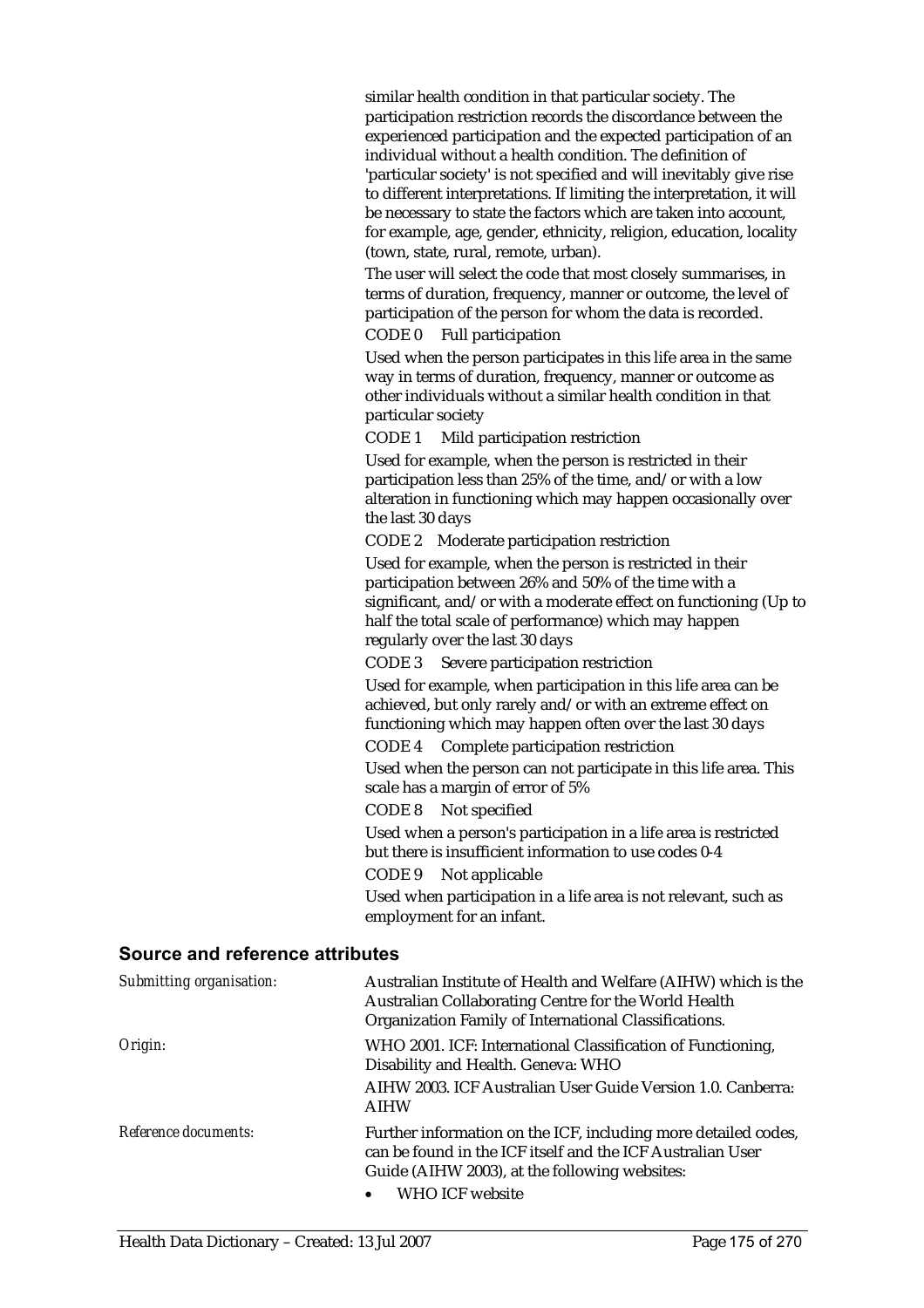http://www.who.int/classifications/icf/en/

• Australian Collaborating Centre ICF website http://www.aihw.gov.au/disability/icf/index.html

# **Data element attributes**

#### **Collection and usage attributes**

*Guide for use:* 

| Extent of participation is always associated with a health<br>condition. For example, a restriction in participation in |
|-------------------------------------------------------------------------------------------------------------------------|
| 'community, social and civic life' may be recorded when the                                                             |
| person has had a stroke, but not when the restriction is                                                                |
| associated only with personal preferences, without a related                                                            |
| health condition. A value is attached to restriction of                                                                 |
| participation (i.e. a participation restriction is a disadvantage).                                                     |
| The value is dependent on cultural norms, so that an individual                                                         |
| may be disadvantaged in one group or location and not in                                                                |
| another place.                                                                                                          |
| This data element is used in conjunction with a specified                                                               |
| Activities and participation life area (ICF 2001) AN[NNN]. For                                                          |
| example, a 'mild restriction in participation in exchange of                                                            |
| information'.                                                                                                           |
|                                                                                                                         |

### **Source and reference attributes**

| Submitting organisation:                             | Australian Institute of Health and Welfare (AIHW) which is the<br>Australian Collaborating Centre for the World Health<br>Organization Family of International Classifications. |
|------------------------------------------------------|---------------------------------------------------------------------------------------------------------------------------------------------------------------------------------|
| <b>Relational attributes</b>                         |                                                                                                                                                                                 |
| <b>Implementation in Data Set</b><br>Specifications: | Activities and Participation cluster NHIG, Standard 29/11/2006<br>NCSIMG, Standard 16/10/2006                                                                                   |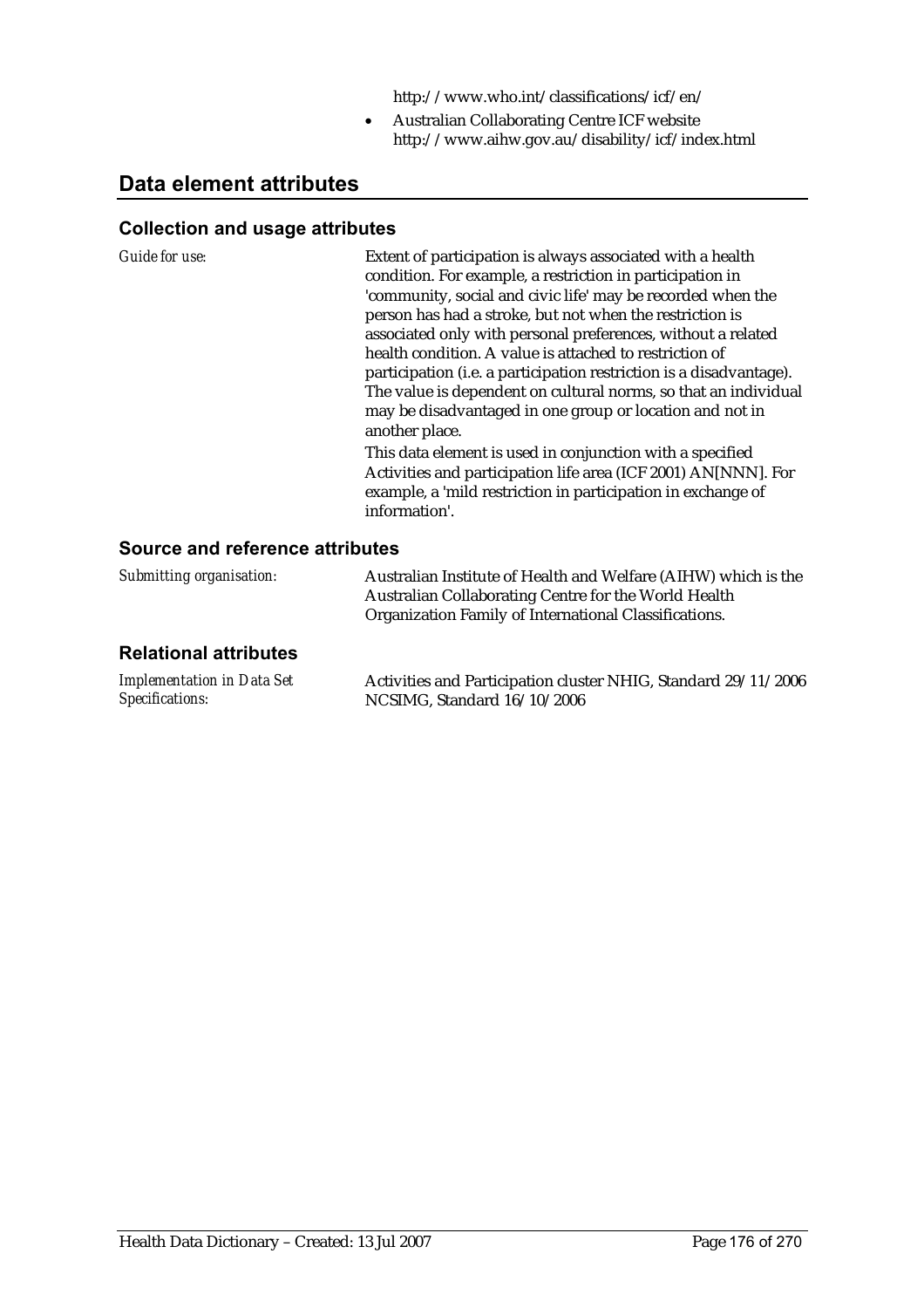# **External cause (admitted patient)**

### **Identifying and definitional attributes**

| Metadata item type:         | Data Element                                                                                                                                   |
|-----------------------------|------------------------------------------------------------------------------------------------------------------------------------------------|
| Technical name:             | Injury event-external cause, code (ICD-10-AM 5th edn)<br>$ANN\{N[N]\}$                                                                         |
| <b>METeOR</b> identifier:   | 333853                                                                                                                                         |
| <b>Registration status:</b> | NHIG, Standard 07/12/2005                                                                                                                      |
| Definition:                 | The environmental event, circumstance or condition as the<br>cause of injury, poisoning and other adverse effect, as<br>represented by a code. |

# **Data element concept attributes**

| Data element concept: | Injury event—external cause                                                                                   |
|-----------------------|---------------------------------------------------------------------------------------------------------------|
| Definition:           | Environmental event, circumstance or condition as the cause of<br>injury, poisoning and other adverse effect. |
| Context:              | Injury surveillance                                                                                           |
| Object class:         | Injury event                                                                                                  |
| <b>Property:</b>      | <b>External cause</b>                                                                                         |

## **Value domain attributes**

#### **Representational attributes**

| <b>Classification scheme:</b> | International Statistical Classification of Diseases and Related<br>Health Problems, Tenth Revision, Australian Modification 5th<br>edition |
|-------------------------------|---------------------------------------------------------------------------------------------------------------------------------------------|
| <b>Representation class:</b>  | Code                                                                                                                                        |
| Data type:                    | <b>String</b>                                                                                                                               |
| Format:                       | $ANN\{N[N]\}$                                                                                                                               |
| Maximum character length:     | 6                                                                                                                                           |

#### **Source and reference attributes**

| וט<br>п<br>r |
|--------------|
|--------------|

*Origin:* International Classification of Diseases - Tenth Revision - Australian Modification (5th Edition 2004) National Centre for Classification in Health, Sydney

## **Data element attributes**

| Guide for use: | This code must be used in conjunction with an injury or<br>poisoning code and can be used with other disease codes.<br>Admitted patients should be coded to the complete ICD-10-AM<br>classification.                                                                                                                                                                           |
|----------------|---------------------------------------------------------------------------------------------------------------------------------------------------------------------------------------------------------------------------------------------------------------------------------------------------------------------------------------------------------------------------------|
|                | An external cause code should be sequenced following the<br>related injury or poisoning code, or following the group of<br>codes, if more than one injury or condition has resulted from<br>this external cause. Provision should be made to record more<br>than one external cause if appropriate. External cause codes in<br>the range W00 to Y34, except Y06 and Y07 must be |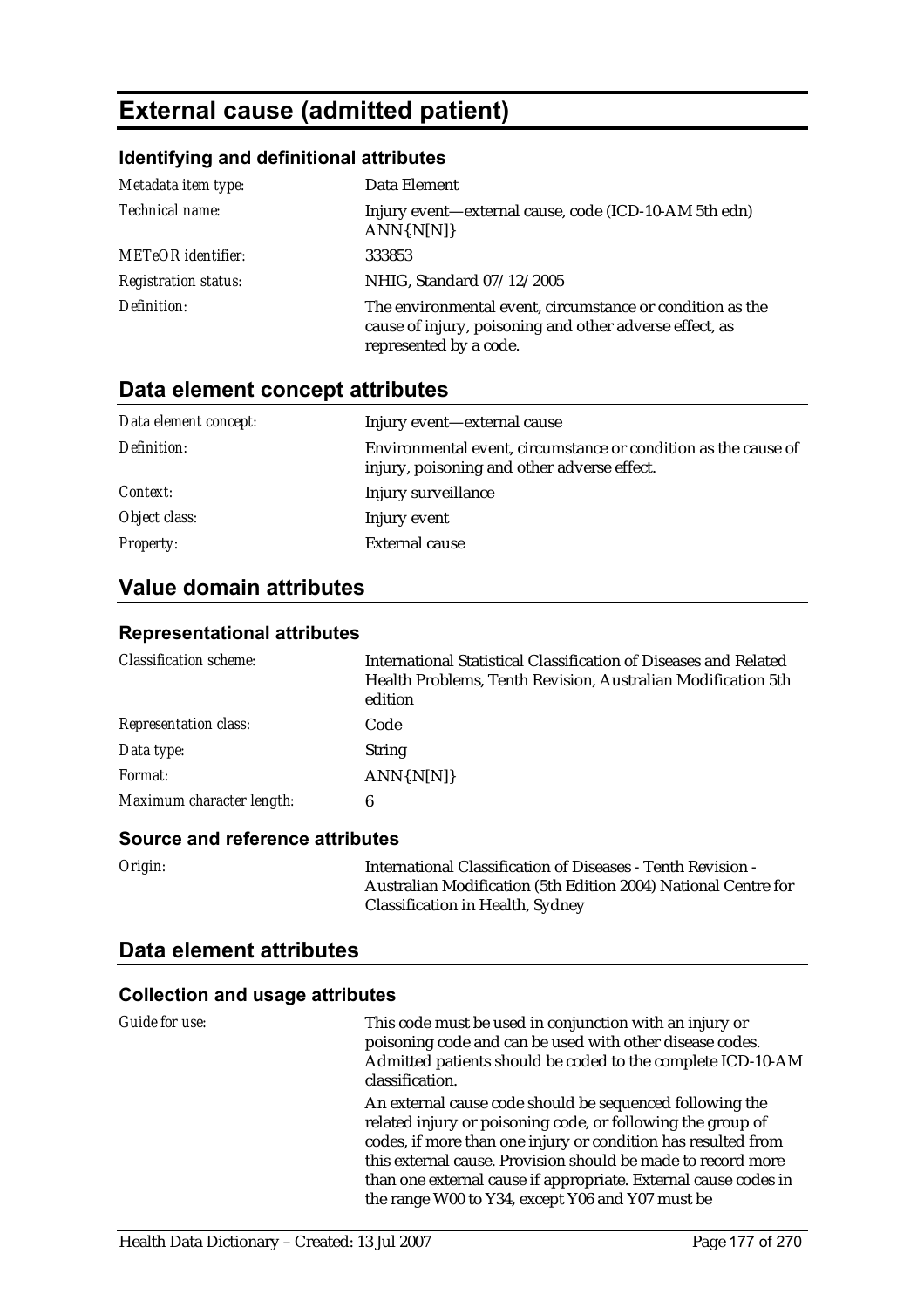|                                 | accompanied by a place of occurrence code.<br>External cause codes V01 to Y34 must be accompanied by an<br>activity code.                                                                                                                                                                                                                                                                                                                                                                   |
|---------------------------------|---------------------------------------------------------------------------------------------------------------------------------------------------------------------------------------------------------------------------------------------------------------------------------------------------------------------------------------------------------------------------------------------------------------------------------------------------------------------------------------------|
| Comments:                       | Enables categorisation of injury and poisoning according to<br>factors important for injury control. This information is<br>necessary for defining and monitoring injury control targets,<br>injury costing and identifying cases for in-depth research. It is<br>also used as a quality of care indicator of adverse patient<br>outcomes.<br>An extended activity code is being developed in consultation<br>with the National Injury Surveillance Unit, Flinders University,<br>Adelaide. |
| Source and reference attributes |                                                                                                                                                                                                                                                                                                                                                                                                                                                                                             |
| Origin:                         | National Centre for Classification in Health<br>National Data Standards for Injury Surveillance Advisory<br>Group<br>National Health Data Committee                                                                                                                                                                                                                                                                                                                                         |
| <b>Relational attributes</b>    |                                                                                                                                                                                                                                                                                                                                                                                                                                                                                             |

| Related metadata references:                         | Supersedes Injury event—external cause, code (ICD-10-AM 4th<br>edn) ANN{.N[N]} NHIG, Superseded 07/12/2005                                                                                  |
|------------------------------------------------------|---------------------------------------------------------------------------------------------------------------------------------------------------------------------------------------------|
| <b>Implementation in Data Set</b><br>Specifications: | Admitted patient care NMDS 2006-2007 NHIG, Superseded<br>23/10/2006                                                                                                                         |
|                                                      | Implementation start date: 01/07/2006                                                                                                                                                       |
|                                                      | Implementation end date: 30/06/2007                                                                                                                                                         |
|                                                      | Admitted patient care NMDS 2007-2008 NHIG, Standard<br>23/10/2006                                                                                                                           |
|                                                      | Implementation start date: 01/07/2007                                                                                                                                                       |
|                                                      | Information specific to this data set:<br>As a minimum requirement, the external cause codes must<br>be listed in the ICD-10-AM classification.<br>Effective for collection from 01/07/2006 |
|                                                      | Injury surveillance DSS NHIG, Standard 03/05/2006                                                                                                                                           |
|                                                      | Information specific to this data set:<br>As a minimum requirement, the external cause codes must<br>be listed in the ICD-10-AM (5th edition) classification.                               |
|                                                      | Effective for collection from 01/07/2006                                                                                                                                                    |
|                                                      | Injury surveillance NMDS NHIG, Superseded 03/05/2006                                                                                                                                        |
|                                                      | Implementation start date: 01/07/2005                                                                                                                                                       |
|                                                      | Implementation end date: 30/06/2006                                                                                                                                                         |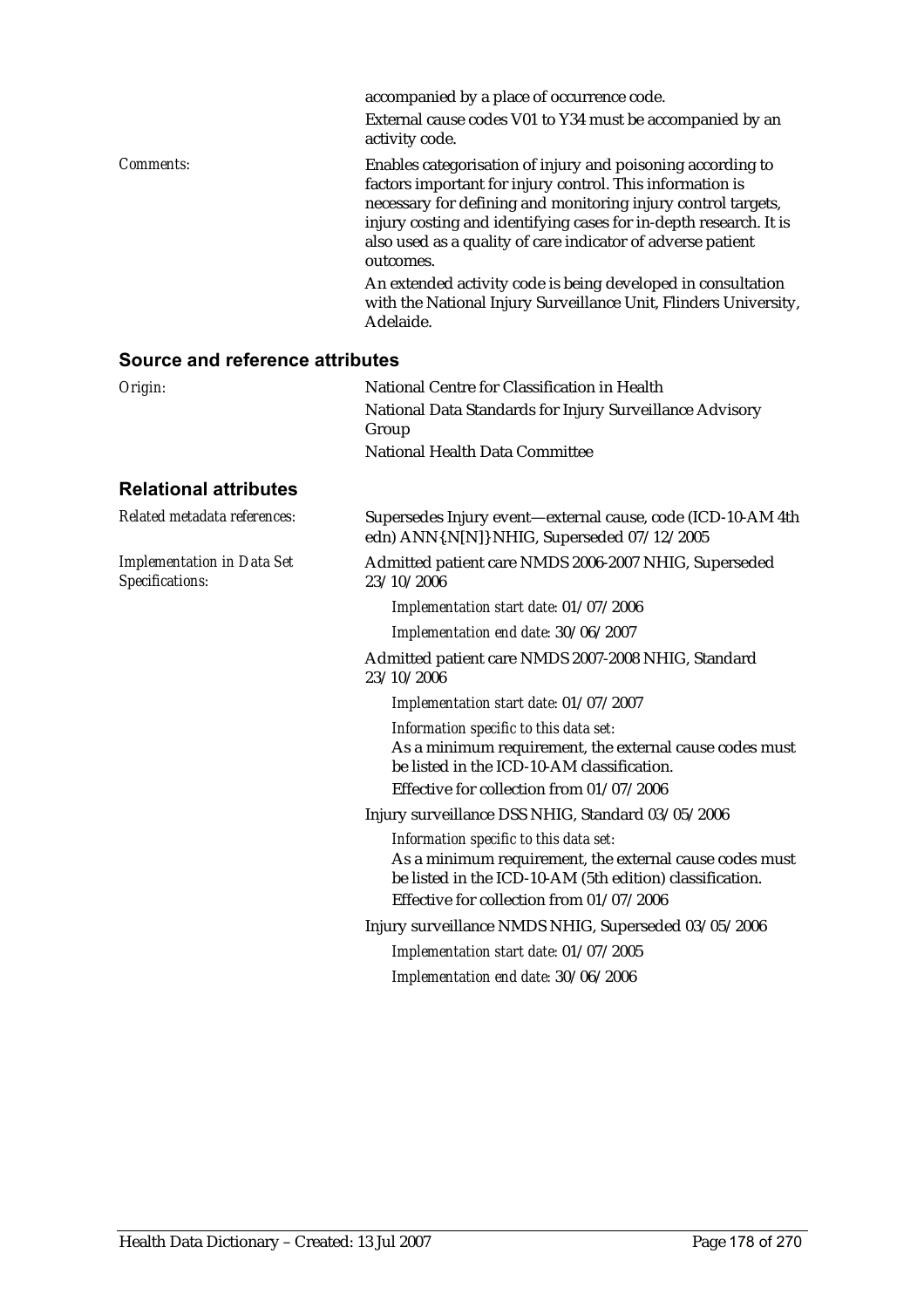# **External cause (non-admitted patient)**

# **Identifying and definitional attributes**

| Metadata item type:         | Data Element                                                                                                                                                                                                                                                                     |
|-----------------------------|----------------------------------------------------------------------------------------------------------------------------------------------------------------------------------------------------------------------------------------------------------------------------------|
| Technical name:             | Injury event—external cause, non-admitted patient code NN                                                                                                                                                                                                                        |
| <b>METeOR</b> identifier:   | 269988                                                                                                                                                                                                                                                                           |
| <b>Registration status:</b> | NHIG, Standard 01/03/2005                                                                                                                                                                                                                                                        |
| Definition:                 | Environmental event, circumstance or condition as the cause of<br>injury, poisoning or other adverse effect to a non-admitted<br>patient.                                                                                                                                        |
| Context:                    | Injury surveillance:<br>Enables categorisation of injury and poisoning according to<br>factors important for injury control. This information is<br>necessary for defining and monitoring injury control targets,<br>injury costing and identifying cases for in-depth research. |

# **Data element concept attributes**

| Data element concept: | Injury event—external cause                                                                                   |
|-----------------------|---------------------------------------------------------------------------------------------------------------|
| Definition:           | Environmental event, circumstance or condition as the cause of<br>injury, poisoning and other adverse effect. |
| Context:              | Injury surveillance                                                                                           |
| Object class:         | Injury event                                                                                                  |
| <b>Property:</b>      | <b>External cause</b>                                                                                         |

# **Value domain attributes**

### **Representational attributes**

| <b>Representation class:</b> | Code             |                                                            |
|------------------------------|------------------|------------------------------------------------------------|
| Data type:                   | <b>String</b>    |                                                            |
| Format:                      | <b>NN</b>        |                                                            |
| Maximum character length:    | $\boldsymbol{2}$ |                                                            |
| Permissible values:          | Value            | Meaning                                                    |
|                              | 01               | Motor vehicle - driver                                     |
|                              | 02               | Motor vehicle - passenger or unspecified<br>occupant       |
|                              | 03               | Motorcycle - driver                                        |
|                              | 04               | Motorcycle - passenger or unspecified                      |
|                              | 05               | Pedal cyclist or pedal cycle passenger                     |
|                              | 06               | Pedestrian                                                 |
|                              | 07               | Other or unspecified transport-related<br>circumstance     |
|                              | 08               | Horse-related (includes fall from, struck or<br>bitten by) |
|                              | 09               | Fall - low (on same level or                               |
|                              | 10               | Fall - high (drop of 1 metre or more)                      |
|                              | 11               | Drowning, submersion - swimming pool                       |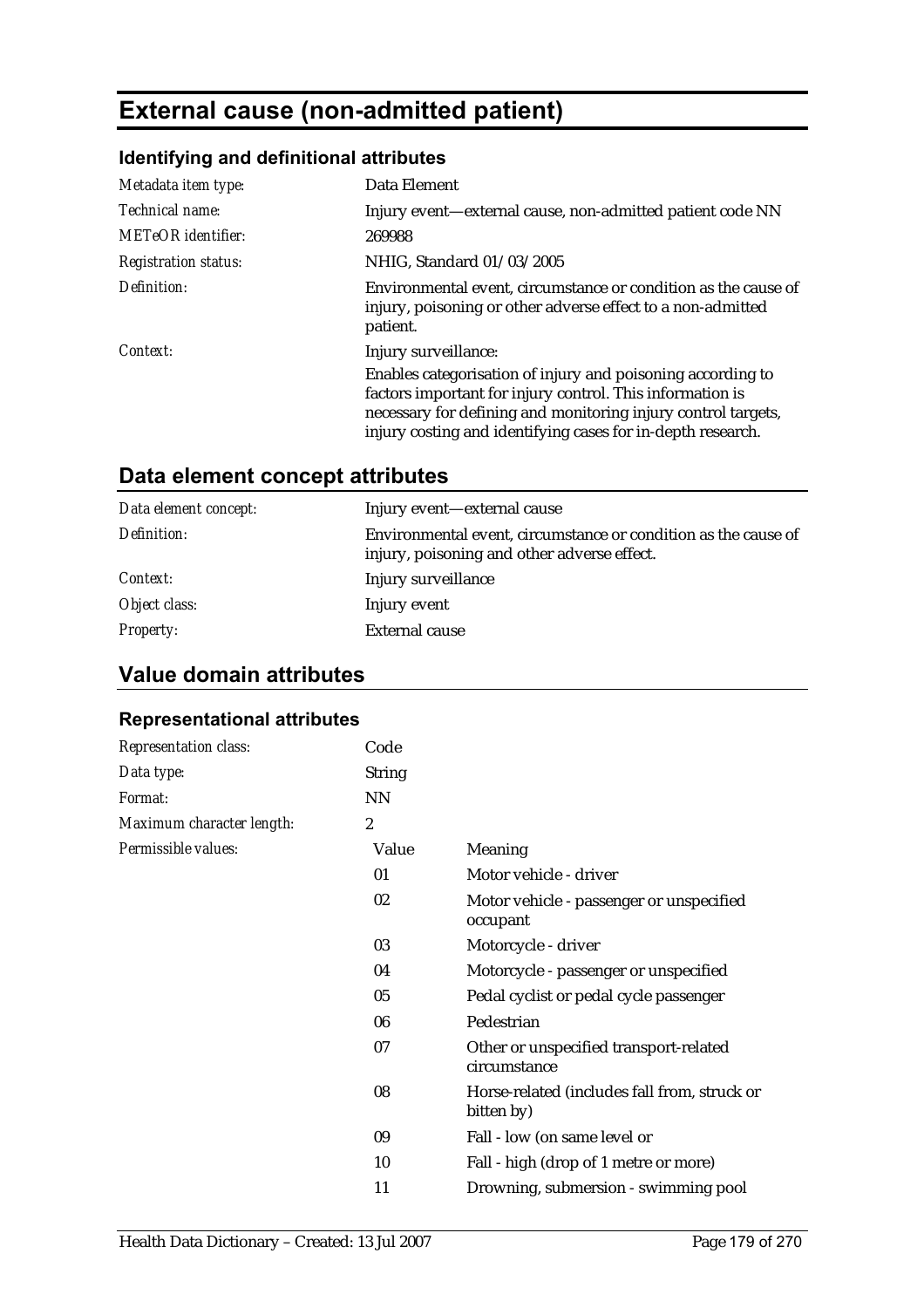| 12 | Drowning, submersion - other than swimming<br>pool (excludes drowning associated with water<br>craft) |
|----|-------------------------------------------------------------------------------------------------------|
| 13 | Other threat to breathing (including strangling<br>and asphyxiation)                                  |
| 14 | Fire, flames, smoke                                                                                   |
| 15 | Hot drink, food, water, other fluid, steam, gas<br>or vapour                                          |
| 16 | Hot object or substance, not otherwise specified                                                      |
| 17 | Poisoning - drugs or medicinal substance                                                              |
| 18 | Poisoning - other substance                                                                           |
| 19 | Firearm                                                                                               |
| 20 | Cutting, piercing object                                                                              |
| 21 | Dog-related                                                                                           |
| 22 | Animal-related (excluding Horse and Dog)                                                              |
| 23 | (deleted)                                                                                             |
| 24 | Machinery in operation                                                                                |
| 25 | Electricity                                                                                           |
| 26 | Hot conditions (natural origin) sunlight                                                              |
| 27 | Cold conditions (natural origins)                                                                     |
| 28 | Other specified external cause                                                                        |
| 29 | Unspecified external cause                                                                            |
| 30 | Struck by or collision with person                                                                    |
| 31 | Struck by or collision with object                                                                    |

### **Collection and usage attributes**

*Comments:* This code list has been derived from the ICD-10-AM external cause classification.

### **Source and reference attributes**

| <i>Reference documents:</i> | International Classification of Diseases - Tenth Revision - |
|-----------------------------|-------------------------------------------------------------|
|                             | Australian Modification (3rd edition 2002)                  |

# **Data element attributes**

| Guide for use: | This metadata item is for use in injury surveillance purposes<br>only, when it is not possible to use a complete ICD-10-AM code<br>(e.g. Non-admitted patients in emergency departments). Select<br>the item which best characterises the circumstances of the<br>injury, on the basis of the information available at the time it is<br>recorded. If two or more categories are judged to be equally<br>appropriate select the one that comes first in the code list. The<br>external cause - non-admitted patient group must always be<br>accompanied by an external cause - human intent code (see<br>metadata item Injury event-external cause, non-admitted<br>patient human intent code NN). |
|----------------|----------------------------------------------------------------------------------------------------------------------------------------------------------------------------------------------------------------------------------------------------------------------------------------------------------------------------------------------------------------------------------------------------------------------------------------------------------------------------------------------------------------------------------------------------------------------------------------------------------------------------------------------------------------------------------------------------|
| Comments:      | This metadata item has been developed to cater for the<br>information requirements of the wide range of settings where<br>injury surveillance is undertaken and do not have the capability                                                                                                                                                                                                                                                                                                                                                                                                                                                                                                         |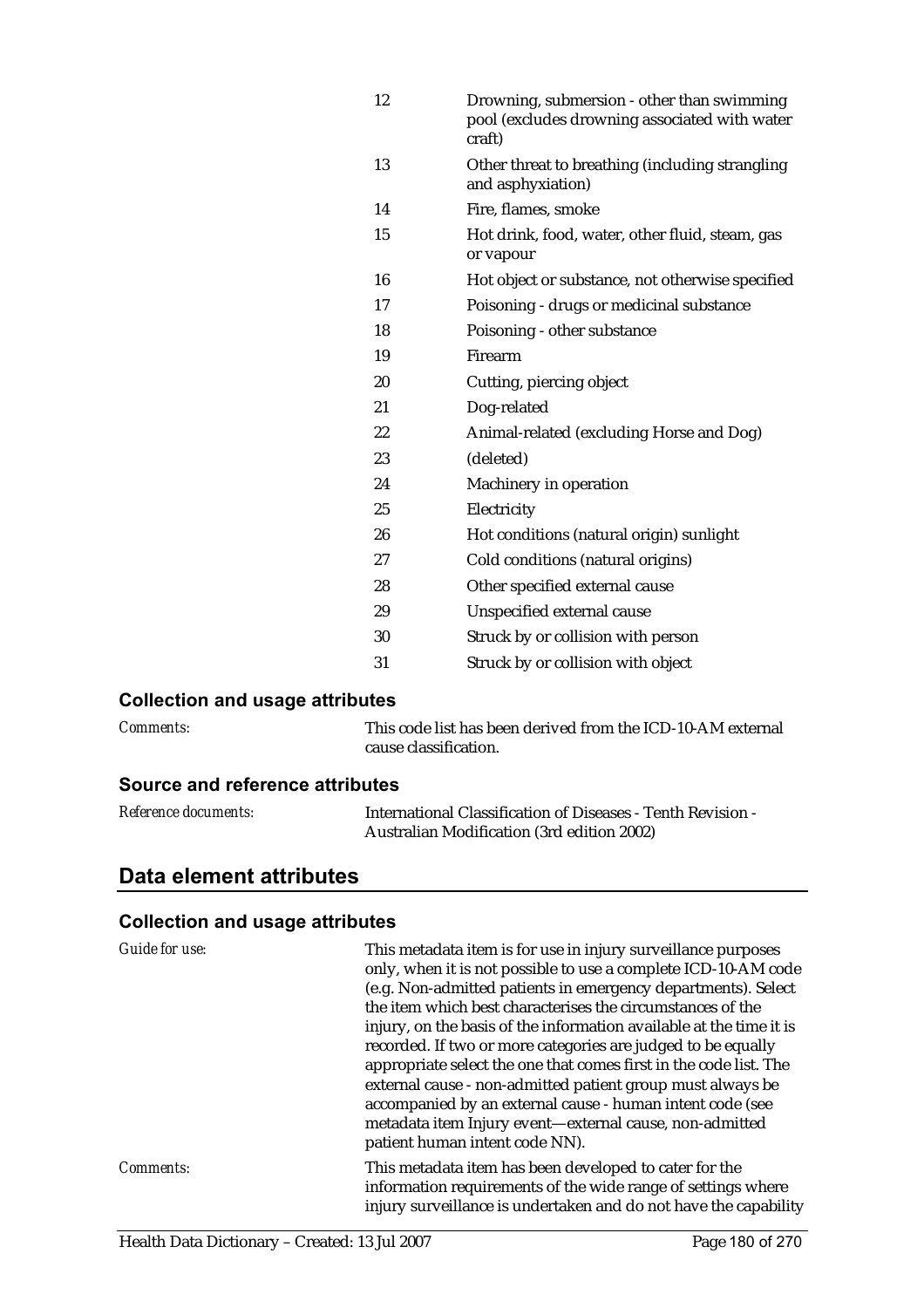of recording the complete ICD-10-AM external cause codes. Further information on the national injury surveillance program can be obtained from the National Injury Surveillance Unit, Flinders University, Adelaide.

| Origin:                      | National Centre for Classification in Health<br>National Data Standards for Injury Surveillance Advisory<br>Group<br>National Health Data Committee               |
|------------------------------|-------------------------------------------------------------------------------------------------------------------------------------------------------------------|
| Reference documents:         | International Classification of Diseases - Tenth Revision -<br>Australian Modification (3rd Edition 2002) National Centre for<br>Classification in Health, Sydney |
| <b>Relational attributes</b> |                                                                                                                                                                   |

| Related metadata references: | Supersedes External cause - non-admitted patient, version 4, |
|------------------------------|--------------------------------------------------------------|
|                              | DE, NHDD, NHIMG, Superseded 01/03/2005                       |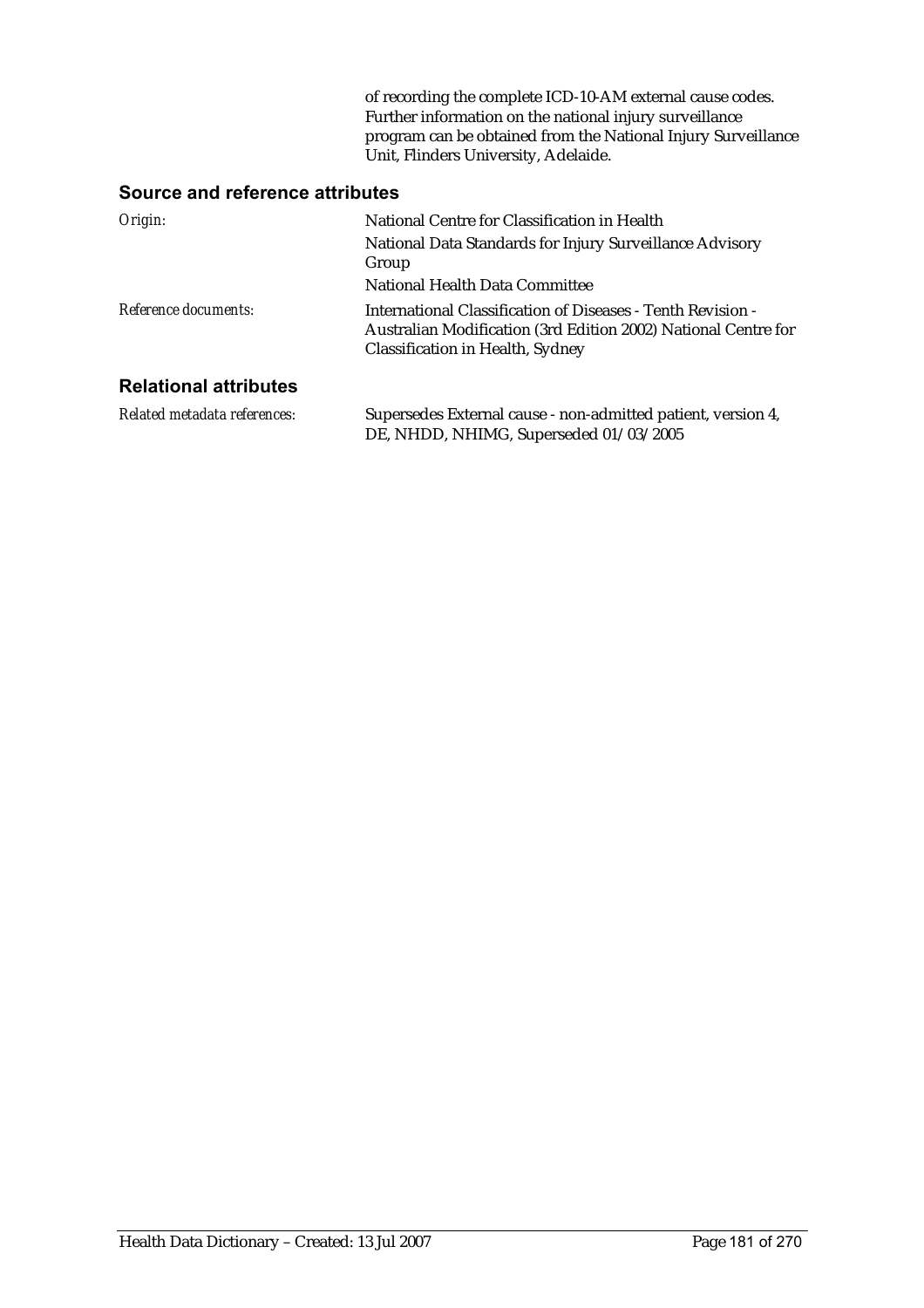# **External cause—human intent**

#### **Identifying and definitional attributes**

| Metadata item type:         | Data Element                                                                                                                                              |
|-----------------------------|-----------------------------------------------------------------------------------------------------------------------------------------------------------|
| Technical name:             | Injury event—human intent of injury, code NN                                                                                                              |
| <b>METeOR</b> identifier:   | 268944                                                                                                                                                    |
| <b>Registration status:</b> | NHIG, Standard 01/03/2005                                                                                                                                 |
| Definition:                 | The clinician's assessment identifying the most likely role of<br>human intent in the occurrence of the injury or poisoning, as<br>represented by a code. |

### **Data element concept attributes**

| Data element concept: | Injury event—human intent of injury                                                                                          |
|-----------------------|------------------------------------------------------------------------------------------------------------------------------|
| Definition:           | The clinician's assessment identifying the most likely role of<br>human intent in the occurrence of the injury or poisoning. |
| <i>Context:</i>       | Injury surveillance                                                                                                          |
| Object class:         | Injury event                                                                                                                 |

### **Value domain attributes**

#### **Representational attributes**

| <b>Representation class:</b> | Code             |                                                                 |
|------------------------------|------------------|-----------------------------------------------------------------|
| Data type:                   | <b>String</b>    |                                                                 |
| Format:                      | <b>NN</b>        |                                                                 |
| Maximum character length:    | $\boldsymbol{2}$ |                                                                 |
| Permissible values:          | Value            | <b>Meaning</b>                                                  |
|                              | 01               | Accident - injury not intended                                  |
|                              | 02               | Intentional self-harm                                           |
|                              | 03               | Sexual assault                                                  |
|                              | 04               | Maltreatment by parent                                          |
|                              | 05               | Maltreatment by spouse or partner                               |
|                              | 06               | Other and unspecified assault                                   |
|                              | 07               | Event of undetermined intent                                    |
|                              | 08               | Legal intervention (including police) or<br>operations of war   |
|                              | 09               | Adverse effect or complications of medical and<br>surgical care |
|                              | 10               | Other specified intent                                          |
|                              | 11               | Intent not specified                                            |

#### **Collection and usage attributes**

*Guide for use:* Select the code which best characterises the role of intent in the occurrence of the injury, on the basis of the information available at the time it is recorded. If two or more categories are judged to be equally appropriate, select the one that comes first in the code list. This metadata item must always be accompanied by an Injury event—external cause, non-admitted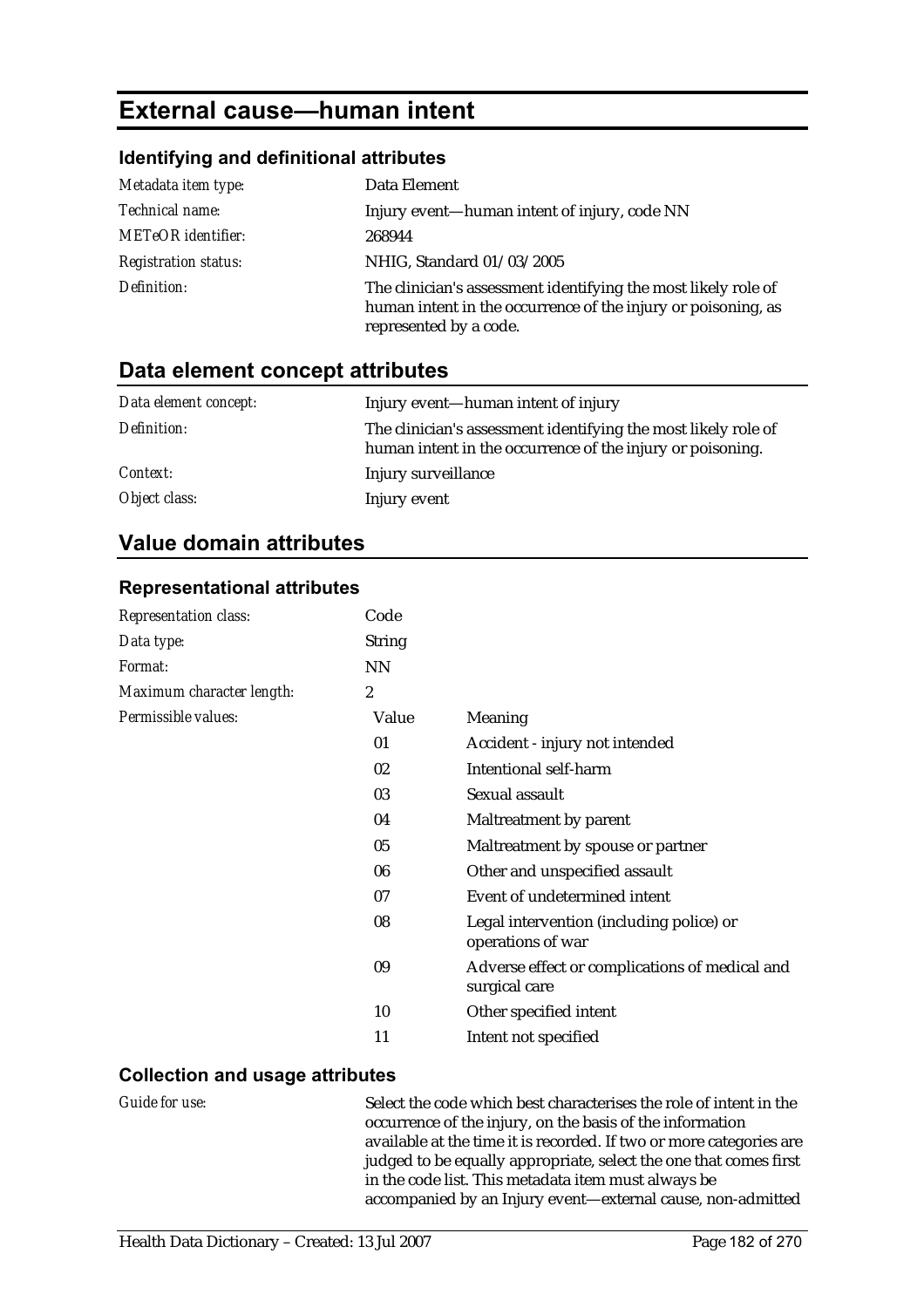patient human intent code NN code.

This Value domain is for use in injury surveillance purposes only, when it is not possible to use a complete ICD-10-AM code (e.g. non-admitted patients in emergency departments).

#### **Source and reference attributes**

| <i>Reference documents:</i> | International Classification of Diseases - Tenth Revision -    |
|-----------------------------|----------------------------------------------------------------|
|                             | Australian Modification (3rd Edition 2002) National Centre for |
|                             | Classification in Health, Sydney                               |

### **Data element attributes**

| Comments:                                            | Enables categorisation of injury and poisoning according to<br>factors important for injury control. This information is<br>necessary for defining and monitoring injury control targets,<br>injury costing and identifying cases for in-depth research. |
|------------------------------------------------------|----------------------------------------------------------------------------------------------------------------------------------------------------------------------------------------------------------------------------------------------------------|
| Source and reference attributes                      |                                                                                                                                                                                                                                                          |
| Submitting organisation:                             | National Data Standards for Injury Surveillance Advisory<br>Group                                                                                                                                                                                        |
| Origin:                                              | National Health Data Committee                                                                                                                                                                                                                           |
| <b>Relational attributes</b>                         |                                                                                                                                                                                                                                                          |
| Related metadata references:                         | Supersedes External cause - human intent, version 4, DE,<br>NHDD, NHIMG, Superseded 01/03/2005                                                                                                                                                           |
| <b>Implementation in Data Set</b><br>Specifications: | Injury surveillance DSS NHIG, Standard 03/05/2006<br>Injury surveillance NMDS NHIG, Superseded 03/05/2006                                                                                                                                                |
|                                                      | Implementation start date: 01/07/2005                                                                                                                                                                                                                    |
|                                                      | Implementation end date: 30/06/2006                                                                                                                                                                                                                      |
|                                                      | Injury surveillance NMDS NHIG, Superseded 07/12/2005                                                                                                                                                                                                     |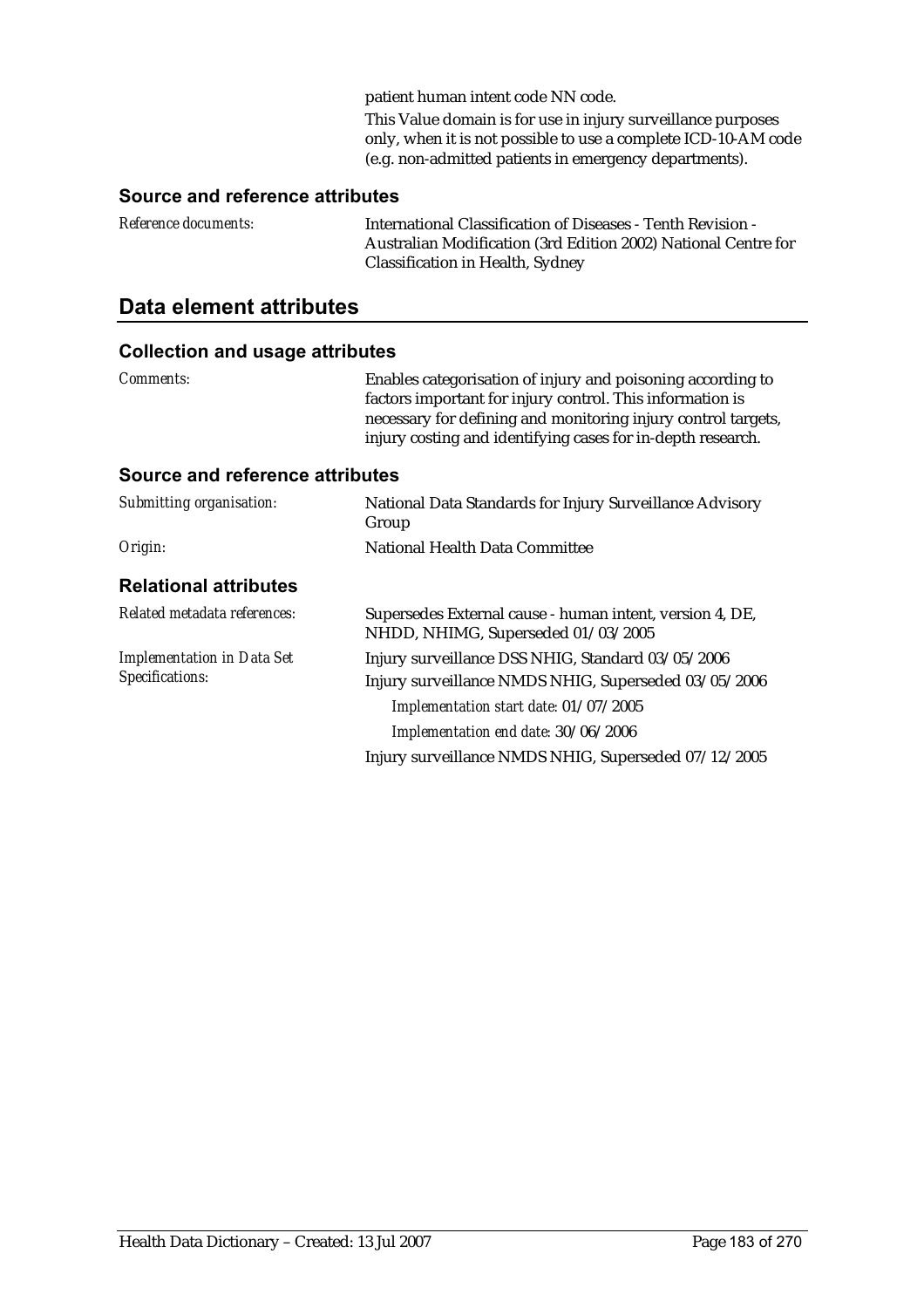# **Family name**

### **Identifying and definitional attributes**

| Metadata item type:         | Data Element                                                                                                                                                           |
|-----------------------------|------------------------------------------------------------------------------------------------------------------------------------------------------------------------|
| Technical name:             | Person (name)—family name, text $X[X(39)]$                                                                                                                             |
| Synonymous names:           | Surname; Last name                                                                                                                                                     |
| <b>METeOR</b> identifier:   | 286953                                                                                                                                                                 |
| <b>Registration status:</b> | NHIG, Standard 04/05/2005<br>NCSIMG, Standard 25/08/2005<br>NHDAMG, Standard 20/06/2005                                                                                |
| Definition:                 | That part of a name a person usually has in common with some<br>other members of his/her family, as distinguished from his/her<br>given names, as represented by text. |

### **Data element concept attributes**

| Data element concept: | Person (name)—family name                                                                                                                      |
|-----------------------|------------------------------------------------------------------------------------------------------------------------------------------------|
| Definition:           | That part of a name a person usually has in common with some<br>other members of his/her family, as distinguished from his/her<br>given names. |
| Context:              | Administrative purposes and individual identification.                                                                                         |
| Object class:         | Person                                                                                                                                         |
| <i>Property:</i>      | Family name                                                                                                                                    |

### **Value domain attributes**

#### **Representational attributes**

| <b>Representation class:</b> | <b>Text</b>   |
|------------------------------|---------------|
| Data type:                   | <b>String</b> |
| <i>Format:</i>               | X[X(39)]      |
| Maximum character length:    | 40            |

### **Data element attributes**

| Guide for use:             | The agency or establishment should record the client's full<br>family name on their information systems.                                                                                                                                                                                                                                                                                                                                           |
|----------------------------|----------------------------------------------------------------------------------------------------------------------------------------------------------------------------------------------------------------------------------------------------------------------------------------------------------------------------------------------------------------------------------------------------------------------------------------------------|
|                            | <b>National Community Services Data Dictionary specific:</b>                                                                                                                                                                                                                                                                                                                                                                                       |
|                            | In instances where there is uncertainty about which name to<br>record for a person living in a remote Aboriginal or Torres<br>Strait Islander community, Centrelink follows the practice of<br>recording the Indigenous person's name as it is first provided to<br>Centrelink. Or, where proof of identity is required, as the name<br>is recorded on a majority of the higher point scoring documents<br>that are produced as proof of identity. |
| <b>Collection methods:</b> | This metadata item should be recorded for all persons who<br>receive services from or are of interest to an organisation. For<br>the purposes of positive identification, it may also be recorded<br>for providers of those services who are individuals.<br>Mixed case should be used.                                                                                                                                                            |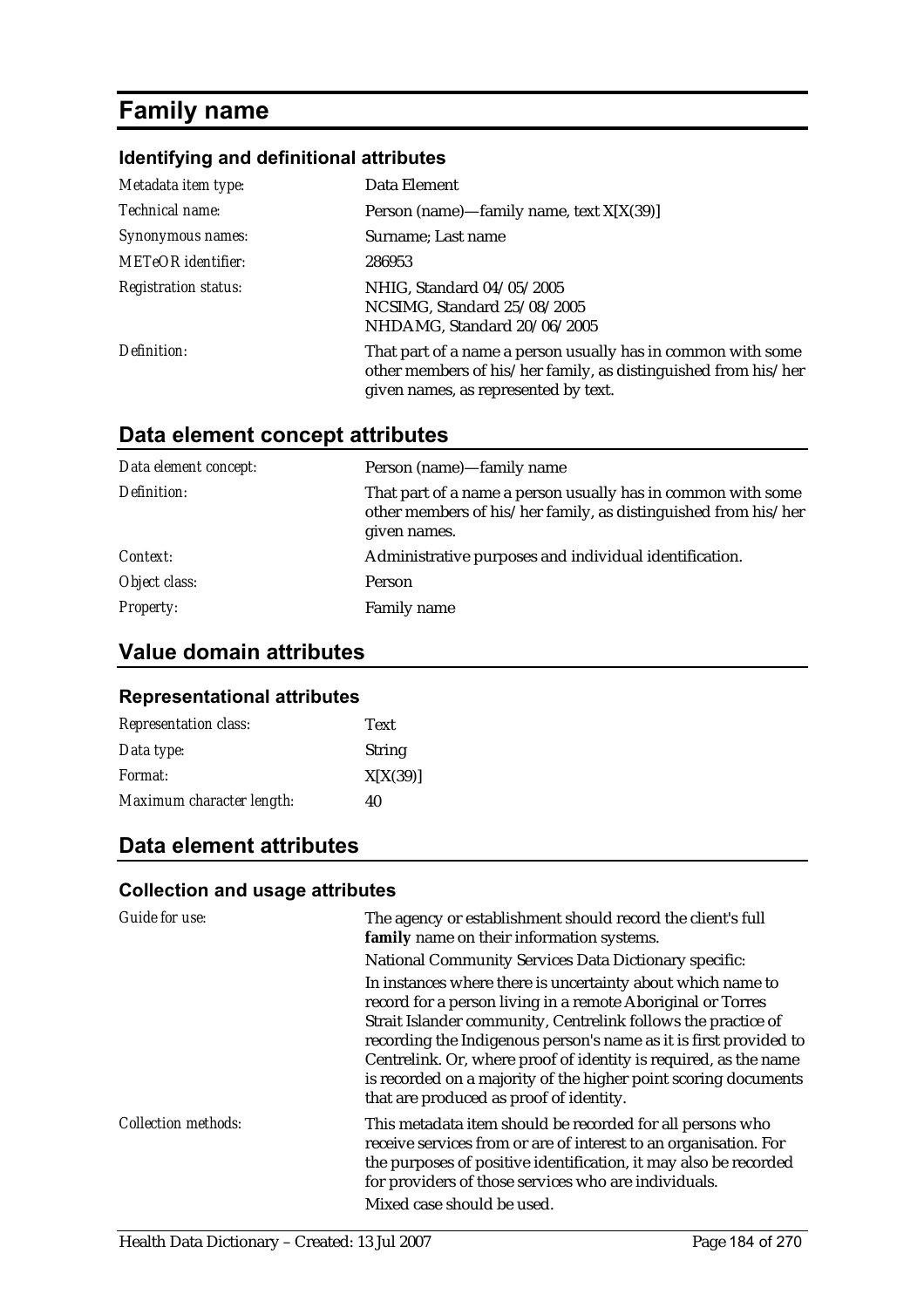Family name should be recorded in the format preferred by the person. The format should be the same as that written by the person on a (pre) registration form or in the same format as that printed on an identification card, such as Medicare card, to ensure consistent collection of name data.

It is acknowledged that some people use more than one family name (e.g. formal name, birth name, married/maiden name, tribal name) depending on the circumstances. Each name should be recorded against the appropriate Name type (see Comments).

A person is able to change his or her name by usage in all States and Territories of Australia with the exception of Western Australia, where a person may only change his or her name under the Change of Name Act. Care should be taken when recording a change of name for a minor. Ideally, the name recorded for the minor should be known to both of his/her parents, so the minor's records can be retrieved and continuity of care maintained, regardless of which parent accompanies the minor to the agency or establishment.

A person should generally be registered using their preferred name as it is more likely to be used in common usage and on subsequent visits to the agency or establishment. The person's preferred name may in fact be the name on their Medicare card. The Person name type metadata item can be used to distinguish between the different types of names that may be used by the person. The following format may assist with data collection: What is your family name?

Are you known by any other family names that you would like recorded? If so, what are they

Please indicate, for each name above, the 'type' of family name that is to be recorded:

\_\_\_\_\_\_\_\_\_\_\_\_\_\_\_\_\_\_\_\_\_\_\_\_\_\_\_\_\_\_\_\_\_\_\_\_\_\_\_\_\_\_\_\_\_\_\_\_\_\_\_

(a) Medicare card name (if different to preferred name).

\_\_\_\_\_\_\_\_\_\_\_\_\_\_\_\_\_\_\_\_\_\_\_\_\_\_\_\_\_\_\_\_\_\_\_\_\_\_\_

(b) Alias (any other name that you are known by). Whenever a person informs the agency or establishment of a change of family name (e.g. following marriage or divorce), the former name should be recorded as an alias name. A full history of names should be retained. e.g. 'Mary Georgina Smith' informs the hospital that she has been married and changed her family name to 'Jones'. Record 'Jones' as her preferred family name and record 'Smith' as an alias name.

Hyphenated family names:

Sometimes persons with hyphenated family names use only one of the two hyphenated names. It is useful to record each of the hyphenated names as an alias. If the person has a hyphenated family name, e.g. 'Wilson-Phillips' record 'Wilson-Phillips' in the preferred family name field and record 'Wilson' and 'Phillips' separately as alias family names.

Punctuation:

If special characters form part of the family name they should be included, e.g. hyphenated names should be entered with a hyphen.

#### Examples:

- hyphen, e.g. Wilson-Phillips

Do not leave a space before or after a hyphen, i.e. between the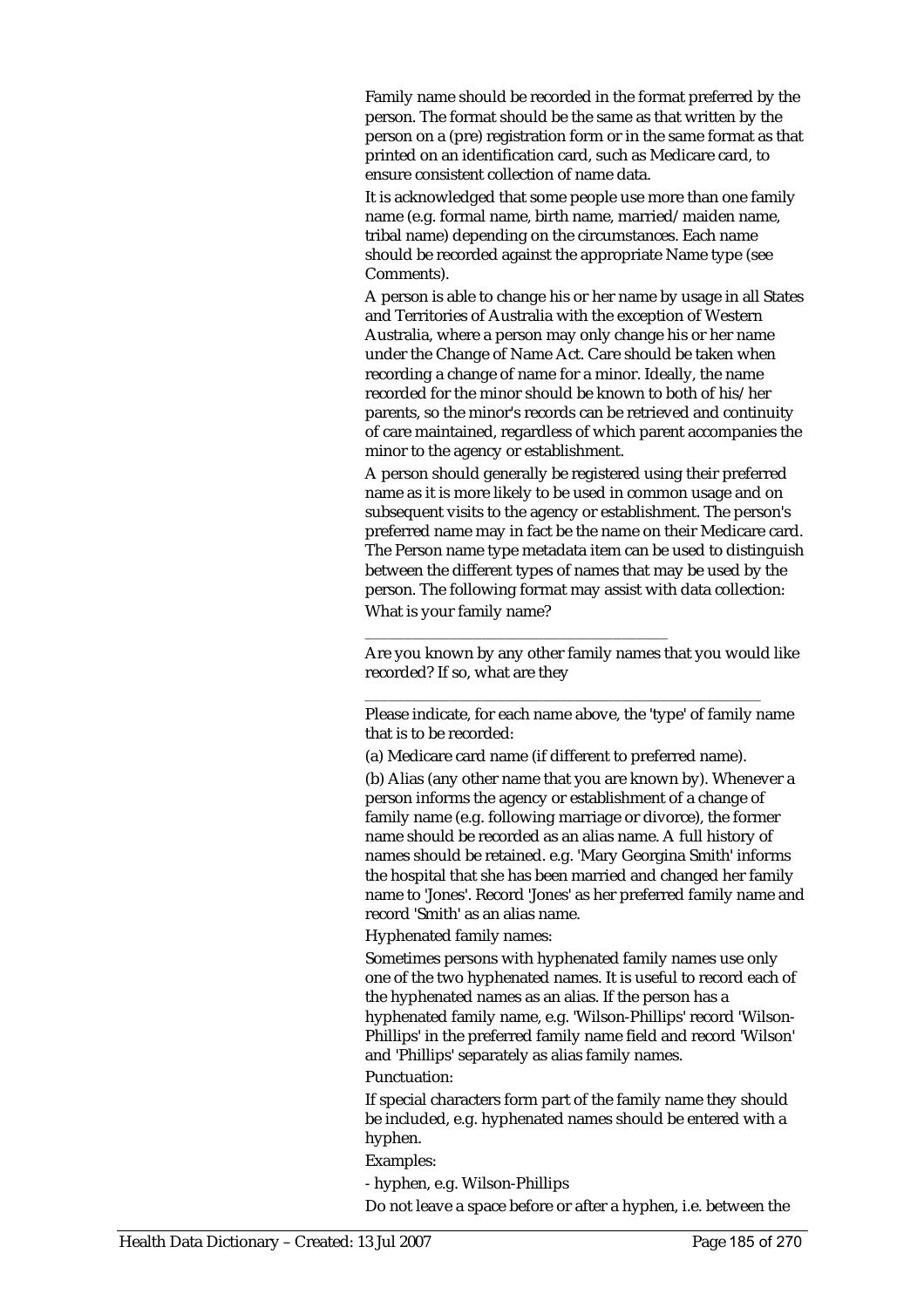last letter of 'Wilson' and the hyphen, nor a space between the hyphen and the first letter of 'Phillips'.

- apostrophe, e.g. O'Brien, D'Agostino

Do not leave a space before or after the apostrophe, i.e. between the 'O' and the apostrophe, nor a space between the apostrophe and 'Brien'.

- full stop, e.g. St. John, St. George

Do not leave a space before a full stop, i.e. between 'St' and the full stop. Do leave a space between the full stop and 'John'.

- space, e.g. van der Humm, Le Brun, Mc Donald

If the health care client has recorded their family name as more than one word, displaying spaces in between the words, record their family name in the same way leaving one space between each word.

Registered unnamed newborn babies:

When registering a newborn, use the mother's family name as the baby's family name unless instructed otherwise by the mother. Record unnamed babies under the newborn Name type.

Persons with only one name:

Some people do not have a family name and a given name, they have only one name by which they are known. If the person has only one name, record it in the 'Family name' field and leave the 'Given name' field blank.

Registering an unidentified person:

The default for unknown family name, should be unknown in all instances and the name recorded as an alias name. Don't create a 'fictitious' family name such as 'Doe' as this is an actual family name. When the person's name becomes known, record it as the preferred family name and do not overwrite the alias name of unknown.

Registering health care clients from disaster sites:

Persons treated from disaster sites should be recorded under the alias Name Type. Local business rules should be developed for consistent recording of disaster site person details.

Care should be taken not to use identical dummy data (family name, given name, date of birth, sex) for two or more persons from a disaster site.

If the family name needs to be shortened:

If the length of the family name exceeds the length of the field, truncate the family name from the right (that is, dropping the final letters). Also, the last character of the name should be a hash (#) to identify that the name has been truncated.

Use of incomplete names or fictitious names:

Some health care facilities permit persons to use a pseudonym (fictitious or partial name) in lieu of their full or actual name. It is recommended that the person be asked to record both the pseudonym (Alias name) in addition to the person's Medicare card name.

#### Baby for **adoption**:

The word adoption should not be used as the family name, given name or alias for a newborn baby. A newborn baby that is for adoption should be registered in the same way that other newborn babies are registered. However, if a baby born in the hospital is subsequently adopted, and is admitted for treatment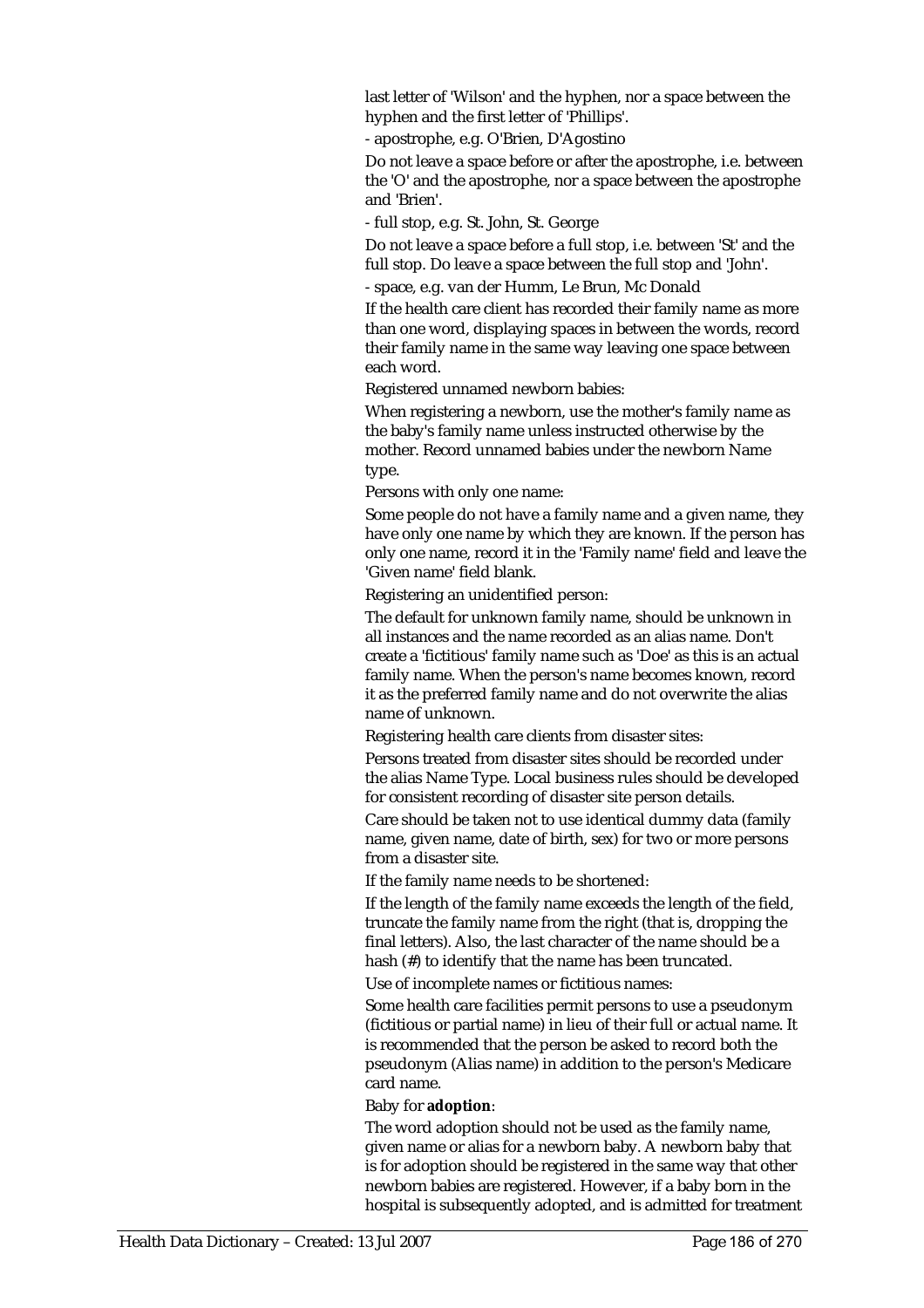as a child, the baby is registered under their adopted (current) name, and the record should not be linked to the birth record. This should be the current practice. Any old references to adoption in client registers (for names) should also be changed to unknown. Contact your State or Territory adoption information service for further information.

#### Prefixes:

Where a family name contains a prefix, such as one to indicate that the person is a widow, this must be entered as part of the 'Family name' field. When widowed, some Hungarian women add 'Ozvegy' (abbreviation is 'Ozy') before their married family name, e.g. 'Mrs Szabo' would become 'Mrs Ozy Szabo'. That is, 'Mrs Szabo' becomes an alias name and 'Mrs Ozy Szabo' becomes the preferred name.

#### Ethnic Names:

The Centrelink publication, Naming Systems for Ethnic Groups, provides the correct coding for ethnic names. Misspelled family name:

If the person's family name has been misspelled in error, update the family name with the correct spelling and record the misspelled family name as an alias name. Recording misspelled names is important for filing documents that may be issued with previous versions of the person's name. Discretion should be used regarding the degree of recording that is maintained.

*Comments:* Often people use a variety of names, including legal names, married/maiden names, nicknames, assumed names, traditional names, etc. Even small differences in recording such as the difference between MacIntosh and McIntosh - can make record linkage impossible. To minimise discrepancies in the recording and reporting of name information, agencies or establishments should ask the person for their full (formal) 'Given name' and 'Family name'. These may be different from the name that the person may prefer the agency or establishment workers to use in personal dealings. Agencies or establishments may choose to separately record the preferred names that the person wishes to be used by agency or establishment workers. In some cultures it is traditional to state the family name first. To overcome discrepancies in recording/reporting that may arise as a result of this practice, agencies or establishments should always ask the person to specify their first given name and their family name or surname separately. These should then be recorded as 'Given name' and 'Family name' as appropriate, regardless of the order in which they may be traditionally given.

> National Community Services Data Dictionary specific: Selected letters of the family name in combination with selected letters of the given name, date of birth and sex, may be used for record linkage for statistical purposes only.

| Submitting organisation: | Australian Institute of Health and Welfare                   |
|--------------------------|--------------------------------------------------------------|
|                          | Standards Australia                                          |
| Origin:                  | National Health Data Committee                               |
|                          | <b>National Community Services Data Committee</b>            |
|                          | <b>Commonwealth Department of Health and Family Services</b> |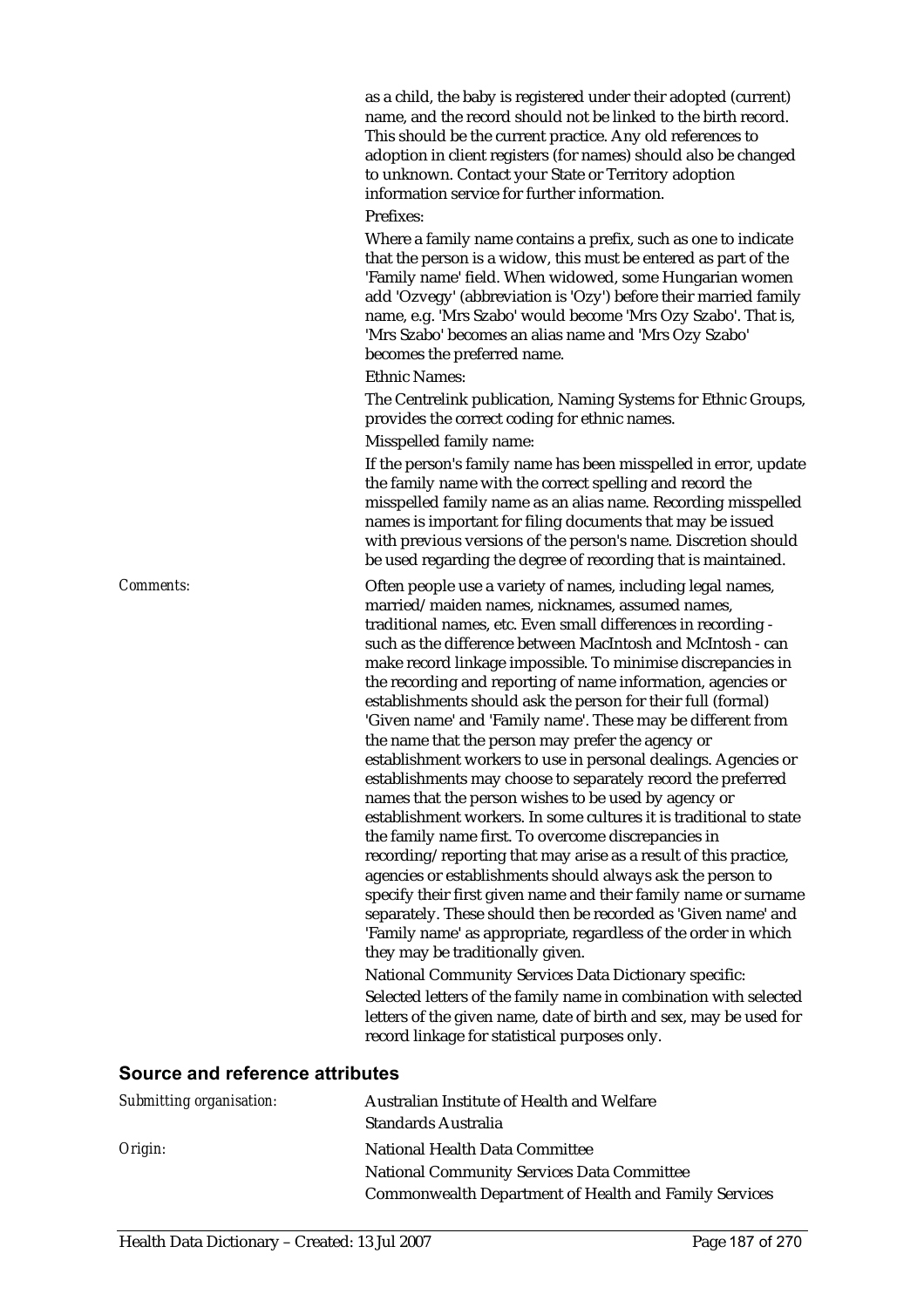|                                                      | 1998. Home and Community Care Data Dictionary Version 1.0.<br>Canberra: DHFS Standards Australia 2002. Australian Standard<br>AS5017-2002 Health Care Client Identification. Sydney:<br>Standards Australia                                                                                                                                                                                                                                                                                  |
|------------------------------------------------------|----------------------------------------------------------------------------------------------------------------------------------------------------------------------------------------------------------------------------------------------------------------------------------------------------------------------------------------------------------------------------------------------------------------------------------------------------------------------------------------------|
| Reference documents:                                 | AS4846 Health Care Provider Identification, 2004, Sydney:<br>Standards Australia                                                                                                                                                                                                                                                                                                                                                                                                             |
| <b>Relational attributes</b>                         |                                                                                                                                                                                                                                                                                                                                                                                                                                                                                              |
| Related metadata references:                         | Supersedes Person (name)—family name, text X[X(39)] NHIG,<br>Superseded 04/05/2005, NCSIMG, Superseded 25/08/2005<br>See also Person (name)—given name, text [X(40)] NHIG,<br>Standard 04/05/2005, NCSIMG, Standard 25/08/2005,<br>NHDAMG, Standard 20/06/2005<br>Is used in the formation of Person-letters of given name, text<br>XX NCSIMG, Standard 27/03/2007<br>Is used in the formation of Person-letters of family name, text<br>XXX NCSIMG, Standard 27/03/2007                     |
| <b>Implementation in Data Set</b><br>Specifications: | Cancer (clinical) DSS NHIG, Superseded 07/12/2005<br>Cancer (clinical) DSS NHIG, Standard 07/12/2005<br>Health care client identification DSS NHIG, Standard<br>04/05/2005<br>Health care provider identification DSS NHIG, Superseded<br>04/07/2007<br>Health care provider identification DSS NHIG, Standard<br>04/07/2007<br>Information specific to this data set:<br>When used for the purpose of positive identification or<br>contact, agencies or establishments that collect Family |

name should also collect Person name type.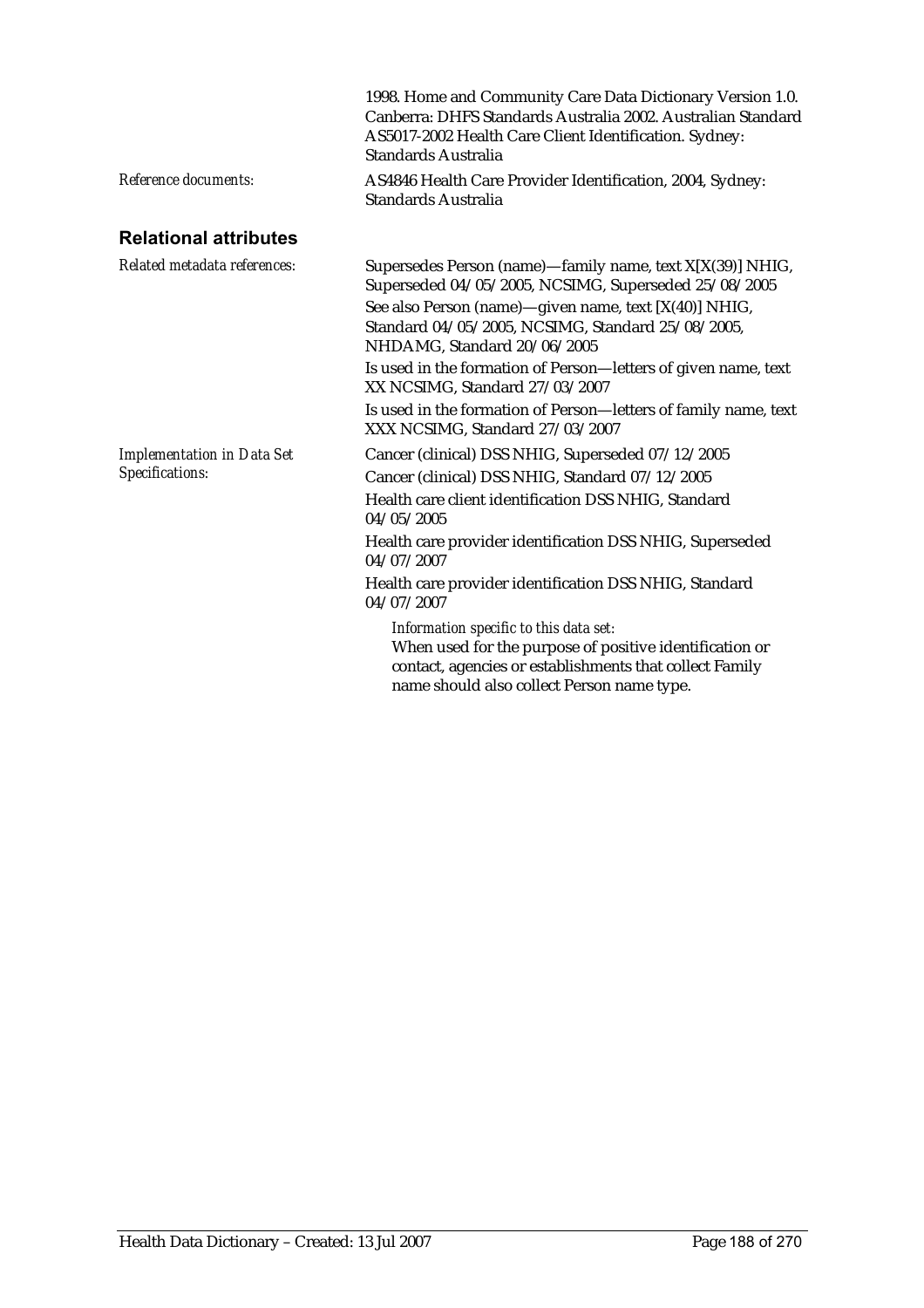# **Fasting status**

### **Identifying and definitional attributes**

| Metadata item type:         | Data Element                                                                                                                  |
|-----------------------------|-------------------------------------------------------------------------------------------------------------------------------|
| <i>Technical name:</i>      | Health service event—fasting indicator, code N                                                                                |
| <b>METeOR</b> identifier:   | 302941                                                                                                                        |
| <b>Registration status:</b> | NHIG, Standard 21/09/2005                                                                                                     |
| Definition:                 | Whether the patient was fasting at the time of an examination,<br>test, investigation or procedure, as represented by a code. |

### **Data element concept attributes**

| Data element concept: | Health service event—fasting indicator                                                                |
|-----------------------|-------------------------------------------------------------------------------------------------------|
| Definition:           | The fasting status of the patient at the time of an examination,<br>test, investigation or procedure. |
| Context:              | Public health, health care and clinical setting.                                                      |
| Object class:         | Health service event                                                                                  |
| <b>Property:</b>      | <b>Fasting indicator</b>                                                                              |

### **Value domain attributes**

#### **Representational attributes**

| <b>Representation class:</b> | Code          |                                   |
|------------------------------|---------------|-----------------------------------|
| Data type:                   | <b>Number</b> |                                   |
| Format:                      | N             |                                   |
| Maximum character length:    |               |                                   |
| Permissible values:          | Value         | Meaning                           |
|                              | 1             | <b>Yes</b>                        |
|                              | 2             | N <sub>0</sub>                    |
| Supplementary values:        | 9             | Not stated/inadequately described |

#### **Collection and usage attributes**

| <b>Guide for use:</b> | CODE 9 Not stated/inadequately described              |
|-----------------------|-------------------------------------------------------|
|                       | This code is not for use in primary data collections. |

#### **Data element attributes**

| Guide for use:   | CODE 1 Yes: Record if the patient is fasting at the time of an<br>examination, test, investigation or procedure.<br>CODE 2 No: Record if the patient is not fasting at the time of an<br>examination, test, investigation or procedure. |
|------------------|-----------------------------------------------------------------------------------------------------------------------------------------------------------------------------------------------------------------------------------------|
| <i>Comments:</i> | In settings where the monitoring of a person's health is ongoing<br>and where management can change over time (such as general<br>practice), the service contact date should be recorded.                                               |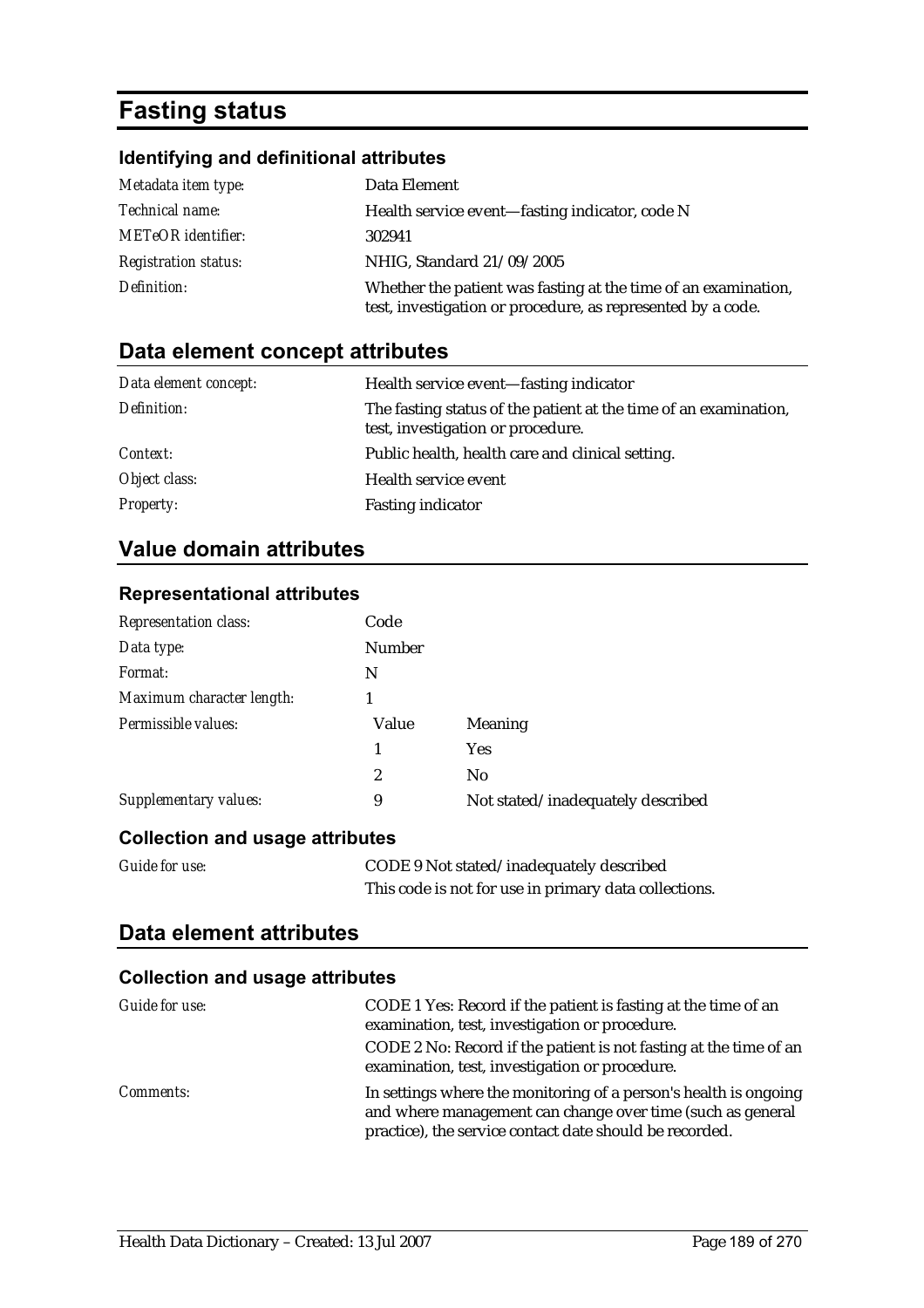| <b>National Diabetes Data Working Group</b>                                                                                                                  |
|--------------------------------------------------------------------------------------------------------------------------------------------------------------|
| Cardiovascular Data Working Group                                                                                                                            |
|                                                                                                                                                              |
| Supersedes Health service event—fasting status, code N NHIG,<br>Superseded 21/09/2005                                                                        |
| Is used in the formation of Person—low-density lipoprotein<br>cholesterol level (calculated), total millimoles per litre N[N].N<br>NHIG, Standard 01/03/2005 |
| Cardiovascular disease (clinical) DSS NHIG, Superseded<br>15/02/2006                                                                                         |
| Cardiovascular disease (clinical) DSS NHIG, Superseded<br>04/07/2007                                                                                         |
| Cardiovascular disease (clinical) DSS NHIG, Standard<br>04/07/2007                                                                                           |
| Diabetes (clinical) DSS NHIG, Standard 21/09/2005                                                                                                            |
|                                                                                                                                                              |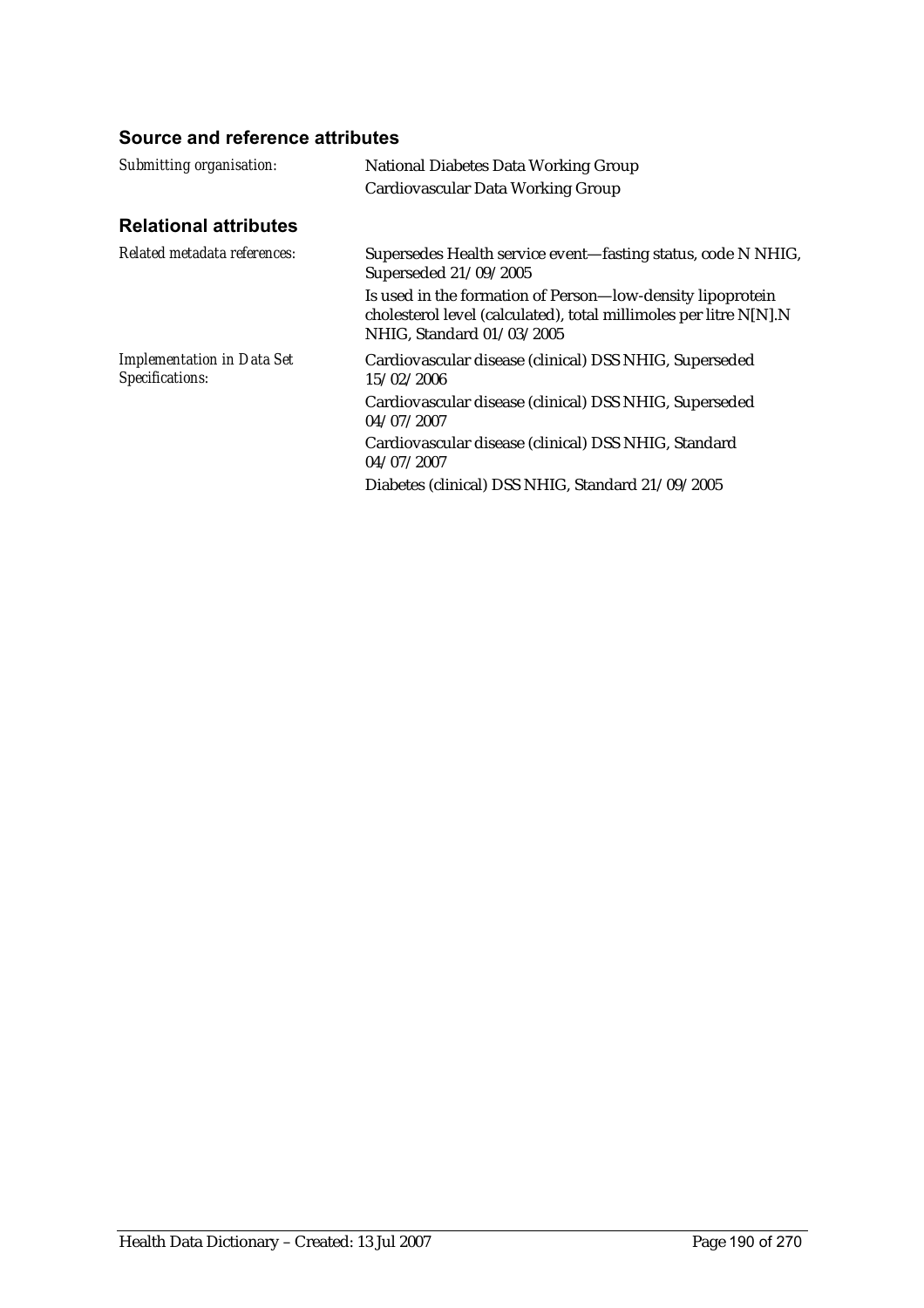# **Fibrinolytic drug used**

### **Identifying and definitional attributes**

| Metadata item type:         | Data Element                                          |
|-----------------------------|-------------------------------------------------------|
| <i>Technical name:</i>      | Person-fibrinolytic drug administered, code N         |
| <b>METeOR</b> identifier:   | 285079                                                |
| <b>Registration status:</b> | NHIG, Standard 04/06/2004                             |
| Definition:                 | The fibrinolytic drug used, as represented by a code. |

### **Data element concept attributes**

| Data element concept: | Person-fibrinolytic drug administered  |
|-----------------------|----------------------------------------|
| Definition:           | Identifies the fibrinolytic drug used. |
| Object class:         | <b>Person</b>                          |
| <b>Property:</b>      | Fibrinolytic drug administered         |

### **Value domain attributes**

#### **Representational attributes**

| <b>Representation class:</b> | Code          |                                                 |
|------------------------------|---------------|-------------------------------------------------|
| Data type:                   | <b>Number</b> |                                                 |
| Format:                      | N             |                                                 |
| Maximum character length:    |               |                                                 |
| Permissible values:          | Value         | Meaning                                         |
|                              | 1             | Streptokinase                                   |
|                              | 2             | t-PA (Tissue Plasminogen Activator) (Alteplase) |
|                              | 3             | r-PA (Reteplase)                                |
|                              | 4             | TNK t-PA (Tenecteplase)                         |
| Supplementary values:        | 9             | Not stated/inadequately described               |

### **Data element attributes**

| Submitting organisation:                             | Acute coronary syndrome data working group                                                                                                                                                                              |
|------------------------------------------------------|-------------------------------------------------------------------------------------------------------------------------------------------------------------------------------------------------------------------------|
| Steward:                                             | The National Heart Foundation of Australia and The Cardiac<br>Society of Australia and New Zealand                                                                                                                      |
| <b>Relational attributes</b>                         |                                                                                                                                                                                                                         |
| Related metadata references:                         | Supersedes Fibrinolytic drug used, version 1, DE, NHDD,<br>NHIMG, Superseded 01/03/2005                                                                                                                                 |
| <b>Implementation in Data Set</b><br>Specifications: | Acute coronary syndrome (clinical) DSS NHIG, Standard<br>07/12/2005                                                                                                                                                     |
|                                                      | Information specific to this data set:<br>For Acute coronary syndrome (ACS) reporting, this data<br>element pertains to the administering of fibrinolytic<br>therapy drugs at any time point during this current event. |
|                                                      | Acute coronary syndrome (clinical) DSS NHIG, Superseded                                                                                                                                                                 |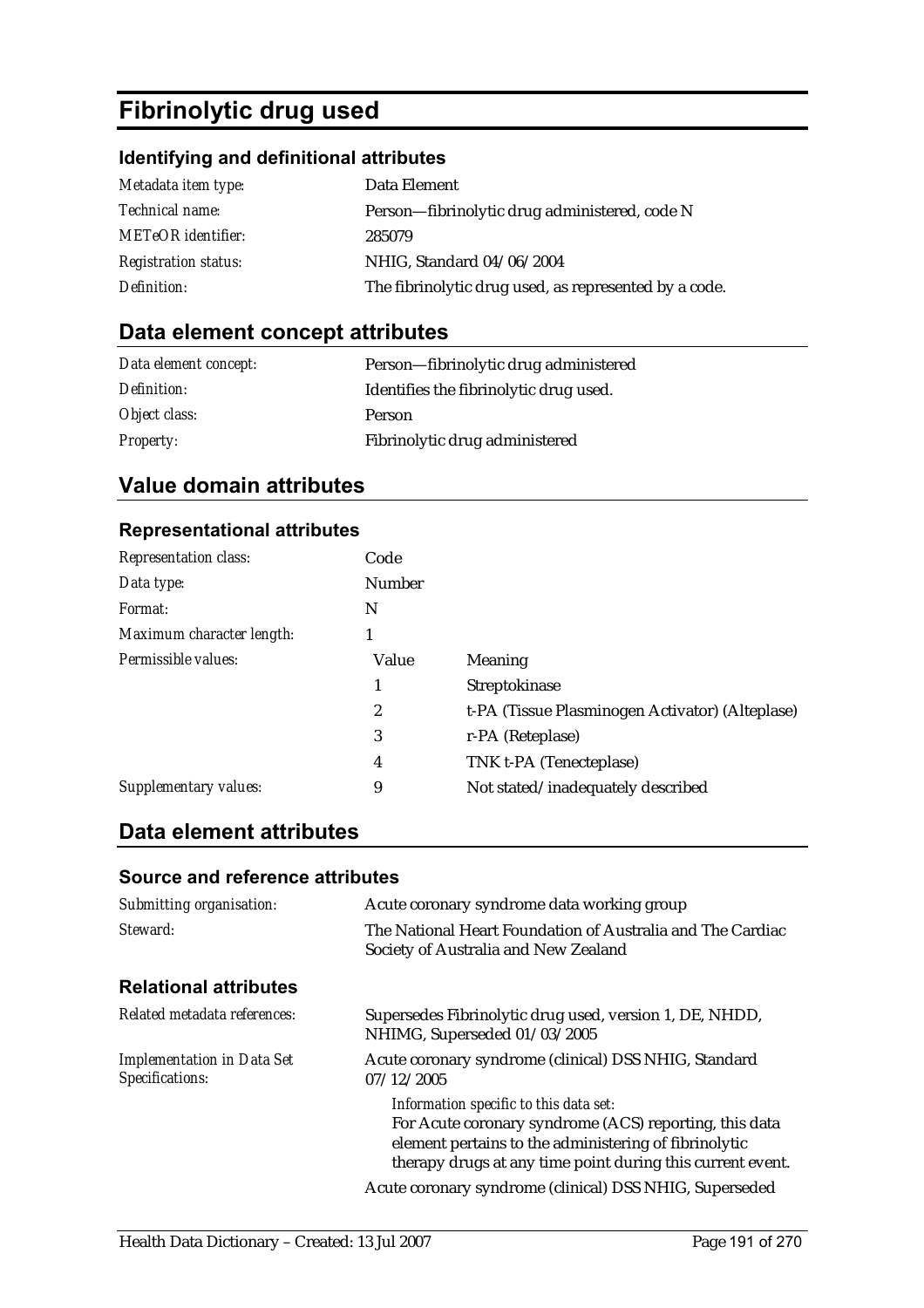# **Fibrinolytic therapy status**

### **Identifying and definitional attributes**

| Metadata item type:         | Data Element                                                           |
|-----------------------------|------------------------------------------------------------------------|
| <i>Technical name:</i>      | Person—fibrinolytic therapy status, code NN                            |
| <b>METeOR</b> identifier:   | 285087                                                                 |
| <b>Registration status:</b> | NHIG, Standard 04/06/2004                                              |
| Definition:                 | The person's fibrinolytic therapy status, as represented by a<br>code. |

## **Data element concept attributes**

| Data element concept: | Person—fibrinolytic therapy status                   |
|-----------------------|------------------------------------------------------|
| Definition:           | Identifies the person's fibrinolytic therapy status. |
| <i>Context:</i>       | Health care and clinical settings.                   |
| Object class:         | <b>Person</b>                                        |
| <b>Property:</b>      | Fibrinolytic therapy status                          |

### **Value domain attributes**

### **Representational attributes**

| Representation class:     | Code      |                                                                                                                                                                                                                        |
|---------------------------|-----------|------------------------------------------------------------------------------------------------------------------------------------------------------------------------------------------------------------------------|
| Data type:                | Number    |                                                                                                                                                                                                                        |
| Format:                   | <b>NN</b> |                                                                                                                                                                                                                        |
| Maximum character length: | 2         |                                                                                                                                                                                                                        |
| Permissible values:       | Value     | Meaning                                                                                                                                                                                                                |
|                           | 10        | Given                                                                                                                                                                                                                  |
|                           | 21        | Not given - therapy not indicated                                                                                                                                                                                      |
|                           | 22        | Not given - patient refusal                                                                                                                                                                                            |
|                           | 23        | Not given - previous haemorrhagic stroke at<br>any time; other strokes or cerebrovascular<br>events within 1 year                                                                                                      |
|                           | 24        | Not given - known intracranial neoplasm                                                                                                                                                                                |
|                           | 25        | Not given - active or recent (within 2 to 4<br>weeks) internal bleeding (does not include<br>menses)                                                                                                                   |
|                           | 26        | Not given - suspected aortic dissection                                                                                                                                                                                |
|                           | 27        | Not given - severe uncontrolled hypertension<br>on presentation (blood pressure >180 mmHg<br>systolic and/or 110 mmHg diastolic). Note:<br>This could be an absolute contraindication in<br>low-risk patients with MI. |
|                           | 28        | Not given - history of prior cerebrovascular<br>accident or known intracerebral pathology not<br>covered in 2.3 & 2.4 contraindications                                                                                |
|                           | 29        | Not given - current use of anticoagulants in<br>therapeutic doses (INR greater than or equal to<br>2); known bleeding diathesis                                                                                        |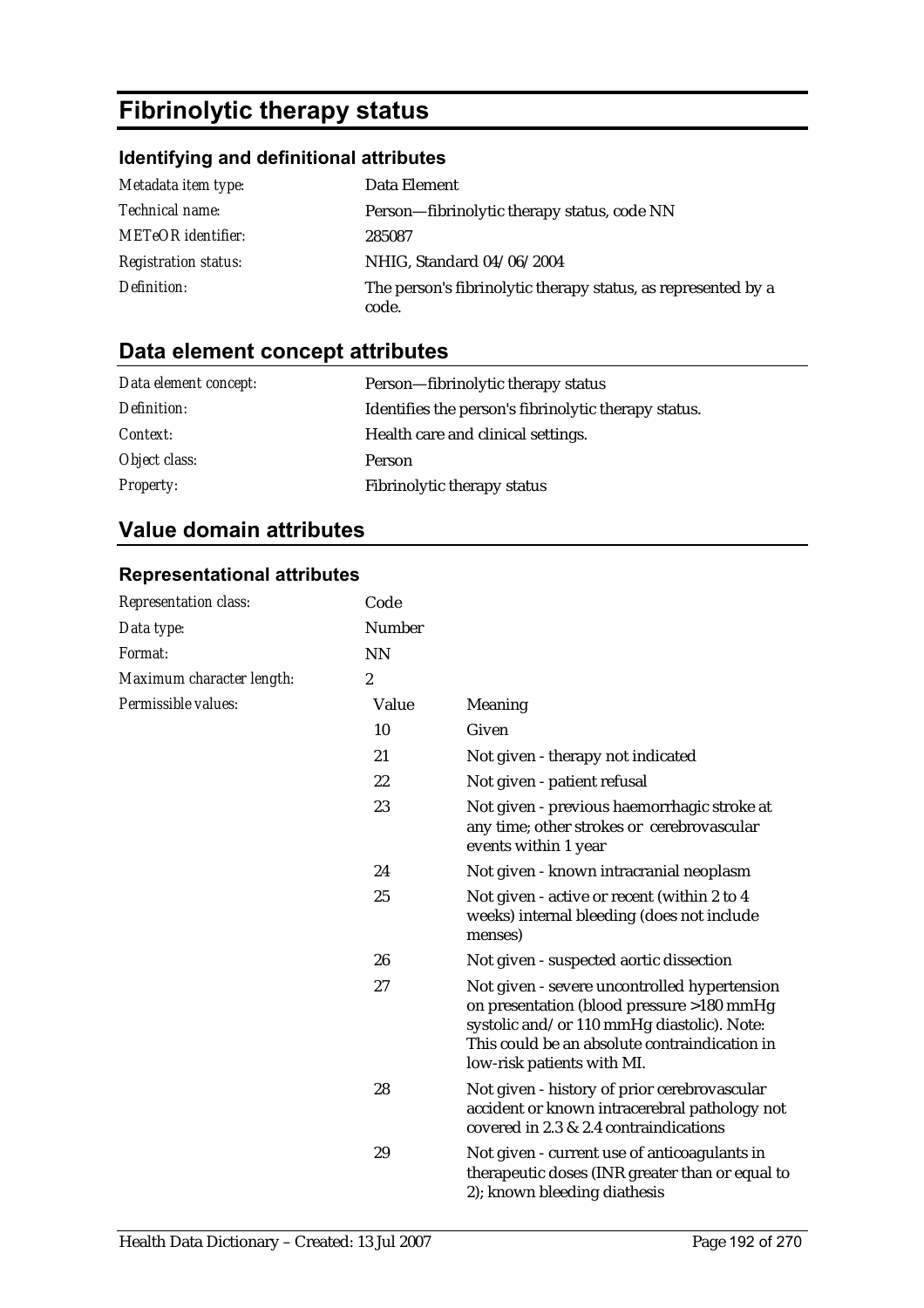|                              | 30 | Not given - recent trauma (within 2 to 4 weeks),<br>including head trauma, traumatic or prolonged<br>(greater than 10 minutes) CPR, or major surgery<br>(less than 3 weeks) |
|------------------------------|----|-----------------------------------------------------------------------------------------------------------------------------------------------------------------------------|
|                              | 31 | Not given - pregnancy                                                                                                                                                       |
|                              | 32 | Not given - other                                                                                                                                                           |
| <b>Supplementary values:</b> | 90 | Not stated/inadequately described                                                                                                                                           |

#### **Source and reference attributes**

*Submitting organisation:* Australian Institute of Health and Welfare

### **Data element attributes**

#### **Collection and usage attributes**

| Guide for use: | CODES 23, 24, 25, 26, 27, 28, 29, 30 and 31                                                        |
|----------------|----------------------------------------------------------------------------------------------------|
|                | More than one code may recorded for the following codes: 23,<br>24, 25, 26, 27, 28, 29, 30 and 31. |

| Submitting organisation:                             | Acute coronary syndrome data working group                                                                                                                                        |
|------------------------------------------------------|-----------------------------------------------------------------------------------------------------------------------------------------------------------------------------------|
| Steward:                                             | The National Heart Foundation of Australia and The Cardiac<br>Society of Australia and New Zealand                                                                                |
| <b>Relational attributes</b>                         |                                                                                                                                                                                   |
| Related metadata references:                         | Supersedes Fibrinolytic therapy status, version 1, DE, NHDD,<br>NHIMG, Superseded 01/03/2005                                                                                      |
| <b>Implementation in Data Set</b><br>Specifications: | Acute coronary syndrome (clinical) DSS NHIG, Standard<br>07/12/2005                                                                                                               |
|                                                      | Information specific to this data set:                                                                                                                                            |
|                                                      | For Acute coronary syndrome (ACS) reporting, to be<br>collected with the data elements Triage—triage date,<br>DDMMYYYY, Triage-triage time, hhmm, Person-risk<br>stratum, code N. |
|                                                      | This data element pertains to the administering of<br>fibrinolytic therapy drugs at any time point during this<br>current event.                                                  |
|                                                      | Acute coronary syndrome (clinical) DSS NHIG, Superseded<br>07/12/2005                                                                                                             |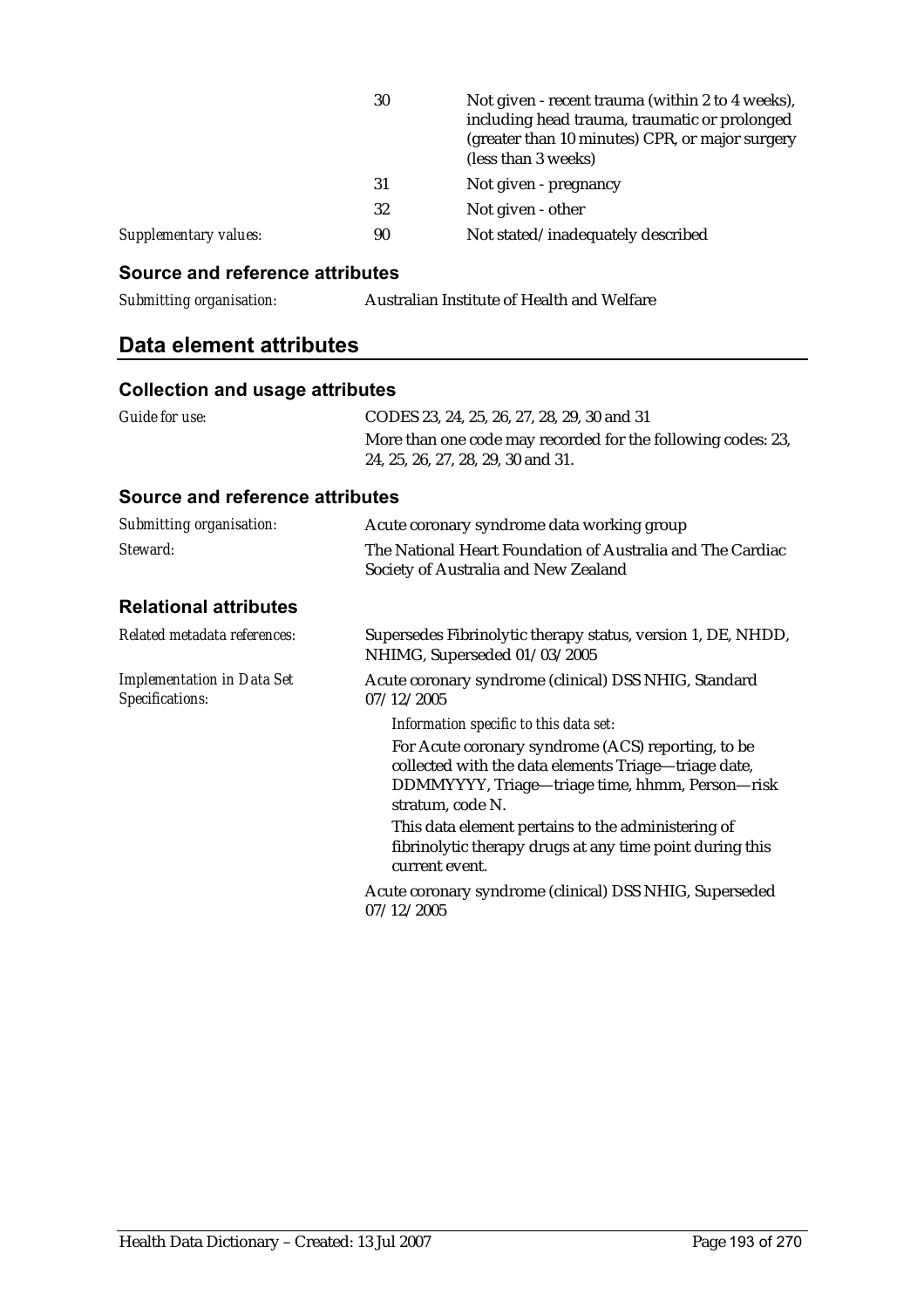# **First day of the last menstrual period**

### **Identifying and definitional attributes**

| Metadata item type:         | Data Element                                                              |
|-----------------------------|---------------------------------------------------------------------------|
| Technical name:             | Pregnancy—first day of the last menstrual period, date<br><b>DDMMYYYY</b> |
| <b>METeOR</b> identifier:   | 270038                                                                    |
| <i>Registration status:</i> | NHIG, Standard 01/03/2005                                                 |
| Definition:                 | Date of the first day of the mother's last menstrual period<br>$(LMP)$ .  |

## **Data element concept attributes**

| Data element concept: | Pregnancy—first day of the last menstrual period                         |
|-----------------------|--------------------------------------------------------------------------|
| Definition:           | Date of the first day of the mother's last menstrual period<br>$(LMP)$ . |
| <i>Context:</i>       | <b>Perinatal statistics</b>                                              |
| Object class:         | Pregnancy                                                                |
| <i>Property:</i>      | First day of the last menstrual period                                   |

### **Value domain attributes**

#### **Representational attributes**

| <b>Representation class:</b> | Date            |
|------------------------------|-----------------|
| Data type:                   | Date/Time       |
| Format:                      | <b>DDMMYYYY</b> |
| Maximum character length:    | 8               |

### **Data element attributes**

| Guide for use:                  | If the first day is unknown, it is unnecessary to record the<br>month and year (i.e. record 99999999).                                                                                                                                                                                                                                                                                                                        |
|---------------------------------|-------------------------------------------------------------------------------------------------------------------------------------------------------------------------------------------------------------------------------------------------------------------------------------------------------------------------------------------------------------------------------------------------------------------------------|
| <i>Comments:</i>                | The first day of the LMP is required to estimate gestational age,<br>which is a key outcome of pregnancy and an important risk<br>factor for neonatal outcomes. Although the date of the LMP<br>may not be known, or may sometimes be erroneous, estimation<br>of gestational age based on clinical assessment may also be<br>inaccurate. Both methods of assessing gestational age are<br>required for analysis of outcomes. |
| Source and reference attributes |                                                                                                                                                                                                                                                                                                                                                                                                                               |
| Submitting organisation:        | <b>National Perinatal Data Development Committee</b>                                                                                                                                                                                                                                                                                                                                                                          |
| <b>Relational attributes</b>    |                                                                                                                                                                                                                                                                                                                                                                                                                               |
| Related metadata references:    | Supersedes First day of the last menstrual period, version 1, DE,                                                                                                                                                                                                                                                                                                                                                             |

| etadata references. | Supersedes First day of the last mensional period, version 1, DE |
|---------------------|------------------------------------------------------------------|
|                     | NHDD, NHIMG, Superseded 01/03/2005                               |
|                     | Is used in the formation of Female (pregnant)—estimated          |
|                     | gestational age, total weeks NN NHIG, Standard 01/03/2005        |
|                     |                                                                  |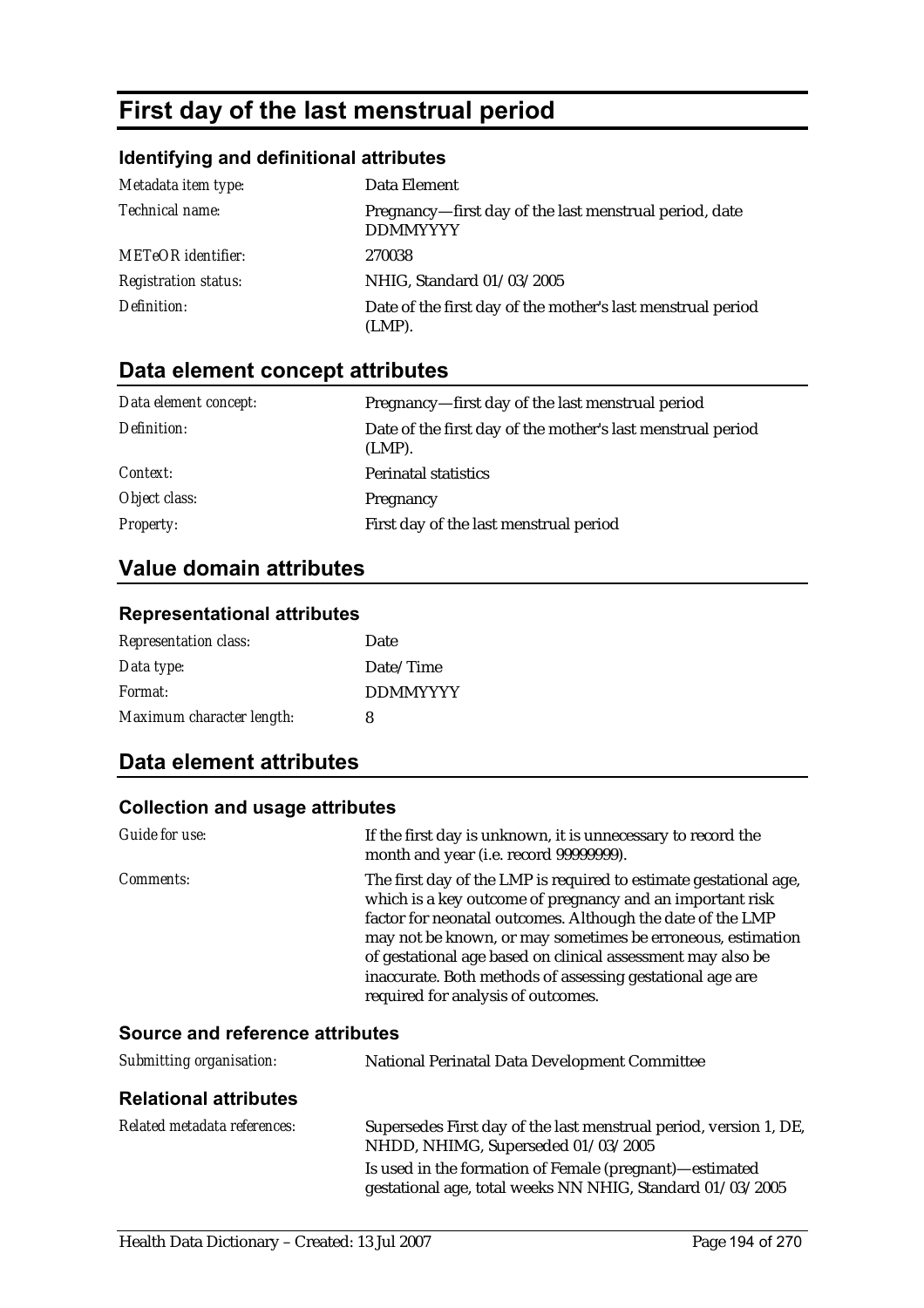# **Floor/level number (person)**

### **Identifying and definitional attributes**

| Metadata item type:         | Data Element                                                                |
|-----------------------------|-----------------------------------------------------------------------------|
| Technical name:             | Person (address)—floor/level identifier, [NNNA]                             |
| <b>METeOR</b> identifier:   | 270029                                                                      |
| <b>Registration status:</b> | NHIG, Standard 01/03/2005<br>NCSIMG, Standard 30/09/2005                    |
| Definition:                 | The unique identifier for the floor/level where a person can be<br>located. |

### **Data element concept attributes**

| Data element concept: | Person (address)—floor/level identifier                   |
|-----------------------|-----------------------------------------------------------|
| Definition:           | The floor/level identifier where a person can be located. |
| Object class:         | Person                                                    |
| <i>Property:</i>      | Floor/level identifier                                    |

### **Value domain attributes**

#### **Representational attributes**

| <b>Representation class:</b> | <b>Identifier</b> |
|------------------------------|-------------------|
| Data type:                   | String            |
| <i>Format:</i>               | [NNNA]            |
| Maximum character length:    | Λ                 |

### **Data element attributes**

#### **Collection and usage attributes**

| Guide for use:                  | Floor/level number and suffix are both optional.                                                                   |
|---------------------------------|--------------------------------------------------------------------------------------------------------------------|
|                                 | The Floor/level number must be recorded with its<br>corresponding Floor/level type.                                |
|                                 | Some Floor/level numbers may be followed by an alphabetic<br>suffix.                                               |
|                                 | Examples of Floor/level identification:                                                                            |
|                                 | FL <sub>1</sub> A                                                                                                  |
|                                 | L <sub>3</sub>                                                                                                     |
|                                 | LG A                                                                                                               |
| <b>Collection methods:</b>      | Do not leave a space between the number and alpha suffix. To<br>be collected in conjunction with Floor/level type. |
| Source and reference attributes |                                                                                                                    |
| Origin:                         | <b>Health Data Standards Committee</b>                                                                             |
|                                 | <b>Australia Post Address Presentation Standard</b>                                                                |
| <b>Relational attributes</b>    |                                                                                                                    |
| Related metadata references:    | Supersedes Floor/level number, version 1, DE, NHDD,<br>NHIMG, Superseded 01/03/2005                                |

Is used in the formation of Person (address)—address line, text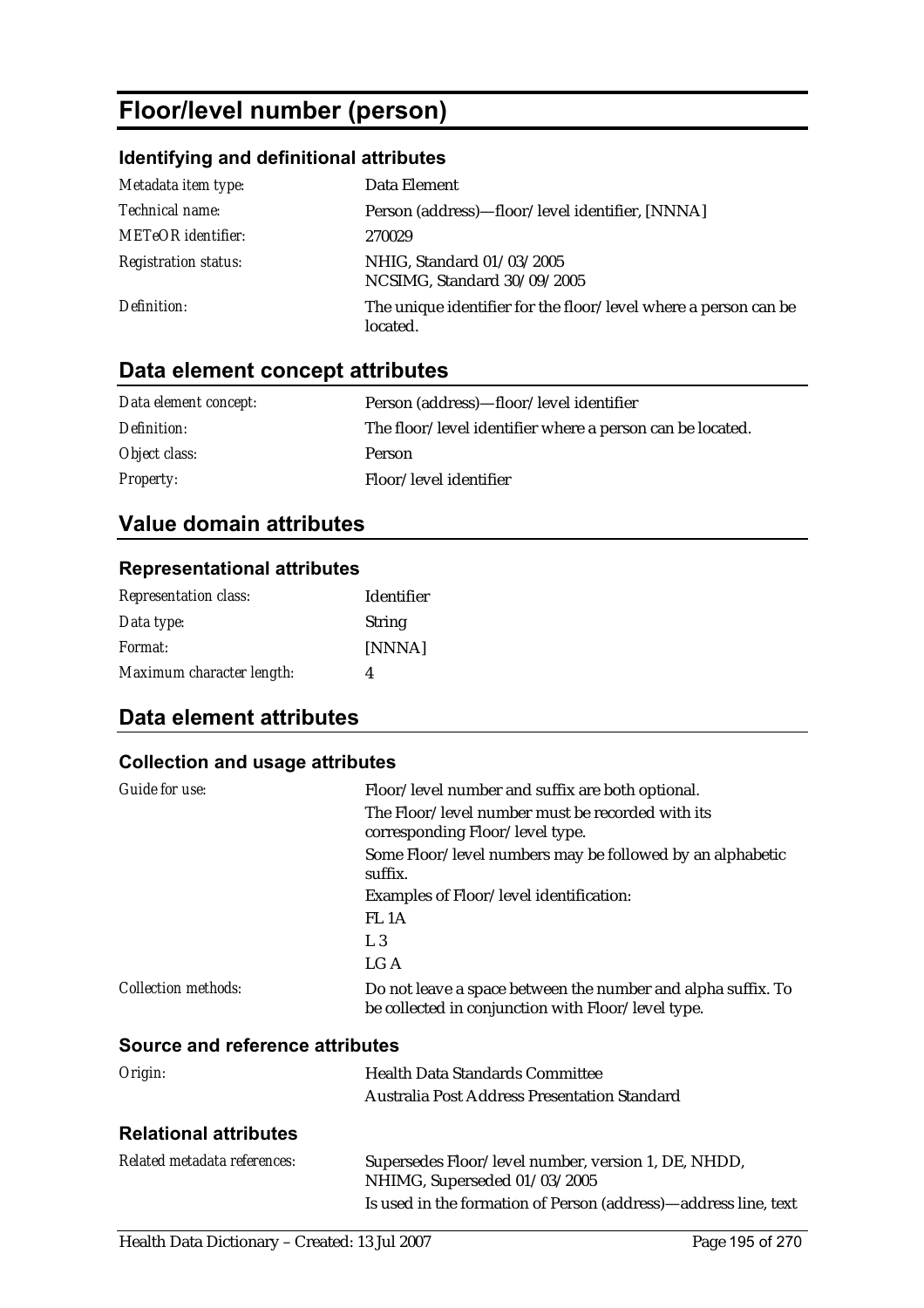[X(180)] NHIG, Standard 04/05/2005, NCSIMG, Standard 30/09/2005 Is used in the formation of Person (address)—health address line, text [X(180)] NHIG, Superseded 04/05/2005 *Implementation in Data Set Specifications:* Health care client identification DSS NHIG, Standard 04/05/2005 Health care provider identification DSS NHIG, Superseded 04/07/2007 Health care provider identification DSS NHIG, Standard 04/07/2007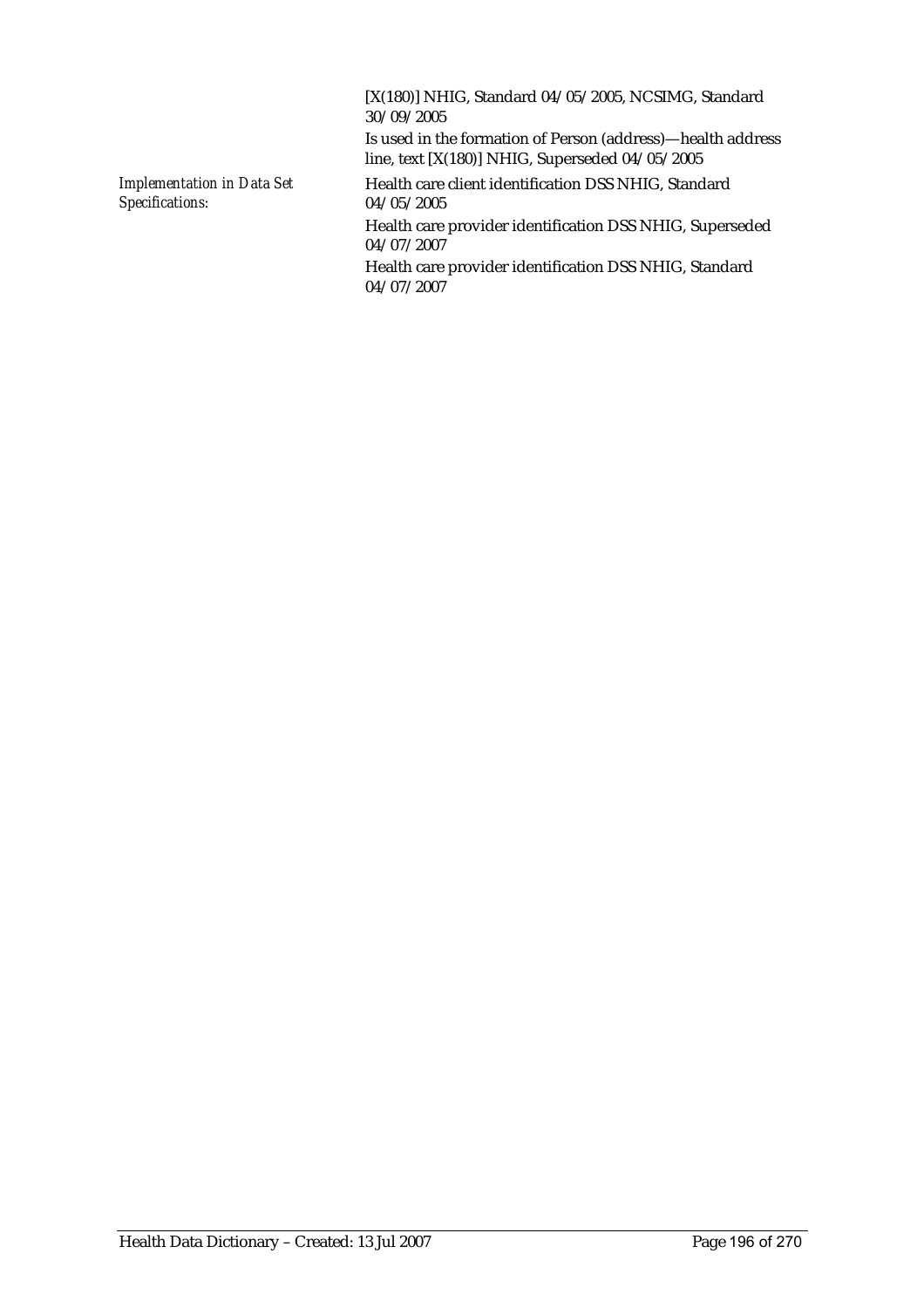# **Floor/level number (service provider organisation)**

### **Identifying and definitional attributes**

| Metadata item type:         | Data Element                                                                    |
|-----------------------------|---------------------------------------------------------------------------------|
| Technical name:             | Service provider organisation (address)—floor/level identifier,<br>[NNNA]       |
| <b>METeOR</b> identifier:   | 290264                                                                          |
| <b>Registration status:</b> | NHIG, Standard 04/05/2005<br>NCSIMG, Standard 30/09/2005                        |
| Definition:                 | The unique identifier for floor/level, where an organisation can<br>be located. |

### **Data element concept attributes**

| Data element concept: | Service provider organisation (address)—floor/level identifier   |
|-----------------------|------------------------------------------------------------------|
| Definition:           | The floor/level identifier where an organisation can be located. |
| Object class:         | Service provider organisation                                    |
| <i>Property:</i>      | Floor/level identifier                                           |

### **Value domain attributes**

#### **Representational attributes**

| <b>Representation class:</b> | <b>Identifier</b> |
|------------------------------|-------------------|
| Data type:                   | <b>String</b>     |
| <i>Format:</i>               | [NNNA]            |
| Maximum character length:    | 4                 |

### **Data element attributes**

#### **Collection and usage attributes**

| Guide for use:      | Floor/level number and suffix are both optional.                                                                   |
|---------------------|--------------------------------------------------------------------------------------------------------------------|
|                     | The Floor/level number must be recorded with its<br>corresponding Floor/level type.                                |
|                     | Some Floor/level numbers may be followed by an alphabetic<br>suffix.                                               |
|                     | Examples of Floor/level identification:                                                                            |
|                     | FL <sub>1</sub> A                                                                                                  |
|                     | L <sub>3</sub>                                                                                                     |
|                     | LG A                                                                                                               |
| Collection methods: | Do not leave a space between the number and alpha suffix. To<br>be collected in conjunction with Floor/level type. |

| Origin: | <b>Health Data Standards Committee</b>              |
|---------|-----------------------------------------------------|
|         | <b>Australia Post Address Presentation Standard</b> |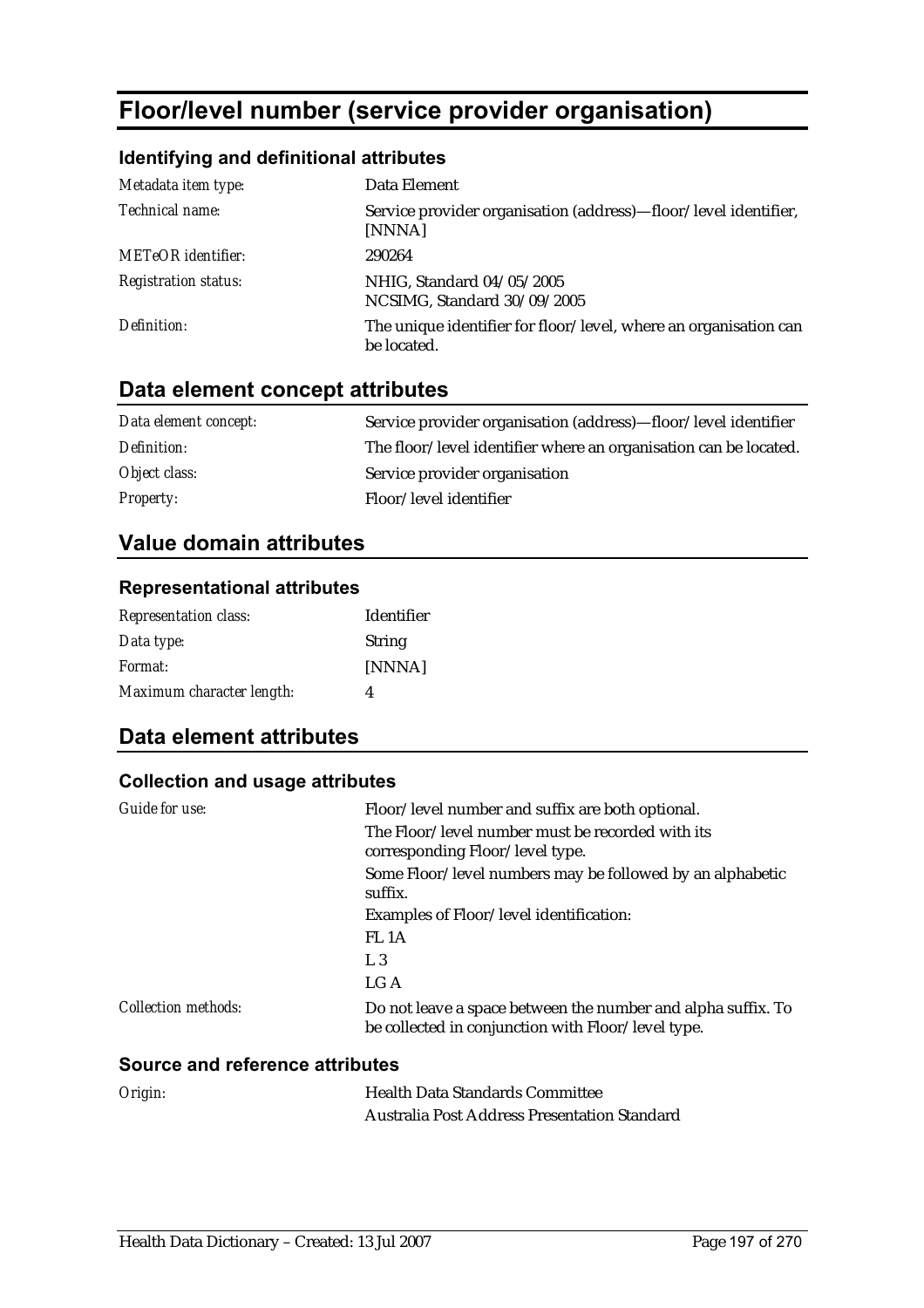### **Relational attributes**

| Related metadata references:                         | Is used in the formation of Service provider organisation<br>(address)—address line, text [X(180)] NHIG, Standard<br>04/05/2005, NCSIMG, Standard 30/09/2005 |
|------------------------------------------------------|--------------------------------------------------------------------------------------------------------------------------------------------------------------|
| <b>Implementation in Data Set</b><br>Specifications: | Health care provider identification DSS NHIG, Superseded<br>04/07/2007                                                                                       |
|                                                      | Health care provider identification DSS NHIG, Standard<br>04/07/2007                                                                                         |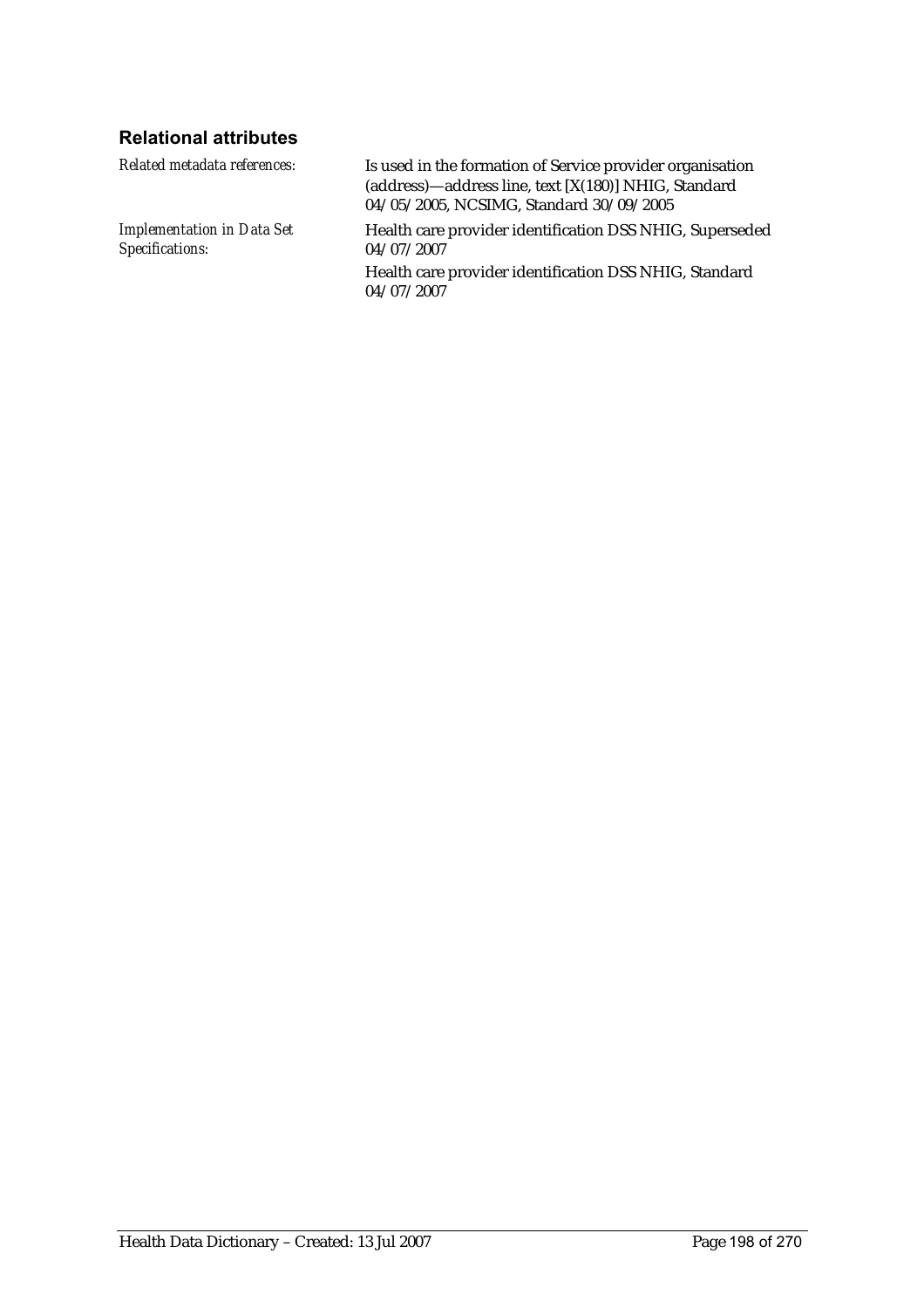# **Floor/level type (person)**

### **Identifying and definitional attributes**

| Metadata item type:         | Data Element                                                                        |
|-----------------------------|-------------------------------------------------------------------------------------|
| Technical name:             | Person (address)—floor/level type, code A[A]                                        |
| <b>METeOR</b> identifier:   | 270024                                                                              |
| <b>Registration status:</b> | NHIG, Standard 01/03/2005<br>NCSIMG, Standard 30/09/2005                            |
| Definition:                 | The type of floor/level where a person can be located, as<br>represented by a code. |

## **Data element concept attributes**

| Data element concept: | Person (address)—floor/level type                      |
|-----------------------|--------------------------------------------------------|
| Definition:           | The type of floor/level where a person can be located. |
| Object class:         | Person                                                 |
| <i>Property:</i>      | Floor/level type                                       |

### **Value domain attributes**

#### **Representational attributes**

| <b>Representation class:</b> | Code          |                     |
|------------------------------|---------------|---------------------|
| Data type:                   | <b>String</b> |                     |
| Format:                      | A[A]          |                     |
| Maximum character length:    | 2             |                     |
| Permissible values:          | Value         | Meaning             |
|                              | B             | <b>Basement</b>     |
|                              | FL            | <b>Floor</b>        |
|                              | G             | Ground              |
|                              | L             | Level               |
|                              | LG            | Lower Ground        |
|                              | M             | Mezzanine           |
|                              | UG            | <b>Upper Ground</b> |
|                              |               |                     |

## **Data element attributes**

#### **Collection and usage attributes**

| Guide for use:             | Some floor/level identification may require the Floor/level<br>type plus a Floor/level number to be recorded.                                                                                                            |
|----------------------------|--------------------------------------------------------------------------------------------------------------------------------------------------------------------------------------------------------------------------|
| <i>Collection methods:</i> | To be collected in conjunction with Floor/level number where<br>applicable. Some Floor/level type entries will often have no<br>corresponding number e.g. Basement, Ground, Lower ground,<br>Mezzanine and Upper ground. |

| Origin: | <b>Health Data Standards Committee</b>              |
|---------|-----------------------------------------------------|
|         | <b>Australia Post Address Presentation Standard</b> |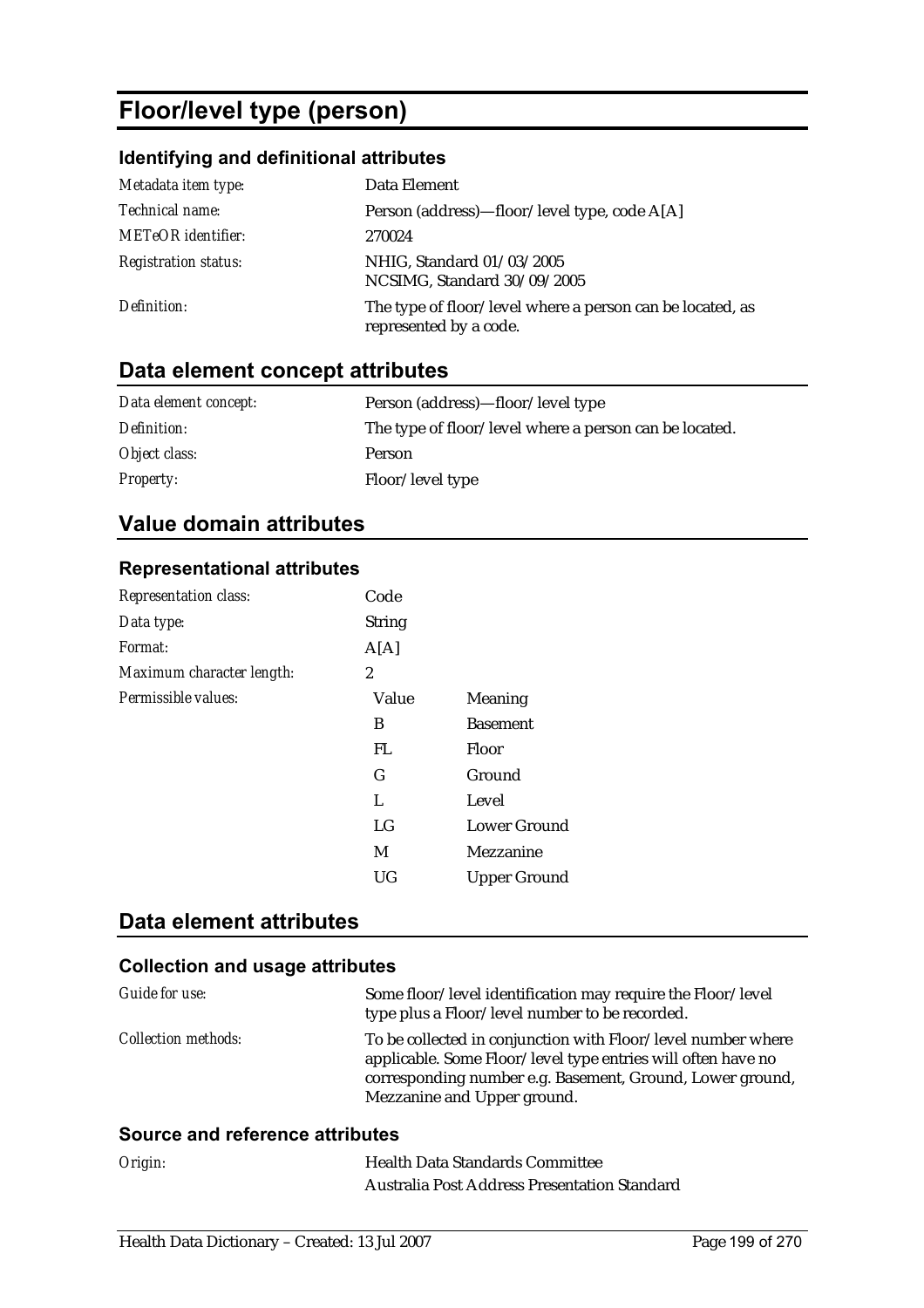### **Relational attributes**

| Supersedes Floor/level type, version 1, DE, NHDD, NHIMG,<br>Superseded 01/03/2005                                                     |
|---------------------------------------------------------------------------------------------------------------------------------------|
| Is used in the formation of Person (address)—address line, text<br>[X(180)] NHIG, Standard 04/05/2005, NCSIMG, Standard<br>30/09/2005 |
| Is used in the formation of Person (address)—health address<br>line, text $[X(180)]$ NHIG, Superseded 04/05/2005                      |
| Health care client identification DSS NHIG. Standard<br>04/05/2005                                                                    |
| Health care provider identification DSS NHIG, Superseded<br>04/07/2007                                                                |
| Health care provider identification DSS NHIG, Standard<br>04/07/2007                                                                  |
|                                                                                                                                       |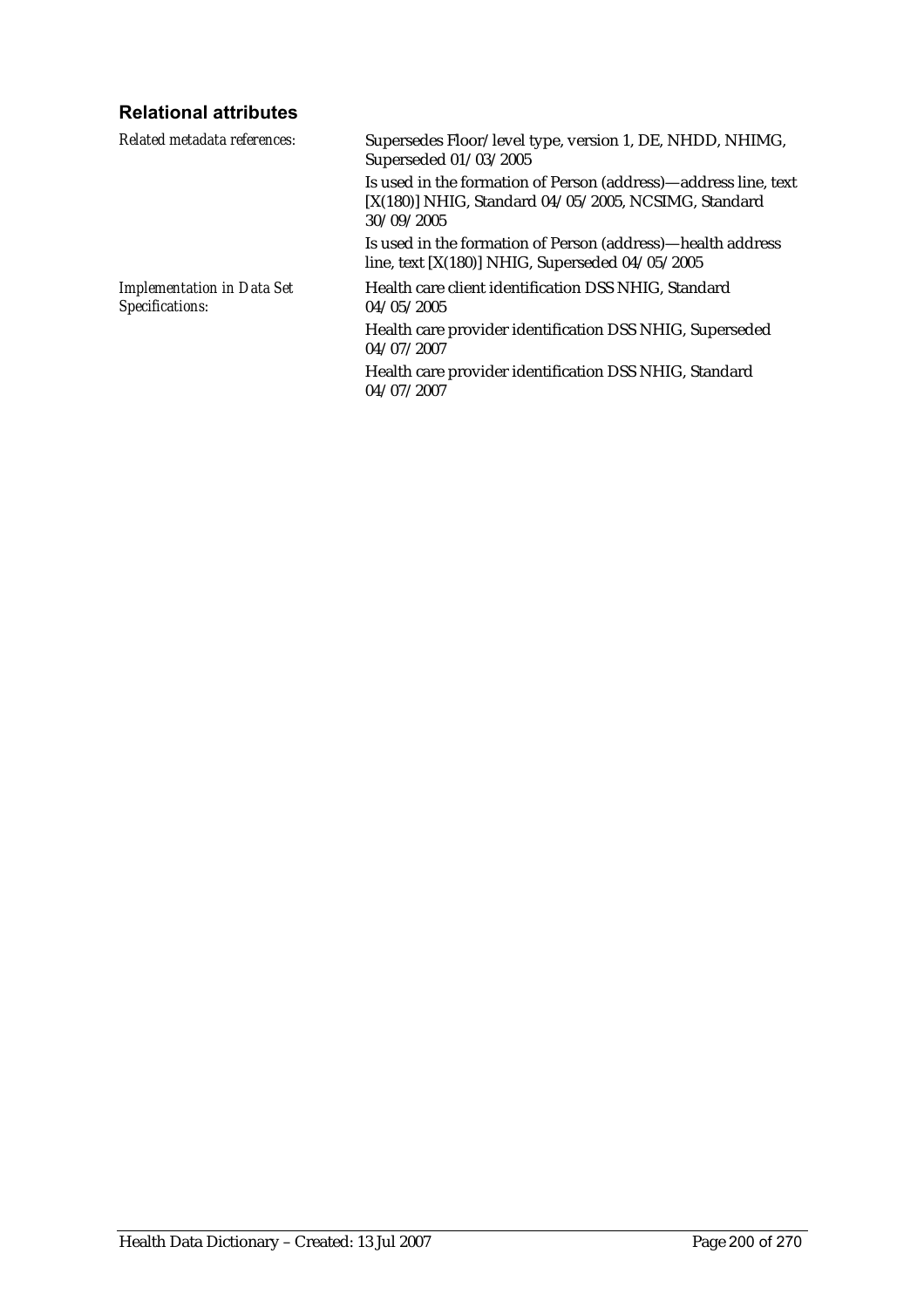# **Floor/level type (service provider organisation)**

### **Identifying and definitional attributes**

| Metadata item type:         | Data Element                                                                               |
|-----------------------------|--------------------------------------------------------------------------------------------|
| Technical name:             | Service provider organisation (address)—floor/level type, code<br>A[A]                     |
| <b>METeOR</b> identifier:   | 290245                                                                                     |
| <b>Registration status:</b> | NHIG, Standard 04/05/2005<br>NCSIMG, Standard 30/09/2005                                   |
| Definition:                 | The type of floor/level where an organisation can be located, as<br>represented by a code. |

### **Data element concept attributes**

| Data element concept: | Service provider organisation (address)—floor/level type      |
|-----------------------|---------------------------------------------------------------|
| Definition:           | The type of floor/level where an organisation can be located. |
| Object class:         | Service provider organisation                                 |
| <b>Property:</b>      | Floor/level type                                              |

### **Value domain attributes**

#### **Representational attributes**

| <b>Representation class:</b> | Code           |                     |
|------------------------------|----------------|---------------------|
| Data type:                   | <b>String</b>  |                     |
| Format:                      | A[A]           |                     |
| Maximum character length:    | $\overline{2}$ |                     |
| Permissible values:          | Value          | Meaning             |
|                              | B              | <b>Basement</b>     |
|                              | FL             | Floor               |
|                              | G              | Ground              |
|                              | L              | Level               |
|                              | LG             | Lower Ground        |
|                              | M              | Mezzanine           |
|                              | UG             | <b>Upper Ground</b> |

### **Data element attributes**

#### **Collection and usage attributes**

| <i>Collection methods:</i> | To be collected in conjunction with Floor/level number where |
|----------------------------|--------------------------------------------------------------|
|                            | applicable. Some Floor/level type entries will often have no |
|                            | corresponding number e.g. Basement, Ground, Lower ground,    |
|                            | Mezzanine and Upper ground.                                  |

| Origin: | <b>Health Data Standards Committee</b>              |
|---------|-----------------------------------------------------|
|         | <b>Australia Post Address Presentation Standard</b> |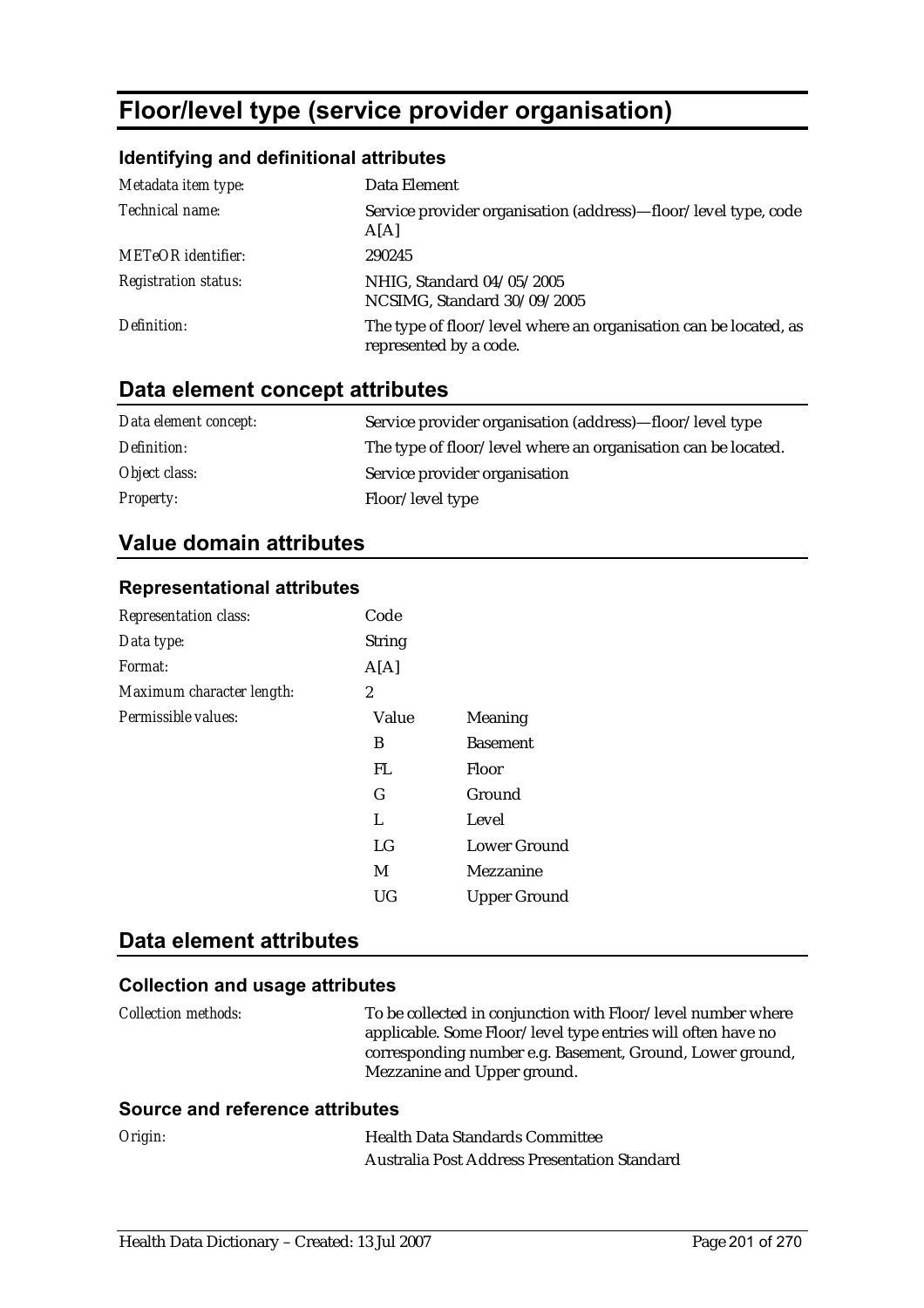### **Relational attributes**

| Related metadata references:                         | Is used in the formation of Service provider organisation<br>(address)—address line, text [X(180)] NHIG, Standard<br>04/05/2005, NCSIMG, Standard 30/09/2005 |
|------------------------------------------------------|--------------------------------------------------------------------------------------------------------------------------------------------------------------|
| <b>Implementation in Data Set</b><br>Specifications: | Health care provider identification DSS NHIG, Superseded<br>04/07/2007                                                                                       |
|                                                      | Health care provider identification DSS NHIG, Standard<br>04/07/2007                                                                                         |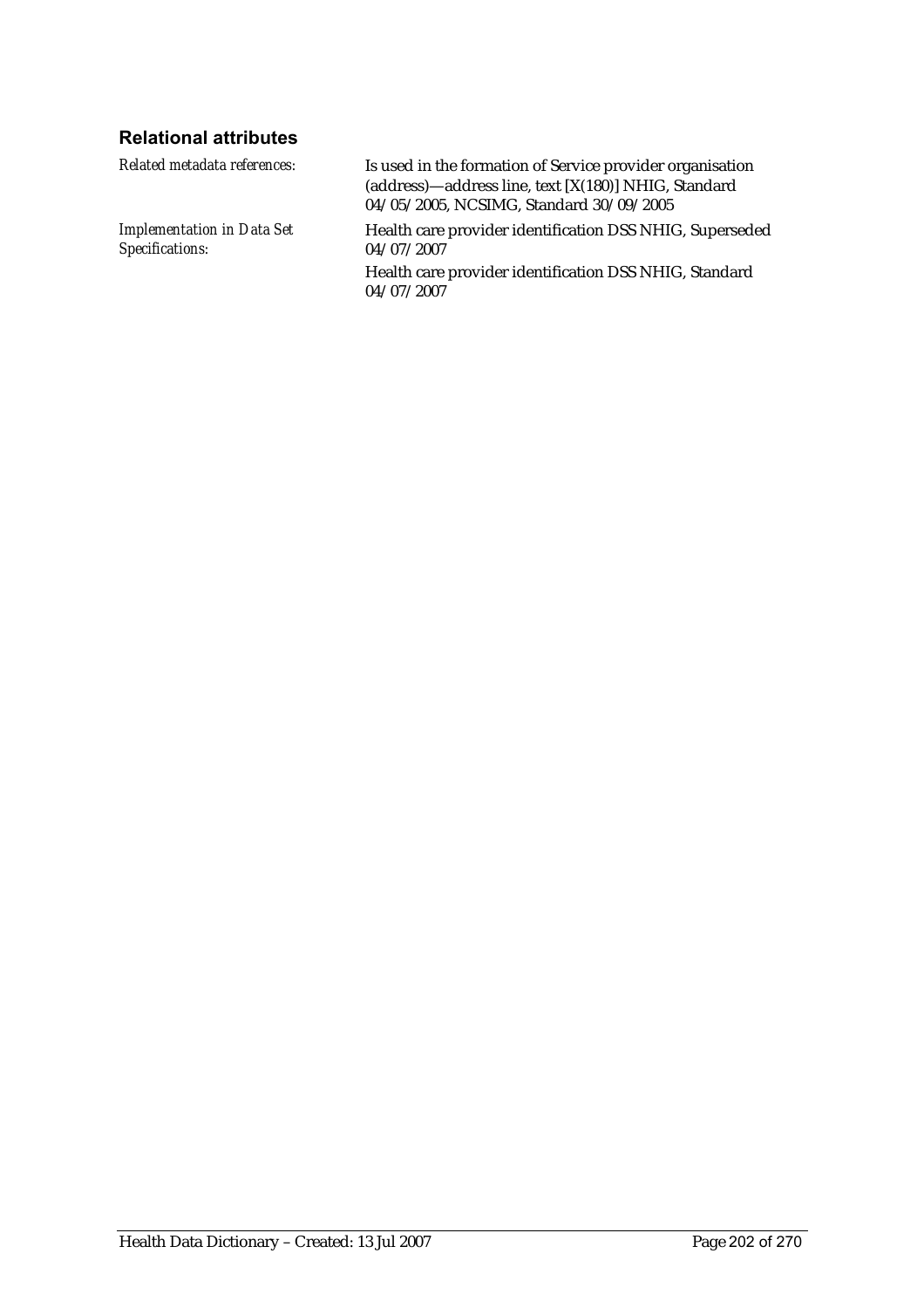# **Foot deformity**

### **Identifying and definitional attributes**

| Metadata item type:         | Data Element                                                                |
|-----------------------------|-----------------------------------------------------------------------------|
| Technical name:             | Person-foot deformity indicator, code N                                     |
| <b>METeOR</b> identifier:   | 302449                                                                      |
| <b>Registration status:</b> | NHIG, Standard 21/09/2005                                                   |
| Definition:                 | Whether a deformity is present on either foot, as represented by<br>a code. |

## **Data element concept attributes**

| Data element concept: | Person-foot deformity indicator                   |
|-----------------------|---------------------------------------------------|
| Definition:           | Whether a deformity is present on either foot.    |
| Context:              | Public health, health care and clinical settings. |
| Object class:         | <b>Person</b>                                     |
| <b>Property:</b>      | Foot deformity indicator                          |

### **Value domain attributes**

#### **Representational attributes**

| <b>Representation class:</b>           | Code          |                                   |
|----------------------------------------|---------------|-----------------------------------|
| Data type:                             | <b>Number</b> |                                   |
| Format:                                | N             |                                   |
| Maximum character length:              |               |                                   |
| Permissible values:                    | Value         | Meaning                           |
|                                        | 1             | <b>Yes</b>                        |
|                                        | 2             | N <sub>0</sub>                    |
| Supplementary values:                  | 9             | Not stated/inadequately described |
| <b>Collection and usage attributes</b> |               |                                   |

| <b>Guide for use:</b> | CODE 9 Not stated/inadequately described              |
|-----------------------|-------------------------------------------------------|
|                       | This code is not for use in primary data collections. |

### **Data element attributes**

| Guide for use:      | CODE 1 Yes: Record if a foot deformity is present on either foot.                                                                                                                                                                                               |
|---------------------|-----------------------------------------------------------------------------------------------------------------------------------------------------------------------------------------------------------------------------------------------------------------|
|                     | CODE 2 No: Record if no foot deformity is present on either<br>foot.                                                                                                                                                                                            |
|                     | Common deformities include claw toes, pes cavus, hallux<br>valgus, hallux rigidus, hammer toe, Charcot foot and nail<br>deformity.                                                                                                                              |
| Collection methods: | Both feet to be examined for the presence of foot deformity.                                                                                                                                                                                                    |
| Comments:           | Foot deformities are associated with high mechanical pressure<br>on the overlying skin that lead to ulceration in the absence of<br>protective pain sensation and when shoes are unsuitable.<br>Limited joint mobility is often present, with displaced plantar |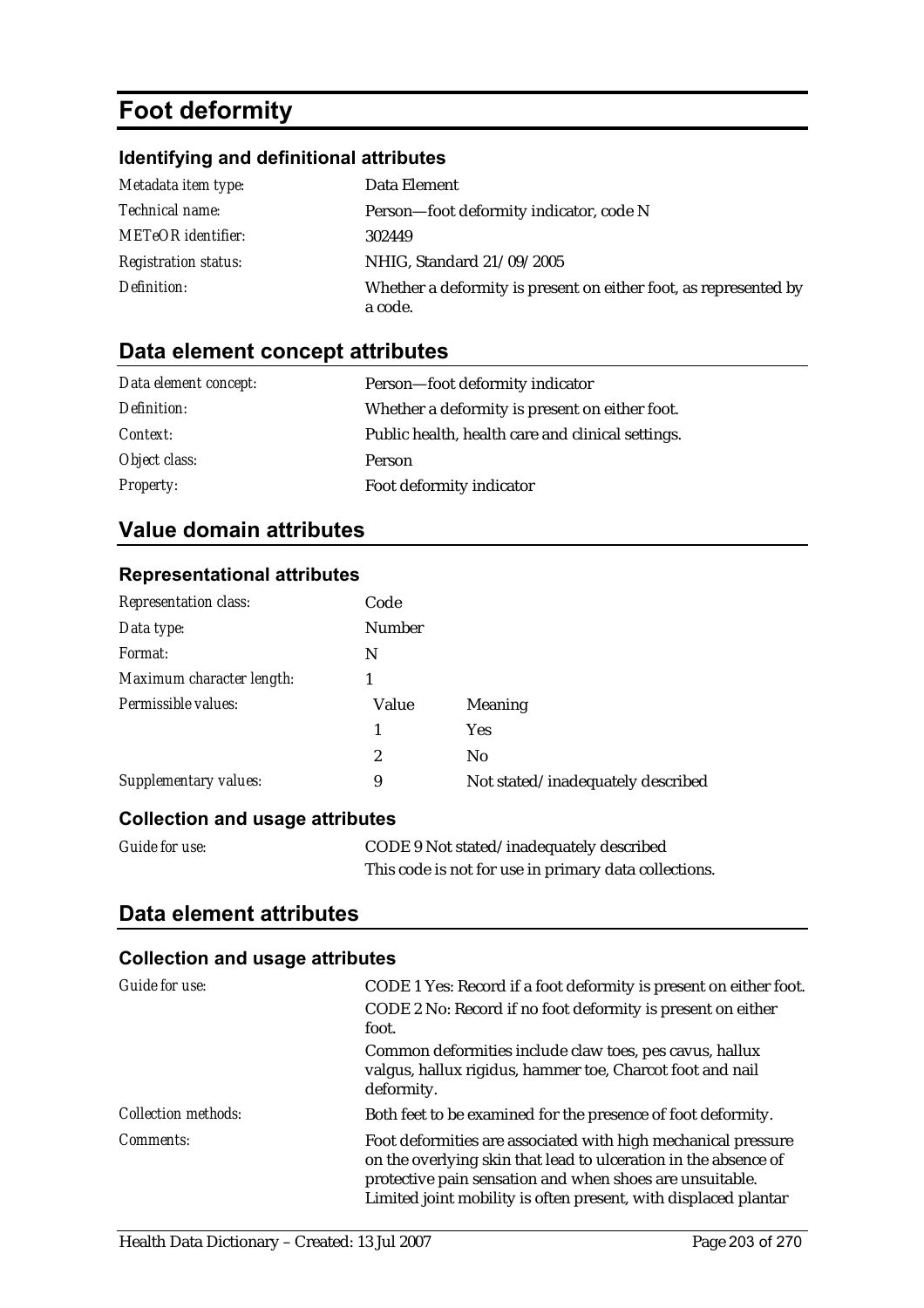| Submitting organisation:          | National diabetes data working group                                                                                                                                                                                                                                                                                                                                                                                                                                                                                                                                                                                                                                                                                                                                                                                                                                      |  |  |
|-----------------------------------|---------------------------------------------------------------------------------------------------------------------------------------------------------------------------------------------------------------------------------------------------------------------------------------------------------------------------------------------------------------------------------------------------------------------------------------------------------------------------------------------------------------------------------------------------------------------------------------------------------------------------------------------------------------------------------------------------------------------------------------------------------------------------------------------------------------------------------------------------------------------------|--|--|
| Origin:                           | National Diabetes Outcomes Quality Review Initiative<br>(NDOQRIN) data dictionary                                                                                                                                                                                                                                                                                                                                                                                                                                                                                                                                                                                                                                                                                                                                                                                         |  |  |
| Reference documents:              | Lesley V Campbell, Antony R Graham, Rosalind M Kidd, Hugh<br>F Molloy, Sharon R O'Rourke and Stephen Colagiuri: The<br>Lower Limb in People With Diabetes; Content 1997/98<br>Australian Diabetes Society.                                                                                                                                                                                                                                                                                                                                                                                                                                                                                                                                                                                                                                                                |  |  |
|                                   | Edmonds M, Boulton A, Buckenham T, et al. Report of the<br>Diabetic Foot and Amputation Group. Diabet Med 1996; 13: S27<br>$-42.$                                                                                                                                                                                                                                                                                                                                                                                                                                                                                                                                                                                                                                                                                                                                         |  |  |
|                                   | Reiber GE. Epidemiology of the diabetic foot. In: Levin ME,<br>O'Neal LW, Bowker JH, editors. The diabetic foot. 5th ed. St<br>Louis: Mosby Year Book, 1993; 1 - 5.                                                                                                                                                                                                                                                                                                                                                                                                                                                                                                                                                                                                                                                                                                       |  |  |
|                                   | Most RS, Sinnock P. The epidemiology of lower limb extremity<br>amputations in diabetic individuals. Diabetes Care 1983; 6: 87 -<br>91.                                                                                                                                                                                                                                                                                                                                                                                                                                                                                                                                                                                                                                                                                                                                   |  |  |
|                                   | Therapeutic Guidelines Limited (05.04.2002) Management plan<br>for diabetes.                                                                                                                                                                                                                                                                                                                                                                                                                                                                                                                                                                                                                                                                                                                                                                                              |  |  |
| <b>Relational attributes</b>      |                                                                                                                                                                                                                                                                                                                                                                                                                                                                                                                                                                                                                                                                                                                                                                                                                                                                           |  |  |
| Related metadata references:      | Supersedes Person-foot deformity status, code N NHIG,<br>Superseded 21/09/2005                                                                                                                                                                                                                                                                                                                                                                                                                                                                                                                                                                                                                                                                                                                                                                                            |  |  |
| <b>Implementation in Data Set</b> | Diabetes (clinical) DSS NHIG, Standard 21/09/2005                                                                                                                                                                                                                                                                                                                                                                                                                                                                                                                                                                                                                                                                                                                                                                                                                         |  |  |
| Specifications:                   | Information specific to this data set:<br>Foot deformities are frequently the result of diabetic motor<br>neuropathy and diabetic foot disease is the most common<br>cause of hospitalisation in people with diabetes.                                                                                                                                                                                                                                                                                                                                                                                                                                                                                                                                                                                                                                                    |  |  |
|                                   | Diabetic foot complications are common in the elderly,<br>and amputation rates increase with age: by threefold in<br>those aged 45 - 74 years and sevenfold over 75 years. In<br>people with diabetes, amputations are 15 times more<br>common than in people without diabetes and 50% of all<br>amputations occur in people with diabetes (Epidemiology<br>of the diabetic foot; Report of the Diabetic Foot and<br>Amputation Group). All patients with diabetes mellitus<br>should be instructed about proper foot care in an attempt<br>to prevent ulcers. Feet should be kept clean and dry at all<br>times. Patients with neuropathy should not walk barefoot,<br>even in the home. Properly fitted shoes are essential.<br>Specialised foot clinics appear to decrease further episodes<br>of foot ulceration and decrease hospital admissions for<br>amputations. |  |  |
|                                   | Principles of Care and Guidelines for the Clinical<br>Management of Diabetes Mellitus recommendations<br>include:                                                                                                                                                                                                                                                                                                                                                                                                                                                                                                                                                                                                                                                                                                                                                         |  |  |
|                                   | feet should be examined every 6 months or at every<br>visit if high risk foot or active foot problem.                                                                                                                                                                                                                                                                                                                                                                                                                                                                                                                                                                                                                                                                                                                                                                     |  |  |
|                                   | refer to specialists experienced in the care of the<br>$\bullet$<br>diabetic foot if infection or ulceration is present.                                                                                                                                                                                                                                                                                                                                                                                                                                                                                                                                                                                                                                                                                                                                                  |  |  |
|                                   | ensure that patients with 'high-risk foot' or an active<br>٠<br>foot problem receive appropriate care from specialists<br>and podiatrists expert in the treatment of diabetic foot                                                                                                                                                                                                                                                                                                                                                                                                                                                                                                                                                                                                                                                                                        |  |  |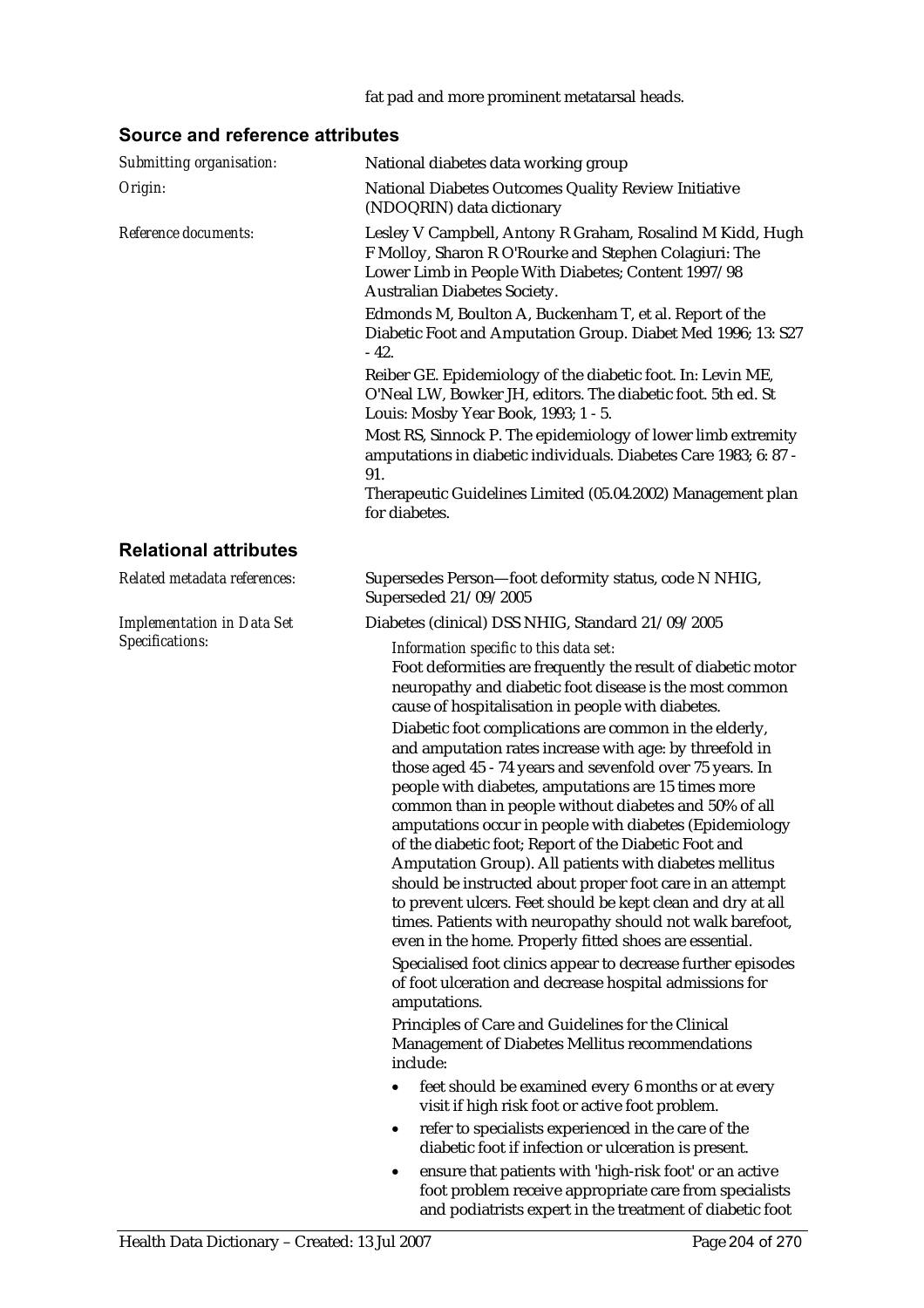problems.

- to identify the 'high-risk foot' as indicated by a past history of foot problems, especially ulceration, and/or the presence of Peripheral neuropathy
- assessment outcome, peripheral vascular disease, or foot deformity or history of previous ulceration.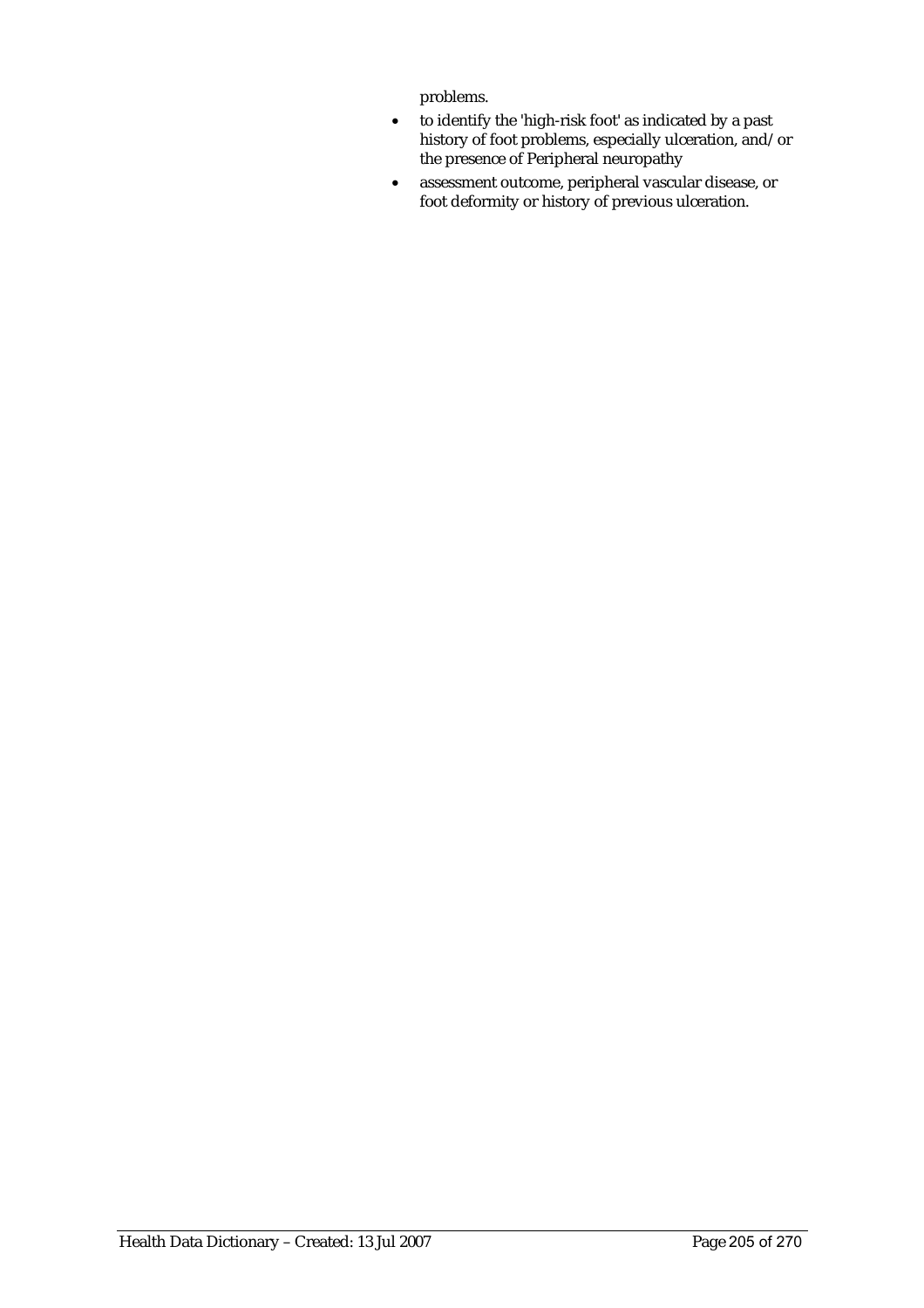# **Foot lesion (active)**

### **Identifying and definitional attributes**

| Metadata item type:         | Data Element                                                                                                       |
|-----------------------------|--------------------------------------------------------------------------------------------------------------------|
| <i>Technical name:</i>      | Person—foot lesion indicator (active), code N                                                                      |
| <b>METeOR</b> identifier:   | 302437                                                                                                             |
| <b>Registration status:</b> | NHIG, Standard 21/09/2005                                                                                          |
| Definition:                 | Whether an individual has an active foot lesion, other than an<br>ulcer, on either foot, as represented by a code. |

## **Data element concept attributes**

| Data element concept: | Person—foot lesion indicator                                                   |
|-----------------------|--------------------------------------------------------------------------------|
| Definition:           | Whether an individual has a foot lesion other than an ulcer on<br>either foot. |
| Context:              | Public health, health care and clinical settings.                              |
| Object class:         | <b>Person</b>                                                                  |
| <b>Property:</b>      | Foot lesion indicator                                                          |

### **Value domain attributes**

#### **Representational attributes**

| <b>Representation class:</b> | Code   |                                   |
|------------------------------|--------|-----------------------------------|
| Data type:                   | Number |                                   |
| Format:                      | N      |                                   |
| Maximum character length:    |        |                                   |
| Permissible values:          | Value  | Meaning                           |
|                              |        | <b>Yes</b>                        |
|                              | 2      | N <sub>0</sub>                    |
| Supplementary values:        | 9      | Not stated/inadequately described |

#### **Collection and usage attributes**

| <b>Guide for use:</b> | CODE 9 Not stated/inadequately described              |
|-----------------------|-------------------------------------------------------|
|                       | This code is not for use in primary data collections. |

### **Data element attributes**

| Guide for use:             | CODE 1 Yes: Record if current active foot lesion other than<br>ulceration is present on either foot.<br>CODE 2 No: Record if no current active foot lesion other than<br>ulceration is present on either foot. |
|----------------------------|----------------------------------------------------------------------------------------------------------------------------------------------------------------------------------------------------------------|
|                            | The following entities would be included: fissures, infections,<br>inter-digital maceration, corns, calluses and nail dystrophy.                                                                               |
| <b>Collection methods:</b> | Assess whether the individual has an active foot lesion on<br>either foot.                                                                                                                                     |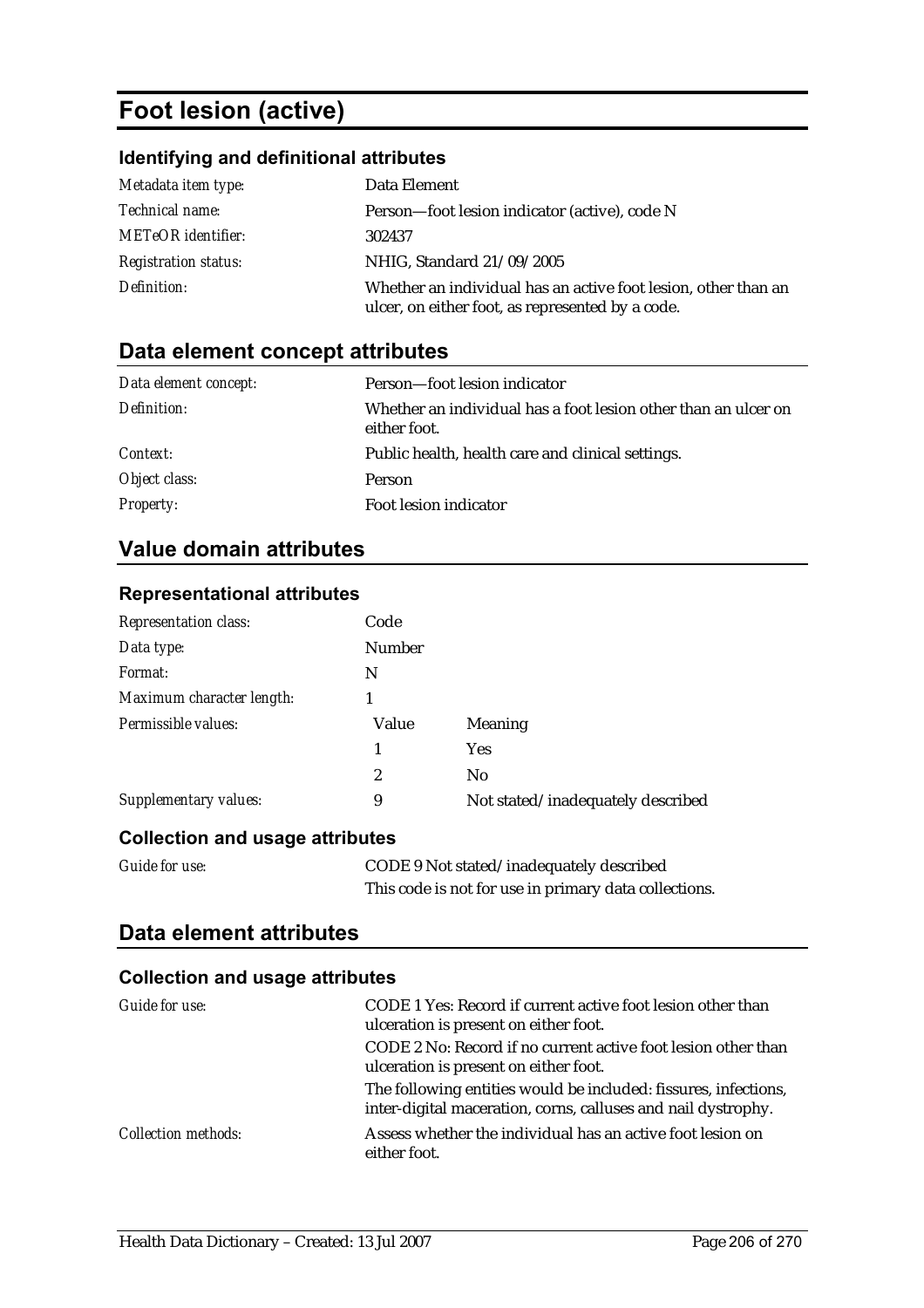| Submitting organisation:          | <b>National Diabetes Data Working Group</b>                                                                                                                                                                               |
|-----------------------------------|---------------------------------------------------------------------------------------------------------------------------------------------------------------------------------------------------------------------------|
| Origin:                           | National Diabetes Outcomes Quality Review Initiative<br>(NDOQRIN) data dictionary.                                                                                                                                        |
| <b>Relational attributes</b>      |                                                                                                                                                                                                                           |
| Related metadata references:      | Supersedes Person—foot lesion status (active), code N NHIG,<br>Superseded 21/09/2005                                                                                                                                      |
| <b>Implementation in Data Set</b> | Diabetes (clinical) DSS NHIG, Standard 21/09/2005                                                                                                                                                                         |
| Specifications:                   | Information specific to this data set:<br>Early detection and appropriate management of the 'high<br>risk foot' and active foot problems can reduce morbidity,<br>hospitalisation and amputation in people with diabetes. |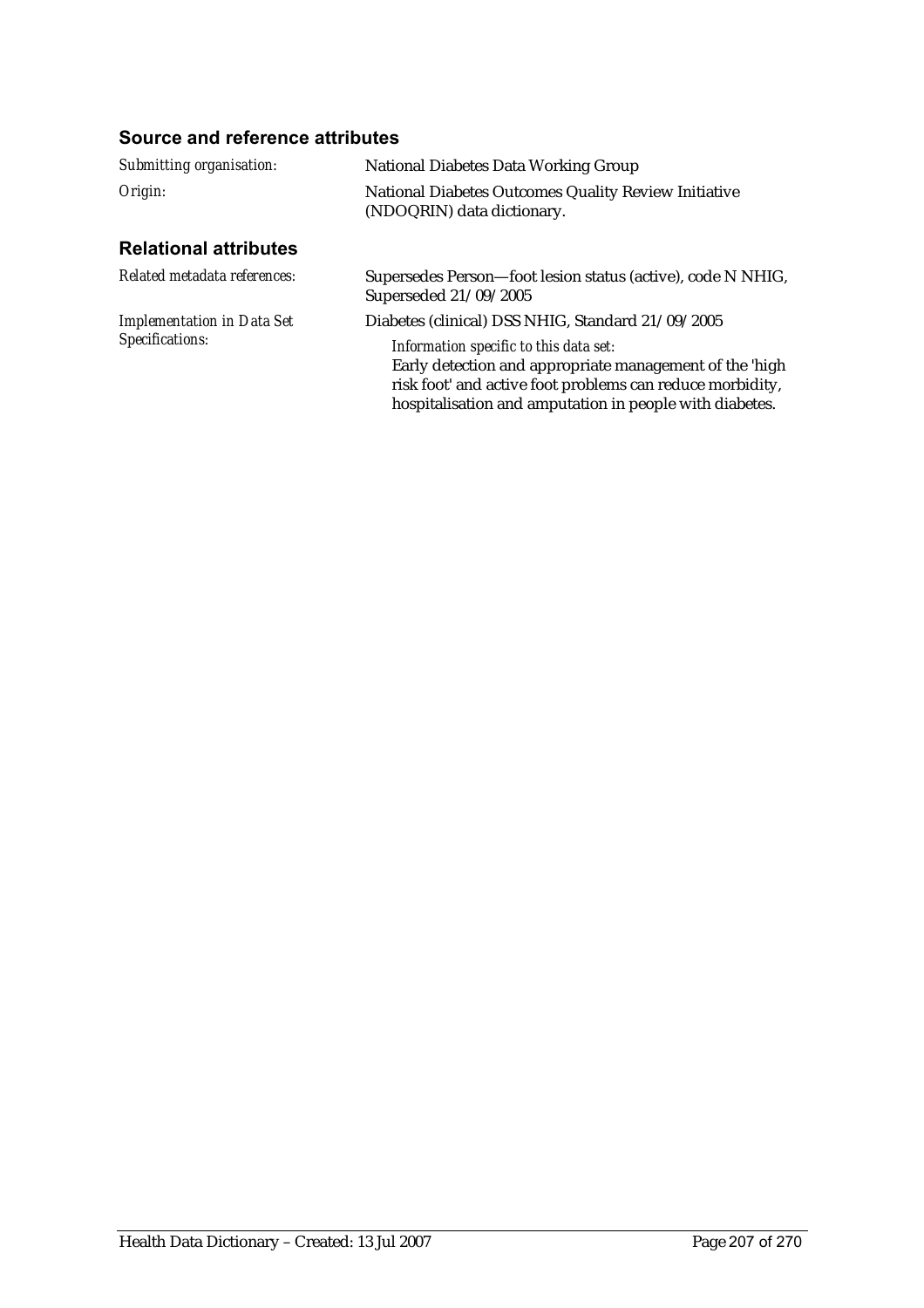# **Foot ulcer (history)**

### **Identifying and definitional attributes**

| Metadata item type:         | Data Element                                                                                     |
|-----------------------------|--------------------------------------------------------------------------------------------------|
| <i>Technical name:</i>      | Person-foot ulcer indicator (history), code N                                                    |
| <b>METeOR</b> identifier:   | 302819                                                                                           |
| <b>Registration status:</b> | NHIG, Standard 21/09/2005                                                                        |
| Definition:                 | Whether person has a previous history of ulceration on either<br>foot, as represented by a code. |

### **Data element concept attributes**

| Data element concept: | Person—foot ulcer indicator                            |
|-----------------------|--------------------------------------------------------|
| Definition:           | Whether an individual has a foot ulcer on either foot. |
| <i>Context:</i>       | Public health, health care and clinical settings.      |
| Object class:         | Person                                                 |
| <b>Property:</b>      | Foot ulcer indicator                                   |

### **Value domain attributes**

#### **Representational attributes**

| <b>Representation class:</b>           | Code          |                                   |
|----------------------------------------|---------------|-----------------------------------|
| Data type:                             | <b>Number</b> |                                   |
| Format:                                | N             |                                   |
| Maximum character length:              |               |                                   |
| Permissible values:                    | Value         | Meaning                           |
|                                        |               | <b>Yes</b>                        |
|                                        | 2             | N <sub>0</sub>                    |
| Supplementary values:                  | 9             | Not stated/inadequately described |
| <b>Collection and usage attributes</b> |               |                                   |

| <b>Guide for use:</b> | CODE 9 Not stated/inadequately described              |
|-----------------------|-------------------------------------------------------|
|                       | This code is not for use in primary data collections. |

### **Data element attributes**

#### **Collection and usage attributes**

| Guide for use:             | CODE 1 Yes: Record if person has a previous history of<br>ulceration on either foot.                                                            |
|----------------------------|-------------------------------------------------------------------------------------------------------------------------------------------------|
|                            | CODE 2 No: Record if person has no previous history of<br>ulceration on either foot.                                                            |
| <b>Collection methods:</b> | Ask the individual if he/she a previous history of foot<br>ulceration. Alternatively obtain this information from<br>appropriate documentation. |

| Submitting organisation: | National diabetes data working group                 |
|--------------------------|------------------------------------------------------|
| Origin:                  | National Diabetes Outcomes Quality Review Initiative |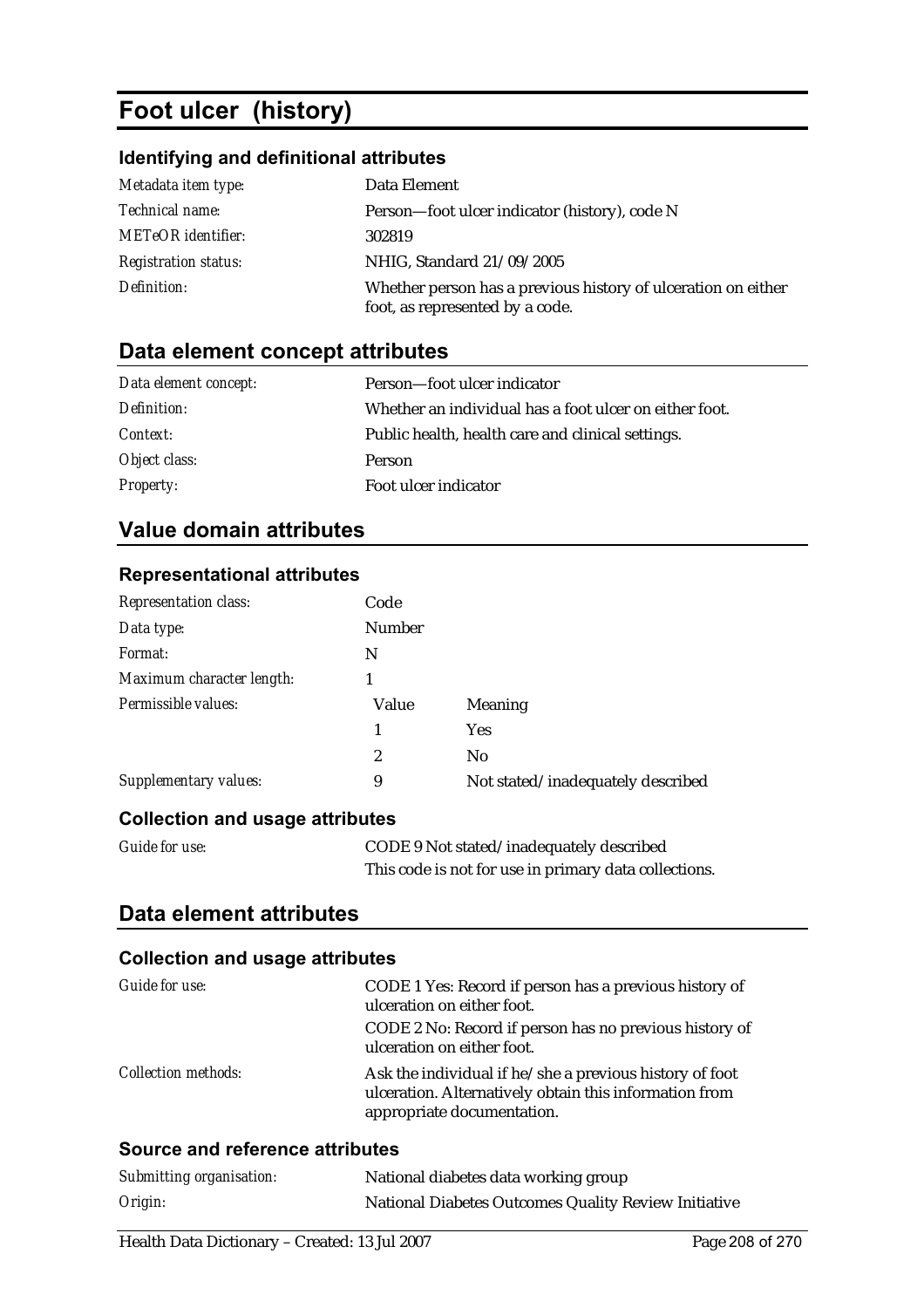#### (NDOQRIN) data dictionary

#### **Relational attributes**

*Implementation in Data Set Specifications:*

*Related metadata references:* Supersedes Person—foot ulcer history status, code N NHIG, Superseded 21/09/2005

Diabetes (clinical) DSS NHIG, Standard 21/09/2005

*Information specific to this data set:*

Past history of foot ulceration, peripheral neuropathy and foot deformities have been associated with increased risk of foot ulceration and lower limb amputation for patients who suffer from diabetes. The aim is to identify the 'highrisk foot' as indicated by a past history of foot problems, especially ulceration.

Following the Principles of Care and Guidelines for the Clinical Management of Diabetes Mellitus, individuals with a 'high-risk foot' or a significant active foot problem should be examined every six months or at every visit. Assessment:

- ask patient about previous foot problems, neuropathic symptoms, rest pain and intermittent claudication
- inspect the feet (whole foot, nails, between the toes) to identify active foot problems and the 'high-risk foot'
- assess footwear
- check peripheral pulses
- examine for neuropathy by testing reflexes and sensation preferably using tuning fork, 10 g monofilament and/or biothesiometer.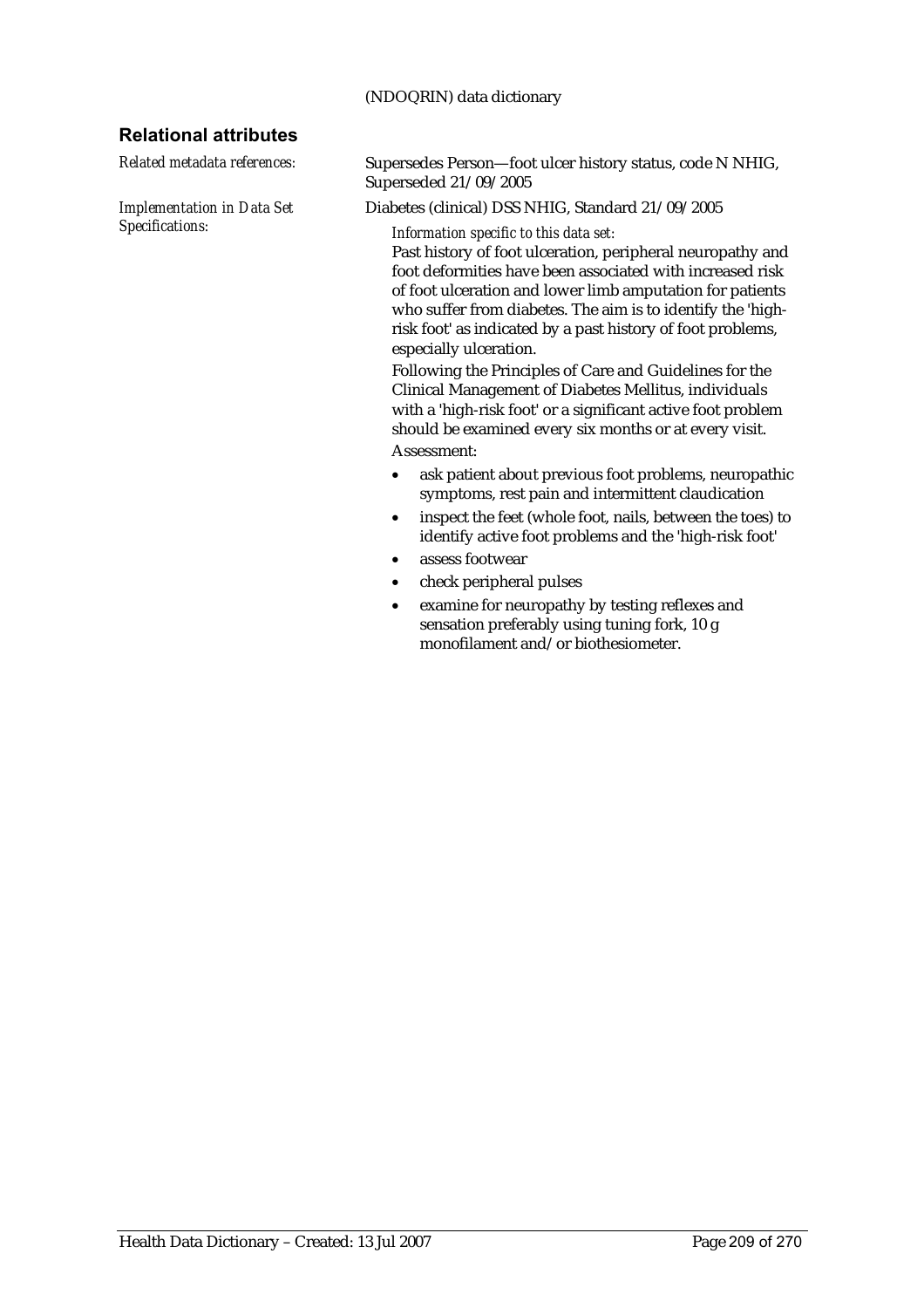# **Foot ulcer (current)**

### **Identifying and definitional attributes**

| Metadata item type:         | Data Element                                                                                |
|-----------------------------|---------------------------------------------------------------------------------------------|
| <i>Technical name:</i>      | Person-foot ulcer indicator (current), code N                                               |
| <b>METeOR</b> identifier:   | 302445                                                                                      |
| <b>Registration status:</b> | NHIG, Standard 21/09/2005                                                                   |
| Definition:                 | Whether an individual has a current foot ulcer on either foot, as<br>represented by a code. |

## **Data element concept attributes**

| Data element concept: | Person—foot ulcer indicator                            |
|-----------------------|--------------------------------------------------------|
| Definition:           | Whether an individual has a foot ulcer on either foot. |
| <i>Context:</i>       | Public health, health care and clinical settings.      |
| Object class:         | <b>Person</b>                                          |
| <b>Property:</b>      | Foot ulcer indicator                                   |

### **Value domain attributes**

#### **Representational attributes**

| <b>Representation class:</b>           | Code          |                                   |
|----------------------------------------|---------------|-----------------------------------|
| Data type:                             | <b>Number</b> |                                   |
| Format:                                | N             |                                   |
| Maximum character length:              | 1             |                                   |
| Permissible values:                    | Value         | Meaning                           |
|                                        | 1             | <b>Yes</b>                        |
|                                        | 2             | No                                |
| Supplementary values:                  | 9             | Not stated/inadequately described |
| <b>Collection and usage attributes</b> |               |                                   |

| Guide for use: | CODE 9 Not stated/inadequately described              |  |
|----------------|-------------------------------------------------------|--|
|                | This code is not for use in primary data collections. |  |

### **Data element attributes**

| Guide for use:             | CODE 1 Yes: Record if a foot ulcer is currently present on either<br>foot.<br>CODE 2 No: Record if a foot ulcer is not currently present on<br>either foot.                                                          |
|----------------------------|----------------------------------------------------------------------------------------------------------------------------------------------------------------------------------------------------------------------|
| <i>Collection methods:</i> | Access whether the individual has a current foot ulcer on either<br>foot.                                                                                                                                            |
|                            | Assessment                                                                                                                                                                                                           |
|                            | ask the patient about previous or current foot problems,<br>$\bullet$<br>neuropathic symptoms, rest pain and intermittent<br>claudication;<br>inspect the feet (whole foot, nails, between the toes) to<br>$\bullet$ |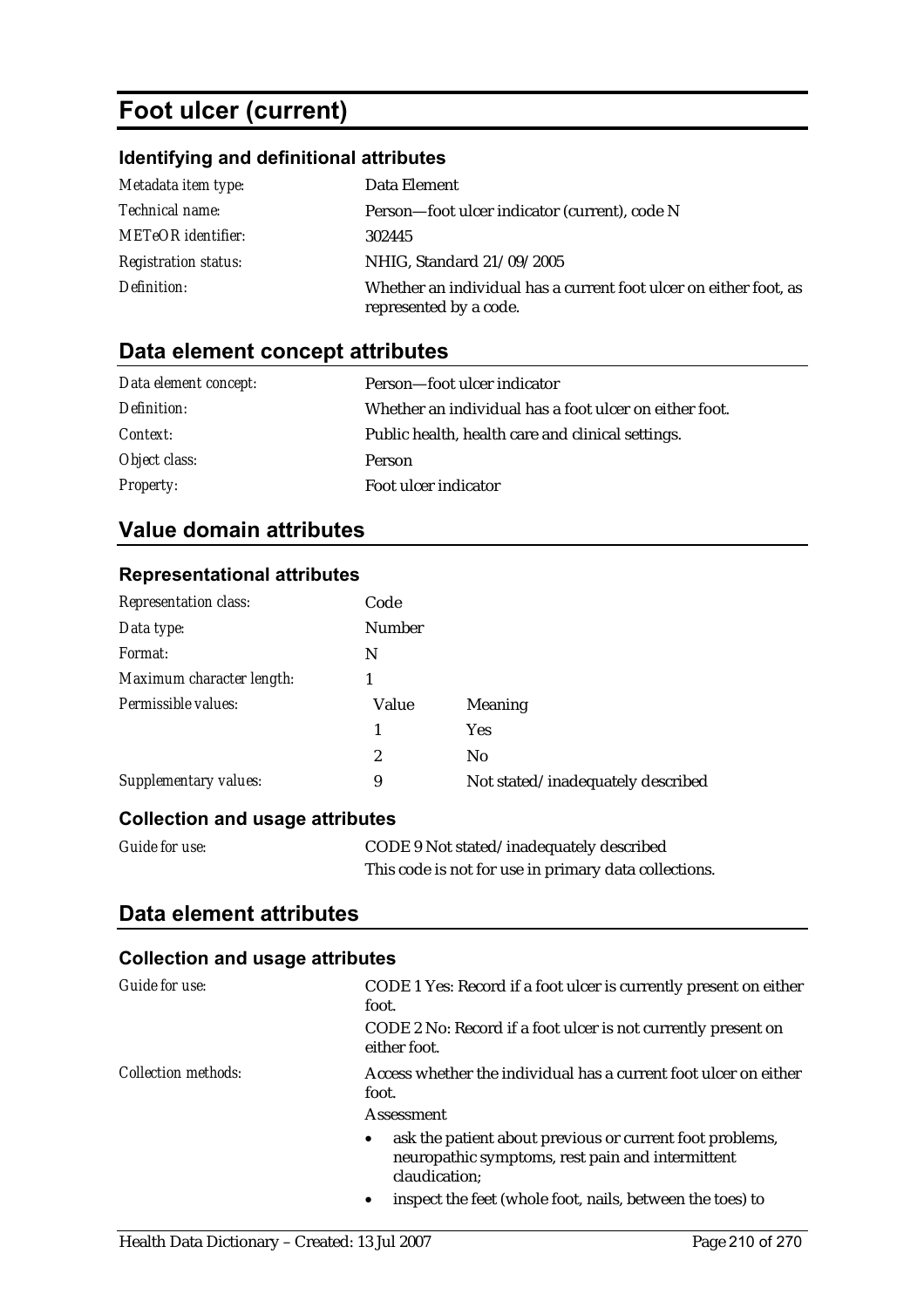|           | identify active foot problems and the 'high-risk foot';                                                                                                                                                                                              |
|-----------|------------------------------------------------------------------------------------------------------------------------------------------------------------------------------------------------------------------------------------------------------|
|           | assess footwear:<br>$\bullet$                                                                                                                                                                                                                        |
|           | check peripheral pulses;                                                                                                                                                                                                                             |
|           | examine for neuropathy by testing reflexes and sensation<br>٠<br>preferably using tuning fork, 10 g monofilament and/or<br>biothesiometer.                                                                                                           |
| Comments: | Foot ulcer is usually situated on the edge of the foot or toes<br>because blood supply is the poorest at these sites. In a purely<br>vascular ulcer, nerve function is normal and sensation is intact,<br>hence vascular ulcers are usually painful. |
|           | Foot ulcers require urgent care from an interdisciplinary team,<br>which may include a general practitioner, podiatrist,<br>endocrinologist physician, nurse or surgeon.                                                                             |
|           |                                                                                                                                                                                                                                                      |

| Submitting organisation:          | National diabetes data working group                                                                                                                                                                                                                                                                                                                                                                                                                                                                                                                                                                                                                                                                                                                                                                                                                                                                                                                                                |  |
|-----------------------------------|-------------------------------------------------------------------------------------------------------------------------------------------------------------------------------------------------------------------------------------------------------------------------------------------------------------------------------------------------------------------------------------------------------------------------------------------------------------------------------------------------------------------------------------------------------------------------------------------------------------------------------------------------------------------------------------------------------------------------------------------------------------------------------------------------------------------------------------------------------------------------------------------------------------------------------------------------------------------------------------|--|
| Origin:                           | National Diabetes Outcomes Quality Review Initiative<br>(NDOQRIN) data dictionary.                                                                                                                                                                                                                                                                                                                                                                                                                                                                                                                                                                                                                                                                                                                                                                                                                                                                                                  |  |
| Reference documents:              | The Diabetic Foot Vol 3 No 4. Principles of Care and Guidelines<br>for the Clinical Management of Diabetes Mellitus.                                                                                                                                                                                                                                                                                                                                                                                                                                                                                                                                                                                                                                                                                                                                                                                                                                                                |  |
| <b>Relational attributes</b>      |                                                                                                                                                                                                                                                                                                                                                                                                                                                                                                                                                                                                                                                                                                                                                                                                                                                                                                                                                                                     |  |
| Related metadata references:      | Supersedes Person-foot ulcer status (current), code N NHIG,<br>Superseded 21/09/2005                                                                                                                                                                                                                                                                                                                                                                                                                                                                                                                                                                                                                                                                                                                                                                                                                                                                                                |  |
| <b>Implementation in Data Set</b> | Diabetes (clinical) DSS NHIG, Standard 21/09/2005                                                                                                                                                                                                                                                                                                                                                                                                                                                                                                                                                                                                                                                                                                                                                                                                                                                                                                                                   |  |
| Specifications:                   | Information specific to this data set:<br>The development of ulcers of the feet and lower<br>extremities is a special problem in the diabetic patient, and<br>appears to be due primarily to abnormal pressure<br>distribution secondary to diabetic neuropathy.<br>Diabetic foot ulceration is a serious problem and the lack<br>of pain does not mean that the ulcer can be ignored or<br>neglected. The absence of pain is very common in people<br>with diabetes due to peripheral neuropathy.<br>All patients with diabetes mellitus should be instructed<br>about proper foot care in an attempt to prevent ulcers. Feet<br>should be kept clean and dry at all times. Patients with<br>neuropathy should not walk barefoot, even in the home.<br>Properly fitted shoes are essential.<br>Early detection and appropriate management of the 'high-<br>risk foot' and current foot ulceration can reduce morbidity,<br>hospitalisation and amputation in people with diabetes. |  |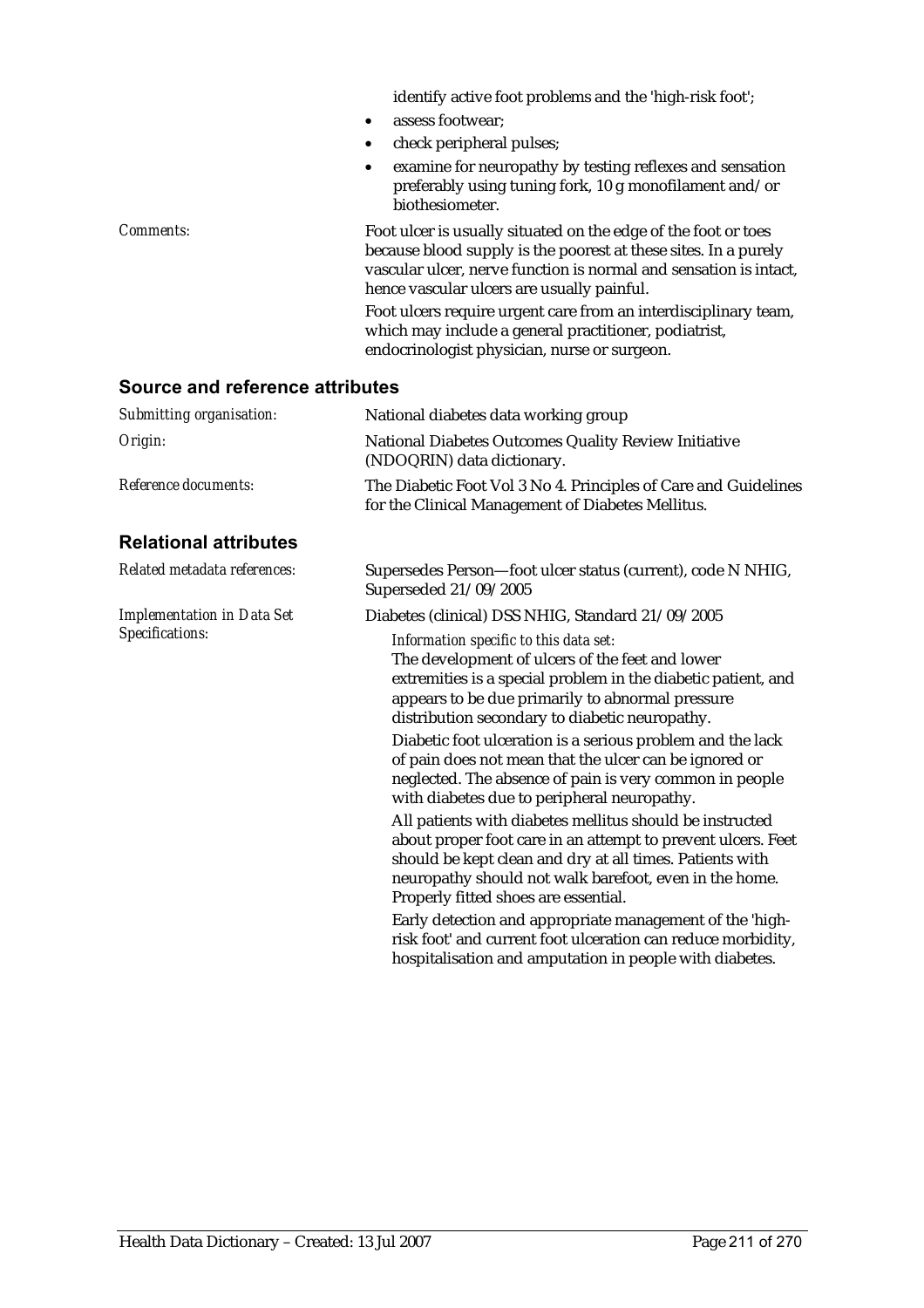# **Formal community support access status**

#### **Identifying and definitional attributes**

| Metadata item type:         | Data Element                                                                                                         |
|-----------------------------|----------------------------------------------------------------------------------------------------------------------|
| Technical name:             | Person—formal community support access indicator (current),<br>code N                                                |
| <b>METeOR</b> identifier:   | 270169                                                                                                               |
| <b>Registration status:</b> | NHIG, Standard 01/03/2005                                                                                            |
| Definition:                 | Whether a person is currently accessing a formal community<br>support service or services, as represented by a code. |

### **Data element concept attributes**

| Data element concept: | Person—formal community support access indicator                                                          |
|-----------------------|-----------------------------------------------------------------------------------------------------------|
| Definition:           | An indicator of a person who is currently accessing a formal<br>community support service or services.    |
| Context:              | Personal and social support and clinical settings:                                                        |
|                       | This metadata item provides information about the use of<br>formal community support services by clients. |
| Object class:         | Person                                                                                                    |
| <b>Property:</b>      | Formal community support access indicator                                                                 |

### **Value domain attributes**

| <b>Representation class:</b> | Code             |                                  |
|------------------------------|------------------|----------------------------------|
| Data type:                   | <b>Number</b>    |                                  |
| Format:                      | N                |                                  |
| Maximum character length:    |                  |                                  |
| Permissible values:          | Value            | Meaning                          |
|                              | 1                | <b>Currently accessing</b>       |
|                              | $\boldsymbol{2}$ | Currently not accessing          |
| Supplementary values:        | 9                | Not known/inadequately described |

#### **Representational attributes**

### **Data element attributes**

#### **Collection and usage attributes**

*Guide for use:* CODE 1:

The person is currently accessing at least one paid community support service (i.e. meals on wheels, home help, in-home respite, service packages, district nursing services, etc). CODE 2:

The person is not currently accessing any paid community support service or services.

#### CODE 9:

The person's current status with regards to accessing community support services is not known or inadequately described for more specific coding.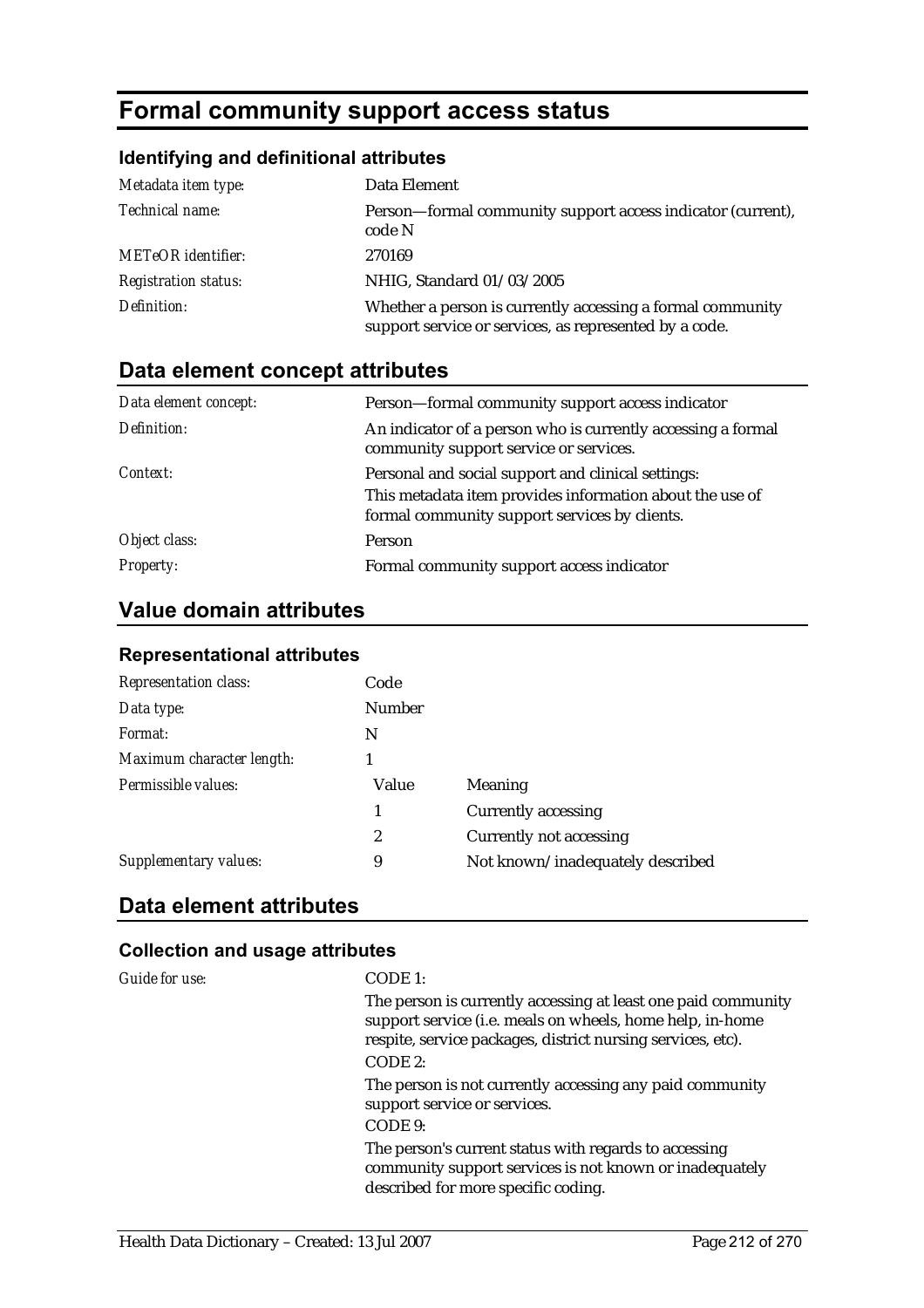| Cardiovascular Data Working Group                                                                       |
|---------------------------------------------------------------------------------------------------------|
|                                                                                                         |
| Supersedes Formal community support access status, version 1,<br>DE, NHDD, NHIMG, Superseded 01/03/2005 |
| Cardiovascular disease (clinical) DSS NHIG, Superseded<br>15/02/2006                                    |
| Cardiovascular disease (clinical) DSS NHIG, Superseded<br>04/07/2007                                    |
| Cardiovascular disease (clinical) DSS NHIG, Standard<br>04/07/2007                                      |
|                                                                                                         |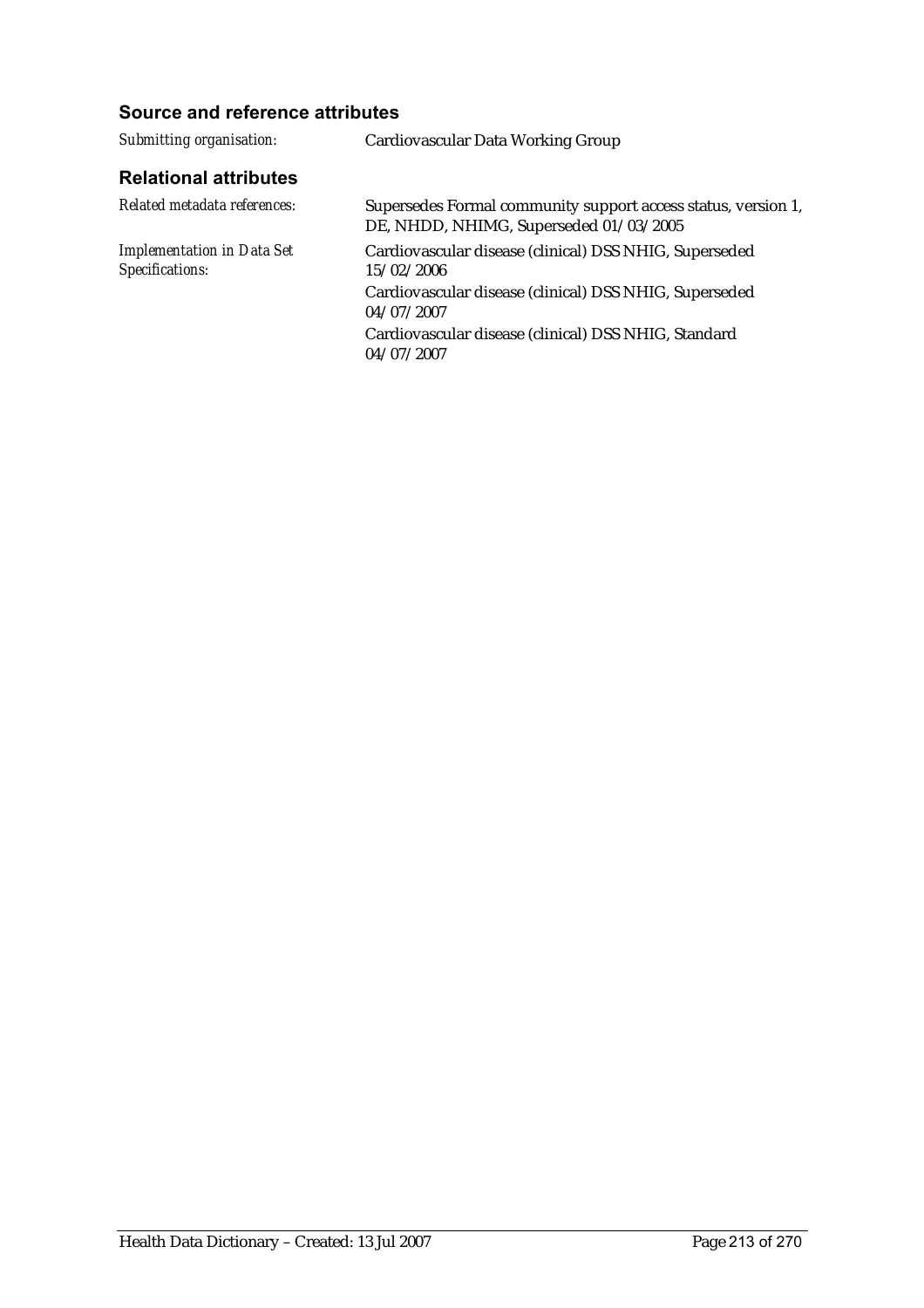# **Full-time equivalent staff (mental health)—all staff**

### **Identifying and definitional attributes**

| Metadata item type:         | Data Element                                                                                                             |
|-----------------------------|--------------------------------------------------------------------------------------------------------------------------|
| Technical name:             | Establishment (mental health)—full-time equivalent staff (paid),<br>total N[NNN{.N}]                                     |
| <b>METeOR</b> identifier:   | 296553                                                                                                                   |
| <b>Registration status:</b> | NHIG, Standard 08/12/2004                                                                                                |
| Definition:                 | The aggregate full-time equivalent staff units paid for all<br>staffing categories within a mental health establishment. |

### **Data element concept attributes**

| Data element concept: | Establishment—full-time equivalent staff (paid)                                                                                                                                                                                                                     |
|-----------------------|---------------------------------------------------------------------------------------------------------------------------------------------------------------------------------------------------------------------------------------------------------------------|
| Definition:           | The aggregate full-time equivalent staff units paid for all<br>staffing categories within an establishment.                                                                                                                                                         |
| Context:              | Health expenditure:                                                                                                                                                                                                                                                 |
|                       | To assist in analyses of the resource use and activity of health<br>services. Inclusion of these data, classified by staffing category,<br>allows analysis of costs per unit of labour and analysis of<br>staffing inputs against hospital or service unit outputs. |
| Object class:         | Establishment                                                                                                                                                                                                                                                       |
| <b>Property:</b>      | Full-time equivalent staff                                                                                                                                                                                                                                          |

### **Value domain attributes**

#### **Representational attributes**

| <b>Representation class:</b> | Total                            |
|------------------------------|----------------------------------|
| Data type:                   | Number                           |
| Format:                      | $N[NNN\{N\}]$                    |
| Maximum character length:    | 5                                |
| Unit of measure:             | Full-time equivalent (FTE) staff |
| Unit of measure precision:   |                                  |

### **Data element attributes**

| Guide for use: | The total is to be calculated from pay period figures. The length<br>of the pay period is assumed to be a fortnight.                                                                                                                                                                                                                                                                                                                                                                                              |
|----------------|-------------------------------------------------------------------------------------------------------------------------------------------------------------------------------------------------------------------------------------------------------------------------------------------------------------------------------------------------------------------------------------------------------------------------------------------------------------------------------------------------------------------|
|                | Full-time equivalent staff units are the on-job hours paid for<br>(including overtime) and hours of paid leave of any type for a<br>staff member (or contract employee where applicable) divided<br>by the number of ordinary-time hours normally paid for a full-<br>time staff member when on the job (or contract employee where<br>applicable) under the relevant award or agreement for the staff<br>member (or contract employee occupation where applicable).<br>Hours of unpaid leave are to be excluded. |
|                | Contract staff employed through an agency are included where<br>the contract is for the supply of labour (e.g. nursing) rather than<br>of products (e.g. photocopier maintenance). In the former case,                                                                                                                                                                                                                                                                                                            |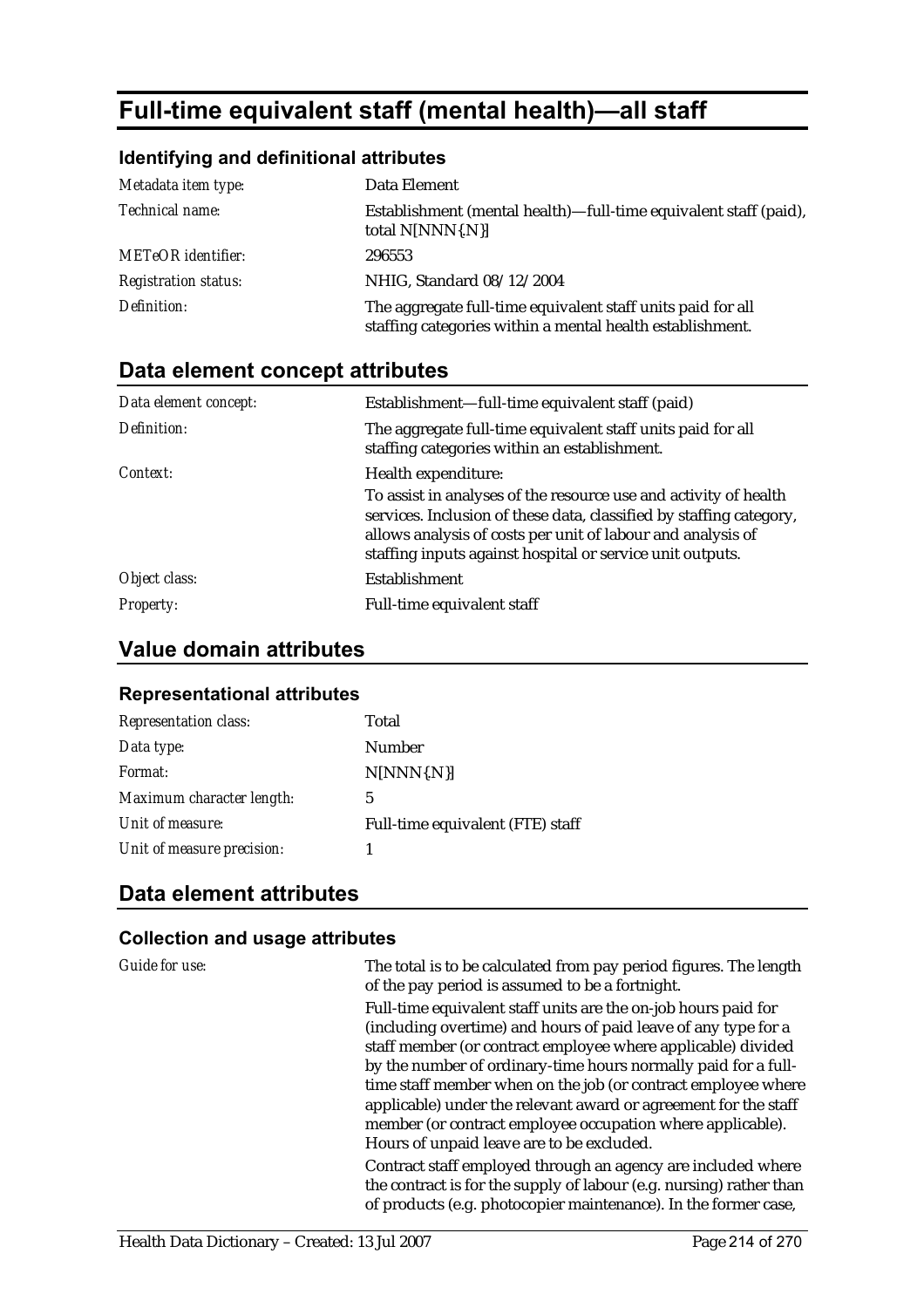|                            | the contract would normally specify the amount of labour<br>supplied and could be reported as full-time equivalent units.                                                                                                                                                                                                                                                                                                   |
|----------------------------|-----------------------------------------------------------------------------------------------------------------------------------------------------------------------------------------------------------------------------------------------------------------------------------------------------------------------------------------------------------------------------------------------------------------------------|
| <b>Collection methods:</b> | Data on full-time equivalent staffing numbers by category<br>should be consistent with data on salaries and wages by staffing<br>category. If the full-time equivalent for contract staff is not<br>collected then salaries for those contract staff should be<br>included in other recurrent expenditure data items.                                                                                                       |
|                            | Where staff provide services to more than one hospital (for<br>Public hospitals NMDS) or service unit (for Mental health<br>establishments NMDS), full-time equivalent staff members<br>should be apportioned between all establishments to which<br>services are provided on the basis of hours paid for in each<br>(salary costs should be apportioned on the same basis).                                                |
| Comments:                  | This metadata item was amended during 1996-97. Until then,<br>both average and end of year counts of full-time equivalent<br>staff were included, and the end of year counts used as<br>surrogates for the average counts if the latter were unavailable.<br>The average count is more useful for accurate analysis of<br>staffing inputs for establishment outputs and for assessments<br>and comparisons of labour costs. |

| Origin:                      | National Health Data Committee                                                                                                                            |
|------------------------------|-----------------------------------------------------------------------------------------------------------------------------------------------------------|
| <b>Relational attributes</b> |                                                                                                                                                           |
| Related metadata references: | Is formed using Establishment—full-time equivalent staff (paid)<br>(other personal care staff), average N[NNN{.N}] NHIG,<br>Standard 01/03/2005           |
|                              | Is formed using Establishment—full-time equivalent staff (paid)<br>(domestic and other staff), average N[NNN{.N}] NHIG,<br>Standard 01/03/2005            |
|                              | Is formed using Establishment—full-time equivalent staff (paid)<br>(administrative and clerical staff), average N[NNN{.N}] NHIG,<br>Standard 01/03/2005   |
|                              | Is formed using Establishment—full-time equivalent staff (paid)<br>(enrolled nurses), average N[NNN{.N}] NHIG, Standard<br>01/03/2005                     |
|                              | Is formed using Establishment—full-time equivalent staff (paid)<br>(registered nurses), average N[NNN{.N}] NHIG, Standard<br>01/03/2005                   |
|                              | Is formed using Establishment—full-time equivalent staff (paid)<br>(consumer consultants), average N[NNN{.N}] NHIG, Standard<br>08/12/2004                |
|                              | Is formed using Establishment—full-time equivalent staff (paid)<br>(carer consultants), average N[NNN{.N}] NHIG, Standard<br>08/12/2004                   |
|                              | Is formed using Establishment—full-time equivalent staff (paid)<br>(salaried medical officers), average N[NNN{.N}] NHIG,<br>Standard 01/03/2005           |
|                              | Is formed using Establishment—full-time equivalent staff (paid)<br>(diagnostic and health professionals), average N[NNN{.N}]<br>NHIG, Standard 01/03/2005 |
|                              |                                                                                                                                                           |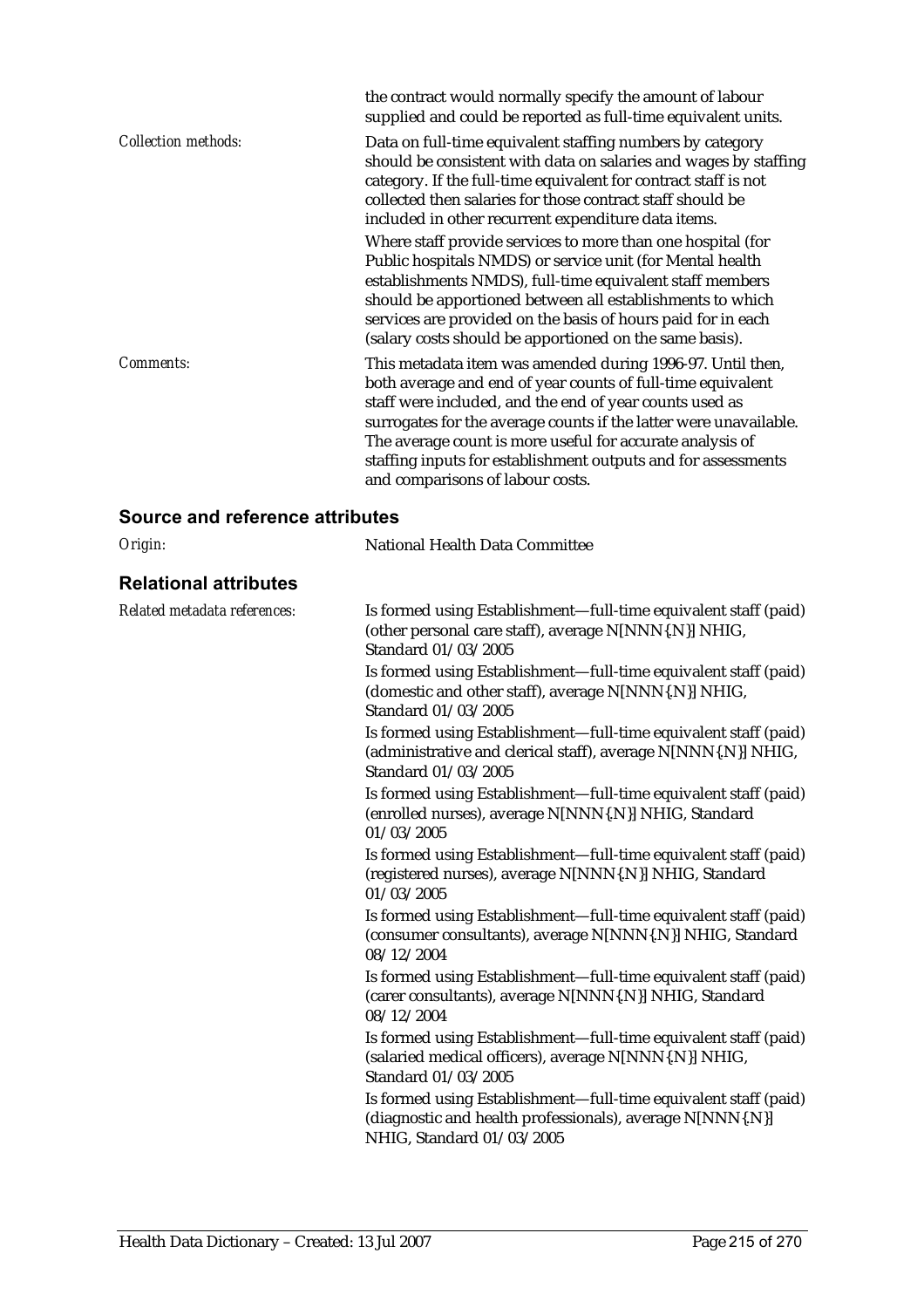*Implementation in Data Set Specifications:*

Mental health establishments NMDS 2005-2006 NHIG, Superseded 21/03/2006

*Implementation start date:* 01/07/2005

*Implementation end date:* 30/06/2006

Mental health establishments NMDS 2006-2007 NHIG, Superseded 23/10/2006

*Implementation start date:* 01/07/2006

*Implementation end date:* 30/06/2007

Mental health establishments NMDS 2007-2008 NHIG, Standard 23/10/2006

*Implementation start date:* 01/07/2007

*Information specific to this data set:*

Obligation condition: Must be supplied if the subcategories cannot be supplied. Can also be supplied if the sub-categories are supplied.

For the Mental health establishments national minimum data set reporting of this data element is optional for nongovernment residential mental health services and specialised mental health services provided by private hospitals that receive state or territory government funding.

NOTE: Data for the sub-categories of Salaried medical officers and diagnostic and health professionals, and the categories of Carer consultants and Consumer consultants to be reported for Mental health establishments NMDS only.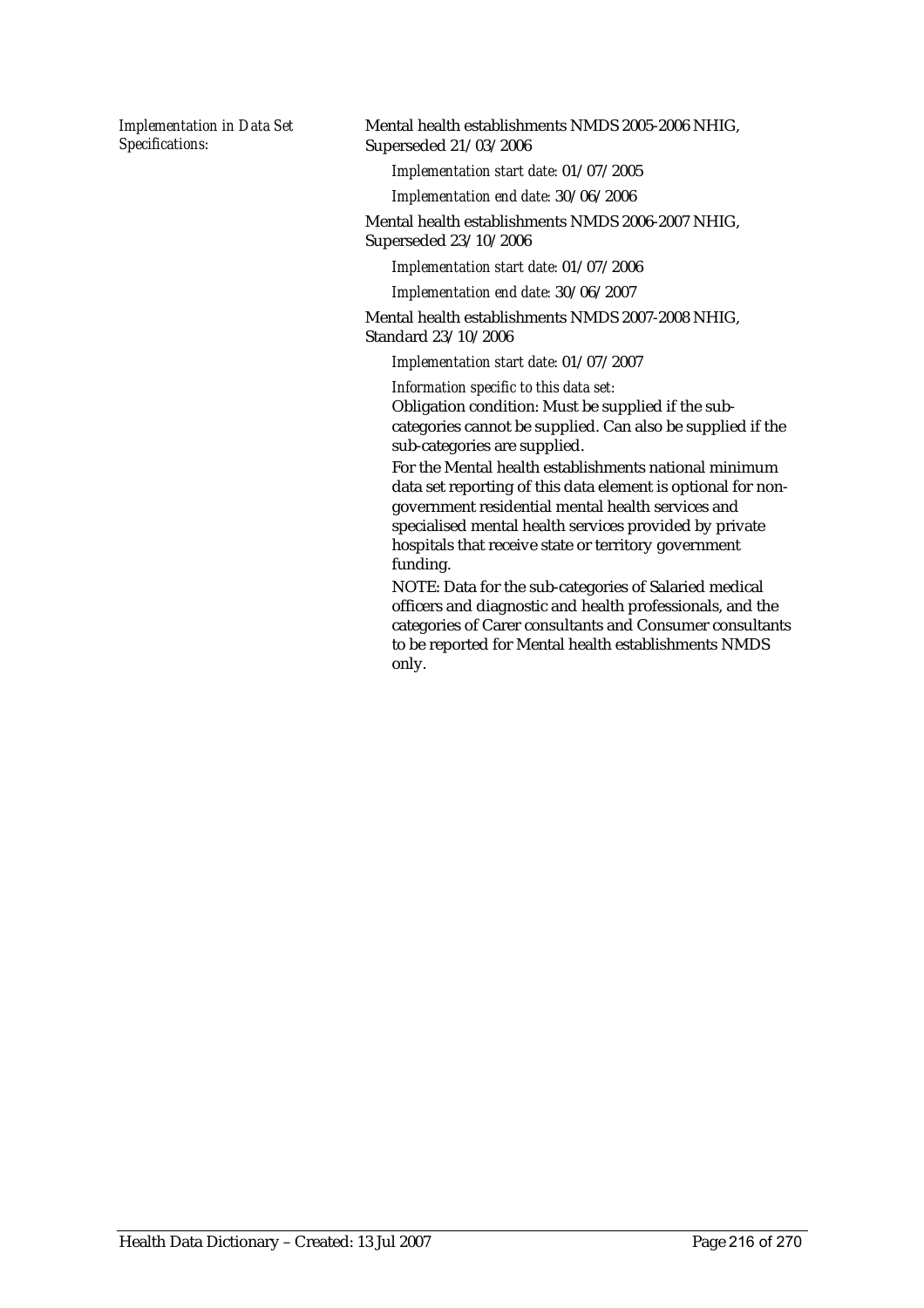# **Full-time equivalent staff—administrative and clerical staff**

#### **Identifying and definitional attributes**

| Metadata item type:         | Data Element                                                                                                                      |
|-----------------------------|-----------------------------------------------------------------------------------------------------------------------------------|
| Technical name:             | Establishment—full-time equivalent staff (paid) (administrative<br>and clerical staff), average N[NNN{.N}]                        |
| <b>METeOR</b> identifier:   | 270496                                                                                                                            |
| <b>Registration status:</b> | NHIG, Standard 01/03/2005                                                                                                         |
| Definition:                 | The average number of full-time equivalent staff units paid for<br>all administrative and clerical staff within an establishment. |

## **Data element concept attributes**

| Data element concept: | Establishment—full-time equivalent staff (paid) (administrative<br>and clerical staff)                                                                                                                                                                              |
|-----------------------|---------------------------------------------------------------------------------------------------------------------------------------------------------------------------------------------------------------------------------------------------------------------|
| Definition:           | The aggregate full-time equivalent staff units paid for all<br>administrative and clerical staff within an establishment.                                                                                                                                           |
| Context:              | Health expenditure:                                                                                                                                                                                                                                                 |
|                       | To assist in analyses of the resource use and activity of health<br>services. Inclusion of these data, classified by staffing category,<br>allows analysis of costs per unit of labour and analysis of<br>staffing inputs against hospital or service unit outputs. |
| Object class:         | Establishment                                                                                                                                                                                                                                                       |
| <b>Property:</b>      | Full-time equivalent staff                                                                                                                                                                                                                                          |

#### **Collection and usage attributes**

*Guide for use:* Full-time equivalent staff units are the on-job hours paid for (including overtime) and hours of paid leave of any type for a staff member (or contract employee where applicable) divided by the number of ordinary-time hours normally paid for a fulltime staff member when on the job (or contract employee where applicable) under the relevant award or agreement for the staff member (or contract employee occupation where applicable). Hours of unpaid leave are to be excluded.

> Contract staff employed through an agency are included where the contract is for the supply of labour (e.g. nursing) rather than of products (e.g. photocopier maintenance). In the former case, the contract would normally specify the amount of labour supplied and could be reported as full-time equivalent units.

### **Value domain attributes**

| Unit of measure:             | Full-time equivalent (FTE) staff |
|------------------------------|----------------------------------|
| Maximum character length:    | 5                                |
| <i>Format:</i>               | $N[NNN\{N\}]$                    |
| Data type:                   | Number                           |
| <b>Representation class:</b> | Average                          |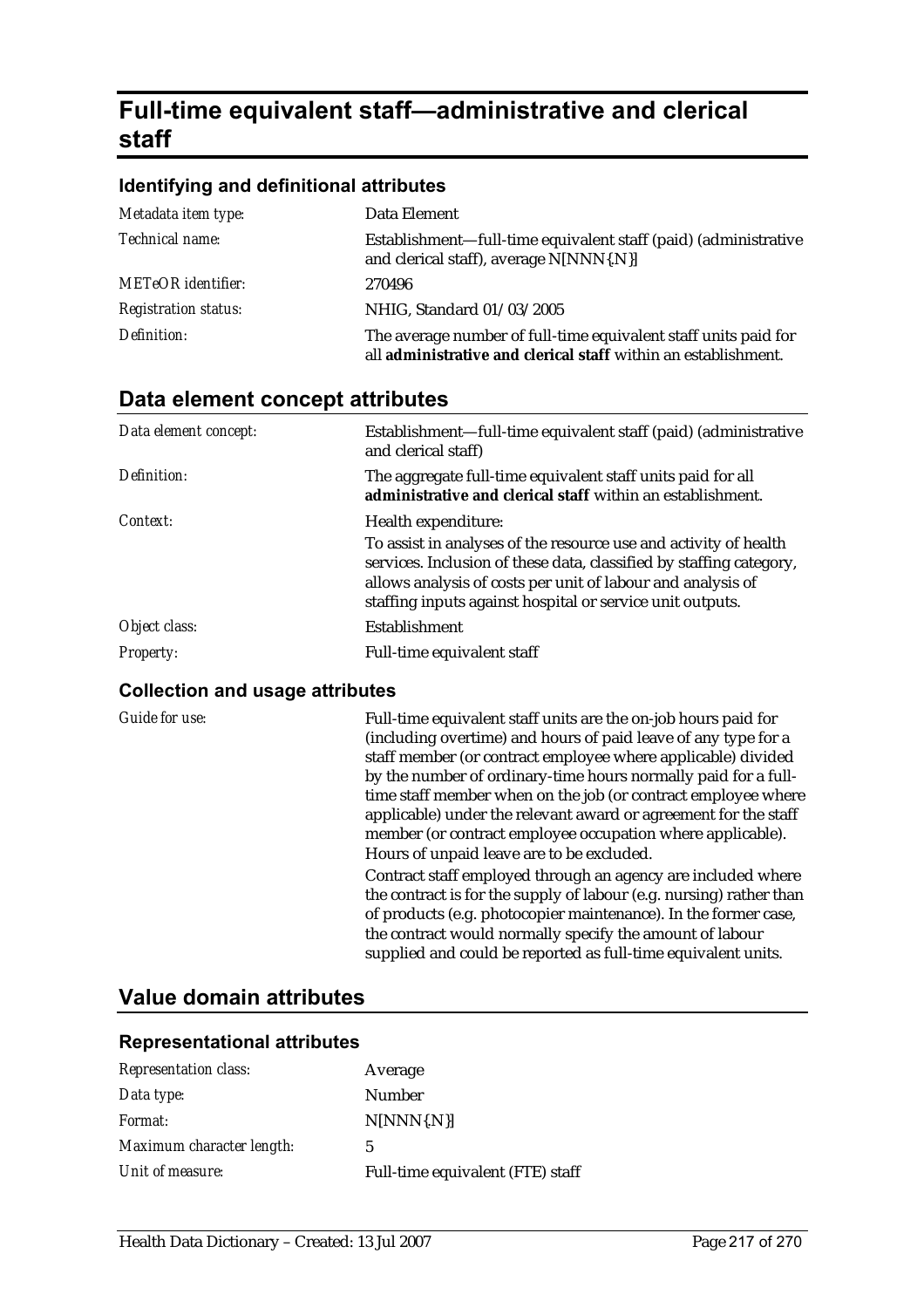| <b>Guide for use:</b>                  | Staff engaged in administrative and clerical duties. Medical<br>staff and nursing staff, diagnostic and health professionals and<br>any domestic staff primarily or partly engaged in<br>administrative and clerical duties are excluded. Civil engineers<br>and computing staff are included in this metadata item.<br>The average is to be calculated from pay period figures. The<br>length of the pay period is assumed to be a fortnight.<br>If under the relevant award of agreement a full-time employee<br>is paid for an 80 (ordinary time) hour fortnight, the full-time<br>equivalent for a part-time employee who works 64 hours is 0.8.<br>If a full-time employee under the same award is paid for a 100<br>hours for that fortnight (20 hours overtime), then the full-time<br>equivalent is 100 divided by $80 = 1.25$ .<br>Data on full-time equivalent staffing numbers by category<br>should be consistent with data on salaries and wages by staffing<br>category. If the full-time equivalent for contract staff is not<br>collected then salaries for those contract staff should be<br>included in other recurrent expenditure data items. |
|----------------------------------------|-------------------------------------------------------------------------------------------------------------------------------------------------------------------------------------------------------------------------------------------------------------------------------------------------------------------------------------------------------------------------------------------------------------------------------------------------------------------------------------------------------------------------------------------------------------------------------------------------------------------------------------------------------------------------------------------------------------------------------------------------------------------------------------------------------------------------------------------------------------------------------------------------------------------------------------------------------------------------------------------------------------------------------------------------------------------------------------------------------------------------------------------------------------------|
|                                        | Where staff provide services to more than one establishment,<br>full-time equivalent staff members should be apportioned<br>between all establishments to which services are provided on<br>the basis of hours paid for in each (salary costs should be<br>apportioned on the same basis).                                                                                                                                                                                                                                                                                                                                                                                                                                                                                                                                                                                                                                                                                                                                                                                                                                                                        |
| Comments:                              | This metadata item was amended during 1996-97. Until then,<br>both average and end of year counts of full-time equivalent<br>staff were included, and the end of year counts used as<br>surrogates for the average counts if the latter were unavailable.<br>The average count is more useful for accurate analysis of<br>staffing inputs for establishment outputs and for assessments<br>and comparisons of labour costs.                                                                                                                                                                                                                                                                                                                                                                                                                                                                                                                                                                                                                                                                                                                                       |
| <b>Source and reference attributes</b> |                                                                                                                                                                                                                                                                                                                                                                                                                                                                                                                                                                                                                                                                                                                                                                                                                                                                                                                                                                                                                                                                                                                                                                   |

| Origin:                                              | National Health Data Committee                                                                                                                 |  |  |  |
|------------------------------------------------------|------------------------------------------------------------------------------------------------------------------------------------------------|--|--|--|
| <b>Relational attributes</b>                         |                                                                                                                                                |  |  |  |
| Related metadata references:                         | Supersedes Full-time equivalent staff, version 2, Derived DE,<br>NHDD, NHIMG, Superseded 01/03/2005                                            |  |  |  |
|                                                      | Is used in the formation of Establishment (mental health)—full-<br>time equivalent staff (paid), total N[NNN{.N}] NHIG, Standard<br>08/12/2004 |  |  |  |
| <b>Implementation in Data Set</b><br>Specifications: | Mental health establishments NMDS 2005-2006 NHIG,<br>Superseded 21/03/2006                                                                     |  |  |  |
|                                                      | Implementation start date: 01/07/2005                                                                                                          |  |  |  |
|                                                      | Implementation end date: 30/06/2006                                                                                                            |  |  |  |
|                                                      | Mental health establishments NMDS 2006-2007 NHIG,<br>Superseded 23/10/2006                                                                     |  |  |  |
|                                                      | Implementation start date: 01/07/2006                                                                                                          |  |  |  |
|                                                      | Implementation end date: 30/06/2007                                                                                                            |  |  |  |
|                                                      | Mental health establishments NMDS 2007-2008 NHIG,                                                                                              |  |  |  |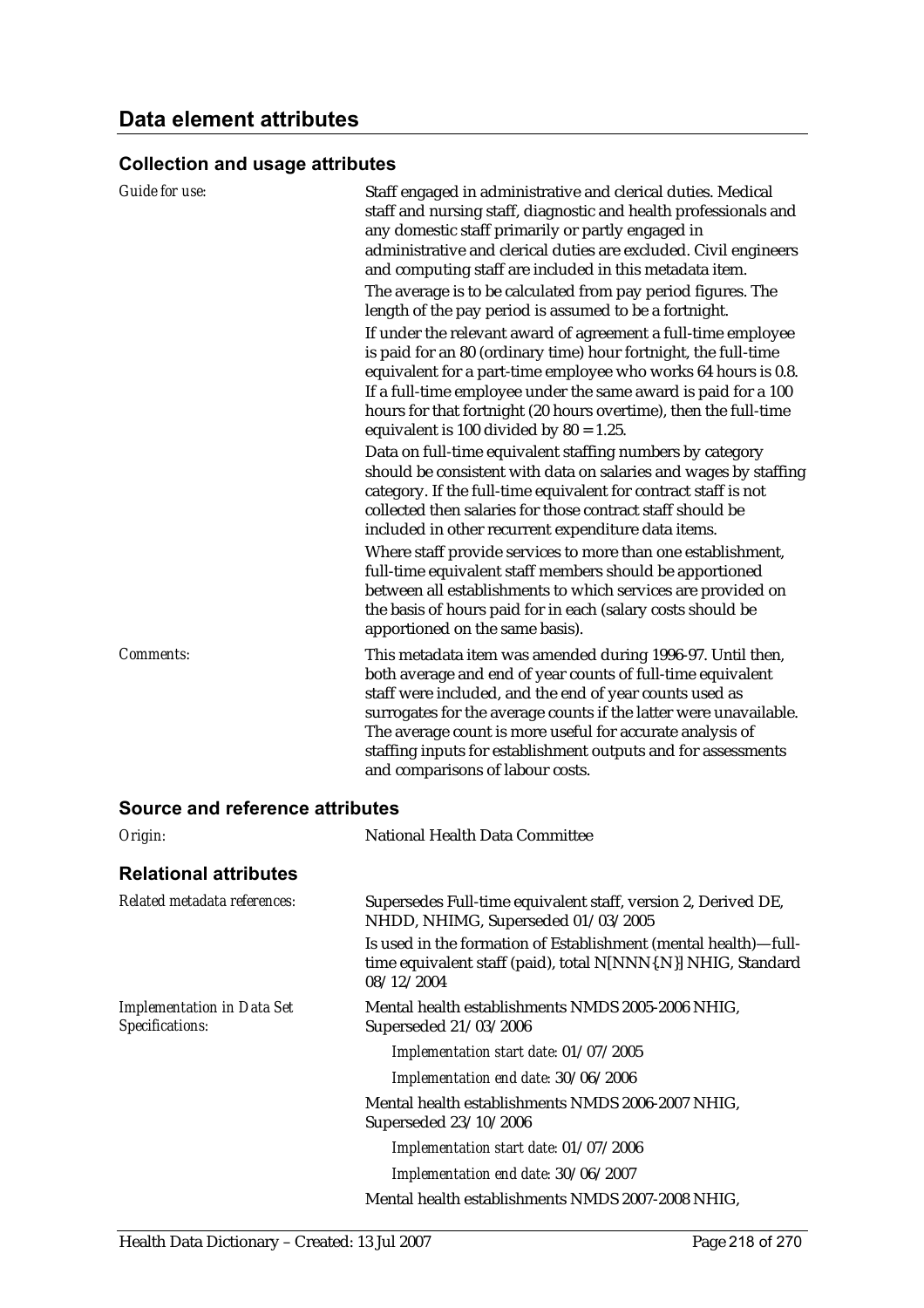Standard 23/10/2006

*Implementation start date:* 01/07/2007

*Information specific to this data set:*

For the Mental health establishments national minimum data set reporting of this data element is optional for nongovernment residential mental health services and specialised mental health services provided by private hospitals that receive state or territory government funding.

Public hospital establishments NMDS NHIG, Superseded 21/03/2006

*Implementation start date:* 01/07/2005

*Implementation end date:* 30/06/2006

Public hospital establishments NMDS NHIG, Superseded 23/10/2006

*Implementation start date:* 01/07/2006

*Implementation end date:* 30/06/2007

Public hospital establishments NMDS 2007-2008 NHIG, Standard 23/10/2006

*Implementation start date:* 01/07/2007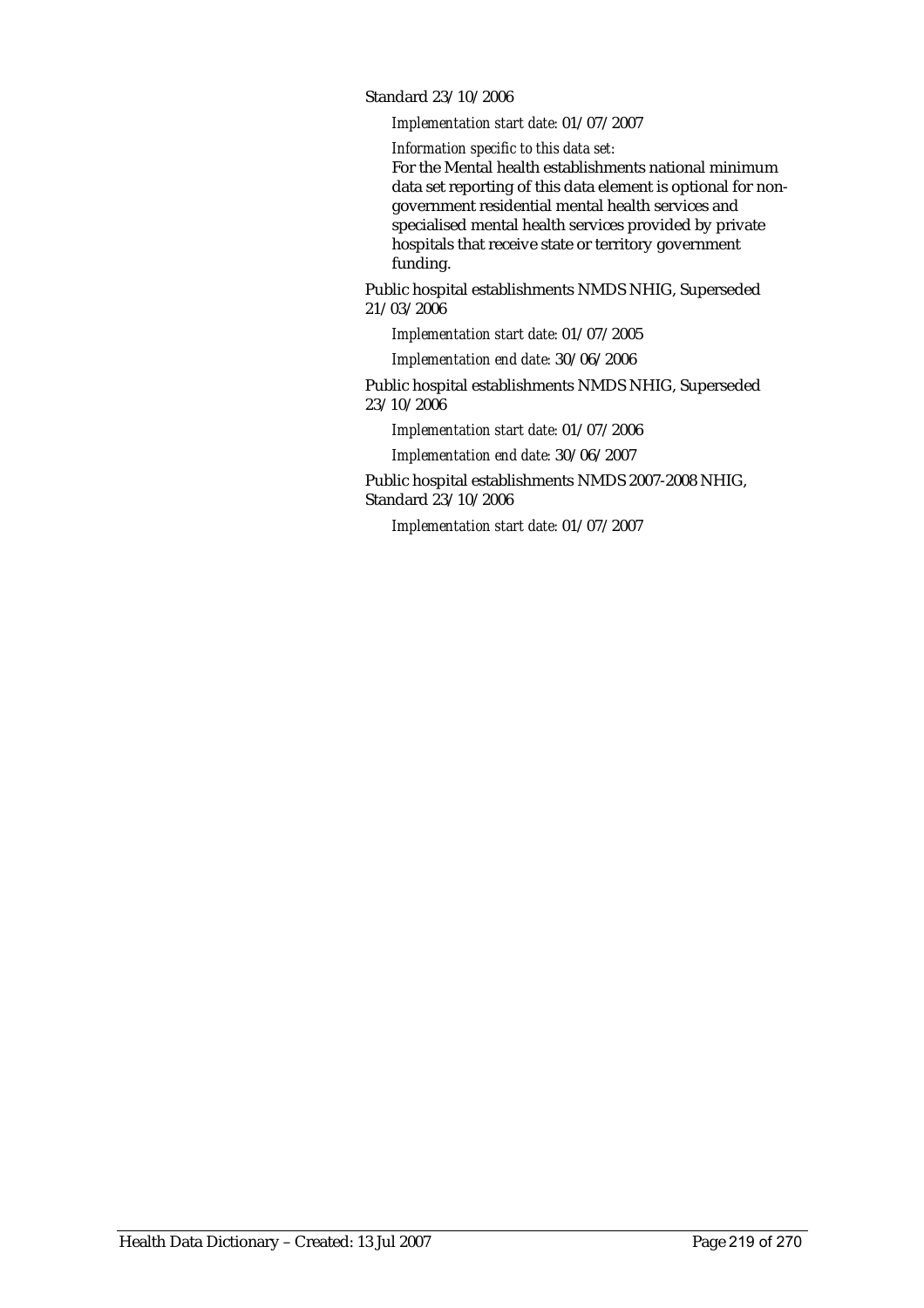# **Full-time equivalent staff—average**

## **Identifying and definitional attributes**

| Metadata item type:         | Data Element                                                                                                        |
|-----------------------------|---------------------------------------------------------------------------------------------------------------------|
| Technical name:             | Establishment—full-time equivalent staff (paid), average<br>$N[NNN\{N\}]$                                           |
| <b>METeOR</b> identifier:   | 270543                                                                                                              |
| <b>Registration status:</b> | NHIG, Standard 01/03/2005                                                                                           |
| Definition:                 | The average number of full-time equivalent staff units paid for<br>all staffing categories within an establishment. |

# **Data element concept attributes**

| Data element concept: | Establishment—full-time equivalent staff (paid)                                                                                                                                                                                                                     |  |  |  |  |
|-----------------------|---------------------------------------------------------------------------------------------------------------------------------------------------------------------------------------------------------------------------------------------------------------------|--|--|--|--|
| Definition:           | The aggregate full-time equivalent staff units paid for all<br>staffing categories within an establishment.                                                                                                                                                         |  |  |  |  |
| Context:              | Health expenditure:                                                                                                                                                                                                                                                 |  |  |  |  |
|                       | To assist in analyses of the resource use and activity of health<br>services. Inclusion of these data, classified by staffing category,<br>allows analysis of costs per unit of labour and analysis of<br>staffing inputs against hospital or service unit outputs. |  |  |  |  |
| Object class:         | Establishment                                                                                                                                                                                                                                                       |  |  |  |  |
| <b>Property:</b>      | Full-time equivalent staff                                                                                                                                                                                                                                          |  |  |  |  |

# **Value domain attributes**

### **Representational attributes**

| <b>Representation class:</b> | Average                          |
|------------------------------|----------------------------------|
| Data type:                   | Number                           |
| <i>Format:</i>               | $N[NNN\{N\}]$                    |
| Maximum character length:    | 5                                |
| Unit of measure:             | Full-time equivalent (FTE) staff |

# **Data element attributes**

## **Collection and usage attributes**

| <b>Guide for use:</b> | Calculated by adding the full-time equivalents for each staffing<br>category listed below: |
|-----------------------|--------------------------------------------------------------------------------------------|
|                       | C1.1 Salaried medical officers                                                             |
|                       | C1.2 Registered nurses                                                                     |
|                       | C <sub>1.3</sub> Enrolled nurses                                                           |
|                       | C <sub>1.4</sub> Student nurses                                                            |
|                       | C1.5 Trainee/pupil nurses                                                                  |
|                       | C1.6 Other personal care staff                                                             |
|                       | C1.7 Diagnostic and health professionals                                                   |
|                       | C1.8 Administrative and clerical staff                                                     |
|                       | C <sub>1.9</sub> Domestic and other staff                                                  |
|                       | The average is to be calculated from pay period figures. The                               |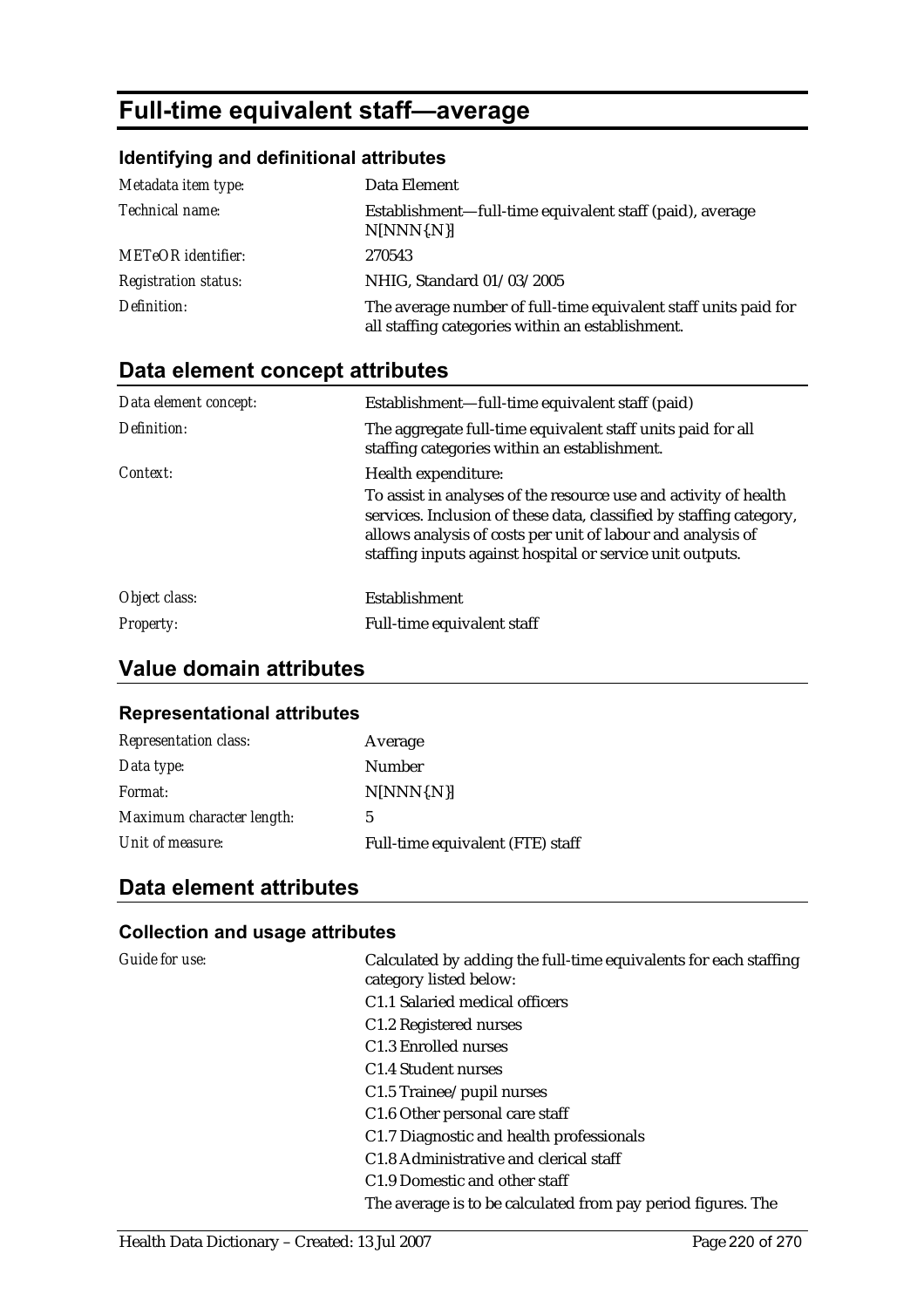|  |  |  |  | length of the pay period is assumed to be a fortnight. |
|--|--|--|--|--------------------------------------------------------|
|  |  |  |  |                                                        |
|  |  |  |  |                                                        |
|  |  |  |  |                                                        |

If under the relevant award of agreement a full-time nurse is paid for an 80 (ordinary time) hour fortnight, the full-time equivalent for a part-time nurse who works 64 hours is 0.8. If a full-time nurse under the same award is paid for a 100 hours for that fortnight (20 hours overtime), then the full-time equivalent is 100 divided by  $80 = 1.25$ .

Data on full-time equivalent staffing numbers by category should be consistent with data on salaries and wages by staffing category. If the full-time equivalent for contract staff is not collected then salaries for those contract staff should be included in other recurrent expenditure data items.

Where staff provide services to more than one establishment, full-time equivalent staff members should be apportioned between all establishments to which services are provided on the basis of hours paid for in each (salary costs should be apportioned on the same basis).

Full-time equivalent staff units are the on-job hours paid for (including overtime) and hours of paid leave of any type for a staff member (or contract employee where applicable) divided by the number of ordinary-time hours normally paid for a fulltime staff member when on the job (or contract employee where applicable) under the relevant award or agreement for the staff member (or contract employee occupation where applicable). Hours of unpaid leave are to be excluded.

Contract staff employed through an agency are included where the contract is for the supply of labour (e.g. nursing) rather than of products (e.g. photocopier maintenance). In the former case, the contract would normally specify the amount of labour supplied and could be reported as full-time equivalent units.

*Comments:* This metadata item was amended during 1996-97. Until then, both average and end of year counts of full-time equivalent staff were included, and the end of year counts used as surrogates for the average counts if the latter were unavailable. The average count is more useful for accurate analysis of staffing inputs for establishment outputs and for assessments and comparisons of labour costs.

#### **Source and reference attributes**

| Origin:                                              | <b>National Health Data Committee</b>                                                               |  |  |
|------------------------------------------------------|-----------------------------------------------------------------------------------------------------|--|--|
| <b>Relational attributes</b>                         |                                                                                                     |  |  |
| Related metadata references:                         | Supersedes Full-time equivalent staff, version 2, Derived DE,<br>NHDD, NHIMG, Superseded 01/03/2005 |  |  |
| <b>Implementation in Data Set</b><br>Specifications: | Community mental health establishments NMDS 2004-2005<br>NHIG, Superseded 08/12/2004                |  |  |
|                                                      | Implementation start date: 01/07/2004                                                               |  |  |
|                                                      | Implementation end date: 30/06/2005                                                                 |  |  |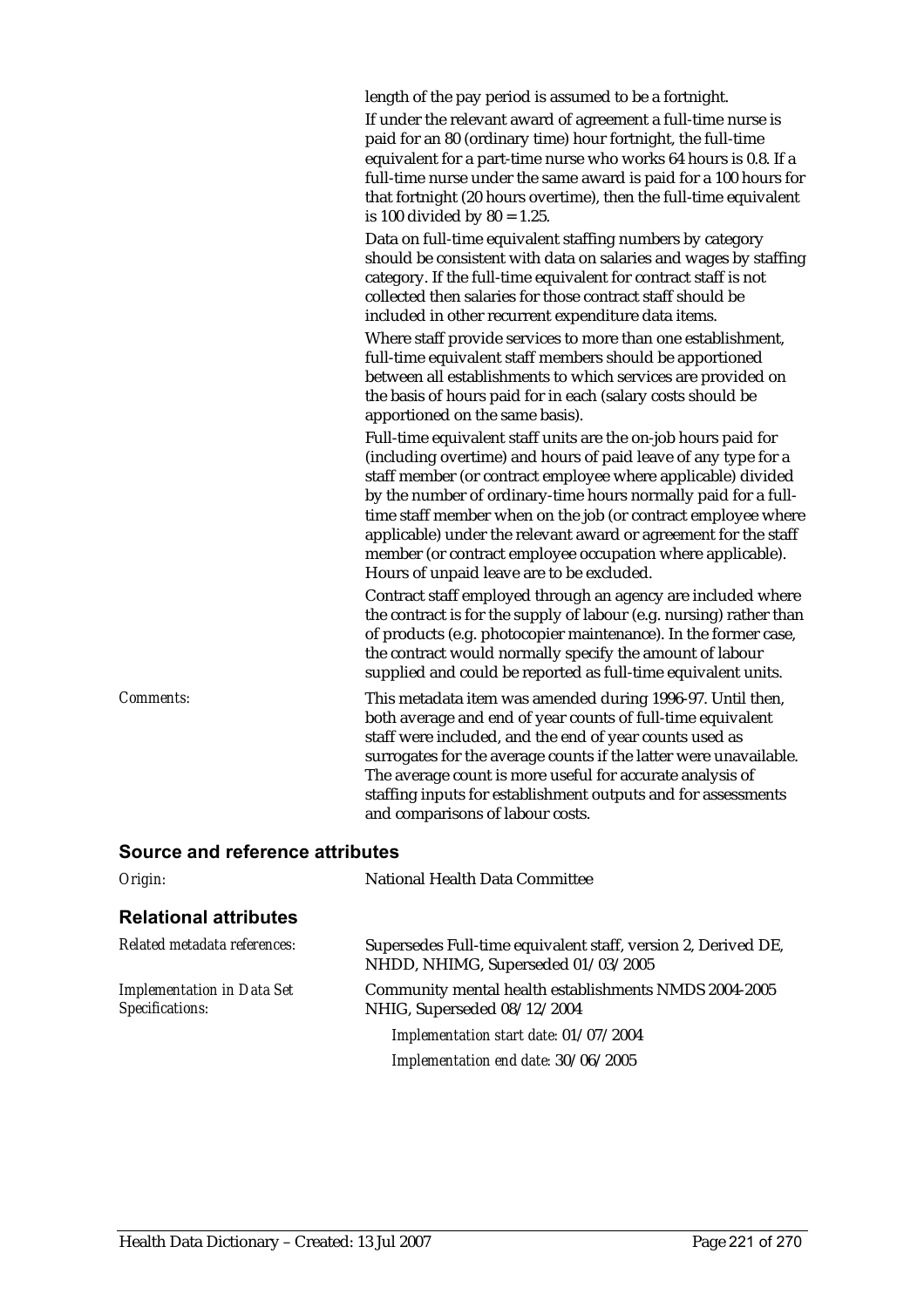# **Full-time equivalent staff—carer consultants**

#### **Identifying and definitional attributes**

| Metadata item type:         | Data Element                                                                                                      |
|-----------------------------|-------------------------------------------------------------------------------------------------------------------|
| Technical name:             | Establishment-full-time equivalent staff (paid) (carer<br>consultants), average N[NNN{.N}]                        |
| <b>METeOR</b> identifier:   | 296498                                                                                                            |
| <b>Registration status:</b> | NHIG, Standard 08/12/2004                                                                                         |
| Definition:                 | The average number of full-time equivalent staff units paid for<br>all carer consultants within an establishment. |

# **Data element concept attributes**

| Data element concept: | Establishment—full-time equivalent staff (paid) (carer<br>consultants)                                                                                                                                                                                              |
|-----------------------|---------------------------------------------------------------------------------------------------------------------------------------------------------------------------------------------------------------------------------------------------------------------|
| Definition:           | The aggregate full-time equivalent staff units paid for all carer<br>consultants within an establishment.                                                                                                                                                           |
| Context:              | Health expenditure:                                                                                                                                                                                                                                                 |
|                       | To assist in analyses of the resource use and activity of health<br>services. Inclusion of these data, classified by staffing category,<br>allows analysis of costs per unit of labour and analysis of<br>staffing inputs against hospital or service unit outputs. |
| Object class:         | Establishment                                                                                                                                                                                                                                                       |
| <i>Property:</i>      | Full-time equivalent staff                                                                                                                                                                                                                                          |

#### **Collection and usage attributes**

*Guide for use:* Full-time equivalent carer consultant staff units are the on-job hours paid for (including overtime) and hours of paid leave of any type for a staff member (or contract employee where applicable) divided by the number of ordinary-time hours normally paid for a full-time staff member when on the job (or contract employee where applicable) under the relevant award or agreement for the staff member (or contract employee occupation where applicable). Hours of unpaid leave are to be excluded.

> Contract staff employed through an agency are included where the contract is for the supply of labour (e.g. nursing) rather than of products (e.g. photocopier maintenance). In the former case, the contract would normally specify the amount of labour supplied and could be reported as full-time equivalent units.

## **Value domain attributes**

| <b>Representation class:</b> | Average                          |
|------------------------------|----------------------------------|
| Data type:                   | Number                           |
| <i>Format:</i>               | $N[NNN\{N\}]$                    |
| Maximum character length:    | 5                                |
| Unit of measure:             | Full-time equivalent (FTE) staff |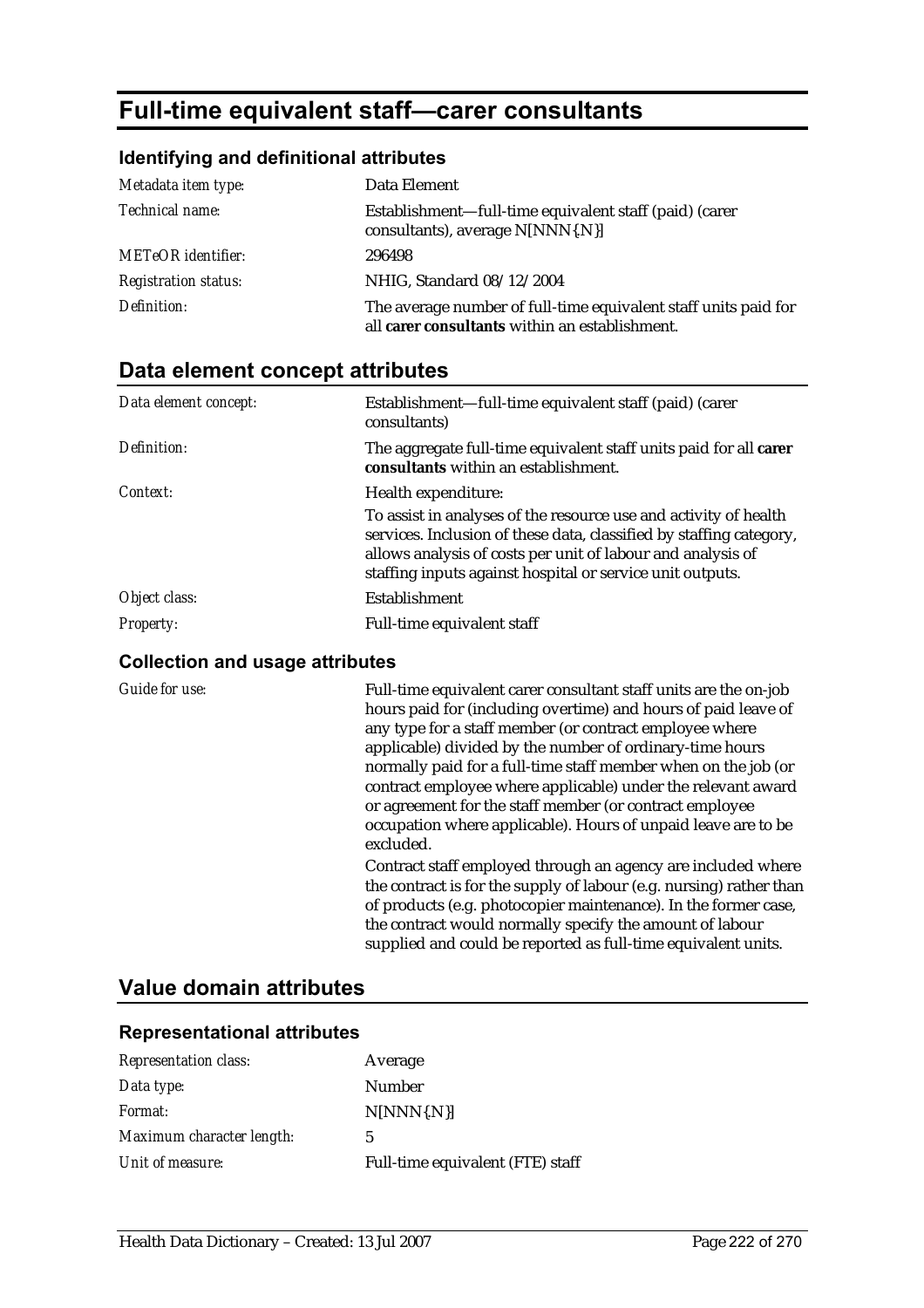| <b>Guide for use:</b>                  | Carer consultants are persons employed (or engaged via<br>contract) on a part-time or full-time paid basis to represent the<br>interests of carers and advocate for their needs. This implies the<br>person received a salary or contract fee on a regular basis. It<br>does not refer to arrangements where the carer only received<br>reimbursements of expenses or occasional sitting fees for<br>attendance at meetings.                                                                                                                                                                                        |
|----------------------------------------|---------------------------------------------------------------------------------------------------------------------------------------------------------------------------------------------------------------------------------------------------------------------------------------------------------------------------------------------------------------------------------------------------------------------------------------------------------------------------------------------------------------------------------------------------------------------------------------------------------------------|
|                                        | The average is to be calculated from pay period figures. The<br>length of the pay period is assumed to be a fortnight.                                                                                                                                                                                                                                                                                                                                                                                                                                                                                              |
|                                        | Data on full-time equivalent staffing numbers by category<br>should be consistent with data on salaries and wages by staffing<br>category. If the full-time equivalent for contract staff is not<br>collected then salaries for those contract staff should be<br>included in other recurrent expenditure data items.<br>Where staff provide services to more than one establishment,<br>full-time equivalent staff members should be apportioned<br>between all establishments to which services are provided on<br>the basis of hours paid for in each (salary costs should be<br>apportioned on the same basis). |
| Comments:                              | This metadata item was amended during 1996-97. Until then,<br>both average and end of year counts of full-time equivalent<br>staff were included, and the end of year counts used as<br>surrogates for the average counts if the latter were unavailable.<br>The average count is more useful for accurate analysis of<br>staffing inputs for establishment outputs and for assessments<br>and comparisons of labour costs.                                                                                                                                                                                         |
| <b>Source and reference attributes</b> |                                                                                                                                                                                                                                                                                                                                                                                                                                                                                                                                                                                                                     |
| Origin:                                | <b>National Health Data Committee</b>                                                                                                                                                                                                                                                                                                                                                                                                                                                                                                                                                                               |

# **Relational attributes**

| Related metadata references:                         | Is used in the formation of Establishment (mental health)—full-<br>time equivalent staff (paid), total N[NNN{.N}] NHIG, Standard<br>08/12/2004                                                                       |  |
|------------------------------------------------------|----------------------------------------------------------------------------------------------------------------------------------------------------------------------------------------------------------------------|--|
| <b>Implementation in Data Set</b><br>Specifications: | Mental health establishments NMDS 2005-2006 NHIG,<br>Superseded 21/03/2006                                                                                                                                           |  |
|                                                      | Implementation start date: 01/07/2005                                                                                                                                                                                |  |
|                                                      | Implementation end date: 30/06/2006                                                                                                                                                                                  |  |
|                                                      | Mental health establishments NMDS 2006-2007 NHIG,<br>Superseded 23/10/2006                                                                                                                                           |  |
|                                                      | Implementation start date: 01/07/2006                                                                                                                                                                                |  |
|                                                      | Implementation end date: 30/06/2007                                                                                                                                                                                  |  |
|                                                      | Mental health establishments NMDS 2007-2008 NHIG,<br>Standard 23/10/2006                                                                                                                                             |  |
|                                                      | Implementation start date: 01/07/2007                                                                                                                                                                                |  |
|                                                      | Information specific to this data set:<br>For the Mental health establishments national minimum<br>data set reporting of this data element is optional for non-<br>government residential mental health services and |  |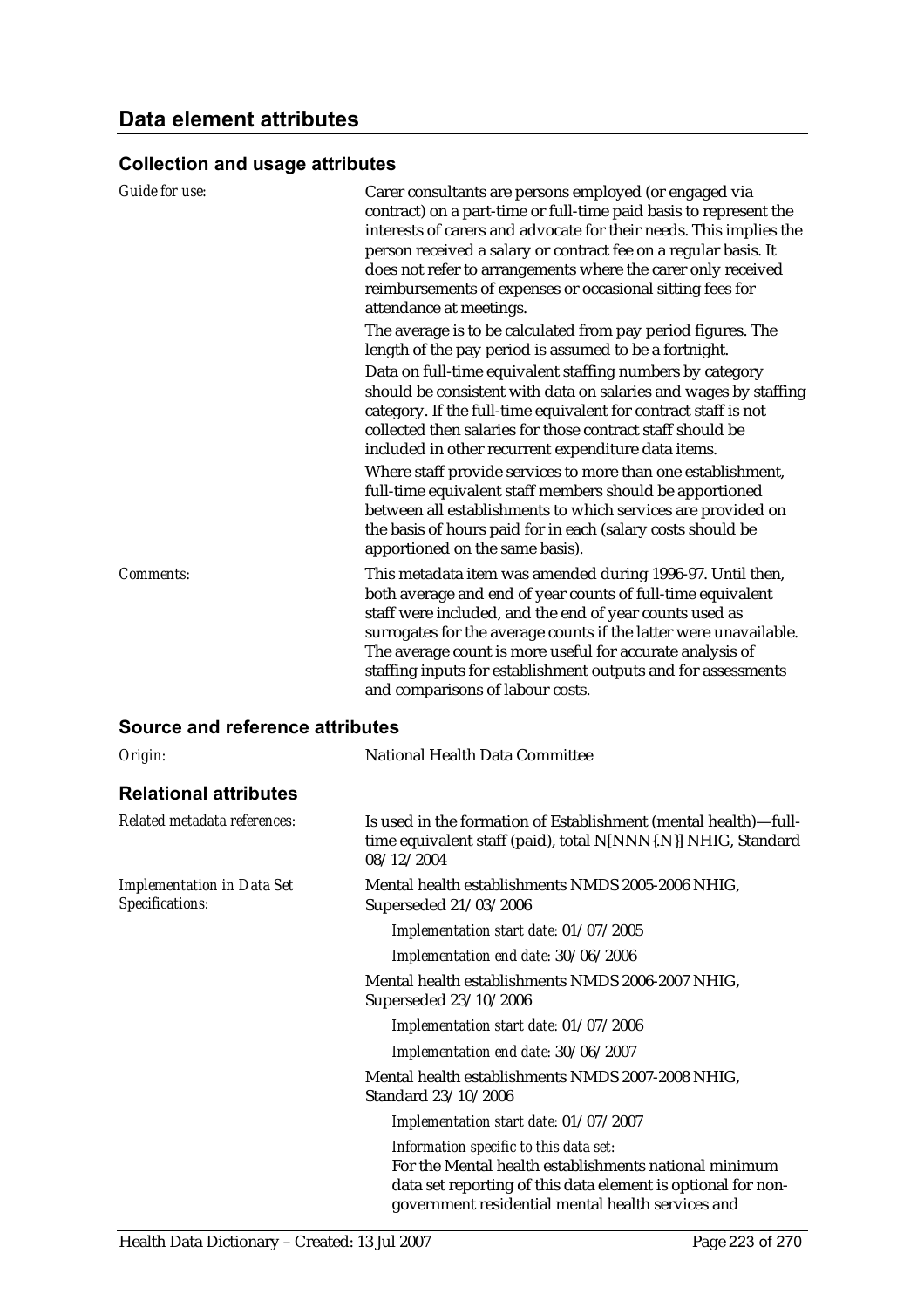specialised mental health services provided by private hospitals that receive state or territory government funding.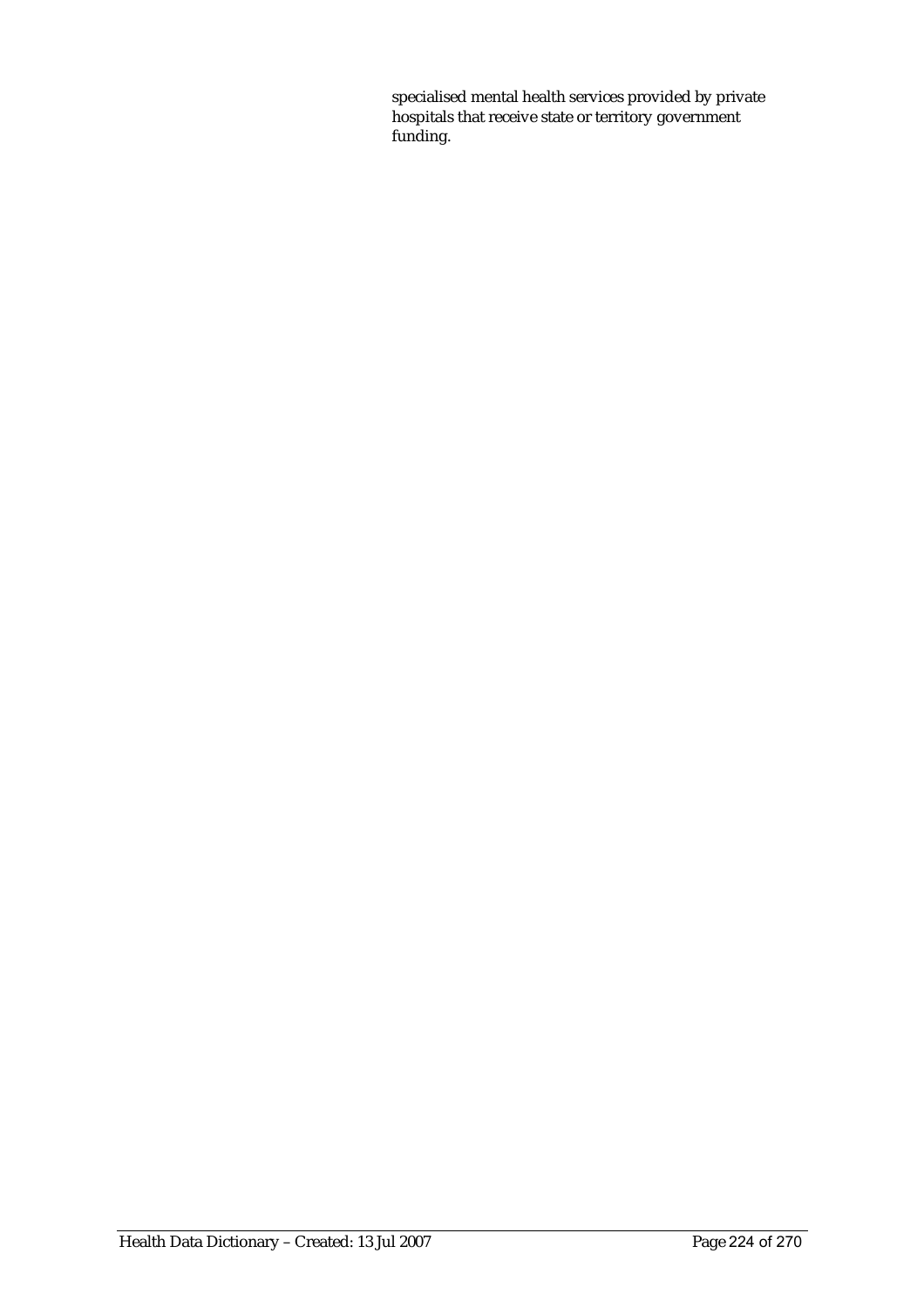# **Full-time equivalent staff—consultant psychiatrists and psychiatrists**

#### **Identifying and definitional attributes**

| Metadata item type:         | Data Element                                                                                                                                  |
|-----------------------------|-----------------------------------------------------------------------------------------------------------------------------------------------|
| Technical name:             | Establishment—full-time equivalent staff (paid) (consultant<br>psychiatrists and psychiatrists), average N[NNN{.N}]                           |
| <b>METeOR</b> identifier:   | 287509                                                                                                                                        |
| <b>Registration status:</b> | NHIG, Standard 08/12/2004                                                                                                                     |
| Definition:                 | The average number of full-time equivalent staff units paid for<br>all consultant psychiatrists and psychiatrists within an<br>establishment. |

## **Data element concept attributes**

| Data element concept: | Establishment—full-time equivalent staff (paid) (consultant<br>psychiatrists and psychiatrists)                                                                                                                                                                     |
|-----------------------|---------------------------------------------------------------------------------------------------------------------------------------------------------------------------------------------------------------------------------------------------------------------|
| Definition:           | The aggregate full-time equivalent staff units paid for all<br>consultant psychiatrists and psychiatrists within an<br>establishment.                                                                                                                               |
| Context:              | <b>Health services:</b>                                                                                                                                                                                                                                             |
|                       | To assist in analyses of the resource use and activity of health<br>services. Inclusion of these data, classified by staffing category,<br>allows analysis of costs per unit of labour and analysis of<br>staffing inputs against hospital or service unit outputs. |
| Object class:         | <b>Establishment</b>                                                                                                                                                                                                                                                |
| <b>Property:</b>      | Full-time equivalent staff                                                                                                                                                                                                                                          |

#### **Collection and usage attributes**

*Guide for use:* Full-time equivalent staff units are the on-job hours paid for (including overtime) and hours of paid leave of any type for a staff member (or contract employee where applicable) divided by the number of ordinary-time hours normally paid for a fulltime staff member when on the job (or contract employee where applicable) under the relevant award or agreement for the staff member (or contract employee occupation where applicable). Hours of unpaid leave are to be excluded. Contract staff employed through an agency are included where

the contract is for the supply of labour (e.g. nursing) rather than of products (e.g. photocopier maintenance). In the former case, the contract would normally specify the amount of labour supplied and could be reported as full-time equivalent units.

## **Value domain attributes**

| <b>Representation class:</b> | Average       |
|------------------------------|---------------|
| Data type:                   | Number        |
| Format:                      | $N[NNN\{N\}]$ |
| Maximum character length:    | 5             |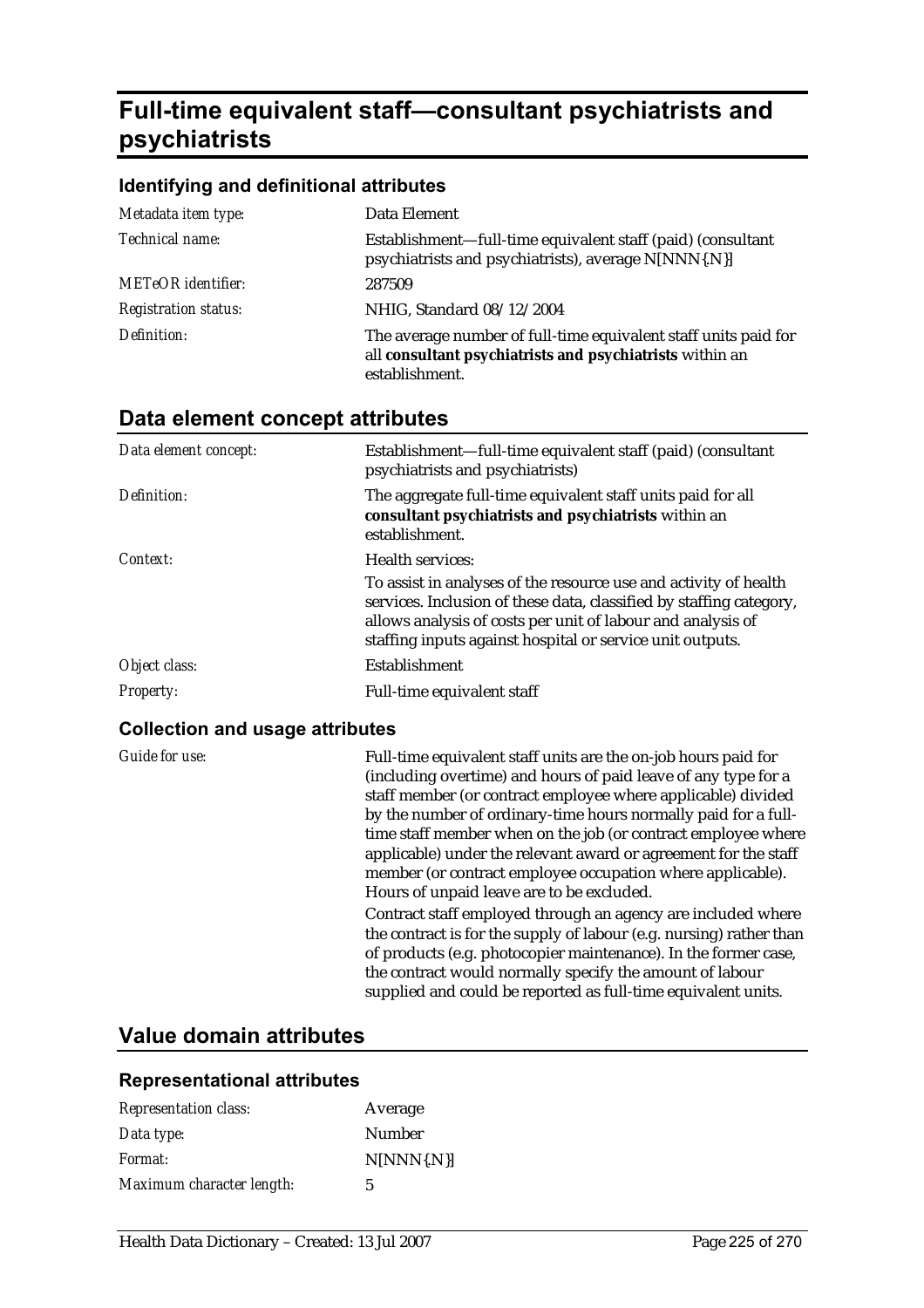## **Data element attributes**

## **Collection and usage attributes**

| <b>Guide for use:</b>           | Medical officers who are registered to practice psychiatry under<br>the relevant state or territory Medical Registration Board; or<br>who are fellows of the Royal Australian and New Zealand<br>College of Psychiatrists or registered with Health Insurance<br>Commission as a specialist in Psychiatry.                                                                                                                                                                                                                                                                                                              |
|---------------------------------|-------------------------------------------------------------------------------------------------------------------------------------------------------------------------------------------------------------------------------------------------------------------------------------------------------------------------------------------------------------------------------------------------------------------------------------------------------------------------------------------------------------------------------------------------------------------------------------------------------------------------|
|                                 | The average is to be calculated from pay period figures. The<br>length of the pay period is assumed to be a fortnight.                                                                                                                                                                                                                                                                                                                                                                                                                                                                                                  |
|                                 | Data on full-time equivalent staffing numbers by category<br>should be consistent with data on salaries and wages by staffing<br>category. If the full-time equivalent for contract staff is not<br>collected then salaries for those contract staff should be<br>included in other recurrent expenditure metadata items.<br>Where staff provide services to more than one establishment,<br>full-time equivalent staff members should be apportioned<br>between all establishments to which services are provided on<br>the basis of hours paid for in each (salary costs should be<br>apportioned on the same basis). |
| Comments:                       | This metadata item was amended during 1996-97. Until then,<br>both average and end of year counts of full-time equivalent<br>staff were included, and the end of year counts used as<br>surrogates for the average counts if the latter were unavailable.<br>The average count is more useful for accurate analysis of<br>staffing inputs for establishment outputs and for assessments<br>and comparisons of labour costs.                                                                                                                                                                                             |
| Source and reference attributes |                                                                                                                                                                                                                                                                                                                                                                                                                                                                                                                                                                                                                         |
| Origin:                         | <b>National Health Data Committee</b>                                                                                                                                                                                                                                                                                                                                                                                                                                                                                                                                                                                   |

## **Relational attributes**

| <b>Implementation in Data Set</b><br>Specifications: | Mental health establishments NMDS 2005-2006 NHIG,<br>Superseded 21/03/2006                                                                                                                                                                                                                                                                         |
|------------------------------------------------------|----------------------------------------------------------------------------------------------------------------------------------------------------------------------------------------------------------------------------------------------------------------------------------------------------------------------------------------------------|
|                                                      | Implementation start date: 01/07/2005                                                                                                                                                                                                                                                                                                              |
|                                                      | Implementation end date: 30/06/2006                                                                                                                                                                                                                                                                                                                |
|                                                      | Mental health establishments NMDS 2006-2007 NHIG,<br>Superseded 23/10/2006                                                                                                                                                                                                                                                                         |
|                                                      | Implementation start date: 01/07/2006                                                                                                                                                                                                                                                                                                              |
|                                                      | Implementation end date: 30/06/2007                                                                                                                                                                                                                                                                                                                |
|                                                      | Mental health establishments NMDS 2007-2008 NHIG,<br>Standard 23/10/2006                                                                                                                                                                                                                                                                           |
|                                                      | Implementation start date: 01/07/2007                                                                                                                                                                                                                                                                                                              |
|                                                      | Information specific to this data set:<br>For the Mental health establishments national minimum<br>data set reporting of this data element is optional for non-<br>government residential mental health services and<br>specialised mental health services provided by private<br>hospitals that receive state or territory government<br>funding. |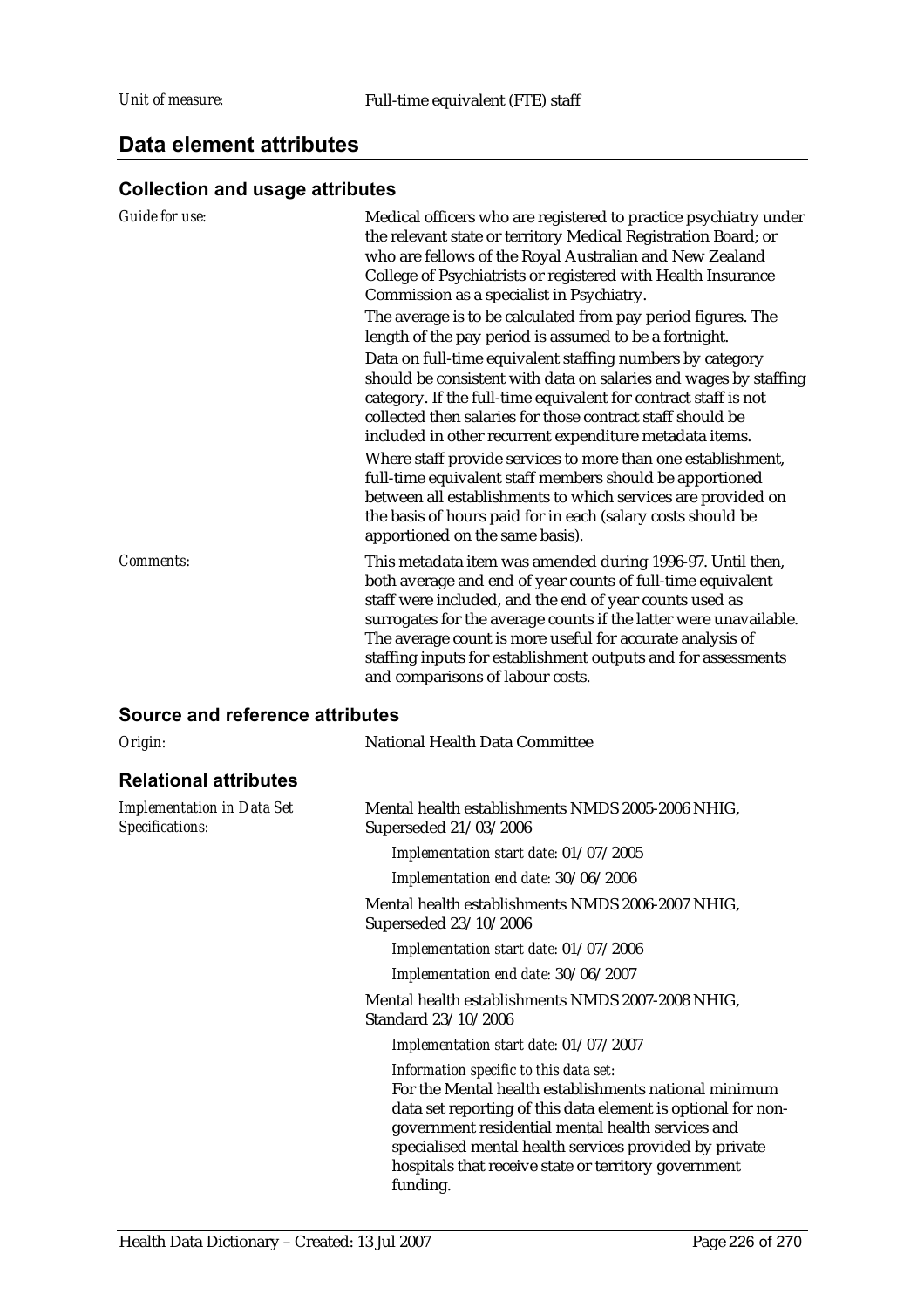# **Full-time equivalent staff—consumer consultants**

### **Identifying and definitional attributes**

| Metadata item type:         | Data Element                                                                                                         |
|-----------------------------|----------------------------------------------------------------------------------------------------------------------|
| Technical name:             | Establishment-full-time equivalent staff (paid) (consumer<br>consultants), average N[NNN{.N}]                        |
| <b>METeOR</b> identifier:   | 296496                                                                                                               |
| <b>Registration status:</b> | NHIG, Standard 08/12/2004                                                                                            |
| Definition:                 | The average number of full-time equivalent staff units paid for<br>all consumer consultants within an establishment. |

# **Data element concept attributes**

| Data element concept: | Establishment—full-time equivalent staff (paid) (consumer<br>consultants)                                                                                                                                                                                                                  |
|-----------------------|--------------------------------------------------------------------------------------------------------------------------------------------------------------------------------------------------------------------------------------------------------------------------------------------|
| Definition:           | The aggregate full-time equivalent staff units paid for all<br>consumer consultants within an establishment.                                                                                                                                                                               |
| Context:              | Health expenditure:<br>To assist in analyses of the resource use and activity of health<br>services. Inclusion of these data, classified by staffing category,<br>allows analysis of costs per unit of labour and analysis of<br>staffing inputs against hospital or service unit outputs. |
| Object class:         | Establishment                                                                                                                                                                                                                                                                              |
|                       |                                                                                                                                                                                                                                                                                            |
| <b>Property:</b>      | Full-time equivalent staff                                                                                                                                                                                                                                                                 |

#### **Collection and usage attributes**

*Guide for use:* Full-time equivalent consumer consultant staff units are the onjob hours paid for (including overtime) and hours of paid leave of any type for a staff member (or contract employee where applicable) divided by the number of ordinary-time hours normally paid for a full-time staff member when on the job (or contract employee where applicable) under the relevant award or agreement for the staff member (or contract employee occupation where applicable). Hours of unpaid leave are to be excluded.

> Contract staff employed through an agency are included where the contract is for the supply of labour (e.g. nursing) rather than of products (e.g. photocopier maintenance). In the former case, the contract would normally specify the amount of labour supplied and could be reported as full-time equivalent units.

## **Value domain attributes**

| <b>Representation class:</b> | Average                          |
|------------------------------|----------------------------------|
| Data type:                   | <b>Number</b>                    |
| <i>Format:</i>               | $N[NNN\{N\}]$                    |
| Maximum character length:    | 5                                |
| Unit of measure:             | Full-time equivalent (FTE) staff |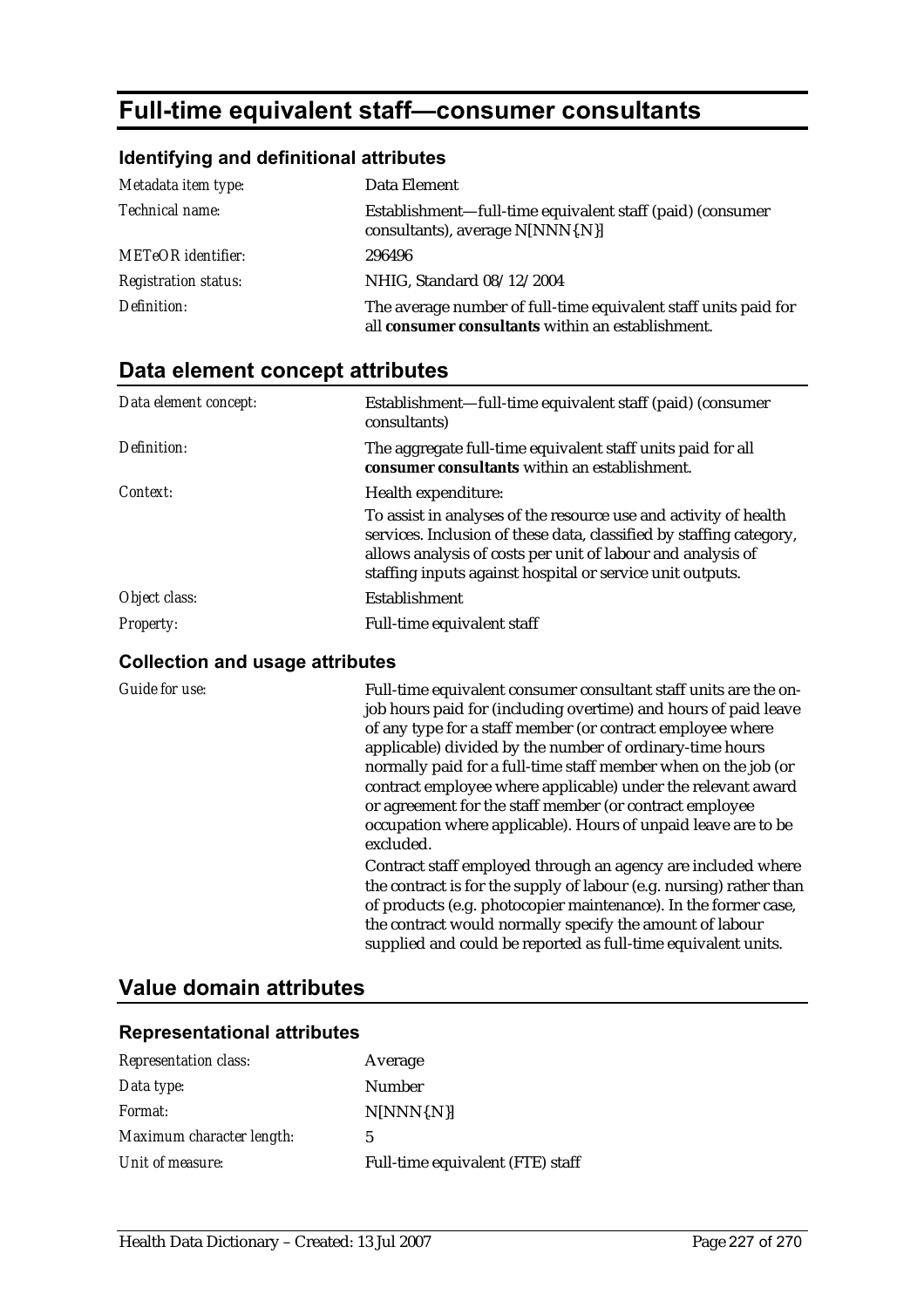| <b>Guide for use:</b>           | Consumer consultants are persons employed (or engaged via<br>contract) on a part-time or full-time paid basis to represent the<br>interests of consumers and advocate for their needs. This<br>implies the person received a salary or contract fee on a regular<br>basis. It does not refer to arrangements where the consumer<br>only received reimbursements of expenses or occasional sitting<br>fees for attendance at meetings.<br>The average is to be calculated from pay period figures. The<br>length of the pay period is assumed to be a fortnight.<br>Data on full-time equivalent staffing numbers by category<br>should be consistent with data on salaries and wages by staffing<br>category. If the full-time equivalent for contract staff is not<br>collected then salaries for those contract staff should be<br>included in other recurrent expenditure data items.<br>Where staff provide services to more than one establishment,<br>full-time equivalent staff members should be apportioned<br>between all establishments to which services are provided on<br>the basis of hours paid for in each (salary costs should be<br>apportioned on the same basis). |
|---------------------------------|----------------------------------------------------------------------------------------------------------------------------------------------------------------------------------------------------------------------------------------------------------------------------------------------------------------------------------------------------------------------------------------------------------------------------------------------------------------------------------------------------------------------------------------------------------------------------------------------------------------------------------------------------------------------------------------------------------------------------------------------------------------------------------------------------------------------------------------------------------------------------------------------------------------------------------------------------------------------------------------------------------------------------------------------------------------------------------------------------------------------------------------------------------------------------------------|
| Comments:                       | This metadata item was amended during 1996-97. Until then,<br>both average and end of year counts of full-time equivalent<br>staff were included, and the end of year counts used as<br>surrogates for the average counts if the latter were unavailable.<br>The average count is more useful for accurate analysis of<br>staffing inputs for establishment outputs and for assessments<br>and comparisons of labour costs.                                                                                                                                                                                                                                                                                                                                                                                                                                                                                                                                                                                                                                                                                                                                                            |
| Source and reference attributes |                                                                                                                                                                                                                                                                                                                                                                                                                                                                                                                                                                                                                                                                                                                                                                                                                                                                                                                                                                                                                                                                                                                                                                                        |
| Origin:                         | National Health Data Committee                                                                                                                                                                                                                                                                                                                                                                                                                                                                                                                                                                                                                                                                                                                                                                                                                                                                                                                                                                                                                                                                                                                                                         |

# **Relational attributes**

| Related metadata references:                         | Is used in the formation of Establishment (mental health)—full-<br>time equivalent staff (paid), total N[NNN{.N}] NHIG, Standard<br>08/12/2004                                                                       |
|------------------------------------------------------|----------------------------------------------------------------------------------------------------------------------------------------------------------------------------------------------------------------------|
| <b>Implementation in Data Set</b><br>Specifications: | Mental health establishments NMDS 2005-2006 NHIG,<br>Superseded 21/03/2006                                                                                                                                           |
|                                                      | Implementation start date: 01/07/2005                                                                                                                                                                                |
|                                                      | Implementation end date: 30/06/2006                                                                                                                                                                                  |
|                                                      | Mental health establishments NMDS 2006-2007 NHIG,<br>Superseded 23/10/2006                                                                                                                                           |
|                                                      | Implementation start date: 01/07/2006                                                                                                                                                                                |
|                                                      | Implementation end date: 30/06/2007                                                                                                                                                                                  |
|                                                      | Mental health establishments NMDS 2007-2008 NHIG,<br>Standard 23/10/2006                                                                                                                                             |
|                                                      | Implementation start date: 01/07/2007                                                                                                                                                                                |
|                                                      | Information specific to this data set:<br>For the Mental health establishments national minimum<br>data set reporting of this data element is optional for non-<br>government residential mental health services and |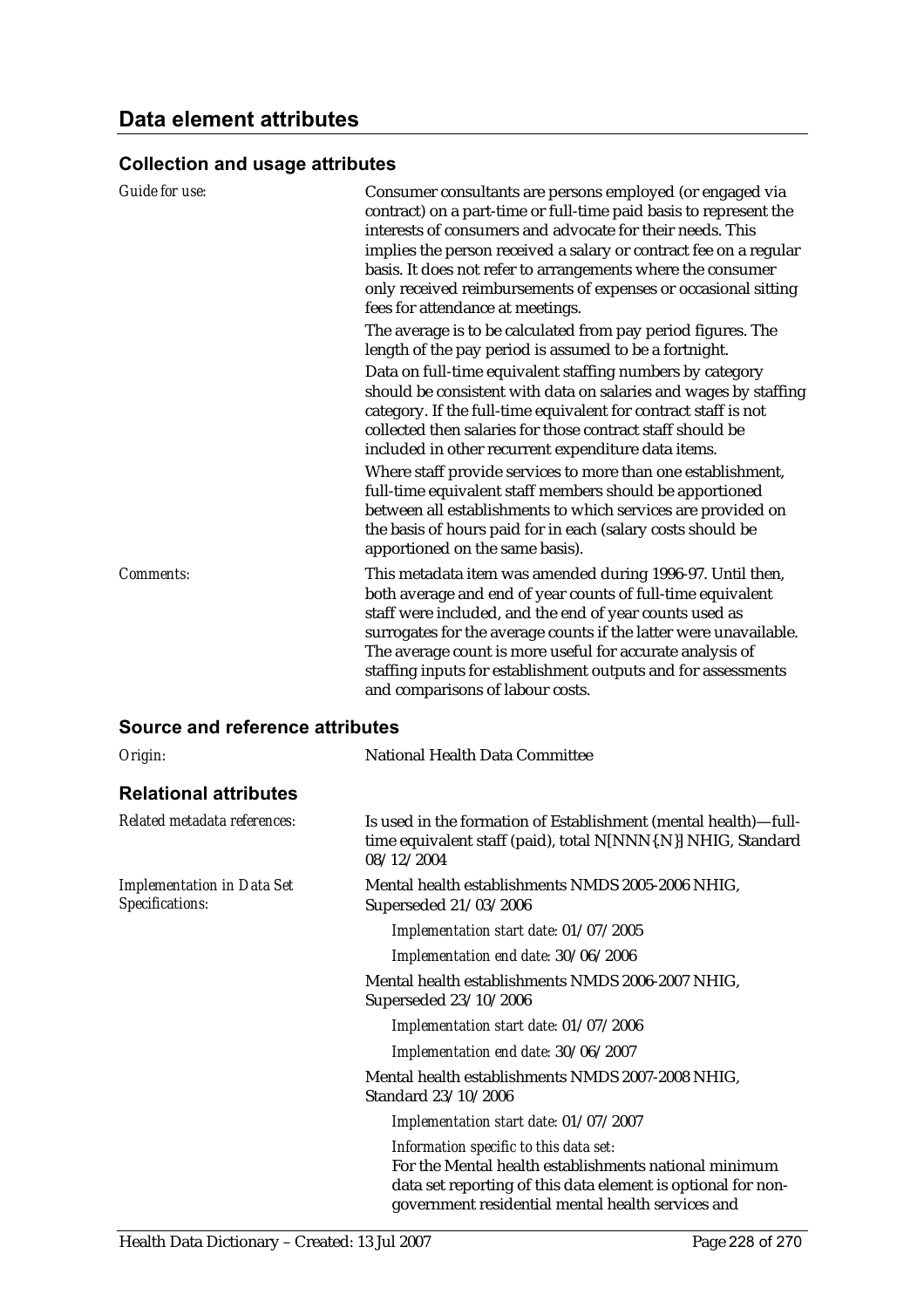specialised mental health services provided by private hospitals that receive state or territory government funding.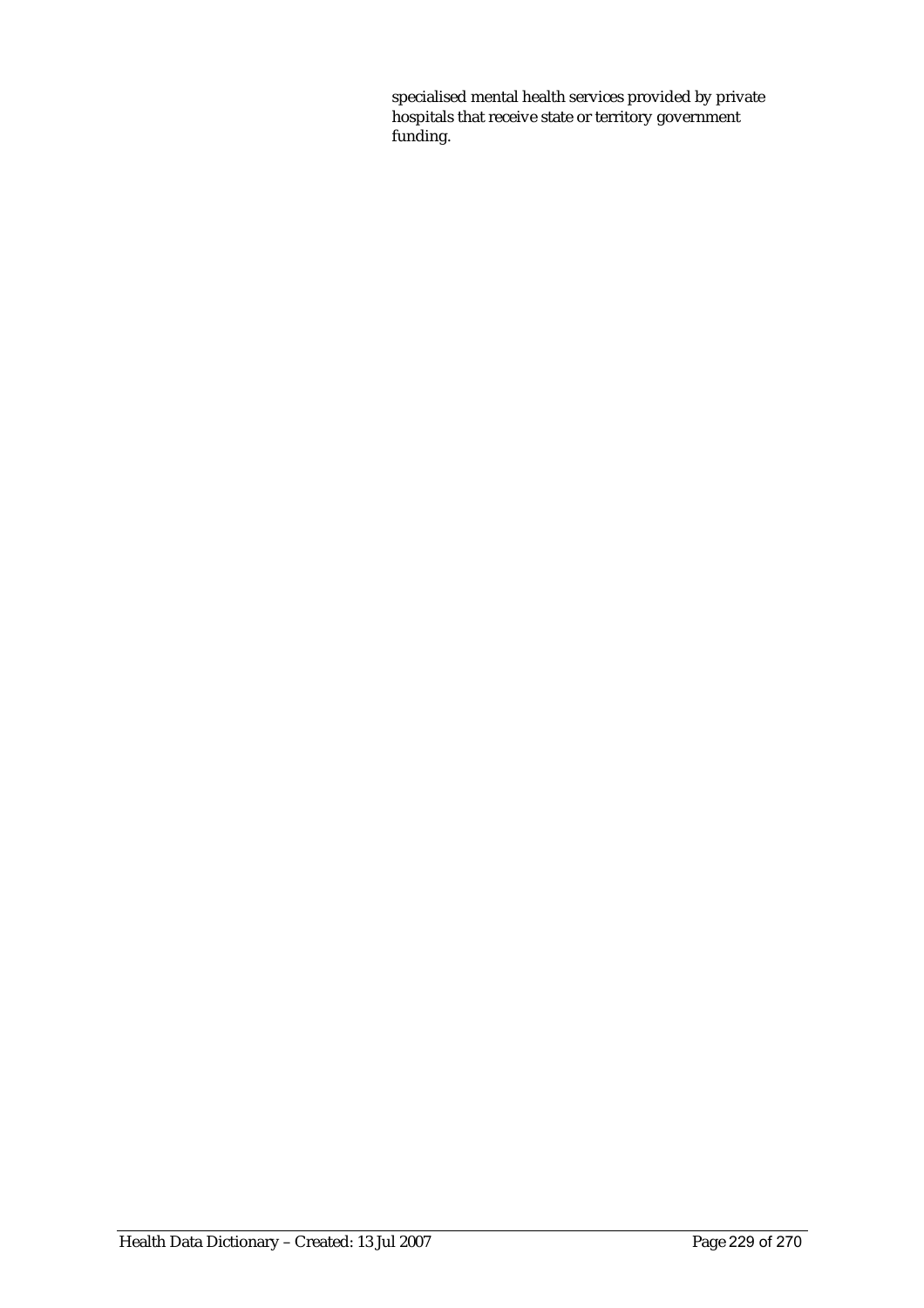# **Full-time equivalent staff—diagnostic and health professionals**

#### **Identifying and definitional attributes**

| Metadata item type:         | Data Element                                                                                                                           |
|-----------------------------|----------------------------------------------------------------------------------------------------------------------------------------|
| Technical name:             | Establishment—full-time equivalent staff (paid) (diagnostic and<br>health professionals), average N[NNN{.N}]                           |
| <b>METeOR</b> identifier:   | 270495                                                                                                                                 |
| <b>Registration status:</b> | NHIG, Standard 01/03/2005                                                                                                              |
| Definition:                 | The average number of full-time equivalent staff units paid for<br>all diagnostic and health professionals within an<br>establishment. |

### **Data element concept attributes**

| Data element concept: | Establishment-full-time equivalent staff (paid) (diagnostic and<br>health professionals)                                                                                                                                                                            |
|-----------------------|---------------------------------------------------------------------------------------------------------------------------------------------------------------------------------------------------------------------------------------------------------------------|
| Definition:           | The aggregate full-time equivalent staff units paid for all<br>diagnostic and health professionals within an establishment.                                                                                                                                         |
| Context:              | Health expenditure:                                                                                                                                                                                                                                                 |
|                       | To assist in analyses of the resource use and activity of health<br>services. Inclusion of these data, classified by staffing category,<br>allows analysis of costs per unit of labour and analysis of<br>staffing inputs against hospital or service unit outputs. |
| Object class:         | Establishment                                                                                                                                                                                                                                                       |
| <b>Property:</b>      | Full-time equivalent staff                                                                                                                                                                                                                                          |

#### **Collection and usage attributes**

*Guide for use:* Full-time equivalent staff units are the on-job hours paid for (including overtime) and hours of paid leave of any type for a staff member (or contract employee where applicable) divided by the number of ordinary-time hours normally paid for a fulltime staff member when on the job (or contract employee where applicable) under the relevant award or agreement for the staff member (or contract employee occupation where applicable). Hours of unpaid leave are to be excluded. Contract staff employed through an agency are included where the contract is for the supply of labour (e.g. nursing) rather than of products (e.g. photocopier maintenance). In the former case, the contract would normally specify the amount of labour supplied and could be reported as full-time equivalent units.

### **Value domain attributes**

| Representation class:     | Average                          |
|---------------------------|----------------------------------|
| Data type:                | Number                           |
| <i>Format:</i>            | $N[NNN\{N\}]$                    |
| Maximum character length: | 5                                |
| Unit of measure:          | Full-time equivalent (FTE) staff |
|                           |                                  |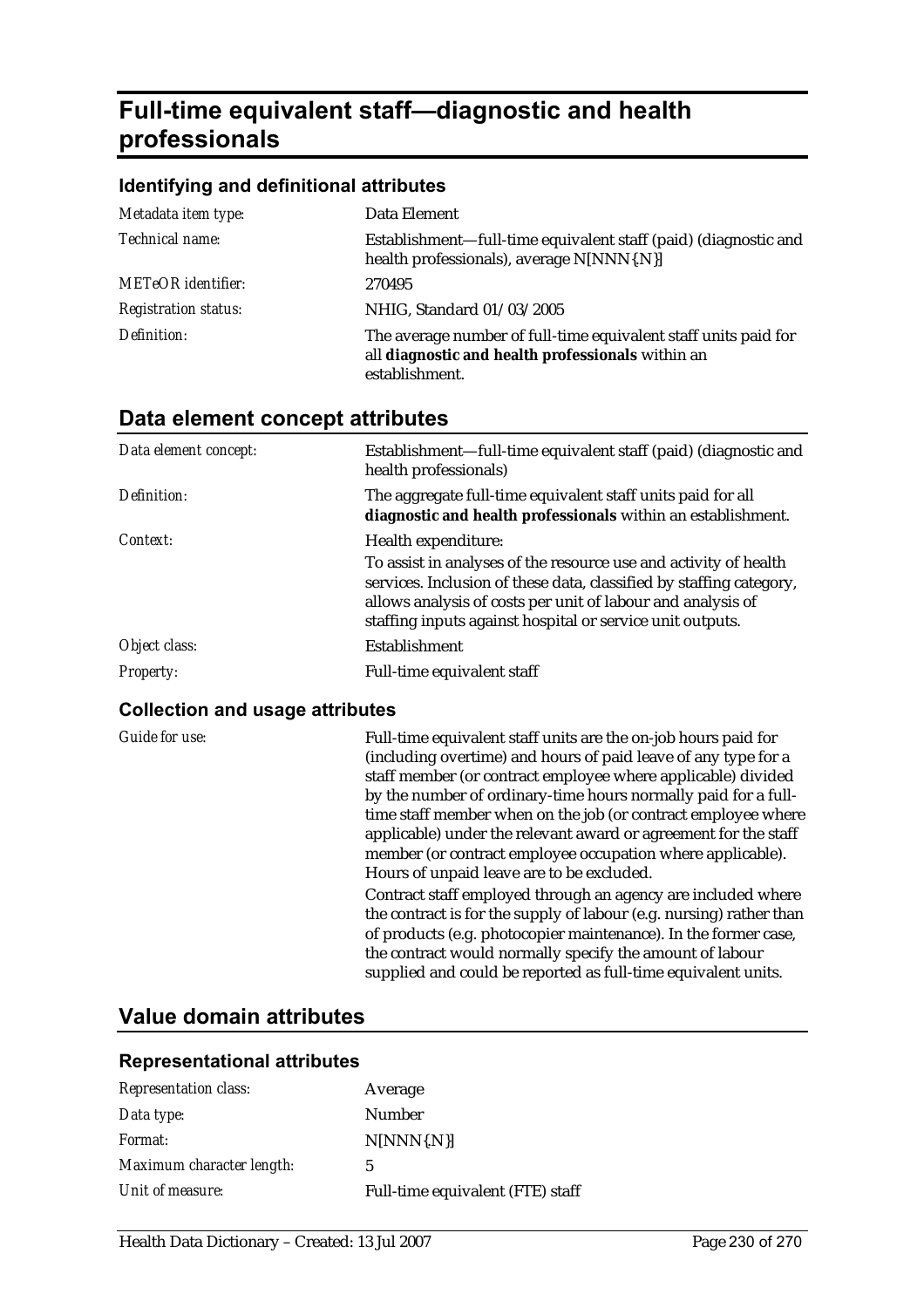| <b>Guide for use:</b> | Qualified staff (other than qualified medical and nursing staff)<br>engaged in duties of a diagnostic, professional or technical<br>nature (but also including diagnostic and health professionals<br>whose duties are primarily or partly of an administrative<br>nature). This metadata item includes all allied health<br>professionals and laboratory technicians (but excludes civil<br>engineers and computing staff). This metadata item includes<br>full-time equivalent staff units of occupational therapists, social<br>workers, psychologists, and other diagnostic and health<br>professionals. |
|-----------------------|--------------------------------------------------------------------------------------------------------------------------------------------------------------------------------------------------------------------------------------------------------------------------------------------------------------------------------------------------------------------------------------------------------------------------------------------------------------------------------------------------------------------------------------------------------------------------------------------------------------|
|                       | The average is to be calculated from pay period figures. The<br>length of the pay period is assumed to be a fortnight.                                                                                                                                                                                                                                                                                                                                                                                                                                                                                       |
|                       | If under the relevant award of agreement a full-time employee<br>is paid for an 80 (ordinary time) hour fortnight, the full-time<br>equivalent for a part-time employee who works 64 hours is 0.8.<br>If a full-time employee under the same award is paid for a 100<br>hours for that fortnight (20 hours overtime), then the full-time<br>equivalent is 100 divided by $80 = 1.25$ .                                                                                                                                                                                                                       |
|                       | Data on full-time equivalent staffing numbers by category<br>should be consistent with data on salaries and wages by staffing<br>category. If the full-time equivalent for contract staff is not<br>collected then salaries for those contract staff should be<br>included in other recurrent expenditure data items.                                                                                                                                                                                                                                                                                        |
|                       | Where staff provide services to more than one establishment,<br>full-time equivalent staff members should be apportioned<br>between all establishments to which services are provided on<br>the basis of hours paid for in each (salary costs should be<br>apportioned on the same basis).                                                                                                                                                                                                                                                                                                                   |
| <b>Comments:</b>      | This metadata item was amended during 1996-97. Until then,<br>both average and end of year counts of full-time equivalent<br>staff were included, and the end of year counts used as<br>surrogates for the average counts if the latter were unavailable.<br>The average count is more useful for accurate analysis of<br>staffing inputs for establishment outputs and for assessments<br>and comparisons of labour costs.                                                                                                                                                                                  |

### **Source and reference attributes**

| Origin:                                              | National Health Data Committee                                                                                                                 |
|------------------------------------------------------|------------------------------------------------------------------------------------------------------------------------------------------------|
| <b>Relational attributes</b>                         |                                                                                                                                                |
| Related metadata references:                         | Supersedes Full-time equivalent staff, version 2, Derived DE,<br>NHDD, NHIMG, Superseded 01/03/2005                                            |
|                                                      | Is used in the formation of Establishment (mental health)—full-<br>time equivalent staff (paid), total N[NNN{.N}] NHIG, Standard<br>08/12/2004 |
| <b>Implementation in Data Set</b><br>Specifications: | Mental health establishments NMDS 2005-2006 NHIG,<br>Superseded $21/03/2006$                                                                   |
|                                                      | Implementation start date: 01/07/2005                                                                                                          |
|                                                      | Implementation end date: 30/06/2006                                                                                                            |
|                                                      | Mental health establishments NMDS 2006-2007 NHIG,                                                                                              |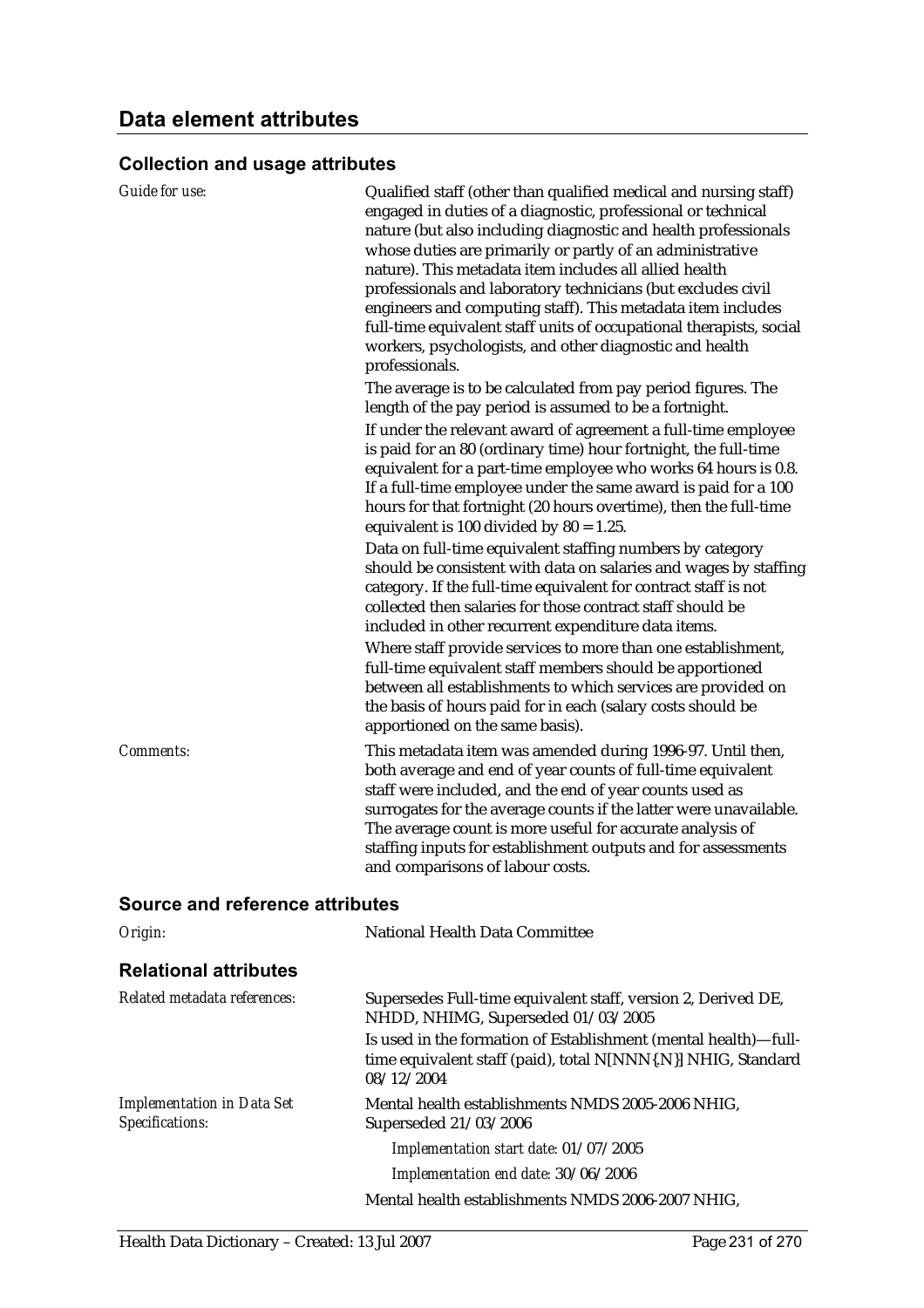Superseded 23/10/2006

*Implementation start date:* 01/07/2006

*Implementation end date:* 30/06/2007

Mental health establishments NMDS 2007-2008 NHIG, Standard 23/10/2006

*Implementation start date:* 01/07/2007

*Information specific to this data set:*

For the Mental health establishments national minimum data set reporting of this data element is optional for nongovernment residential mental health services and specialised mental health services provided by private hospitals that receive state or territory government funding.

Public hospital establishments NMDS NHIG, Superseded 21/03/2006

*Implementation start date:* 01/07/2005

*Implementation end date:* 30/06/2006

Public hospital establishments NMDS NHIG, Superseded 23/10/2006

*Implementation start date:* 01/07/2006

*Implementation end date:* 30/06/2007

Public hospital establishments NMDS 2007-2008 NHIG, Standard 23/10/2006

*Implementation start date:* 01/07/2007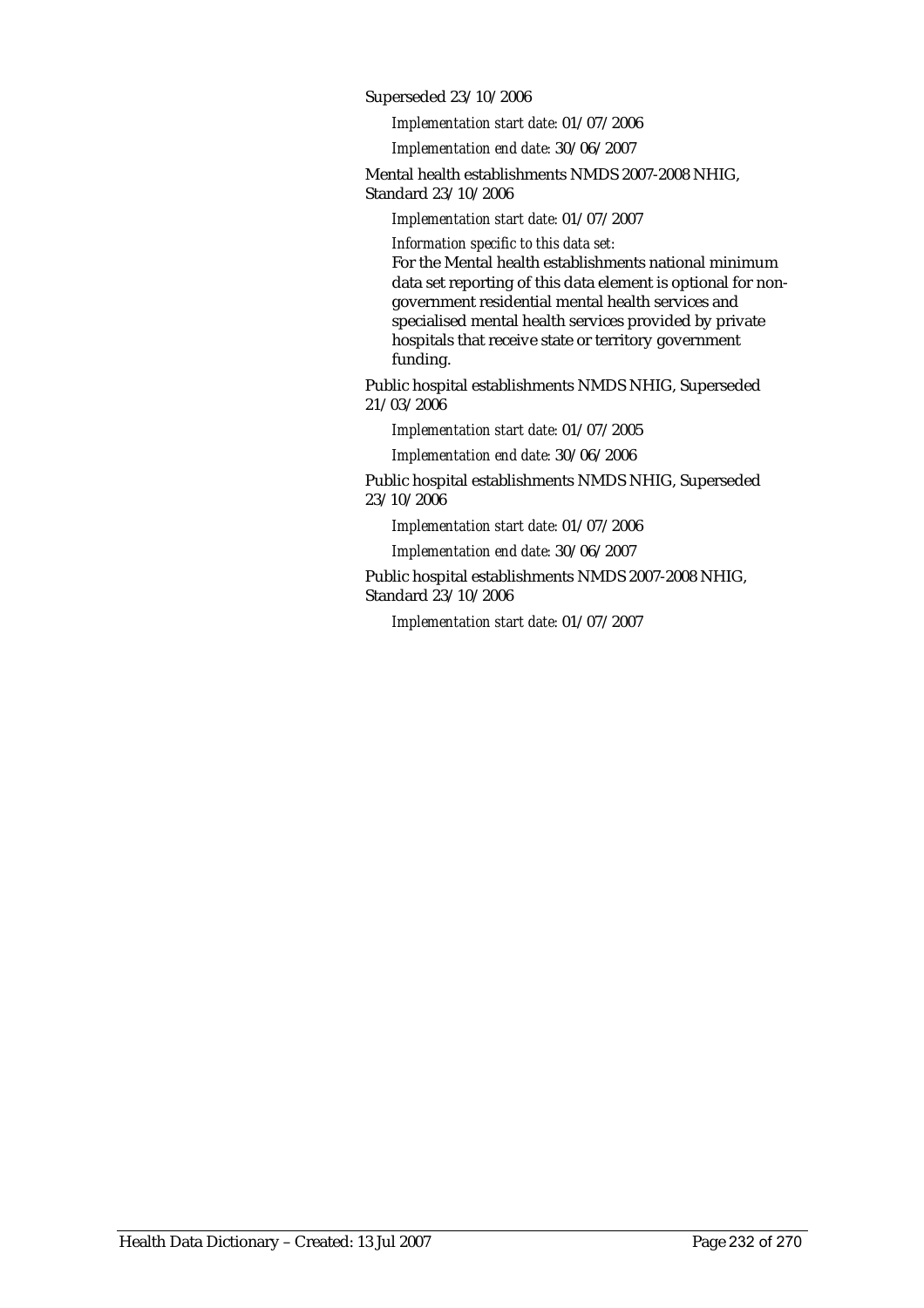# **Full-time equivalent staff—domestic and other staff**

#### **Identifying and definitional attributes**

| Metadata item type:         | Data Element                                                                                                                    |
|-----------------------------|---------------------------------------------------------------------------------------------------------------------------------|
| Technical name:             | Establishment—full-time equivalent staff (paid) (domestic and<br>other staff), average N[NNN{.N}]                               |
| <b>METeOR</b> identifier:   | 270498                                                                                                                          |
| <b>Registration status:</b> | NHIG, Standard 01/03/2005                                                                                                       |
| Definition:                 | The average number of full-time equivalent staff units paid for<br>all <b>domestic and other staff</b> within an establishment. |

# **Data element concept attributes**

| Data element concept:            | Establishment—full-time equivalent staff (paid) (domestic and<br>other staff)                                                                                                                                                                                                              |
|----------------------------------|--------------------------------------------------------------------------------------------------------------------------------------------------------------------------------------------------------------------------------------------------------------------------------------------|
| Definition:                      | The aggregate full-time equivalent staff units paid for all<br><b>domestic and other staff</b> within an establishment.                                                                                                                                                                    |
| Context:                         | Health expenditure:<br>To assist in analyses of the resource use and activity of health<br>services. Inclusion of these data, classified by staffing category,<br>allows analysis of costs per unit of labour and analysis of<br>staffing inputs against hospital or service unit outputs. |
| Object class:                    | Establishment                                                                                                                                                                                                                                                                              |
| <b>Property:</b>                 | Full-time equivalent staff                                                                                                                                                                                                                                                                 |
| Osllastian and usessa attuikutaa |                                                                                                                                                                                                                                                                                            |

#### **Collection and usage attributes**

*Guide for use:* Full-time equivalent staff units are the on-job hours paid for (including overtime) and hours of paid leave of any type for a staff member (or contract employee where applicable) divided by the number of ordinary-time hours normally paid for a fulltime staff member when on the job (or contract employee where applicable) under the relevant award or agreement for the staff member (or contract employee occupation where applicable). Hours of unpaid leave are to be excluded.

> Contract staff employed through an agency are included where the contract is for the supply of labour (e.g. nursing) rather than of products (e.g. photocopier maintenance). In the former case, the contract would normally specify the amount of labour supplied and could be reported as full-time equivalent units.

### **Value domain attributes**

| <b>Representation class:</b> | Average                          |
|------------------------------|----------------------------------|
| Data type:                   | Number                           |
| <i>Format:</i>               | $N[NNN\{N\}]$                    |
| Maximum character length:    | 5                                |
| Unit of measure:             | Full-time equivalent (FTE) staff |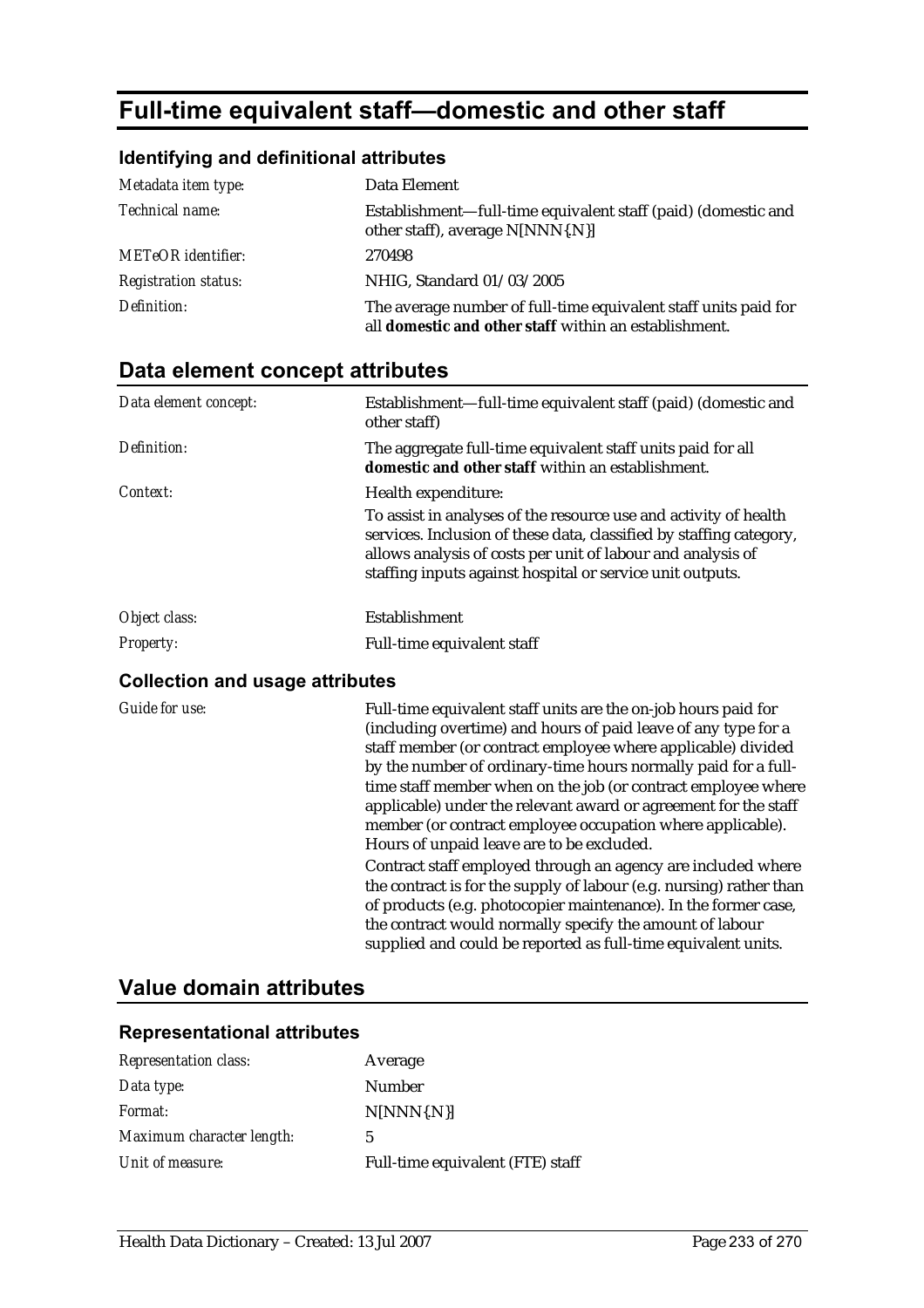| Guide for use:                  | Domestic staff are staff engaged in the provision of food and<br>cleaning services including domestic staff primarily engaged in<br>administrative duties such as food services manager. Dieticians<br>are excluded.                                                                                                                                                                                                        |
|---------------------------------|-----------------------------------------------------------------------------------------------------------------------------------------------------------------------------------------------------------------------------------------------------------------------------------------------------------------------------------------------------------------------------------------------------------------------------|
|                                 | This metadata item also includes all staff not elsewhere<br>included (primarily maintenance staff, trades people and<br>gardening staff).                                                                                                                                                                                                                                                                                   |
|                                 | The average is to be calculated from pay period figures. The<br>length of the pay period is assumed to be a fortnight.                                                                                                                                                                                                                                                                                                      |
|                                 | If under the relevant award of agreement a full-time employee<br>is paid for an 80 (ordinary time) hour fortnight, the full-time<br>equivalent for a part-time employee who works 64 hours is 0.8.<br>If a full-time employee under the same award is paid for a 100<br>hours for that fortnight (20 hours overtime), then the full-time<br>equivalent is 100 divided by $80 = 1.25$ .                                      |
|                                 | Data on full-time equivalent staffing numbers by category<br>should be consistent with data on salaries and wages by staffing<br>category. If the full-time equivalent for contract staff is not<br>collected then salaries for those contract staff should be<br>included in other recurrent expenditure data items.                                                                                                       |
|                                 | Where staff provide services to more than one establishment,<br>full-time equivalent staff members should be apportioned<br>between all establishments to which services are provided on<br>the basis of hours paid for in each (salary costs should be<br>apportioned on the same basis).                                                                                                                                  |
| <b>Comments:</b>                | This metadata item was amended during 1996-97. Until then,<br>both average and end of year counts of full-time equivalent<br>staff were included, and the end of year counts used as<br>surrogates for the average counts if the latter were unavailable.<br>The average count is more useful for accurate analysis of<br>staffing inputs for establishment outputs and for assessments<br>and comparisons of labour costs. |
| Source and reference attributes |                                                                                                                                                                                                                                                                                                                                                                                                                             |

| Origin:                                              | National Health Data Committee                                                                                                                 |
|------------------------------------------------------|------------------------------------------------------------------------------------------------------------------------------------------------|
| <b>Relational attributes</b>                         |                                                                                                                                                |
| Related metadata references:                         | Supersedes Full-time equivalent staff, version 2, Derived DE,<br>NHDD, NHIMG, Superseded 01/03/2005                                            |
|                                                      | Is used in the formation of Establishment (mental health)—full-<br>time equivalent staff (paid), total N[NNN{.N}] NHIG, Standard<br>08/12/2004 |
| <b>Implementation in Data Set</b><br>Specifications: | Mental health establishments NMDS 2005-2006 NHIG,<br>Superseded 21/03/2006                                                                     |
|                                                      | Implementation start date: 01/07/2005                                                                                                          |
|                                                      | Implementation end date: 30/06/2006                                                                                                            |
|                                                      | Mental health establishments NMDS 2006-2007 NHIG,<br>Superseded 23/10/2006                                                                     |
|                                                      | Implementation start date: 01/07/2006                                                                                                          |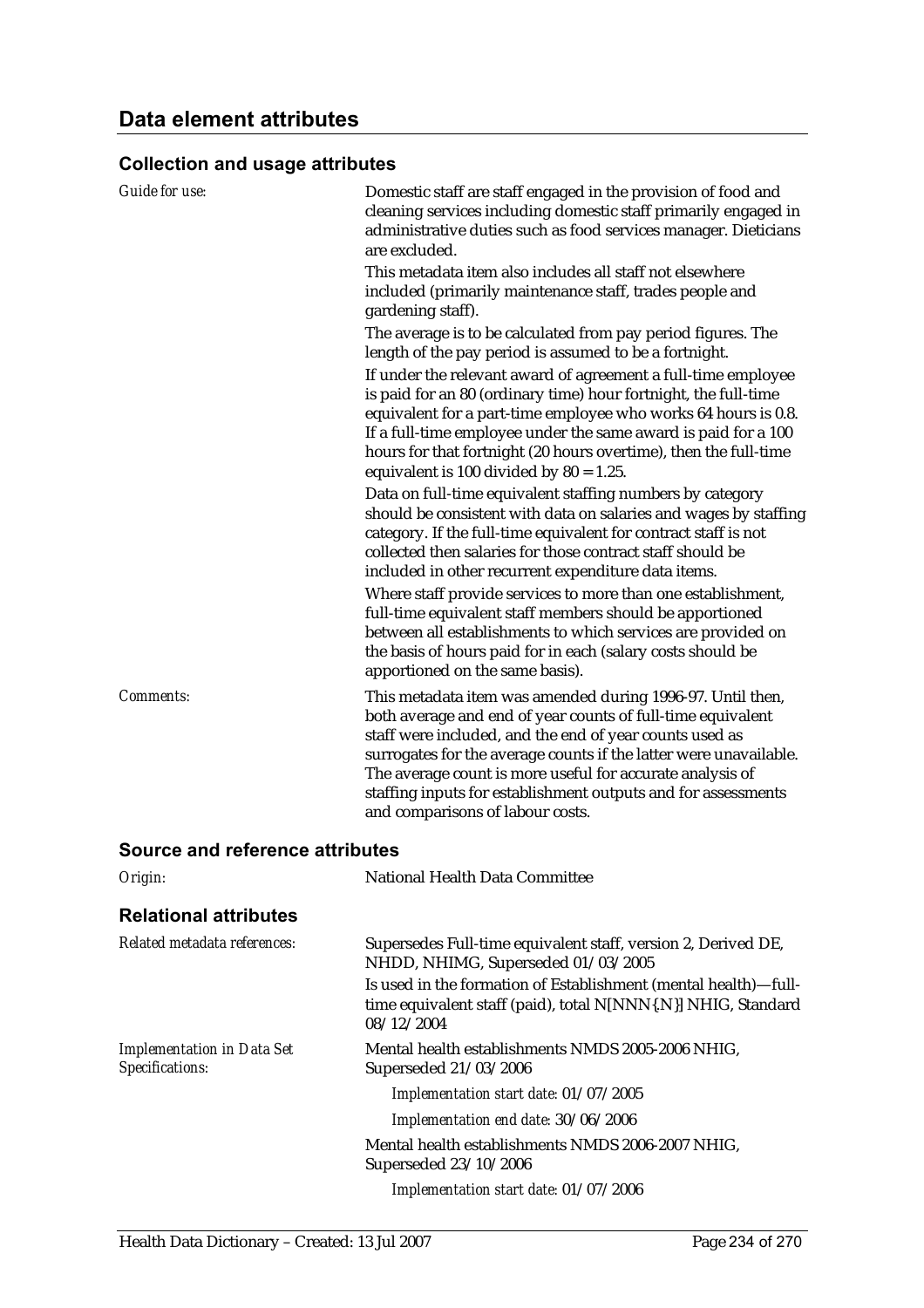*Implementation end date:* 30/06/2007

Mental health establishments NMDS 2007-2008 NHIG, Standard 23/10/2006

*Implementation start date:* 01/07/2007

*Information specific to this data set:*

For the Mental health establishments national minimum data set reporting of this data element is optional for nongovernment residential mental health services and specialised mental health services provided by private hospitals that receive state or territory government funding.

Public hospital establishments NMDS NHIG, Superseded 21/03/2006

*Implementation start date:* 01/07/2005 *Implementation end date:* 30/06/2006

Public hospital establishments NMDS NHIG, Superseded 23/10/2006

*Implementation start date:* 01/07/2006

*Implementation end date:* 30/06/2007

Public hospital establishments NMDS 2007-2008 NHIG, Standard 23/10/2006

*Implementation start date:* 01/07/2007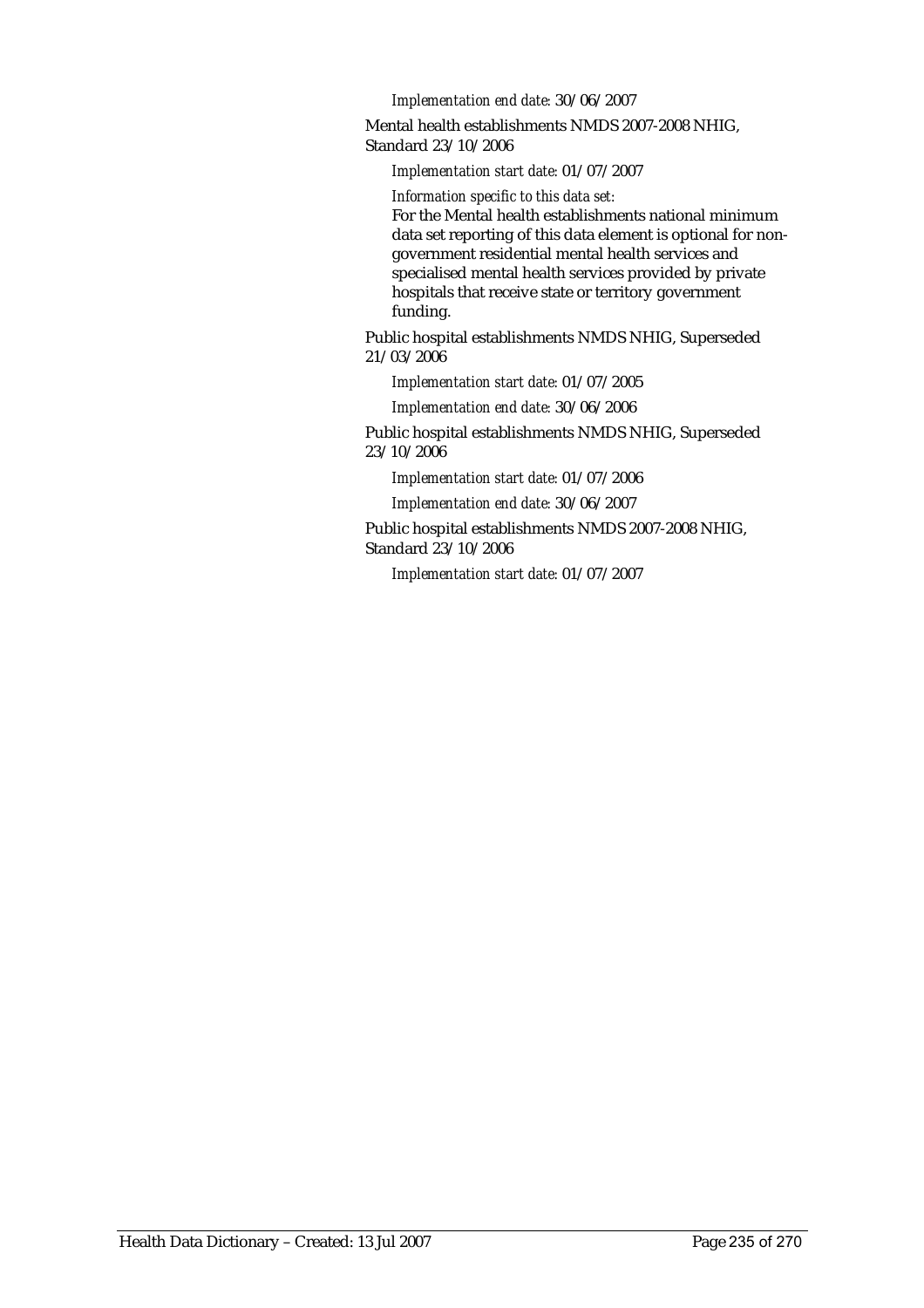# **Full-time equivalent staff—enrolled nurses**

### **Identifying and definitional attributes**

| Metadata item type:         | Data Element                                                                                                    |
|-----------------------------|-----------------------------------------------------------------------------------------------------------------|
| Technical name:             | Establishment—full-time equivalent staff (paid) (enrolled<br>nurses), average N[NNN{.N}]                        |
| <b>METeOR</b> identifier:   | 270497                                                                                                          |
| <b>Registration status:</b> | NHIG, Standard 01/03/2005                                                                                       |
| Definition:                 | The average number of full-time equivalent staff units paid for<br>all enrolled nurses within an establishment. |

# **Data element concept attributes**

| Establishment-full-time equivalent staff (paid) (enrolled<br>nurses)                                                                                                                                                                                                |
|---------------------------------------------------------------------------------------------------------------------------------------------------------------------------------------------------------------------------------------------------------------------|
| The aggregate full-time equivalent staff units paid for all<br>enrolled nurses within an establishment.                                                                                                                                                             |
| Health expenditure:                                                                                                                                                                                                                                                 |
| To assist in analyses of the resource use and activity of health<br>services. Inclusion of these data, classified by staffing category,<br>allows analysis of costs per unit of labour and analysis of<br>staffing inputs against hospital or service unit outputs. |
| Establishment                                                                                                                                                                                                                                                       |
| Full-time equivalent staff                                                                                                                                                                                                                                          |
|                                                                                                                                                                                                                                                                     |

#### **Collection and usage attributes**

*Guide for use:* Full-time equivalent staff units are the on-job hours paid for (including overtime) and hours of paid leave of any type for a staff member (or contract employee where applicable) divided by the number of ordinary-time hours normally paid for a fulltime staff member when on the job (or contract employee where applicable) under the relevant award or agreement for the staff member (or contract employee occupation where applicable). Hours of unpaid leave are to be excluded. Contract staff employed through an agency are included where the contract is for the supply of labour (e.g. nursing) rather than of products (e.g. photocopier maintenance). In the former case, the contract would normally specify the amount of labour supplied and could be reported as full-time equivalent units.

## **Value domain attributes**

| <b>Representation class:</b> | Average                          |
|------------------------------|----------------------------------|
| Data type:                   | <b>Number</b>                    |
| <i>Format:</i>               | $N[NNN\{N\}]$                    |
| Maximum character length:    | 5                                |
| Unit of measure:             | Full-time equivalent (FTE) staff |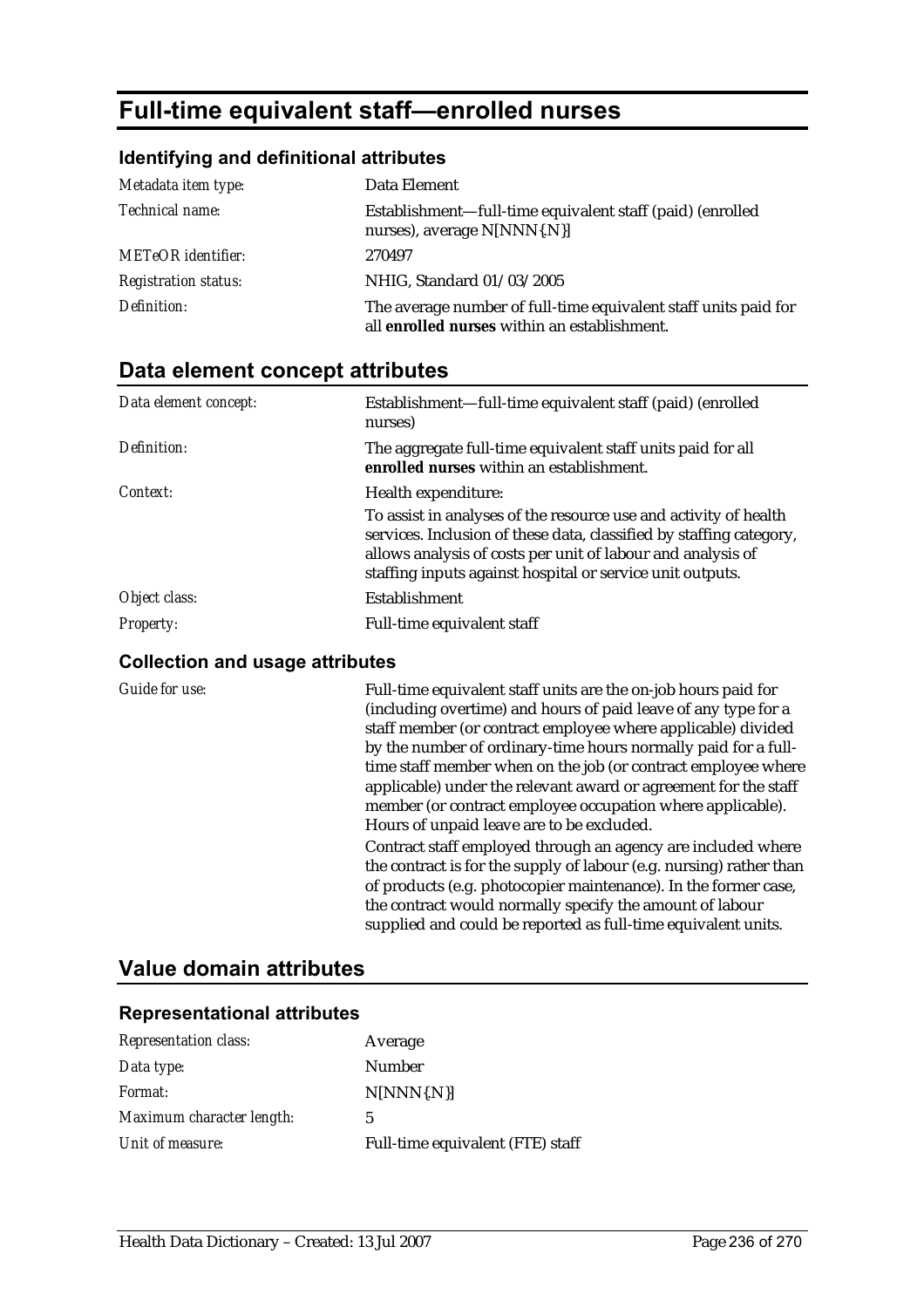| <b>Guide for use:</b>                  | Enrolled nurses are second level nurses who are enrolled in all<br>states except Victoria where they are registered by the state<br>registration board to practise in this capacity. Includes general<br>enrolled nurse and specialist enrolled nurse (e.g. mothercraft<br>nurses in some states).                                                                                                                          |
|----------------------------------------|-----------------------------------------------------------------------------------------------------------------------------------------------------------------------------------------------------------------------------------------------------------------------------------------------------------------------------------------------------------------------------------------------------------------------------|
|                                        | The average is to be calculated from pay period figures. The<br>length of the pay period is assumed to be a fortnight.                                                                                                                                                                                                                                                                                                      |
|                                        | If under the relevant award of agreement a full-time nurse is<br>paid for an 80 (ordinary time) hour fortnight, the full-time<br>equivalent for a part-time nurse who works 64 hours is 0.8. If a<br>full-time nurse under the same award is paid for a 100 hours for<br>that fortnight (20 hours overtime), then the full-time equivalent<br>is 100 divided by $80 = 1.25$ .                                               |
|                                        | Data on full-time equivalent staffing numbers by category<br>should be consistent with data on salaries and wages by staffing<br>category. If the full-time equivalent for contract staff is not<br>collected then salaries for those contract staff should be<br>included in other recurrent expenditure data items.                                                                                                       |
|                                        | Where staff provide services to more than one establishment,<br>full-time equivalent staff members should be apportioned<br>between all establishments to which services are provided on<br>the basis of hours paid for in each (salary costs should be<br>apportioned on the same basis).                                                                                                                                  |
| Comments:                              | This metadata item was amended during 1996-97. Until then,<br>both average and end of year counts of full-time equivalent<br>staff were included, and the end of year counts used as<br>surrogates for the average counts if the latter were unavailable.<br>The average count is more useful for accurate analysis of<br>staffing inputs for establishment outputs and for assessments<br>and comparisons of labour costs. |
| <b>Source and reference attributes</b> |                                                                                                                                                                                                                                                                                                                                                                                                                             |
| Origin:                                | National Health Data Committee                                                                                                                                                                                                                                                                                                                                                                                              |
| <b>Relational attributes</b>           |                                                                                                                                                                                                                                                                                                                                                                                                                             |
| Related metadata references:           | Supersedes Full-time equivalent staff, version 2, Derived DE,<br>NHDD, NHIMG, Superseded 01/03/2005                                                                                                                                                                                                                                                                                                                         |

time equivalent staff (paid), total N[NNN{.N}] NHIG, Standard 08/12/2004 *Implementation in Data Set Specifications:* Mental health establishments NMDS 2005-2006 NHIG,

Superseded 21/03/2006 *Implementation start date:* 01/07/2005

*Implementation end date:* 30/06/2006

Mental health establishments NMDS 2006-2007 NHIG, Superseded 23/10/2006

Is used in the formation of Establishment (mental health)—full-

*Implementation start date:* 01/07/2006 *Implementation end date:* 30/06/2007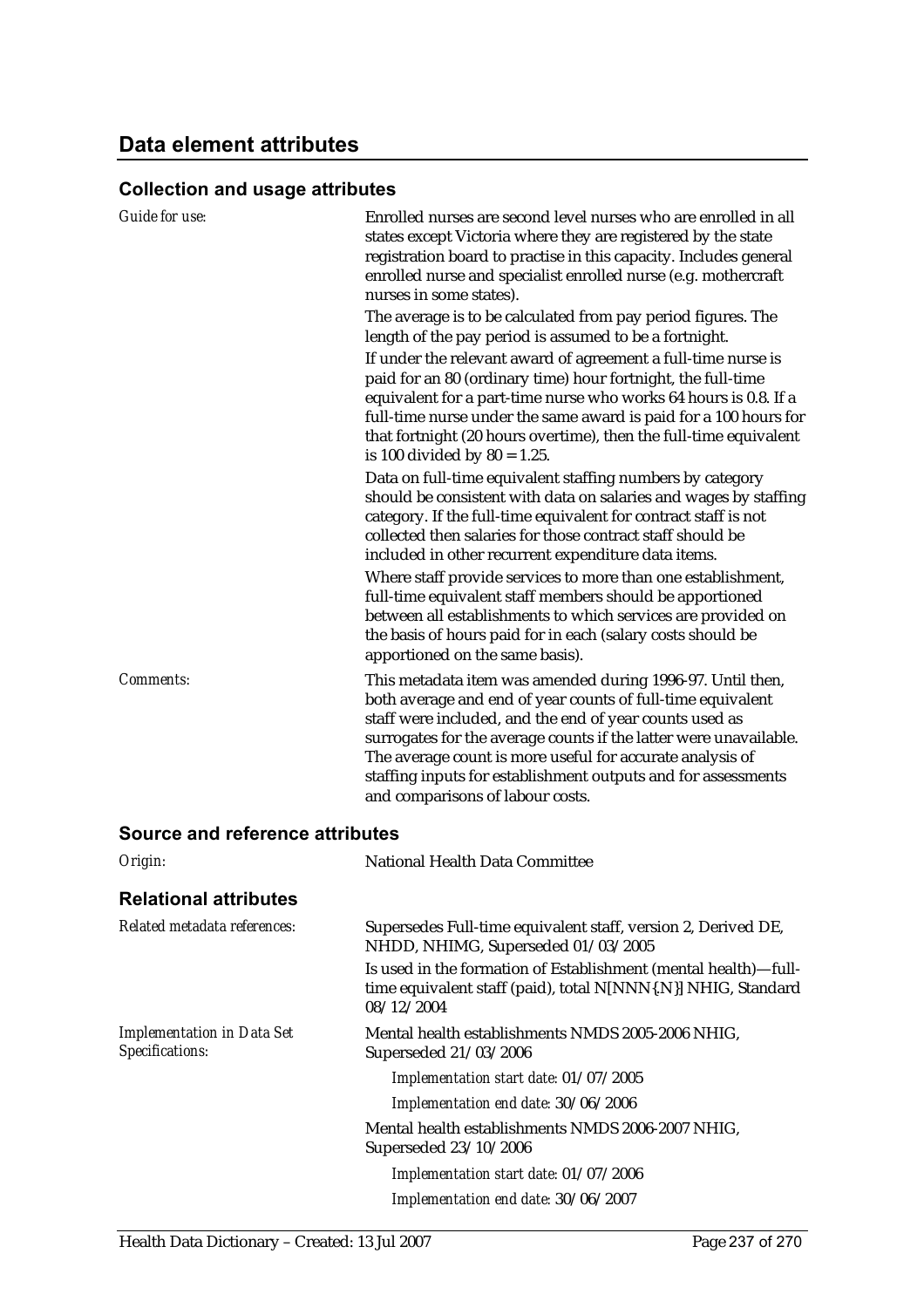Mental health establishments NMDS 2007-2008 NHIG, Standard 23/10/2006

*Implementation start date:* 01/07/2007

*Information specific to this data set:*

For the Mental health establishments national minimum data set reporting of this data element is optional for nongovernment residential mental health services and specialised mental health services provided by private hospitals that receive state or territory government funding.

Public hospital establishments NMDS NHIG, Superseded 21/03/2006

*Implementation start date:* 01/07/2005

*Implementation end date:* 30/06/2006

Public hospital establishments NMDS NHIG, Superseded 23/10/2006

*Implementation start date:* 01/07/2006

*Implementation end date:* 30/06/2007

Public hospital establishments NMDS 2007-2008 NHIG, Standard 23/10/2006

*Implementation start date:* 01/07/2007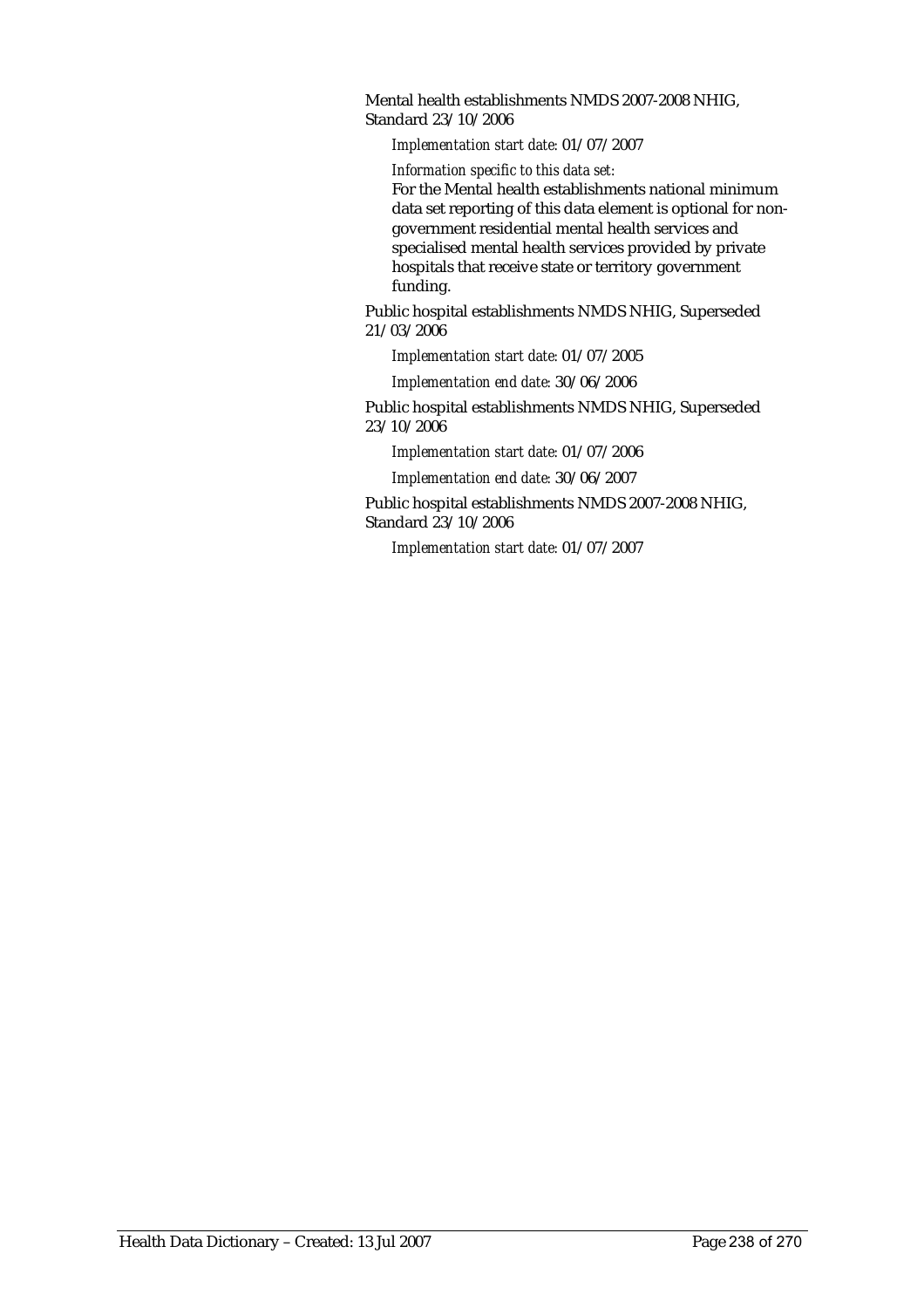# **Full-time equivalent staff—occupational therapists**

#### **Identifying and definitional attributes**

| Metadata item type:         | Data Element                                                                                                            |
|-----------------------------|-------------------------------------------------------------------------------------------------------------------------|
| Technical name:             | Establishment—full-time equivalent staff (paid) (occupational<br>therapists), average N[NNN{.N}]                        |
| <b>METeOR</b> identifier:   | 287603                                                                                                                  |
| <b>Registration status:</b> | NHIG, Standard 08/12/2004                                                                                               |
| Definition:                 | The average number of full-time equivalent staff units paid for<br>all occupational therapists within an establishment. |

# **Data element concept attributes**

| Data element concept: | Establishment—full-time equivalent staff (paid) (occupational<br>therapists)                                                                                                                                                                                        |
|-----------------------|---------------------------------------------------------------------------------------------------------------------------------------------------------------------------------------------------------------------------------------------------------------------|
| Definition:           | The aggregate full-time equivalent staff units paid for all<br>occupational therapists within an establishment.                                                                                                                                                     |
| Context:              | Health expenditure:                                                                                                                                                                                                                                                 |
|                       | To assist in analyses of the resource use and activity of health<br>services. Inclusion of these data, classified by staffing category,<br>allows analysis of costs per unit of labour and analysis of<br>staffing inputs against hospital or service unit outputs. |
| Object class:         | Establishment                                                                                                                                                                                                                                                       |
| <i>Property:</i>      | Full-time equivalent staff                                                                                                                                                                                                                                          |

#### **Collection and usage attributes**

*Guide for use:* Full-time equivalent staff units are the on-job hours paid for (including overtime) and hours of paid leave of any type for a staff member (or contract employee where applicable) divided by the number of ordinary-time hours normally paid for a fulltime staff member when on the job (or contract employee where applicable) under the relevant award or agreement for the staff member (or contract employee occupation where applicable). Hours of unpaid leave are to be excluded. Contract staff employed through an agency are included where the contract is for the supply of labour (e.g. nursing) rather than of products (e.g. photocopier maintenance). In the former case, the contract would normally specify the amount of labour supplied and could be reported as full-time equivalent units.

### **Value domain attributes**

| <b>Representation class:</b> | Average                          |
|------------------------------|----------------------------------|
| Data type:                   | Number                           |
| <i>Format:</i>               | $N[NNN\{N\}]$                    |
| Maximum character length:    | 5                                |
| Unit of measure:             | Full-time equivalent (FTE) staff |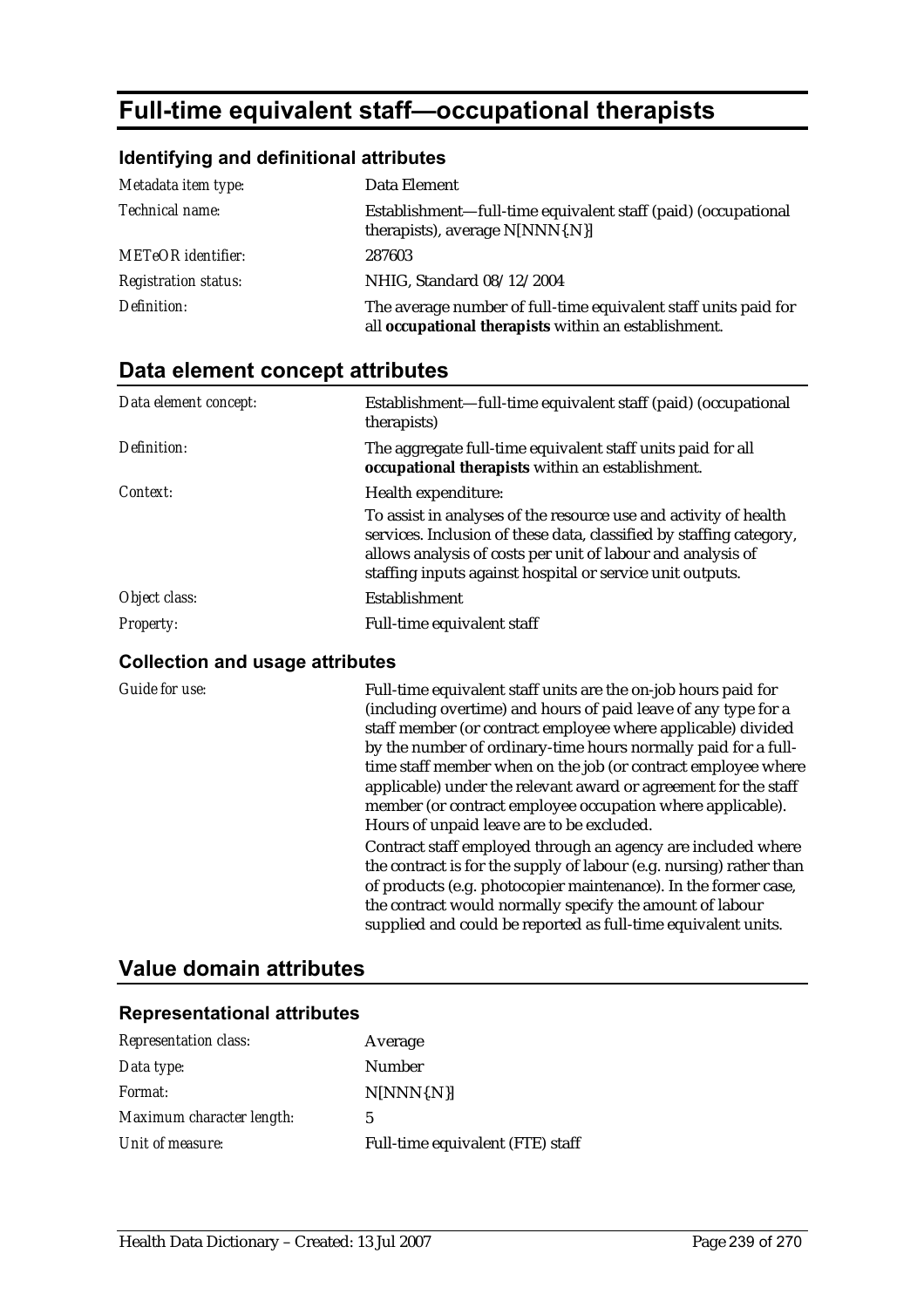# **Data element attributes**

# **Collection and usage attributes**

| <b>Guide for use:</b> | Persons who have completed a course of recognised training<br>and are eligible for membership of the Australian Association<br>of Occupational Therapists.                                                                                                                                                                                                                                                                                                                                                                                                                       |
|-----------------------|----------------------------------------------------------------------------------------------------------------------------------------------------------------------------------------------------------------------------------------------------------------------------------------------------------------------------------------------------------------------------------------------------------------------------------------------------------------------------------------------------------------------------------------------------------------------------------|
|                       | The average is to be calculated from pay period figures. The<br>length of the pay period is assumed to be a fortnight.                                                                                                                                                                                                                                                                                                                                                                                                                                                           |
|                       | Data on full-time equivalent staffing numbers by category<br>should be consistent with data on salaries and wages by staffing<br>category. If the full-time equivalent for contract staff is not<br>collected then salaries for those contract staff should be<br>included in other recurrent expenditure data items.<br>Where staff provide services to more than one establishment,<br>full-time equivalent staff members should be apportioned<br>between all establishments to which services are provided on<br>the basis of hours paid for in each (salary costs should be |
|                       | apportioned on the same basis).                                                                                                                                                                                                                                                                                                                                                                                                                                                                                                                                                  |
| Comments:             | This metadata item was amended during 1996-97. Until then,<br>both average and end of year counts of full-time equivalent<br>staff were included, and the end of year counts used as<br>surrogates for the average counts if the latter were unavailable.<br>The average count is more useful for accurate analysis of<br>staffing inputs for establishment outputs and for assessments<br>and comparisons of labour costs.                                                                                                                                                      |

# **Source and reference attributes**

| Origin:                                              | National Health Data Committee                                                                                                                                                                                                                                                                           |
|------------------------------------------------------|----------------------------------------------------------------------------------------------------------------------------------------------------------------------------------------------------------------------------------------------------------------------------------------------------------|
| <b>Relational attributes</b>                         |                                                                                                                                                                                                                                                                                                          |
| <b>Implementation in Data Set</b><br>Specifications: | Mental health establishments NMDS 2005-2006 NHIG,<br>Superseded 21/03/2006                                                                                                                                                                                                                               |
|                                                      | Implementation start date: 01/07/2005                                                                                                                                                                                                                                                                    |
|                                                      | Implementation end date: 30/06/2006                                                                                                                                                                                                                                                                      |
|                                                      | Mental health establishments NMDS 2006-2007 NHIG,<br>Superseded 23/10/2006                                                                                                                                                                                                                               |
|                                                      | Implementation start date: 01/07/2006                                                                                                                                                                                                                                                                    |
|                                                      | Implementation end date: 30/06/2007                                                                                                                                                                                                                                                                      |
|                                                      | Mental health establishments NMDS 2007-2008 NHIG,<br>Standard 23/10/2006                                                                                                                                                                                                                                 |
|                                                      | Implementation start date: 01/07/2007                                                                                                                                                                                                                                                                    |
|                                                      | Information specific to this data set:<br>Occupational therapists are included when calculating all<br>diagnostic and health professionals.                                                                                                                                                              |
|                                                      | For the Mental health establishments national minimum<br>data set reporting of this data element is optional for non-<br>government residential mental health services and<br>specialised mental health services provided by private<br>hospitals that receive state or territory government<br>funding. |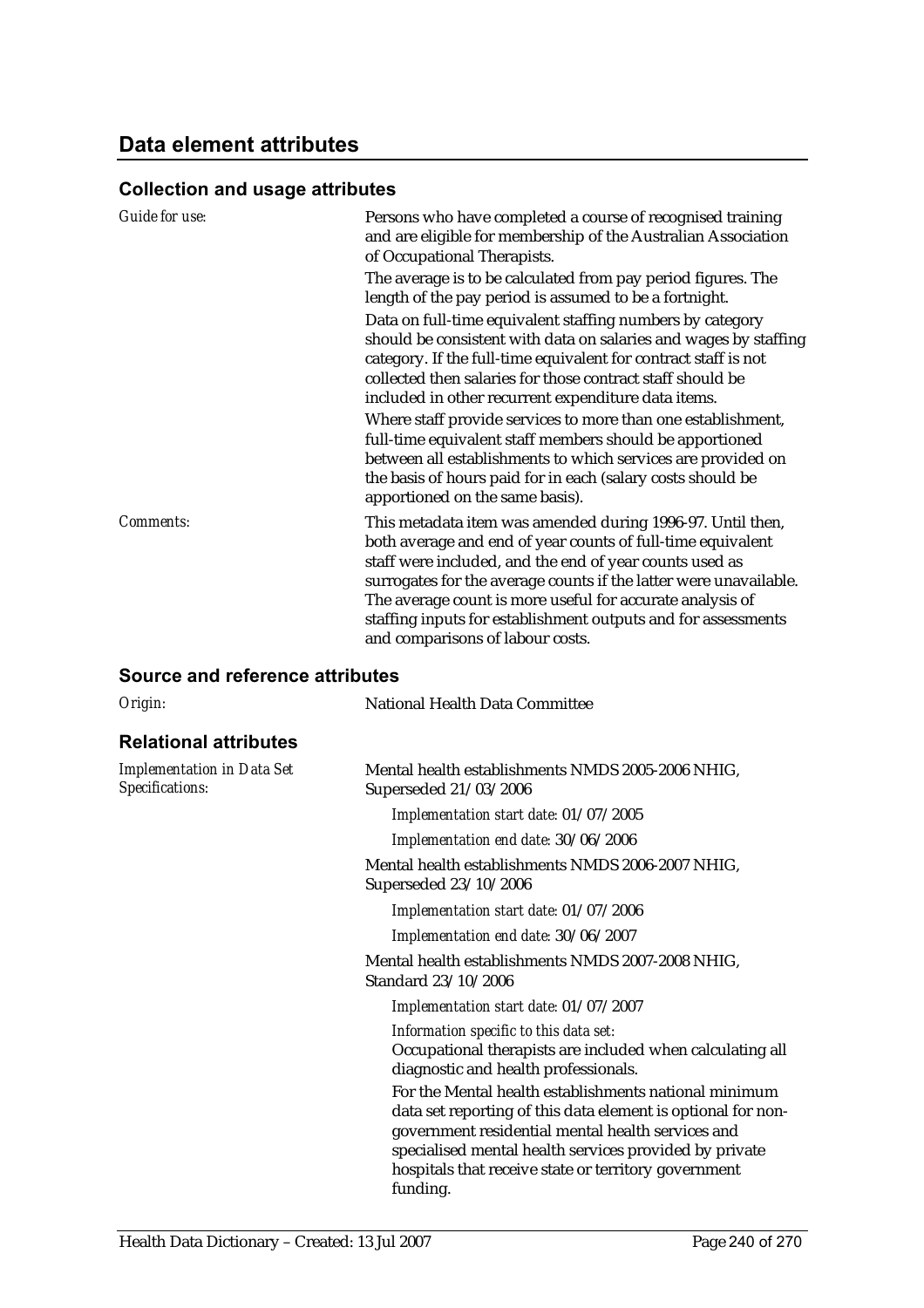# **Full-time equivalent staff—other diagnostic and health professionals**

#### **Identifying and definitional attributes**

| Metadata item type:         | Data Element                                                                                                                                 |
|-----------------------------|----------------------------------------------------------------------------------------------------------------------------------------------|
| Technical name:             | Establishment—full-time equivalent staff (paid) (other<br>diagnostic and health professionals), average N[NNN{.N}]                           |
| <b>METeOR</b> identifier:   | 287611                                                                                                                                       |
| <b>Registration status:</b> | NHIG, Standard 08/12/2004                                                                                                                    |
| Definition:                 | The average number of full-time equivalent staff units paid for<br>all other diagnostic and health professionals within an<br>establishment. |

### **Data element concept attributes**

| Data element concept: | Establishment-full-time equivalent staff (paid) (other<br>diagnostic and health professionals)                                                                                                                                                                      |
|-----------------------|---------------------------------------------------------------------------------------------------------------------------------------------------------------------------------------------------------------------------------------------------------------------|
| Definition:           | The aggregate full-time equivalent staff units paid for all other<br>diagnostic and health professionals within an establishment.                                                                                                                                   |
| Context:              | Health expenditure:                                                                                                                                                                                                                                                 |
|                       | To assist in analyses of the resource use and activity of health<br>services. Inclusion of these data, classified by staffing category,<br>allows analysis of costs per unit of labour and analysis of<br>staffing inputs against hospital or service unit outputs. |
| Object class:         | Establishment                                                                                                                                                                                                                                                       |
| <b>Property:</b>      | Full-time equivalent staff                                                                                                                                                                                                                                          |

#### **Collection and usage attributes**

*Guide for use:* Full-time equivalent staff units are the on-job hours paid for (including overtime) and hours of paid leave of any type for a staff member (or contract employee where applicable) divided by the number of ordinary-time hours normally paid for a fulltime staff member when on the job (or contract employee where applicable) under the relevant award or agreement for the staff member (or contract employee occupation where applicable). Hours of unpaid leave are to be excluded. Contract staff employed through an agency are included where the contract is for the supply of labour (e.g. nursing) rather than of products (e.g. photocopier maintenance). In the former case, the contract would normally specify the amount of labour supplied and could be reported as full-time equivalent units.

### **Value domain attributes**

| Representation class:     | Average                          |
|---------------------------|----------------------------------|
| Data type:                | Number                           |
| <i>Format:</i>            | $N[NNN\{N\}]$                    |
| Maximum character length: | 5                                |
| Unit of measure:          | Full-time equivalent (FTE) staff |
|                           |                                  |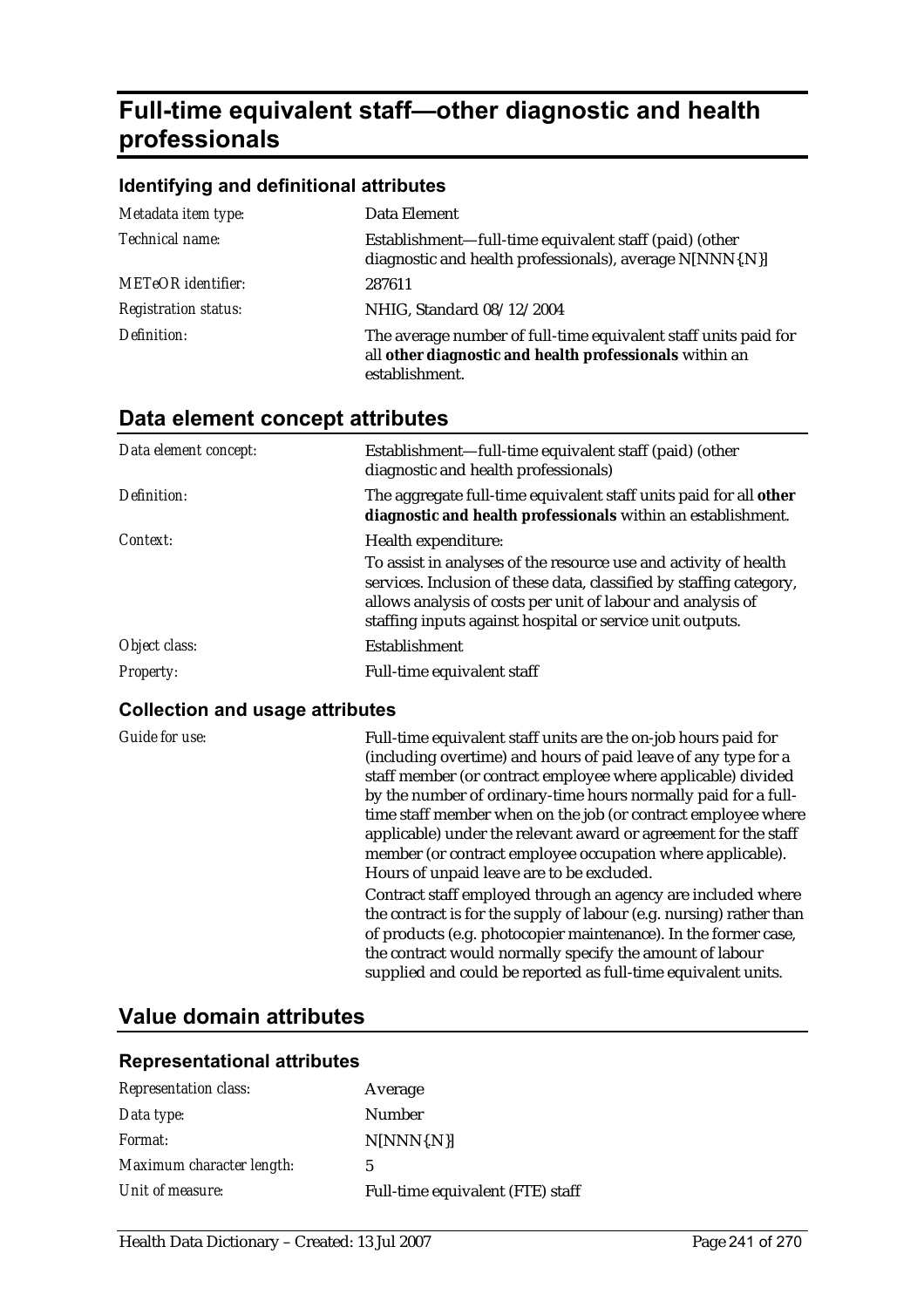| Guide for use: | Includes qualified staff (other than qualified medical or nursing<br>staff) engaged in duties of a diagnostic, professional or technical<br>nature. This metadata item covers all allied health professionals<br>and laboratory technicians (but excludes civil engineers and<br>computing staff).                                                                                                                          |
|----------------|-----------------------------------------------------------------------------------------------------------------------------------------------------------------------------------------------------------------------------------------------------------------------------------------------------------------------------------------------------------------------------------------------------------------------------|
|                | The average is to be calculated from pay period figures. The<br>length of the pay period is assumed to be a fortnight.                                                                                                                                                                                                                                                                                                      |
|                | Data on full-time equivalent staffing numbers by category<br>should be consistent with data on salaries and wages by staffing<br>category. If the full-time equivalent for contract staff is not<br>collected then salaries for those contract staff should be<br>included in other recurrent expenditure data items.                                                                                                       |
|                | Where staff provide services to more than one establishment,<br>full-time equivalent staff members should be apportioned<br>between all establishments to which services are provided on<br>the basis of hours paid for in each (salary costs should be<br>apportioned on the same basis).                                                                                                                                  |
| Comments:      | This metadata item was amended during 1996-97. Until then,<br>both average and end of year counts of full-time equivalent<br>staff were included, and the end of year counts used as<br>surrogates for the average counts if the latter were unavailable.<br>The average count is more useful for accurate analysis of<br>staffing inputs for establishment outputs and for assessments<br>and comparisons of labour costs. |

#### **Source and reference attributes**

| National Health Data Committee                                                                                                                                                                                                                                                                                                                     |
|----------------------------------------------------------------------------------------------------------------------------------------------------------------------------------------------------------------------------------------------------------------------------------------------------------------------------------------------------|
|                                                                                                                                                                                                                                                                                                                                                    |
| Mental health establishments NMDS 2005-2006 NHIG,<br>Superseded 21/03/2006                                                                                                                                                                                                                                                                         |
| Implementation start date: 01/07/2005                                                                                                                                                                                                                                                                                                              |
| Implementation end date: 30/06/2006                                                                                                                                                                                                                                                                                                                |
| Mental health establishments NMDS 2006-2007 NHIG,<br>Superseded 23/10/2006                                                                                                                                                                                                                                                                         |
| Implementation start date: 01/07/2006                                                                                                                                                                                                                                                                                                              |
| Implementation end date: 30/06/2007                                                                                                                                                                                                                                                                                                                |
| Mental health establishments NMDS 2007-2008 NHIG,<br>Standard 23/10/2006                                                                                                                                                                                                                                                                           |
| Implementation start date: 01/07/2007                                                                                                                                                                                                                                                                                                              |
| Information specific to this data set:<br>For the Mental health establishments national minimum<br>data set reporting of this data element is optional for non-<br>government residential mental health services and<br>specialised mental health services provided by private<br>hospitals that receive state or territory government<br>funding. |
|                                                                                                                                                                                                                                                                                                                                                    |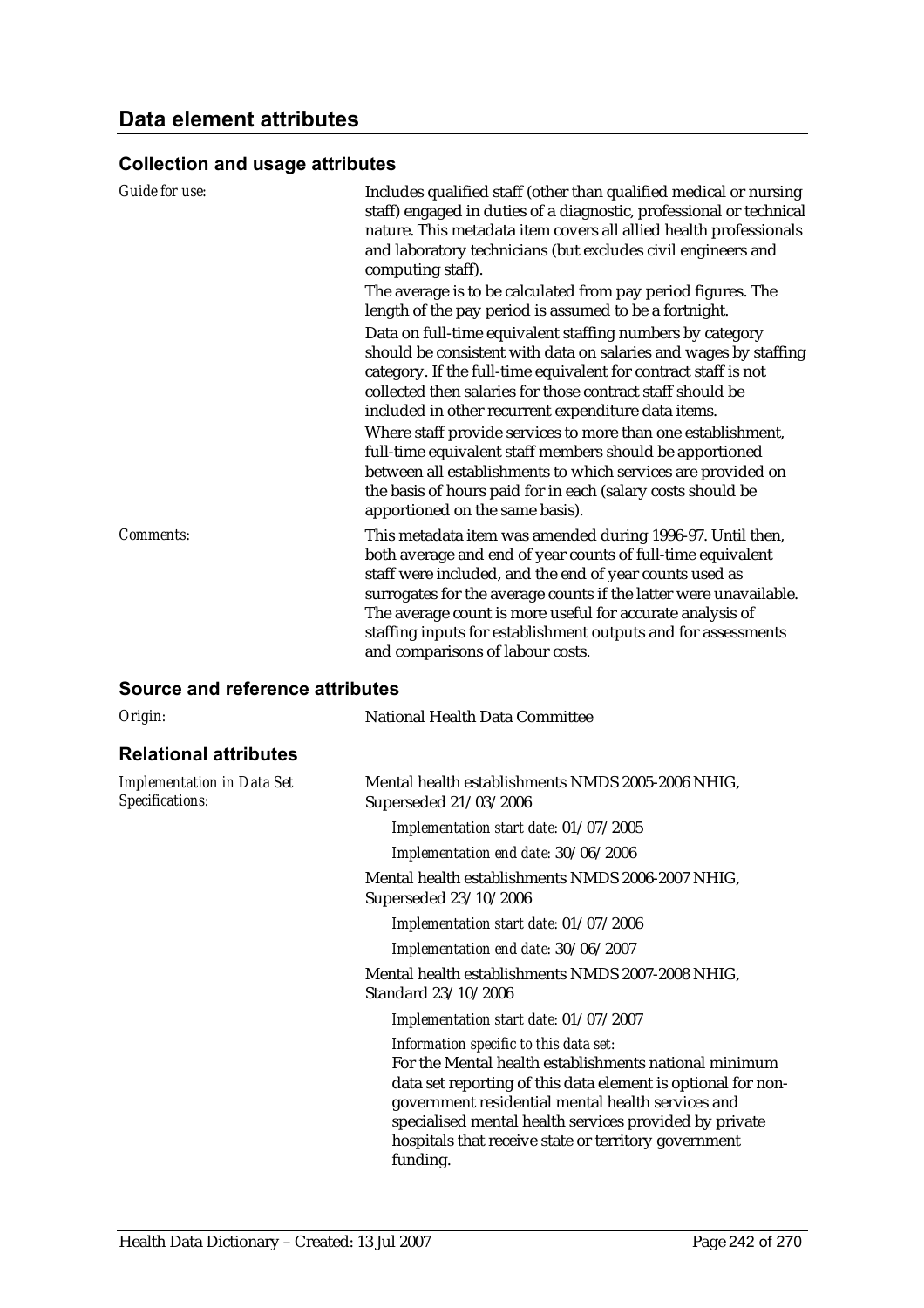# **Full-time equivalent staff—other medical officers**

### **Identifying and definitional attributes**

| Metadata item type:         | Data Element                                                                                                           |
|-----------------------------|------------------------------------------------------------------------------------------------------------------------|
| Technical name:             | Establishment—full-time equivalent staff (paid) (other medical<br>officers), average N[NNN{.N}]                        |
| <b>METeOR</b> identifier:   | 287531                                                                                                                 |
| <b>Registration status:</b> | NHIG, Standard 08/12/2004                                                                                              |
| Definition:                 | The average number of full-time equivalent staff units paid for<br>all other medical officers within an establishment. |

# **Data element concept attributes**

| Data element concept: | Establishment—full-time equivalent staff (paid) (other medical<br>officers)                                                                                                                                                                                         |
|-----------------------|---------------------------------------------------------------------------------------------------------------------------------------------------------------------------------------------------------------------------------------------------------------------|
| Definition:           | The aggregate full-time equivalent staff units paid for all other<br>medical officers within an establishment.                                                                                                                                                      |
| Context:              | Health expenditure:                                                                                                                                                                                                                                                 |
|                       | To assist in analyses of the resource use and activity of health<br>services. Inclusion of these data, classified by staffing category,<br>allows analysis of costs per unit of labour and analysis of<br>staffing inputs against hospital or service unit outputs. |
| Object class:         | Establishment                                                                                                                                                                                                                                                       |
| <b>Property:</b>      | Full-time equivalent staff                                                                                                                                                                                                                                          |

#### **Collection and usage attributes**

*Guide for use:* Full-time equivalent staff units are the on-job hours paid for (including overtime) and hours of paid leave of any type for a staff member (or contract employee where applicable) divided by the number of ordinary-time hours normally paid for a fulltime staff member when on the job (or contract employee where applicable) under the relevant award or agreement for the staff member (or contract employee occupation where applicable). Hours of unpaid leave are to be excluded. Contract staff employed through an agency are included where the contract is for the supply of labour (e.g. nursing) rather than of products (e.g. photocopier maintenance). In the former case, the contract would normally specify the amount of labour supplied and could be reported as full-time equivalent units.

## **Value domain attributes**

| <b>Representation class:</b> | Average                          |
|------------------------------|----------------------------------|
| Data type:                   | Number                           |
| <i>Format:</i>               | $N[NNN\{N\}]$                    |
| Maximum character length:    | 5                                |
| Unit of measure:             | Full-time equivalent (FTE) staff |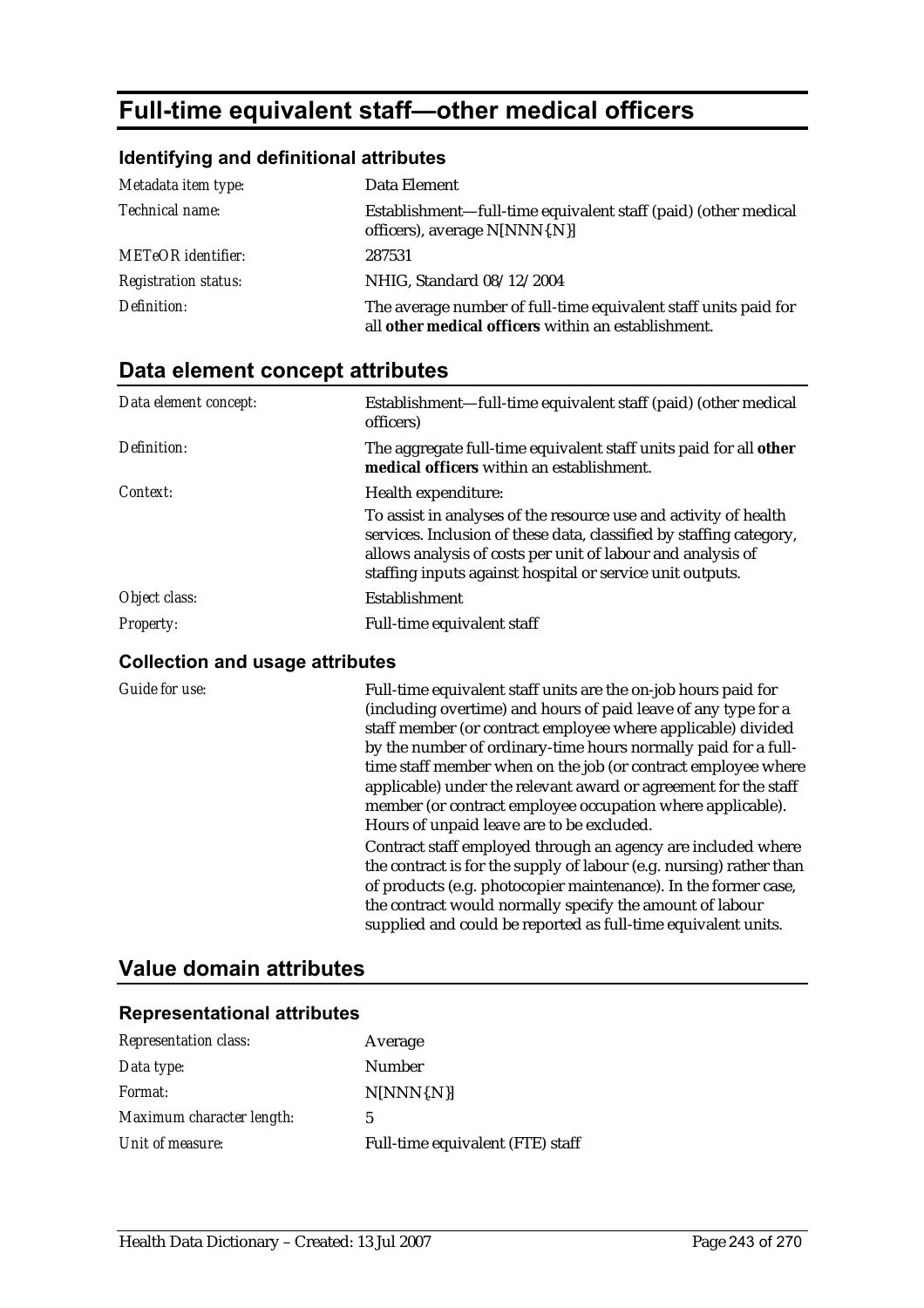## **Data element attributes**

#### **Collection and usage attributes**

| Guide for use:                                       | Medical officers employed or engaged by the organisation who                                                                                                                                                                                                                                                                                                                                                                |
|------------------------------------------------------|-----------------------------------------------------------------------------------------------------------------------------------------------------------------------------------------------------------------------------------------------------------------------------------------------------------------------------------------------------------------------------------------------------------------------------|
|                                                      | are neither registered as psychiatrists within the state or                                                                                                                                                                                                                                                                                                                                                                 |
|                                                      | territory nor formal trainees within the Royal Australian and                                                                                                                                                                                                                                                                                                                                                               |
|                                                      | New Zealand College of Psychiatrists Postgraduate Training                                                                                                                                                                                                                                                                                                                                                                  |
|                                                      | Program.                                                                                                                                                                                                                                                                                                                                                                                                                    |
|                                                      | The average is to be calculated from pay period figures. The<br>length of the pay period is assumed to be a fortnight.                                                                                                                                                                                                                                                                                                      |
|                                                      | Data on full-time equivalent staffing numbers by category<br>should be consistent with data on salaries and wages by staffing<br>category. If the full-time equivalent for contract staff is not<br>collected then salaries for those contract staff should be<br>included in other recurrent expenditure metadata items.                                                                                                   |
|                                                      | Where staff provide services to more than one establishment,<br>full-time equivalent staff members should be apportioned<br>between all establishments to which services are provided on<br>the basis of hours paid for in each (salary costs should be<br>apportioned on the same basis).                                                                                                                                  |
| Comments:                                            | This metadata item was amended during 1996-97. Until then,<br>both average and end of year counts of full-time equivalent<br>staff were included, and the end of year counts used as<br>surrogates for the average counts if the latter were unavailable.<br>The average count is more useful for accurate analysis of<br>staffing inputs for establishment outputs and for assessments<br>and comparisons of labour costs. |
| <b>Source and reference attributes</b>               |                                                                                                                                                                                                                                                                                                                                                                                                                             |
| Origin:                                              | <b>National Health Data Committee</b>                                                                                                                                                                                                                                                                                                                                                                                       |
| <b>Relational attributes</b>                         |                                                                                                                                                                                                                                                                                                                                                                                                                             |
| <b>Implementation in Data Set</b><br>Specifications: | Mental health establishments NMDS 2005-2006 NHIG,<br>Superseded 21/03/2006                                                                                                                                                                                                                                                                                                                                                  |
|                                                      | Implementation start date: 01/07/2005                                                                                                                                                                                                                                                                                                                                                                                       |
|                                                      | Implementation end date: 30/06/2006                                                                                                                                                                                                                                                                                                                                                                                         |
|                                                      | Mental health establishments NMDS 2006-2007 NHIG,<br>Superseded 23/10/2006                                                                                                                                                                                                                                                                                                                                                  |
|                                                      | Implementation start date: 01/07/2006                                                                                                                                                                                                                                                                                                                                                                                       |
|                                                      | Implementation end date: 30/06/2007                                                                                                                                                                                                                                                                                                                                                                                         |
|                                                      | $M_{\text{out}}$ l $L_{\text{out}}$ l $L_{\text{out}}$ l $L_{\text{in}}$ $L_{\text{out}}$ and $N_{\text{in}}$ and $N_{\text{out}}$ and $N_{\text{out}}$                                                                                                                                                                                                                                                                     |

Mental health establishments NMDS 2007-2008 NHIG, Standard 23/10/2006

*Implementation start date:* 01/07/2007

*Information specific to this data set:* Other medical officers are included when calculating salaried medical officers. For the Mental health establishments national minimum data set reporting of this data element is optional for non-government residential mental health services and specialised mental health services provided by private hospitals that receive state or territory government funding.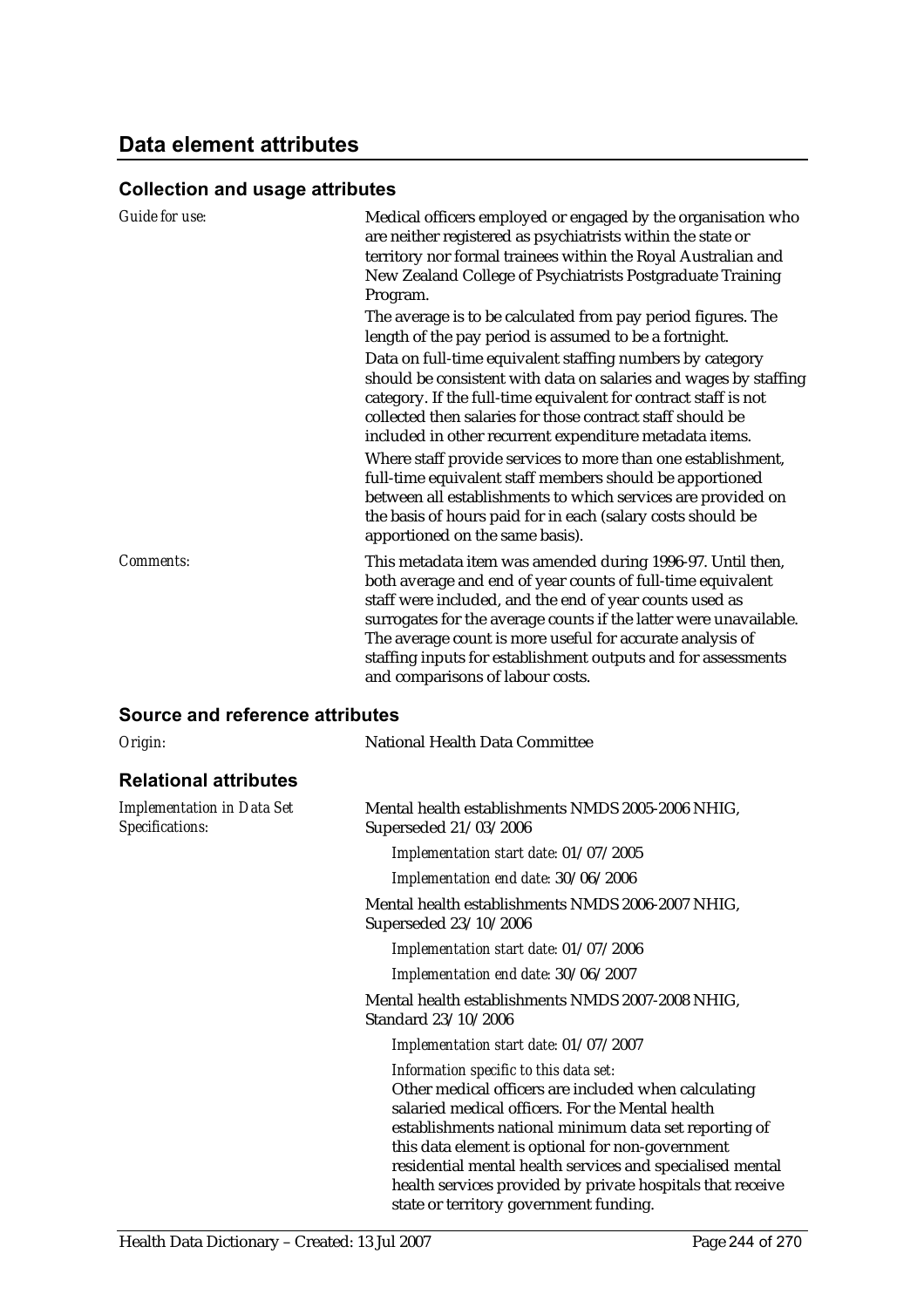# **Full-time equivalent staff—other personal care staff**

### **Identifying and definitional attributes**

| Metadata item type:         | Data Element                                                                                                              |
|-----------------------------|---------------------------------------------------------------------------------------------------------------------------|
| Technical name:             | Establishment—full-time equivalent staff (paid) (other personal<br>care staff), average N[NNN{.N}]                        |
| <b>METeOR</b> identifier:   | 270171                                                                                                                    |
| <b>Registration status:</b> | NHIG, Standard 01/03/2005                                                                                                 |
| Definition:                 | The average number of full-time equivalent staff units paid for<br>all other personal care staff within an establishment. |

# **Data element concept attributes**

| Data element concept:                  | Establishment—full-time equivalent staff (paid) (other personal<br>care staff)                                                                                                                                                                                      |
|----------------------------------------|---------------------------------------------------------------------------------------------------------------------------------------------------------------------------------------------------------------------------------------------------------------------|
| Definition:                            | The aggregate full-time equivalent staff units paid for all other<br>personal care staff within an establishment.                                                                                                                                                   |
| Context:                               | Health expenditure:                                                                                                                                                                                                                                                 |
|                                        | To assist in analyses of the resource use and activity of health<br>services. Inclusion of these data, classified by staffing category,<br>allows analysis of costs per unit of labour and analysis of<br>staffing inputs against hospital or service unit outputs. |
| Object class:                          | Establishment                                                                                                                                                                                                                                                       |
| <b>Property:</b>                       | Full-time equivalent staff                                                                                                                                                                                                                                          |
| <b>Collection and usage attributes</b> |                                                                                                                                                                                                                                                                     |

*Guide for use:* Full-time equivalent staff units are the on-job hours paid for (including overtime) and hours of paid leave of any type for a staff member (or contract employee where applicable) divided by the number of ordinary-time hours normally paid for a fulltime staff member when on the job (or contract employee where applicable) under the relevant award or agreement for the staff member (or contract employee occupation where applicable). Hours of unpaid leave are to be excluded. Contract staff employed through an agency are included where the contract is for the supply of labour (e.g. nursing) rather than

of products (e.g. photocopier maintenance). In the former case, the contract would normally specify the amount of labour supplied and could be reported as full-time equivalent units.

## **Value domain attributes**

| <b>Representation class:</b> | Average                          |
|------------------------------|----------------------------------|
| Data type:                   | Number                           |
| <i>Format:</i>               | $N[NNN\{N\}]$                    |
| Maximum character length:    | 5                                |
| Unit of measure:             | Full-time equivalent (FTE) staff |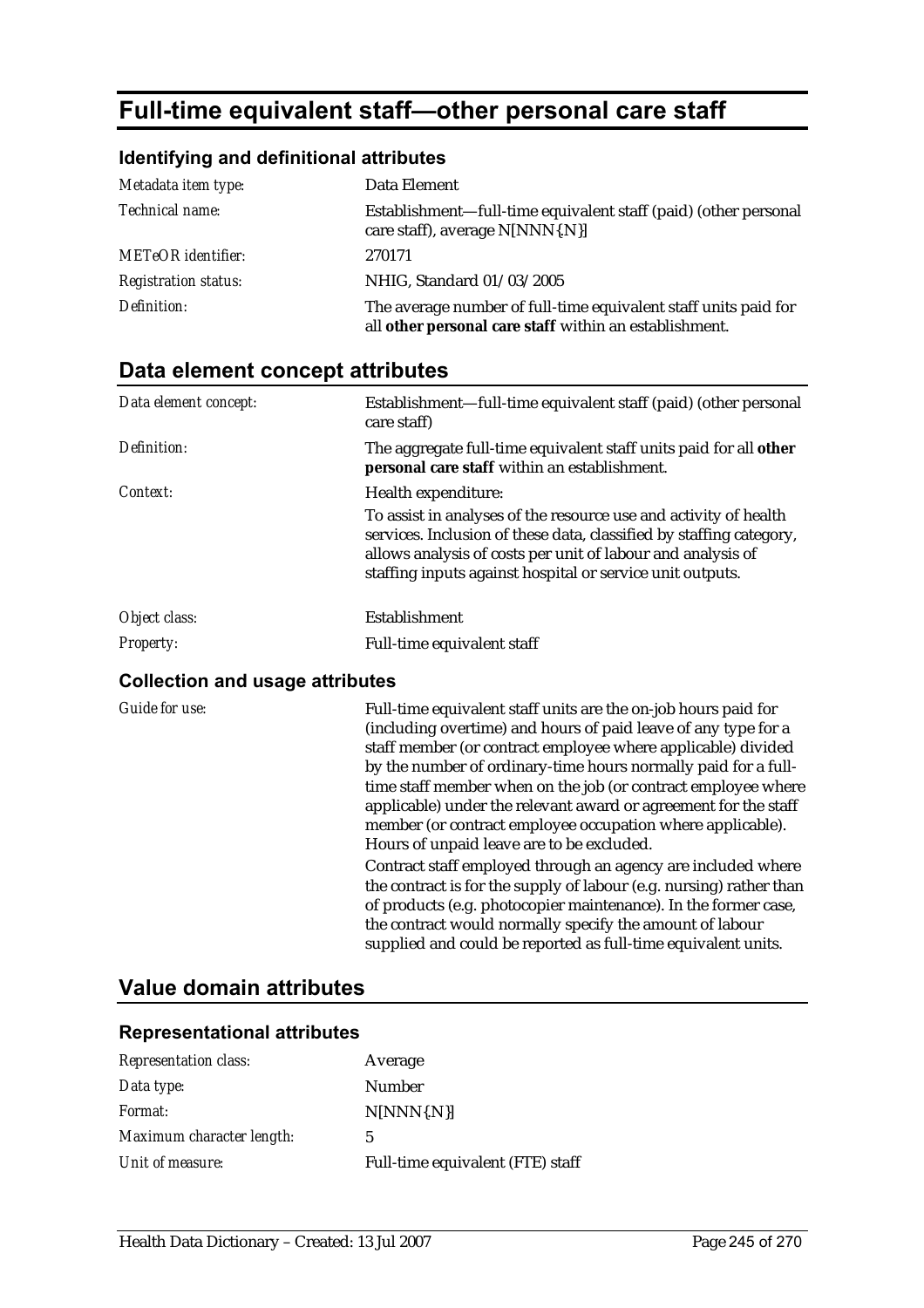| Guide for use:                  | This metadata item includes attendants, assistants or home<br>assistance, home companions, family aides, ward helpers,<br>warders, orderlies, ward assistants and nursing assistants<br>engaged primarily in the provision of personal care to patients<br>or residents, who are not formally qualified or undergoing<br>training in nursing or allied health professions<br>The average is to be calculated from pay period figures. The<br>length of the pay period is assumed to be a fortnight.<br>If under the relevant award of agreement a full-time employee<br>is paid for an 80 (ordinary time) hour fortnight, the full-time<br>equivalent for a part-time employee who works 64 hours is 0.8.<br>If a full-time employee under the same award is paid for a 100<br>hours for that fortnight (20 hours overtime), then the full-time<br>equivalent is 100 divided by $80 = 1.25$ .<br>Where staff provide services to more than one establishment,<br>full-time equivalent staff members should be apportioned<br>between all establishments to which services are provided on<br>the basis of hours paid for in each (salary costs should be |
|---------------------------------|----------------------------------------------------------------------------------------------------------------------------------------------------------------------------------------------------------------------------------------------------------------------------------------------------------------------------------------------------------------------------------------------------------------------------------------------------------------------------------------------------------------------------------------------------------------------------------------------------------------------------------------------------------------------------------------------------------------------------------------------------------------------------------------------------------------------------------------------------------------------------------------------------------------------------------------------------------------------------------------------------------------------------------------------------------------------------------------------------------------------------------------------------------|
|                                 | apportioned on the same basis).<br>Data on full-time equivalent staffing numbers by category<br>should be consistent with data on salaries and wages by staffing<br>category. If the full-time equivalent for contract staff is not<br>collected then salaries for those contract staff should be<br>included in other recurrent expenditure data items.<br>Where staff provide services to more than one establishment,<br>full-time equivalent staff members should be apportioned<br>between all establishments to which services are provided on                                                                                                                                                                                                                                                                                                                                                                                                                                                                                                                                                                                                     |
|                                 | the basis of hours paid for in each (salary costs should be<br>apportioned on the same basis).                                                                                                                                                                                                                                                                                                                                                                                                                                                                                                                                                                                                                                                                                                                                                                                                                                                                                                                                                                                                                                                           |
| <b>Comments:</b>                | This metadata item was amended during 1996-97. Until then,<br>both average and end of year counts of full-time equivalent<br>staff were included, and the end of year counts used as<br>surrogates for the average counts if the latter were unavailable.<br>The average count is more useful for accurate analysis of<br>staffing inputs for establishment outputs and for assessments<br>and comparisons of labour costs.                                                                                                                                                                                                                                                                                                                                                                                                                                                                                                                                                                                                                                                                                                                              |
| Source and reference attributes |                                                                                                                                                                                                                                                                                                                                                                                                                                                                                                                                                                                                                                                                                                                                                                                                                                                                                                                                                                                                                                                                                                                                                          |
| Steward:                        | <b>Australian Bureau of Statistics (ABS)</b>                                                                                                                                                                                                                                                                                                                                                                                                                                                                                                                                                                                                                                                                                                                                                                                                                                                                                                                                                                                                                                                                                                             |
| Origin:                         | National Health Data Committee                                                                                                                                                                                                                                                                                                                                                                                                                                                                                                                                                                                                                                                                                                                                                                                                                                                                                                                                                                                                                                                                                                                           |

## **Relational attributes**

| Related metadata references:                         | Supersedes Full-time equivalent staff, version 2, Derived DE,<br>NHDD, NHIMG, Superseded 01/03/2005                                                                                                                                                                                                                                                                                                                |
|------------------------------------------------------|--------------------------------------------------------------------------------------------------------------------------------------------------------------------------------------------------------------------------------------------------------------------------------------------------------------------------------------------------------------------------------------------------------------------|
|                                                      | Is used in the formation of Establishment (mental health)—full-<br>time equivalent staff (paid), total N[NNN{.N}] NHIG, Standard<br>08/12/2004                                                                                                                                                                                                                                                                     |
| <b>Implementation in Data Set</b><br>Specifications: | Mental health establishments NMDS 2005-2006 NHIG,<br>Superseded 21/03/2006<br>$\mathbf{r}$ $\mathbf{l}$ $\mathbf{r}$ $\mathbf{l}$ $\mathbf{r}$ $\mathbf{r}$ $\mathbf{r}$ $\mathbf{r}$ $\mathbf{r}$ $\mathbf{r}$ $\mathbf{r}$ $\mathbf{r}$ $\mathbf{r}$ $\mathbf{r}$ $\mathbf{r}$ $\mathbf{r}$ $\mathbf{r}$ $\mathbf{r}$ $\mathbf{r}$ $\mathbf{r}$ $\mathbf{r}$ $\mathbf{r}$ $\mathbf{r}$ $\mathbf{r}$ $\mathbf{r}$ |

*Implementation start date:* 01/07/2005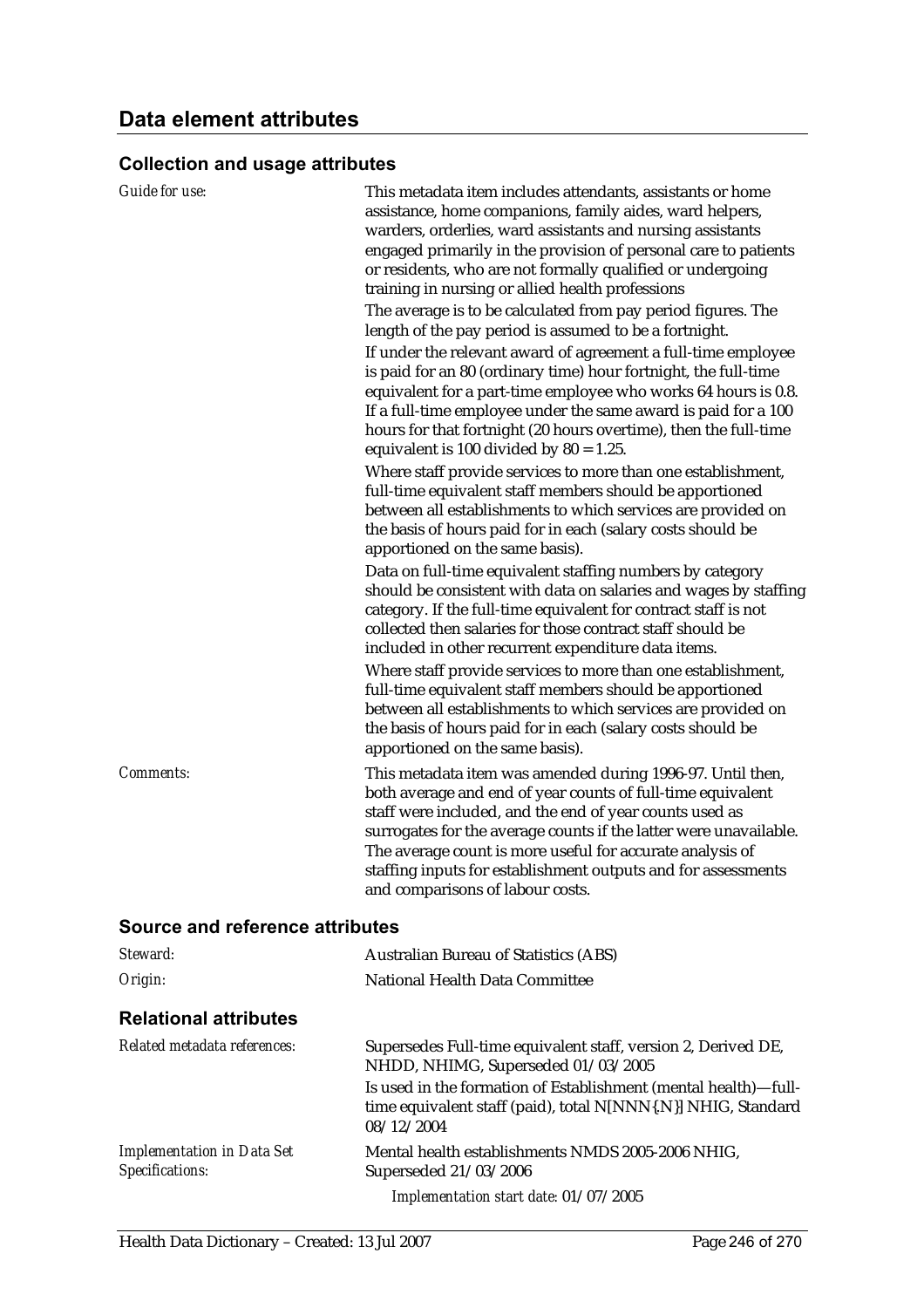*Implementation end date:* 30/06/2006

Mental health establishments NMDS 2006-2007 NHIG, Superseded 23/10/2006

*Implementation start date:* 01/07/2006

*Implementation end date:* 30/06/2007

Mental health establishments NMDS 2007-2008 NHIG, Standard 23/10/2006

*Implementation start date:* 01/07/2007

*Information specific to this data set:*

For the Mental health establishments national minimum data set reporting of this data element is optional for nongovernment residential mental health services and specialised mental health services provided by private hospitals that receive state or territory government funding.

Public hospital establishments NMDS NHIG, Superseded 21/03/2006

*Implementation start date:* 01/07/2005

*Implementation end date:* 30/06/2006

Public hospital establishments NMDS NHIG, Superseded 23/10/2006

*Implementation start date:* 01/07/2006

*Implementation end date:* 30/06/2007

Public hospital establishments NMDS 2007-2008 NHIG, Standard 23/10/2006

*Implementation start date:* 01/07/2007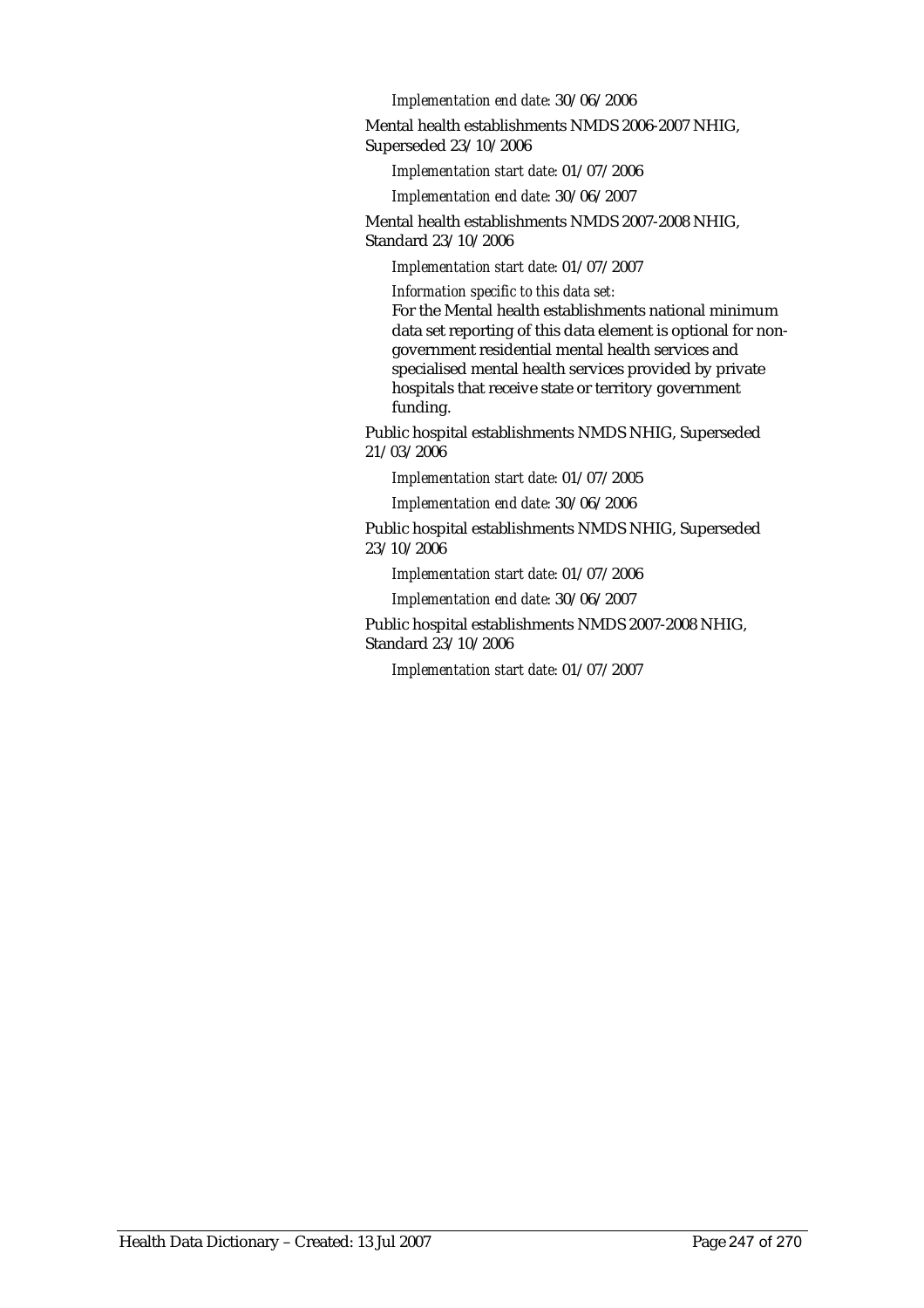# **Full-time equivalent staff—psychiatry registrars and trainees**

#### **Identifying and definitional attributes**

| Metadata item type:         | Data Element                                                                                                                       |
|-----------------------------|------------------------------------------------------------------------------------------------------------------------------------|
| Technical name:             | Establishment—full-time equivalent staff (paid) (psychiatry<br>registrars and trainees), average N[NNN{.N}]                        |
| <b>METeOR</b> identifier:   | 287529                                                                                                                             |
| <b>Registration status:</b> | NHIG, Standard 08/12/2004                                                                                                          |
| Definition:                 | The average number of full-time equivalent staff units paid for<br>all psychiatry registrars and trainees within an establishment. |

## **Data element concept attributes**

| Data element concept: | Establishment—full-time equivalent staff (paid) (psychiatry<br>registrars and trainees)                                                                                                                                                                             |
|-----------------------|---------------------------------------------------------------------------------------------------------------------------------------------------------------------------------------------------------------------------------------------------------------------|
| Definition:           | The aggregate full-time equivalent staff units paid for all<br>psychiatry registrars and trainees within an establishment.                                                                                                                                          |
| Context:              | Health expenditure:                                                                                                                                                                                                                                                 |
|                       | To assist in analyses of the resource use and activity of health<br>services. Inclusion of these data, classified by staffing category,<br>allows analysis of costs per unit of labour and analysis of<br>staffing inputs against hospital or service unit outputs. |
| Object class:         | Establishment                                                                                                                                                                                                                                                       |
| <b>Property:</b>      | Full-time equivalent staff                                                                                                                                                                                                                                          |

#### **Collection and usage attributes**

*Guide for use:* Full-time equivalent staff units are the on-job hours paid for (including overtime) and hours of paid leave of any type for a staff member (or contract employee where applicable) divided by the number of ordinary-time hours normally paid for a fulltime staff member when on the job (or contract employee where applicable) under the relevant award or agreement for the staff member (or contract employee occupation where applicable). Hours of unpaid leave are to be excluded.

> Contract staff employed through an agency are included where the contract is for the supply of labour (e.g. nursing) rather than of products (e.g. photocopier maintenance). In the former case, the contract would normally specify the amount of labour supplied and could be reported as full-time equivalent units.

### **Value domain attributes**

| <b>Representation class:</b> | Average                          |
|------------------------------|----------------------------------|
| Data type:                   | Number                           |
| <i>Format:</i>               | $N[NNN\{N\}]$                    |
| Maximum character length:    | 5                                |
| Unit of measure:             | Full-time equivalent (FTE) staff |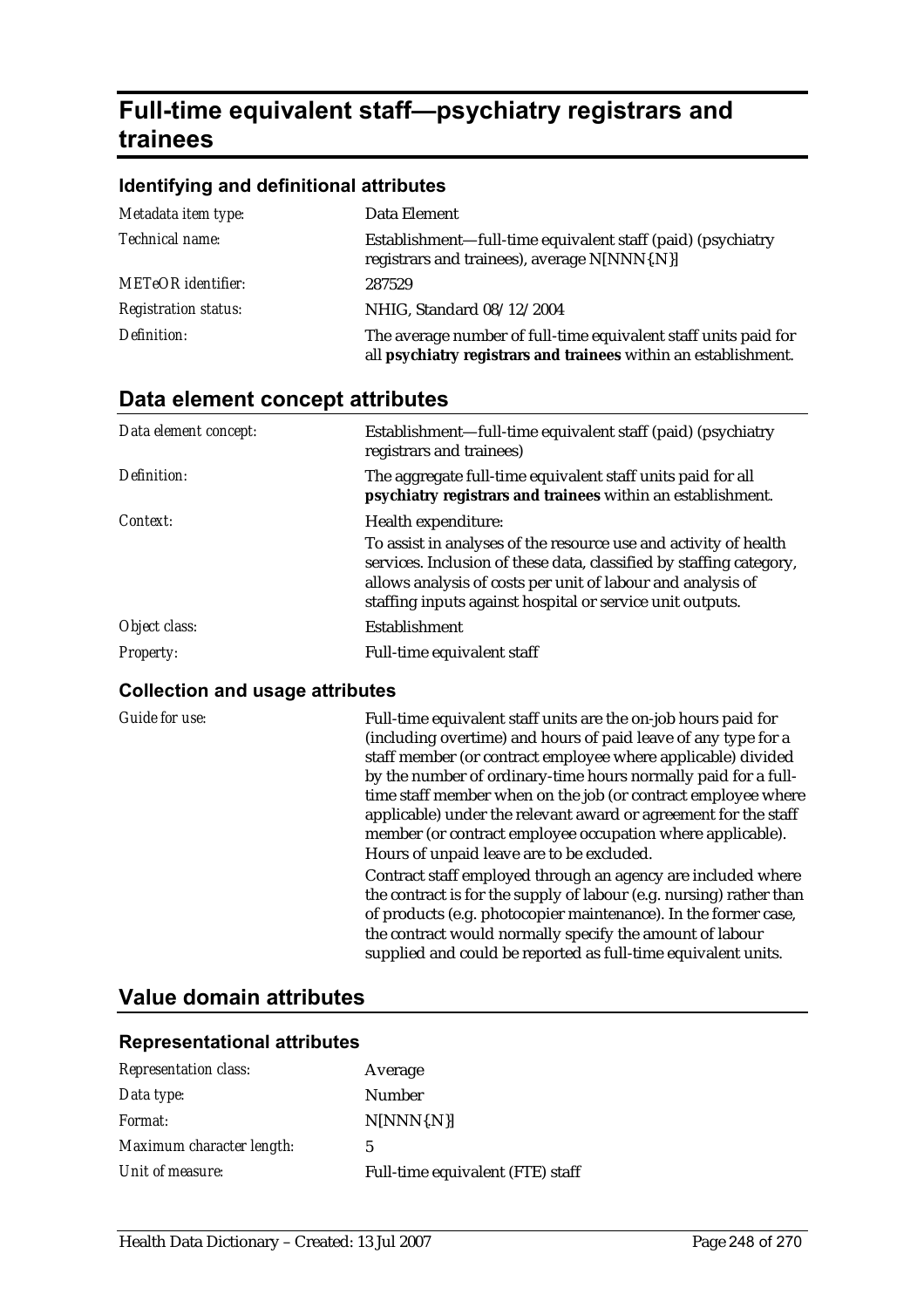| <b>Guide for use:</b> | Medical officers who are formal trainees within the Royal<br>Australian and New Zealand College of Psychiatrists<br>Postgraduate Training Program.                                                                                                                                                                                                                                                                          |
|-----------------------|-----------------------------------------------------------------------------------------------------------------------------------------------------------------------------------------------------------------------------------------------------------------------------------------------------------------------------------------------------------------------------------------------------------------------------|
|                       | The average is to be calculated from pay period figures. The<br>length of the pay period is assumed to be a fortnight.                                                                                                                                                                                                                                                                                                      |
|                       | Data on full-time equivalent staffing numbers by category<br>should be consistent with data on salaries and wages by staffing<br>category. If the full-time equivalent for contract staff is not<br>collected then salaries for those contract staff should be<br>included in other recurrent expenditure data items.                                                                                                       |
|                       | Where staff provide services to more than one establishment,<br>full-time equivalent staff members should be apportioned<br>between all establishments to which services are provided on<br>the basis of hours paid for in each (salary costs should be<br>apportioned on the same basis).                                                                                                                                  |
| Comments:             | This metadata item was amended during 1996-97. Until then,<br>both average and end of year counts of full-time equivalent<br>staff were included, and the end of year counts used as<br>surrogates for the average counts if the latter were unavailable.<br>The average count is more useful for accurate analysis of<br>staffing inputs for establishment outputs and for assessments<br>and comparisons of labour costs. |

### **Source and reference attributes**

| Origin:                                              | <b>National Health Data Committee</b>                                                                                                                                                                                                |
|------------------------------------------------------|--------------------------------------------------------------------------------------------------------------------------------------------------------------------------------------------------------------------------------------|
| <b>Relational attributes</b>                         |                                                                                                                                                                                                                                      |
| <b>Implementation in Data Set</b><br>Specifications: | Mental health establishments NMDS 2005-2006 NHIG,<br>Superseded 21/03/2006                                                                                                                                                           |
|                                                      | Implementation start date: 01/07/2005                                                                                                                                                                                                |
|                                                      | Implementation end date: 30/06/2006                                                                                                                                                                                                  |
|                                                      | Mental health establishments NMDS 2006-2007 NHIG,<br>Superseded 23/10/2006                                                                                                                                                           |
|                                                      | Implementation start date: 01/07/2006                                                                                                                                                                                                |
|                                                      | Implementation end date: 30/06/2007                                                                                                                                                                                                  |
|                                                      | Mental health establishments NMDS 2007-2008 NHIG,<br>Standard 23/10/2006                                                                                                                                                             |
|                                                      | Implementation start date: 01/07/2007                                                                                                                                                                                                |
|                                                      | Information specific to this data set:<br>Psychiatry registrars and trainees are included when<br>calculating salaried medical officers.                                                                                             |
|                                                      | For the Mental health establishments national minimum<br>data set reporting of this data element is optional for non-<br>government residential mental health services and<br>specialised mental health services provided by private |
|                                                      | hospitals that receive state or territory government<br>funding.                                                                                                                                                                     |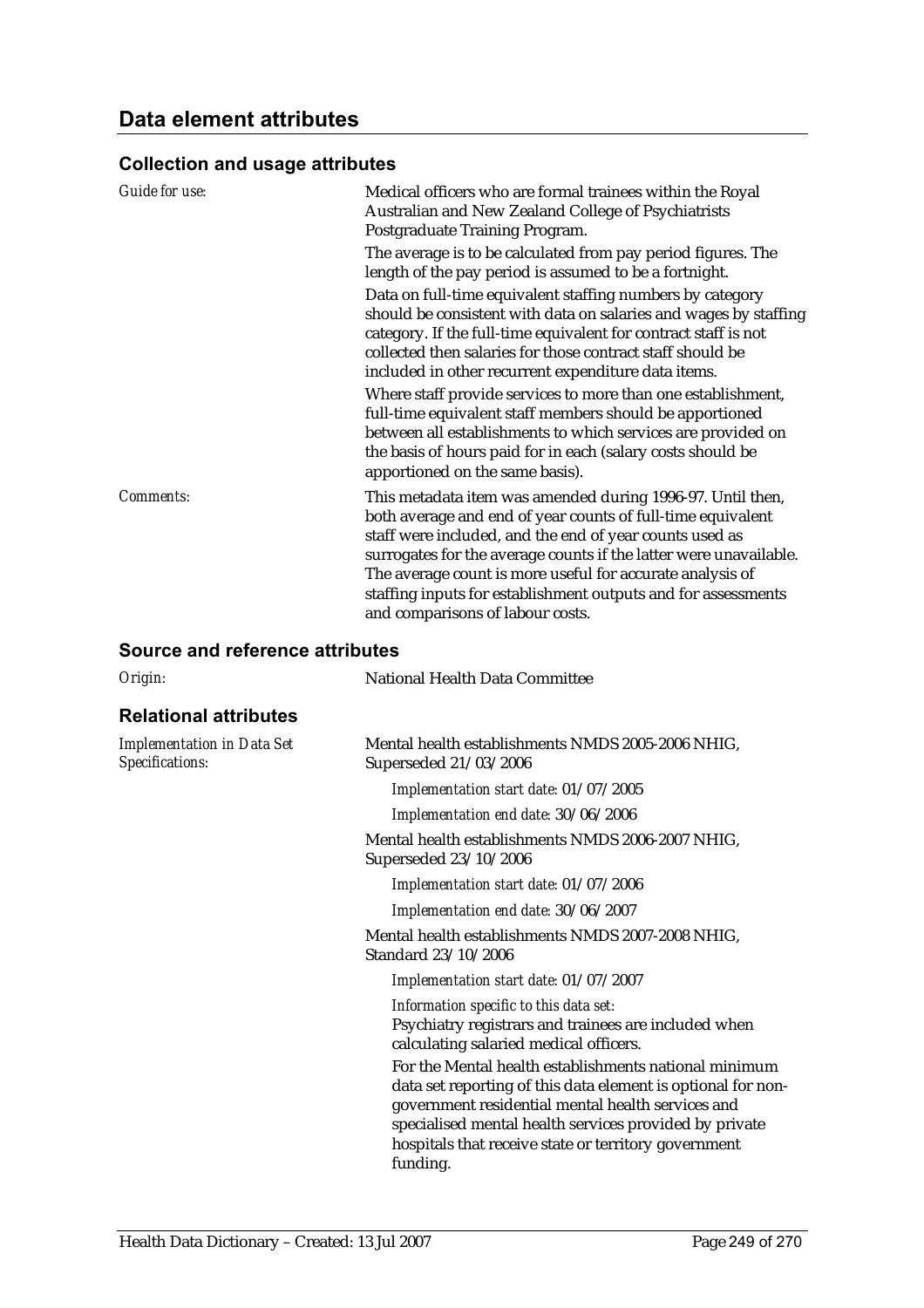# **Full-time equivalent staff—psychologists**

### **Identifying and definitional attributes**

| Metadata item type:         | Data Element                                                                                                  |
|-----------------------------|---------------------------------------------------------------------------------------------------------------|
| Technical name:             | Establishment—full-time equivalent staff (paid) (psychologists),<br>average N[NNN{.N}]                        |
| <b>METeOR</b> identifier:   | 287609                                                                                                        |
| <b>Registration status:</b> | NHIG, Standard 08/12/2004                                                                                     |
| Definition:                 | The average number of full-time equivalent staff units paid for<br>all psychologists within an establishment. |

# **Data element concept attributes**

| Data element concept: | Establishment—full-time equivalent staff (paid) (psychologists)                                                                                                                                                                                                     |
|-----------------------|---------------------------------------------------------------------------------------------------------------------------------------------------------------------------------------------------------------------------------------------------------------------|
| Definition:           | The aggregate full-time equivalent staff units paid for all<br>psychologists within an establishment.                                                                                                                                                               |
| Context:              | Health expenditure:                                                                                                                                                                                                                                                 |
|                       | To assist in analyses of the resource use and activity of health<br>services. Inclusion of these data, classified by staffing category,<br>allows analysis of costs per unit of labour and analysis of<br>staffing inputs against hospital or service unit outputs. |
| Object class:         | Establishment                                                                                                                                                                                                                                                       |
| <b>Property:</b>      | Full-time equivalent staff                                                                                                                                                                                                                                          |

#### **Collection and usage attributes**

*Guide for use:* Full-time equivalent staff units are the on-job hours paid for (including overtime) and hours of paid leave of any type for a staff member (or contract employee where applicable) divided by the number of ordinary-time hours normally paid for a fulltime staff member when on the job (or contract employee where applicable) under the relevant award or agreement for the staff member (or contract employee occupation where applicable). Hours of unpaid leave are to be excluded.

> Contract staff employed through an agency are included where the contract is for the supply of labour (e.g. nursing) rather than of products (e.g. photocopier maintenance). In the former case, the contract would normally specify the amount of labour supplied and could be reported as full-time equivalent units.

## **Value domain attributes**

| <b>Representation class:</b> | Average                          |
|------------------------------|----------------------------------|
| Data type:                   | Number                           |
| <i>Format:</i>               | $N[NNN\{N\}]$                    |
| Maximum character length:    | 5                                |
| Unit of measure:             | Full-time equivalent (FTE) staff |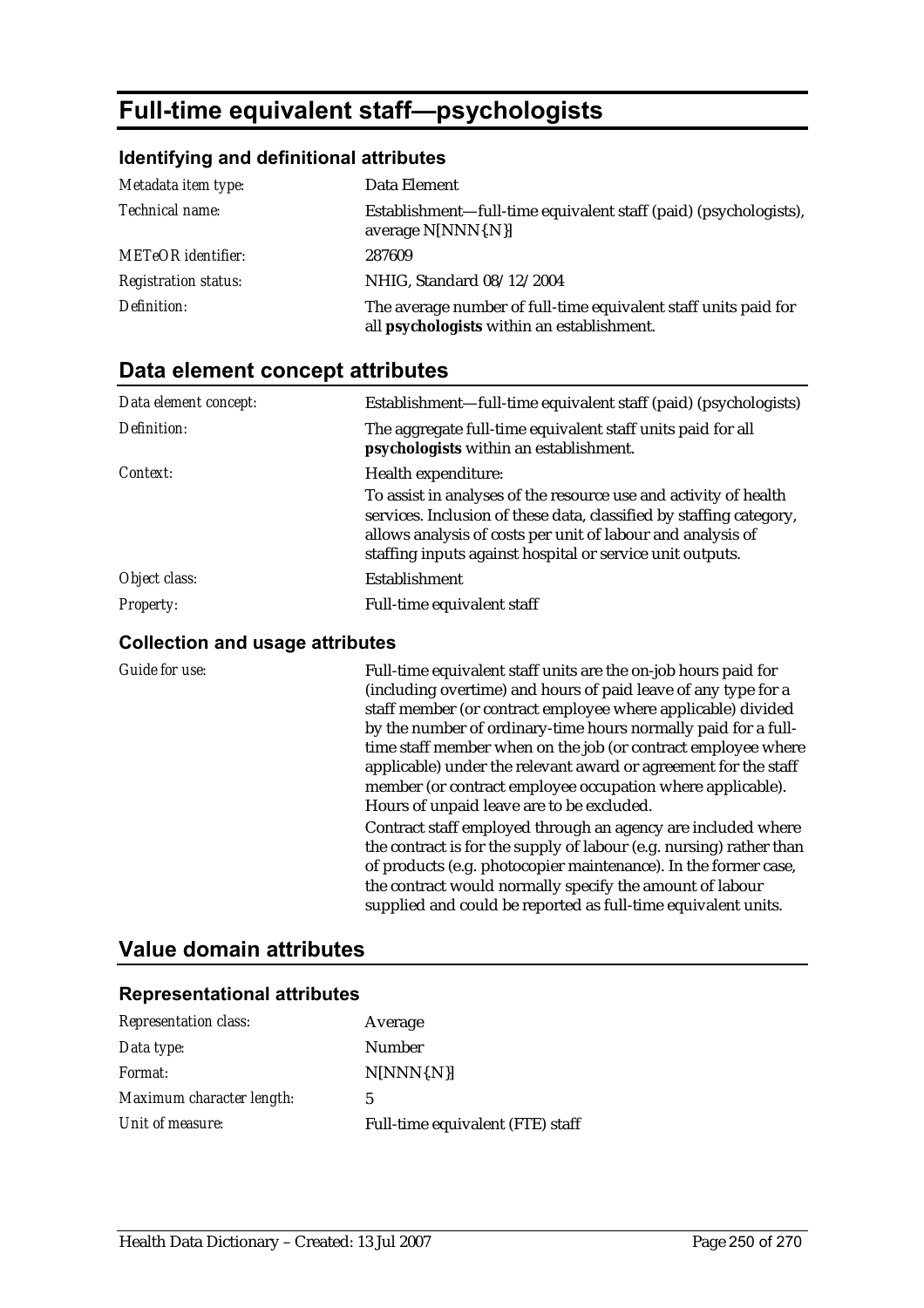# **Data element attributes**

## **Collection and usage attributes**

| <b>Guide for use:</b>                                | Persons who are registered as psychologists with the relevant<br>state and territory registration board.<br>The average is to be calculated from pay period figures. The<br>length of the pay period is assumed to be a fortnight.<br>Data on full-time equivalent staffing numbers by category<br>should be consistent with data on salaries and wages by staffing<br>category. If the full-time equivalent for contract staff is not<br>collected then salaries for those contract staff should be<br>included in other recurrent expenditure data items.<br>Where staff provide services to more than one establishment,<br>full-time equivalent staff members should be apportioned<br>between all establishments to which services are provided on<br>the basis of hours paid for in each (salary costs should be<br>apportioned on the same basis). |
|------------------------------------------------------|-----------------------------------------------------------------------------------------------------------------------------------------------------------------------------------------------------------------------------------------------------------------------------------------------------------------------------------------------------------------------------------------------------------------------------------------------------------------------------------------------------------------------------------------------------------------------------------------------------------------------------------------------------------------------------------------------------------------------------------------------------------------------------------------------------------------------------------------------------------|
| Comments:                                            | This metadata item was amended during 1996-97. Until then,<br>both average and end of year counts of full-time equivalent<br>staff were included, and the end of year counts used as<br>surrogates for the average counts if the latter were unavailable.<br>The average count is more useful for accurate analysis of<br>staffing inputs for establishment outputs and for assessments<br>and comparisons of labour costs.                                                                                                                                                                                                                                                                                                                                                                                                                               |
| <b>Relational attributes</b>                         |                                                                                                                                                                                                                                                                                                                                                                                                                                                                                                                                                                                                                                                                                                                                                                                                                                                           |
| <b>Implementation in Data Set</b><br>Specifications: | Mental health establishments NMDS 2005-2006 NHIG,<br>Superseded 21/03/2006                                                                                                                                                                                                                                                                                                                                                                                                                                                                                                                                                                                                                                                                                                                                                                                |
|                                                      | Implementation start date: 01/07/2005                                                                                                                                                                                                                                                                                                                                                                                                                                                                                                                                                                                                                                                                                                                                                                                                                     |
|                                                      | Implementation end date: 30/06/2006                                                                                                                                                                                                                                                                                                                                                                                                                                                                                                                                                                                                                                                                                                                                                                                                                       |
|                                                      | Mental health establishments NMDS 2006-2007 NHIG,<br>Superseded 23/10/2006                                                                                                                                                                                                                                                                                                                                                                                                                                                                                                                                                                                                                                                                                                                                                                                |
|                                                      | Implementation start date: 01/07/2006                                                                                                                                                                                                                                                                                                                                                                                                                                                                                                                                                                                                                                                                                                                                                                                                                     |
|                                                      | Implementation end date: 30/06/2007                                                                                                                                                                                                                                                                                                                                                                                                                                                                                                                                                                                                                                                                                                                                                                                                                       |
|                                                      | Mental health establishments NMDS 2007-2008 NHIG,<br>Standard 23/10/2006                                                                                                                                                                                                                                                                                                                                                                                                                                                                                                                                                                                                                                                                                                                                                                                  |
|                                                      | Implementation start date: 01/07/2007                                                                                                                                                                                                                                                                                                                                                                                                                                                                                                                                                                                                                                                                                                                                                                                                                     |
|                                                      | Information specific to this data set:<br>Psychologists are included when calculating diagnostic<br>and health professionals.                                                                                                                                                                                                                                                                                                                                                                                                                                                                                                                                                                                                                                                                                                                             |
|                                                      | For the Mental health establishments national minimum<br>data set reporting of this data element is optional for non-<br>government residential mental health services and<br>specialised mental health services provided by private<br>hospitals that receive state or territory government<br>funding.                                                                                                                                                                                                                                                                                                                                                                                                                                                                                                                                                  |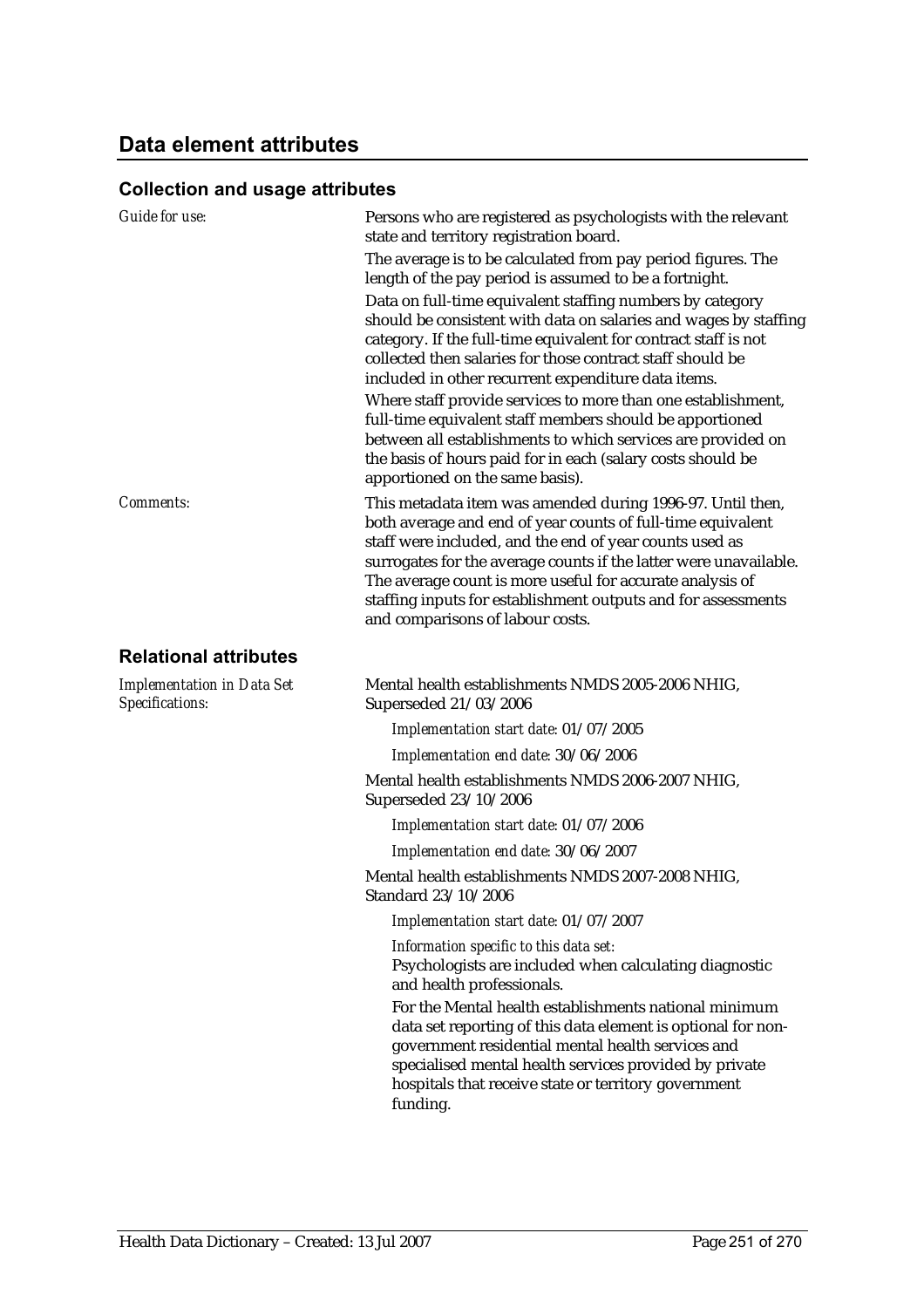# **Full-time equivalent staff—registered nurses**

### **Identifying and definitional attributes**

| Metadata item type:         | Data Element                                                                                                      |
|-----------------------------|-------------------------------------------------------------------------------------------------------------------|
| <i>Technical name:</i>      | Establishment—full-time equivalent staff (paid) (registered<br>nurses), average N[NNN{.N}]                        |
| <b>METeOR</b> identifier:   | 270500                                                                                                            |
| <b>Registration status:</b> | NHIG, Standard 01/03/2005                                                                                         |
| Definition:                 | The average number of full-time equivalent staff units paid for<br>all registered nurses within an establishment. |

# **Data element concept attributes**

| Data element concept: | Establishment-full-time equivalent staff (paid) (registered<br>nurses)                                                                                                                                                                                              |
|-----------------------|---------------------------------------------------------------------------------------------------------------------------------------------------------------------------------------------------------------------------------------------------------------------|
| Definition:           | The aggregate full-time equivalent staff units paid for all<br>registered nurses within an establishment.                                                                                                                                                           |
| Context:              | Health expenditure:                                                                                                                                                                                                                                                 |
|                       | To assist in analyses of the resource use and activity of health<br>services. Inclusion of these data, classified by staffing category,<br>allows analysis of costs per unit of labour and analysis of<br>staffing inputs against hospital or service unit outputs. |
| Object class:         | Establishment                                                                                                                                                                                                                                                       |
| <i>Property:</i>      | Full-time equivalent staff                                                                                                                                                                                                                                          |

#### **Collection and usage attributes**

*Guide for use:* Full-time equivalent staff units are the on-job hours paid for (including overtime) and hours of paid leave of any type for a staff member (or contract employee where applicable) divided by the number of ordinary-time hours normally paid for a fulltime staff member when on the job (or contract employee where applicable) under the relevant award or agreement for the staff member (or contract employee occupation where applicable). Hours of unpaid leave are to be excluded. Contract staff employed through an agency are included where the contract is for the supply of labour (e.g. nursing) rather than of products (e.g. photocopier maintenance). In the former case, the contract would normally specify the amount of labour supplied and could be reported as full-time equivalent units.

## **Value domain attributes**

| <b>Representation class:</b> | Average                          |
|------------------------------|----------------------------------|
| Data type:                   | Number                           |
| <i>Format:</i>               | $N[NNN\{N\}]$                    |
| Maximum character length:    | 5                                |
| Unit of measure:             | Full-time equivalent (FTE) staff |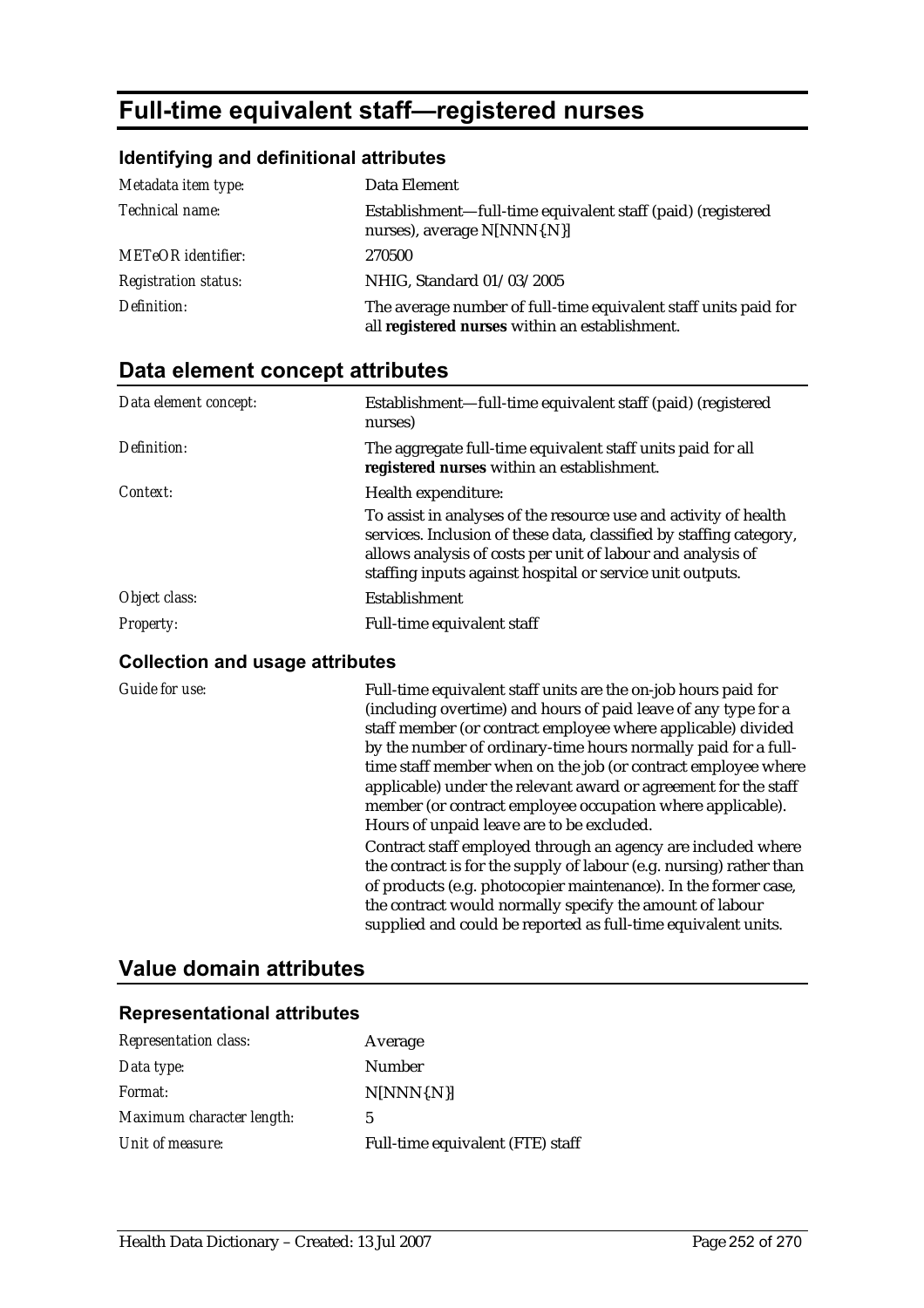### **Data element attributes**

#### **Collection and usage attributes**

| Guide for use:                                       | The average is to be calculated from pay period figures. The<br>length of the pay period is assumed to be a fortnight.                                                                                                                                                                                                                                                                                                      |
|------------------------------------------------------|-----------------------------------------------------------------------------------------------------------------------------------------------------------------------------------------------------------------------------------------------------------------------------------------------------------------------------------------------------------------------------------------------------------------------------|
|                                                      | If under the relevant award of agreement a full-time nurse is<br>paid for an 80 (ordinary time) hour fortnight, the full-time<br>equivalent for a part-time nurse who works 64 hours is 0.8. If a<br>full-time nurse under the same award is paid for a 100 hours for<br>that fortnight (20 hours overtime), then the full-time equivalent<br>is 100 divided by $80 = 1.25$ .                                               |
|                                                      | Data on full-time equivalent staffing numbers by category<br>should be consistent with data on salaries and wages by staffing<br>category. If the full-time equivalent for contract staff is not<br>collected then salaries for those contract staff should be<br>included in other recurrent expenditure data items.                                                                                                       |
|                                                      | Where staff provide services to more than one establishment,<br>full-time equivalent staff members should be apportioned<br>between all establishments to which services are provided on<br>the basis of hours paid for in each (salary costs should be<br>apportioned on the same basis).                                                                                                                                  |
| <b>Comments:</b>                                     | This metadata item was amended during 1996-97. Until then,<br>both average and end of year counts of full-time equivalent<br>staff were included, and the end of year counts used as<br>surrogates for the average counts if the latter were unavailable.<br>The average count is more useful for accurate analysis of<br>staffing inputs for establishment outputs and for assessments<br>and comparisons of labour costs. |
| <b>Source and reference attributes</b>               |                                                                                                                                                                                                                                                                                                                                                                                                                             |
| Origin:                                              | National Health Data Committee                                                                                                                                                                                                                                                                                                                                                                                              |
| <b>Relational attributes</b>                         |                                                                                                                                                                                                                                                                                                                                                                                                                             |
| Related metadata references:                         | Supersedes Full-time equivalent staff, version 2, Derived DE,<br>NHDD, NHIMG, Superseded 01/03/2005                                                                                                                                                                                                                                                                                                                         |
|                                                      | Is used in the formation of Establishment (mental health)-full-<br>time equivalent staff (paid), total N[NNN{.N}] NHIG, Standard<br>08/12/2004                                                                                                                                                                                                                                                                              |
| <b>Implementation in Data Set</b><br>Specifications: | Mental health establishments NMDS 2005-2006 NHIG,<br>Superseded 21/03/2006                                                                                                                                                                                                                                                                                                                                                  |
|                                                      | Implementation start date: 01/07/2005                                                                                                                                                                                                                                                                                                                                                                                       |
|                                                      | Implementation end date: 30/06/2006                                                                                                                                                                                                                                                                                                                                                                                         |
|                                                      | Mental health establishments NMDS 2006-2007 NHIG,<br>Superseded 23/10/2006                                                                                                                                                                                                                                                                                                                                                  |
|                                                      | Implementation start date: 01/07/2006                                                                                                                                                                                                                                                                                                                                                                                       |
|                                                      | Implementation end date: 30/06/2007                                                                                                                                                                                                                                                                                                                                                                                         |
|                                                      | Mental health establishments NMDS 2007-2008 NHIG,<br>Standard 23/10/2006                                                                                                                                                                                                                                                                                                                                                    |
|                                                      | Implementation start date: 01/07/2007                                                                                                                                                                                                                                                                                                                                                                                       |

*Information specific to this data set:*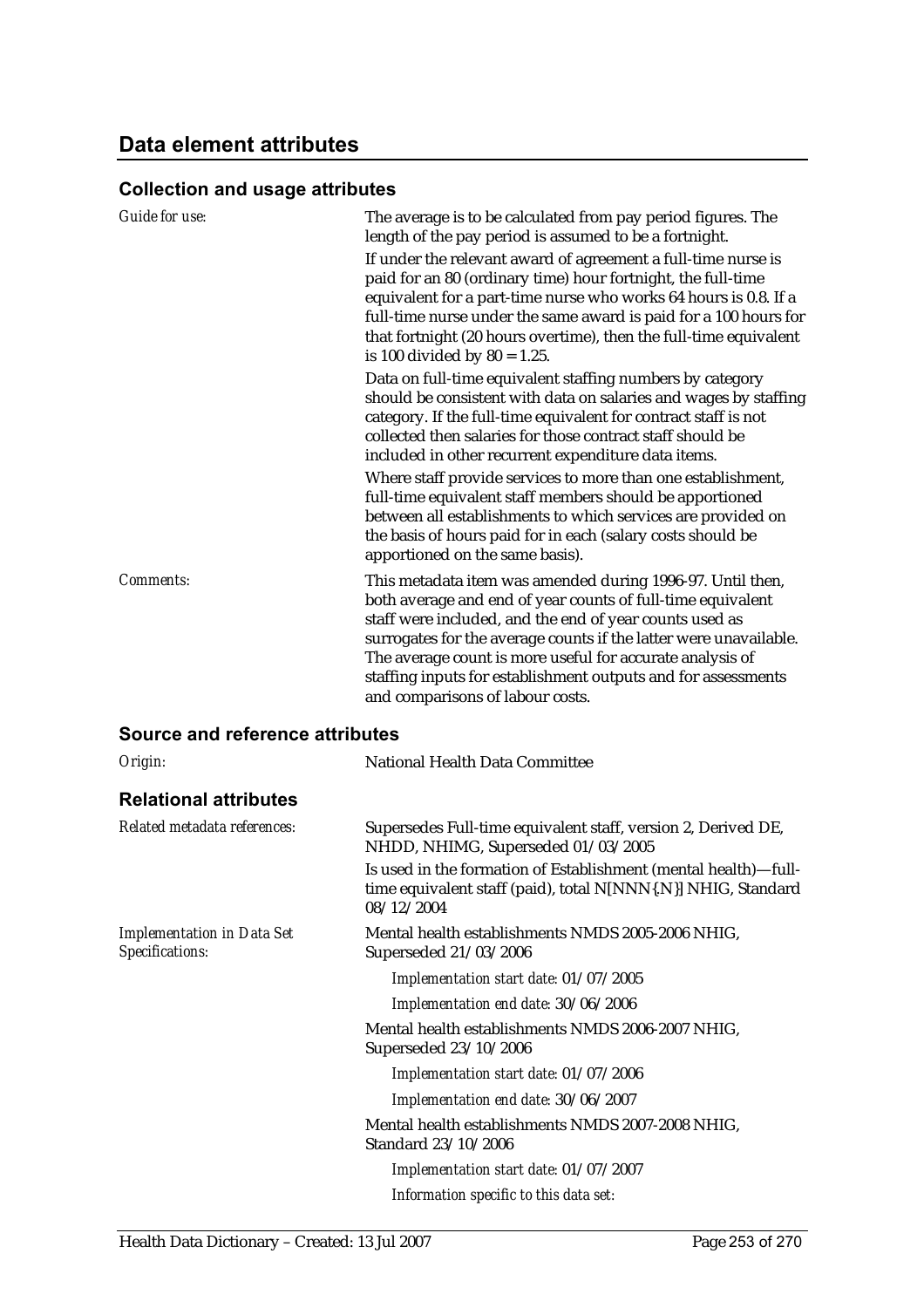For the Mental health establishments national minimum data set reporting of this data element is optional for nongovernment residential mental health services and specialised mental health services provided by private hospitals that receive state or territory government funding.

Public hospital establishments NMDS NHIG, Superseded 21/03/2006

*Implementation start date:* 01/07/2005

*Implementation end date:* 30/06/2006

Public hospital establishments NMDS NHIG, Superseded 23/10/2006

*Implementation start date:* 01/07/2006

*Implementation end date:* 30/06/2007

Public hospital establishments NMDS 2007-2008 NHIG, Standard 23/10/2006

*Implementation start date:* 01/07/2007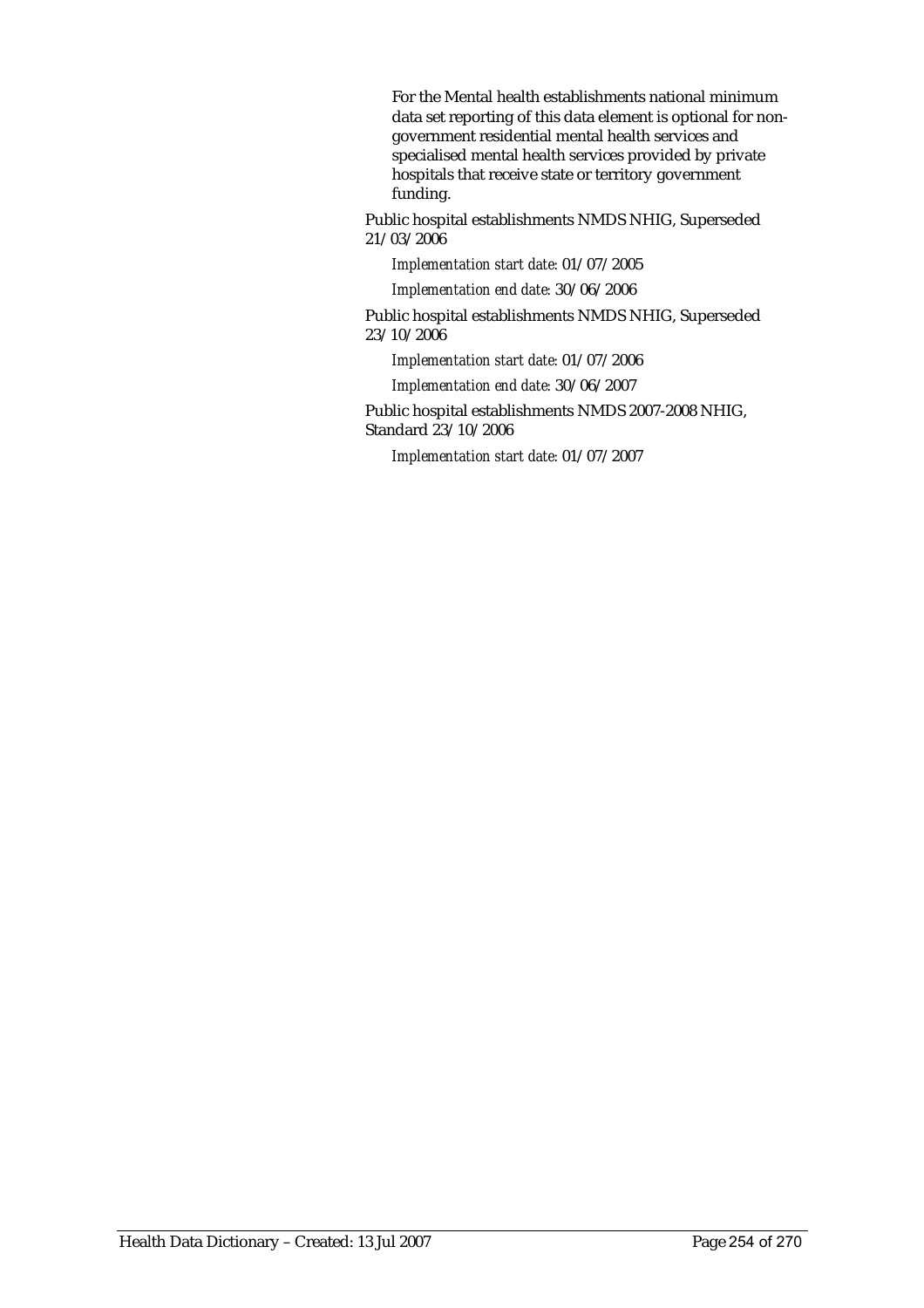# **Full-time equivalent staff—salaried medical officers**

#### **Identifying and definitional attributes**

| Metadata item type:         | Data Element                                                                                                              |
|-----------------------------|---------------------------------------------------------------------------------------------------------------------------|
| Technical name:             | Establishment—full-time equivalent staff (paid) (salaried<br>medical officers), average N[NNN{.N}]                        |
| <b>METeOR</b> identifier:   | 270494                                                                                                                    |
| <b>Registration status:</b> | NHIG, Standard 01/03/2005                                                                                                 |
| Definition:                 | The average number of full-time equivalent staff units paid for<br>all salaried medical officers within an establishment. |

### **Data element concept attributes**

| Data element concept: | Establishment-full-time equivalent staff (paid) (salaried<br>medical officers)                                                                                                                                                                                      |
|-----------------------|---------------------------------------------------------------------------------------------------------------------------------------------------------------------------------------------------------------------------------------------------------------------|
| Definition:           | The aggregate full-time equivalent staff units paid for all<br>salaried medical officers within an establishment.                                                                                                                                                   |
| Context:              | Health expenditure:                                                                                                                                                                                                                                                 |
|                       | To assist in analyses of the resource use and activity of health<br>services. Inclusion of these data, classified by staffing category,<br>allows analysis of costs per unit of labour and analysis of<br>staffing inputs against hospital or service unit outputs. |
| Object class:         | Establishment                                                                                                                                                                                                                                                       |
| <i>Property:</i>      | Full-time equivalent staff                                                                                                                                                                                                                                          |

#### **Collection and usage attributes**

*Guide for use:* Full-time equivalent staff units are the on-job hours paid for (including overtime) and hours of paid leave of any type for a staff member (or contract employee where applicable) divided by the number of ordinary-time hours normally paid for a fulltime staff member when on the job (or contract employee where applicable) under the relevant award or agreement for the staff member (or contract employee occupation where applicable). Hours of unpaid leave are to be excluded. Contract staff employed through an agency are included where the contract is for the supply of labour (e.g. nursing) rather than of products (e.g. photocopier maintenance). In the former case, the contract would normally specify the amount of labour supplied and could be reported as full-time equivalent units.

#### **Value domain attributes**

#### **Representational attributes**

| <b>Representation class:</b> | Average                          |
|------------------------------|----------------------------------|
| Data type:                   | Number                           |
| <i>Format:</i>               | $N[NNN\{N\}]$                    |
| Maximum character length:    | 5                                |
| Unit of measure:             | Full-time equivalent (FTE) staff |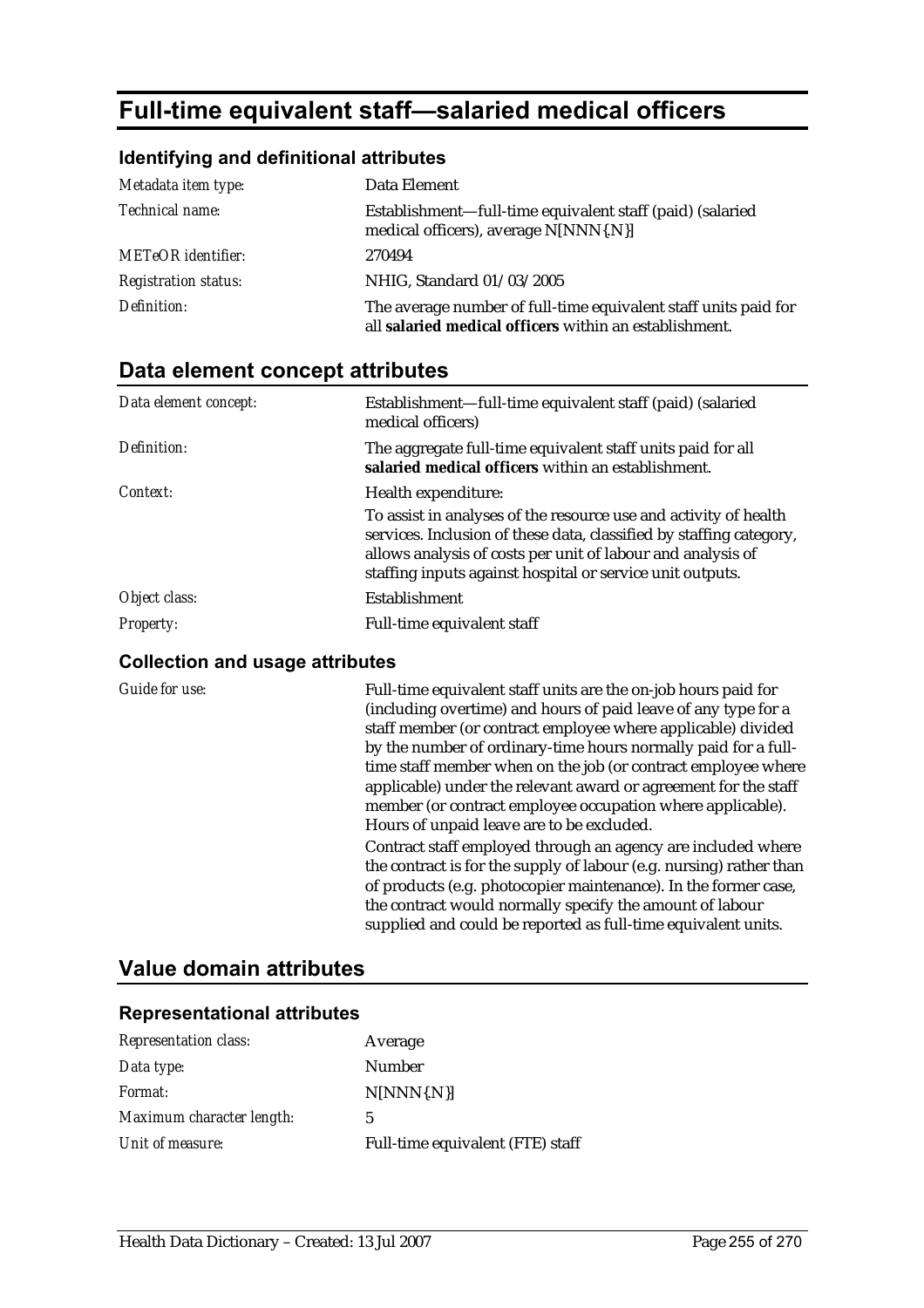| <b>Guide for use:</b>                                | Medical officers employed by the hospital on a full time or part<br>time salaried basis. This excludes visiting medical officers<br>engaged on an honorary, sessional or fee for service basis.<br>This metadata item includes salaried medical officers who are<br>engaged in administrative duties regardless of the extent of that<br>engagement (for example, clinical superintendent and medical<br>superintendent).<br>The average is to be calculated from pay period figures. The<br>length of the pay period is assumed to be a fortnight.<br>If under the relevant award of agreement a full-time employee<br>is paid for an 80 (ordinary time) hour fortnight, the full-time<br>equivalent for a part-time employee who works 64 hours is 0.8.<br>If a full-time employee under the same award is paid for a 100<br>hours for that fortnight (20 hours overtime), then the full-time<br>equivalent is 100 divided by $80 = 1.25$ .<br>Data on full-time equivalent staffing numbers by category<br>should be consistent with data on salaries and wages by staffing<br>category. If the full-time equivalent for contract staff is not<br>collected then salaries for those contract staff should be<br>included in other recurrent expenditure data items.<br>Where staff provide services to more than one establishment,<br>full-time equivalent staff members should be apportioned<br>between all establishments to which services are provided on<br>the basis of hours paid for in each (salary costs should be<br>apportioned on the same basis). |
|------------------------------------------------------|----------------------------------------------------------------------------------------------------------------------------------------------------------------------------------------------------------------------------------------------------------------------------------------------------------------------------------------------------------------------------------------------------------------------------------------------------------------------------------------------------------------------------------------------------------------------------------------------------------------------------------------------------------------------------------------------------------------------------------------------------------------------------------------------------------------------------------------------------------------------------------------------------------------------------------------------------------------------------------------------------------------------------------------------------------------------------------------------------------------------------------------------------------------------------------------------------------------------------------------------------------------------------------------------------------------------------------------------------------------------------------------------------------------------------------------------------------------------------------------------------------------------------------------------------------------------|
|                                                      | If under the relevant award of agreement a full-time nurse is<br>paid for an 80 (ordinary time) hour fortnight, the full-time<br>equivalent for a part-time nurse who works 64 hours is 0.8. If a<br>full-time nurse under the same award is paid for a 100 hours for<br>that fortnight (20 hours overtime), then the full-time equivalent<br>is 100 divided by $80 = 1.25$ .                                                                                                                                                                                                                                                                                                                                                                                                                                                                                                                                                                                                                                                                                                                                                                                                                                                                                                                                                                                                                                                                                                                                                                                        |
| Comments:                                            | This metadata item was amended during 1996-97. Until then,<br>both average and end of year counts of full-time equivalent<br>staff were included, and the end of year counts used as<br>surrogates for the average counts if the latter were unavailable.<br>The average count is more useful for accurate analysis of<br>staffing inputs for establishment outputs and for assessments<br>and comparisons of labour costs.                                                                                                                                                                                                                                                                                                                                                                                                                                                                                                                                                                                                                                                                                                                                                                                                                                                                                                                                                                                                                                                                                                                                          |
| <b>Relational attributes</b>                         |                                                                                                                                                                                                                                                                                                                                                                                                                                                                                                                                                                                                                                                                                                                                                                                                                                                                                                                                                                                                                                                                                                                                                                                                                                                                                                                                                                                                                                                                                                                                                                      |
| Related metadata references:                         | Supersedes Full-time equivalent staff, version 2, Derived DE,<br>NHDD, NHIMG, Superseded 01/03/2005                                                                                                                                                                                                                                                                                                                                                                                                                                                                                                                                                                                                                                                                                                                                                                                                                                                                                                                                                                                                                                                                                                                                                                                                                                                                                                                                                                                                                                                                  |
|                                                      | Is used in the formation of Establishment (mental health)-full-<br>time equivalent staff (paid), total N[NNN{.N}] NHIG, Standard<br>08/12/2004                                                                                                                                                                                                                                                                                                                                                                                                                                                                                                                                                                                                                                                                                                                                                                                                                                                                                                                                                                                                                                                                                                                                                                                                                                                                                                                                                                                                                       |
| <b>Implementation in Data Set</b><br>Specifications: | Mental health establishments NMDS 2005-2006 NHIG,<br>Superseded 21/03/2006                                                                                                                                                                                                                                                                                                                                                                                                                                                                                                                                                                                                                                                                                                                                                                                                                                                                                                                                                                                                                                                                                                                                                                                                                                                                                                                                                                                                                                                                                           |
|                                                      | Implementation start date: 01/07/2005                                                                                                                                                                                                                                                                                                                                                                                                                                                                                                                                                                                                                                                                                                                                                                                                                                                                                                                                                                                                                                                                                                                                                                                                                                                                                                                                                                                                                                                                                                                                |
|                                                      | Implementation end date: 30/06/2006                                                                                                                                                                                                                                                                                                                                                                                                                                                                                                                                                                                                                                                                                                                                                                                                                                                                                                                                                                                                                                                                                                                                                                                                                                                                                                                                                                                                                                                                                                                                  |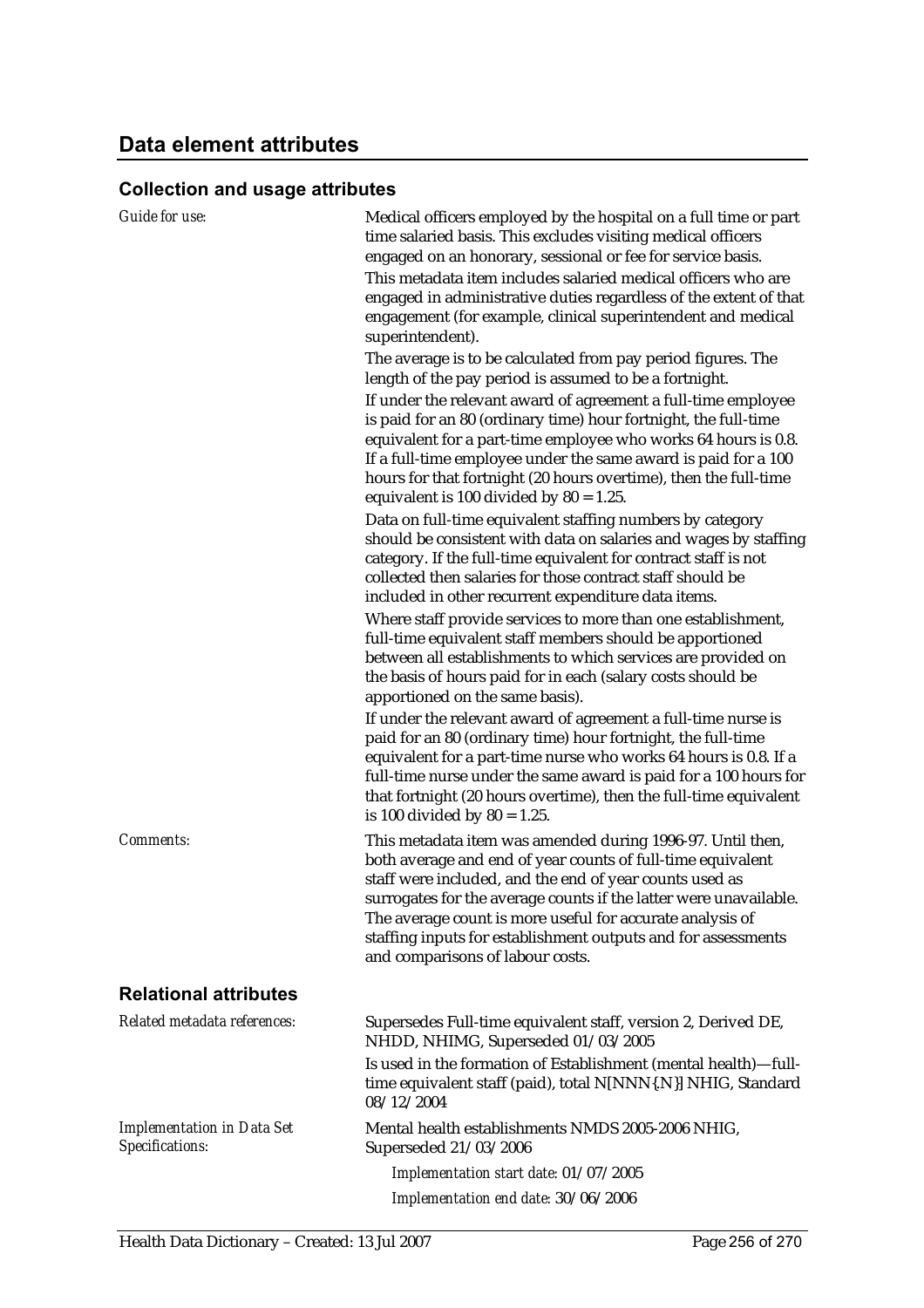Mental health establishments NMDS 2006-2007 NHIG, Superseded 23/10/2006

*Implementation start date:* 01/07/2006

*Implementation end date:* 30/06/2007

Mental health establishments NMDS 2007-2008 NHIG, Standard 23/10/2006

*Implementation start date:* 01/07/2007

*Information specific to this data set:*

This data element should be derived from the following:

- Consultant psychiatrists and psychiatrists
- Medical officers who are registered to practise psychiatry under the relevant State or Territory Medical Registration Board; or who are fellows of the Royal Australian and New Zealand College of Psychiatrists or registered with Health Insurance Commission as a specialist in Psychiatry
- Psychiatry registrars and trainees
- Medial officers who are formal trainees within the Royal Australian and New Zealand College of Psychiatrists Postgraduate Training Program
- Other medical officers
- Medical officers employed or engaged by the organisation who are neither registered as psychiatrists within the State or Territory nor formal trainees within the Royal Australian and New Zealand College of Psychiatrists Postgraduate Training Program.

For the Mental health establishments national minimum data set reporting of this data element is optional for nongovernment residential mental health services and specialised mental health services provided by private hospitals that receive state or territory government funding.

Public hospital establishments NMDS NHIG, Superseded 21/03/2006

*Implementation start date:* 01/07/2005

*Implementation end date:* 30/06/2006

Public hospital establishments NMDS NHIG, Superseded 23/10/2006

*Implementation start date:* 01/07/2006

*Implementation end date:* 30/06/2007

Public hospital establishments NMDS 2007-2008 NHIG, Standard 23/10/2006

*Implementation start date:* 01/07/2007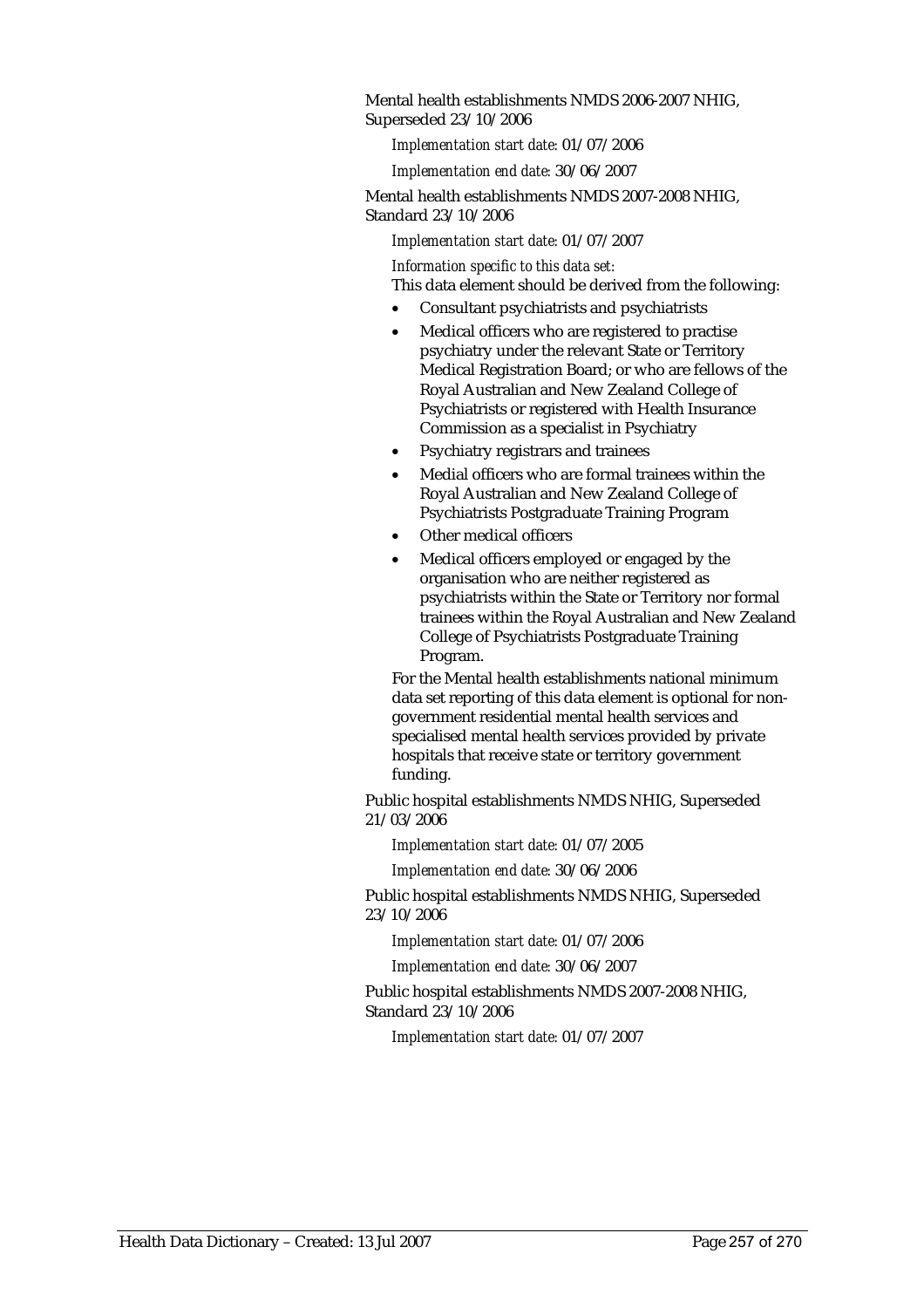# **Full-time equivalent staff—social workers**

#### **Identifying and definitional attributes**

| Metadata item type:         | Data Element                                                                                                   |
|-----------------------------|----------------------------------------------------------------------------------------------------------------|
| Technical name:             | Establishment—full-time equivalent staff (paid) (social<br>workers), average N[NNN{.N}]                        |
| <b>METeOR</b> identifier:   | 287607                                                                                                         |
| <b>Registration status:</b> | NHIG, Standard 08/12/2004                                                                                      |
| Definition:                 | The average number of full-time equivalent staff units paid for<br>all social workers within an establishment. |

### **Data element concept attributes**

| Data element concept: | Establishment-full-time equivalent staff (paid) (social<br>workers)                                                                                                                                                                                                 |
|-----------------------|---------------------------------------------------------------------------------------------------------------------------------------------------------------------------------------------------------------------------------------------------------------------|
| Definition:           | The aggregate full-time equivalent staff units paid for all <b>social</b><br>workers within an establishment.                                                                                                                                                       |
| Context:              | Health expenditure:                                                                                                                                                                                                                                                 |
|                       | To assist in analyses of the resource use and activity of health<br>services. Inclusion of these data, classified by staffing category,<br>allows analysis of costs per unit of labour and analysis of<br>staffing inputs against hospital or service unit outputs. |
| Object class:         | Establishment                                                                                                                                                                                                                                                       |
| <b>Property:</b>      | Full-time equivalent staff                                                                                                                                                                                                                                          |

#### **Collection and usage attributes**

*Guide for use:* Full-time equivalent staff units are the on-job hours paid for (including overtime) and hours of paid leave of any type for a staff member (or contract employee where applicable) divided by the number of ordinary-time hours normally paid for a fulltime staff member when on the job (or contract employee where applicable) under the relevant award or agreement for the staff member (or contract employee occupation where applicable). Hours of unpaid leave are to be excluded. Contract staff employed through an agency are included where the contract is for the supply of labour (e.g. nursing) rather than of products (e.g. photocopier maintenance). In the former case, the contract would normally specify the amount of labour supplied and could be reported as full-time equivalent units.

### **Value domain attributes**

#### **Representational attributes**

| <b>Representation class:</b> | Average                          |
|------------------------------|----------------------------------|
| Data type:                   | Number                           |
| <i>Format:</i>               | $N[NNN\{N\}]$                    |
| Maximum character length:    | 5                                |
| Unit of measure:             | Full-time equivalent (FTE) staff |

### **Data element attributes**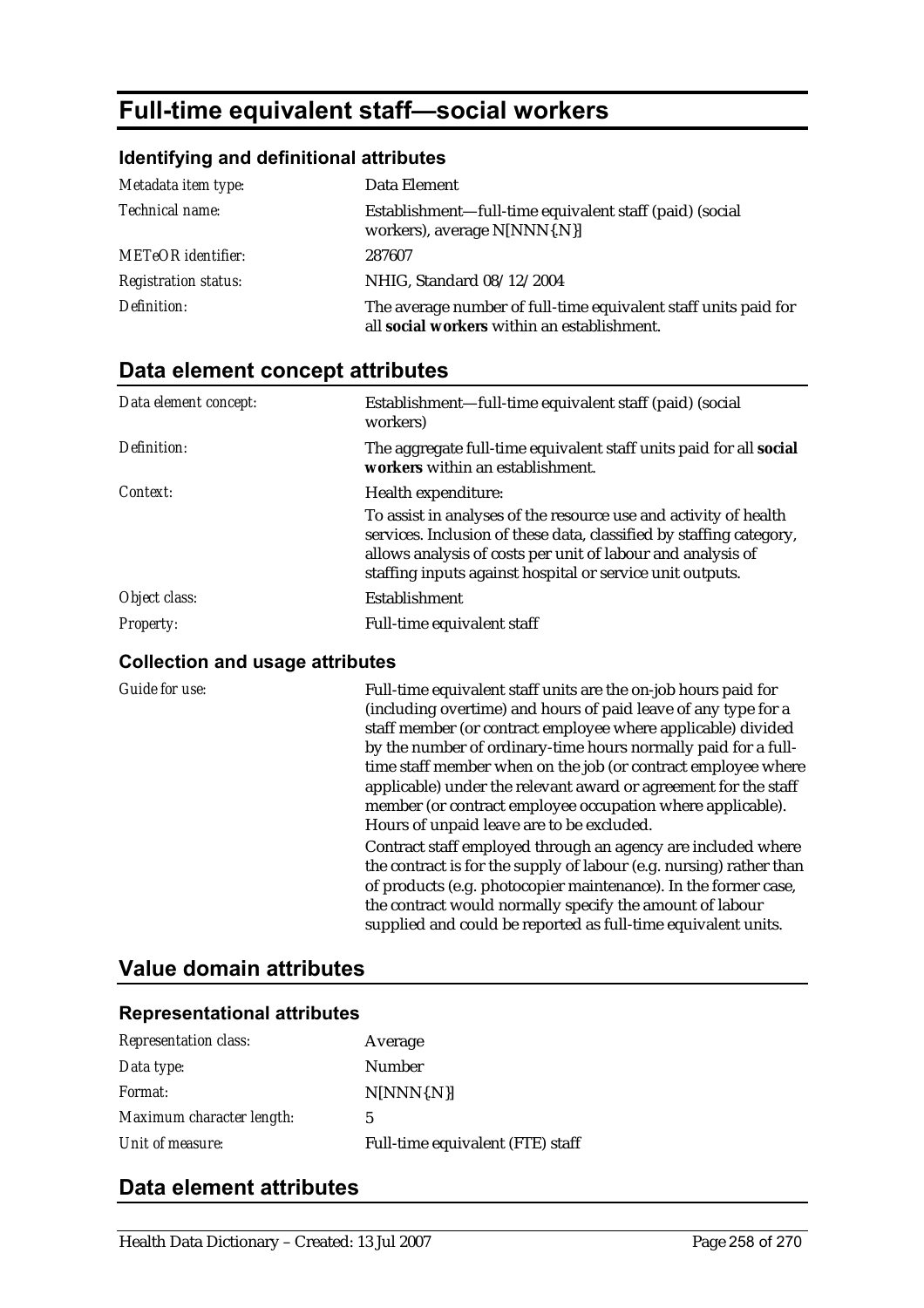| Guide for use: | Persons who have completed a course of recognised training<br>and are eligible for membership of the Australian Association<br>of Social Workers.                                                                                                                                                                                                                                                                           |
|----------------|-----------------------------------------------------------------------------------------------------------------------------------------------------------------------------------------------------------------------------------------------------------------------------------------------------------------------------------------------------------------------------------------------------------------------------|
|                | The average is to be calculated from pay period figures. The<br>length of the pay period is assumed to be a fortnight.                                                                                                                                                                                                                                                                                                      |
|                | Data on full-time equivalent staffing numbers by category<br>should be consistent with data on salaries and wages by staffing<br>category. If the full-time equivalent for contract staff is not<br>collected then salaries for those contract staff should be<br>included in other recurrent expenditure data items.                                                                                                       |
|                | Where staff provide services to more than one establishment,<br>full-time equivalent staff members should be apportioned<br>between all establishments to which services are provided on<br>the basis of hours paid for in each (salary costs should be<br>apportioned on the same basis).                                                                                                                                  |
| Comments:      | This metadata item was amended during 1996-97. Until then,<br>both average and end of year counts of full-time equivalent<br>staff were included, and the end of year counts used as<br>surrogates for the average counts if the latter were unavailable.<br>The average count is more useful for accurate analysis of<br>staffing inputs for establishment outputs and for assessments<br>and comparisons of labour costs. |

| Origin:                                              | National Health Data Committee                                                                                                                                                                                                                                                                                                                     |
|------------------------------------------------------|----------------------------------------------------------------------------------------------------------------------------------------------------------------------------------------------------------------------------------------------------------------------------------------------------------------------------------------------------|
| <b>Relational attributes</b>                         |                                                                                                                                                                                                                                                                                                                                                    |
| <b>Implementation in Data Set</b><br>Specifications: | Mental health establishments NMDS 2005-2006 NHIG,<br>Superseded 21/03/2006                                                                                                                                                                                                                                                                         |
|                                                      | Implementation start date: 01/07/2005                                                                                                                                                                                                                                                                                                              |
|                                                      | Implementation end date: 30/06/2006                                                                                                                                                                                                                                                                                                                |
|                                                      | Mental health establishments NMDS 2006-2007 NHIG,<br>Superseded 23/10/2006                                                                                                                                                                                                                                                                         |
|                                                      | Implementation start date: 01/07/2006                                                                                                                                                                                                                                                                                                              |
|                                                      | Implementation end date: 30/06/2007                                                                                                                                                                                                                                                                                                                |
|                                                      | Mental health establishments NMDS 2007-2008 NHIG,<br>Standard 23/10/2006                                                                                                                                                                                                                                                                           |
|                                                      | Implementation start date: 01/07/2007                                                                                                                                                                                                                                                                                                              |
|                                                      | Information specific to this data set:<br>For the Mental health establishments national minimum<br>data set reporting of this data element is optional for non-<br>government residential mental health services and<br>specialised mental health services provided by private<br>hospitals that receive state or territory government<br>funding. |
|                                                      |                                                                                                                                                                                                                                                                                                                                                    |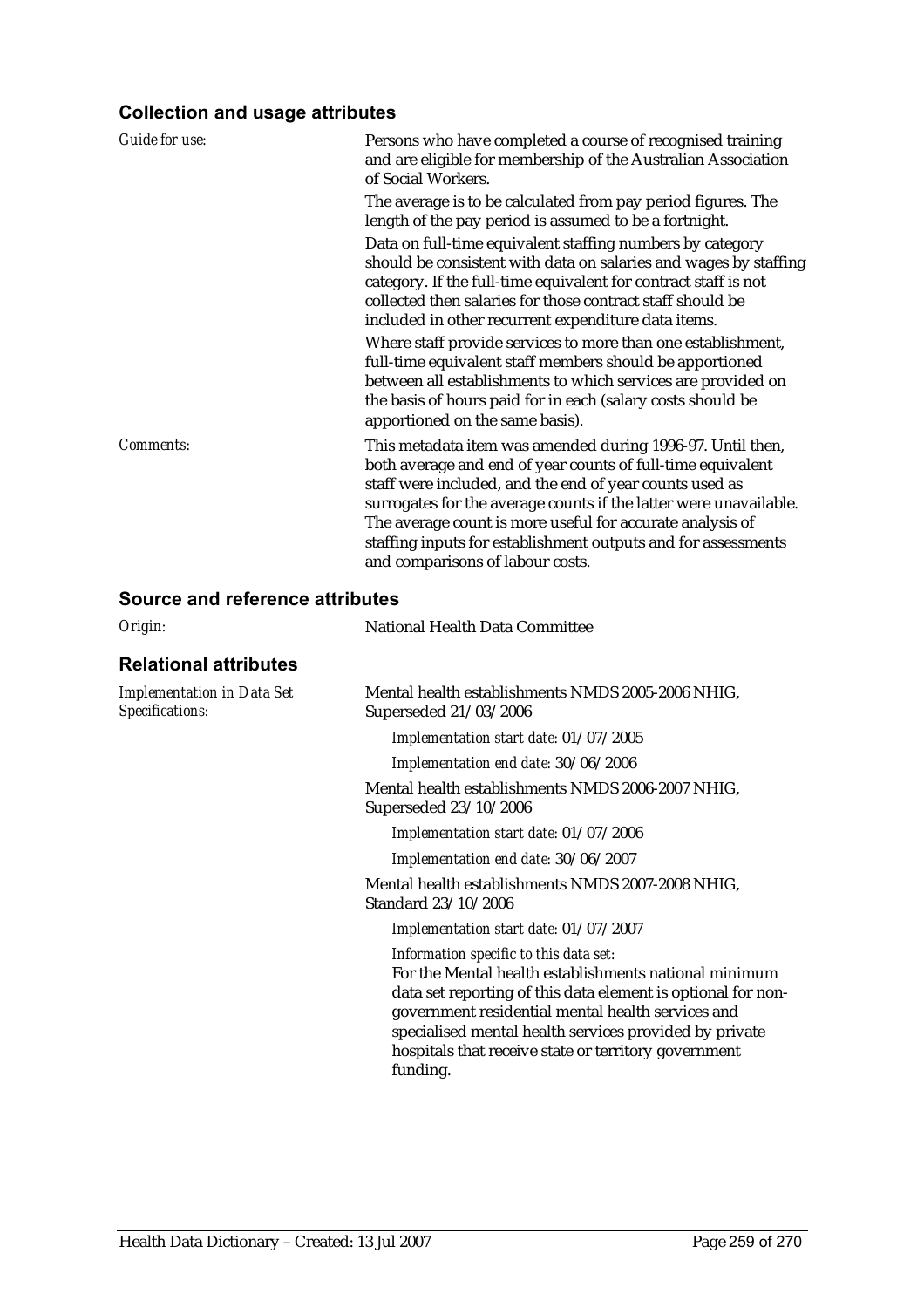# **Full-time equivalent staff—student nurses**

#### **Identifying and definitional attributes**

| Metadata item type:         | Data Element                                                                                                   |
|-----------------------------|----------------------------------------------------------------------------------------------------------------|
| Technical name:             | Establishment—full-time equivalent staff (paid) (student<br>nurses), average N[NNN{.N}]                        |
| <b>METeOR</b> identifier:   | 270499                                                                                                         |
| <b>Registration status:</b> | NHIG, Standard 01/03/2005                                                                                      |
| Definition:                 | The average number of full-time equivalent staff units paid for<br>all student nurses within an establishment. |

### **Data element concept attributes**

| Data element concept: | Establishment-full-time equivalent staff (paid) (student<br>nurses)                                                                                                                                                                                                 |
|-----------------------|---------------------------------------------------------------------------------------------------------------------------------------------------------------------------------------------------------------------------------------------------------------------|
| Definition:           | The aggregate full-time equivalent staff units paid for all<br>student nurses within an establishment.                                                                                                                                                              |
| Context:              | Health expenditure:                                                                                                                                                                                                                                                 |
|                       | To assist in analyses of the resource use and activity of health<br>services. Inclusion of these data, classified by staffing category,<br>allows analysis of costs per unit of labour and analysis of<br>staffing inputs against hospital or service unit outputs. |
| Object class:         | Establishment                                                                                                                                                                                                                                                       |
| <b>Property:</b>      | Full-time equivalent staff                                                                                                                                                                                                                                          |

#### **Collection and usage attributes**

*Guide for use:* Full-time equivalent staff units are the on-job hours paid for (including overtime) and hours of paid leave of any type for a staff member (or contract employee where applicable) divided by the number of ordinary-time hours normally paid for a fulltime staff member when on the job (or contract employee where applicable) under the relevant award or agreement for the staff member (or contract employee occupation where applicable). Hours of unpaid leave are to be excluded. Contract staff employed through an agency are included where the contract is for the supply of labour (e.g. nursing) rather than of products (e.g. photocopier maintenance). In the former case, the contract would normally specify the amount of labour supplied and could be reported as full-time equivalent units.

### **Value domain attributes**

#### **Representational attributes**

| <b>Representation class:</b> | Average                          |
|------------------------------|----------------------------------|
| Data type:                   | Number                           |
| <i>Format:</i>               | $N[NNN\{N\}]$                    |
| Maximum character length:    | 5                                |
| Unit of measure:             | Full-time equivalent (FTE) staff |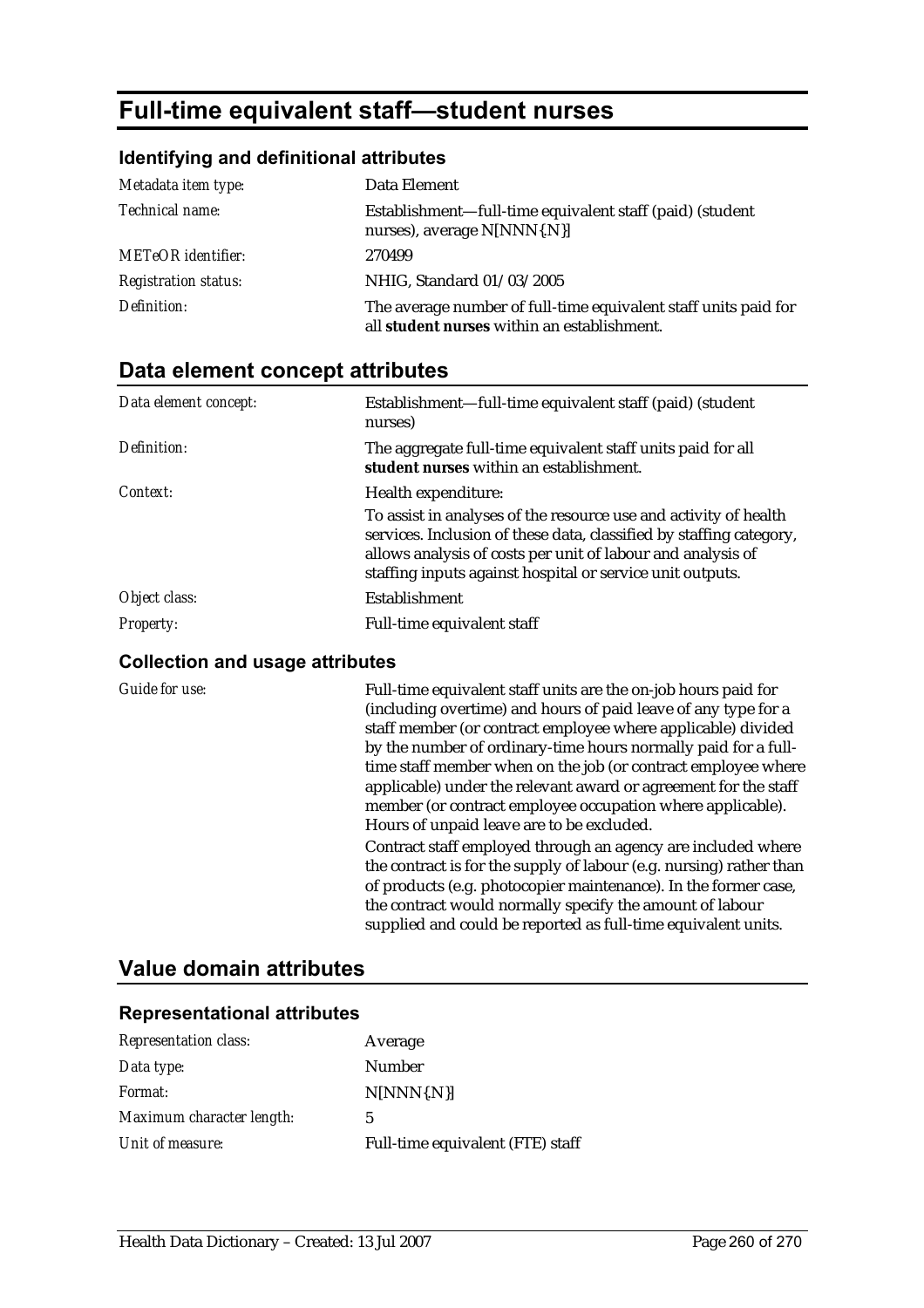### **Data element attributes**

#### **Collection and usage attributes**

| Guide for use:                                       | The average is to be calculated from pay period figures. The<br>length of the pay period is assumed to be a fortnight.<br>If under the relevant award of agreement a full-time nurse is<br>paid for an 80 (ordinary time) hour fortnight, the full-time<br>equivalent for a part-time nurse who works 64 hours is 0.8. If a<br>full-time nurse under the same award is paid for a 100 hours for<br>that fortnight (20 hours overtime), then the full-time equivalent<br>is 100 divided by $80 = 1.25$ .<br>Data on full-time equivalent staffing numbers by category<br>should be consistent with data on salaries and wages by staffing<br>category. If the full-time equivalent for contract staff is not<br>collected then salaries for those contract staff should be<br>included in other recurrent expenditure data items.<br>Where staff provide services to more than one establishment,<br>full-time equivalent staff members should be apportioned<br>between all establishments to which services are provided on |
|------------------------------------------------------|------------------------------------------------------------------------------------------------------------------------------------------------------------------------------------------------------------------------------------------------------------------------------------------------------------------------------------------------------------------------------------------------------------------------------------------------------------------------------------------------------------------------------------------------------------------------------------------------------------------------------------------------------------------------------------------------------------------------------------------------------------------------------------------------------------------------------------------------------------------------------------------------------------------------------------------------------------------------------------------------------------------------------|
| <b>Comments:</b>                                     | the basis of hours paid for in each (salary costs should be<br>apportioned on the same basis).<br>This metadata item was amended during 1996-97. Until then,<br>both average and end of year counts of full-time equivalent<br>staff were included, and the end of year counts used as<br>surrogates for the average counts if the latter were unavailable.<br>The average count is more useful for accurate analysis of<br>staffing inputs for establishment outputs and for assessments<br>and comparisons of labour costs.                                                                                                                                                                                                                                                                                                                                                                                                                                                                                                |
| Source and reference attributes                      |                                                                                                                                                                                                                                                                                                                                                                                                                                                                                                                                                                                                                                                                                                                                                                                                                                                                                                                                                                                                                              |
| Origin:                                              | National Health Data Committee                                                                                                                                                                                                                                                                                                                                                                                                                                                                                                                                                                                                                                                                                                                                                                                                                                                                                                                                                                                               |
| <b>Relational attributes</b>                         |                                                                                                                                                                                                                                                                                                                                                                                                                                                                                                                                                                                                                                                                                                                                                                                                                                                                                                                                                                                                                              |
| Related metadata references:                         | Supersedes Full-time equivalent staff, version 2, Derived DE,<br>NHDD, NHIMG, Superseded 01/03/2005                                                                                                                                                                                                                                                                                                                                                                                                                                                                                                                                                                                                                                                                                                                                                                                                                                                                                                                          |
| <b>Implementation in Data Set</b><br>Specifications: | Public hospital establishments NMDS NHIG, Superseded<br>21/03/2006                                                                                                                                                                                                                                                                                                                                                                                                                                                                                                                                                                                                                                                                                                                                                                                                                                                                                                                                                           |

*Implementation start date:* 01/07/2005

*Implementation end date:* 30/06/2006

Public hospital establishments NMDS NHIG, Superseded 23/10/2006

*Implementation start date:* 01/07/2006

*Implementation end date:* 30/06/2007

Public hospital establishments NMDS 2007-2008 NHIG, Standard 23/10/2006

*Implementation start date:* 01/07/2007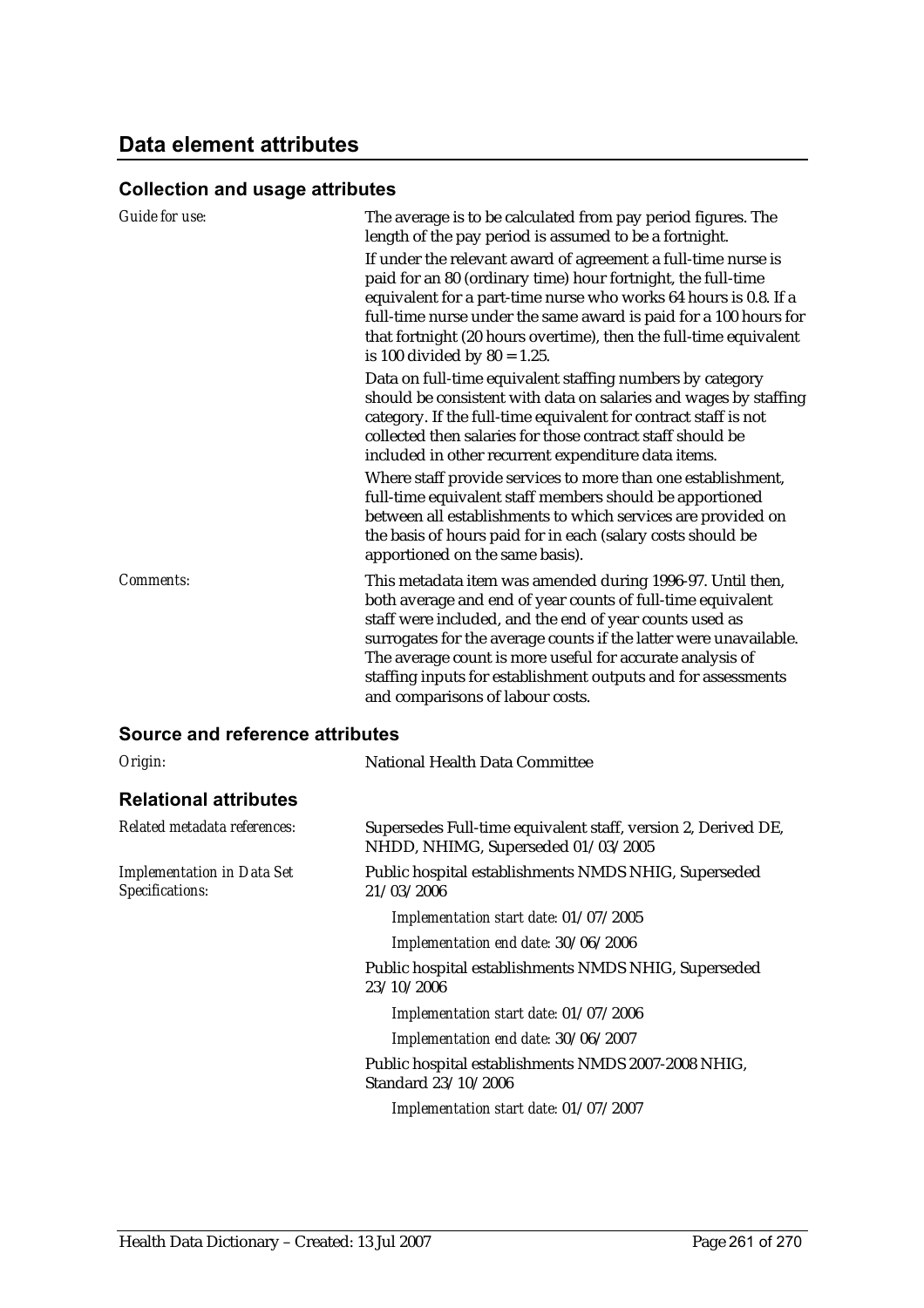# **Full-time equivalent staff—trainee/pupil nurses**

#### **Identifying and definitional attributes**

| Metadata item type:         | Data Element                                                                                                         |
|-----------------------------|----------------------------------------------------------------------------------------------------------------------|
| Technical name:             | Establishment—full-time equivalent staff (paid) (trainee/pupil<br>nurses), average N[NNN{.N}]                        |
| <b>METeOR</b> identifier:   | 270493                                                                                                               |
| <b>Registration status:</b> | NHIG, Standard 01/03/2005                                                                                            |
| Definition:                 | The average number of full-time equivalent staff units paid for<br>all trainee/pupil nurses within an establishment. |

### **Data element concept attributes**

| Data element concept: | Establishment—full-time equivalent staff (paid) (trainee/pupil<br>nurses)                                                                                                                                                                                           |
|-----------------------|---------------------------------------------------------------------------------------------------------------------------------------------------------------------------------------------------------------------------------------------------------------------|
| Definition:           | The aggregate full-time equivalent staff units paid for all<br>trainee/pupil nurses within an establishment.                                                                                                                                                        |
| Context:              | Health expenditure:                                                                                                                                                                                                                                                 |
|                       | To assist in analyses of the resource use and activity of health<br>services. Inclusion of these data, classified by staffing category,<br>allows analysis of costs per unit of labour and analysis of<br>staffing inputs against hospital or service unit outputs. |
| Object class:         | Establishment                                                                                                                                                                                                                                                       |
| <i>Property:</i>      | Full-time equivalent staff                                                                                                                                                                                                                                          |

#### **Collection and usage attributes**

*Guide for use:* Full-time equivalent staff units are the on-job hours paid for (including overtime) and hours of paid leave of any type for a staff member (or contract employee where applicable) divided by the number of ordinary-time hours normally paid for a fulltime staff member when on the job (or contract employee where applicable) under the relevant award or agreement for the staff member (or contract employee occupation where applicable). Hours of unpaid leave are to be excluded. Contract staff employed through an agency are included where the contract is for the supply of labour (e.g. nursing) rather than of products (e.g. photocopier maintenance). In the former case, the contract would normally specify the amount of labour supplied and could be reported as full-time equivalent units.

### **Value domain attributes**

#### **Representational attributes**

| <b>Representation class:</b> | Average                          |
|------------------------------|----------------------------------|
| Data type:                   | Number                           |
| <i>Format:</i>               | $N[NNN\{N\}]$                    |
| Maximum character length:    | 5                                |
| Unit of measure:             | Full-time equivalent (FTE) staff |

### **Data element attributes**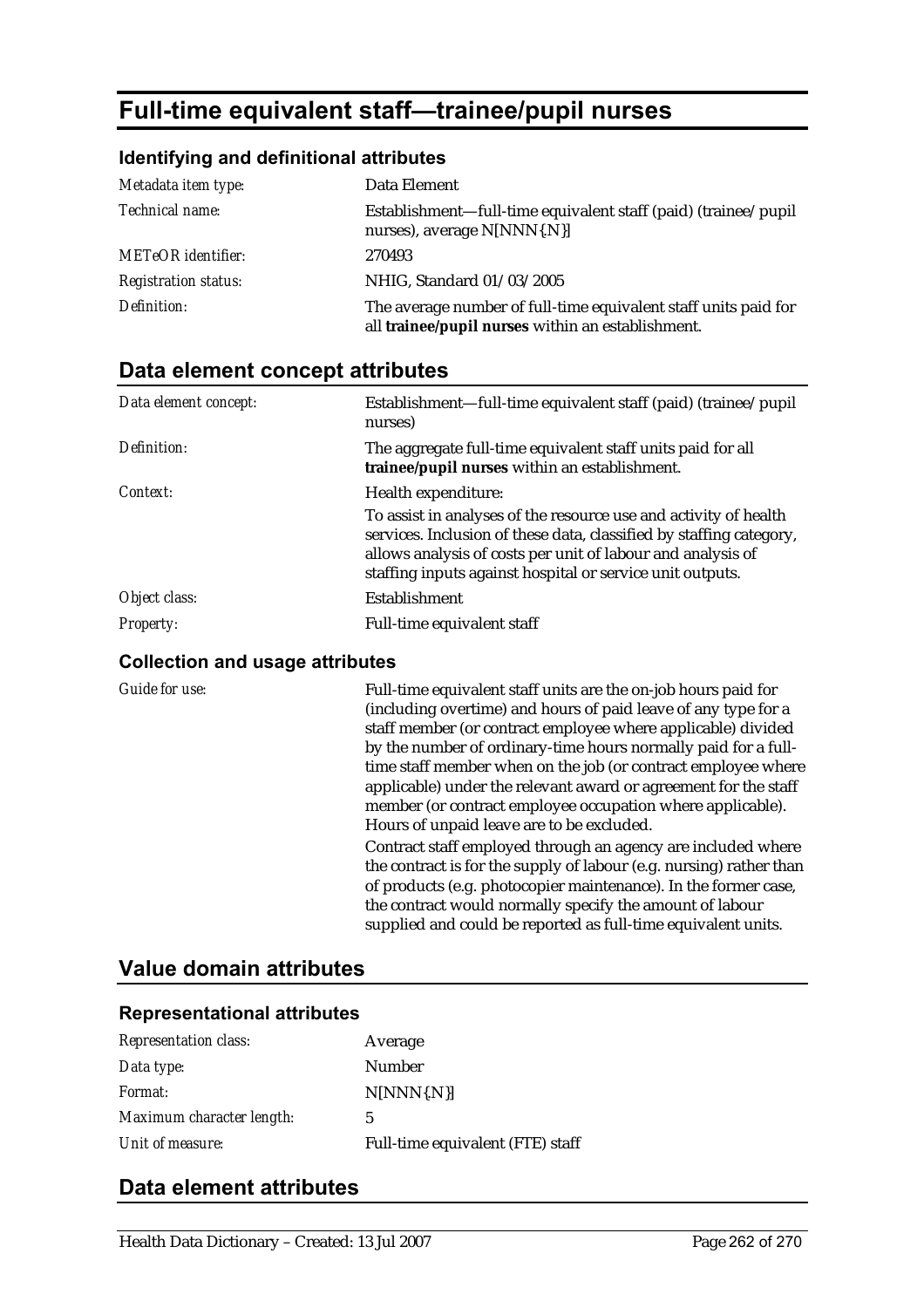| <b>Guide for use:</b> | The average is to be calculated from pay period figures. The<br>length of the pay period is assumed to be a fortnight.<br>If under the relevant award of agreement a full-time nurse is<br>paid for an 80 (ordinary time) hour fortnight, the full-time<br>equivalent for a part-time nurse who works 64 hours is 0.8. If a<br>full-time nurse under the same award is paid for a 100 hours for<br>that fortnight (20 hours overtime), then the full-time equivalent<br>is 100 divided by $80 = 1.25$ . |
|-----------------------|---------------------------------------------------------------------------------------------------------------------------------------------------------------------------------------------------------------------------------------------------------------------------------------------------------------------------------------------------------------------------------------------------------------------------------------------------------------------------------------------------------|
|                       | Data on full-time equivalent staffing numbers by category<br>should be consistent with data on salaries and wages by staffing<br>category. If the full-time equivalent for contract staff is not<br>collected then salaries for those contract staff should be<br>included in other recurrent expenditure data items.                                                                                                                                                                                   |
|                       | Where staff provide services to more than one establishment,<br>full-time equivalent staff members should be apportioned<br>between all establishments to which services are provided on<br>the basis of hours paid for in each (salary costs should be<br>apportioned on the same basis).                                                                                                                                                                                                              |
| Comments:             | This metadata item was amended during 1996-97. Until then,<br>both average and end of year counts of full-time equivalent<br>staff were included, and the end of year counts used as<br>surrogates for the average counts if the latter were unavailable.<br>The average count is more useful for accurate analysis of<br>staffing inputs for establishment outputs and for assessments<br>and comparisons of labour costs.                                                                             |

| Origin:                                              | <b>National Health Data Committee</b>                                                               |
|------------------------------------------------------|-----------------------------------------------------------------------------------------------------|
| <b>Relational attributes</b>                         |                                                                                                     |
| Related metadata references:                         | Supersedes Full-time equivalent staff, version 2, Derived DE,<br>NHDD, NHIMG, Superseded 01/03/2005 |
| <b>Implementation in Data Set</b><br>Specifications: | Public hospital establishments NMDS NHIG, Superseded<br>21/03/2006                                  |
|                                                      | Implementation start date: 01/07/2005                                                               |
|                                                      | Implementation end date: 30/06/2006                                                                 |
|                                                      | Public hospital establishments NMDS NHIG, Superseded<br>23/10/2006                                  |
|                                                      | Implementation start date: 01/07/2006                                                               |
|                                                      | Implementation end date: 30/06/2007                                                                 |
|                                                      | Public hospital establishments NMDS 2007-2008 NHIG,<br>Standard 23/10/2006                          |
|                                                      | Implementation start date: 01/07/2007                                                               |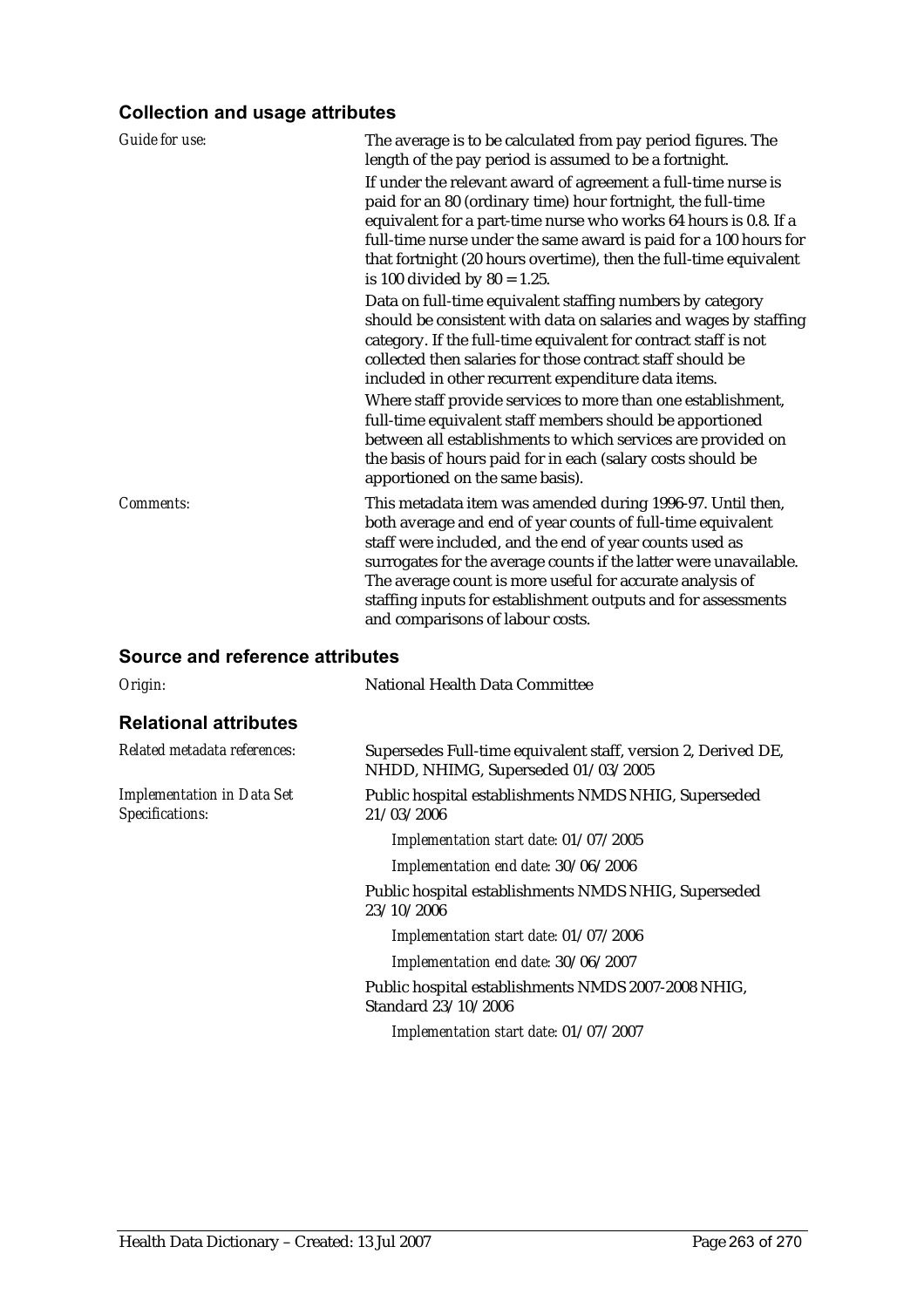# **Functional stress test element**

#### **Identifying and definitional attributes**

| Metadata item type:         | Data Element                                                                           |
|-----------------------------|----------------------------------------------------------------------------------------|
| <i>Technical name:</i>      | Person—functional stress test element, code N                                          |
| <b>METeOR</b> identifier:   | 285097                                                                                 |
| <b>Registration status:</b> | NHIG, Standard 04/06/2004                                                              |
| Definition:                 | The element included in an electrocardiogram stress test, as<br>represented by a code. |

### **Data element concept attributes**

| Data element concept: | Person—functional stress test element                                   |
|-----------------------|-------------------------------------------------------------------------|
| Definition:           | Identifies the element included in an electrocardiogram stress<br>test. |
| Context:              | Health care and clinical settings.                                      |
| Object class:         | <b>Person</b>                                                           |
| <b>Property:</b>      | <b>Functional stress test element</b>                                   |

### **Value domain attributes**

#### **Representational attributes**

| <b>Representation class:</b>    | Code   |                                                                |
|---------------------------------|--------|----------------------------------------------------------------|
| Data type:                      | Number |                                                                |
| Format:                         | N      |                                                                |
| Maximum character length:       |        |                                                                |
| Permissible values:             | Value  | Meaning                                                        |
|                                 | 1      | <b>ECG</b> monitoring                                          |
|                                 | 2      | Echocardiography                                               |
|                                 | 3      | Radionuclide (perfusion) imaging (e.g.<br>Thallium, Sestamibi) |
| Supplementary values:           | 9      | Not stated/inadequately described                              |
| Source and reference attributes |        |                                                                |

*Submitting organisation:* Australian Institute of Health and Welfare

### **Data element attributes**

#### **Collection and usage attributes**

*Guide for use:* More than one code may be recorded (code 9 is excluded from multiple coding).

| Submitting organisation: | Acute coronary syndrome data working group                                                         |
|--------------------------|----------------------------------------------------------------------------------------------------|
| Steward:                 | The National Heart Foundation of Australia and The Cardiac<br>Society of Australia and New Zealand |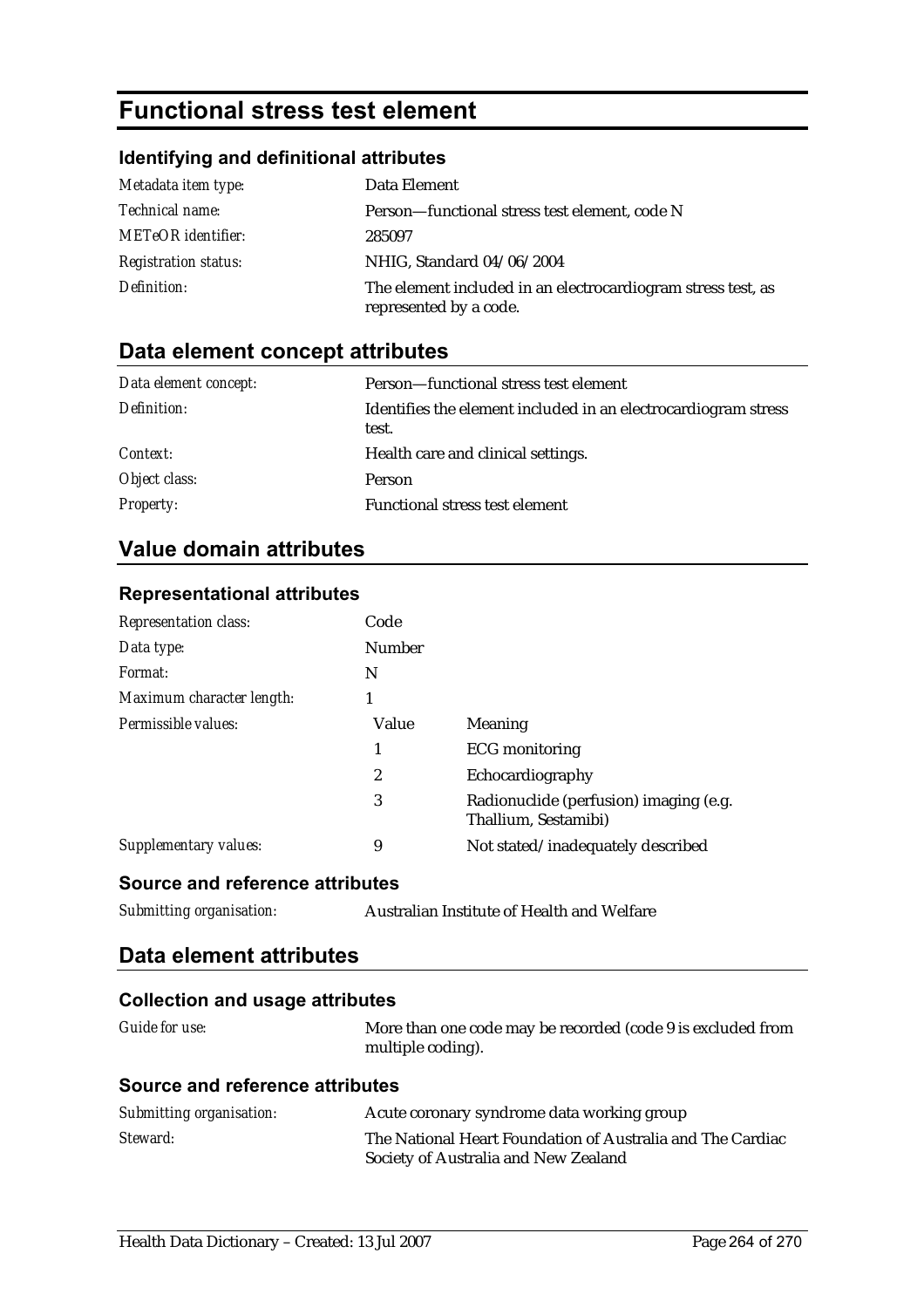### **Relational attributes**

*Related metadata references:* Supersedes Functional stress test element, version 1, DE, NHDD, NHIMG, Superseded 01/03/2005 *Implementation in Data Set Specifications:* Acute coronary syndrome (clinical) DSS NHIG, Standard 07/12/2005 Acute coronary syndrome (clinical) DSS NHIG, Superseded

07/12/2005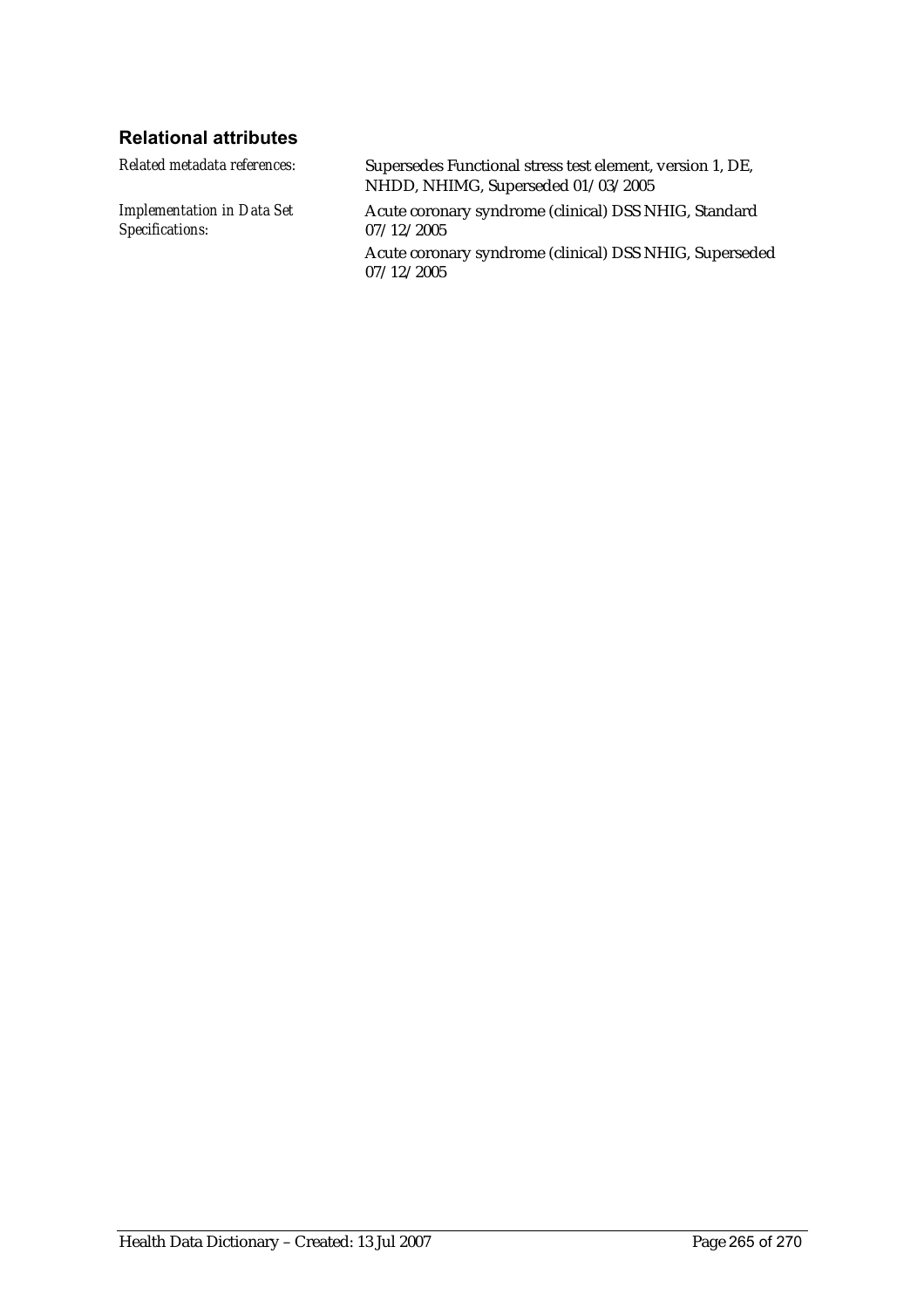# **Functional stress test ischaemic result**

### **Identifying and definitional attributes**

| Metadata item type:         | Data Element                                                                                                    |
|-----------------------------|-----------------------------------------------------------------------------------------------------------------|
| Technical name:             | Person-functional stress test is chaemic result, code N                                                         |
| <b>METeOR</b> identifier:   | 285105                                                                                                          |
| <b>Registration status:</b> | NHIG, Standard 04/06/2004                                                                                       |
| Definition:                 | The result of the person's electrocardiogram stress in terms of<br>ischaemic outcome, as represented by a code. |

## **Data element concept attributes**

| Data element concept: | Person—functional stress test ischaemic result                                                  |
|-----------------------|-------------------------------------------------------------------------------------------------|
| Definition:           | Indicates the result of the person's electrocardiogram stress in<br>terms of ischaemic outcome. |
| Object class:         | <b>Person</b>                                                                                   |
| <b>Property:</b>      | Functional stress test ischaemic result                                                         |

### **Value domain attributes**

#### **Representational attributes**

| <b>Representation class:</b> | Code          |                                   |
|------------------------------|---------------|-----------------------------------|
| Data type:                   | <b>Number</b> |                                   |
| Format:                      | N             |                                   |
| Maximum character length:    | 1             |                                   |
| Permissible values:          | Value         | <b>Meaning</b>                    |
|                              | 2             | <b>Positive</b>                   |
|                              | 3             | <b>Negative</b>                   |
|                              | 4             | Equivocal                         |
| Supplementary values:        |               | Not done                          |
|                              | 9             | Not stated/inadequately described |

#### **Collection and usage attributes**

| Guide for use: | CODE 2<br>Positive                                                                                                                                                               |
|----------------|----------------------------------------------------------------------------------------------------------------------------------------------------------------------------------|
|                | On an exercise tolerance test, the patient developed either:                                                                                                                     |
|                | a. Both ischaemic discomfort and ST shift greater than or equal<br>to 1 mm $(0.1 \text{ mV})$ (horizontal or downsloping); or                                                    |
|                | b. new ST shift greater than or equal to 2 mm $(0.2 \text{ mV})$<br>(horizontal or down-sloping) believed to represent ischaemia<br>even in the absence of ischaemic discomfort. |
|                | On cardiac imaging investigation (e.g. exercise thallium or MIBI<br>test, stress echocardiography, or dipyridamole, thallium, or<br>adenosine radioisotope scan):                |
|                | a. Evidence of reversible ischaemia on nuclear imaging of the<br>myocardium.                                                                                                     |
|                | b. Evidence of inducible ischaemic response during<br>echocardiographic imaging of the myocardium.                                                                               |
|                | If the patient had an equivalent type of exercise test but a<br>definite evidence of ischaemia on cardiac imaging (e.g. an area                                                  |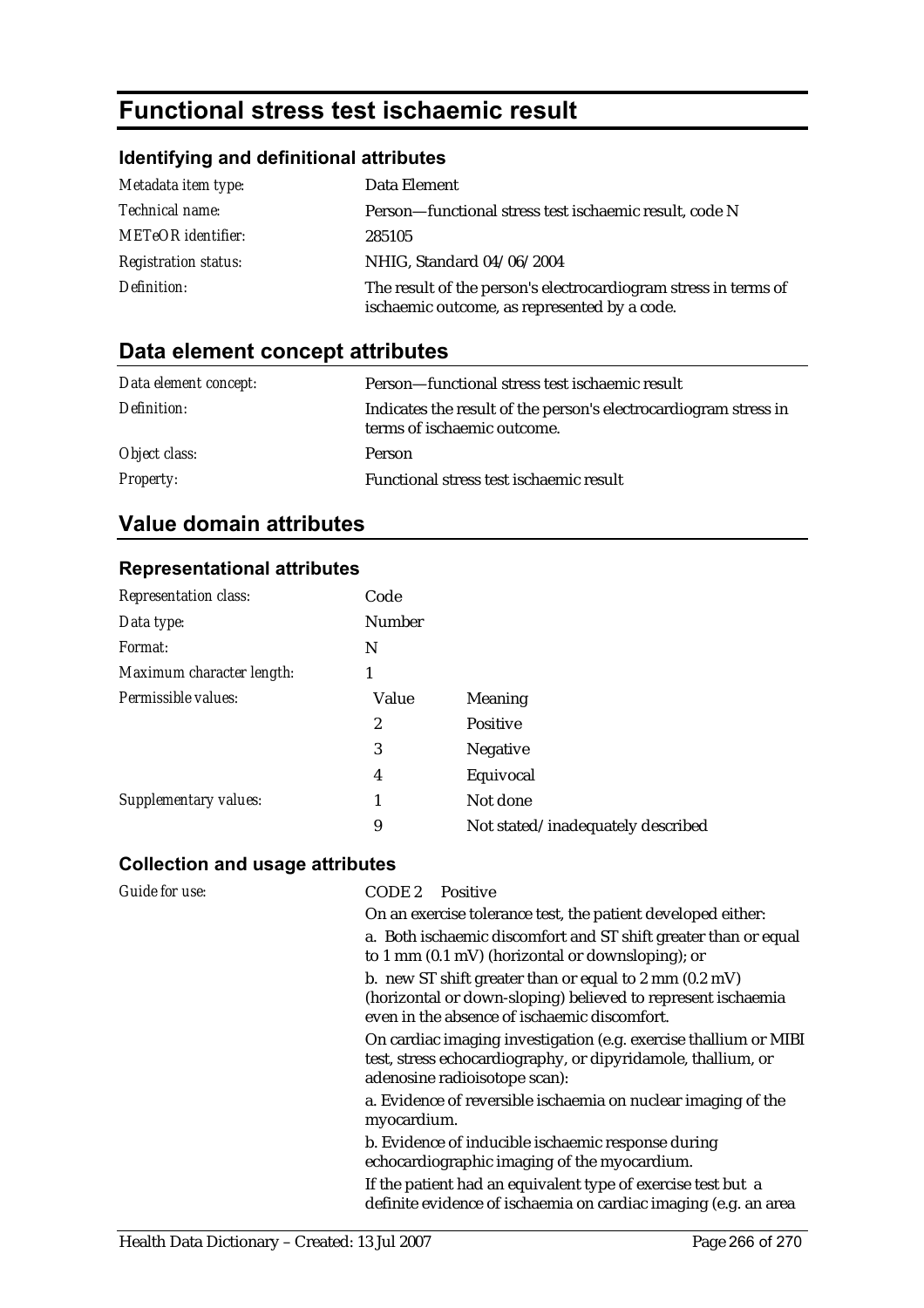of clear reversible ischaemia), this should be considered a positive test.

CODE 3 Negative

No evidence of ischaemia (i.e. no typical angina pain and no ST shifts).

CODE 4 Equivocal

Either:

a. Typical ischaemic pain but no ST shift greater than or equal to 1 mm (0.1 mV) (horizontal or downsloping); or

ST shift of 1 mm (0.1 mV) (horizontal or downsloping) but no ischaemic discomfort.

b. Defect on myocardial imaging of uncertain nature or significance.

#### **Source and reference attributes**

| Submitting organisation: | Australian Institute of Health and Welfare |
|--------------------------|--------------------------------------------|
|                          |                                            |

#### **Data element attributes**

| Submitting organisation:                             | Acute coronary syndrome data working group                                                                                            |
|------------------------------------------------------|---------------------------------------------------------------------------------------------------------------------------------------|
| Steward:                                             | The National Heart Foundation of Australia and The Cardiac<br>Society of Australia and New Zealand                                    |
| <b>Relational attributes</b>                         |                                                                                                                                       |
| Related metadata references:                         | Supersedes Functional stress test ischaemic result, version 1,<br>DE, NHDD, NHIMG, Superseded 01/03/2005                              |
| <b>Implementation in Data Set</b><br>Specifications: | Acute coronary syndrome (clinical) DSS NHIG, Standard<br>07/12/2005                                                                   |
|                                                      | Information specific to this data set:<br>For Acute coronary syndrome (ACS) reporting, can be<br>used to determine diagnostic strata. |
|                                                      | Acute coronary syndrome (clinical) DSS NHIG, Superseded<br>07/12/2005                                                                 |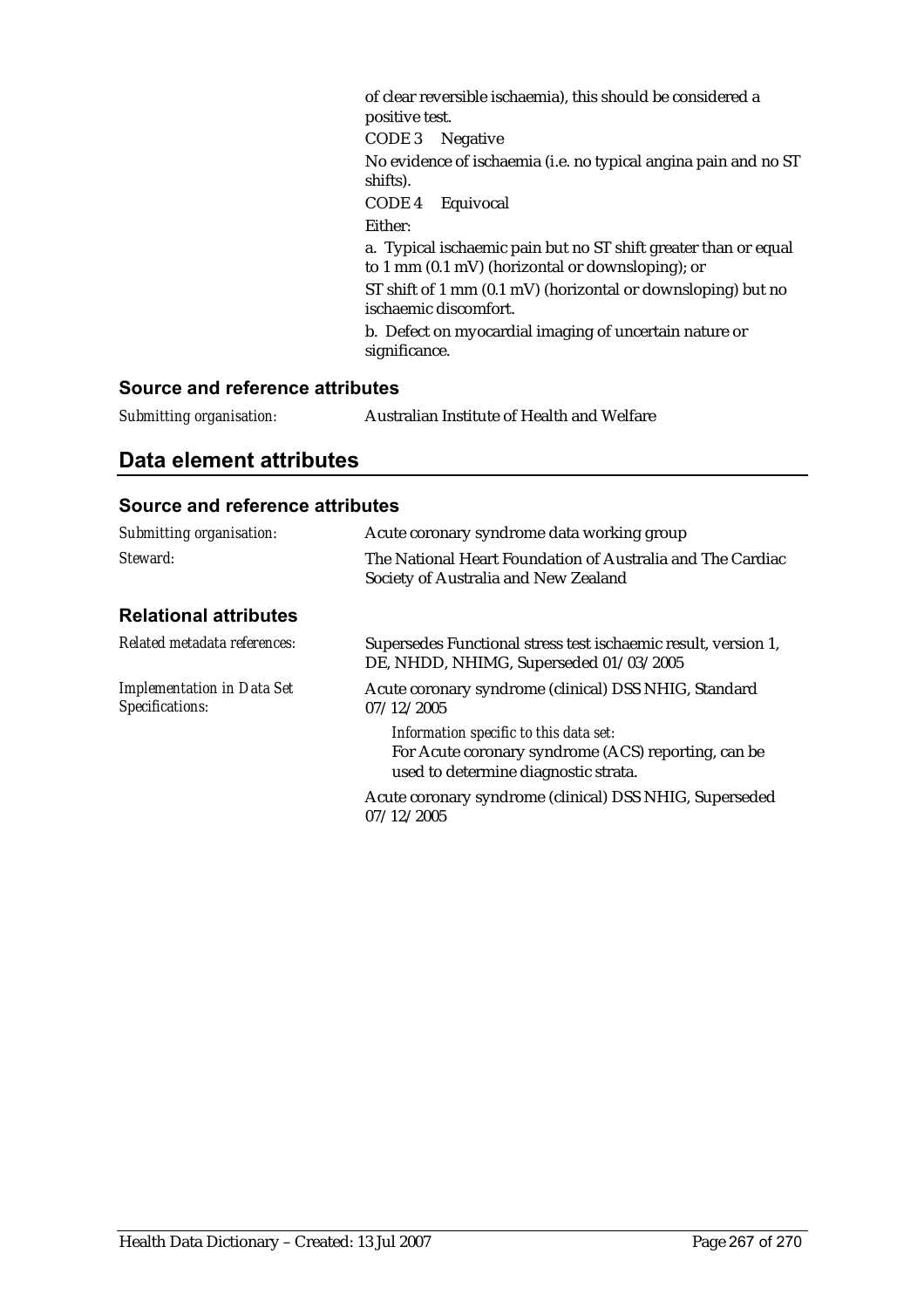# **Funding source for hospital patient**

### **Identifying and definitional attributes**

| Metadata item type:         | Data Element                                                                                                                      |
|-----------------------------|-----------------------------------------------------------------------------------------------------------------------------------|
| Technical name:             | Episode of care—principal source of funding, hospital code NN                                                                     |
| <b>METeOR</b> identifier:   | 339080                                                                                                                            |
| <b>Registration status:</b> | NHIG, Standard 29/11/2006                                                                                                         |
| Definition:                 | The principal source of funds for an admitted patient episode or<br>non-admitted patient service event, as represented by a code. |
| Context:                    | Admitted patient care.                                                                                                            |
|                             | Hospital non-admitted patient care.                                                                                               |

# **Data element concept attributes**

| Data element concept: | Episode of care—principal source of funding                                                             |
|-----------------------|---------------------------------------------------------------------------------------------------------|
| Definition:           | The principal source of funds for an admitted patient episode or<br>non-admitted patient service event. |
| Object class:         | Episode of care                                                                                         |
| <b>Property:</b>      | Principal source of funding                                                                             |

### **Value domain attributes**

| Code             |                                                                               |
|------------------|-------------------------------------------------------------------------------|
| <b>String</b>    |                                                                               |
| <b>NN</b>        |                                                                               |
| $\boldsymbol{2}$ |                                                                               |
| Value            | Meaning                                                                       |
| 01               | <b>Australian Health Care Agreements</b>                                      |
| 02               | Private health insurance                                                      |
| 03               | Self-funded                                                                   |
| 04               | Worker's compensation                                                         |
| 05               | Motor vehicle third party personal claim                                      |
| 06               | Other compensation (e.g. public liability,<br>common law, medical negligence) |
| 07               | <b>Department of Veterans' Affairs</b>                                        |
| 08               | <b>Department of Defence</b>                                                  |
| 09               | <b>Correctional facility</b>                                                  |
| 10               | Other hospital or public authority (contracted<br>care)                       |
| 11               | Reciprocal health care agreements (with other<br>countries)                   |
| 12               | Other                                                                         |
| 13               | No charge raised                                                              |
| 99               | Not known                                                                     |
|                  |                                                                               |

#### **Representational attributes**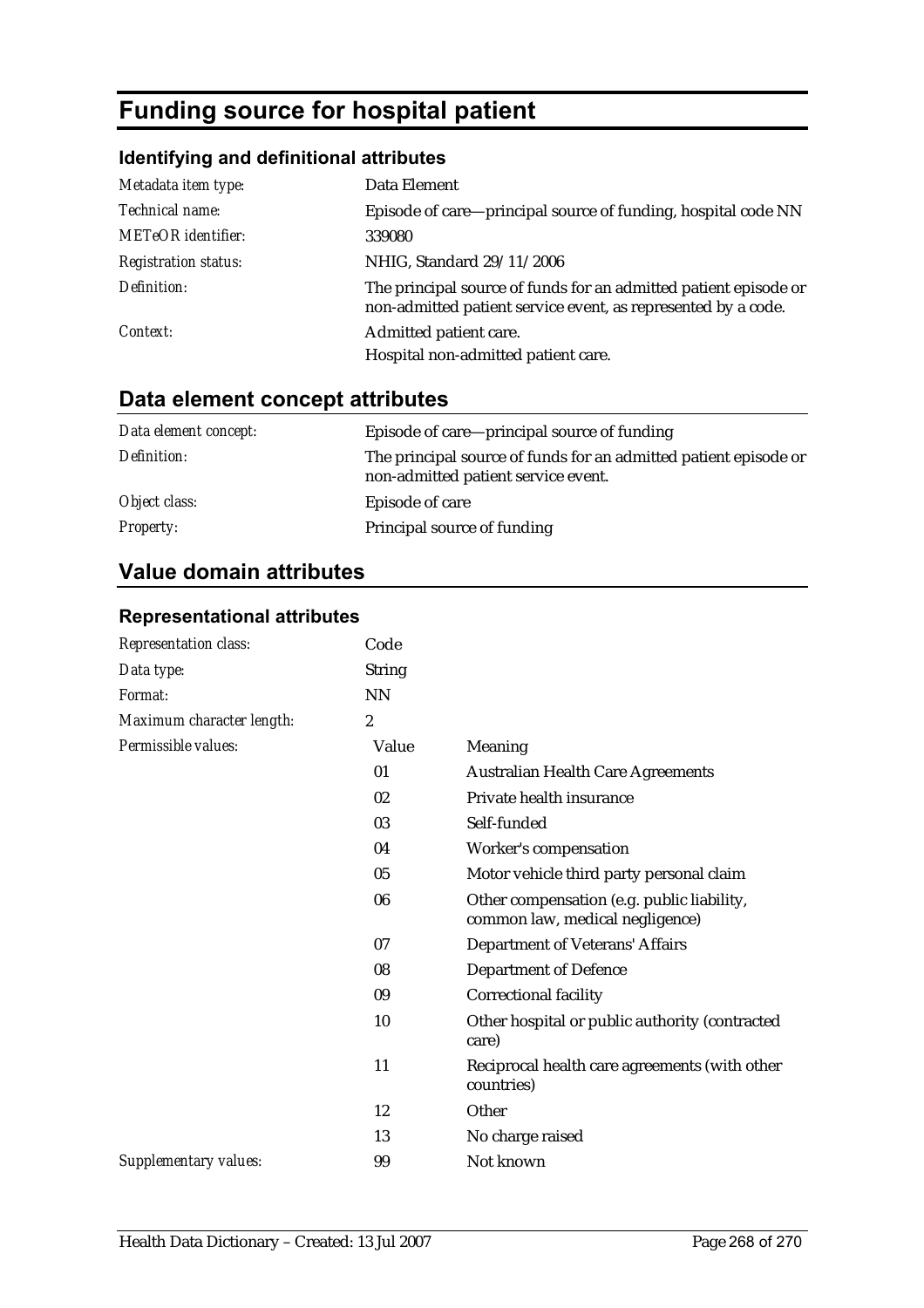| Guide for use: | CODE 01<br><b>Australian Health Care Agreements</b>                                                                                                                                                                                                                                                                                                                    |
|----------------|------------------------------------------------------------------------------------------------------------------------------------------------------------------------------------------------------------------------------------------------------------------------------------------------------------------------------------------------------------------------|
|                | Australian Health Care Agreements should be recorded as the<br>funding source for Medicare eligible admitted patients who<br>elect to be treated as public patients and Medicare eligible<br>emergency department patients and Medicare eligible patients<br>presenting at a public hospital outpatient department for whom<br>there is not a third party arrangement. |
|                | Includes: Public admitted patients in private hospitals funded<br>by state or territory health authorities (at the state or regional                                                                                                                                                                                                                                   |
|                | level).<br>Excludes: Inter-hospital contracted patients and overseas<br>visitors who are covered by Reciprocal health care agreements<br>and elect to be treated as public admitted patients.<br>Private health insurance<br>CODE <sub>02</sub>                                                                                                                        |
|                | Excludes: overseas visitors for whom travel insurance is the<br>major funding source.<br>CODE <sub>03</sub><br>Self-funded                                                                                                                                                                                                                                             |
|                | This code includes funded by the patient, by the patient's<br>family or friends, or by other benefactors.                                                                                                                                                                                                                                                              |
|                | Other hospital or public authority<br>CODE 10<br>Includes: Patients receiving treatment under contracted care<br>arrangements (Inter-hospital contracted patient).                                                                                                                                                                                                     |
|                | CODE <sub>11</sub><br>Reciprocal health care agreements (with other<br>countries)                                                                                                                                                                                                                                                                                      |
|                | Australia has Reciprocal Health Care Agreements with the<br>United Kingdom, the Netherlands, Italy, Malta, Sweden,<br>Finland, Norway, New Zealand and Ireland. The Agreements<br>provide for free accommodation and treatment as public<br>hospital services, but do not cover treatment as a private patient<br>in any kind of hospital.                             |
|                | - The Agreements with Finland, Italy, Malta, the Netherlands,<br>Norway, Sweden and the United Kingdom provide free care as<br>a public patient in public hospitals, subsidised out-of-hospital<br>medical treatment under Medicare, and subsidised medicines<br>under the Pharmaceutical Benefits Scheme.                                                             |
|                | - The Agreements with New Zealand and Ireland provide free<br>care as a public patient in public hospitals and subsidised<br>medicines under the Pharmaceutical Benefits Scheme, but do<br>not cover out-of-hospital medical treatment.                                                                                                                                |
|                | - Visitors from Italy and Malta are covered for a period of six<br>months from the date of arrival in Australia only.                                                                                                                                                                                                                                                  |
|                | Excludes: Overseas visitors who elect to be treated as private<br>patients.<br>CODE 12<br>Other funding source                                                                                                                                                                                                                                                         |
|                | Includes: Overseas visitors for whom travel insurance is the<br>major funding source.                                                                                                                                                                                                                                                                                  |
|                | CODE 13<br>No charge<br>Includes: Admitted patients who are Medicare ineligible and<br>receive public hospital services free of charge at the discretion<br>of the hospital or the state/territory. Also includes patients who<br>receive private hospital services for whom no accommodation                                                                          |

or facility charge is raised (for example, when the only charges